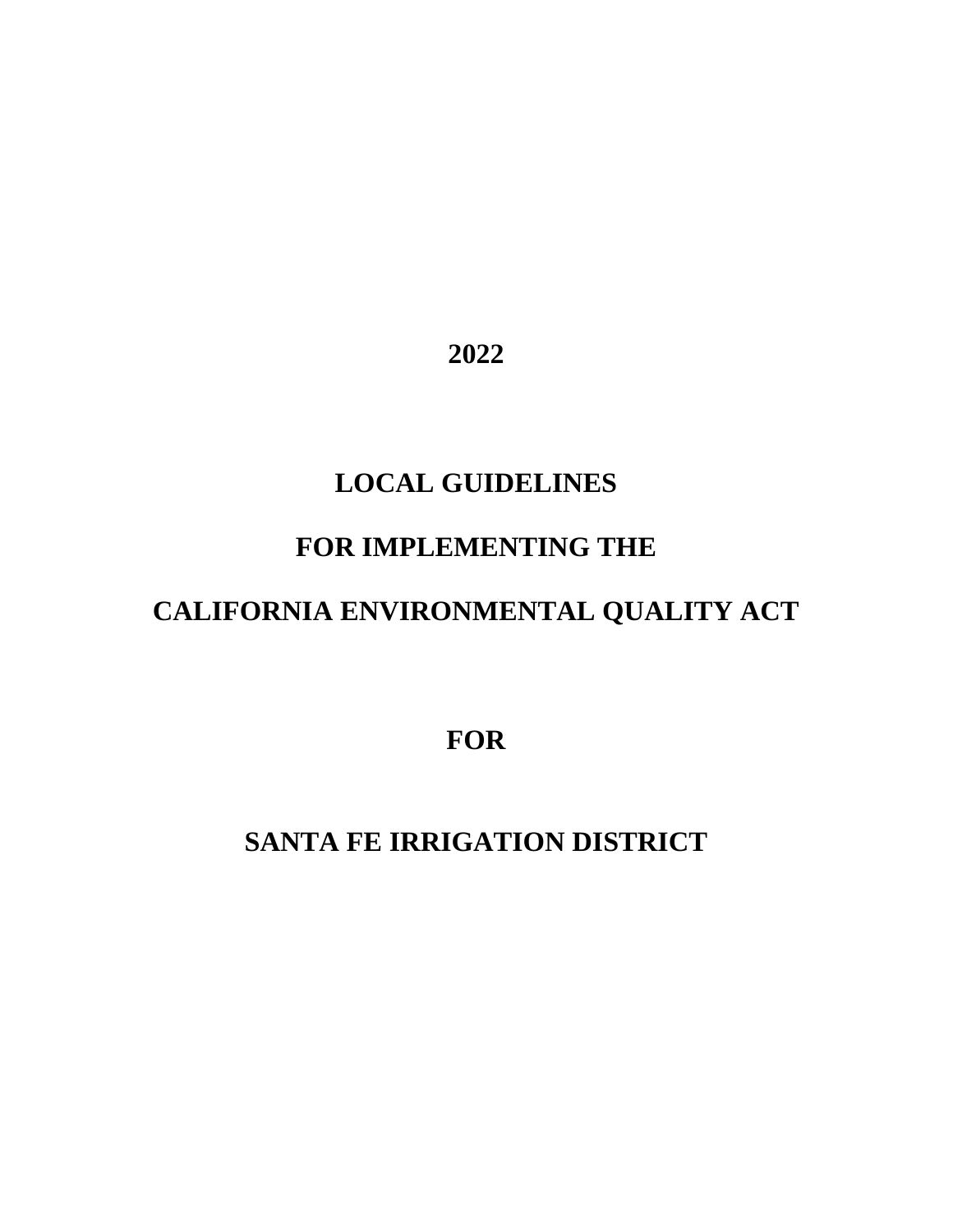| 1. |      |                                                                           |
|----|------|---------------------------------------------------------------------------|
|    | 1.01 |                                                                           |
|    | 1.02 |                                                                           |
|    | 1.03 |                                                                           |
|    | 1.04 |                                                                           |
|    | 1.05 |                                                                           |
|    | 1.06 |                                                                           |
|    | 1.07 |                                                                           |
|    | 1.08 |                                                                           |
|    | 1.09 | The District May Charge Reasonable Fees For Reproducing                   |
|    | 1.10 |                                                                           |
|    | 1.11 |                                                                           |
| 2. |      |                                                                           |
|    | 2.01 |                                                                           |
|    | 2.02 |                                                                           |
|    | 2.03 |                                                                           |
|    | 2.04 | CEQA Determinations Made by Non-Elected Body; Procedure to Appeal         |
|    | 2.05 | Projects Relating to Development of Hazardous Waste and Other Sites.  2-3 |
|    | 2.06 |                                                                           |
|    | 2.07 |                                                                           |
|    | 2.08 |                                                                           |
|    | 2.09 | Use of Final EIR or Negative Declaration by Responsible Agencies. 2-5     |
|    | 2.10 |                                                                           |
| 3. |      |                                                                           |
|    | 3.01 |                                                                           |
|    | 3.02 |                                                                           |
|    | 3.03 |                                                                           |
|    | 3.04 |                                                                           |
|    | 3.05 |                                                                           |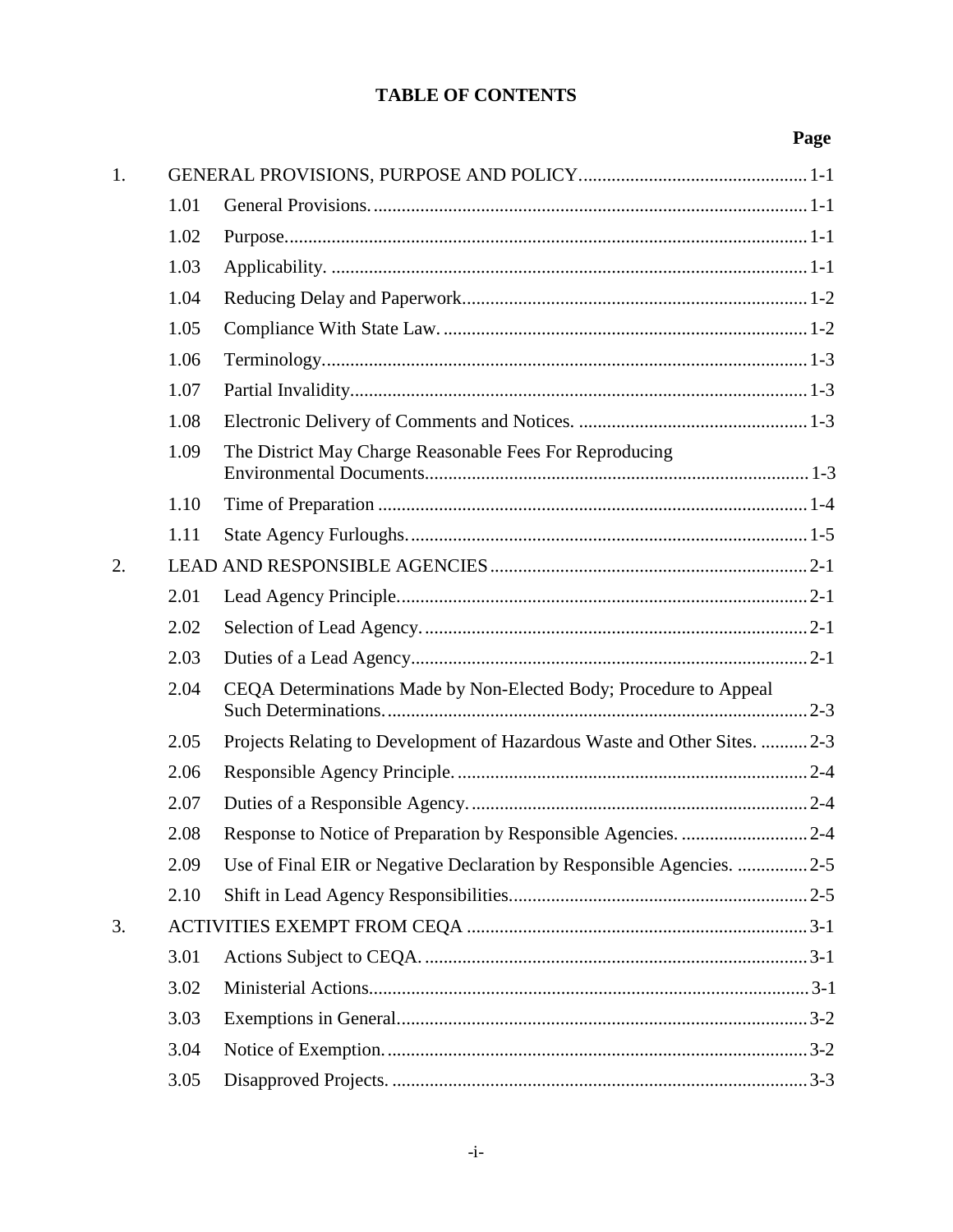## (continued)

|    | 3.06 |                                                                               |
|----|------|-------------------------------------------------------------------------------|
|    | 3.07 |                                                                               |
|    | 3.08 |                                                                               |
|    | 3.09 |                                                                               |
|    | 3.10 | Pipelines within a Public Right-of-Way and Less Than One Mile in              |
|    | 3.11 |                                                                               |
|    | 3.12 |                                                                               |
|    | 3.13 |                                                                               |
|    | 3.14 |                                                                               |
|    | 3.15 |                                                                               |
|    | 3.16 |                                                                               |
|    | 3.17 |                                                                               |
|    | 3.18 | Exemption for Residential Projects Undertaken Pursuant to a Specific Plan3-18 |
|    | 3.19 | Transfer of Land for The Preservation of Natural Conditions3-18               |
|    | 3.20 |                                                                               |
|    | 3.21 |                                                                               |
|    | 3.22 | Small Disadvantaged Community Water System and State Small Water              |
|    | 3.23 | Conservation and Restoration of California Native Fish and Wildlife3-21       |
|    | 3.24 |                                                                               |
|    | 3.25 |                                                                               |
|    | 3.26 |                                                                               |
|    | 3.27 |                                                                               |
| 4. |      |                                                                               |
|    | 4.01 |                                                                               |
|    | 4.02 |                                                                               |
|    | 4.03 |                                                                               |
|    | 4.04 |                                                                               |
|    | 4.05 |                                                                               |
|    | 4.06 | Projects, Other Than Those Subject to the Permit Streamlining Act, with       |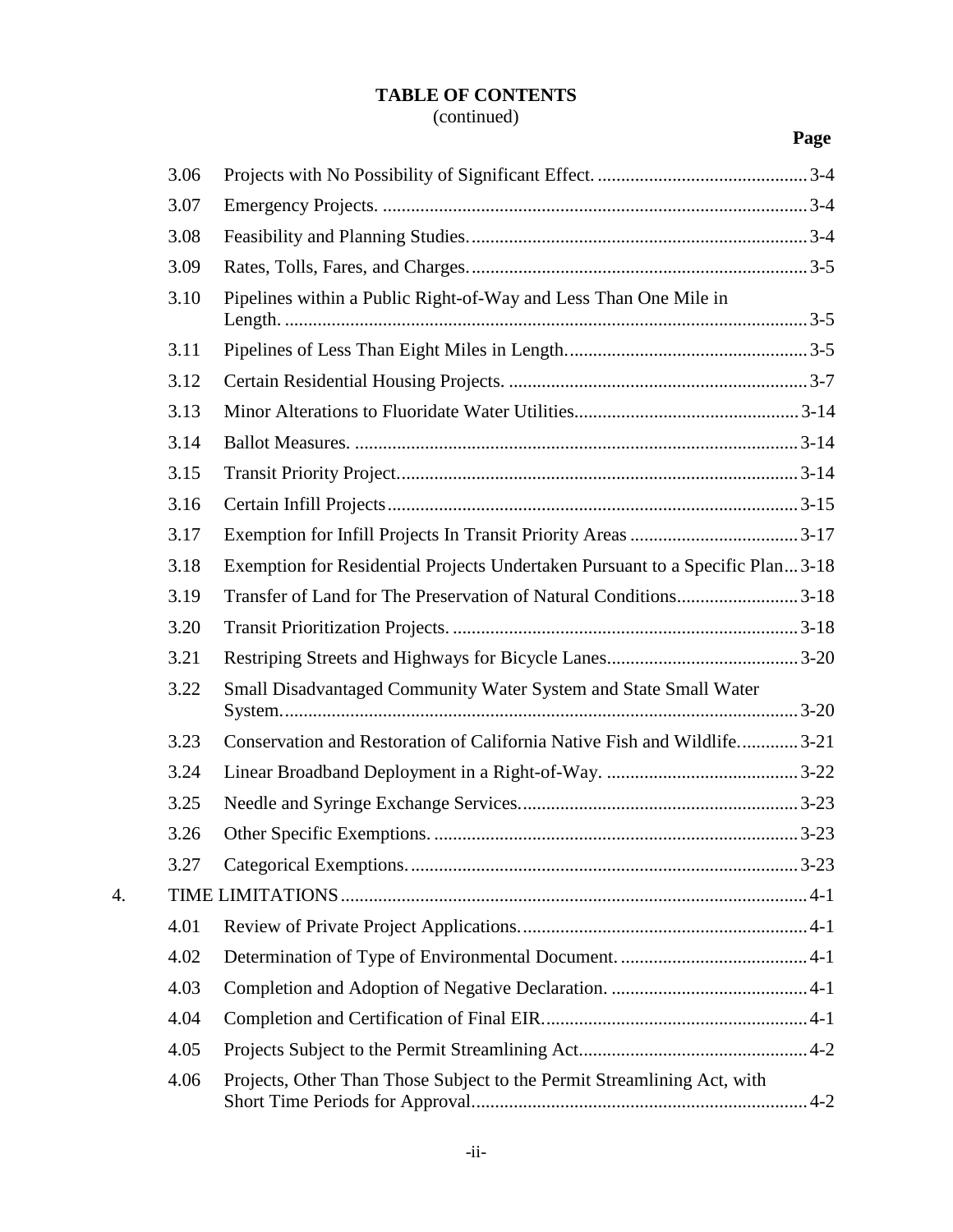## (continued)

|    | 4.07 |                                                                           |  |
|----|------|---------------------------------------------------------------------------|--|
| 5. |      |                                                                           |  |
|    | 5.01 |                                                                           |  |
|    | 5.02 |                                                                           |  |
|    | 5.03 |                                                                           |  |
|    | 5.04 |                                                                           |  |
|    | 5.05 |                                                                           |  |
|    | 5.06 |                                                                           |  |
|    | 5.07 |                                                                           |  |
|    | 5.08 |                                                                           |  |
|    | 5.09 |                                                                           |  |
|    | 5.10 |                                                                           |  |
|    | 5.11 |                                                                           |  |
|    | 5.12 | Development Pursuant To An Existing Community Plan And EIR5-9             |  |
|    | 5.13 |                                                                           |  |
|    | 5.14 |                                                                           |  |
|    | 5.15 |                                                                           |  |
|    | 5.16 | <b>Consultation with Water Agencies Regarding Large Development</b>       |  |
|    |      |                                                                           |  |
|    | 5.17 |                                                                           |  |
|    | 5.18 |                                                                           |  |
|    | 5.19 |                                                                           |  |
|    | 5.20 |                                                                           |  |
|    | 5.21 |                                                                           |  |
|    | 5.22 |                                                                           |  |
| 6. |      |                                                                           |  |
|    | 6.01 |                                                                           |  |
|    | 6.02 |                                                                           |  |
|    | 6.03 | Contracting for Preparation of Negative Declaration or Mitigated Negative |  |
|    | 6.04 | Notice of Intent to Adopt a Negative Declaration or Mitigated Negative    |  |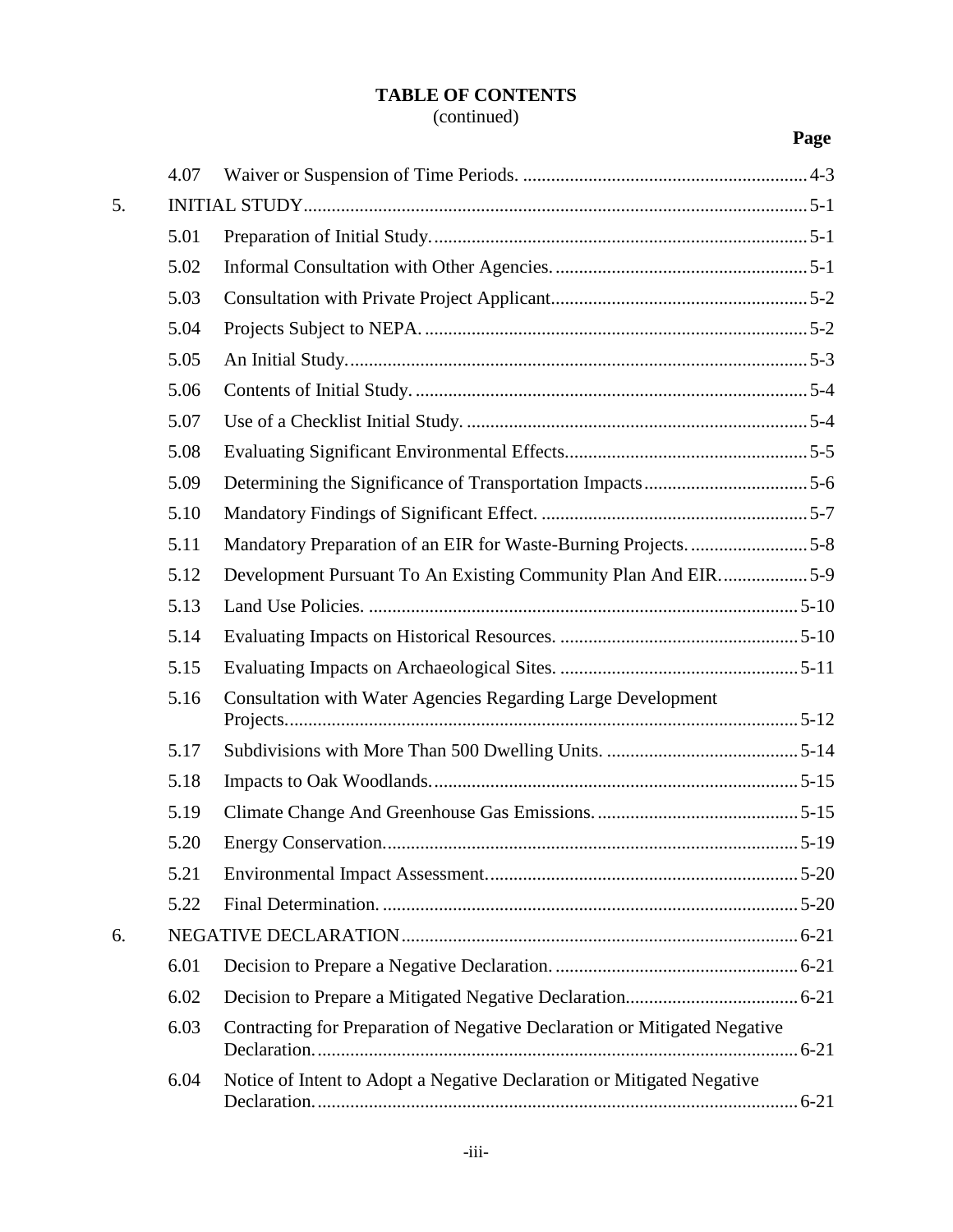## (continued)

|--|

|    | 6.05 | Projects Affecting Military Services; Department of Defense Notification 6-24 |
|----|------|-------------------------------------------------------------------------------|
|    | 6.06 | Special Findings Required for Facilities That May Emit Hazardous Air          |
|    | 6.07 |                                                                               |
|    | 6.08 | Identification of Tribal Cultural Resources and Processing of Information     |
|    | 6.09 |                                                                               |
|    | 6.10 | Posting and Publication of Negative Declaration or Mitigated Negative         |
|    | 6.11 | Submission of Negative Declaration or Mitigated Negative Declaration to       |
|    | 6.12 | Special Notice Requirements for Waste- and Fuel-Burning Projects 6-32         |
|    | 6.13 | Consultation with Water Agencies Regarding Large Development                  |
|    | 6.14 | Content of Negative Declaration or Mitigated Negative Declaration.  6-33      |
|    | 6.15 |                                                                               |
|    | 6.16 | Adoption of Negative Declaration or Mitigated Negative Declaration.  6-34     |
|    | 6.17 | Mitigation Reporting or Monitoring Program for Mitigated Negative             |
|    | 6.18 |                                                                               |
|    | 6.19 | Recirculation of a Negative Declaration or Mitigated Negative                 |
|    | 6.20 | Notice of Determination on a Project for Which a Proposed Negative or         |
|    | 6.21 | Addendum to Negative Declaration or Mitigated Negative Declaration 6-38       |
|    | 6.22 | Subsequent Negative Declaration or Mitigated Negative Declaration 6-38        |
|    | 6.23 |                                                                               |
|    | 6.24 |                                                                               |
| 7. |      |                                                                               |
|    | 7.01 |                                                                               |
|    | 7.02 |                                                                               |
|    | 7.03 |                                                                               |
|    | 7.04 |                                                                               |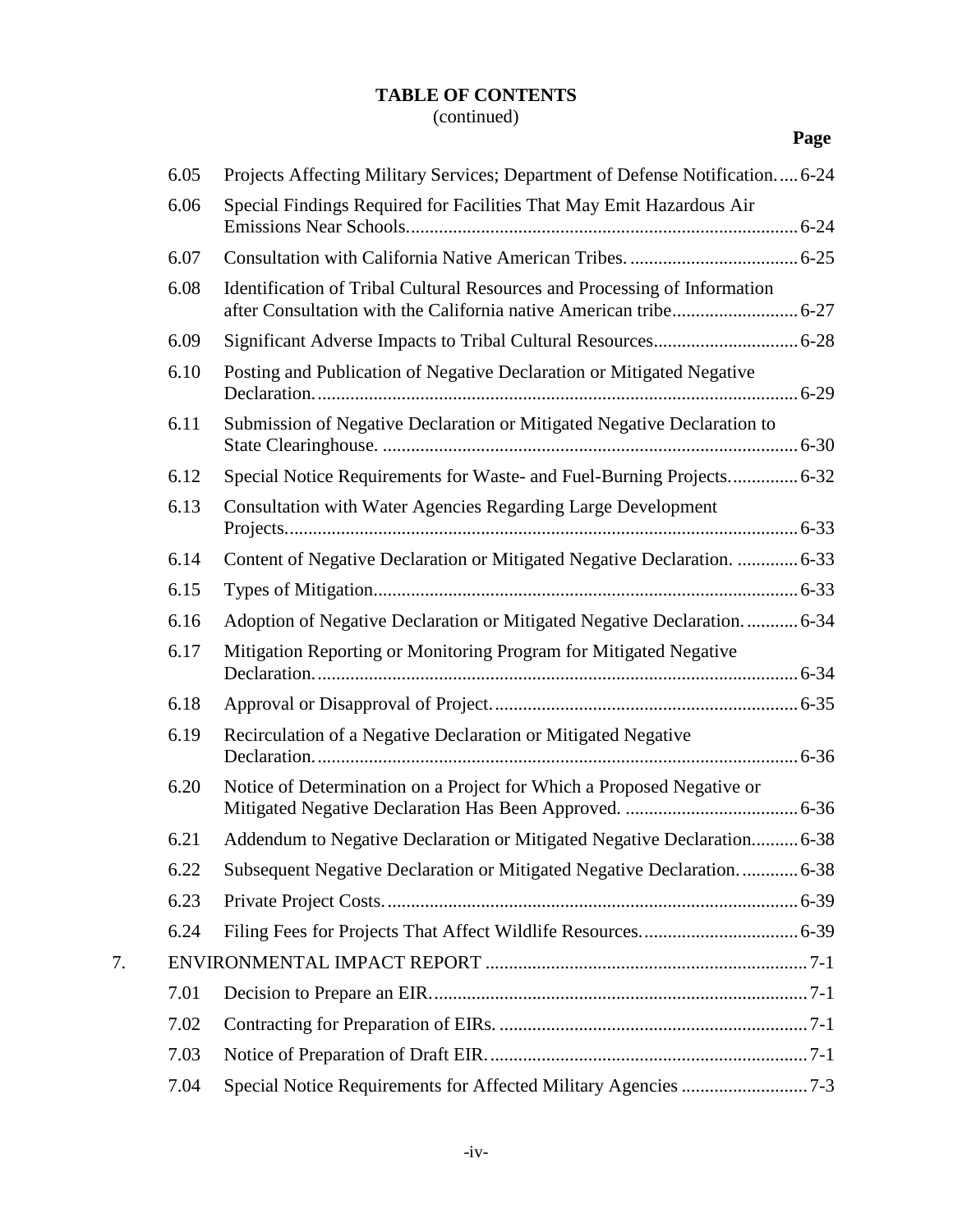## (continued)

| 7.05 |                                                                              |
|------|------------------------------------------------------------------------------|
| 7.06 |                                                                              |
| 7.07 |                                                                              |
| 7.08 | Identification of Tribal Cultural Resources and Processing of Information    |
| 7.09 |                                                                              |
| 7.10 |                                                                              |
| 7.11 |                                                                              |
| 7.12 | <b>Consultation with Water Agencies Regarding Large Development</b>          |
| 7.13 |                                                                              |
| 7.14 |                                                                              |
| 7.15 |                                                                              |
| 7.16 |                                                                              |
| 7.17 |                                                                              |
| 7.18 |                                                                              |
| 7.19 | Consideration and Discussion of Significant Environmental Impacts. 7-15      |
| 7.20 |                                                                              |
| 7.21 |                                                                              |
| 7.22 |                                                                              |
| 7.23 |                                                                              |
| 7.24 |                                                                              |
| 7.25 | Notice of Completion of Draft EIR; Notice of Availability of Draft EIR. 7-23 |
| 7.26 |                                                                              |
| 7.27 | Special Notice Requirements for Waste-And Fuel-Burning Projects7-27          |
| 7.28 |                                                                              |
| 7.29 |                                                                              |
| 7.30 |                                                                              |
| 7.31 |                                                                              |
| 7.32 |                                                                              |
| 7.33 |                                                                              |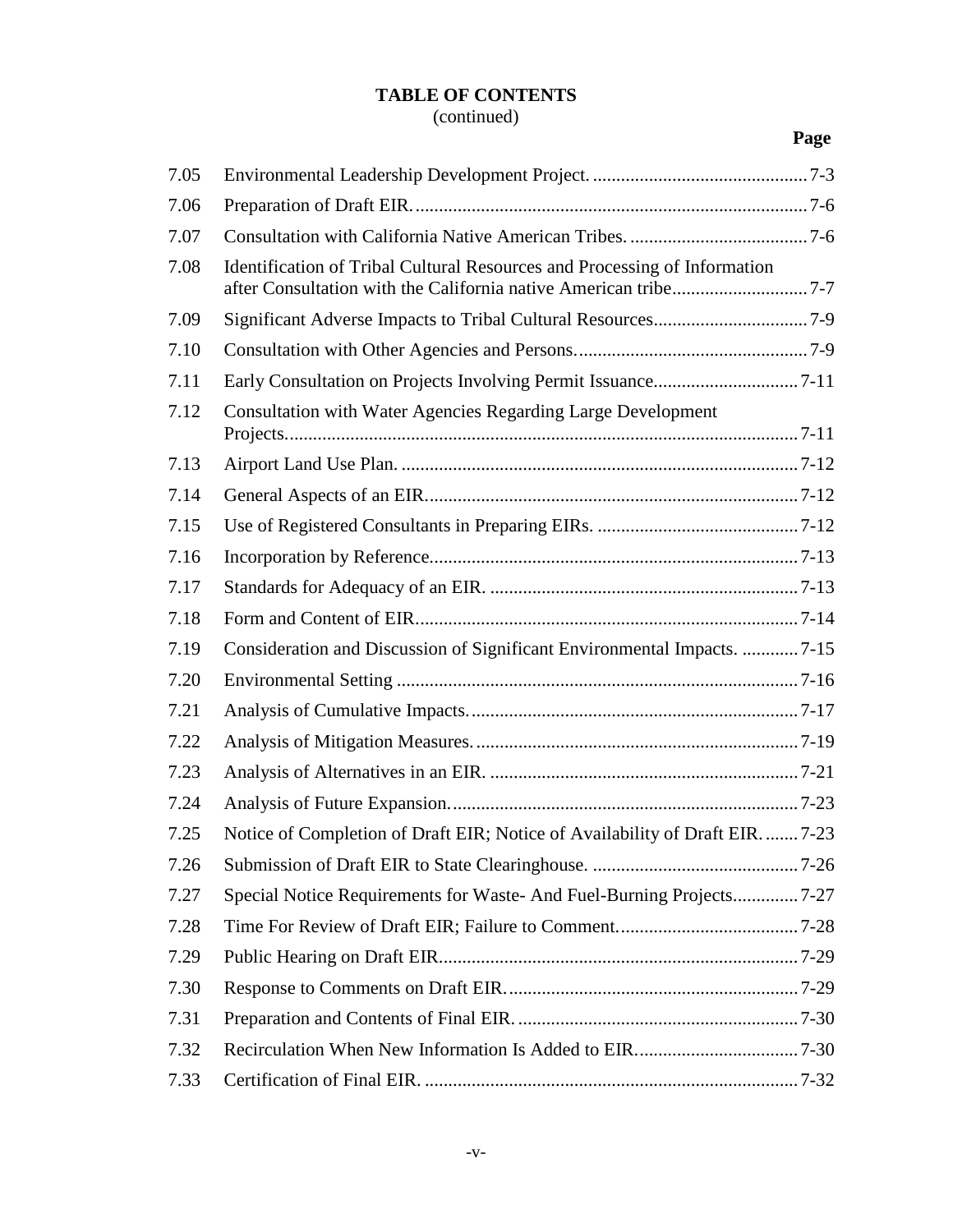## (continued)

|    |      |                                                                                                                                                          | Page |
|----|------|----------------------------------------------------------------------------------------------------------------------------------------------------------|------|
|    | 7.34 |                                                                                                                                                          |      |
|    | 7.35 |                                                                                                                                                          |      |
|    | 7.36 | Special Findings Required for Facilities That May Emit Hazardous Air                                                                                     |      |
|    | 7.37 |                                                                                                                                                          |      |
|    | 7.38 |                                                                                                                                                          |      |
|    | 7.39 |                                                                                                                                                          |      |
|    | 7.40 |                                                                                                                                                          |      |
|    | 7.41 |                                                                                                                                                          |      |
|    | 7.42 |                                                                                                                                                          |      |
| 8. |      |                                                                                                                                                          |      |
|    | 8.01 |                                                                                                                                                          |      |
|    | 8.02 |                                                                                                                                                          |      |
|    | 8.03 |                                                                                                                                                          |      |
|    | 8.04 |                                                                                                                                                          |      |
|    | 8.05 |                                                                                                                                                          |      |
|    | 8.06 |                                                                                                                                                          |      |
|    | 8.07 |                                                                                                                                                          |      |
|    | 8.08 |                                                                                                                                                          |      |
|    | 8.09 | Use of a Program EIR with Subsequent EIRs and Negative Declarations8-5                                                                                   |      |
|    | 8.10 |                                                                                                                                                          |      |
|    | 8.11 |                                                                                                                                                          |      |
|    | 8.12 |                                                                                                                                                          |      |
|    | 8.13 |                                                                                                                                                          |      |
| 9. |      |                                                                                                                                                          |      |
|    | 9.01 | Streamlined, ministerial approval process for affordable housing projects9-1                                                                             |      |
|    | 9.02 | Ministerial approval process for urban lot splits and housing developments<br>with no more than two residential units within a single-family residential |      |
|    | 9.03 | Approval of ordinance to zone any parcel for up to 10 units of residential                                                                               |      |
|    | 9.04 |                                                                                                                                                          |      |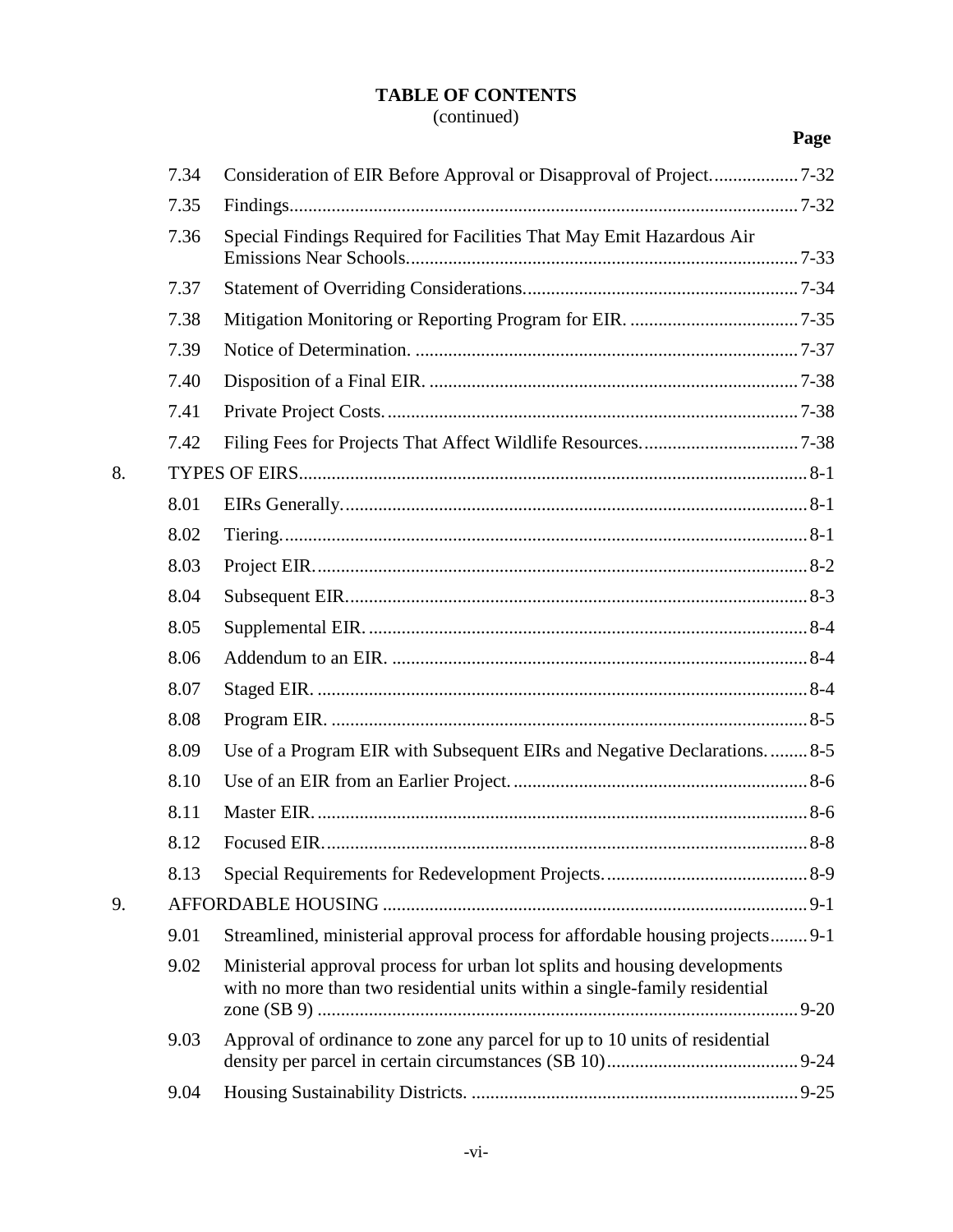## (continued)

|     | 9.05  |  |
|-----|-------|--|
|     | 9.06  |  |
|     | 9.07  |  |
| 10. |       |  |
|     | 10.01 |  |
|     | 10.02 |  |
|     | 10.03 |  |
| 11. |       |  |
|     |       |  |
|     |       |  |
|     |       |  |
|     | 11.04 |  |
|     |       |  |
|     | 11.06 |  |
|     |       |  |
|     |       |  |
|     | 11.09 |  |
|     |       |  |
|     | 11.11 |  |
|     |       |  |
|     |       |  |
|     |       |  |
|     |       |  |
|     |       |  |
|     | 11.17 |  |
|     | 11.18 |  |
|     | 11.19 |  |
|     | 11.20 |  |
|     | 11.21 |  |
|     | 11.22 |  |
|     | 11.23 |  |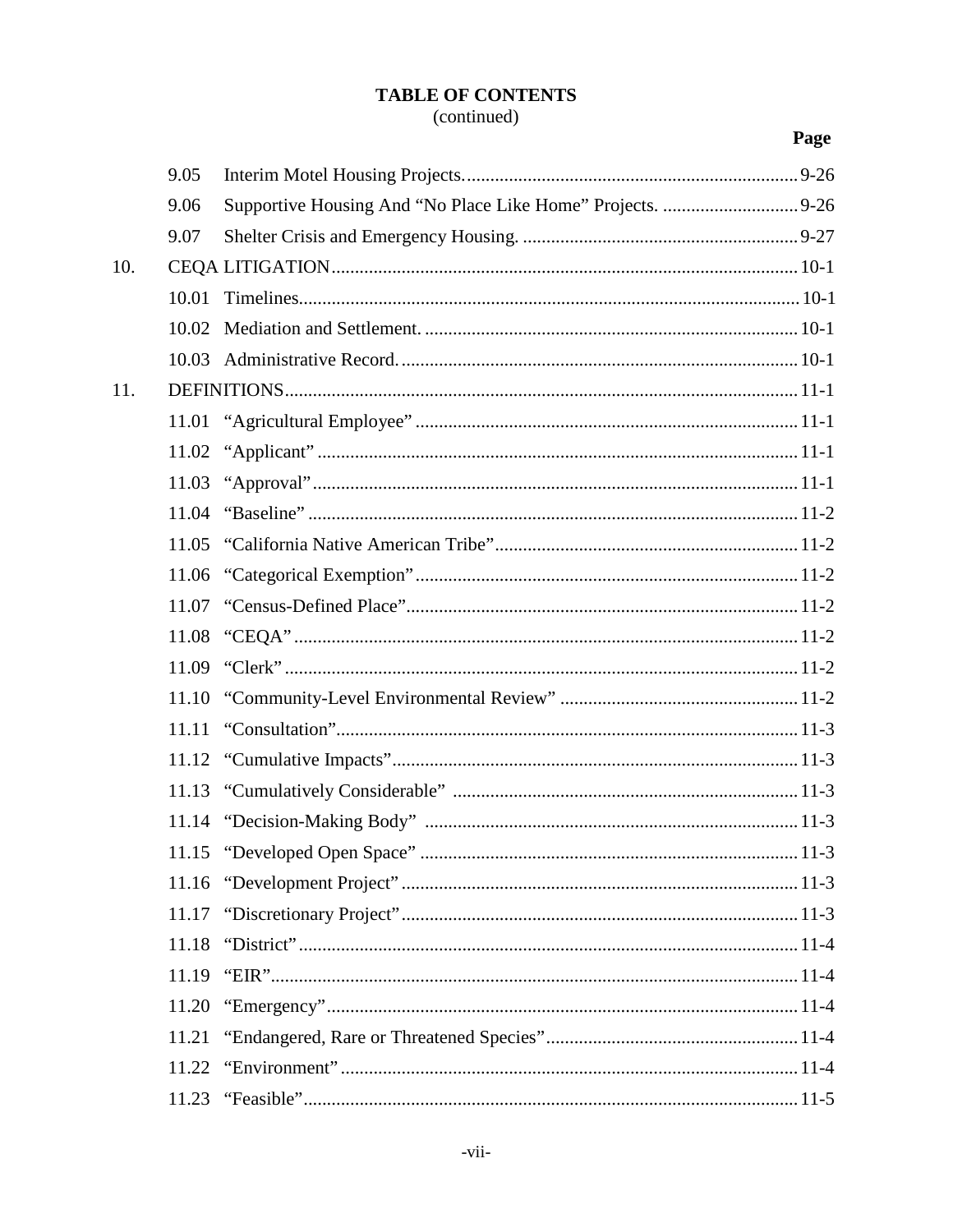#### **TABLE OF CONTENTS** (continued)

| 11.25 |  |
|-------|--|
| 11.26 |  |
| 11.27 |  |
| 11.28 |  |
| 11.29 |  |
| 11.30 |  |
| 11.31 |  |
| 11.32 |  |
| 11.33 |  |
| 11.34 |  |
| 11.35 |  |
| 11.36 |  |
| 11.37 |  |
| 11.38 |  |
| 11.39 |  |
| 11.40 |  |
| 11.41 |  |
| 11.42 |  |
| 11.43 |  |
| 11.44 |  |
|       |  |
|       |  |
| 11.47 |  |
| 11.48 |  |
| 11.49 |  |
| 11.50 |  |
| 11.51 |  |
| 11.52 |  |
|       |  |
|       |  |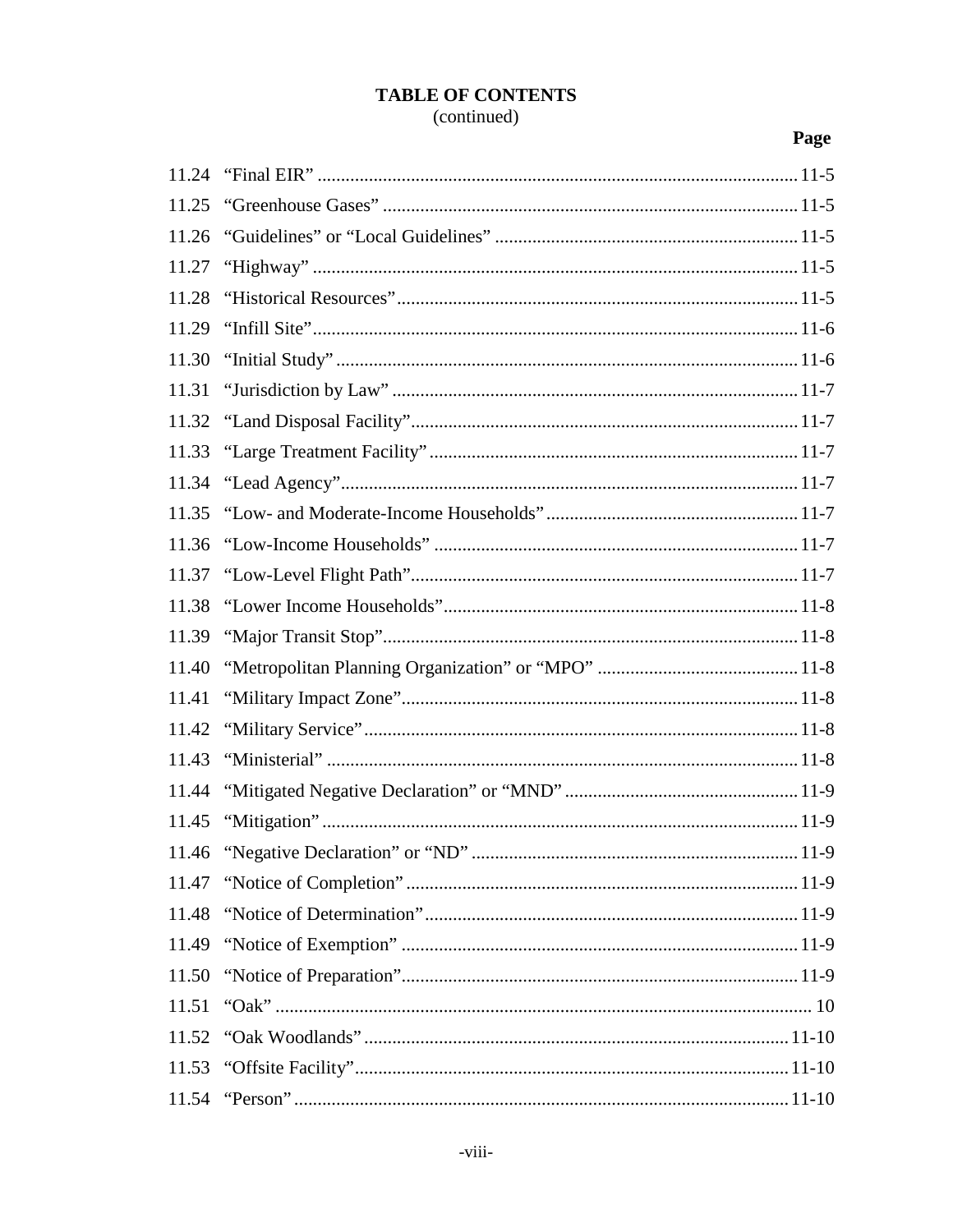#### **TABLE OF CONTENTS** (continued)

| 11.55 |                                                                       |
|-------|-----------------------------------------------------------------------|
| 11.56 |                                                                       |
| 11.57 |                                                                       |
| 11.58 |                                                                       |
| 11.59 |                                                                       |
| 11.60 |                                                                       |
| 11.61 |                                                                       |
| 11.62 |                                                                       |
| 11.63 |                                                                       |
| 11.64 |                                                                       |
| 11.65 |                                                                       |
| 11.66 |                                                                       |
| 11.67 |                                                                       |
| 11.68 |                                                                       |
| 11.69 |                                                                       |
| 11.70 |                                                                       |
| 11.71 |                                                                       |
| 11.72 |                                                                       |
| 11.73 |                                                                       |
| 11.74 |                                                                       |
| 11.75 |                                                                       |
| 11.76 |                                                                       |
|       | 11.77 "Tribal Cultural Resources" are either of the following:  11-14 |
| 11.78 |                                                                       |
| 11.79 |                                                                       |
| 11.80 |                                                                       |
| 11.81 |                                                                       |
| 11.82 |                                                                       |
| 11.83 |                                                                       |
| 11.84 |                                                                       |
| 11.85 |                                                                       |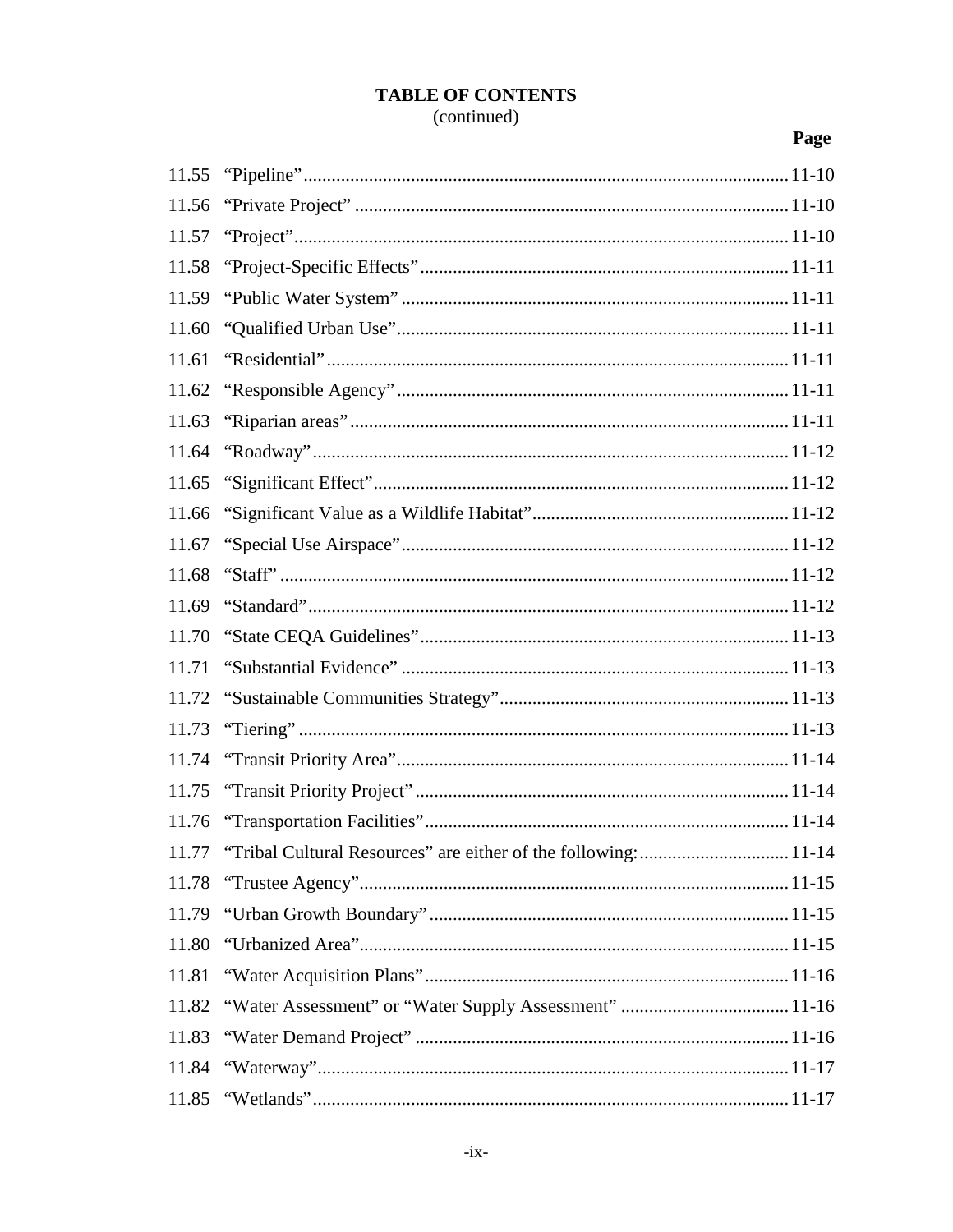#### **TABLE OF CONTENTS** (continued)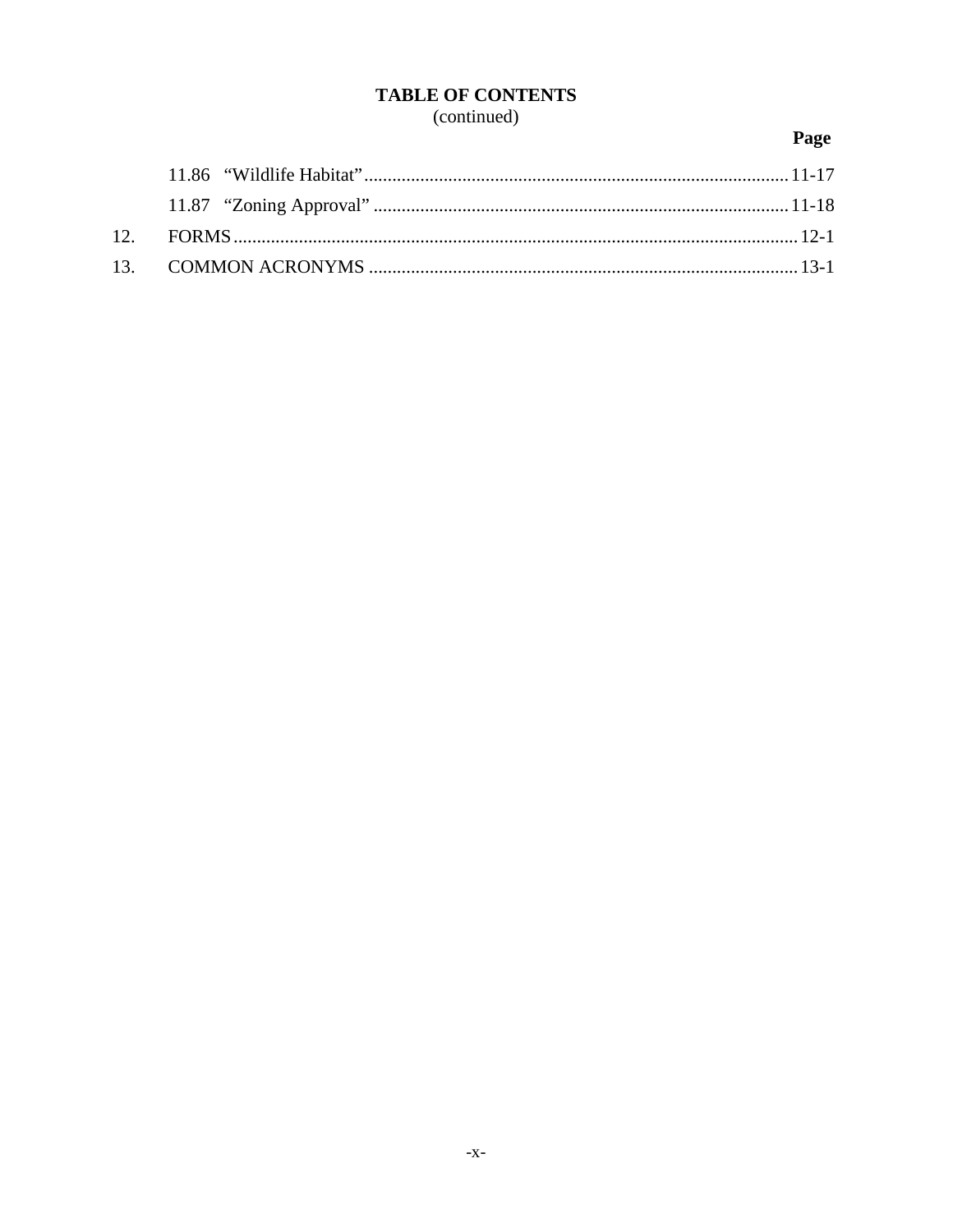#### **LOCAL GUIDELINES FOR IMPLEMENTING THE CALIFORNIA ENVIRONMENTAL QUALITY ACT**

#### **(2022)**

#### <span id="page-11-0"></span>**1. GENERAL PROVISIONS, PURPOSE AND POLICY.**

#### <span id="page-11-1"></span>**1.01 GENERAL PROVISIONS.**

These Local Guidelines ("Local Guidelines") are to assist the Santa Fe Irrigation District ("District") in implementing the provisions of the California Environmental Quality Act ("CEQA"). These Local Guidelines are consistent with the Guidelines for the Implementation of CEQA ("State CEQA Guidelines"), which have been promulgated by the California Natural Resources Agency for the guidance of state and local agencies in California. These Local Guidelines have been adopted pursuant to California Public Resources Code section 21082.

#### <span id="page-11-2"></span>**1.02 PURPOSE.**

The purpose of these Local Guidelines is to help the District accomplish the following basic objectives of CEQA:

- (a) To enhance and provide long-term protection for the environment, while providing a decent home and satisfying living environment for every Californian;
- (b) To provide information to governmental decision-makers and the public regarding the potential significant environmental effects of the proposed project;
- (c) To provide an analysis of the environmental effects of future actions associated with the project to adequately apprise all interested parties of the true scope of the project for intelligent weighing of the environmental consequences of the project;
- (d) To identify ways that environmental damage can be avoided or significantly reduced;
- (e) To prevent significant avoidable environmental damage through utilization of feasible project alternatives or mitigation measures; and
- (f) To disclose and demonstrate to the public the reasons why a governmental agency approved the project in the manner chosen. Public participation is an essential part of the CEQA process. Each public agency should encourage wide public involvement, formal and informal, in order to receive and evaluate public reactions to environmental issues related to a public agency's activities. Such involvement should include, whenever possible, making environmental information available in electronic format on the Internet, on a web site maintained or utilized by the public agency.

#### <span id="page-11-3"></span>**1.03 APPLICABILITY.**

These Local Guidelines apply to any activity that constitutes a "project," as defined in Local Guidelines Section [11.57](#page-184-6), for which the District is the Lead Agency or a Responsible Agency. These Local Guidelines are also intended to assist the District in determining whether a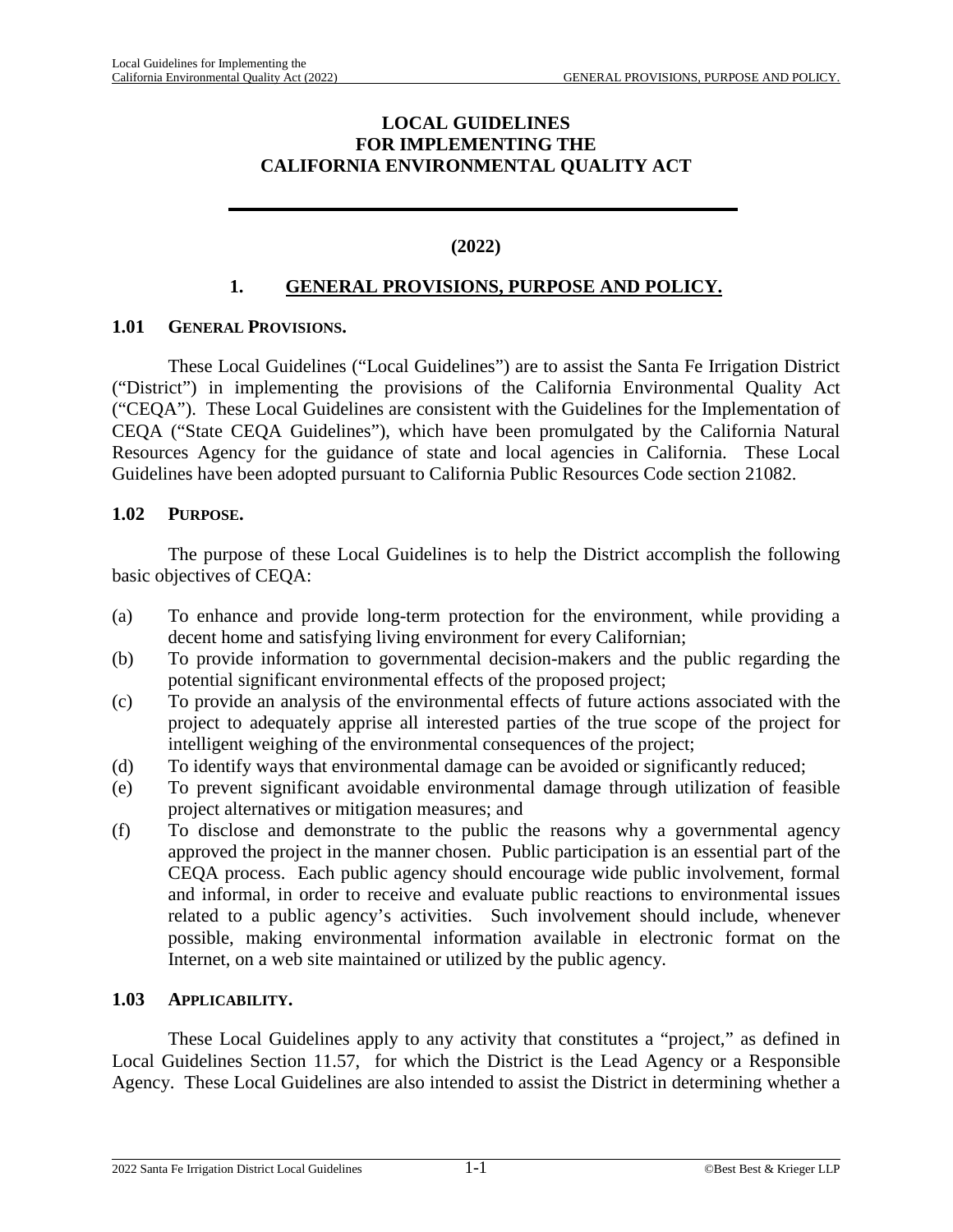proposed activity constitutes a project that is subject to CEQA review, or whether the activity is exempt from CEQA.

#### <span id="page-12-0"></span>**1.04 REDUCING DELAY AND PAPERWORK.**

The State CEQA Guidelines encourage local governmental agencies to reduce delay and paperwork by, among other things:

- (a) Integrating the CEQA process into early planning review; to this end, the project approval process and these procedures, to the maximum extent feasible, are to run concurrently, not consecutively;
- (b) Identifying projects which fit within categorical or other exemptions and are therefore exempt from CEQA processing;
- (c) Using initial studies to identify significant environmental issues and to narrow the scope of Environmental Impact Reports (EIRs);
- (d) Using a Negative Declaration when a project, not otherwise exempt, will not have a significant effect on the environment;
- (e) Consulting with state and local responsible agencies before and during the preparation of an EIR so that the document will meet the needs of all the agencies which will use it;
- (f) Allowing applicants to revise projects to eliminate possible significant effects on the environment, thereby enabling the project to qualify for a Negative Declaration rather than an EIR;
- (g) Integrating CEQA requirements with other environmental review and consultation requirements;
- (h) Emphasizing consultation before an EIR is prepared, rather than submitting adverse comments on a completed document;
- (i) Combining environmental documents with other documents, such as general plans;
- (j) Eliminating repetitive discussions of the same issues by using EIRs on programs, policies or plans and tiering from statements of broad scope to those of narrower scope;
- (k) Reducing the length of EIRs by means such as setting appropriate page limits;
- (l) Preparing analytic, rather than encyclopedic, EIRs;
- (m) Mentioning insignificant issues only briefly;
- (n) Writing EIRs in plain language;
- (o) Following a clear format for EIRs;
- (p) Emphasizing the portions of the EIR that are useful to decision-makers and the public and reducing emphasis on background material;
- (q) Incorporating information by reference; and
- (r) Making comments on EIRs as specific as possible.

#### <span id="page-12-1"></span>**1.05 COMPLIANCE WITH STATE LAW.**

These Local Guidelines are intended to implement the provisions of CEQA and the State CEQA Guidelines, and the provisions of CEQA and the State CEQA Guidelines shall be fully complied with even though they may not be set forth or referred to herein.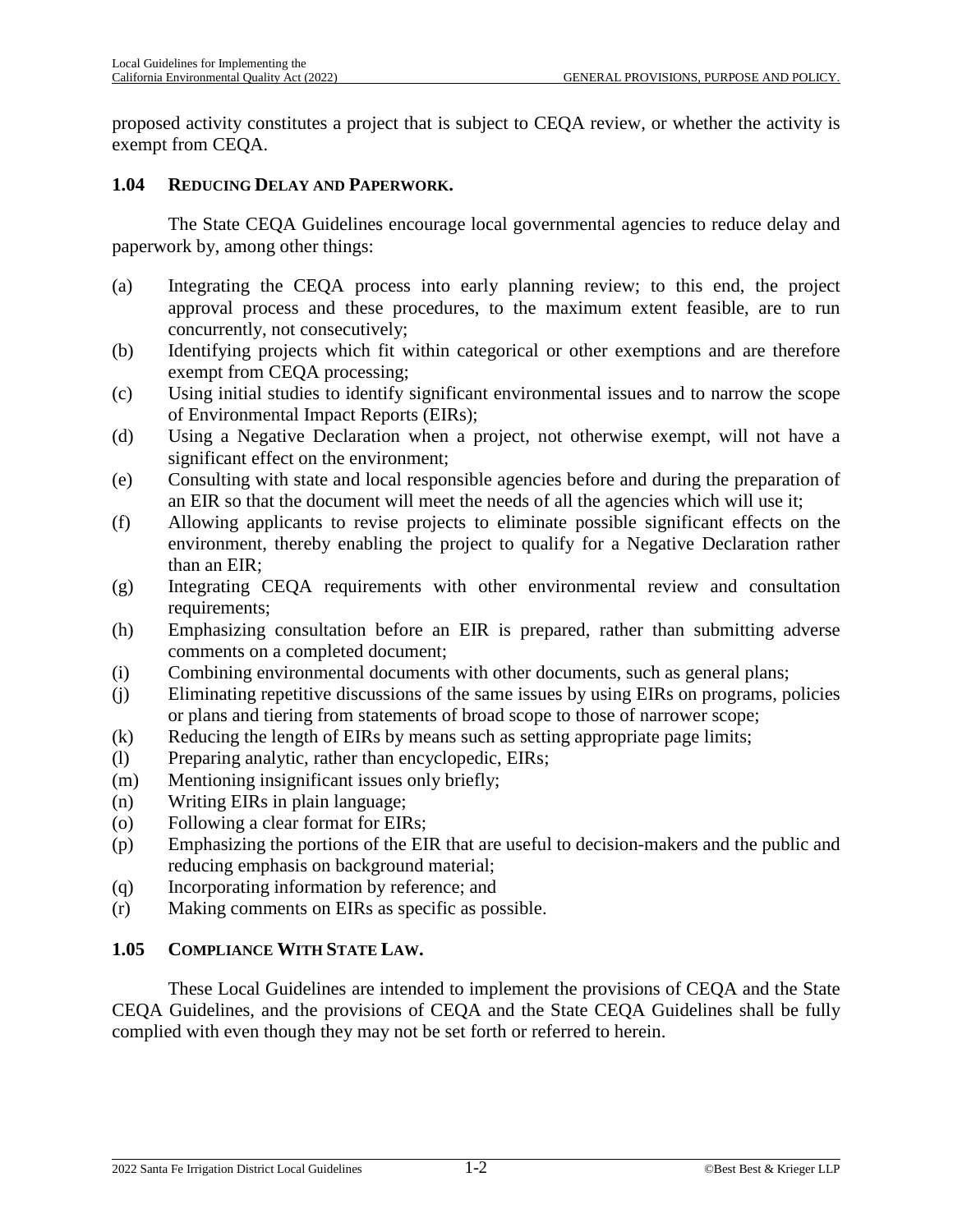#### <span id="page-13-0"></span>**1.06 TERMINOLOGY.**

The terms "must" or "shall" identify mandatory requirements. The terms "may" and "should" are permissive, with the particular decision being left to the discretion of the District.

#### <span id="page-13-1"></span>**1.07 PARTIAL INVALIDITY.**

In the event any part or provision of these Local Guidelines shall be determined to be invalid, the remaining portions that can be separated from the invalid unenforceable provisions shall continue in full force and effect.

#### <span id="page-13-2"></span>**1.08 ELECTRONIC DELIVERY OF COMMENTS AND NOTICES.**

Individuals may file a written request to receive copies of public notices provided for under these Local Guidelines or the State CEQA Guidelines. The requestor may elect to receive these notices via email rather than regular mail. Notices sent by email are deemed delivered when the staff person sending the email sends it to the last email address provided by the requestor to the District. Any request to receive public notices shall be in writing and shall be renewed annually.

Individuals may also submit comments on the CEQA documentation for a project via email. Comments submitted via email shall be treated as written comments for all purposes. Comments sent to the District via email are deemed received when they actually arrive in an email account of a staff person who has been designated or identified as the point of contact for a particular project.

The District must also post certain environmental documents (such as Draft and Final Environmental Impact Reports, Draft Negative Declarations and Draft Mitigated Negative Declarations) and CEQA notices (such as Notices of Preparation, Notices of Availability, Notices of Intent to Adopt a Negative Declaration, Notices of Exemption, and Notices of Determination) on its website, if any.

(Reference: Pub. Resources Code, §§ 21082.1, 21091(d)(3), 21092.2.)

#### <span id="page-13-3"></span>**1.09 THE DISTRICT MAY CHARGE REASONABLE FEES FOR REPRODUCING ENVIRONMENTAL DOCUMENTS.**

A public agency may charge and collect a reasonable fee from members of the public that request a copy of an environmental document, so long as the fee does not exceed the cost of reproduction. The kinds of "environmental documents" that CEQA specifically allows public agencies to seek reimbursement for include: initial studies, negative declarations, mitigated negative declarations, draft and final EIRs, and documents prepared as a substitute for an EIR, negative declaration, or mitigated negative declaration.

 The District shall make CEQA-related documents (e.g., Negative Declarations, Mitigated Negative Declarations, Draft EIRs, Final EIRs, and notices relating to these documents) available to the public-at-large on its website. Requests for documents made pursuant to the California Public Records Act must comply with the Government Code. (See,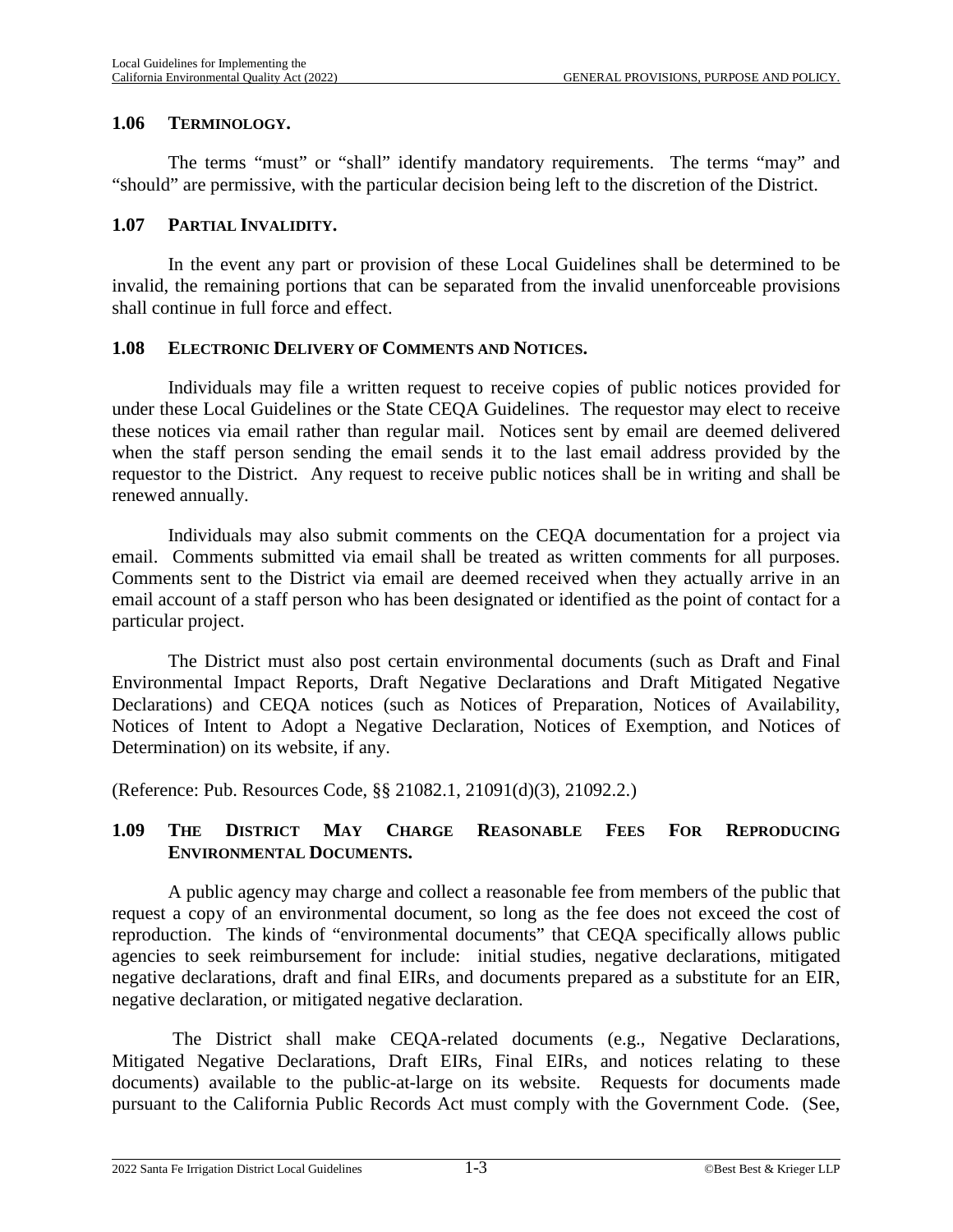for example, Government Code section 6253.9 for information regarding providing documents in electronic format.)

#### <span id="page-14-0"></span>**1.10 TIME OF PREPARATION**

Before granting any approval of a non-exempt project subject to CEQA, the Lead Agency or Responsible Agency shall consider either (1) a Final EIR, (2) a Negative Declaration, (3) a Mitigated Negative Declaration, or (4) another document authorized by the State CEQA Guidelines to be used in the place of an EIR or Negative Declaration (e.g., an Addendum, a Supplemental EIR, a Subsequent EIR, etc.).

Choosing the precise time for CEQA compliance involves a balancing of competing factors. EIRs, Negative Declarations, and Mitigated Negative Declarations should be prepared as early as feasible in the planning process to enable environmental considerations to influence project program and design and yet late enough to provide meaningful information for environmental assessment.

With public projects, at the earliest feasible time, project sponsors shall incorporate environmental considerations into project conceptualization, design, and planning. CEQA compliance should be completed prior to acquisition of a site for a public project.

To implement the above principles, the District shall not undertake actions concerning the proposed public project that would have a significant adverse effect or limit the choice of alternatives or mitigation measures, before completion of CEQA compliance. For example, the District shall not:

(A) Formally make a decision to proceed with the use of a site for facilities which would require CEQA review, regardless of whether the District has made any final purchase of the site for these facilities, except that the District may designate a preferred site for CEQA review and may enter into land acquisition agreements when the District has conditioned its future use of the site on CEQA compliance.

(B) Otherwise take any action that gives impetus to a planned or foreseeable project in a manner that forecloses alternatives or mitigation measures that would ordinarily be part of CEQA review of that public project.

With private projects, the District shall encourage the project proponent to incorporate environmental considerations into project conceptualization, design, and planning at the earliest feasible time.

While mere interest in, or inclination to support, a project does not constitute approval, a public agency entering into preliminary agreements regarding a project prior to approval shall not, as a practical matter, commit the agency to the project. For example, the District shall not grant any vested development entitlements prior to compliance with CEQA. Further, any such pre-approval agreement should, for example:

(A) Condition the agreement on compliance with CEQA;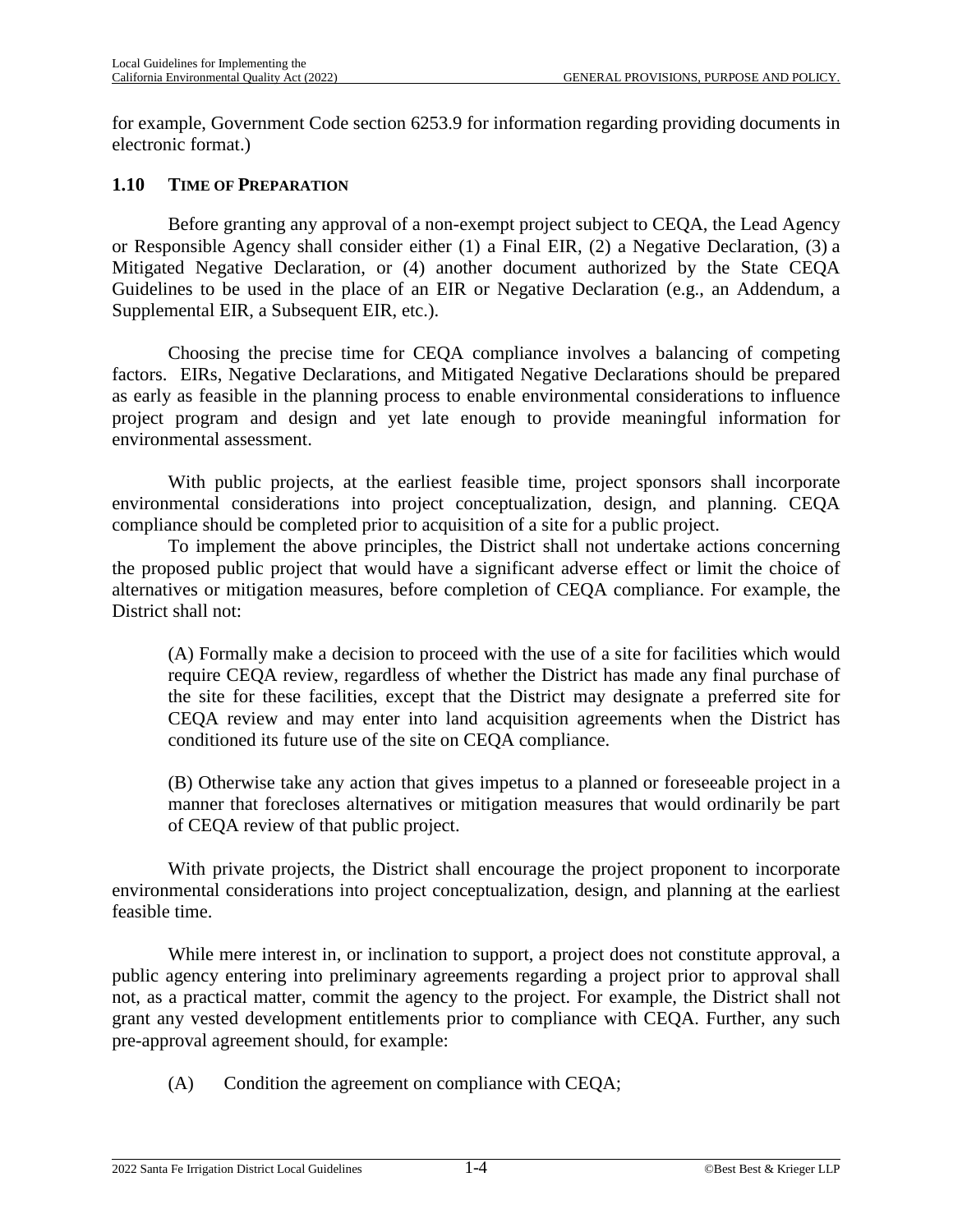(B) Not bind any party, or commit any party to a definite course of action, prior to CEQA compliance;

(C) Not restrict the Lead Agency from considering any feasible mitigation measures and alternatives, including the "no project" alternative; and

(D) Not restrict the Lead Agency from denying the project.

The District's environmental document preparation and review should be coordinated in a timely fashion with the District's existing planning, review, and project approval processes. These procedures, to the maximum extent feasible, are to run concurrently, not consecutively.

(See State CEQA Guidelines, § 15004; *Save Tara v. City of West Hollywood* (2008) 45 Cal.4th 116.)

#### <span id="page-15-0"></span>**1.11 STATE AGENCY FURLOUGHS.**

Due to budget concerns, the State may institute mandatory furlough days for state government agencies. Local agencies may also change their operating hours.

Because state and local agencies may enact furloughs that limit their operating hours, if the District has time-sensitive materials or needs to consult with a state agency, the District should check with the applicable state agency office or with the District's attorney to ensure compliance with all applicable deadlines.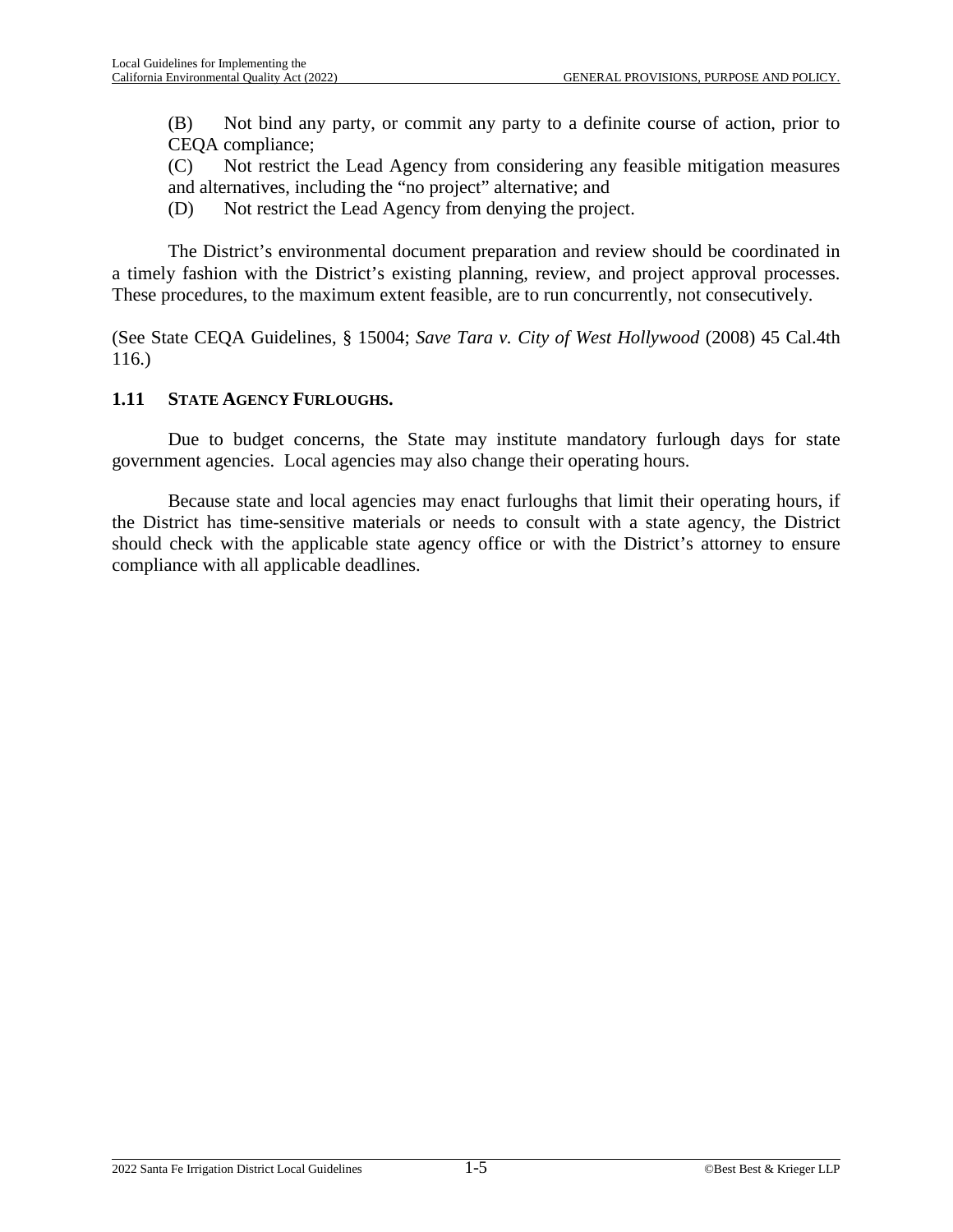#### **2. LEAD AND RESPONSIBLE AGENCIES**

#### <span id="page-16-1"></span><span id="page-16-0"></span>**2.01 LEAD AGENCY PRINCIPLE.**

The District will be the Lead Agency if it will have principal responsibility for carrying out or approving a project. Where a project is to be carried out or approved by more than one public agency, only one agency shall be responsible for the preparation of environmental documents. This agency shall be called the Lead Agency.

(Reference: State CEQA Guidelines, §§ 15050, 15367.)

#### <span id="page-16-2"></span>**2.02 SELECTION OF LEAD AGENCY.**

Where two or more public agencies will be involved with a project, the Lead Agency shall be designated according to the following criteria:

- (a) If the project will be carried out by a public agency, that agency shall be the Lead Agency even if the project will be located within the jurisdiction of another public agency; or
- (b) If the project will be carried out by a nongovernmental person or entity, the Lead Agency shall be the public agency with the greatest responsibility for supervising and approving the project as a whole.

The Lead Agency will normally be the agency with general governmental powers, rather than an agency with a single or limited purpose. (For example, a district that will provide a public service or utility to the project serves a limited purpose.) If two or more agencies meet this criteria equally, the agency that acts first on the project will normally be the Lead Agency.

If two or more public agencies have a substantial claim to be the Lead Agency under either (a) or (b), they may designate one agency as the Lead Agency by agreement. An agreement may also provide for cooperative efforts by contract, joint exercise of powers, or similar devices. If the agencies cannot agree which agency should be the Lead Agency for preparing the environmental document, any of the disputing public agencies or the project applicant may submit the dispute to the Office of Planning and Research. Within 21 days of receiving the request, the Office of Planning and Research will designate the Lead Agency. The Office of Planning and Research shall not designate a Lead Agency in the absence of a dispute. A "dispute" means a contested, active difference of opinion between two or more public agencies as to which of those agencies shall prepare any necessary environmental document. A dispute exists when each of those agencies claims that it either has or does not have the obligation to prepare that environmental document.

(Reference: State CEQA Guidelines, § 15051.)

#### <span id="page-16-3"></span>**2.03 DUTIES OF A LEAD AGENCY.**

As a Lead Agency, the District shall decide whether a Negative Declaration, Mitigated Negative Declaration or an EIR will be required for a project and shall prepare, or cause to be prepared, and consider the document before making its decision on whether and how to approve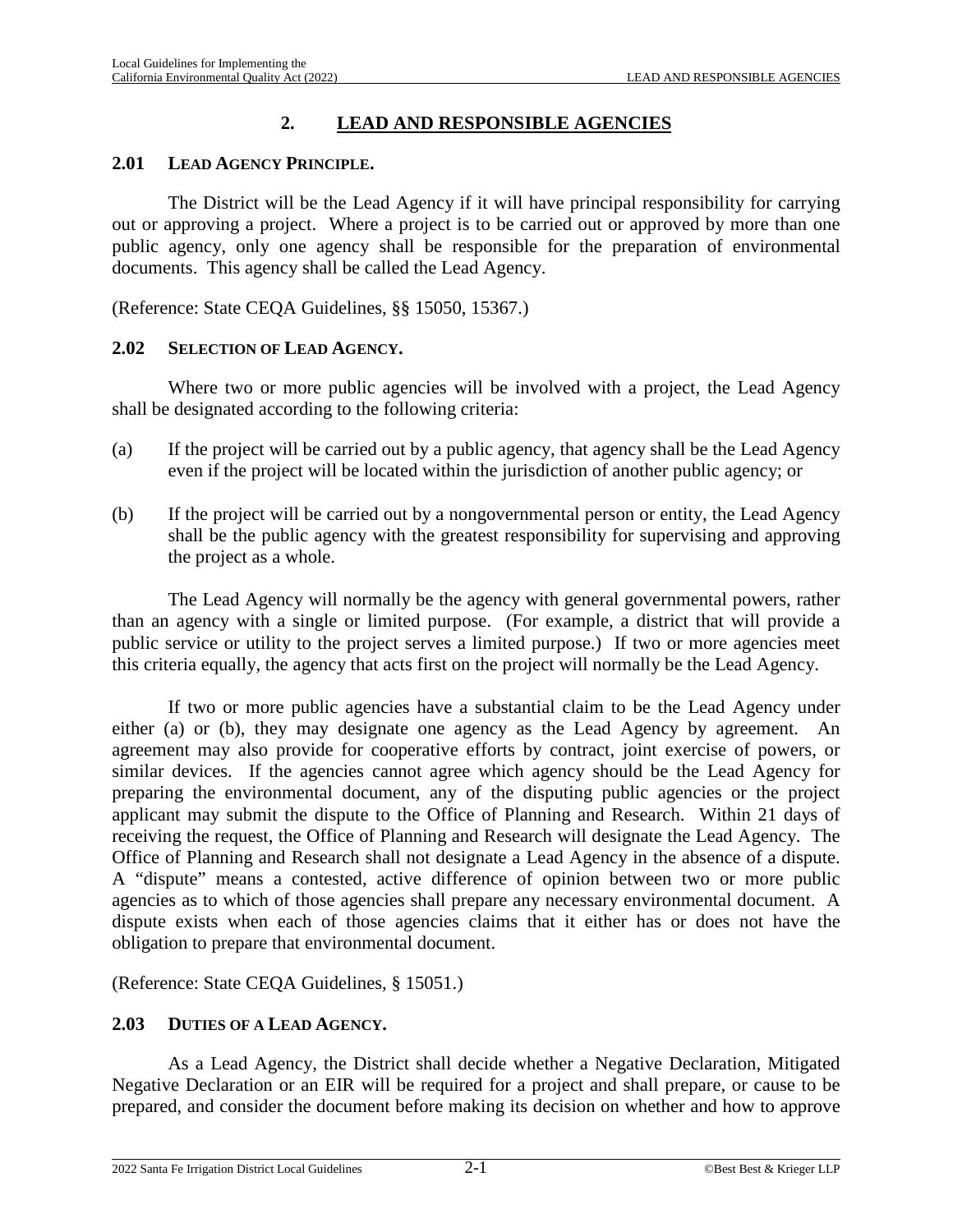the project. The documents may be prepared by Staff or by private consultants pursuant to a contract with the District. However, the District shall independently review and analyze all draft and final EIRs or Negative Declarations prepared for a project and shall find that the EIR or Negative Declaration reflects the independent judgment of the District prior to approval of the document. If a Draft EIR or Final EIR is prepared under a contract with the District, the contract must be executed within forty-five (45) days from the date on which the District sends a Notice of Preparation. The District, however, may take longer to execute the contract if the project applicant and the District mutually agree to an extension of the 45-day time period. (Pub. Resources Code, § 21151.5; see also Local Guidelines Section [7.02.](#page-96-2))

During the process of preparing an EIR, the District, as Lead Agency, shall have the following duties:

- (a) If a California Native American tribe has requested consultation, within 14 days after determining that an application for a project is complete or a decision to undertake a project, the District shall begin consultation with the California Native American tribes (see Local Guidelines Section [7.07\)](#page-101-1);
- (b) Immediately after deciding that an EIR is required for a project, the District shall send to the Office of Planning and Research and each Responsible Agency a Notice of Preparation (Form "G") stating that an EIR will be prepared (see Local Guidelines Section [7.03](#page-96-3)):
- (c) Prior to release of an EIR, if the California Native American tribe that is culturally affiliated with the geographic area of a project requests in writing to be informed of any proposed project, the District shall begin consultation with the tribe consistent with California law and Local Guidelines Section [7.07;](#page-101-1)
- (d) The District shall prepare or cause to be prepared the Draft EIR for the project (see Local Guidelines Sections [0 and](#page-98-2) 7.[18\);](#page-109-0)
- (e) Once the Draft EIR is completed, the District shall file a Notice of Completion (Form "H") with the Office of Planning and Research (see Local Guidelines Section [7.25\)](#page-118-1);
- (f) The District shall consult with state, federal and local agencies that exercise authority over resources that may be affected by the project for their comments on the completed Draft EIR (see, e.g., Local Guidelines Sections [5.02](#page-55-2), [5.16](#page-66-0), Section [7.26](#page-121-0));
- (g) The District shall provide public notice of the availability of a Draft EIR (Form "K") at the same time that it sends a Notice of Completion to the Office of Planning and Research (see Local Guidelines Section [7.25\)](#page-118-1);
- (h) The District shall evaluate comments on environmental issues received from persons who reviewed the Draft EIR and shall prepare or cause to be prepared a written response to all comments that raise significant environmental issues and that were timely received during the public comment period. A written response must be provided to all public agencies who commented on the project during the public review period at least ten (10) days prior to certifying an EIR (see Local Guidelines Section [7.30\)](#page-124-1);
- (i) The District shall prepare or cause to be prepared a Final EIR before approving the project (see Local Guidelines Section [7.31](#page-125-0));
- (j) The District shall certify that the Final EIR has been completed in compliance with CEQA and has been reviewed by the Board of Directors (see Local Guidelines Section [7.33](#page-127-0)); and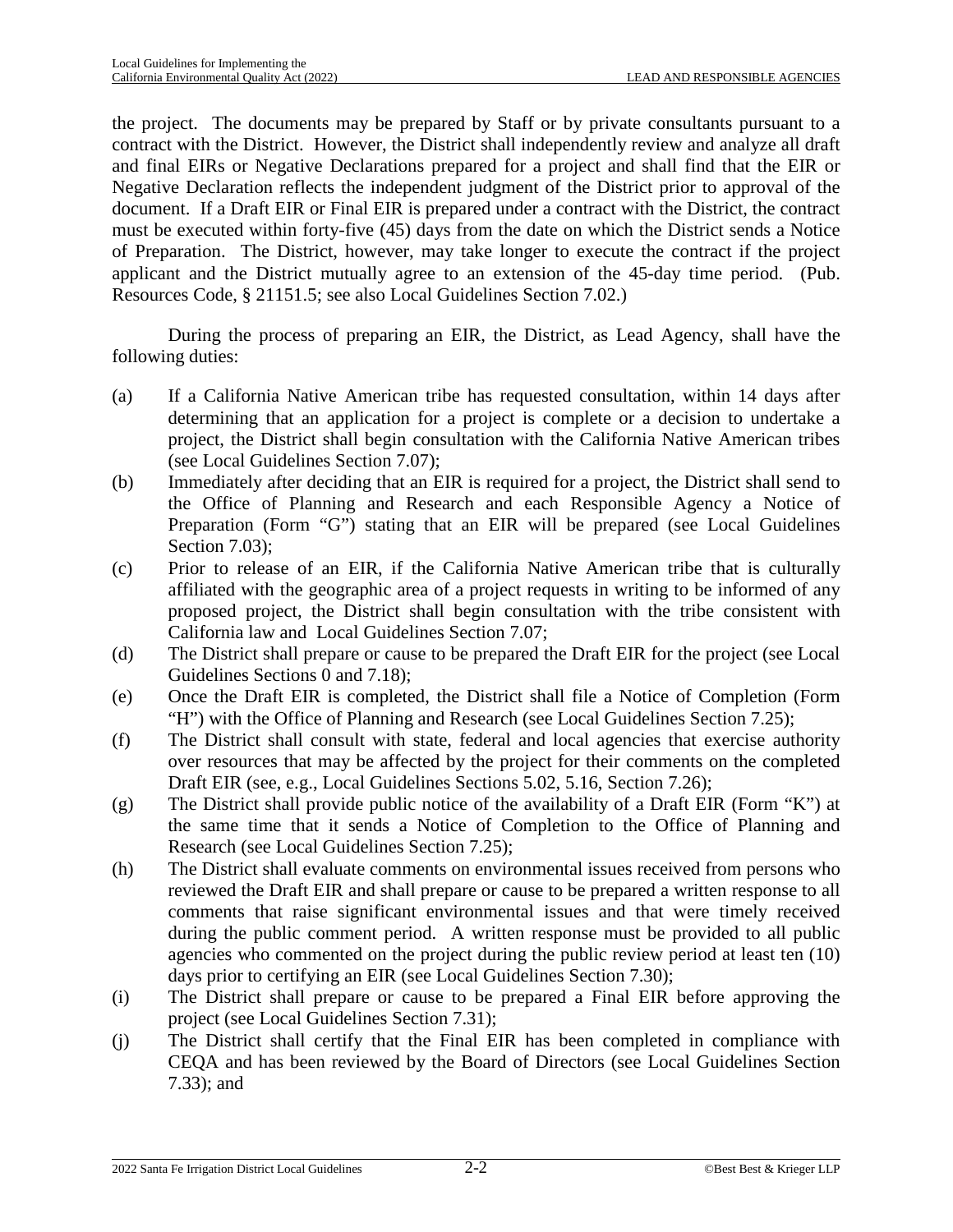(k) The District shall include in the Final EIR any comments received from a Responsible Agency on the Notice of Preparation or the Draft EIR (see Local Guidelines Sections [2.08,](#page-19-2) [7.30](#page-124-1) and [7.31](#page-125-0)).

#### <span id="page-18-0"></span>**2.04 CEQA DETERMINATIONS MADE BY NON-ELECTED BODY; PROCEDURE TO APPEAL SUCH DETERMINATIONS.**

As Lead Agency, the District may charge a non-elected decisionmaking body with the responsibility of making a finding of exemption or adopting, certifying or authorizing environmental documents. Any such determination, however, shall be subject to the District's procedures allowing for the appeal of the CEQA determination of any non-elected body to the District's Board of Directors. In the absence of a procedure governing such appeal, any CEQA determination made by a non-elected decisionmaker shall be appealable to the District's Board of Directors within ten (10) days of the non-elected decisionmaker's determination. If the nonelected decisionmaker's CEQA determination is not timely appealed as set forth herein, the nonelected decisionmaker's determination shall be final.

In the event the District's Board of Directors has delegated authority to a subsidiary board or official to approve a project, the Board of Directors also hereby delegates to that subsidiary board or official the authority to make all necessary CEQA determinations, including whether an EIR, Negative Declaration, Mitigated Negative Declaration or exemption shall be required for any project. A subsidiary board or official's CEQA determination shall be subject to appeal as set forth above.

(Reference: State CEQA Guidelines, §§ 15061(e), 15074(f), 15090(b).)

#### <span id="page-18-1"></span>**2.05 PROJECTS RELATING TO DEVELOPMENT OF HAZARDOUS WASTE AND OTHER SITES.**

An applicant for a development project must submit a signed statement to the District, as Lead Agency, stating whether the project and any alternatives are located on a site that is included in any list compiled by the Secretary for Environmental Protection of the California Environmental Protection Agency ("California EPA") listing hazardous waste sites and other specified sites located in the District's boundaries. The applicant's statement must contain the following information:

- (a) The applicant's name, address, and phone number;
- (b) Address of site, and local agency (city/county);
- (c) Assessor's book, page, and parcel number; and
- (d) The list which includes the site, identification number, and date of list.

Before accepting as complete an application for any development project as defined in Local Guidelines Section [11.16](#page-177-5), the District, as Lead Agency, shall consult lists compiled by the Secretary for Environmental Protection of the California EPA pursuant to Government Code section 65962.5 listing hazardous waste sites and other specified sites located in the District's boundaries. When acting as Lead Agency, the District shall notify an applicant for a development project if the project site is located on such a list and not already identified. In the Notice of Intent to Adopt a Negative Declaration or Mitigated Negative Declaration (see Local Guidelines Section [6.04](#page-75-4)) or the Notice of Preparation of Draft EIR (see Local Guidelines Section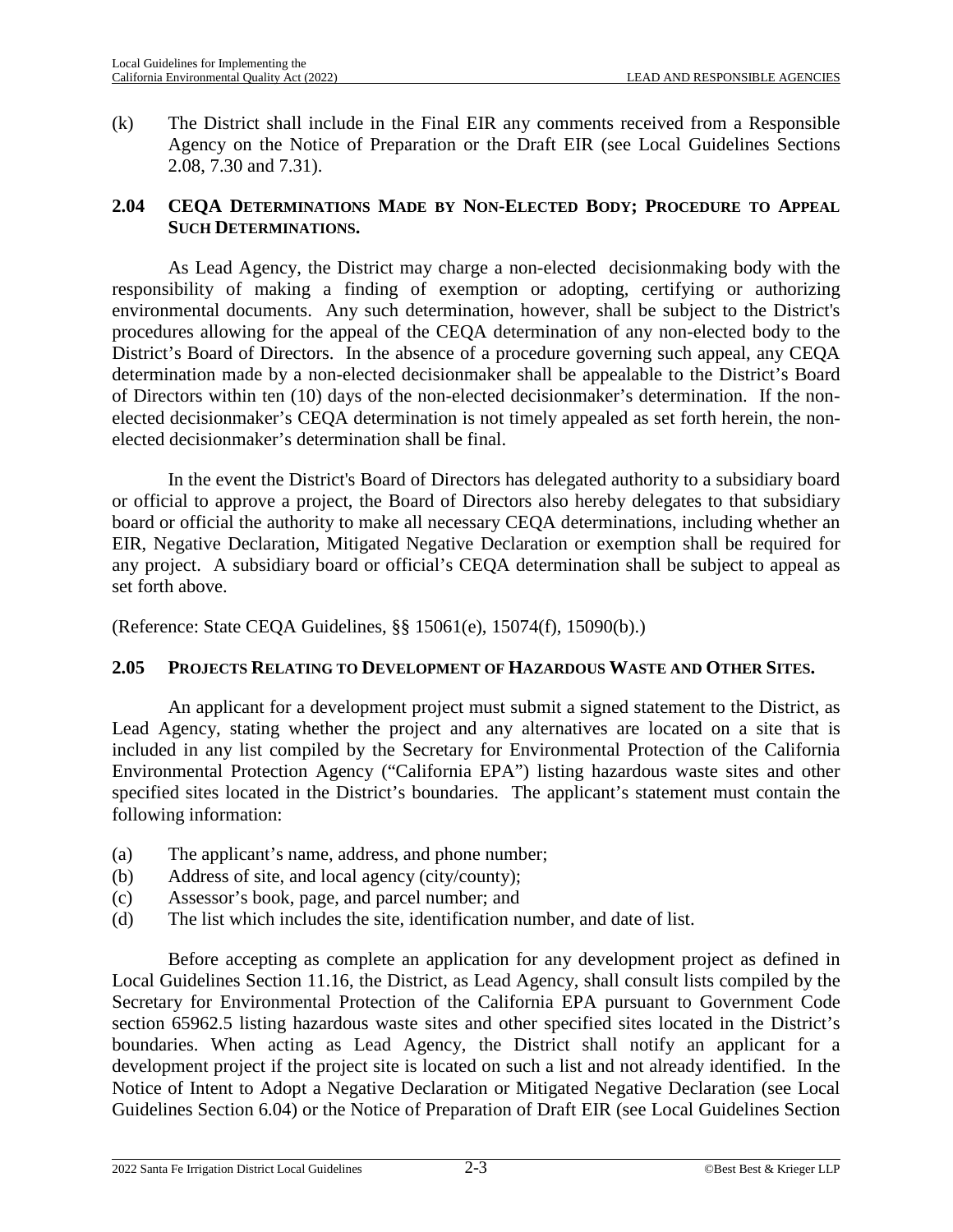[7.03](#page-96-3)), the District shall specify the California EPA list, if any, that includes the project site, and shall provide the information contained in the applicant's statement.

(Reference: Gov. Code, § 65962.5.)

#### <span id="page-19-0"></span>**2.06 RESPONSIBLE AGENCY PRINCIPLE.**

When a project is to be carried out or approved by more than one public agency, all public agencies other than the Lead Agency that have discretionary approval power over the project shall be identified as Responsible Agencies.

(Reference: State CEQA Guidelines, § 15381.)

#### <span id="page-19-1"></span>**2.07 DUTIES OF A RESPONSIBLE AGENCY.**

When it is identified as a Responsible Agency, the District shall consider the environmental documents prepared or caused to be prepared by the Lead Agency and reach its own conclusions on whether and how to approve the project involved. The District shall also both respond to consultation and attend meetings as requested by the Lead Agency to assist the Lead Agency in preparing adequate environmental documents. The District should also review and comment on Draft EIRs, Negative Declarations, and Mitigated Negative Declarations. Comments shall be limited to those project activities that are within the District's area of expertise or are required to be carried out or approved by the District or are subject to the District's powers.

As a Responsible Agency, the District may identify significant environmental effects of a project for which mitigation is necessary. As a Responsible Agency, the District may submit to the Lead Agency proposed mitigation measures that would address those significant environmental effects. If mitigation measures are required, the District should submit to the Lead Agency complete and detailed performance objectives for such mitigation measures that would address the significant environmental effects identified, or refer the Lead Agency to appropriate, readily available guidelines or reference documents. Any mitigation measures submitted to the Lead Agency by the District, when acting as a Responsible Agency, shall be limited to measures that mitigate impacts to resources that are within the District's authority. For private projects, the District, as a Responsible Agency, may require the project proponent to provide such information as may be required and to reimburse the District for all costs incurred by it in reporting to the Lead Agency.

(Reference: State CEQA Guidelines, § 15096.)

#### <span id="page-19-2"></span>**2.08 RESPONSE TO NOTICE OF PREPARATION BY RESPONSIBLE AGENCIES.**

Within thirty (30) days of receipt of a Notice of Preparation of an EIR, the District, as a Responsible Agency, shall specify to the Lead Agency the scope and content of the environmental information related to the District's area of statutory responsibility in connection with the proposed project. At a minimum, the response shall identify the significant environmental issues and possible alternatives and mitigation that the District, as a Responsible Agency, will need to have explored in the Draft EIR. Such information shall be specified in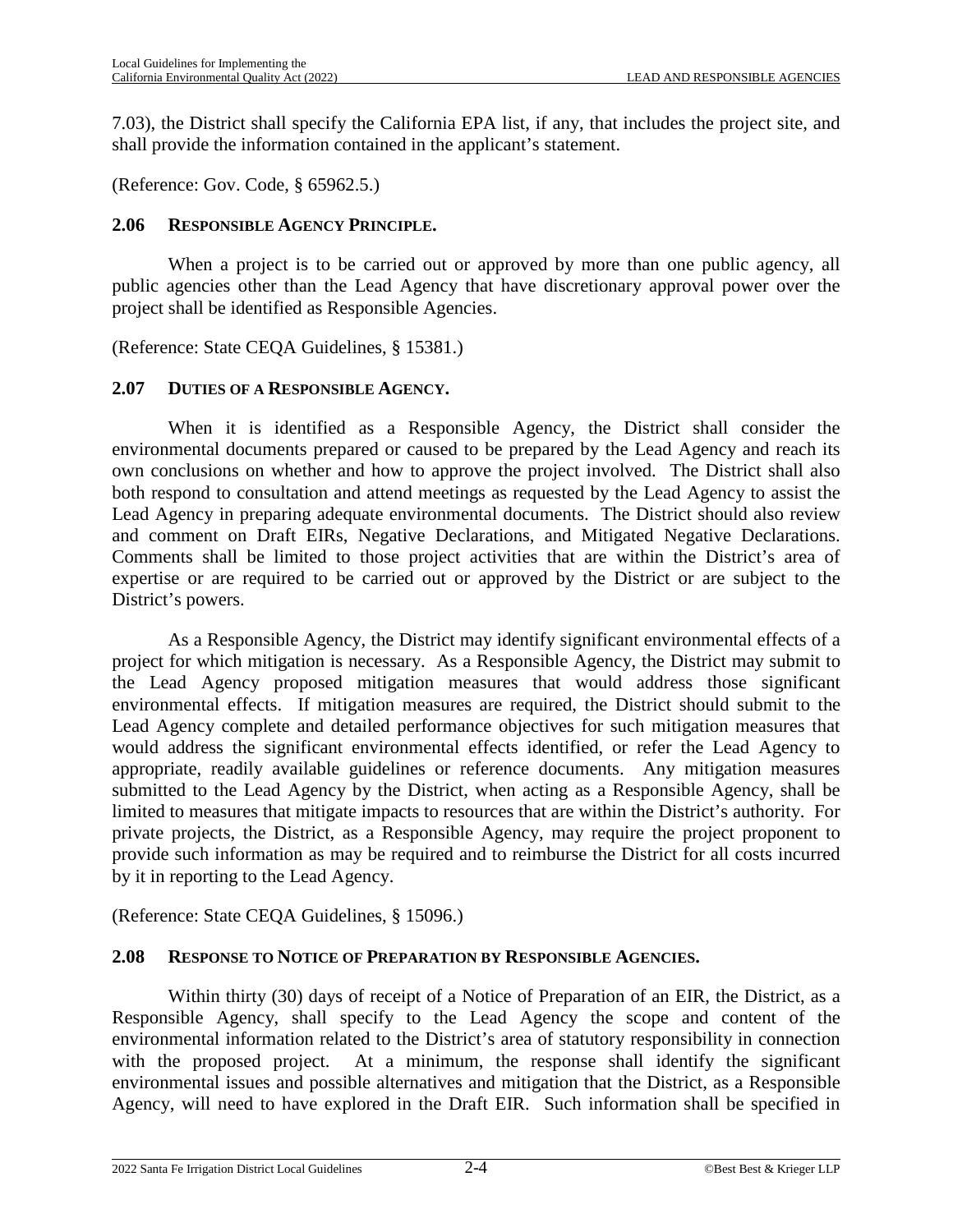writing, shall be as specific as possible, and shall be communicated to the Lead Agency, by certified mail, email, or any other method of transmittal that provides it with a record that the response was received. The Lead Agency shall incorporate this information into the EIR.

(Reference: Pub. Resources Code, § 21080.4; State CEQA Guidelines, § 15103.)

#### <span id="page-20-0"></span>**2.09 USE OF FINAL EIR OR NEGATIVE DECLARATION BY RESPONSIBLE AGENCIES.**

The District, as a Responsible Agency, shall consider the Lead Agency's Final EIR or Negative Declaration before acting upon or approving a proposed project. As a Responsible Agency, the District must independently review and consider the adequacy of the Lead Agency's environmental documents prior to approving any portion of the proposed project. In certain instances, the District, in its role as a Responsible Agency, may require that a Subsequent EIR or a Supplemental EIR be prepared to fully address those aspects of the project over which the District has approval authority. Mitigation measures and alternatives deemed feasible and relevant to the District's role in carrying out the project shall be adopted. Findings that are relevant to the District's role as a Responsible Agency shall be made. After the District decides to approve or carry out part of a project for which an EIR or negative declaration has previously been prepared by the Lead Agency, the District, as Responsible Agency, should file a Notice of Determination with the County Clerk within five (5) days of approval, but need not state that the Lead Agency's EIR or Negative Declaration complies with CEQA. The District, as Responsible Agency, should state that it considered the EIR or Negative Declaration as prepared by a Lead Agency.

(Reference: State CEQA Guidelines, § 15096.)

#### <span id="page-20-1"></span>**2.10 SHIFT IN LEAD AGENCY RESPONSIBILITIES.**

The District, as a Responsible Agency, shall assume the role of the Lead Agency if any one of the following three conditions is met:

- (a) The Lead Agency did not prepare any environmental documents for the project, and the statute of limitations has expired for a challenge to the action of the appropriate Lead Agency;
- (b) The Lead Agency prepared environmental documents for the project, and all of the following conditions apply:
	- (1) A Subsequent or Supplemental EIR is required;
	- (2) The Lead Agency has granted a final approval for the project; and
	- (3) The statute of limitations has expired for a challenge to the action of the appropriate Lead Agency; or
- (c) The Lead Agency prepared inadequate environmental documents without providing public notice of a Negative Declaration or sending Notice of Preparation of an EIR to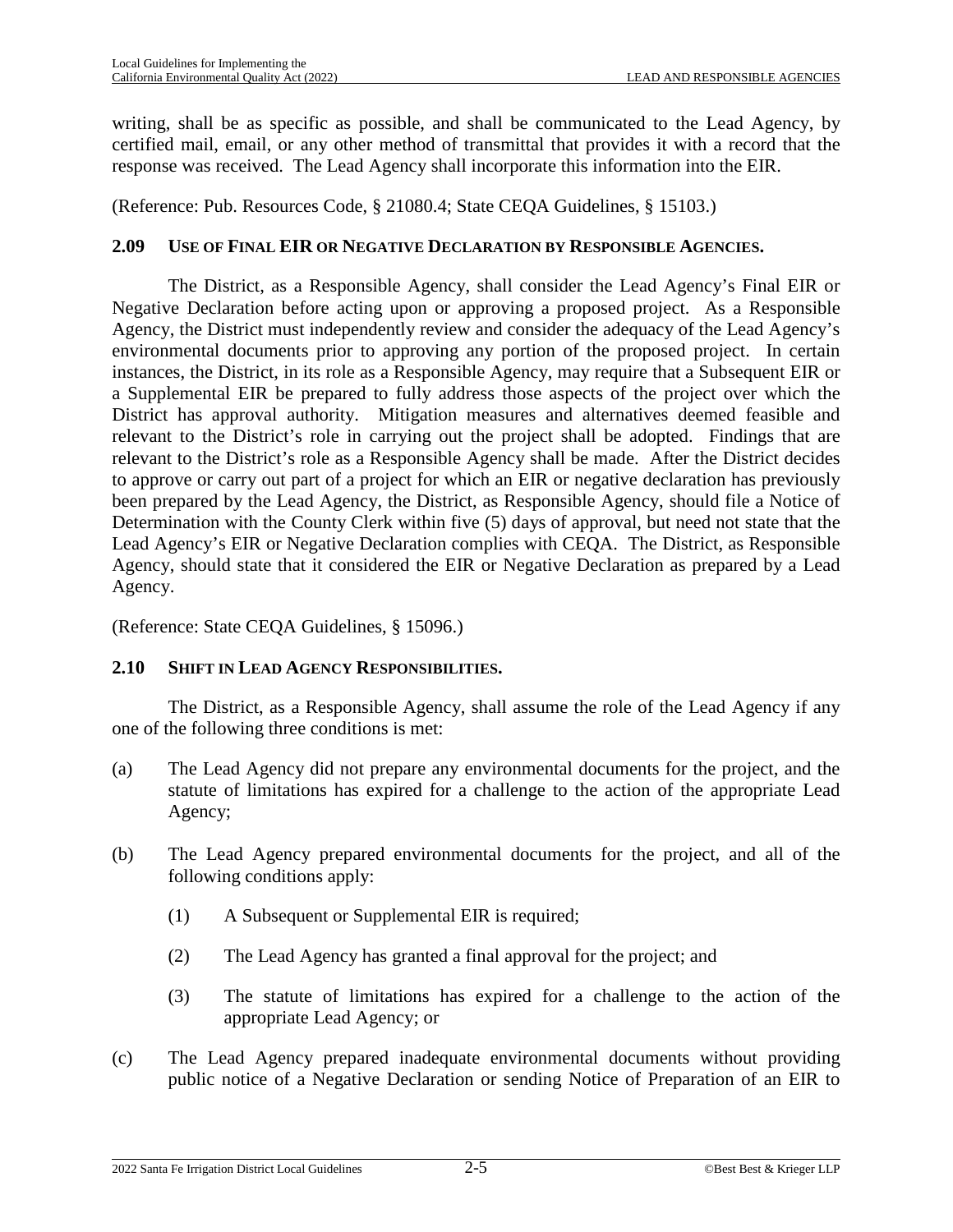Responsible Agencies and the statute of limitations has expired for a challenge to the action of the appropriate Lead Agency.

(Reference: State CEQA Guidelines, § 15052.)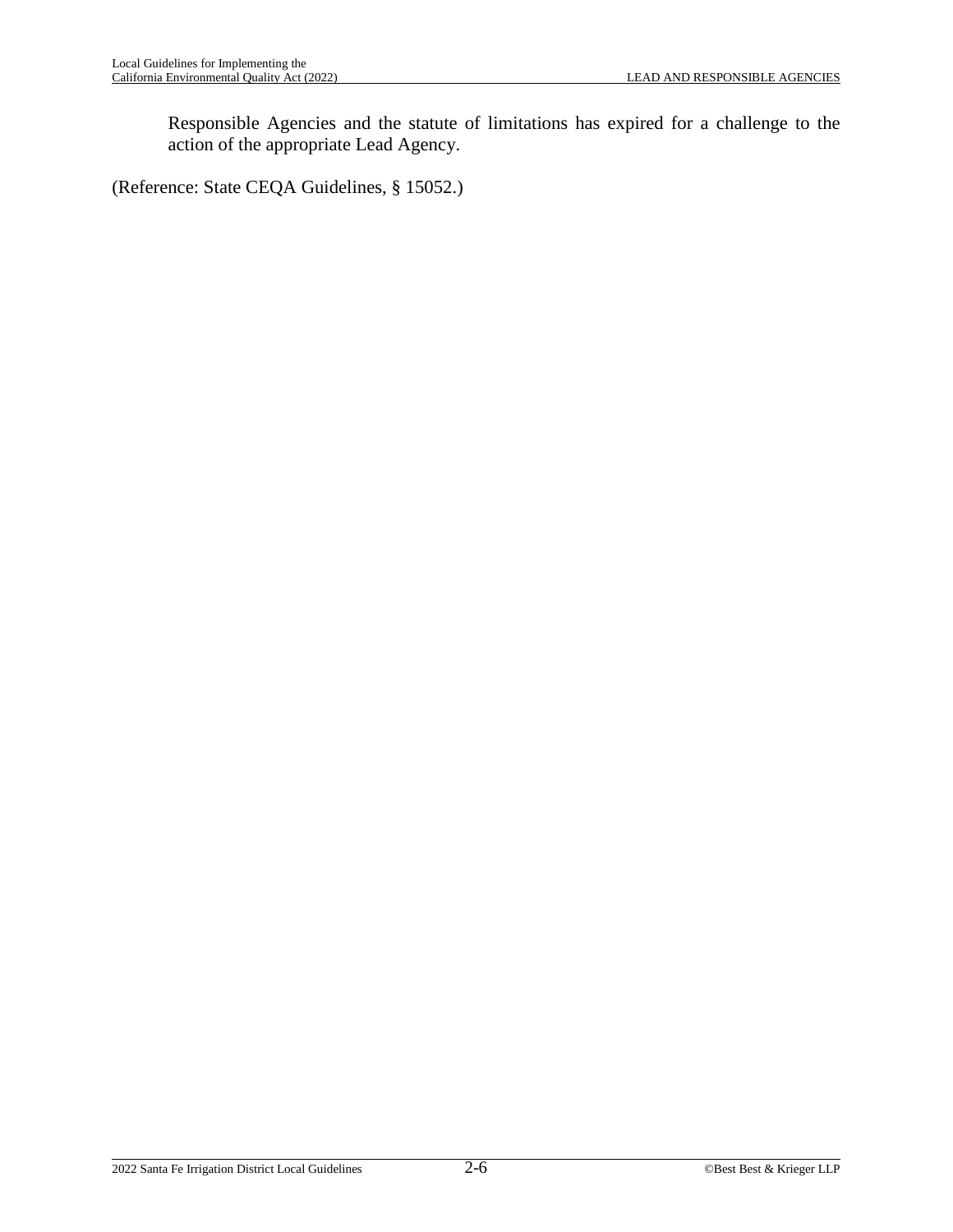## **3. ACTIVITIES EXEMPT FROM CEQA**

#### <span id="page-22-1"></span><span id="page-22-0"></span>**3.01 ACTIONS SUBJECT TO CEQA.**

CEQA applies to discretionary projects proposed to be carried out or approved by public agencies such as the District. If the proposed activity does not come within the definition of "project" contained in Local Guidelines Section [11.57](#page-184-6), it is not subject to environmental review under CEQA.

The term "Project," as defined by CEQA, does not include:

- (a) Proposals for legislation to be enacted by the State Legislature;
- (b) Continuing administrative or maintenance activities, such as purchases for supplies, personnel-related actions, and general policy and procedure making (except as provided in Local Guidelines Section [11.57\)](#page-184-6);
- (c) The submittal of proposals to a vote of the people in response to a petition drive initiated by voters, or the enactment of a qualified voter-sponsored initiative under California Constitution Art. II, Section 11(a) and Election Code section 9214;
- (d) The creation of government funding mechanisms or other government fiscal activities that do not involve any commitment to any specific project that may have a potentially significant physical impact on the environment. Government funding mechanisms may include, but are not limited to, assessment districts and community facilities districts;
- (e) Organizational or administrative activities of governments that will not result in direct or indirect physical changes in the environment; and
- (f) Activities that do not result in a direct or reasonably foreseeable indirect physical change in the environment.

(Reference: State CEQA Guidelines, §§ 15060(c), 15378.)

#### <span id="page-22-2"></span>**3.02 MINISTERIAL ACTIONS.**

Ministerial actions are not subject to CEQA review. A ministerial action is one that is approved or denied by a decision that a public official or a public agency makes that involves only the use of fixed standards or objective measurements without personal judgment or discretion.

When a project involves an approval that contains elements of both a ministerial and discretionary nature, the project will be deemed to be discretionary and subject to the requirements of CEQA. The decision whether the approval of a proposed project or activity is ministerial in nature may involve or require, to some extent, interpretation of the language of the legal mandate, and should be made on a case-by-case basis. The following is a non-exclusive list of examples of ministerial activities:

- (a) Issuance of business licenses;
- (b) Approval of final subdivision maps and final parcel maps;
- (c) Approval of individual utility service connections and disconnections;
- (d) Issuance of licenses;
- (e) Issuance of a permit to do street work;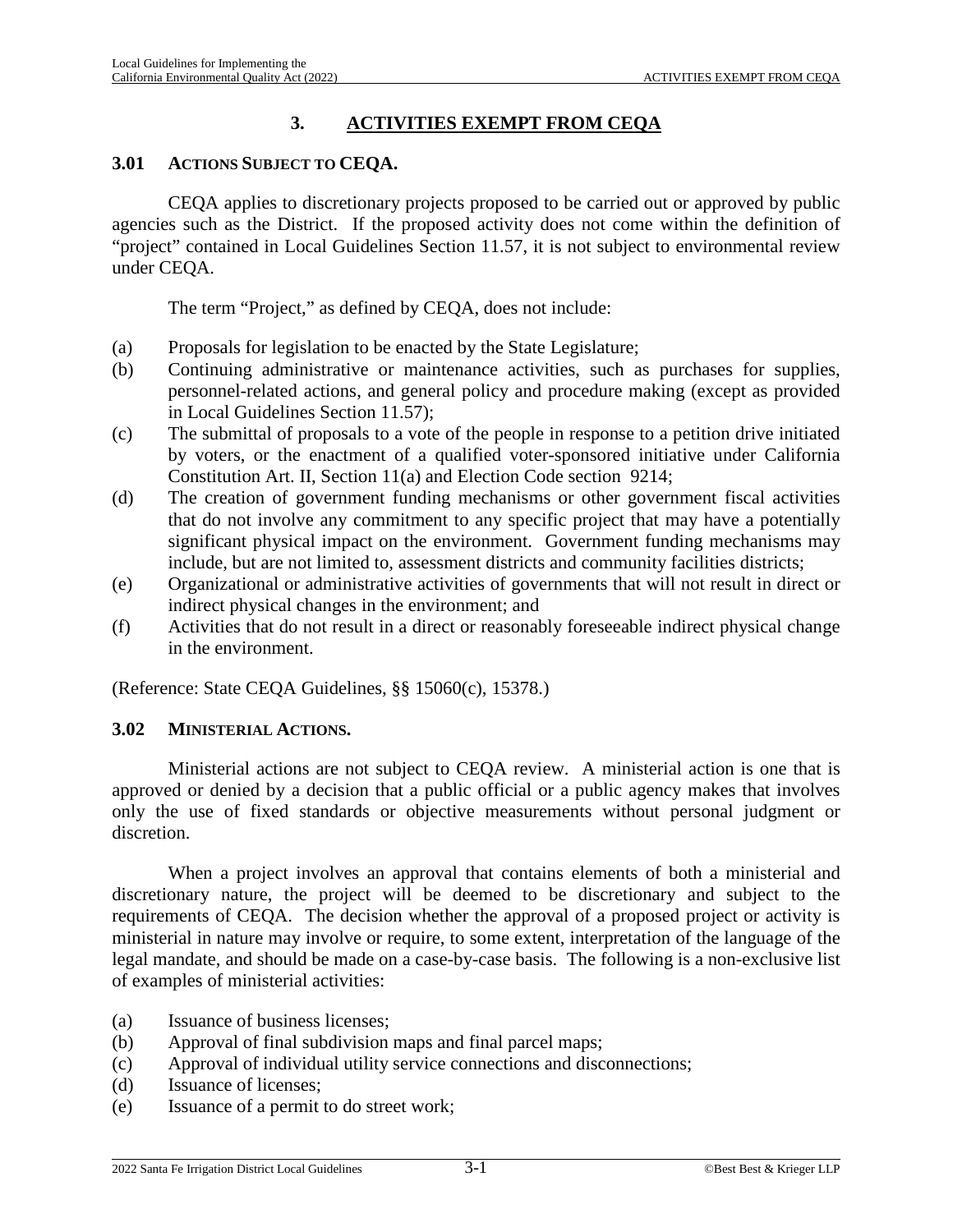- (f) Issuance of building permits where the Lead Agency does not retain significant discretionary power to modify or shape the project; and
- (g) Until January 1, 2024, approval of an application to install an emergency standby generator to serve a macro cell tower where conditions set forth in Government Code section 65850.75 are met.

(Reference: State CEQA Guidelines, § 15268.)

#### <span id="page-23-0"></span>**3.03 EXEMPTIONS IN GENERAL.**

CEQA and the State CEQA Guidelines exempt certain activities and provide that local agencies should further identify and describe certain exemptions. The requirements of CEQA and the obligation to prepare an EIR, Negative Declaration, or Mitigated Negative Declaration generally do not apply to the exempt activities that are set forth in CEQA, the State CEQA Guidelines, and Chapter 3 of these Local Guidelines.

(Reference: State CEQA Guidelines, §§ 15260 – 15332.)

#### <span id="page-23-1"></span>**3.04 NOTICE OF EXEMPTION.**

After approval of an exempt project, a "Notice of Exemption" (Form "A") may be filed by the District or its representatives with the County Clerk of each county in which the activity will be located. A Notice of Exemption must be filed electronically with the County Clerk if that option is offered by the County Clerk. After filing, the District must additionally post the Notice of Exemption on the District's website, if any.

If the Lead Agency exempts an agricultural housing, affordable housing, or residential infill project under State CEQA Guidelines sections 15193, 15194, or 15195 and approves or determines to carry out that project, it must also file a notice with the Office of Planning and Research ("OPR") identifying the exemption.

The County Clerk must post a Notice of Exemption within twenty-four (24) hours of receipt, and the Notice must remain posted for thirty (30) days. The 30 day posting requirement excludes the first day of posting and includes the last day of posting. On the 30th day, the Notice of Exemption must be posted for the entire day. Although no California Department of Fish and Wildlife ("DFW") filing fee is applicable to exempt projects, most counties customarily charge a documentary handling fee to pay for record keeping on behalf of the DFW. Refer to the Index in the County Clerk Memo to determine if such a fee will be required for the project.

The Notice of Exemption must, among other things, identify the person undertaking the project, including any person undertaking an activity that receives financial assistance from the District as part of the project or the person receiving a lease, permit, license, certificate, or other entitlement for use from the District as part of the project. Certain counties require the name and address of an applicant to be included in the "Project Applicant" box of the Notice of Exemption, even when the only project proponent is the District; in these counties, if the District is the only project proponent, the District's name and address should be provided in the "Project Applicant"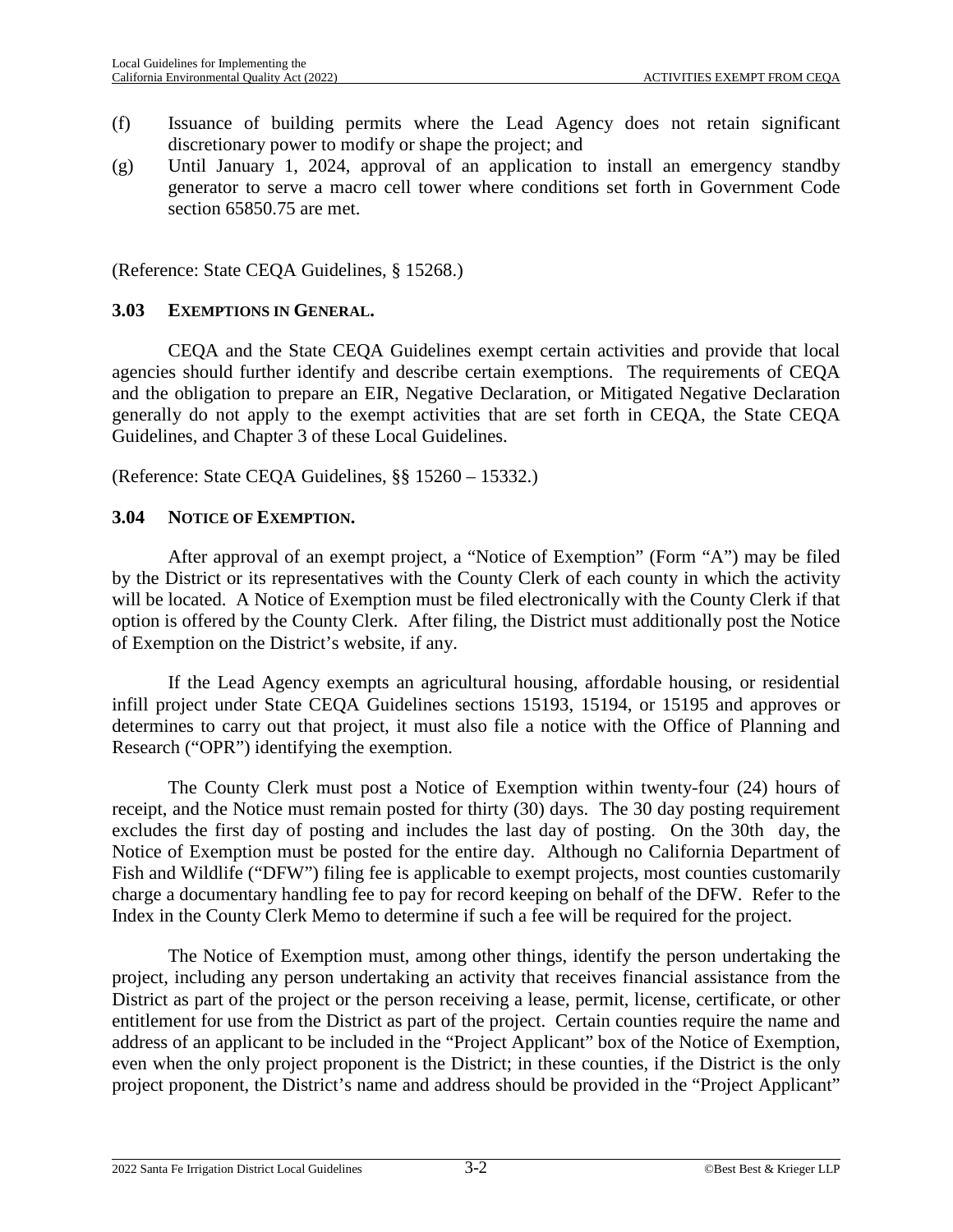box of the Notice of Exemption. Check the county's requirements before submitting the Notice of Exemption for filing and posting.

The Notice of Exemption may be filed by the project applicant, rather than the Lead Agency, in certain circumstances. Specifically, the Lead Agency may direct the project applicant to file the Notice of Exemption where the activity that the Lead Agency has determined is exempt from CEQA either:

(a) undertaken by a *person* (not a public agency) and is supported, in whole or in part, through contracts, grants, subsidies, loans, or other forms of assistance from one or more public agencies; or

(b) involves the issuance to a *person* (not a public agency) of a lease, permit, license, certificate, or other entitlement for use by one or more public agencies; then

(See Pub. Resources Code, §§ 21065, (b), (c), 21152). Where the Notice of Exemption is filed by a project applicant rather than the Lead Agency, the applicant must attach a Certificate of Determination to the Notice of Exemption to be filed. The Certificate of Determination may be in the form of a certified copy of an existing document or record of the Lead Agency. Alternatively, the Lead Agency may prepare a Certificate of Determination (see Form "B") stating that the activity is exempt from CEQA, and the Lead Agency may provide the Certificate of Determination to the applicant. The applicant must attach the Certificate of Determination to the Notice of Exemption to be filed.

The filing of a Notice of Exemption, when appropriate, is recommended for District actions because it starts a 35-day statute of limitations on legal challenges to the District's determination that the activity is exempt from CEQA. If a Notice of Exemption is not filed, a 180-day statute of limitations will apply. Please see Local Guidelines Section [3.12](#page-28-0) for certain circumstances in which the Lead Agency is required to file a Notice of Exemption.

When a request is made for a copy of the Notice prior to the date on which the District determines the project is exempt, the Notice must be mailed, first class postage prepaid, within five (5) days after the District's determination. If such a request is made following the District's determination, then the copy should be mailed in the same manner as soon as possible.

(Reference: Pub. Resources Code, § 21152; State CEQA Guidelines, § 15062.)

#### <span id="page-24-0"></span>**3.05 DISAPPROVED PROJECTS.**

Projects that the Lead Agency rejects or disapproves are exempt from CEQA. An applicant shall not be relieved of paying the costs for an EIR, Negative Declaration, or Mitigated Negative Declaration prepared for a project prior to the Lead Agency's disapproval of the project.

(Reference: State CEQA Guidelines, §§ 15061(b)(4), 15270.)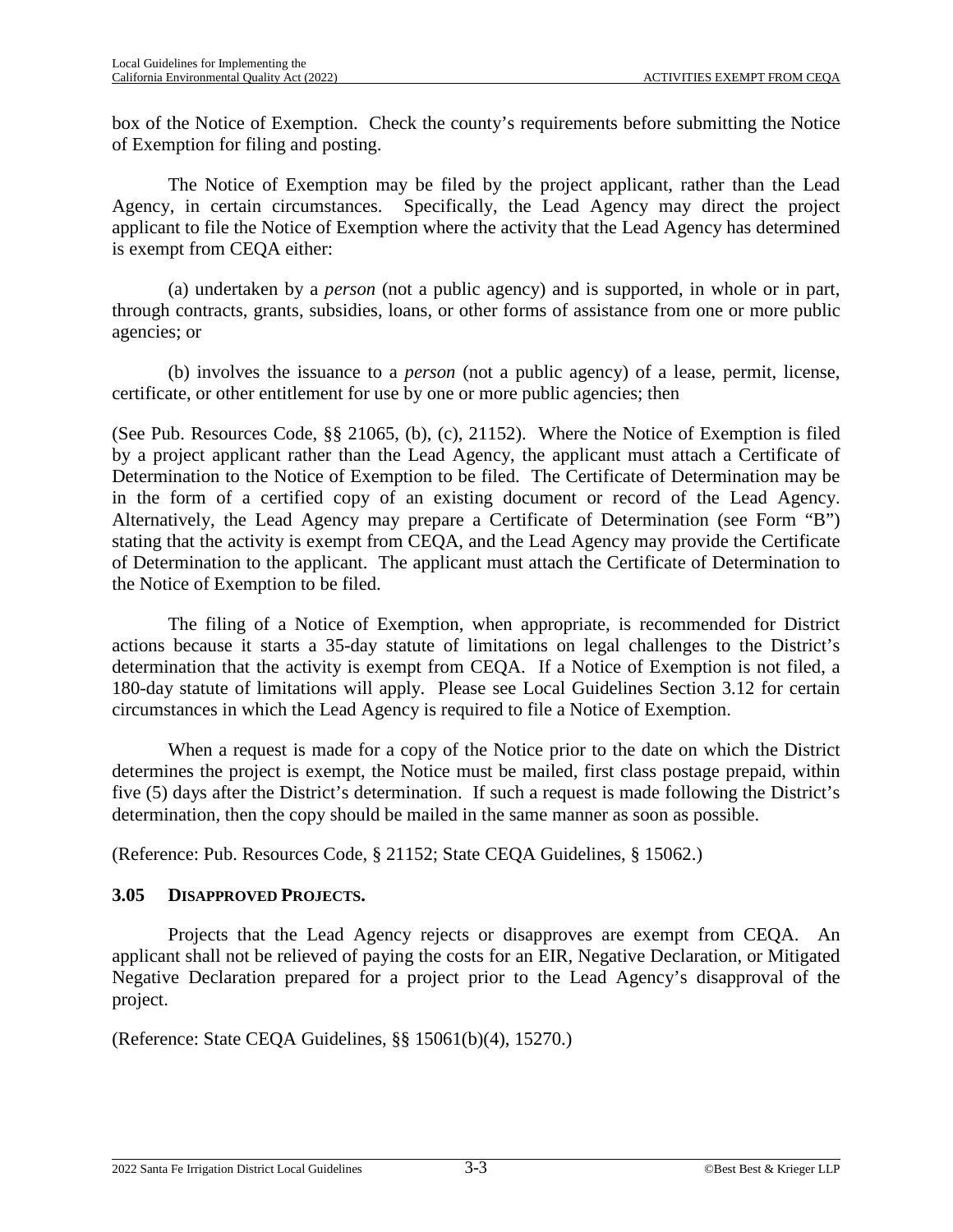#### <span id="page-25-0"></span>**3.06 PROJECTS WITH NO POSSIBILITY OF SIGNIFICANT EFFECT.**

Where it can be seen with absolute certainty that there is no possibility that the activity in question may have a significant effect on the environment, the activity is exempt from CEQA.

(Reference: State CEQA Guidelines, § 15061(b)(3).)

#### <span id="page-25-1"></span>**3.07 EMERGENCY PROJECTS.**

The following types of emergency projects are exempt from CEQA (the term "emergency" is defined in Local Guidelines Section [11.20\)](#page-178-2):

- (a) Work in a disaster-stricken area in which a state of emergency has been proclaimed by the Governor pursuant to Section 8550 of the Government Code. This includes projects that will remove, destroy, or significantly alter a historical resource when that resource represents an imminent threat to the public of bodily harm or of damage to adjacent property or when the project has received a determination by the State Office of Historic Preservation pursuant to Section 5028(b) of the Public Resources Code.
- (b) Emergency repairs to publicly or privately owned service facilities necessary to maintain service essential to the public health, safety, or welfare. Emergency repairs include those that require a reasonable amount of planning to address an anticipated emergency.
- (c) Projects necessary to prevent or mitigate an emergency. This does not include long-term projects undertaken for the purpose of preventing or mitigating a situation that has a low probability of occurrence in the short-term, but this exclusion does not apply (i) if the anticipated period of time to conduct an environmental review of such a long-term project would create a risk to public health, safety, or welfare, or (ii) if activities (such as fire or catastrophic risk mitigation or modifications to improve facility integrity) are proposed for existing facilities in response to an emergency at a similar existing facility.
- (d) Projects undertaken, carried out, or approved by a public agency to maintain, repair, or restore an existing highway damaged by fire, flood, storm, earthquake, land subsidence, gradual earth movement, or landslide, provided that the project is within the existing right of way of that highway and is initiated within one year of the damage occurring. Highway shall have the same meaning as defined in Section 360 of the Vehicle Code. This exemption does not apply to highways designated as official state scenic highways, nor to any project undertaken, carried out, or approved by a public agency to expand or widen a highway damaged by fire, flood, storm, earthquake, land subsidence, gradual earth movement, or landslide.
- (e) Seismic work on highways and bridges pursuant to Streets and Highways Code section 180.2.

(Reference: State CEQA Guidelines, § 15269.)

#### <span id="page-25-2"></span>**3.08 FEASIBILITY AND PLANNING STUDIES.**

A project that involves only feasibility or planning studies for possible future actions which the District has not yet approved, adopted, or funded is exempt from CEQA.

(Reference: State CEQA Guidelines, § 15262.)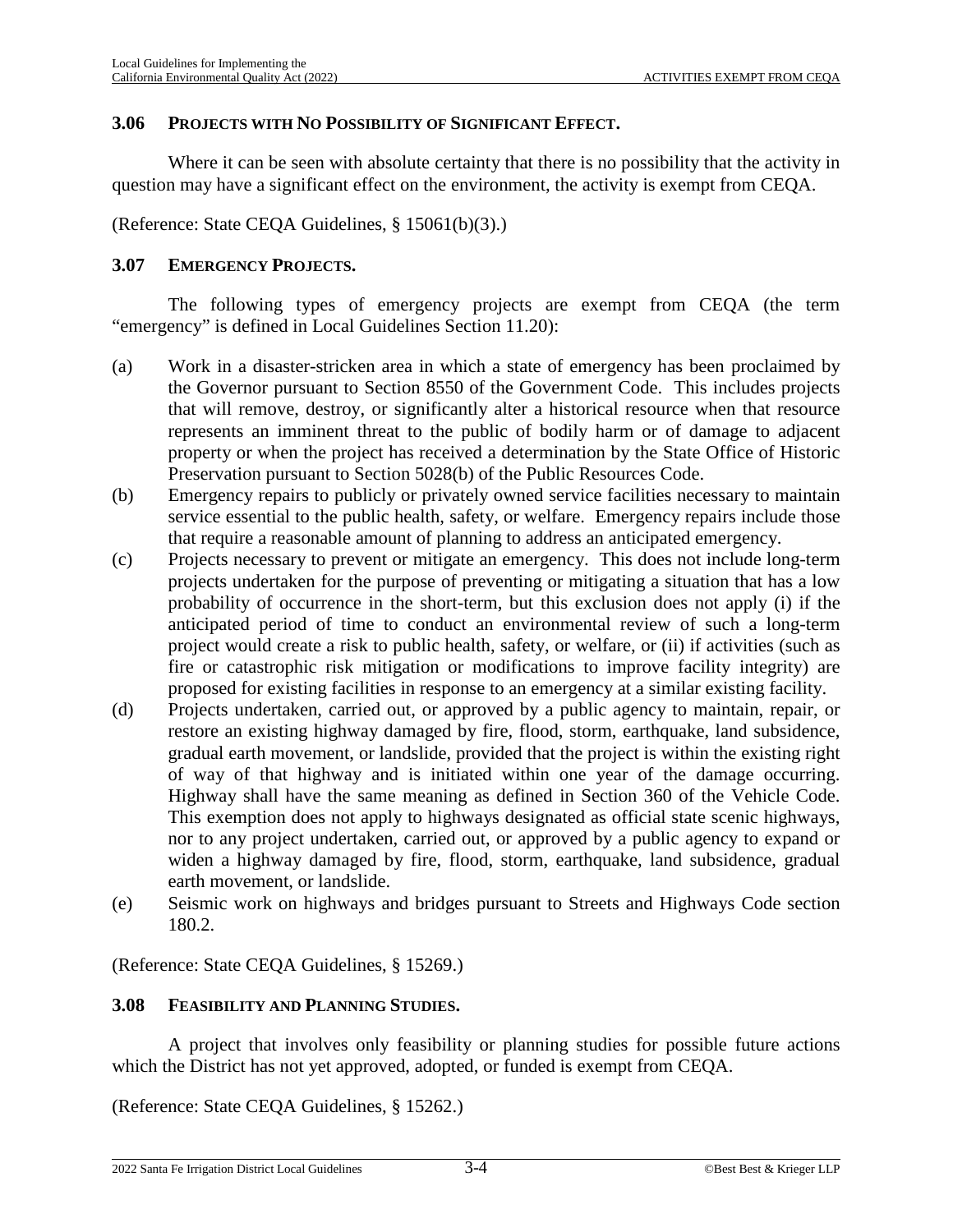#### <span id="page-26-0"></span>**3.09 RATES, TOLLS, FARES, AND CHARGES.**

The establishment, modification, structuring, restructuring, or approval of rates, tolls, fares or other charges by the District that the District finds are for one or more of the purposes listed below are exempt from CEQA.

- (a) Meeting operating expenses, including employee wage rates and fringe benefits;
- (b) Purchasing or leasing supplies, equipment or materials;
- (c) Meeting financial reserve needs and requirements; or
- (d) Obtaining funds for capital projects necessary to maintain service within existing service areas.

When the District determines that one of the aforementioned activities pertaining to rates, tolls, fares, or charges is exempt from the requirements of CEQA, it shall incorporate written findings setting forth the specific basis for the claim of exemption in the record of any proceeding in which such an exemption is claimed.

(Reference: State CEQA Guidelines, § 15273.)

#### <span id="page-26-1"></span>3.10 PIPELINES WITHIN A PURLIC RIGHT-OF-WAY AND LESS THAN ONE MILE IN LENGTH.

Projects that are for the installation of a new pipeline or the maintenance, repair, restoration, reconditioning, relocation, replacement, removal, or demolition of an existing pipeline and that are:

- (a) in a public street or highway or any other public right-of-way; and
- (b) less than one mile in length

shall be exempt from CEQA requirements.

"Pipeline" includes subsurface facilities but does not include any surface facility related to the operation of the underground facility.

(Reference: Public Resources Code, § 21080.21.)

#### <span id="page-26-2"></span>**3.11 PIPELINES OF LESS THAN EIGHT MILES IN LENGTH.**

Projects that are for the inspection, maintenance, repair, restoration, reconditioning, relocation, replacement, or removal of an existing pipeline, or any valve, flange, meter, or other piece of equipment that is directly attached to the pipeline shall be exempt from CEQA requirements if all of the following conditions are met:

- (a) The project is less than eight miles in length.
- (b) Notwithstanding the project length, actual construction and excavation activities undertaken to achieve the maintenance, repair, restoration, reconditioning, relocation, replacement, or removal of an existing pipeline are not undertaken over a length of more than one-half mile at any one time.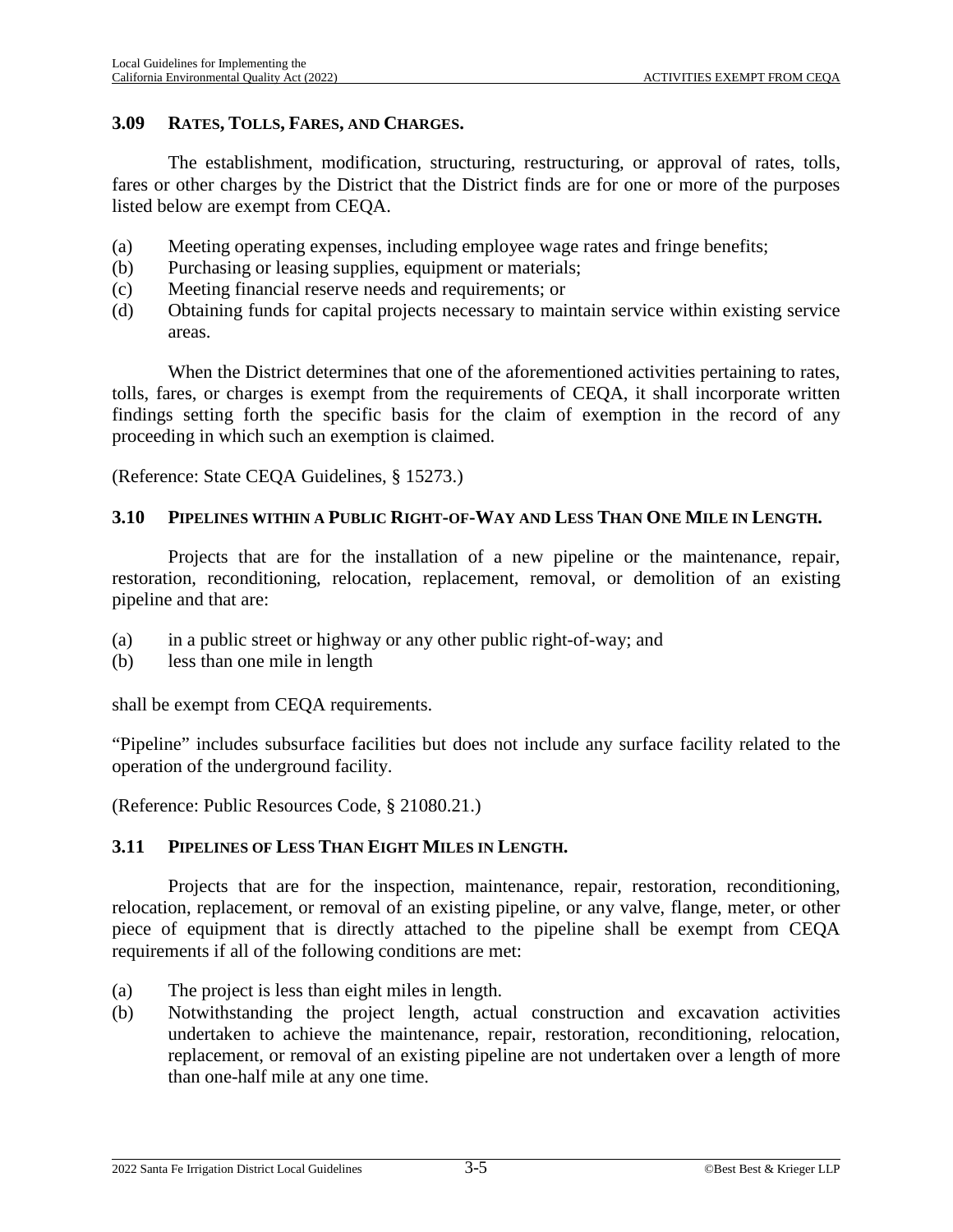- (c) The project consists of a section of pipeline that is not less than eight miles from any section of pipeline that has been subject to an exemption pursuant to CEQA in the past 12 months.
- (d) The project is not solely for the purpose of excavating soil that is contaminated by hazardous materials, and, to the extent not otherwise expressly required by law, the party undertaking the project immediately informs the lead agency of the discovery of contaminated soil.
- (e) To the extent not otherwise expressly required by law, the person undertaking the project has, in advance of undertaking the project, prepared a plan that will result in notification of the appropriate agencies so that they may take action, if determined to be necessary, to provide for the emergency evacuation of members of the public who may be located in close proximity to the project.
- (f) Project activities are undertaken within an existing right-of-way and the right-of-way is restored to its condition prior to the project.
- (g) The project applicant agrees to comply with all conditions otherwise authorized by law, imposed by the city or county planning department as part of any local agency permit process, that are required to mitigate potential impacts of the proposed project, and to otherwise comply with the Keene-Nejedly California Wetlands Preservation Act (Chapter 7 (commencing with Section 5810) of Division 5), the California Endangered Species Act (Chapter 1.5 (commencing with Section 2050) of Division 3 of the Fish and Game Code), and other applicable state laws, and with all applicable federal laws.

If a project meets all of the requirements for this exemption, the person undertaking the project shall do all of the following:

- (a) Notify, in writing, any affected public agency, including, but not limited to, any public agency having permit, land use, environmental, public health protection, or emergency response authority of this exemption.
- (b) Provide notice to the public in the affected area in a manner consistent with paragraph (3) of Public Resources Code section 21092(b).
- (c) In the case of private rights-of-way over private property, receive from the underlying property owner permission for access to the property.
- (d) Comply with all conditions otherwise authorized by law, imposed by the city or county planning department as part of any local agency permit process, that are required to mitigate potential impacts of the proposed project, and otherwise comply with the Keene-Nejedly California Wetlands Preservation Act (Chapter 7 (commencing with Section 5810) of Division 5), the California Endangered Species Act (Chapter 1.5 (commencing with Section 2050) of Division 3 of the Fish and Game Code), and other applicable state laws, and with all applicable federal laws.

This exemption does not apply to a project in which the diameter of the pipeline is increased or to a project undertaken within the boundaries of an oil refinery.

For purposes of this exemption, the following definitions apply:

(a) "Pipeline" includes every intrastate pipeline used for the transportation of hazardous liquid substances or highly volatile liquid substances, including a common carrier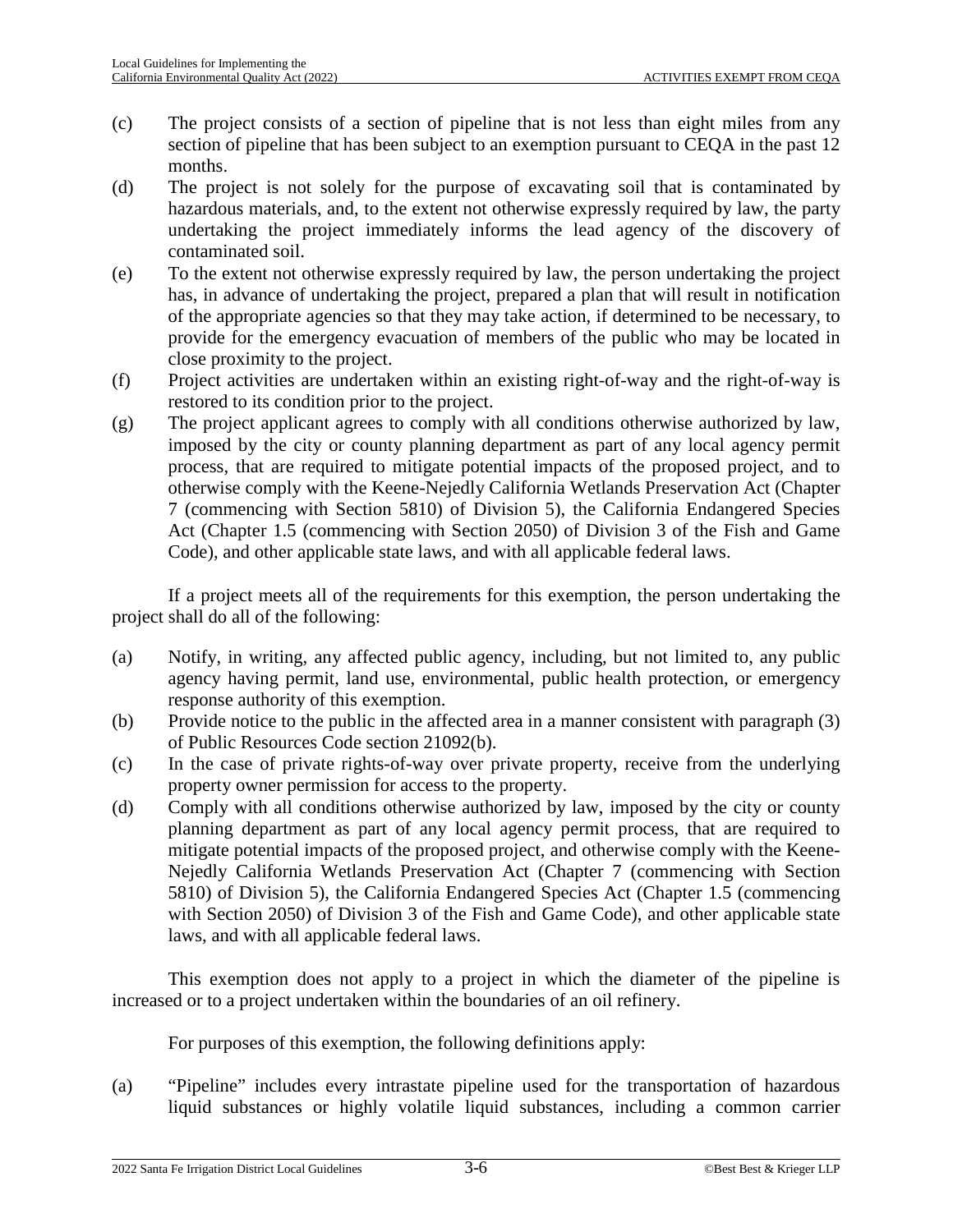pipeline, and all piping containing those substances located within a refined products bulk loading facility which is owned by a common carrier and is served by a pipeline of that common carrier, and the common carrier owns and serves by pipeline at least five such facilities in the state. "Pipeline" does not include the following:

- (1) An interstate pipeline subject to Part 195 of Title 49 of the Code of Federal Regulations.
- (2) A pipeline for the transportation of a hazardous liquid substance in a gaseous state.
- (3) A pipeline for the transportation of crude oil that operates by gravity or at a stress level of 20 percent or less of the specified minimum yield strength of the pipe.
- (4) Transportation of petroleum in onshore gathering lines located in rural areas.
- (5) A pipeline for the transportation of a hazardous liquid substance offshore located upstream from the outlet flange of each facility on the Outer Continental Shelf where hydrocarbons are produced or where produced hydrocarbons are first separated, dehydrated, or otherwise processed, whichever facility is farther downstream.
- (6) Transportation of a hazardous liquid by a flow line.
- (7) A pipeline for the transportation of a hazardous liquid substance through an onshore production, refining, or manufacturing facility, including a storage or in plant piping system associated with that facility.
- (8) Transportation of a hazardous liquid substance by vessel, aircraft, tank truck, tank car, or other vehicle or terminal facilities used exclusively to transfer hazardous liquids between those modes of transportation.

(Reference: State CEQA Guidelines, § 15284.)

#### <span id="page-28-0"></span>**3.12 CERTAIN RESIDENTIAL HOUSING PROJECTS.**

CEQA does not apply to the construction, conversion, or use of residential housing if the project meets all of the general requirements described in Section [A](#page-28-1) below and satisfies the specific requirements for any one of the following three categories: (1) agricultural housing (Section [B](#page-30-0) below), (2) affordable housing projects in urbanized areas (Section [C](#page-31-0) below), or (3) affordable housing projects near major transit stops (Section [D](#page-33-0) below).

- <span id="page-28-2"></span><span id="page-28-1"></span>**A. General Requirements**. The construction, conversion, or use of residential housing units aff[ordable](#page-181-5) to low-income households (as defined in Local Guidelines Section 11.36) located on an infill site in an urbanized area is exempt from CEQA if all of the following general requirements are satisfied:
	- (1) The project is consistent with:
		- (a) Any applicable general plan, specific plan, or local coastal program, including any mitigation measures required by such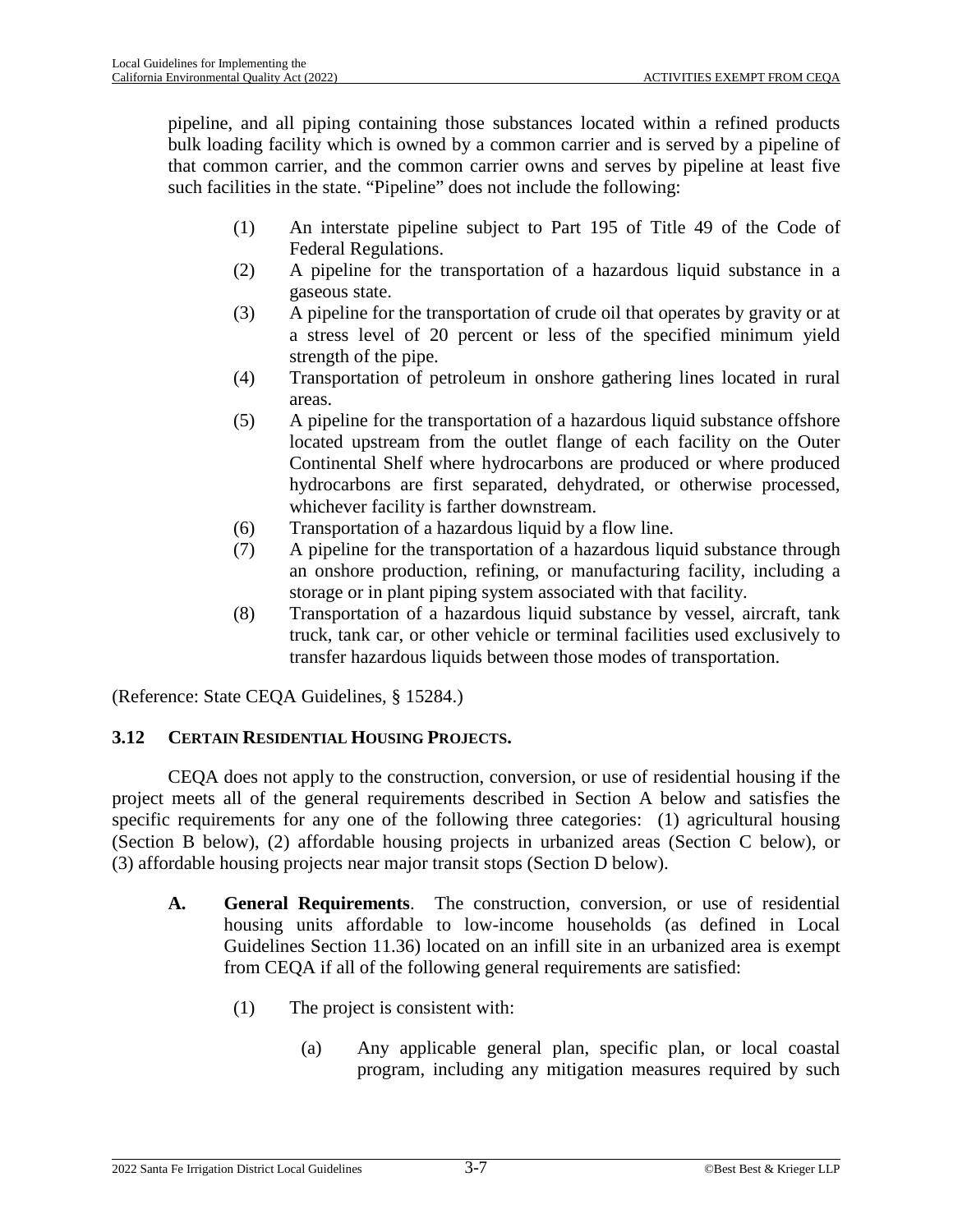plan or program, as that plan or program existed on the date that the application was deemed complete; and

- (b) Any applicable zoning ordinance, as that zoning ordinance existed on the date that the application was deemed complete. However, the project may be inconsistent with zoning if the zoning is inconsistent with the general plan and the project site has not been rezoned to conform to the general plan;
- (2) Community level environmental review has been adopted or certified;
- (3) The project and other projects approved prior to the approval of the project can be adequately served by existing utilities, and the project applicant has paid, or has committed to pay, all applicable in-lieu or development fees;
- (4) The project site meets all of the following four criteria relating to biological resources:
	- (a) The project site does not contain wetlands;
	- (b) The project site does not have any value as a wildlife habitat;
	- (c) The project does not harm any species protected by the federal Endangered Species Act of 1973, the Native Plant Protection Act, or the California Endangered Species Act; and
	- (d) The project does not cause the destruction or removal of any species protected by a local ordinance in effect at the time the application for the project was deemed complete;
- (5) The site is not included on any list of facilities and sites compiled pursuant to Government Code section 65962.5;
- (6) The project site is subject to a preliminary endangerment assessment prepared by a registered environmental assessor to determine the existence of any release of a hazardous substance on the site and to determine the potential for exposure of future occupants to significant health hazards from any nearby property or activity. In addition, the following steps must have been taken in response to the results of this assessment:
	- (a) If a release of a hazardous substance is found to exist on the site, the release shall be removed or any significant effects of the release shall be mitigated to a level of insignificance in compliance with state and federal requirements; or
	- (b) If a potential for exposure to significant hazards from surrounding properties or activities is found to exist, the effects of the potential exposure shall be mitigated to a level of insignificance in compliance with state and federal requirements;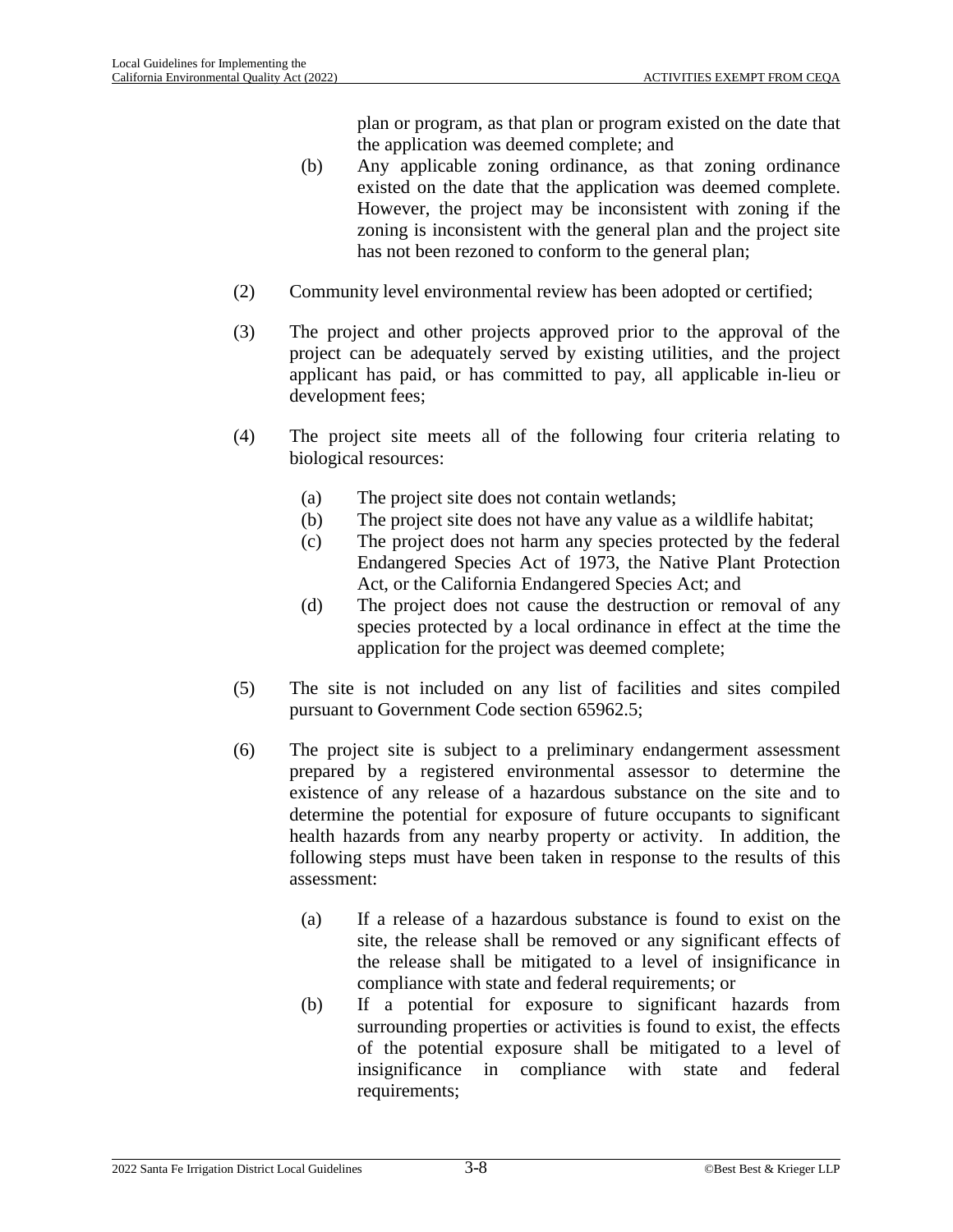- (7) The project does not have a significant effect on historical resources pursuant to Section 21084.1 of the Public Resources Code (see Local Guidelines Section [11.28\)](#page-179-5);
- (8) The project site is not subject to wildland fire hazard, as determined by the Department of Forestry and Fire Protection; unless the applicable general plan or zoning ordinance contains provisions to mitigate the risk of a wildland fire hazard;
- (9) The project site does not have an unusually high risk of fire or explosion from materials stored or used on nearby properties;
- (10) The project site does not present a risk of a public health exposure at a level that would exceed the standards established by any state or federal agency;
- (11) Either the project site is not within a delineated earthquake fault zone, or a seismic hazard zone, as determined pursuant to Section 2622 and 2696 of the Public Resources Code respectively, or the applicable general plan or zoning ordinance contains provisions to mitigate the risk of an earthquake or seismic hazard;
- (12) Either the project site does not present a landslide hazard, flood plain, flood way, or restriction zone, or the applicable general plan or zoning ordinance contains provisions to mitigate the risk of a landslide or flood;
- (13) The project site is not located on developed open space;
- (14) The project site is not located within the boundaries of a state conservancy;
- (15) The project site has not been divided into smaller projects to qualify for one or more of the exemptions for affordable housing, agricultural housing, or residential infill housing projects found in the subsequent sections; and
- (16) The project meets the requirements set forth in either Public Resources Code sections 21159.22, 21159.23 or 21159.24.

(Reference: State CEQA Guidelines, § 15192.)

- <span id="page-30-1"></span><span id="page-30-0"></span>**B. Specific Requirements for Agricultural Housing**. CEQA does not apply to the construction, conversion, or use of residential housing for agricultur[al e](#page-28-2)mployees that meets all of the general requirements described above in Section A and meets the following additional criteria:
	- (1) The project either: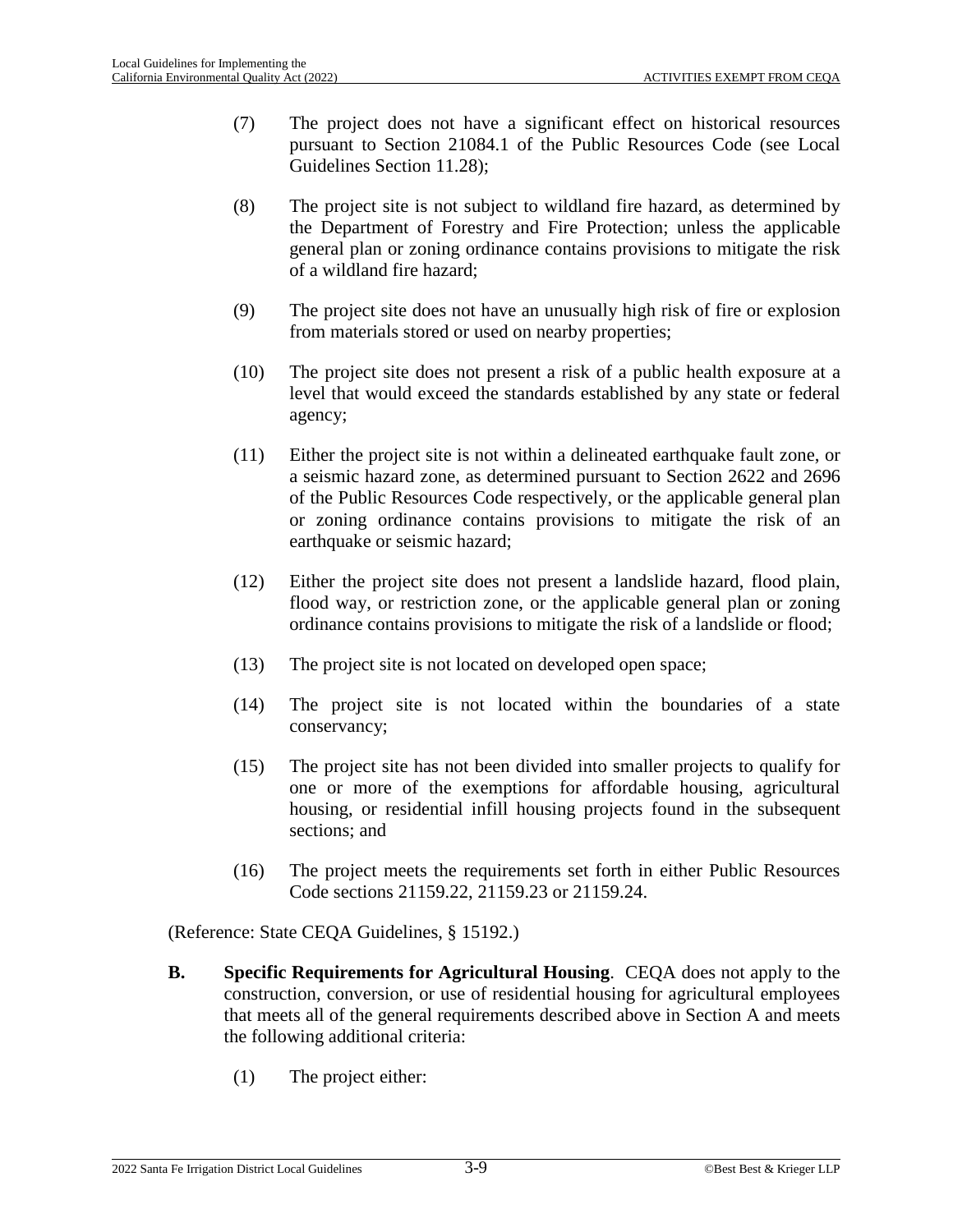- (a) Is affordable to lower income households, lacks public financial assistance, and the developer has provided sufficient legal commitments to ensure the continued availability and use of the housing units for lower income households for a period of at least fifteen (15) years; or
- (b) If public financial assistance exists for the project, then the project must be housing for very low-, low-, or moderateincome households and the developer of the project has provided sufficient legal commitments to the appropriate local agency to ensure the continued availability and use of the housing units for low- and moderate-income households for a period of at least fifteen (15) years;
- (2) The project site is adjacent on at least two sides to land that has been developed and the project consists of not more than forty-five (45) units or provides dormitories, barracks, or other group-living facilities for a total of forty-five (45) or fewer agricultural employees, and either:
	- (a) The project site is within incorporated city limits or within a census-defined place with a minimum population density of at least five thousand (5,000) persons per square mile; or
	- (b) The project site is within incorporated city limits or within a census-defined place and the minimum population density of the census-defined place is at least one thousand (1,000) persons per square mile, unless the Lead Agency determines that there is a reasonable possibility that the project, if completed, would have a significant effect on the environment due to unusual circumstances or that the cumulative effects of successive projects of the same type in the same area would, over time, be significant;
- (3) If the project is located on a site zoned for general agricultural use, it must consist of twenty (20) or fewer units, or, if the housing consists of dormitories, barracks, or other group-living facilities, the project must not provide housing for more than twenty (20) agricultural employees; and
- (4) The project is not more than two (2) acres in area if the project site is located in an area with a population density of at least one thousand (1,000) persons per square mile, and is not more than five (5) acres in area for all other project sites.

(Reference: Pub. Resources Code, §§ 21084, 21159.22; State CEQA Guidelines, §§ 15192, 15193.)

<span id="page-31-0"></span>**C. Specific Requirements for Affordable Housing Projects in Urbanized Areas**. CEQA does not apply to any development project that consists of the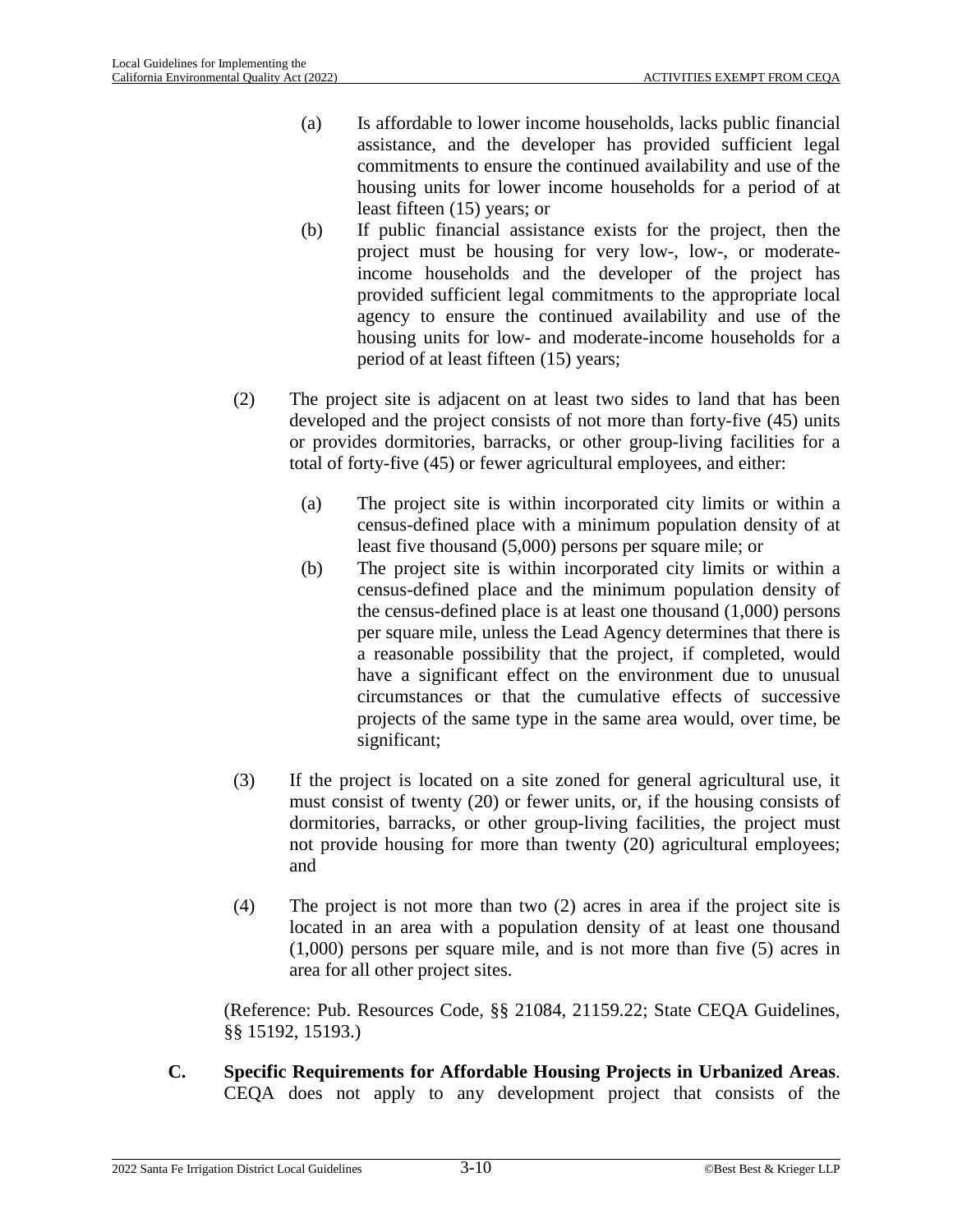construction, conversion, or use of residential housing consisting of one hundred (100) or fewer units that are affordable to low-income households if all of the general requirements described in Section A above are satisfied and the following additional criteria are also met:

- (1) The developer of the project provides sufficient legal commitments to the local agency to ensure the continued availability and use of the housing units for lower income households for a period of at least thirty (30) years, at monthly housing costs deemed to be "affordable rent" for lower income, very low income, and extremely low income households, as determined pursuant to Section 50053 of the Health and Safety Code;
- (2) The project site meets one of the following conditions:
	- (a) Has been previously developed for qualified urban uses;
	- (b) Is immediately adjacent to parcels that are developed with qualified urban uses; or
	- (c) At least 75% of the perimeter of the site adjoins parcels that are developed with qualified urban uses and the remaining 25% of the perimeter of the site adjoins parcels that have previously been developed for qualified urban uses, the site has not been developed for urban uses and no parcel within the site has been created within ten (10) years prior to the proposed development of the site;
- (3) The project site is not more than five (5) acres in area; and
- (4) The project site meets one of the following requirements regarding population density:
	- (a) The project site is within an urbanized area or within a censusdefined place with a population density of at least five thousand (5,000) persons per square mile;
	- (b) If the project consists of fifty (50) or fewer units, the project site is within an incorporated city with a population density of at least twenty-five hundred (2,500) persons per square mile and a total population of at least twenty-five thousand (25,000) persons; or
	- (c) The project site is within either an incorporated city or a censusdefined place with a population density of one thousand (1,000) persons per square mile, unless there is a reasonable possibility that the project would have a significant effect on the environment due to unusual circumstances or due to the related or cumulative impacts of reasonably foreseeable projects in the vicinity of the project.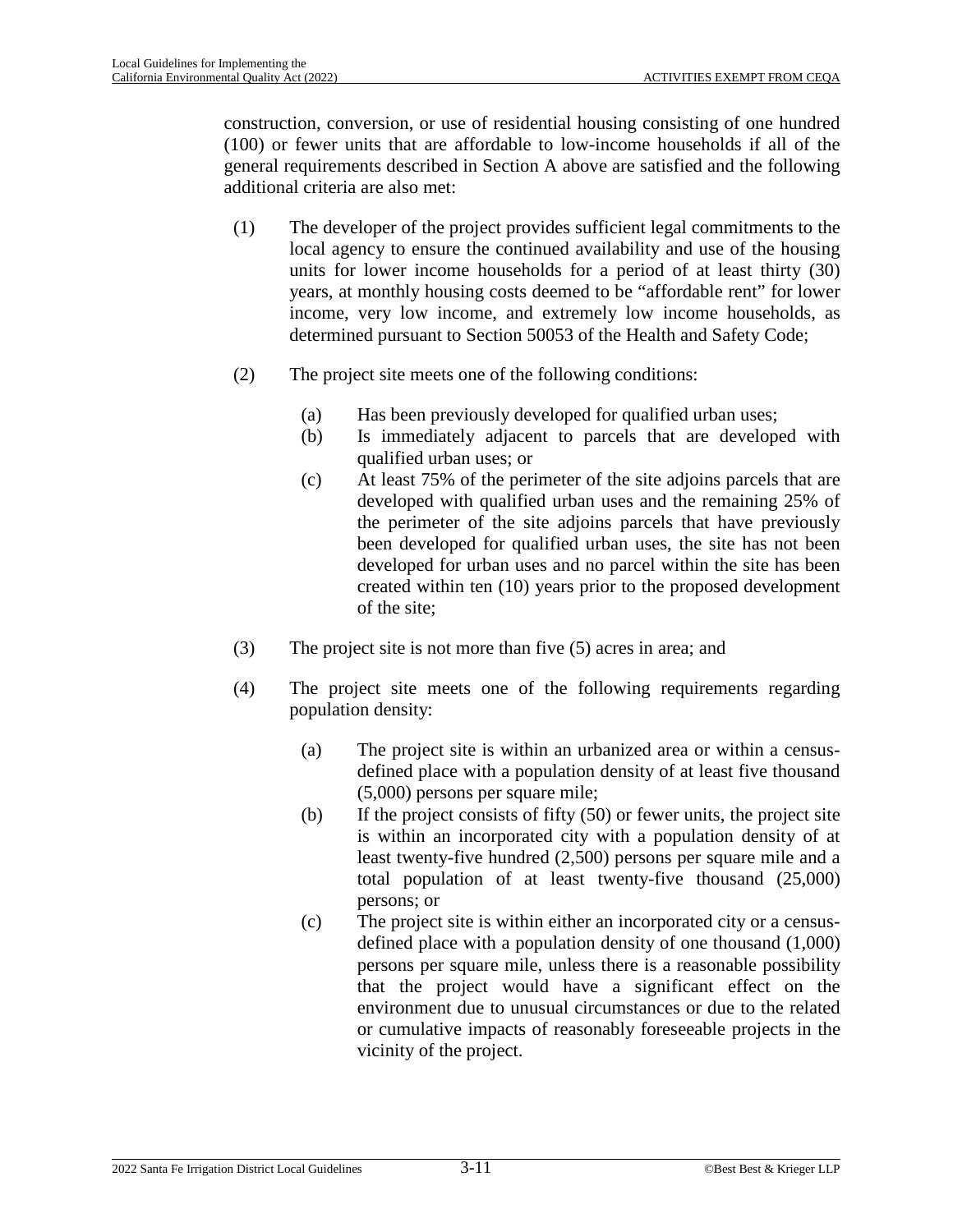(Reference: Pub. Resources Code, §§ 21083, 21159.23; State CEQA Guidelines, § 15194.)

#### <span id="page-33-0"></span>**D. Specific Requirements for Affordable Housing Projects Near Major Transit Stops**.

- (a) Except as provided in subdivision (b), CEQA does not apply to a project if all of the following criteria are met:
	- 1. The project is a residential project on an infill site.
	- 2. The project is located within an urbanized area.
	- 3. The project satisfies the criteria of Public Resources Code section 21159.21, described above in Section A.
	- 4. Within five years of the date that the application for the project is deemed complete pursuant to Section 65943 of the Government Code, community-level environmental review was certified or adopted.
	- 5. The site of the project is not more than four acres in total area.
	- 6. The project does not contain more than 100 residential units.
	- 7. Either of the following criteria (subdivision a or subdivision b) are met:
		- a. (1) At least 10 percent of the housing is sold to families of moderate income, or not less than 10 percent of the housing is rented to families of low income, or not less than 5 percent of the housing is rented to families of very low income; a
			- (2) The project developer provides sufficient legal commitments to the appropriate local agency to ensure the continued availability and use of the housing units for very low-, low-, and moderateincome households at monthly housing costs determined pursuant to paragraph (3) of the subdivision (h) of Section 65589.5 of the Government Code.
		- b. The project developer has paid or will pay in-lieu fees pursuant to a local ordinance in an amount sufficient to result in the development of an equivalent number of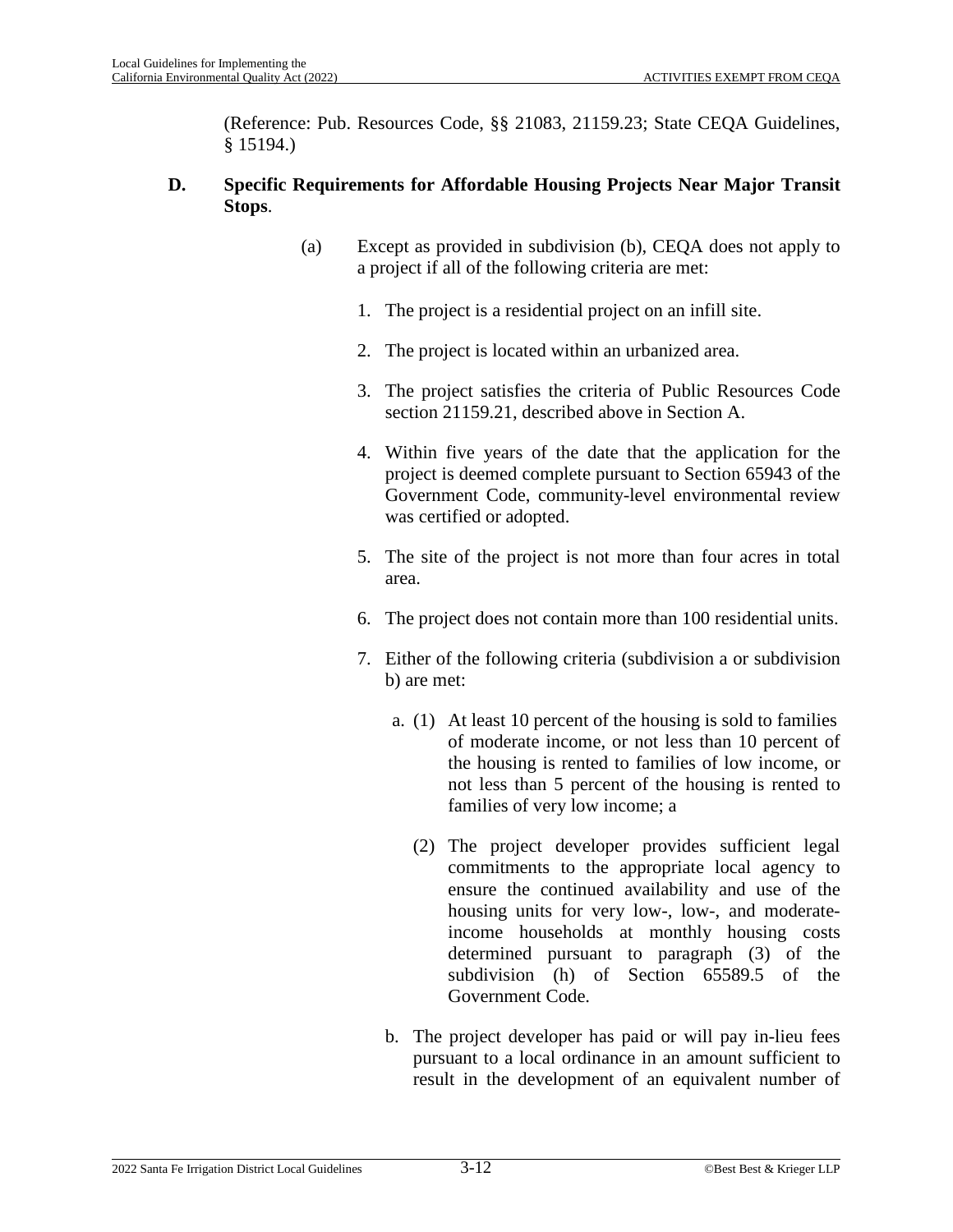units that would otherwise be required pursuant to subparagraph 7.a above.

- 8. The project is within one-half mile of a major transit stop.
- 9. The project does not include any single level building that exceeds 100,000 square feet.
- 10. The project promotes higher density infill housing. A project with a density of at least 20 units per acre shall be conclusively presumed to promote higher density infill housing. A project with a density of at least 10 units per acre and a density greater than the average density of the residential properties within 1,500 feet shall be presumed to promote higher density housing unless the preponderance of the evidence demonstrates otherwise.
- (b) Notwithstanding subdivision (a) above, the Exemption for Affordable Housing Projects near Major Transit Stops does not apply if any one of the following criteria is met:
	- 1. There is a reasonable possibility that the project will have a project-specific, significant effect on the environment due to unusual circumstances;
	- 2. Substantial changes have occurred since community-level environmental review was adopted or certified with respect to the circumstances under which the project is being undertaken, and those changes are related to the project; or
	- 3. New information regarding the circumstances under which the project is being undertaken has become available, and that new information is related to the project and was not known and could not have been known at the time of the community-level environmental review;
- (c) If a project satisfies any one of the three criteria described above in Section [3.12D](#page-28-0)(8)(a), the environmental effects of the project must be analyzed in an Environmental Impact Report or a Negative Declaration. The environmental analysis shall be limited to the project-specific effects and any effects identified pursuant to Section [3.12D](#page-28-0)(8)(a).

(Reference: Pub. Resources Code, §§ 21083, 21159.24; State CEQA Guidelines, § 15195.)

**E.** Whenever the Lead Agency determines that a project is exempt from environmental [re](#page-30-1)view based on Public Resources Code sections 21159.22 [Section 3.12 B of these Local Guideli[nes\],](#page-28-0) 21159.23 [Section 3.12D of these Local Guidelines], or 21159.24 [Section 3.12D of these Local Guidelines], Staff and/or the proponent of the project shall file a Notice of Exemption with the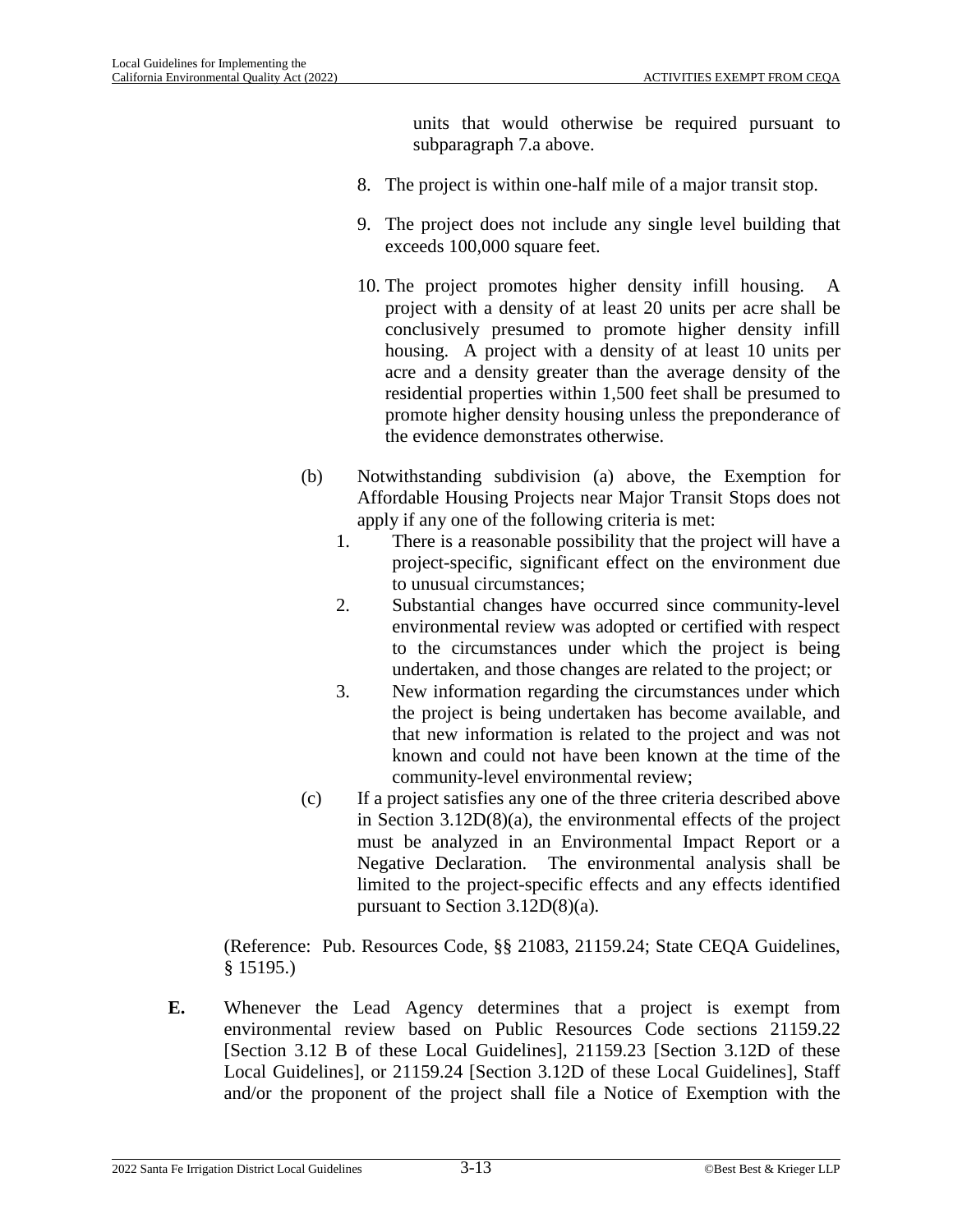Office of Planning and Research within five (5) working days after the approval of the project.

(Reference: State CEQA Guidelines, § 15196.)

#### <span id="page-35-0"></span>**3.13 MINOR ALTERATIONS TO FLUORIDATE WATER UTILITIES.**

Minor alterations to water utilities made for the purpose of complying with the fluoridation requirements of Health and Safety Code sections 116410 and 116415 or regulations adopted thereunder are exempt from CEQA.

(Reference: State CEQA Guidelines, § 15282(m).)

#### <span id="page-35-1"></span>**3.14 BALLOT MEASURES.**

The definition of project in the State CEQA Guidelines specifically excludes the submittal of proposals to a vote of the people of the state or of a particular community. This exemption does not apply to the public agency that sponsors the initiative. When a governing body makes a decision to put a measure on the ballot, that decision may be discretionary and therefore subject to CEQA. In contrast, the enactment of a qualified voter-sponsored initiative under California Constitution Art. II, Section 11(a) and Election Code section 9214 is not a project and therefore is not subject to CEQA review.

(Reference: Local Guidelines Section [3.01](#page-22-1); State CEQA Guidelines, § 15378(b)(3).)

#### <span id="page-35-2"></span>**3.15 TRANSIT PRIORITY PROJECT.**

**Exemption:** Transit Priority Projects (see Local Guidelines Section [11.75\)](#page-188-1) that are consistent with the general use designation, density, building intensity, and applicable policies specified for the project area in either a Sustainable Community Strategy or an alternative planning strategy may be exempt from CEQA. To qualify for the exemption, the decisionmaking body must hold a hearing and make findings that the project meets all of Public Resources Code section 21155.1's environmental, housing, and public safety conditions and requirements.

**Streamlined Review**: A Transit Priority Project that has incorporated all feasible mitigation measures, performance standards or criteria set forth in a prior environmental impact report, may be eligible for streamlined environmental review. For a complete description of the requirements for this streamlined review see Public Resources Code section 21155.2. Similarly, the environmental review for a residential or mixed use residential project may limit, or entirely omit, its discussion of growth-inducing impacts or impacts from traffic on global warming under certain limited circumstances. Note, however, that impacts from other sources of greenhouse gas emissions would still need to be analyzed. For complete requirements see Public Resources Code section 21159.28.

Note that neither the exemption nor the streamlined review will apply until: (1) the applicable Metropolitan Planning Organization prepares and adopts a Sustainable Communities Strategy or alternative planning strategy for the region; and (2) the California Air Resources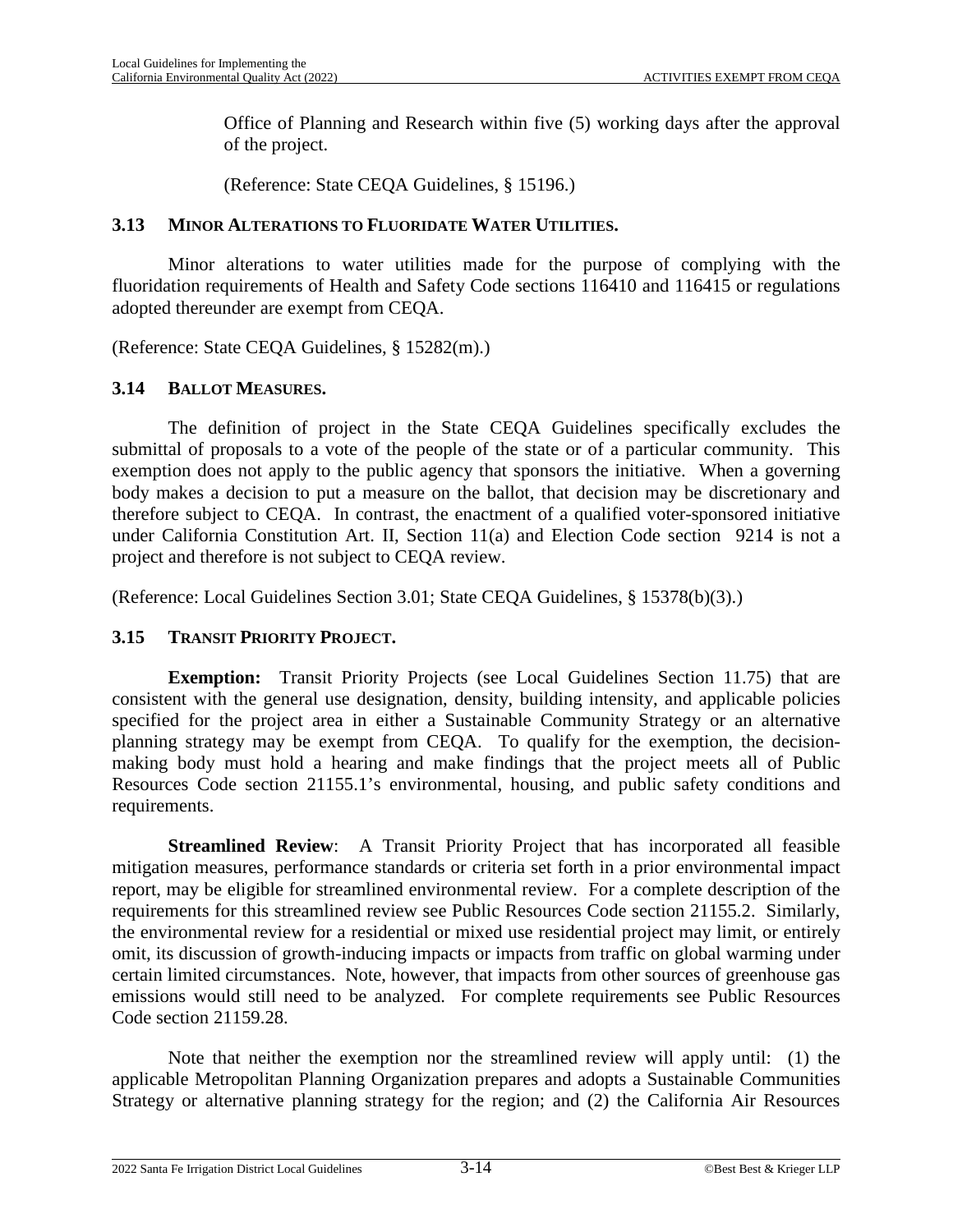Board has accepted the Metropolitan Planning Organization's determination that the Sustainable Communities Strategy or the alternative planning strategy would, if implemented, achieve the greenhouse gas emission reduction targets adopted for the region.

(Reference: Pub. Resources Code, §§ 21155.1, 21151.2, 21159.28.)

# **3.16 CERTAIN INFILL PROJECTS**

(a) (1) If an environmental impact report was certified for a planning level decision of the city or county, the application of CEQA to the approval of an infill project shall be limited to the effects on the environment that (A) are specific to the project or to the project site and were not addressed as significant effects in the prior environmental impact report or (B) substantial new information shows the effects will be more significant than described in the prior environmental impact report. The attached Form "S" shall be used for this determination. A lead agency's determination pursuant to this section shall be supported by substantial evidence.

(2) An effect of a project upon the environment shall not be considered a specific effect of the project or a significant effect that was not considered significant in a prior environmental impact report, or an effect that is more significant than was described in the prior environmental impact report if uniformly applicable development policies or standards adopted by the city, county, or the lead agency, would apply to the project and the lead agency makes a finding, based upon substantial evidence, that the development policies or standards will substantially mitigate that effect.

(b) If an infill project would result in significant effects that are specific to the project or the project site, or if the significant effects of the infill project were not addressed in the prior environmental impact report, or are more significant than the effects addressed in the prior environmental impact report, and if a mitigated negative declaration or a sustainable communities environmental assessment could not be otherwise adopted, an environmental impact report prepared for the project analyzing those effects shall be limited as follows:

(1) Alternative locations, densities, and building intensities to the project need not be considered.

(2) Growth inducing impacts of the project need not be considered.

(c) This section applies to an infill project that satisfies both of the following:

(1) The project satisfies any of the following:

A) Is consistent with the general use designation, density, building intensity, and applicable policies specified for the project area in either a sustainable communities strategy or an alternative planning strategy for which the State Air Resources Board, pursuant to subparagraph (H) of paragraph (2) of subdivision (b) of Section 65080 of the Government Code, has accepted a metropolitan planning organization's determination that the sustainable communities strategy or the alternative planning strategy would, if implemented, achieve the greenhouse gas emission reduction targets.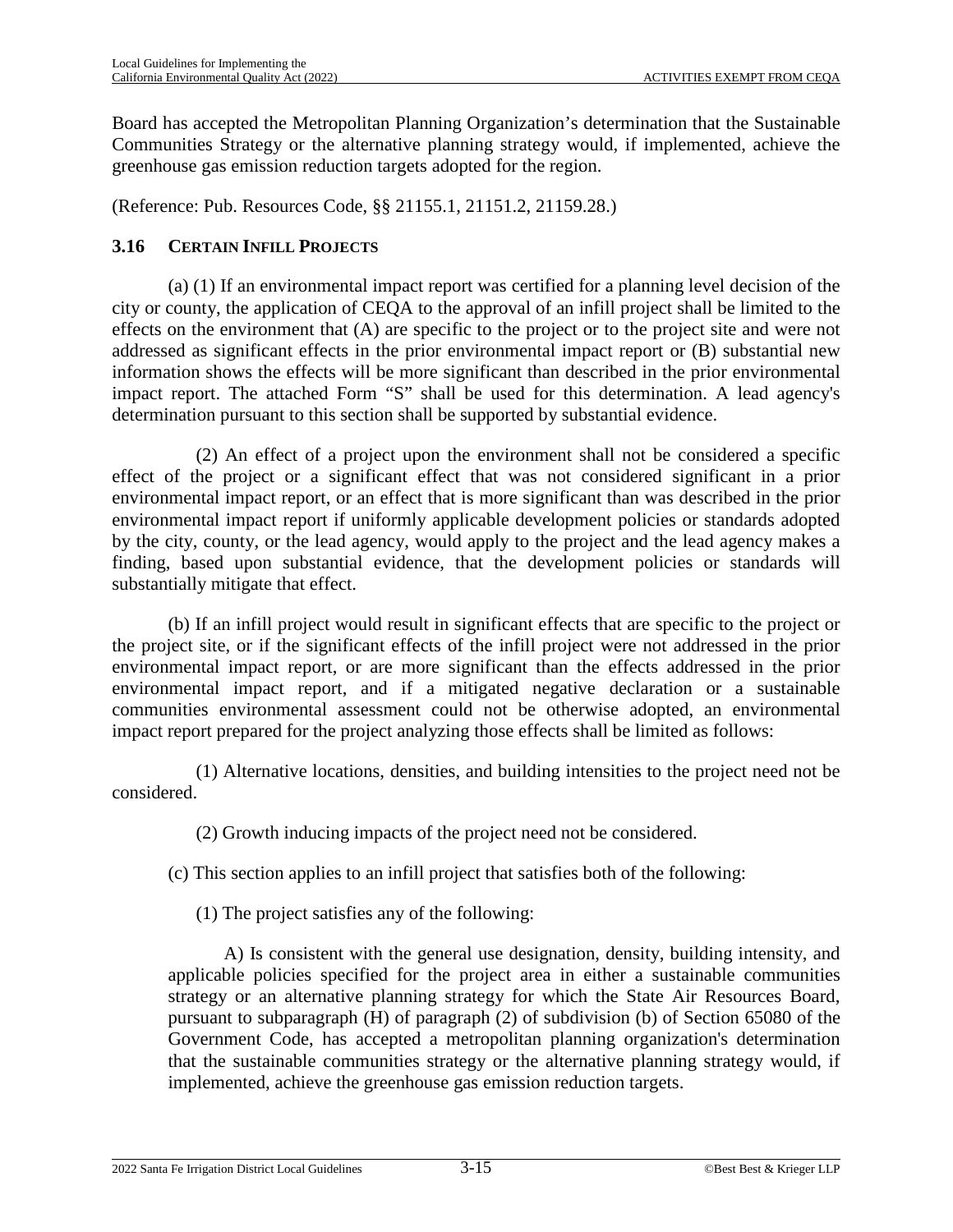(B) Consists of a small walkable community project located in an area designated by a city for that purpose.

(C) Is located within the boundaries of a metropolitan planning organization that has not yet adopted a sustainable communities strategy or alternative planning strategy, and the project has a residential density of at least 20 units per acre or a floor area ratio of at least 0.75.

(2) Satisfies all applicable statewide performance standards contained in the guidelines adopted pursuant to Public Resources Code section 21094.5.5 (Form "R").

(d) This section applies after the Secretary of the Natural Resources Agency adopts and certifies the guidelines establishing statewide standards pursuant to Public Resources Code section 21094.5.5.

(e) For the purposes of this section, the following terms mean the following:

(1) "Infill project" means a project that meets the following conditions:

(A) Consists of any one, or combination, of the following uses:

(i) Residential.

(ii) Retail or commercial, where no more than one-half of the project area is used for parking.

(iii) A transit station.

(iv) A school.

(v) A public office building.

(B) Is located within an urban area on a site that has been previously developed, or on a vacant site where at least 75 percent of the perimeter of the site adjoins, or is separated only by an improved public right-of-way from, parcels that are developed with qualified urban uses.

(2) "Planning level decision" means the enactment or amendment of a general plan, community plan, specific plan, or zoning code.

(3) "Prior environmental impact report" means the environmental impact report certified for a planning level decision, as supplemented by any subsequent or supplemental environmental impact reports, negative declarations, or addenda to those documents.

(4) "Small walkable community project" means a project that is in an incorporated city, which is not within the boundary of a metropolitan planning organization and that satisfies the following requirements: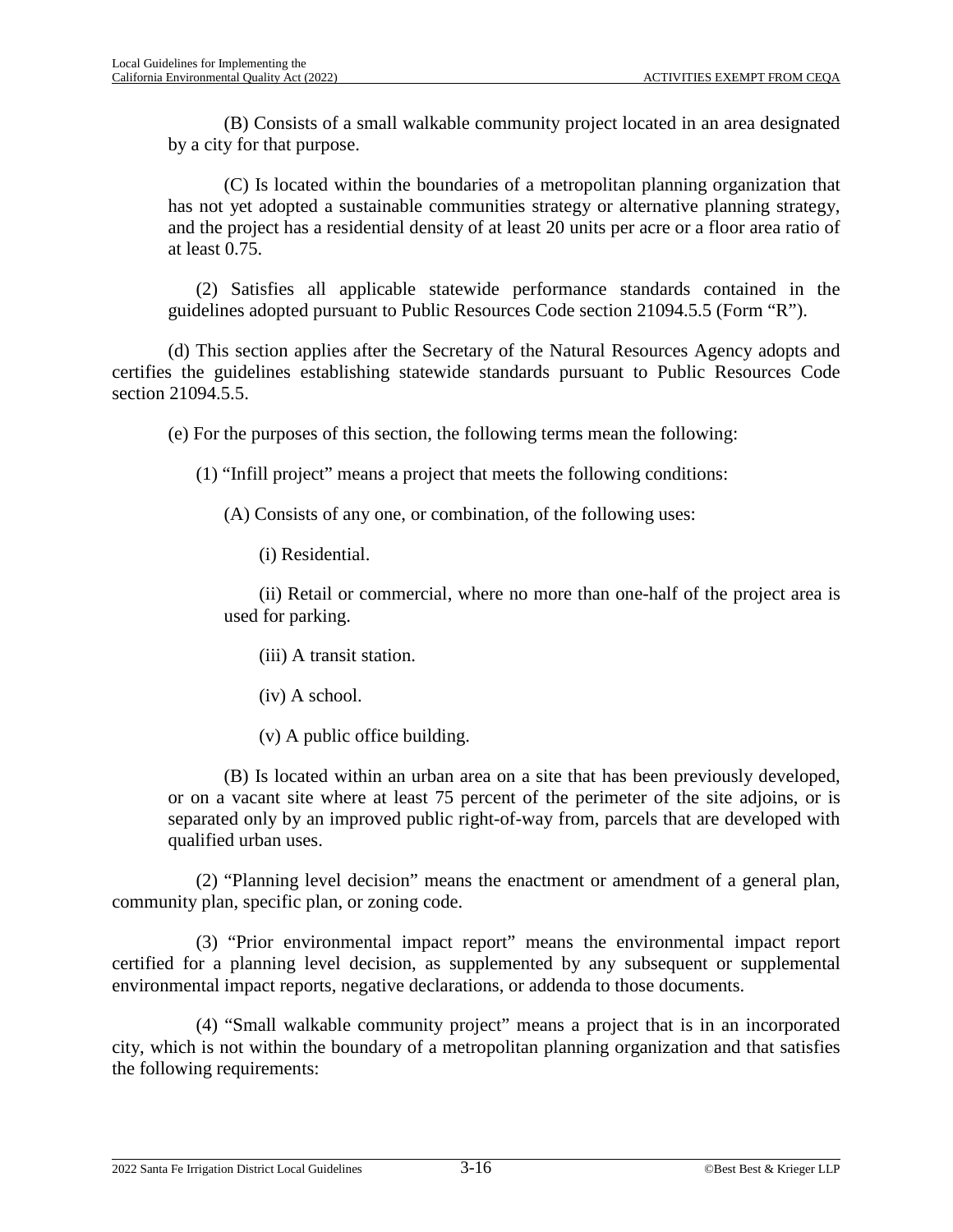(A) Has a project area of approximately one-quarter mile diameter of contiguous land completely within the existing incorporated boundaries of the city.

(B) Has a project area that includes a residential area adjacent to a retail downtown area.

(C) The project has a density of at least eight dwelling units per acre or a floor area ratio for retail or commercial use of not less than 0.50.

(5) "Urban area" includes either an incorporated city or an unincorporated area that is completely surrounded by one or more incorporated cities that meets both of the following criteria:

(A) The population of the unincorporated area and the population of the surrounding incorporated cities equal a population of 100,000 or more.

(B) The population density of the unincorporated area is equal to, or greater than, the population density of the surrounding cities.

(Reference: Pub. Resources Code, § 21094.5.)

#### **3.17 EXEMPTION FOR INFILL PROJECTS IN TRANSIT PRIORITY AREAS**

A residential or mixed-use project, or a project with a floor area ratio of at least 0.75 on commercially-zoned property, including any required subdivision or zoning approvals, is exempt from CEQA if the project satisfies the following criteria:

- The project is located within a transit priority area as defined in Section [11.74](#page-188-0) below;
- The project is consistent with an applicable specific plan for which an environmental impact report was certified; and
- The project is consistent with the general use designation, density, building intensity, and applicable policies specified for the project area in either a sustainable communities strategy or an alternative planning strategy for which the State Air Resources Board has accepted the determination that the sustainable communities strategy or the alternative planning strategy would achieve the applicable greenhouse gas emissions reduction targets.

Further environmental review shall be required for a project meeting the above criteria only if one of the events specified in Section [8.04](#page-137-0) below occurs.

(Reference: State CEQA Guidelines, § 15182(b).)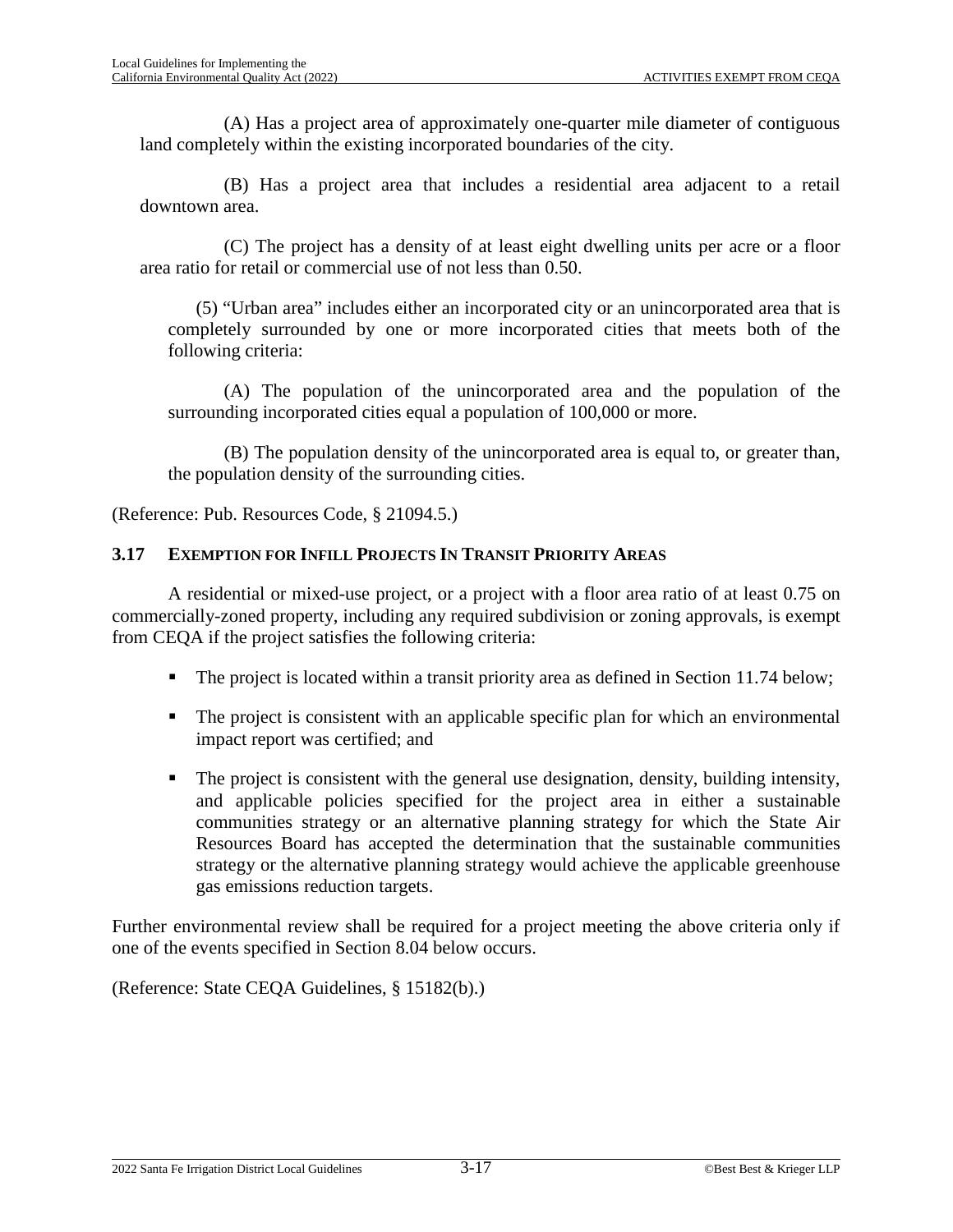# **3.18 EXEMPTION FOR RESIDENTIAL PROJECTS UNDERTAKEN PURSUANT TO A SPECIFIC PLAN**

Where a public agency has prepared an EIR for a specific plan after January 1, 1980, a residential project undertaken pursuant to and in conformity with that specific plan is generally exempt from CEQA. Residential projects covered by this section include, but are not limited to, land subdivisions, zoning changes, and residential planned unit developments.

Further environmental review shall be required for a project meeting the above criteria only if, after the adoption of the specific plan, one of the events specified in Section [8.04](#page-137-0) below occurs. In that circumstance, this exemption shall not apply until the city or county which adopted the specific plan completes a subsequent EIR or a supplement to an EIR on the specific plan. The exemption provided by this section shall again be available to residential projects after the Lead Agency has filed a Notice of Determination on the specific plan as reconsidered by the subsequent EIR or supplement to the EIR.

(Reference: State CEQA Guidelines, § 15182(c).)

# **3.19 TRANSFER OF LAND FOR THE PRESERVATION OF NATURAL CONDITIONS**

CEQA does not apply to the acquisition, sale, or other transfer of interest in land by the District for the purpose of fulfilling any of the following purposes: (1) preservation of natural conditions existing at the time of transfer, including plant and animal habitats, (2) restoration of natural conditions, including plant and animal habitats, (3) continuing agricultural use of the land; (4) prevention of encroachment of development into flood plains; (5) preservation of historical resources; or (6) preservation of open space or lands for park purposes. CEQA similarly does not apply to the granting or acceptance of funding by the District for the foregoing purposes.

The foregoing applies even if physical changes to the environment or changes in the use of the land are a reasonably foreseeable consequence of the acquisition, sale, or other transfer of the interests in land, or of the granting or acceptance of funding, provided that environmental review otherwise required by CEQA occurs before any project approval that would authorize physical changes being made to that land.

The District must file a Notice of Exemption with the State Clearinghouse and the County Clerk should it find a project exempt under this provision.

(Reference: Pub. Resources Code, § 21080.28.)

# **3.20 TRANSIT PRIORITIZATION PROJECTS.**

CEQA exempts the following projects when (i) the project is carried out by a public agency that is the lead agency for the project; (ii) the project is located in an urbanized area; (iii) the project is located within an existing public right-of-way; (iv) the project does not add physical infrastructure that increases new automobile capacity on existing rights-of-way except for minor modifications needed for efficient and safe movement of transit vehicles, such as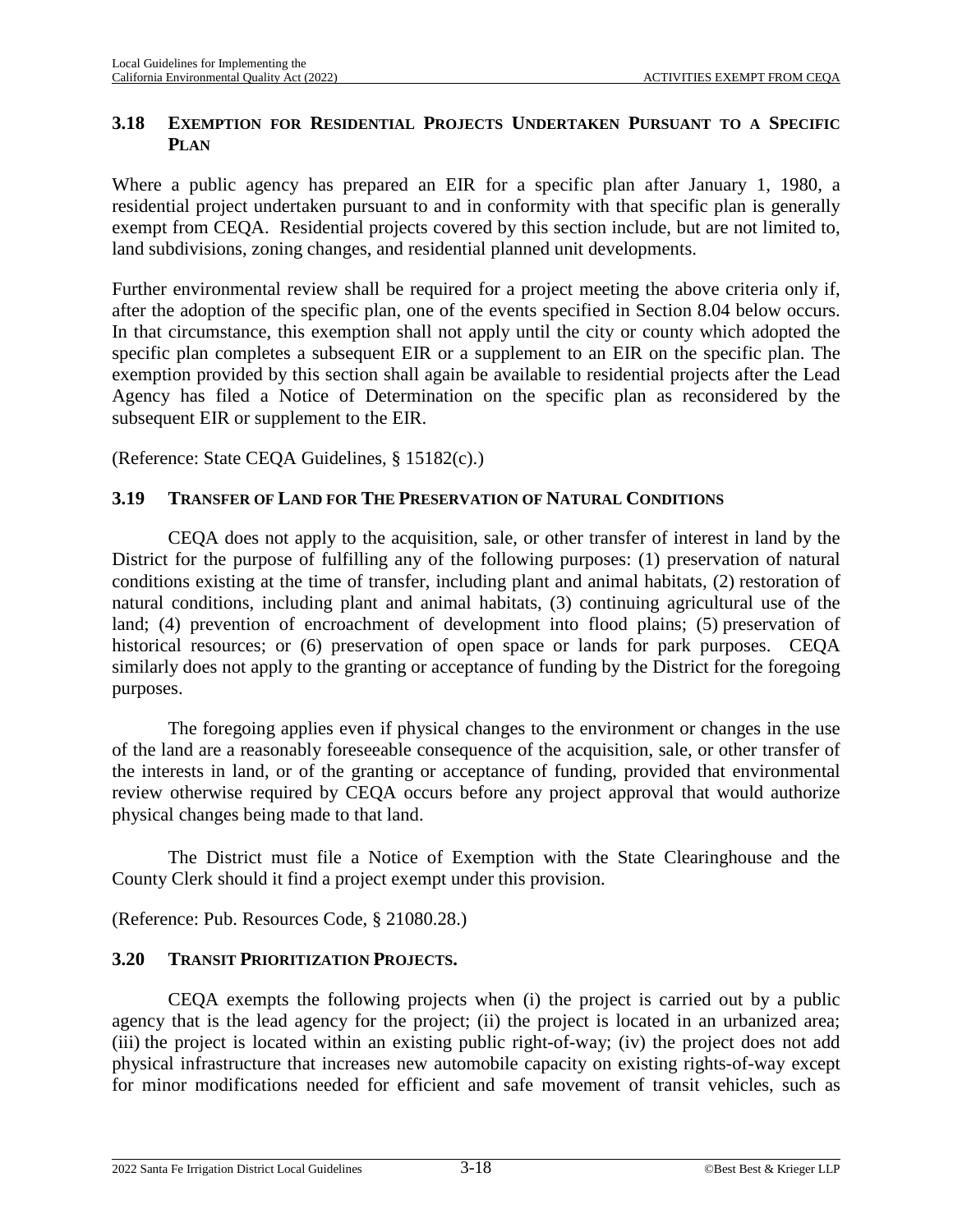extended merging lanes; (v) the project does not include the addition of any auxiliary lanes; and (vi) the construction of the project shall not require the demolition of affordable housing units:

- (1) Pedestrian and bicycle facilities, including bicycle parking, bicycle sharing facilities, and bikeways as defined in Section 890.4 of the Streets and Highways Code;
- (2) Projects that improve customer information and wayfinding for transit riders, bicyclists, or pedestrians;
- (3) Transit prioritization projects, including projects relating to signal coordination, signal timing modifications, signal phasing modifications, the installation of wayside technology and onboard technology, the installation of ramp meters, the installation of dedicated transit or very high occupancy vehicle lanes (i.e., vehicle with six or more occupants), and shared turning lanes;
- (4) On highways with existing public transit service or that will be implementing public transit service within six months of the conversion, a project for the designation and conversion of general purpose lanes or highway shoulders to busonly lanes, for use either during peak congestion hours or all day.
- (5) A project for the institution or increase of new bus rapid transit, bus, or light rail service, including the construction of stations, on existing public rights-of-way or existing highway rights-of-way, whether or not the right-of-way is in use for public mass transit.
- (6) A project to construct or maintain infrastructure to charge or refuel zero-emission transit buses, provided the project is carried out by a public transit agency that is subject to, and in compliance with, the State Air Resources Board's Innovative Clean Transit regulations (Article 4.3 (commencing with Section 2023) of Chapter 1 of Division 3 of Title 13 of the California Code of Regulations) and the project is located on property owned by the transit agency or within an existing public right-of-way.
- (7) The maintenance, repair, relocation, replacement, or removal of any utility infrastructure associated with a project identified in paragraphs (1) to (6), inclusive.
- (8) A project that consists exclusively of a combination of any of the components of a project identified in paragraphs (1) to (7), inclusive.
- (9) A project carried out by a city or county to reduce minimum parking requirements.

Additional conditions apply to a project otherwise exempt under this section if the project exceeds one hundred million dollars (\$100,000,000) in 2020 United States dollars, as set forth in Public Resources Code section 21080.25.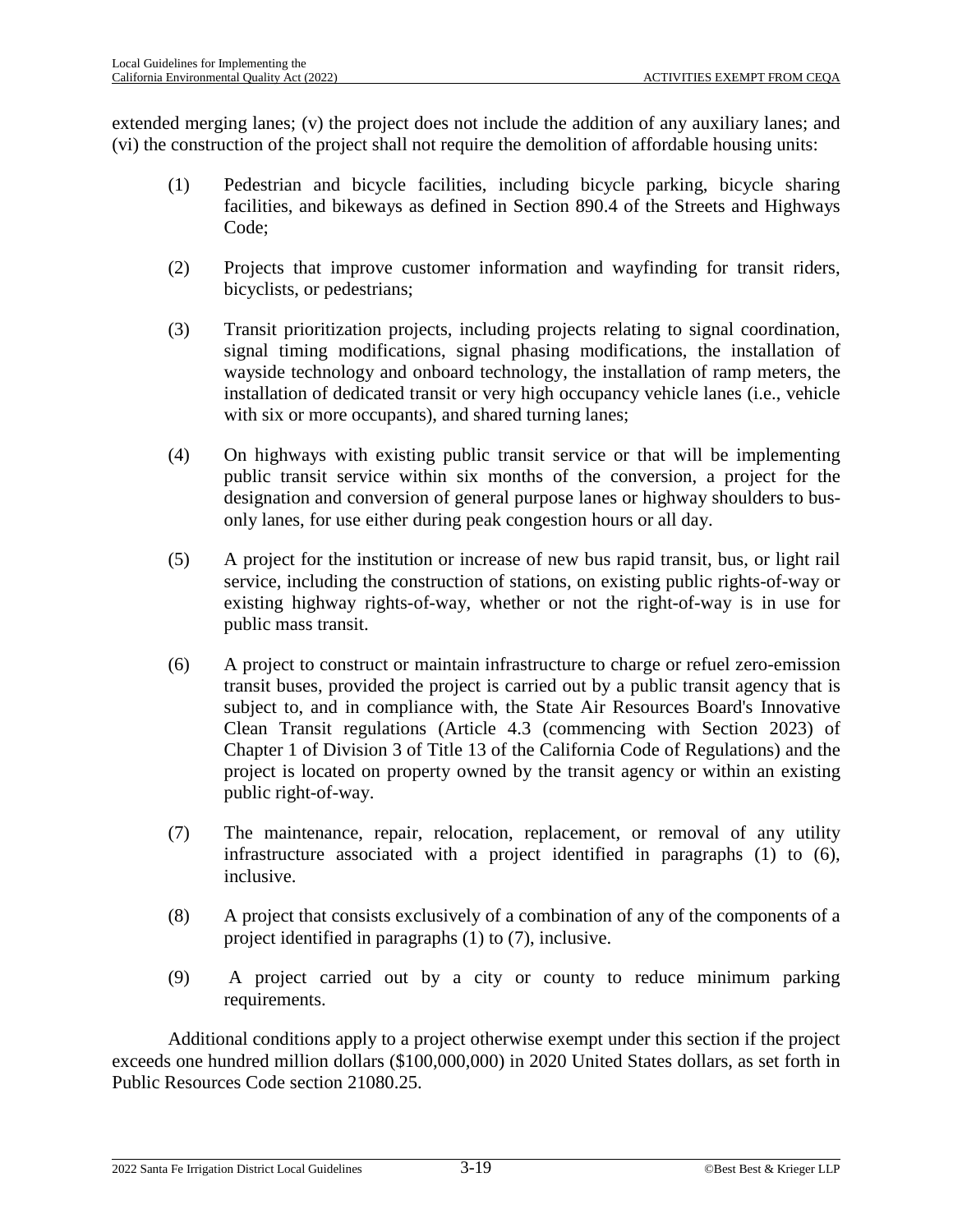If the District determines that a project is not subject to CEQA pursuant to this section and approves that project, the District must file a Notice of Exemption with both the Office of Planning and Research and the County Clerk of the county in which the project is located.

This exemption shall remain in effect only until January 1, 2023, and as of that date it will be repealed. (Reference: Pub. Resources Code, § 21080.25.)

# **3.21 RESTRIPING STREETS AND HIGHWAYS FOR BICYCLE LANES.**

CEQA does not apply to a bicycle transportation plan for an urbanized area for the restriping of streets and highways, bicycle parking and storage, signal timing to improve street and highway intersection operations, and the related signage for bicycles, pedestrians, and vehicles.

Before determining that a project is exempt pursuant to this section, the Lead Agency must hold noticed public hearings in areas affected by the bicycle transportation plan to hear and respond to public comments. Publication of the notice must comply with Government Code section 6061 and be in a newspaper of general circulation in the area affected by the proposed project.

If the District determines that a project is not subject to CEQA pursuant to this section and approves that project, the District must file a Notice of Exemption with both the Office of Planning and Research and the County Clerk of the county in which the project is located.

This exemption shall remain in effect only until January 1, 2030, and as of that date it will be repealed. (Reference: Pub. Resources Code, § 20180.20.)

# **3.22 SMALL DISADVANTAGED COMMUNITY WATER SYSTEM AND STATE SMALL WATER SYSTEM.**

CEQA does not apply to certain water infrastructure projects that primarily benefit a "small disadvantaged community water system" or a "state small water system," as these terms are defined in Public Resources Code section 21080.47. If certain labor requirements and other conditions are met as set forth in Public Resources Code section 21080.47, the installation, repair, or construction of the following for the benefit of a small disadvantaged community water system or state small water system is exempt from CEQA:

(1) Drinking water groundwater wells with a maximum flow rate of up to 250 gallons per minute;

(2) Drinking water treatment facilities with a footprint of less than 2,500 square feet that are not located in an environmentally sensitive area;

- (3) Drinking water storage tanks with a capacity of up to 250,000 gallons;
- (4) Booster pumps and hydropneumatic tanks;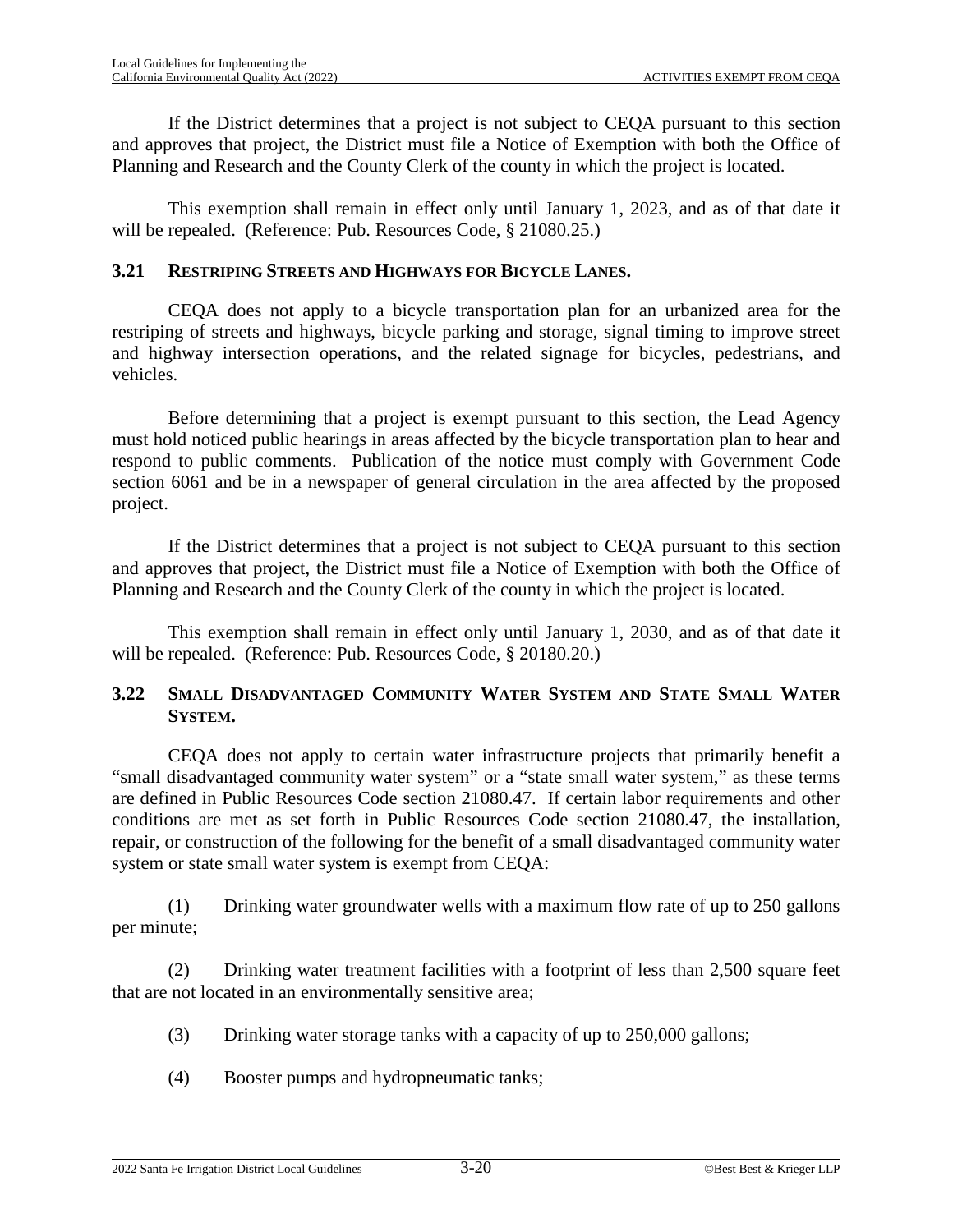(5) Pipelines of less than one mile in length in a road right-of-way or up to seven miles in length in a road right-of-way when the project is required to address threatened or current drinking water violations;

(6) Water services lines; and

(7) Minor drinking water system appurtenances, including, but not limited to, system and service meters, fire hydrants, water quality sampling stations, valves, air releases and vacuum break valves, emergency generators, backflow prevention devices, and appurtenance enclosures.

(Reference: Pub. Resources Code, § 21080.47.)

### **3.23 CONSERVATION AND RESTORATION OF CALIFORNIA NATIVE FISH AND WILDLIFE.**

(a) CEQA does not apply to a project that is exclusively one of the following (though a project may exclusively be one of the following even if it has incidental public benefits, such as public access or recreation) and meets the criteria set forth in subdivision (b) of this section:

- (1) A project to conserve, restore, protect, or enhance, and assist in the recovery of California native fish and wildlife, and the habitat upon which they depend.
- (2) A project to restore or provide habitat for California native fish and wildlife.
- (b) This section does not apply to a project unless the project does both of the following:
	- (1) Results in long-term net benefits to climate resiliency, biodiversity, and sensitive species recovery; and
	- (2) Includes procedures and ongoing management for the protection of the environment.
- (c) This section does not apply to a project that includes construction activities, except for construction activities solely related to habitat restoration.
- (d) The lead agency shall obtain the concurrence of the Director of Fish and Wildlife for the determinations required pursuant to subdivisions (a) through (c) above.
- (e) Within 48 hours of making a determination that a project is exempt pursuant to this section, the lead agency shall file a Notice of Exemption with the Office of Planning and Research, and the Department of Fish and Wildlife must post the concurrence of the Director of Fish and Wildlife on the department's website.

This exemption is in effect until January 1, 2025. (Pub. Resources Code, § 21080.56.)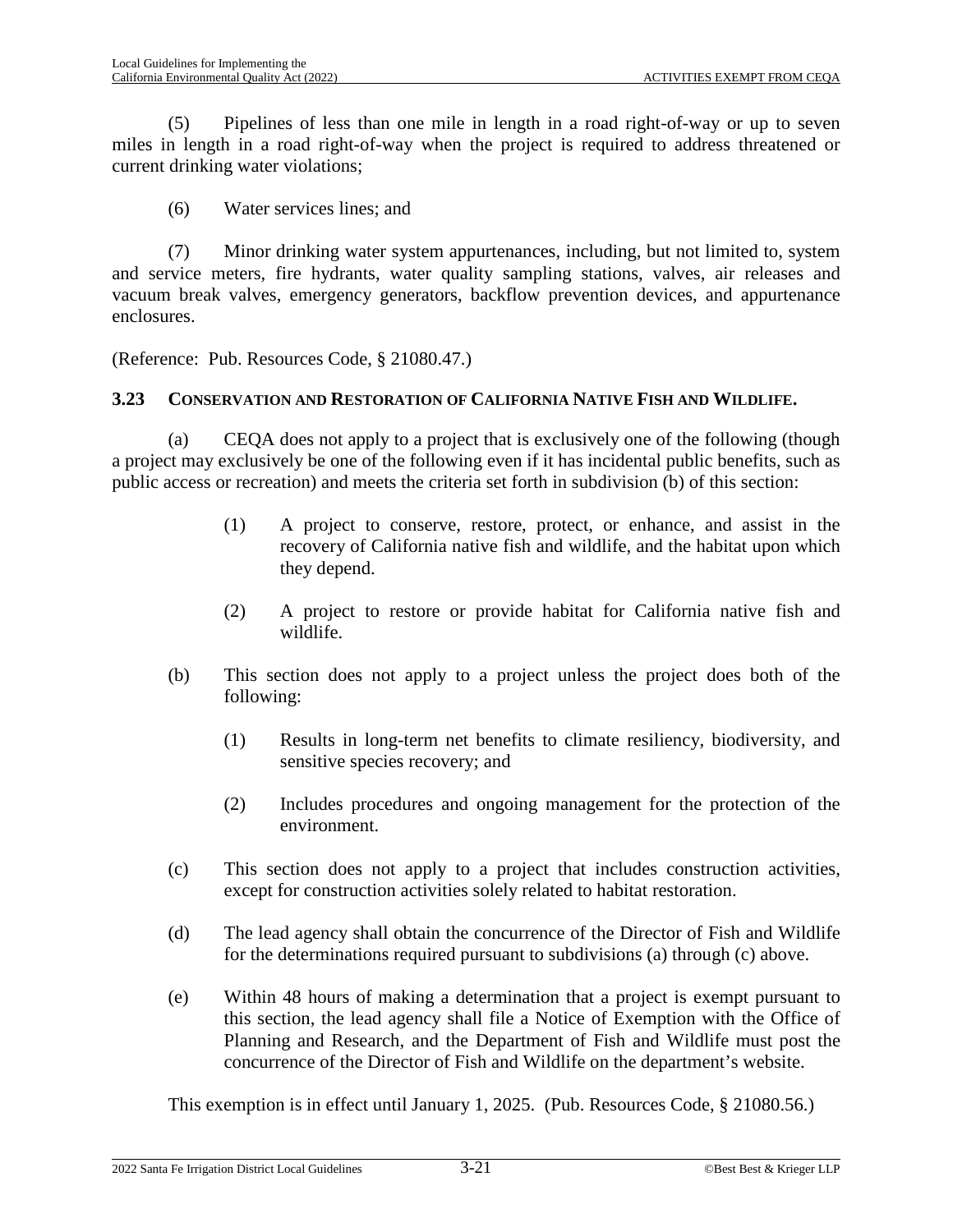#### **3.24 LINEAR BROADBAND DEPLOYMENT IN A RIGHT-OF-WAY.**

(a) CEQA does not apply to a project that consists of linear broadband deployment in a right-of-way if the project meets all of the following conditions:

- (1) The project is located in an area identified by the Public Utilities Commission as a component of the statewide open-access middle-mile broadband network pursuant to Section 11549.54 of the Government Code.
- (2) The project is constructed along, or within 30 feet of, the right-of-way of any public road or highway.
- (3) The project is either deployed underground where the surface area is restored to a condition existing before the project or placed aerially along an existing utility pole right-of-way.
- (4) The project incorporates, as a condition of project approval, measures developed by the Public Utilities Commission or the Department of Transportation to address potential environmental impacts. At a minimum, the project shall be required to include monitors during construction activities and measures to avoid or address impacts to cultural and biological resources.
- (5) The project applicant agrees to comply with all conditions otherwise authorized by law, imposed by the planning department of a city or county as part of a local agency permit process, that are required to mitigate potential impacts of the proposed project, and to comply with the Keene-Nejedly California Wetlands Preservation Act (Chapter 7 (commencing with Section 5810) of Division 5), the California Endangered Species Act (Chapter 1.5 (commencing with Section 2050) of Division 3 of the Fish and Game Code), as applicable, other applicable state laws, and all applicable federal laws.

(b) If a project meets all of the requirements of subdivision (a), the project applicant shall do all of the following:

- (1) Notify, in writing, any affected public agency, including, but not limited to, any public agency having permit, land use, environmental, public health protection, or emergency response authority, of the exemption of the project pursuant to this section.
- (2) File a Notice of Exemption.
- (3) In the case of private rights-of-way over private property, receive from the underlying property owner permission for access to the property.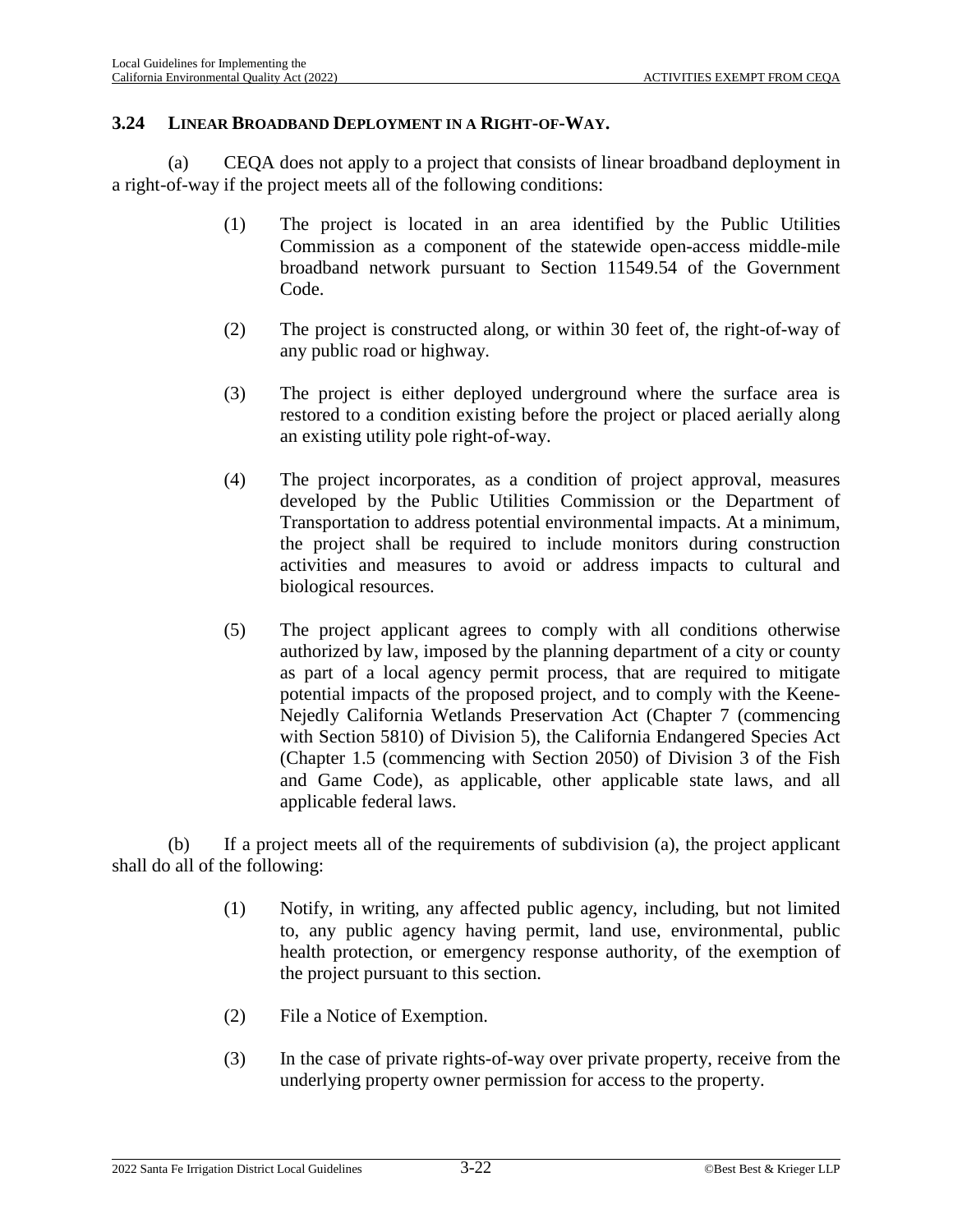(4) Comply with all conditions authorized by law imposed by the planning department of a city or county as part of any local agency permit process, that are required to mitigate potential impacts of the proposed project, and otherwise comply with the Keene-Nejedly California Wetlands Preservation Act (Chapter 7 (commencing with Section 5810) of Division 5), the California Endangered Species Act (Chapter 1.5 (commencing with Section 2050) of Division 3 of the Fish and Game Code), as applicable, other applicable state laws, and all applicable federal laws.

(Pub. Resources Code, § 21080.51.)

### **3.25 NEEDLE AND SYRINGE EXCHANGE SERVICES.**

The Legislature has authorized cities and counties meeting certain requirements to apply to the State Department of Public Health for authorization to provide hypodermic needle and syringe exchange services consistent with state standards in any location where the State Department of Public Health determines that the conditions exist for the rapid spread of human immunodeficiency virus (HIV), viral hepatitis, or any other potentially deadly or disabling infections that are spread through the sharing of used hypodermic needles and syringes. (Health and Safety Code, § 121349.) Needle and syringe exchange services application submissions, authorizations, and operations performed pursuant to Health and Safety Code section 121349 are exempt from review under CEQA. (Health and Safety Code, § 121349(h).)

#### **3.26 OTHER SPECIFIC EXEMPTIONS.**

CEQA and the State CEQA Guidelines exempt many other specific activities, including early activities related to thermal power plants, ongoing projects, transportation improvement programs, family day care homes, congestion management programs, railroad grade separation projects, hazardous or volatile liquid pipelines, and the installation of solar energy systems, including, but not limited to solar panels. Specific statutory exemptions are listed in the Public Resources Code, including Sections 21080 through 21080.35, and in the State CEQA Guidelines, including Sections 15260 through 15285. In addition, other titles of the California Codes provide statutory exemptions from CEQA, including, for example, Government Code section 12012.70.

#### **3.27 CATEGORICAL EXEMPTIONS.**

The State CEQA Guidelines establish certain classes of categorical exemptions. These apply to classes of projects which have been determined not to have a significant effect on the environment and which, therefore, are generally exempt from CEQA. For any project that falls within one of these classes of categorical exemptions, the preparation of environmental documents under CEQA is not required. The classes of projects are briefly summarized below. (Reference to the State CEQA Guidelines for the full description of each exemption is recommended.)

The exemptions for Classes 3, 4, 5, 6, and 11 below are qualified in that such projects must be considered in light of the location of the project. A project that is ordinarily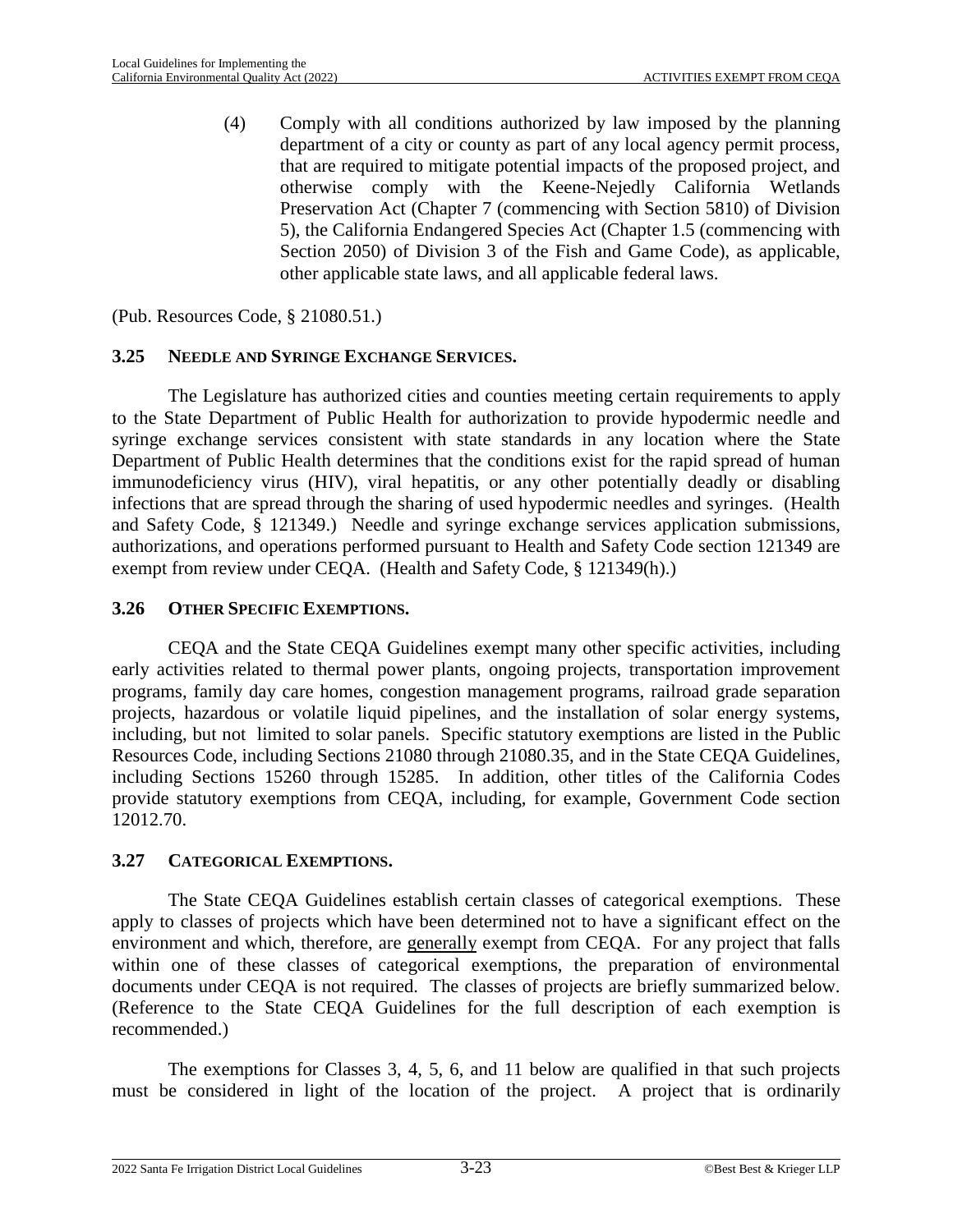insignificant in its impact on the environment may, in a particularly sensitive environment, be significant. Therefore, these classes are considered to apply in all instances except when the project may impact an environmental resource of hazardous or critical concern that has been designated, precisely mapped, and officially adopted pursuant to law by federal, state, or local agencies.

All classes of categorical exemptions are qualified. None of the categorical exemptions are applicable if any of the following circumstances exist:

- (1) The cumulative impact of successive projects of the same type in the same place over time is significant;
- (2) There is a reasonable possibility that the activity will have a significant effect on the environment due to unusual circumstances;
- (3) The project may result in damage to a scenic resource or may result in a substantial adverse change to a historical resource; or
- (4) The project is located on a site which is included on any hazardous waste site or list compiled pursuant to Government Code section 65962.5.

However, a project's greenhouse gas emissions do not, in and of themselves, cause an exemption to be inapplicable if the project otherwise complies with all applicable regulations or requirements adopted to implement statewide, regional, or local plans consistent with State CEQA Guidelines Section 15183.5.

With the foregoing limitations in mind, the following classes of activity are generally exempt from CEQA:

Class 1: Existing Facilities. Activities involving the operation, repair, maintenance, permitting, leasing, licensing, minor alteration of—or legislative activities to regulate—existing public or private structures, facilities, mechanical equipment or other property, or topographical features, provided the activity involves negligible or no expansion of existing or former use. The types of "existing facilities" itemized in State CEQA Guidelines Section 15301 are not intended to be all-inclusive of the types of projects which might fall within the Class 1 categorical exemption. The key consideration is whether the project involves negligible or no expansion of use. (State CEQA Guidelines, § 15301.)

Class 2: Replacement or Reconstruction. Replacement or reconstruction of existing facilities, structures, or other property where the new facility or structure will be located on the same site as the replaced or reconstructed facility or structure and will have substantially the same purpose and capacity as the replaced or reconstructed facility or structure. (State CEQA Guidelines, § 15302.)

Class 3: New Construction or Conversion of Small Structures. Construction of limited numbers of small new facilities or structures; installation of small new equipment or facilities in small structures; and the conversion of existing small structures from one use to another, when only minor modifications are made in the exterior of the structure. This exemption includes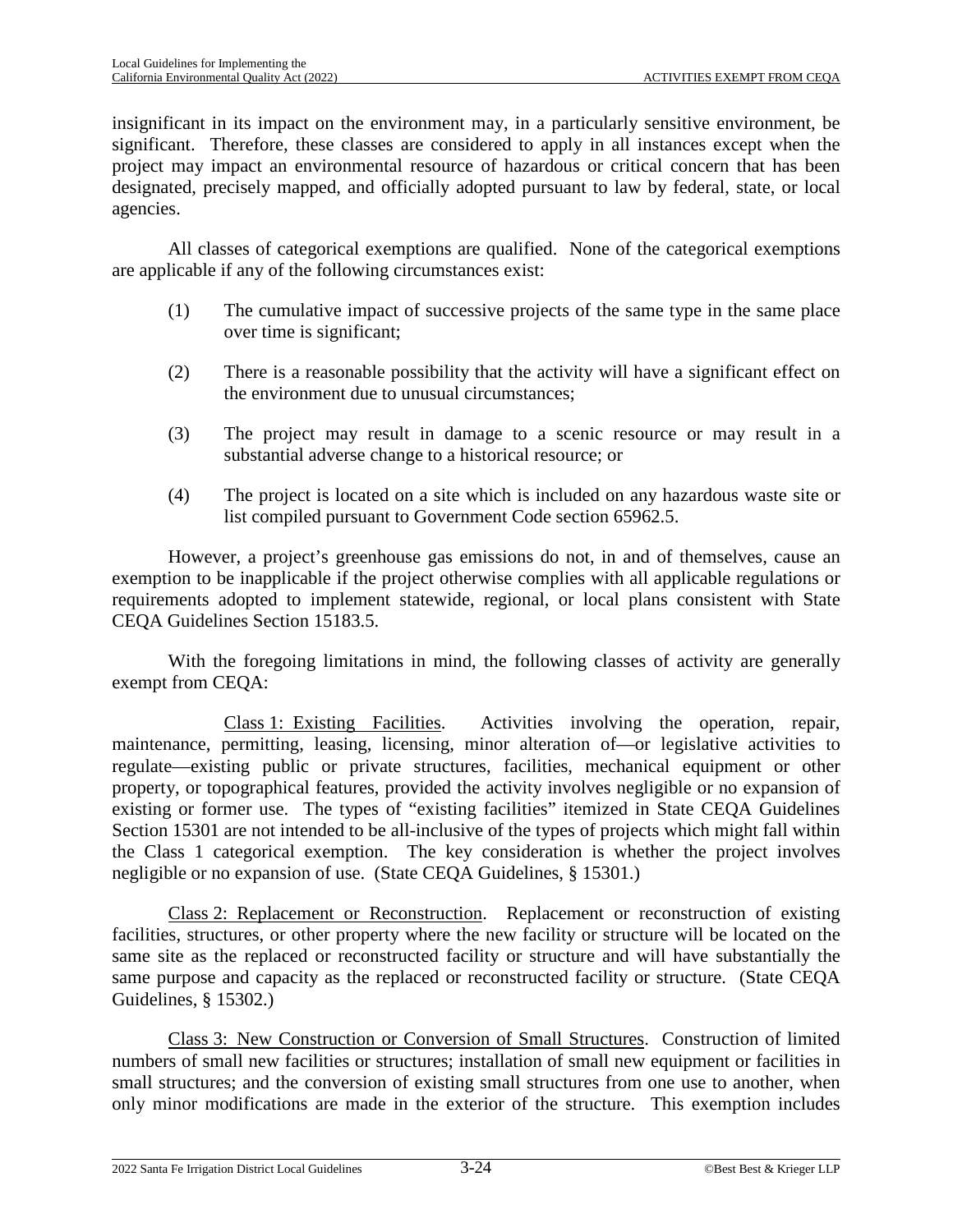structures built for both residential and commercial uses. (State CEQA Guidelines, § 15303 outlines, among other things, the maximum number of structures allowable under this exemption].)

Class 4: Minor Alterations to Land. Minor alterations in the condition of land, water, and/or vegetation which do not involve removal of healthy, mature, scenic trees, except for forestry or agricultural purposes. (State CEQA Guidelines, § 15304.)

Class 5: Minor Alterations in Land Use Limitations. Minor alterations in land use limitations in areas with an average slope of less than 20% which do not result in any changes in land use or density. (State CEQA Guidelines, § 15305.)

Class 6: Information Collection. Basic data collection, research, experimental management, and resource evaluation activities which do not result in a serious or major disturbance to an environmental resource. (State CEQA Guidelines, § 15306.)

Class 7: Actions by Regulatory Agencies for Protection of Natural Resources. Actions taken by regulatory agencies as authorized by state law or local ordinance to assure the maintenance, restoration, or enhancement of a natural resource where the regulatory process involves procedures for protection of the environment. (State CEQA Guidelines, § 15307.)

Class 8: Actions By Regulatory Agencies for Protection of the Environment. Actions taken by regulatory agencies, as authorized by state or local ordinance, to assure the maintenance, restoration, enhancement or protection of the environment where the regulatory process involves procedures for protection of the environment. (State CEQA Guidelines, § 15308.)

Class 9: Inspection. Inspection activities, including, but not limited to, inquiries into the performance of an operation and examinations of the quality, health or safety of a project. (State CEQA Guidelines, §15309.)

Class 10: Loans. Loans made by the Department of Veterans Affairs under the Veterans Farm and Home Purchase Act of 1943, mortgages for the purchase of existing structures where the loan will not be used for new construction and the purchase of such mortgages by financial institutions. (State CEQA Guidelines, § 15310.)

Class 11: Accessory Structures. Construction or replacement of minor structures accessory or appurtenant to existing commercial, industrial, or institutional facilities, including, but not limited to, on-premise signs; small parking lots; and placement of seasonal or temporary use items, such as lifeguard towers, mobile food units, portable restrooms or similar items in generally the same locations from time to time in publicly owned parks, stadiums or other facilities designed for public use. (State CEQA Guidelines, §15311.)

Class 12: Surplus Government Property Sales. Sales of surplus government property, except for certain parcels of land located in an area of statewide, regional or area-wide concern identified in State CEQA Guidelines Section 15206(b)(4). However, even if the surplus property to be sold is located in any of those areas, its sale is exempt if: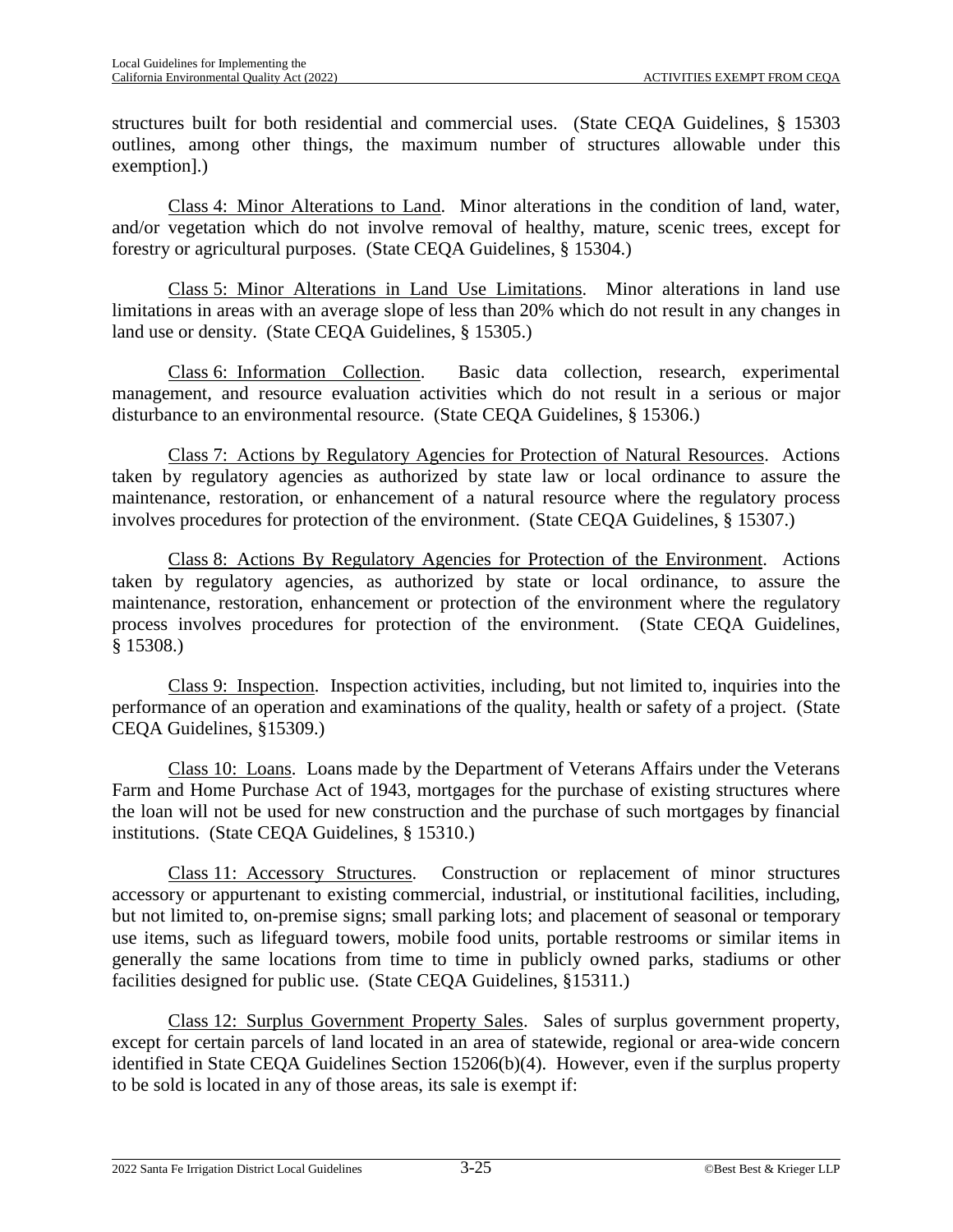- (a) The property does not have significant values for wildlife or other environmental purposes; and
- (b) Any one of the following three conditions is met:
	- 1. The property is of such size, shape, or inaccessibility that it is incapable of independent development or use;
	- 2. The property to be sold would qualify for an exemption under any other class of categorical exemption in the State CEQA Guidelines; or
	- 3. The use of the property and adjacent property has not changed since the time of purchase by the public agency.

(State CEQA Guidelines, § 15312.)

Class 13: Acquisition of Lands for Wildlife Conservation Purposes. Acquisition of lands for fish and wildlife conservation purposes, including preservation of fish and wildlife habitat, establishment of ecological preserves under Fish and Game Code section 1580, and preservation of access to public lands and waters where the purpose of the acquisition is to preserve the land in its natural condition. (State CEQA Guidelines, § 15313.)

Class 14: Minor Additions to Schools. Minor additions to existing schools within existing school grounds where the addition does not increase original student capacity by more than 25% or ten (10) classrooms, whichever is less. The addition of portable classrooms is included in this exemption. (State CEQA Guidelines, § 15314.)

Class 15: Minor Land Divisions. Division(s) of property in urbanized areas zoned for residential, commercial or industrial use into four or fewer parcels when the division is in conformance with the General Plan and zoning, no variances or exceptions are required, all services and access to the proposed parcels to local standards are available, the parcel was not involved in a division of a larger parcel within the previous two (2) years, and the parcel does not have an average slope greater than 20%. (State CEQA Guidelines, §15315.)

Class 16: Transfer of Ownership of Land in Order to Create Parks. Acquisition, sale, or other transfer of land in order to establish a park where the land is in a natural condition or contains historical or archaeological resources and either:

- (a) The management plan for the park has not been prepared, or
- (b) The management plan proposes to keep the area in a natural condition or preserve the historic or archaeological resources.

CEQA will apply when a management plan is proposed that will change the area from its natural condition or cause substantial adverse change in the significance of the historic or archaeological resource. (State CEQA Guidelines, § 15316.)

Class 17: Open Space Contracts or Easements. Establishment of agricultural preserves, making and renewing of open space contracts under the Williamson Act, or acceptance of easements or fee interests in order to maintain the open space character of the area. (The cancellation of such preserves, contracts, interests or easements is not included in this exemption.) (State CEQA Guidelines, § 15317.)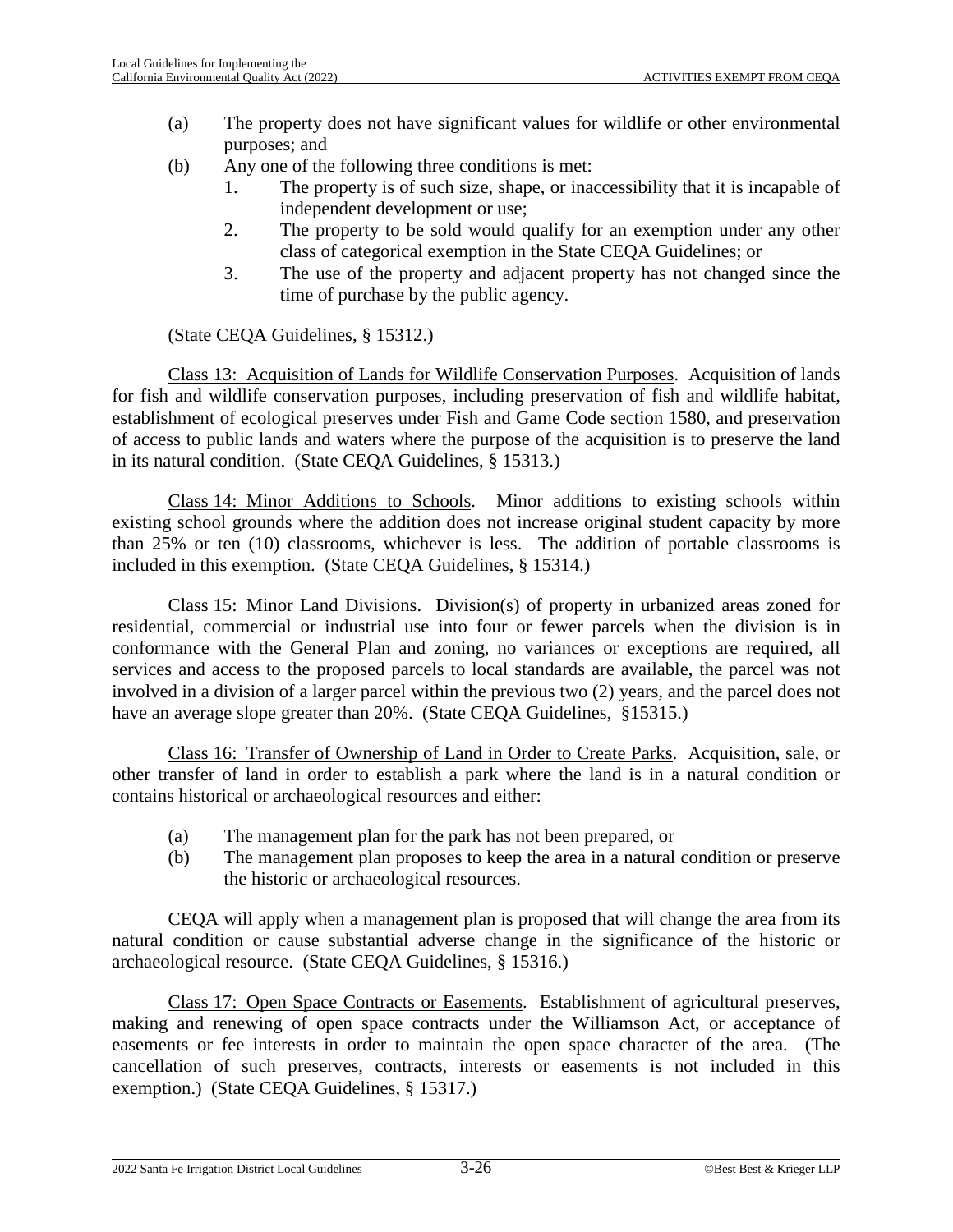Class 18: Designation of Wilderness Areas. Designation of wilderness areas under the California Wilderness System. (State CEQA Guidelines, § 15318.)

Class 19: Annexations of Existing Facilities and Lots for Exempt Facilities. This exemption applies only to the following annexations:

- (a) Annexations to a city or special district of areas containing existing public or private structures developed to the density allowed by the current zoning or prezoning of either the gaining or losing governmental agency, whichever is more restrictive; provided, however, that the extension of utility services to the existing facilities would have a capacity to serve only the existing facilities; and
- (b) Annexations of individual small parcels of the minimum size for facilities exempted by Class 3, New Construction or Conversion of Small Structures.

(State CEQA Guidelines, § 15319.)

Class 20: Changes in Organization of Local Agencies. Changes in the organization of local governmental agencies where the changes do not change the geographical area in which previously existing powers are exercised. Examples include but are not limited to:

- (a) Establishment of a subsidiary district;
- (b) Consolidation of two or more districts having identical powers; and
- (c) Merger with a city of a district lying entirely within the boundaries of the city.

(State CEQA Guidelines, § 15320.)

Class 21: Enforcement Actions by Regulatory Agencies. Actions by regulatory agencies to enforce or revoke a lease, permit, license, certificate or other entitlement for use issued, adopted or prescribed by the regulatory agency or enforcement of a law, general rule, standard or objective administered or adopted by the regulatory agency; or law enforcement activities by peace officers acting under any law that provides a criminal sanction. The direct referral of a violation of lease, permit, license, certificate, or entitlement to the City Attorney for judicial enforcement is exempt under this Class. (Construction activities undertaken by the public agency taking the enforcement or revocation action are not included in this exemption.) (State CEQA Guidelines, § 15321.)

Class 22: Educational or Training Programs Involving No Physical Changes. The adoption, alteration or termination of educational or training programs which involve no physical alteration in the area affected or which involve physical changes only in the interior of existing school or training structures. Examples include but are not limited to:

- (a) Development of or changes in curriculum or training methods; or
- (b) Changes in the trade structure in a school which do not result in changes in student transportation. (State CEQA Guidelines, § 15322.)

Class 23: Normal Operations of Facilities for Public Gatherings. Continued or repeated normal operations of existing facilities for public gatherings for which the facilities were designed, where there is past history, of at least three years, of the facility being used for the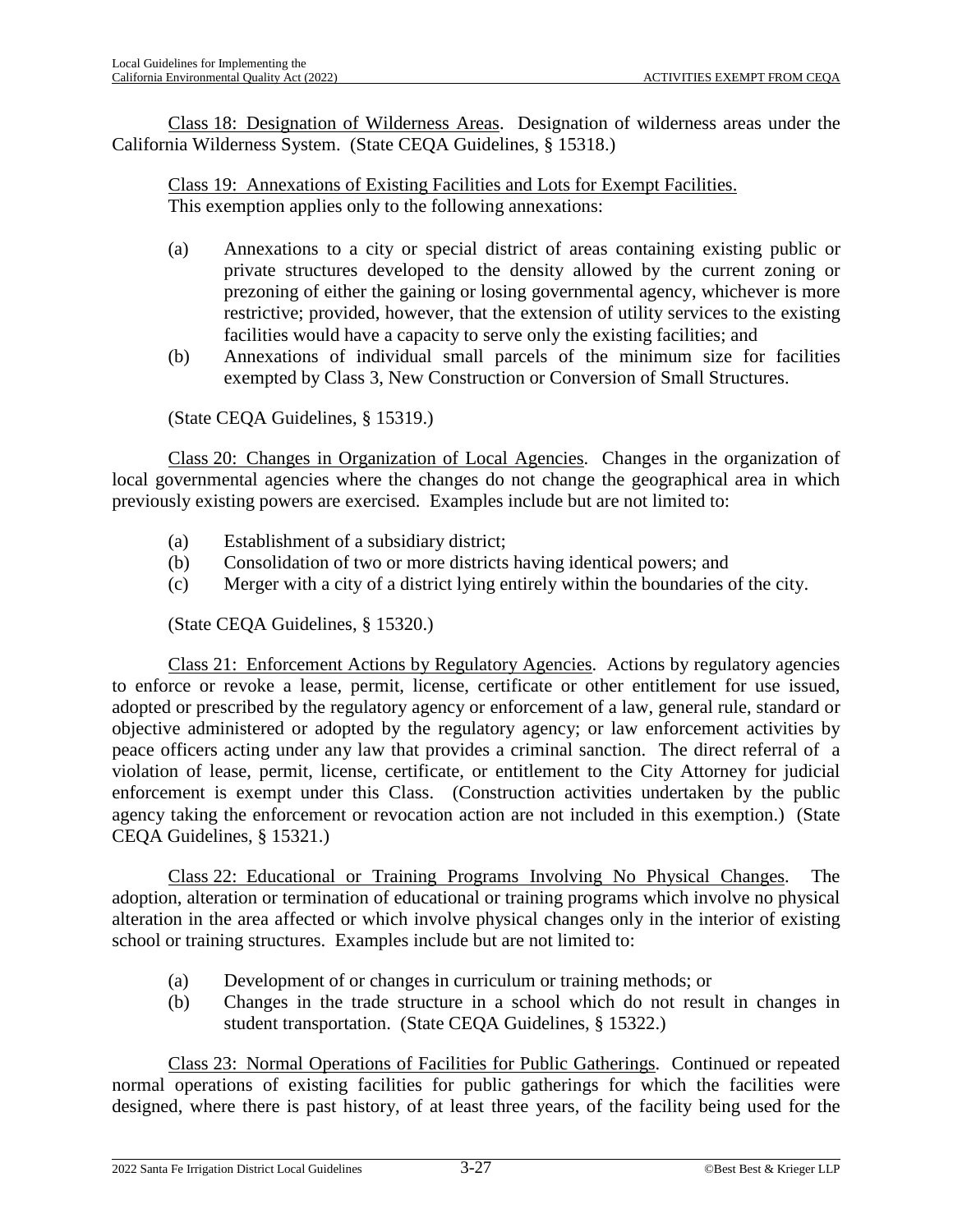same or similar purposes. Facilities included within this exemption include, but are not limited to, race tracks, stadiums, convention centers, auditoriums, amphitheaters, planetariums, swimming pools and amusement parks. (State CEQA Guidelines, § 15323.)

Class 24: Regulation of Working Conditions. Actions taken by the District to regulate employee wages, hours of work or working conditions where there will be no demonstrable physical changes outside the place of work. (State CEQA Guidelines, § 15324.)

Class 25: Transfers of Ownership of Interest in Land to Preserve Existing Natural Conditions and Historical Resources. Transfers of ownership of interest in land in order to preserve open space, habitat, or historical resources. Examples include, but are not limited to, acquisition, sale, or other transfer of areas to: preserve existing natural conditions, including plant or animal habitats; allow continued agricultural use of the areas; allow restoration of natural conditions; preserve open space or lands for natural park purposes; or prevent encroachment of development into floodplains. This exemption does not apply to the development of parks or park uses. (State CEQA Guidelines, § 15325.)

Class 26: Acquisition of Housing for Housing Assistance Programs. Actions by a redevelopment agency, housing authority or other public agency to implement an adopted Housing Assistance Plan by acquiring an interest in housing units, provided the housing units are either in existence or possessing all required permits for construction when the agency makes its final decision to acquire the units. (State CEQA Guidelines, § 15326.)

Class 27: Leasing New Facilities. Leasing of a newly constructed or previously unoccupied privately owned facility by a local or state agency when the District determines that the proposed use of the facility:

- (a) Conforms with existing state plans and policies and with general, community, and specific plans for which an EIR or Negative Declaration has been prepared;
- (b) Is substantially the same as that originally proposed at the time the building permit was issued;
- (c) Does not result in a traffic increase of greater than 10% of front access road capacity; and
- (d) Includes the provision of adequate employee and visitor parking facilities.

(State CEQA Guidelines, § 15327.)

Class 28: Small Hydroelectric Projects as Existing Facilities. Installation of certain small hydroelectric-generating facilities in connection with existing dams, canals and pipelines, subject to the conditions in State CEQA Guidelines Section 15328. (State CEQA Guidelines, § 15328.)

Class 29: Cogeneration Projects at Existing Facilities. Installation of cogeneration equipment with a capacity of 50 megawatts or less at existing facilities meeting certain conditions listed in State CEQA Guidelines Section 15329. (State CEQA Guidelines, § 15329.)

Class 30: Minor Actions to Prevent, Minimize, Stabilize, Mitigate or Eliminate the Release or Threat of Release of Hazardous Waste or Hazardous Substances. Any minor cleanup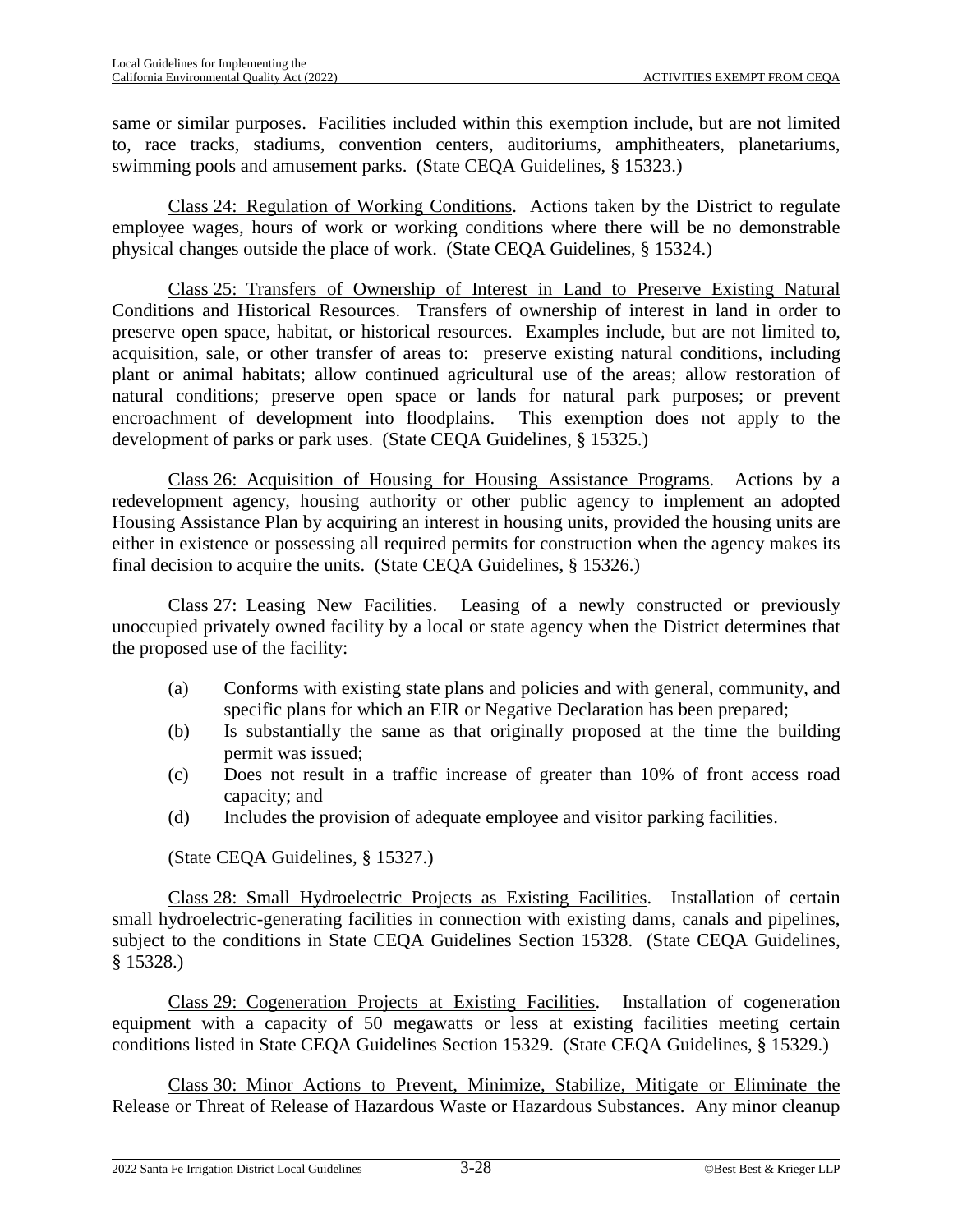actions taken to prevent, minimize, stabilize, mitigate, or eliminate the release or threat of release of a hazardous waste or substance which are small or medium removal actions costing \$1 million or less.

- (a) No cleanup action shall be subject to this Class 30 exemption if the action requires the onsite use of a hazardous waste incinerator or thermal treatment unit or the relocation of residences or businesses, or the action involves the potential release into the air of volatile organic compounds as defined in Health and Safety Code section 25123.6, except for small scale in situ soil vapor extraction and treatment systems which have been permitted by the local Air Pollution Control District or Air Quality Management District. All actions must be consistent with applicable state and local environmental permitting requirements including, but not limited to, off-site disposal, air quality rules such as those governing volatile organic compounds and water quality standards, and approved by the regulatory body with jurisdiction over the site;
- (b) Examples of such minor cleanup actions include but are not limited to:
	- 1. Removal of sealed, non-leaking drums of hazardous waste or substances that have been stabilized, containerized and are designated for a lawfully permitted destination;
	- 2. Maintenance or stabilization of berms, dikes, or surface impoundments;
	- 3. Construction or maintenance or interim of temporary surface caps;
	- 4. Onsite treatment of contaminated soils or sludge provided treatment system meets Title 22 requirements and local air district requirements;
	- 5. Excavation and/or offsite disposal of contaminated soils or sludge in regulated units;
	- 6. Application of dust suppressants or dust binders to surface soils;
	- 7. Controls for surface water run-on and run-off that meets seismic safety standards;
	- 8. Pumping of leaking ponds into an enclosed container;
	- 9. Construction of interim or emergency ground water treatment systems; or
	- 10. Posting of warning signs and fencing for a hazardous waste or substance site that meets legal requirements for protection of wildlife.

(State CEQA Guidelines, § 15330.)

Class 31: Historical Resource Restoration/Rehabilitation. Maintenance, repairs, stabilization, rehabilitation, restoration, preservation, conservation, or reconstruction of historical resources in a manner consistent with the Secretary of the Interior's Standards for the Treatment of Historic Properties with Guidelines for Preserving, Rehabilitating, Restoring, and Reconstructing Historic Buildings (1995), Weeks and Grimmer. (State CEQA Guidelines, §15331.)

Class 32: Infill Development Projects. Infill development meeting the following conditions: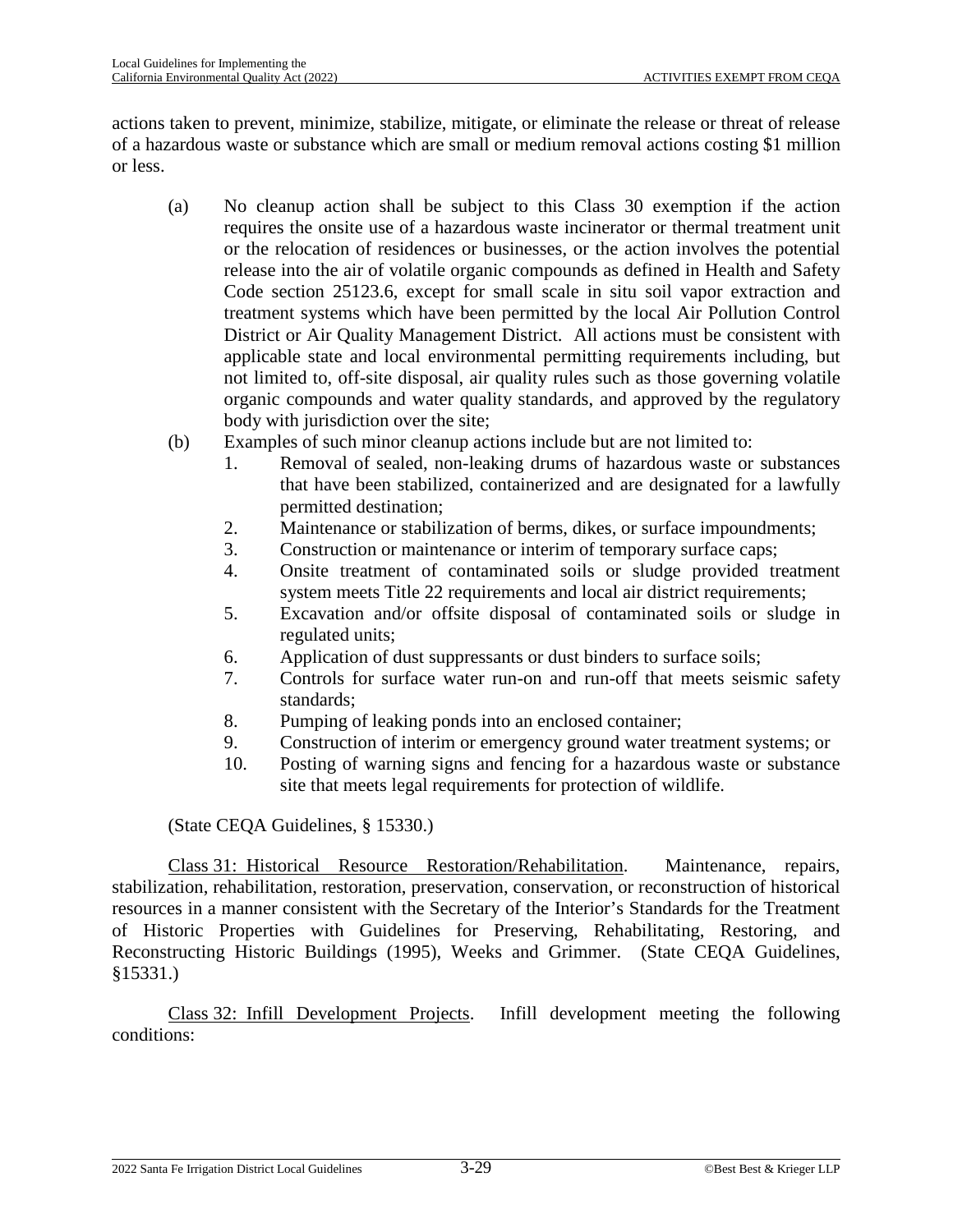- (a) The project is consistent with the applicable general plan designation and all applicable general plan policies as well as with applicable zoning designation and regulations;
- (b) The proposed development occurs within city limits on a project site of no more than five acres substantially surrounded by urban uses;
- (c) The project site has no value as habitat for endangered, rare or threatened species;
- (d) Approval of the project would not result in any significant effects relating to traffic, noise, air quality, or water quality; and
- (e) The site can be adequately served by all required utilities and public services.

(State CEQA Guidelines, § 15332.)

#### Class 33: Small Habitat Restoration Projects.

This exemption applies to projects to assure the maintenance, restoration, enhancement, or protection of habitat for fish, plants, or wildlife, provided that such projects meet the following criteria:

- (a) The project does not exceed five acres in size;
- (b) There would be no significant adverse impact on endangered, rare or threatened species or their habitat pursuant to Section 15065 of the State CEQA Guidelines;
- (c) There are no hazardous materials at or around the project site that may be disturbed or removed; and
- (d) The project will not result in impacts that are significant when viewed in connection with the effects of past projects, the effects of other current projects, and the effects of probable future projects.

Examples of small habitat restoration projects include, but are not limited to: revegetation of disturbed areas with native plant species; wetland restoration, the primary purpose of which is to improve conditions for waterfowl or other species that rely on wetland habitat; stream or river bank revegetation, the primary purpose of which is to improve habitat for amphibians or native fish; projects to restore or enhance habitat that are carried out principally with hand labor and not mechanized equipment; stream or river bank stabilization with native vegetation or other bioengineering techniques, the primary purpose of which is to reduce or eliminate erosion and sedimentation; and culvert replacement conducted in accordance with published guidelines of DFW or NOAA Fisheries, the primary purpose of which is to improve habitat or reduce sedimentation.

(State CEQA Guidelines, § 15333.)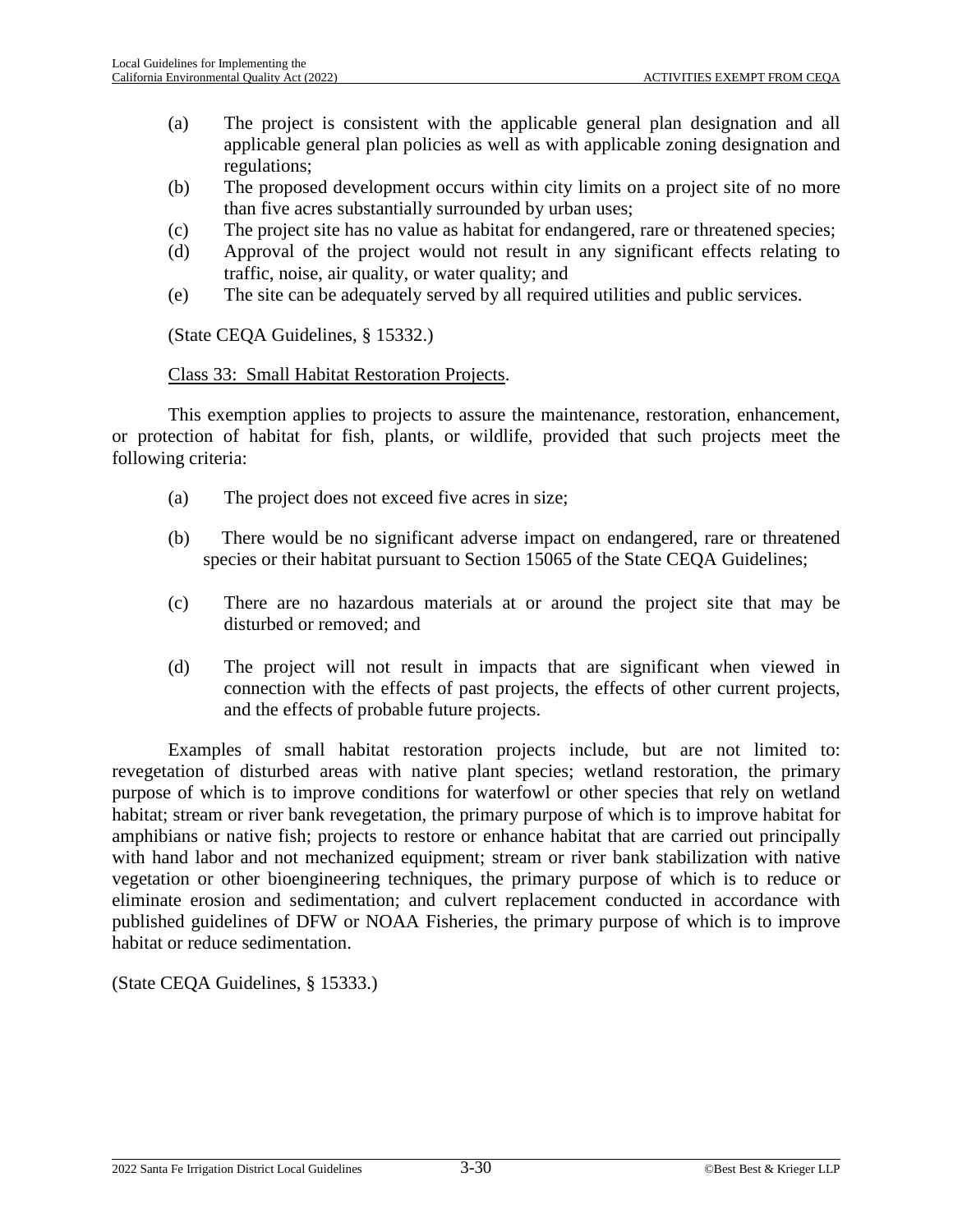# **4. TIME LIMITATIONS**

#### **4.01 REVIEW OF PRIVATE PROJECT APPLICATIONS.**

Staff shall determine whether the application for a private project is complete within thirty (30) days of receipt of the application. No application may be deemed incomplete based on an applicant's refusal to waive the time limitations set forth in Local Guidelines Sections [4.03](#page-52-0) and [4.04](#page-52-1).

Accepting an application as complete does not limit the authority of the District, acting as Lead Agency or Responsible Agency, to require the applicant to submit additional information needed for environmental evaluation of the project. Requiring such additional information after the application is complete does not change the status of the application.

(Reference: State CEQA Guidelines, § 15101.)

#### **4.02 DETERMINATION OF TYPE OF ENVIRONMENTAL DOCUMENT.**

Except as provided in Local Guidelines Sections [4.05](#page-53-0) and [4.06,](#page-53-1) Staff's initial determination as to whether a Negative Declaration, Mitigated Negative Declaration or an EIR should be prepared shall be made within thirty (30) days from the date on which an application for a project is accepted as complete by the District. This period may be extended fifteen (15) days with consent of the applicant and the District.

(Reference: State CEQA Guidelines, § 15102.)

#### <span id="page-52-0"></span>**4.03 COMPLETION AND ADOPTION OF NEGATIVE DECLARATION.**

For private projects involving the issuance of a lease, permit, license, certificate, or other entitlement for use by one or more public agencies, the Negative Declaration/Mitigated Negative Declaration shall be completed and approved within one hundred eighty (180) days from the date when the District accepted the application as complete. In the event that compelling circumstances justify additional time and the project applicant and Lead Agency consent thereto, Staff may provide that the 180-day time limit may be extended once for a period of not more than 90 days.

(Reference: State CEQA Guidelines, § 15107.)

#### <span id="page-52-1"></span>**4.04 COMPLETION AND CERTIFICATION OF FINAL EIR.**

For private projects, the Final EIR shall be completed and certified by the District within one (1) year after the date the District accepted the application as complete. In the event that compelling circumstances justify additional time and the project applicant consents thereto, the District may provide a one-time extension up to ninety (90) days for completing and certifying the EIR.

(Reference: State CEQA Guidelines, § 15108.)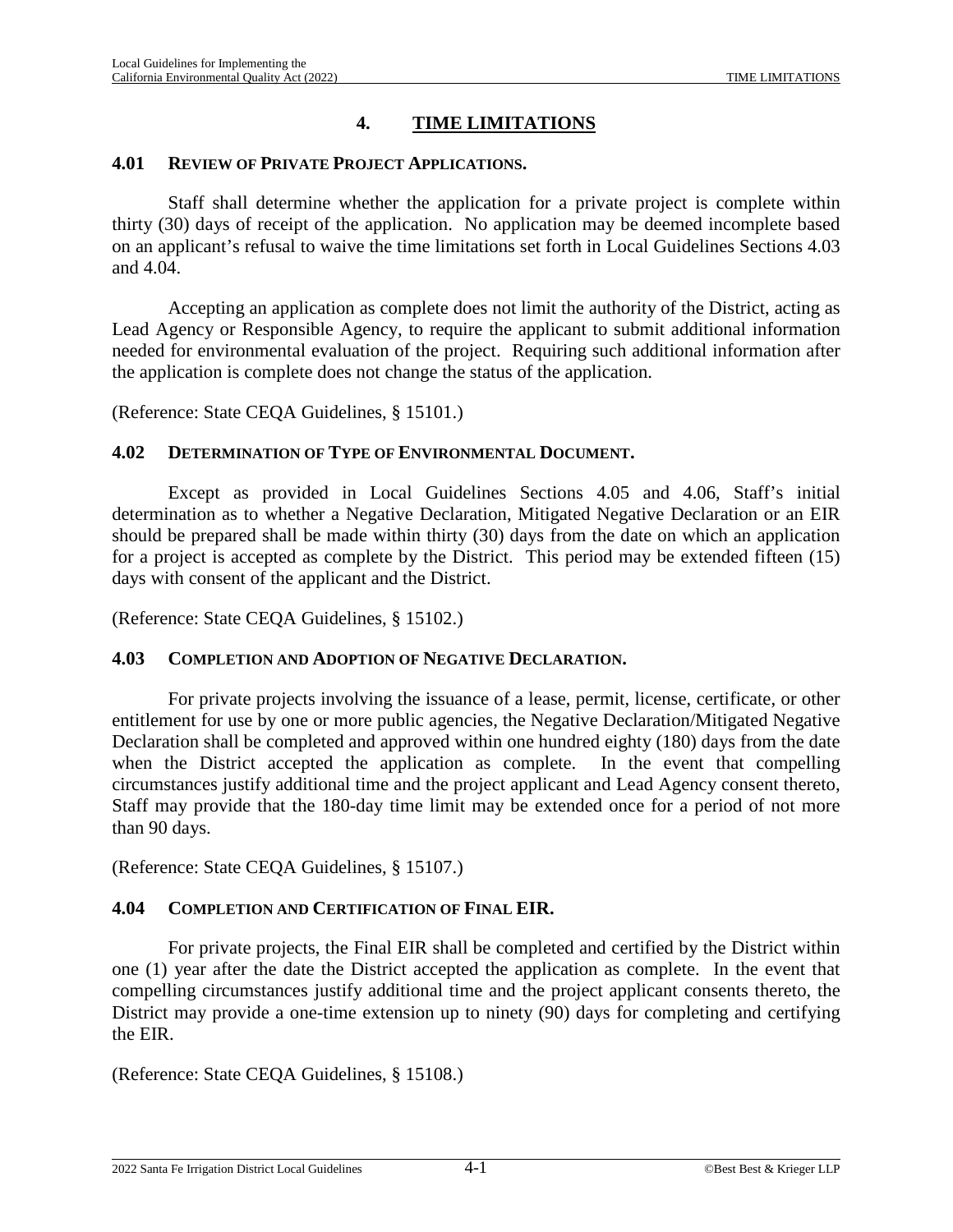### <span id="page-53-0"></span>**4.05 PROJECTS SUBJECT TO THE PERMIT STREAMLINING ACT.**

The Permit Streamlining Act requires agencies to make decisions on certain development project approvals within specified time limits. If a project is subject to the Permit Streamlining Act, the District cannot require the project applicant to submit the informational equivalent of an EIR or prove compliance with CEQA as a prerequisite to determining whether the project application is complete. In addition, if requested by the project applicant, the District must begin processing the project application prior to final CEQA action, provided the information necessary to begin the process is available.

### (Reference: Gov. Code §§ 65941, 65944.)

Under the Permit Streamlining Act, the Lead Agency must approve or disapprove the development project application within one hundred eighty (180) days from the date on which it certifies the EIR, or within ninety (90) days of certification if an extension for completing and certifying the EIR was granted. If the Lead Agency adopts a Negative Declaration/Mitigated Negative Declaration or determines the development project is exempt from CEQA, it shall approve or disapprove the project application within sixty (60) days from the date on which it adopts the Negative Declaration/Mitigated Negative Declaration or determines that the project is exempt from CEQA.

(Reference: Gov. Code §§ 65950, 65950.1; see also State CEQA Guidelines, § 15107.)

Except for waivers of the time periods for preparing a joint Environmental Impact Report/Environmental Impact Statement (as outlined in Government Code sections 65951 and 65957), the District cannot require a waiver of the time limits specified in the Permit Streamlining Act as a condition of accepting or processing a development project application. In addition, the District cannot disapprove a development project application in order to comply with the time limits specified in the Permit Streamlining Act.

(Reference: Gov. Code §§ 65940.5, 65952.2.)

### <span id="page-53-1"></span>**4.06 PROJECTS, OTHER THAN THOSE SUBJECT TO THE PERMIT STREAMLINING ACT, WITH SHORT TIME PERIODS FOR APPROVAL.**

A few statutes require agencies to make decisions on project applications within time limits that are so short that review of the project under CEQA would be difficult. To enable the District as Lead Agency to comply with both the enabling statute and CEQA, the District shall deem a project application as not received for filing under the enabling statute until such time as the environmental documentation required by CEQA is complete. This section applies where all of the following conditions are met:

- (a) The enabling statute for a program, other than development projects under Chapter 4.5 (commencing with Section 65920) of Division 1 of Title 7 of the Government Code, requires the District to take action on an application within a specified period of time of six (6) months or less;
- (b) The enabling statute provides that the project is approved by operation of law if the District fails to take any action within the specified time period; and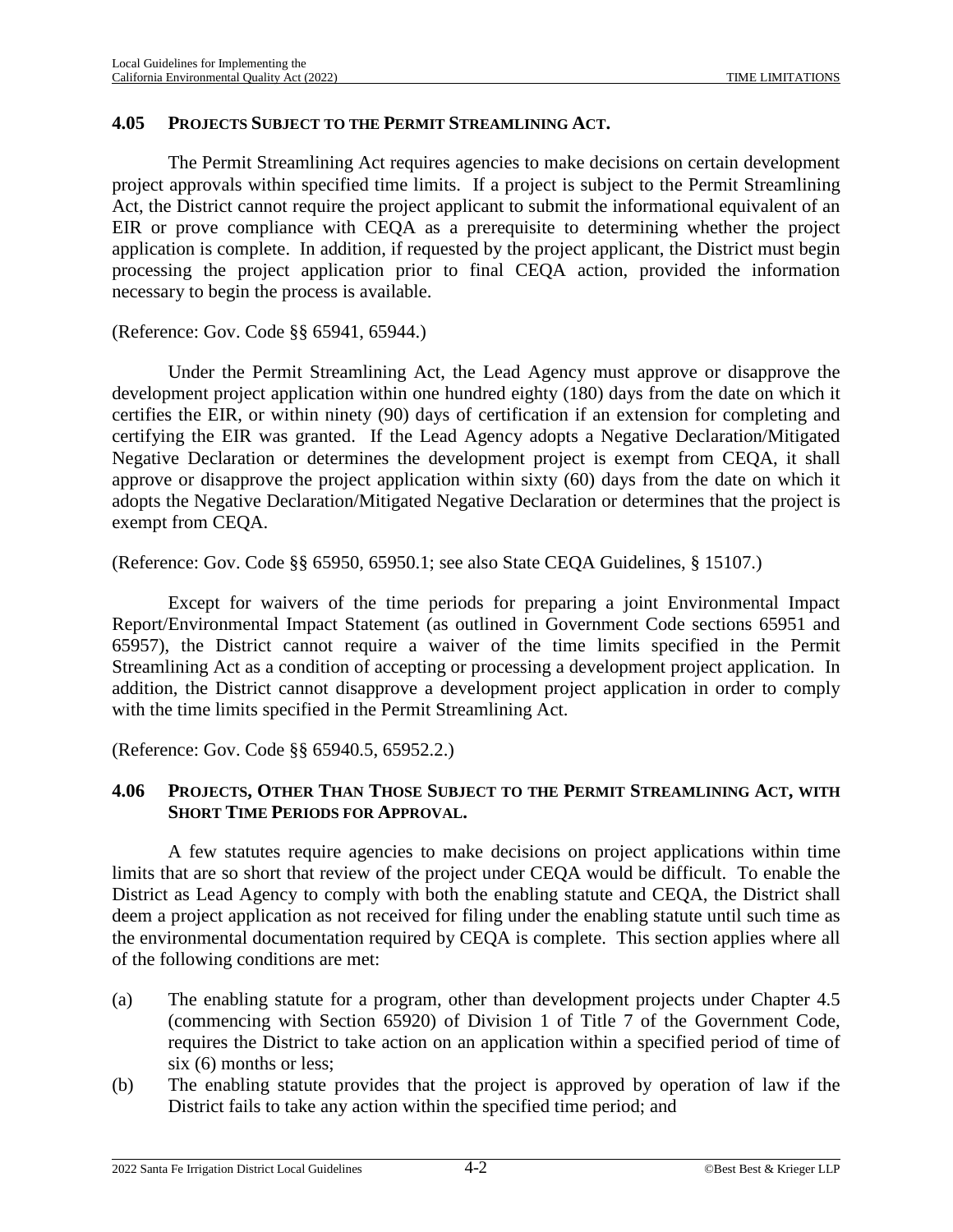(c) The project application involves the District's issuance of a lease, permit, license, certificate or other entitlement for use.

In any case, the environmental document shall be completed or certified and the decision on the application shall be made within the period established by the Permit Streamlining Act (Government Code sections 65920, et seq.).

(Reference: State CEQA Guidelines, § 15111.)

#### **4.07 WAIVER OR SUSPENSION OF TIME PERIODS.**

These deadlines may be waived by the applicant if the project is subject to both CEQA and the National Environmental Policy Act ("NEPA").

An unreasonable delay by an applicant in meeting the District's requests necessary for the preparation of a Negative Declaration, Mitigated Negative Declaration, or an EIR shall suspend the running of the time periods described in Local Guidelines Sections [4.03](#page-52-0) and [4.04](#page-52-1) for the period of the unreasonable delay. Alternatively, the District may disapprove a project application where there is unreasonable delay in meeting requests. The District may also allow a renewed application to start at the same point in the process where the prior application was when it was disapproved.

(Reference: State CEQA Guidelines, §§ 15109, 15110, and 15224; see Section [5.04](#page-56-0) of these Local Guidelines for information about projects that are subject to both CEQA and NEPA.)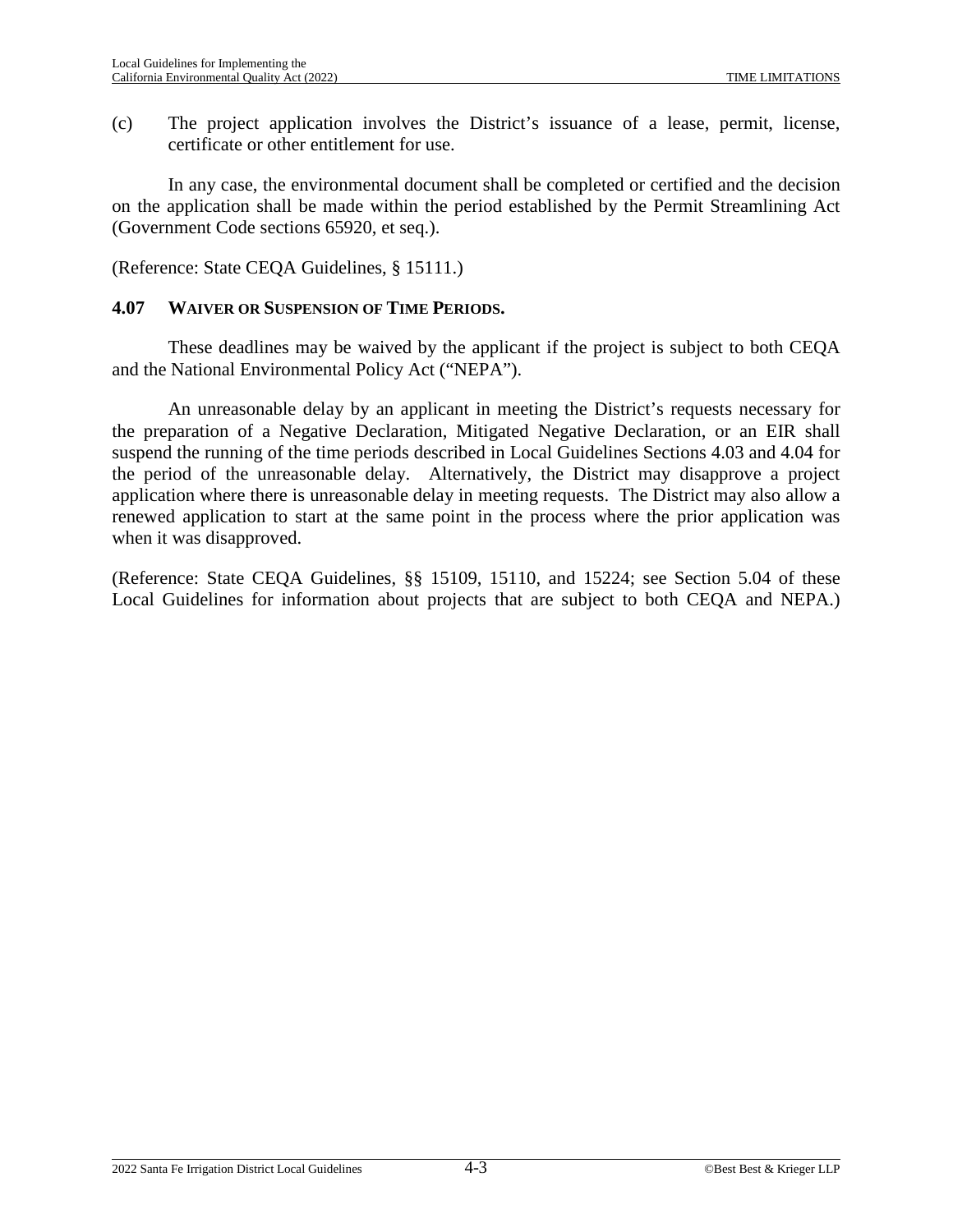# **5. INITIAL STUDY**

#### **5.01 PREPARATION OF INITIAL STUDY.**

If the District determines that it is the Lead Agency for a project which is not exempt, the District will normally prepare an Initial Study to ascertain whether the project may have a substantial adverse effect on the environment, regardless of whether the overall effect of the project is adverse or beneficial. All phases of project planning, implementation and operation must be considered in the Initial Study. An Initial Study may rely on expert opinion supported by facts, technical studies or other substantial evidence. However, an Initial Study is neither intended nor required to include the level of detail included in an EIR.

The District, as Lead Agency, may use any of the following arrangements or combination of arrangements to prepare an Initial Study:

(1) Preparing the Initial Study directly with the District's own staff.

(2) Contracting with another entity, public or private, to prepare the Initial Study.

(3) Accepting a draft Initial Study prepared by the applicant, a consultant retained by the applicant, or any other third person.

(4) Executing a third party contract or memorandum of understanding with the applicant to govern the preparation of an Initial Study by an independent contractor.

(5) Using a previously prepared Initial Study.

The Initial Study sent out for public review, however, must reflect the independent judgment of the Lead Agency.

For private projects, the person or entity proposing to carry out the project shall complete Form "I" of these Local CEQA Guidelines, submit the completed Form "I" to the District, and submit all other data and information as may be required by the District to determine whether the proposed project may have a significant effect on the environment. All costs incurred by the District in reviewing the data and information submitted, or in conducting its own investigation based upon such data and information, or in preparing an Initial Study for the project shall be borne by the person or entity proposing to carry out the project.

(Reference: State CEQA Guidelines, §§ 15063, 15084.)

#### **5.02 INFORMAL CONSULTATION WITH OTHER AGENCIES.**

When more than one public agency will be involved in undertaking or approving a project, the Lead Agency shall consult with all Responsible and any Trustee Agencies. Such consultation shall be undertaken in compliance with the notice procedures applicable to the type of CEQA document being prepared. See Section [6.04](#page-75-0), Negative Declarations, and Sections [7.03](#page-96-0) and [7.25](#page-118-0), EIRs.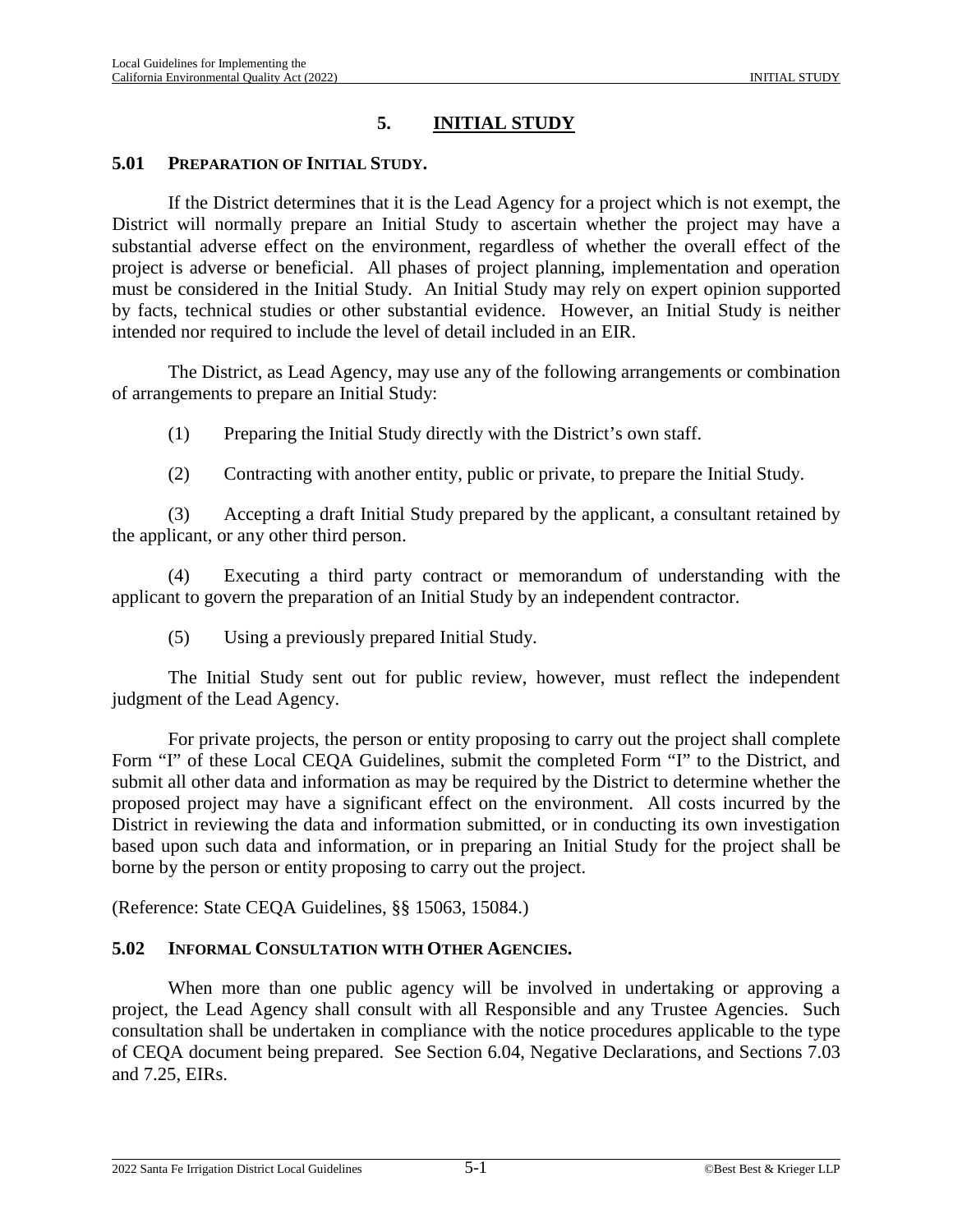When the District is acting as Lead Agency, the District may choose to engage in early consultation with Responsible and Trustee Agencies before the District begins to prepare the Initial Study. This early consultation may be done quickly and informally and is intended to ensure that the EIR, Negative Declaration or Mitigated Negative Declaration reflects the concerns of all Responsible Agencies that will issue approvals for the project and all Trustee Agencies responsible for natural resources affected by the project. The District's early consultation process may include consultation with other individuals or organizations with an interest in the project, if the District so desires. The OPR, upon request of the District or a private project applicant, shall assist in identifying the various Responsible Agencies for a proposed project and ensure that the Responsible Agencies are notified regarding any early consultation. In the case of a project undertaken by a public agency, the OPR, upon request of the District, shall ensure that any Responsible Agency or public agency that has jurisdiction by law with respect to the project is notified regarding any early consultation.

If, during the early consultation process it is determined that the project will clearly have a significant effect on the environment, the District, as Lead Agency, may immediately dispense with the Initial Study and determine that an EIR is required.

(Reference: State CEQA Guidelines, § 15063.)

# **5.03 CONSULTATION WITH PRIVATE PROJECT APPLICANT.**

During or immediately after preparation of an Initial Study for a private project, the District may consult with the applicant to determine if the applicant is willing to modify the project to reduce or avoid the significant effects identified in the Initial Study. If the project can be revised to avoid or mitigate effects to a level of insignificance and there is no substantial evidence before the District that the project, as revised, may have a significant effect on the environment, the District may prepare and adopt a Negative Declaration or Mitigated Negative Declaration. If any significant effect may still occur despite alterations of the project, an EIR must be prepared.

(Reference: State CEQA Guidelines, § 15063(g).)

# <span id="page-56-0"></span>**5.04 PROJECTS SUBJECT TO NEPA.**

Projects that are carried out, financed, or approved in whole or in part by a federal agency are subject to the provisions of NEPA in addition to CEQA. To the extent possible, the State CEQA Guidelines encourage the District, when it is a Lead Agency under CEQA, to use the federally-prepared Environmental Impact Statement ("EIS") or Finding of No Significant Impact ("FONSI") or to prepare a joint CEQA/NEPA document instead of preparing separate NEPA and CEQA documents for a project that is subject to both NEPA and CEQA. (State CEQA Guidelines, § 15220.)

For example, the District should attempt to work in conjunction with the federal agency involved in the project to prepare a combined EIR-EIS or Negative Declaration-FONSI. (State CEQA Guidelines, § 15222.) To avoid the need for the federal agency to prepare a separate document for the same project, the Lead Agency must involve the federal agency in the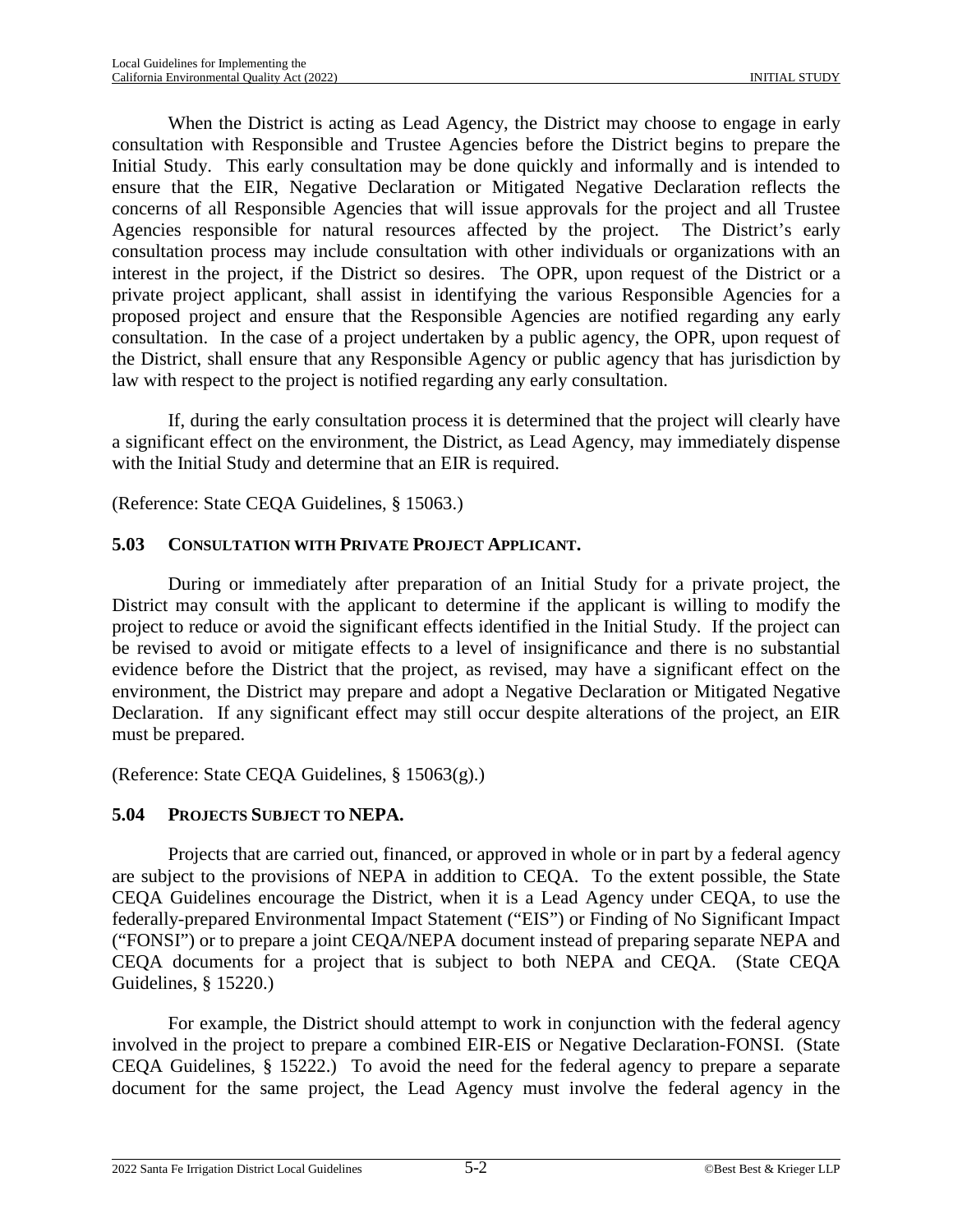preparation of the joint document. The Lead Agency may also enter into a Memorandum of Understanding with the federal agency to ensure that both federal and state requirements are met.

The District is required to cooperate with the federal agency and to utilize joint planning processes, environmental research and studies, public hearings, and environmental documents to the fullest extent possible. (State CEQA Guidelines, § 15226.) However, since NEPA does not require an examination of mitigation measures or growth-inducing impacts, analysis of mitigation measures and growth-inducing impacts will need to be added before NEPA documents may be used to satisfy CEQA. (State CEQA Guidelines, § 15221.)

For projects that are subject to NEPA, a scoping meeting held pursuant to NEPA satisfies the CEQA scoping requirement as long as notice is provided to the agencies and individuals listed in Local Guidelines Section [7.10,](#page-104-0) and provided in accordance with these Local Guidelines.

If the federal agency refuses to cooperate with the District with regard to the preparation of joint documents, the District should attempt to involve a state agency in the preparation of the EIR, Negative Declaration, or Mitigated Negative Declaration. Since federal agencies are explicitly permitted to utilize environmental documents prepared by agencies of statewide jurisdiction, it is possible that the federal agency will reuse the state-prepared CEQA documents instead of requiring the applicant to fund a redundant set of federal environmental documents. (State CEQA Guidelines, § 15228.)

Where the federal agency has circulated the EIS or FONSI and the circulation satisfied the requirements of CEQA and any other applicable laws, the District, when it is a Lead Agency under CEQA, may use the EIS or FONSI in place of an EIR or Negative Declaration without having to recirculate the federal documents. The District's intention to adopt the previously circulated EIS or FONSI must be publicly noticed in the same way as a Notice of Availability of a Draft EIR. Special rules may apply when the environmental documents are prepared for projects involving the reuse of military bases. (See State CEQA Guidelines, § 15225.)

# <span id="page-57-0"></span>**5.05 AN INITIAL STUDY.**

The Initial Study shall be used to determine whether a Negative Declaration, Mitigated Negative Declaration or an EIR shall be prepared for a project. It provides written documentation of whether the District found evidence of significant adverse impacts which might occur. The purposes of an Initial Study are to:

- (a) Identify environmental impacts;
- (b) Enable an applicant or Lead Agency to modify a project, mitigating adverse impacts before an EIR is written;
- (c) Focus an EIR, if one is required, on potentially significant environmental effects;
- (d) Facilitate environmental assessment early in the design of a project;
- (e) Provide documentation of the factual basis for the finding in a Negative Declaration that a project will not have a significant effect on the environment;
- (f) Eliminate unnecessary EIRs; and
- (g) Determine whether a previously prepared EIR could be used for the project.

(Reference: State CEQA Guidelines, § 15063.)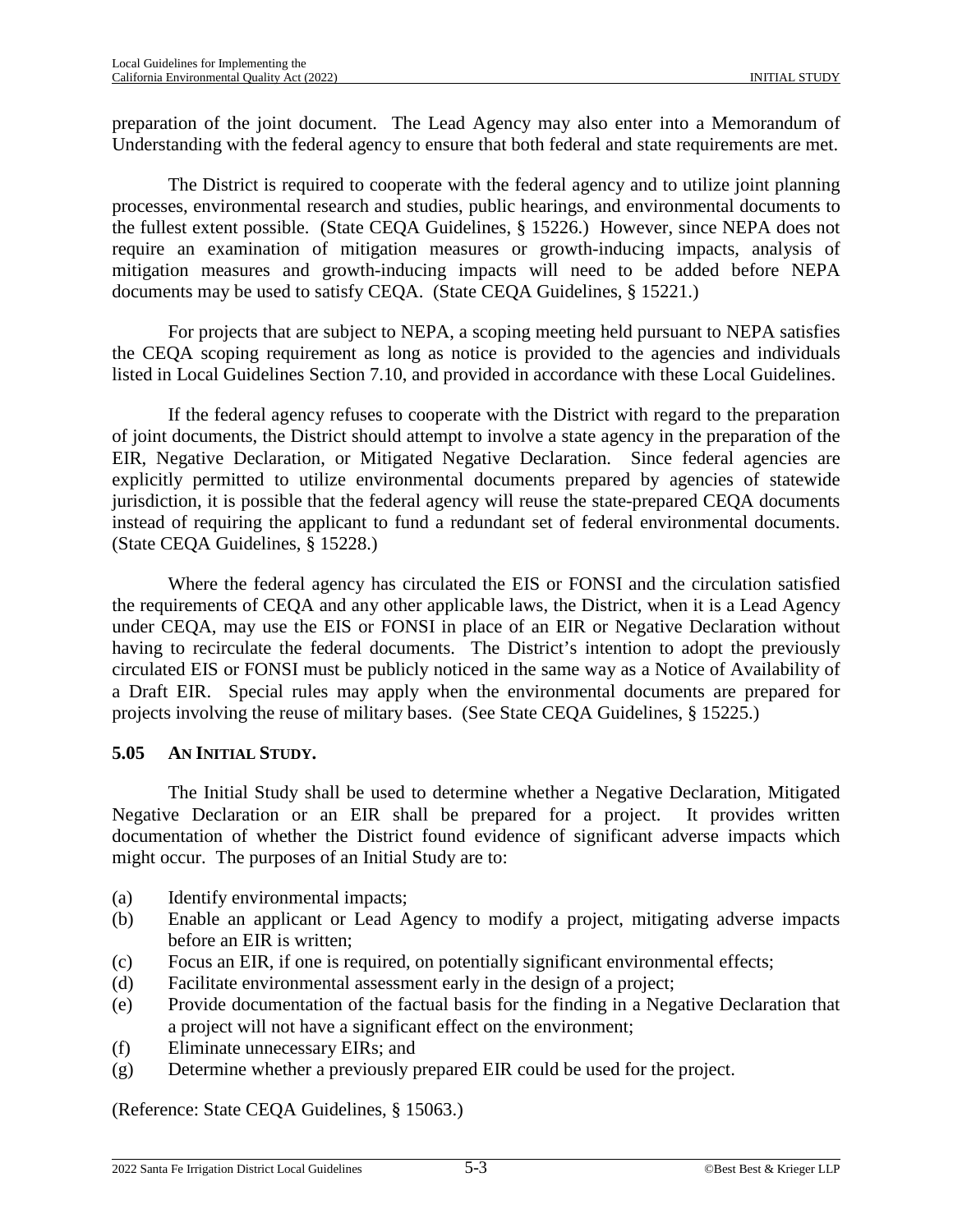#### **5.06 CONTENTS OF INITIAL STUDY.**

An Initial Study shall contain in brief form:

- (a) A description of the project, including the location of the project. The project description must be consistent throughout the environmental review process;
- (b) An identification of the environmental setting. The environmental setting is usually the existing physical environmental conditions in the vicinity of the project, as they exist at the time the Notice of Preparation is published, or if no Notice of Preparation is published, such as in the case of a Negative Declaration or Mitigated Negative Declaration, at the time environmental analysis begins. The environmental setting should describe both the project site and surrounding properties. The description should include, but not necessarily be limited to, a discussion of existing structures, land use, energy supplies, topography, water usage, soil stability, plants and animals, and any cultural, historical, or scenic aspects. This environmental setting will normally constitute the baseline physical conditions against which a Lead Agency may compare the project to determine whether an impact is significant;
- (c) An identification of environmental effects by use of a checklist, matrix, or other method, provided that entries are briefly explained to show the evidence supporting the entries. The brief explanation may be through either a narrative or a reference to other information such as attached maps, photographs, or an earlier EIR or Negative Declaration or Mitigated Negative Declaration. A reference to another document should include a citation to the page or pages where the information is found;
- (d) A discussion of ways to mitigate any significant effects identified;
- (e) An examination of whether the project is consistent with existing zoning and local land use plans and other applicable land use controls;
- (f) The name of the person or persons who prepared or participated in the Initial Study; and
- (g) Identification of prior EIRs or environmental documents that could be used with the project.

(Reference: State CEQA Guidelines, § 15063(d).)

#### **5.07 USE OF A CHECKLIST INITIAL STUDY.**

When properly completed, the Environmental Checklist (Form "J") will meet the requirements of Local Guidelines Section [5.05](#page-57-0) for an Initial Study provided that the entries on the checklist are explained. Either the Environmental Checklist (Form "J") should be expanded or a separate attachment should be prepared to describe the project, including its location, and to identify the environmental setting.

California courts have rejected the use of a bare, unsupported Environmental Checklist as an Initial Study. An Initial Study must contain more than mere conclusions. It must disclose supporting data or evidence upon which the Lead Agency relied in conducting the Initial Study. The Lead Agency must augment checklists with supporting factual data and reference information sources when completing the forms. Explanation of all "potential impact" answers should be provided on attached sheets. For controversial projects, it is advisable to state briefly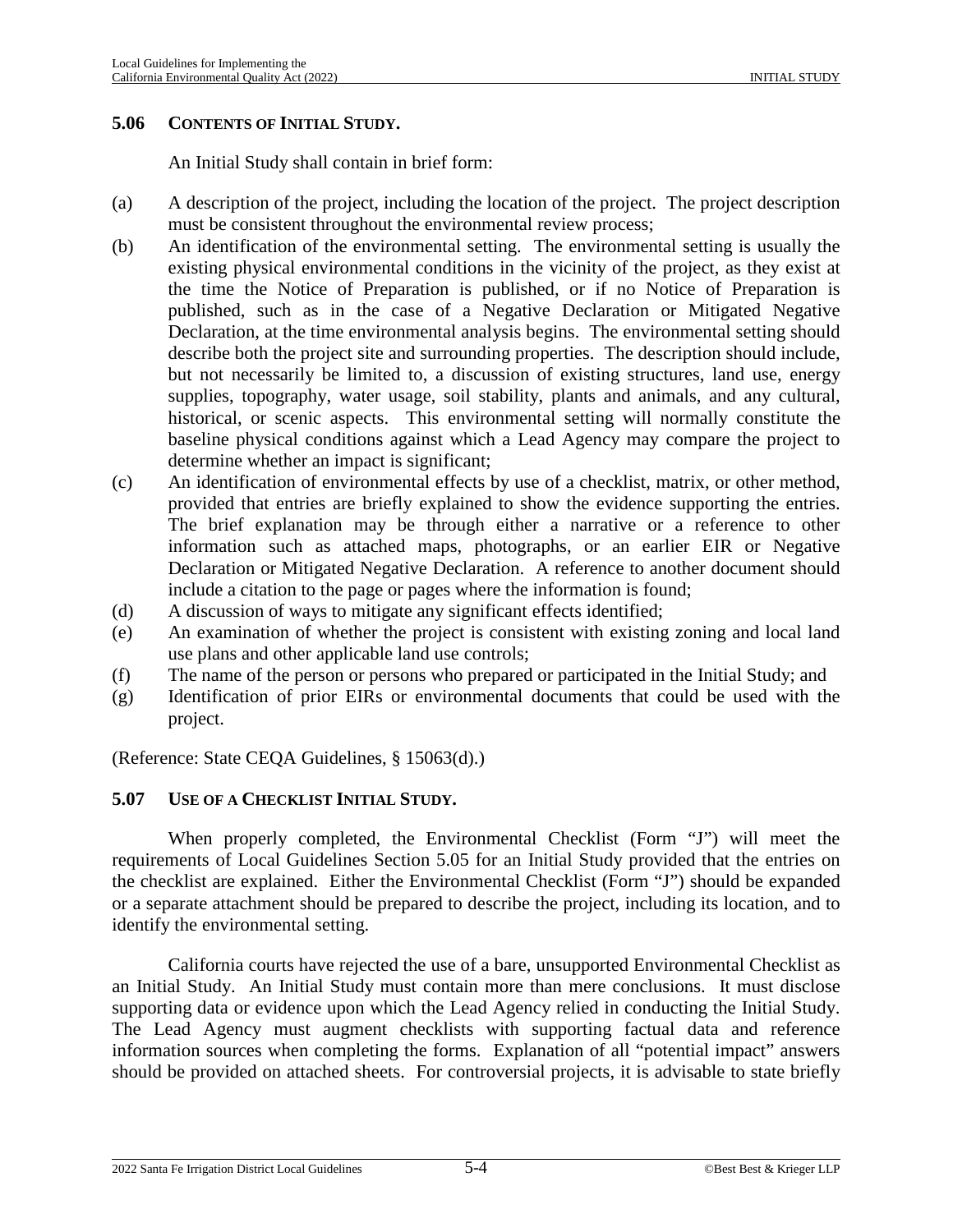why "no" answers were checked. If practicable, attach a list of reference materials, such as prior EIRs, plans, traffic studies, air quality data, or other supporting studies.

### **5.08 EVALUATING SIGNIFICANT ENVIRONMENTAL EFFECTS.**

In evaluating the environmental significance of effects disclosed by the Initial Study, the Lead Agency shall consider:

- (a) Whether the Initial Study and/or any comments received informally during consultations indicate that a fair argument can be made that the project may have a significant adverse environmental impact that cannot be mitigated to a level of insignificance. Even if a fair argument can be made to the contrary, an EIR should be prepared;
- (b) Whether both primary (direct) and reasonably foreseeable secondary (indirect) consequences of the project were evaluated. Primary consequences are immediately related to the project, while secondary consequences are related more to the primary consequences than to the project itself. For example, secondary impacts upon the resources base, including land, air, water and energy use of an area, may result from population growth, a primary impact;
- (c) Whether adverse social and economic changes will result from a physical change caused by the project. Adverse economic and social changes resulting from a project are not, in themselves, significant environmental effects. However, if such adverse changes cause physical changes in the environment, those consequences may be used as the basis for finding that the physical change is significant;
- (d) Whether there is serious public controversy or disagreement among experts over the environmental effects of the project. However, the existence of public controversy or disagreement among experts does not, without more, require preparation of an EIR in the absence of substantial evidence of significant effects;
- (e) Whether the cumulative impact of the project is significant and whether the incremental effects of the project are "cumulatively considerable" (as defined in Local Guidelines Section [11.13\)](#page-177-0) when viewed in connection with the effects of past projects, current projects, and probable future projects. The District may conclude that a project's incremental contribution to a cumulative effect is not cumulatively considerable if the project will comply with the requirements in a previously approved plan or mitigation program (including, but not limited to, water quality control plan, air quality attainment or maintenance plan, integrated waste management plan, habitat conservation plan, natural community conservation plan, plans or regulations for the reduction of greenhouse gas emissions) that provides specific requirements that will avoid or substantially lessen the cumulative problem. To be used for this purpose, such a plan or program must be specified in law or adopted by the public agency with jurisdiction over the affected resources through a public review process. In relying on such a plan or program, the District should explain which requirements apply to the project and ensure that the project's incremental contribution is not cumulatively considerable; and
- (f) Whether the project may cause a substantial adverse change in the significance of an archaeological or historical resource.

The District may use a threshold of significance (as that term is defined in State CEQA Guidelines section 15064.7) to determine whether a project may cause a significant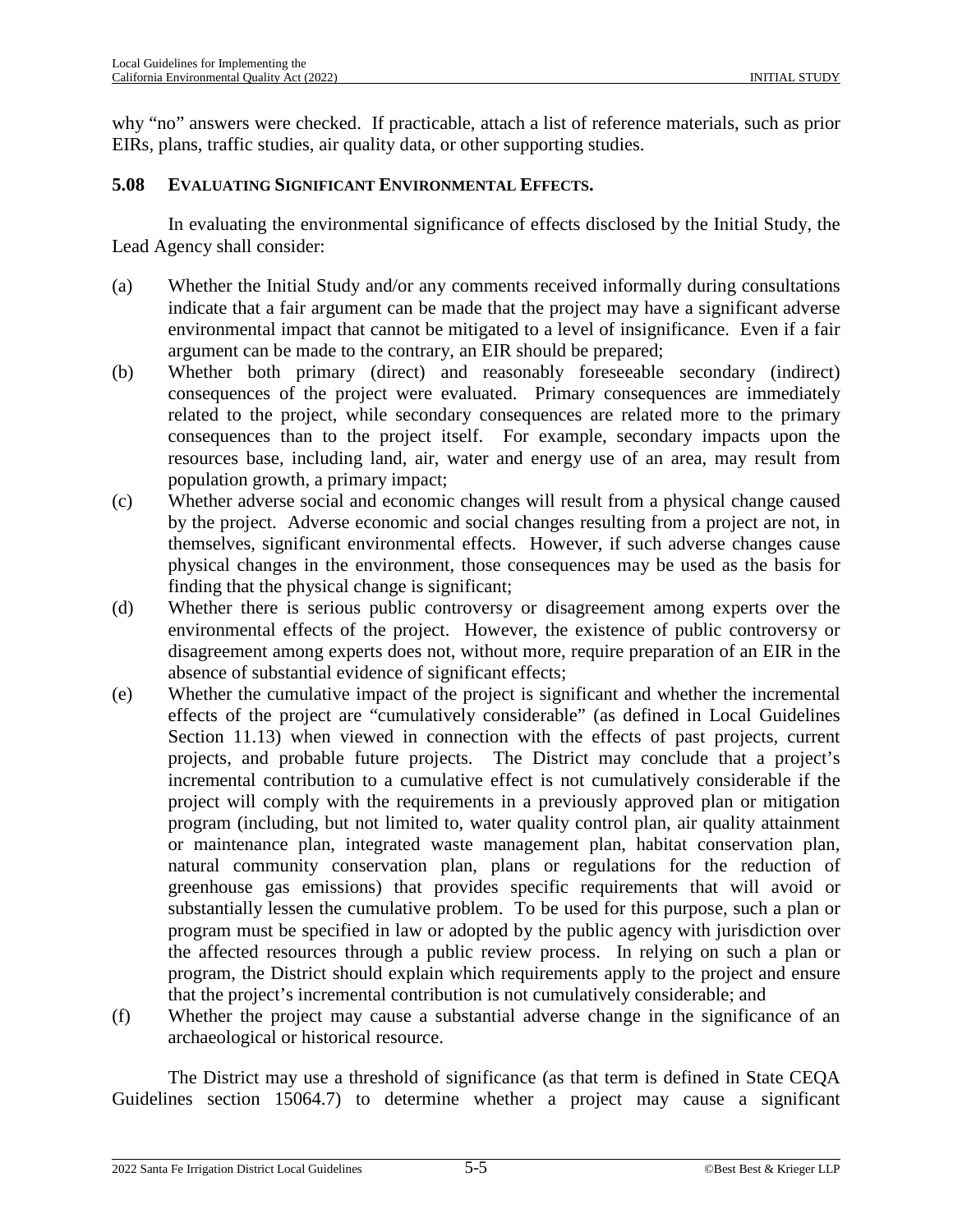environmental impact. When using a threshold of significance, the District should briefly explain how compliance with the threshold means that the project's impacts are less than significant. Compliance with the threshold, however, does not relieve the District of the obligation to consider substantial evidence indicating that a project's environmental effects may still be significant.

(Reference: State CEQA Guidelines, § 15064(b)(2).)

### **5.09 DETERMINING THE SIGNIFICANCE OF TRANSPORTATION IMPACTS**

On or about December 28, 2018, the California Natural Resources Agency added a new section to the State CEQA Guidelines—Section 15064.3, entitled "Determining the Significance of Transportation Impacts."

Section 15064.3 provides:

(a) Purpose.

This section describes specific considerations for evaluating a project's transportation impacts. Generally, vehicle miles traveled is the most appropriate measure of transportation impacts. For the purposes of this section, "vehicle miles traveled" refers to the amount and distance of automobile travel attributable to a project. Other relevant considerations may include the effects of the project on transit and non-motorized travel. Except as provided in subdivision (b)(2) below (regarding roadway capacity), a project's effect on automobile delay shall not constitute a significant environmental impact.

(b) Criteria for Analyzing Transportation Impacts.

(1) Land Use Projects. Vehicle miles traveled exceeding an applicable threshold of significance may indicate a significant impact. Generally, projects within onehalf mile of either an existing major transit stop or a stop along an existing high quality transit corridor should be presumed to cause a less than significant transportation impact. Projects that decrease vehicle miles traveled in the project area compared to existing conditions should be presumed to have a less than significant transportation impact.

(2) Transportation Projects. Transportation projects that reduce, or have no impact on, vehicle miles traveled should be presumed to cause a less than significant transportation impact. For roadway capacity projects, agencies have discretion to determine the appropriate measure of transportation impact consistent with CEQA and other applicable requirements. To the extent that such impacts have already been adequately addressed at a programmatic level, such as in a regional transportation plan EIR, a lead agency may tier from that analysis as provided in Section 15152.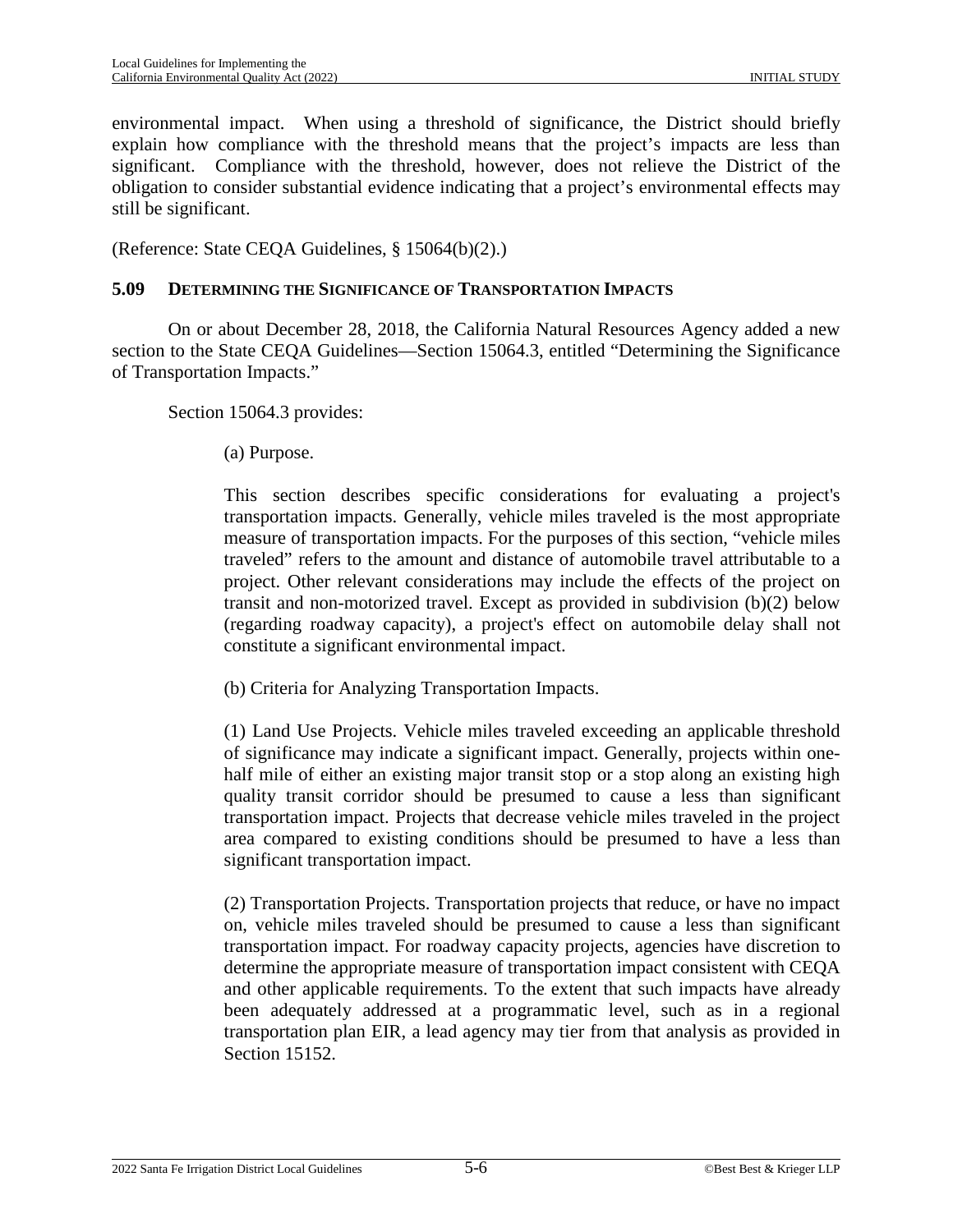(3) Qualitative Analysis. If existing models or methods are not available to estimate the vehicle miles traveled for the particular project being considered, a lead agency may analyze the project's vehicle miles traveled qualitatively. Such a qualitative analysis would evaluate factors such as the availability of transit, proximity to other destinations, etc. For many projects, a qualitative analysis of construction traffic may be appropriate.

(4) Methodology. A lead agency has discretion to choose the most appropriate methodology to evaluate a project's vehicle miles traveled, including whether to express the change in absolute terms, per capita, per household or in any other measure. A lead agency may use models to estimate a project's vehicle miles traveled, and may revise those estimates to reflect professional judgment based on substantial evidence. Any assumptions used to estimate vehicle miles traveled and any revisions to model outputs should be documented and explained in the environmental document prepared for the project. The standard of adequacy in Section 15151 shall apply to the analysis described in this section.

(c) Applicability.

The provisions of this section shall apply prospectively as described in section 15007. A lead agency may elect to be governed by the provisions of this section immediately. Beginning on July 1, 2020, the provisions of this section shall apply statewide.

(Reference: State CEQA Guidelines, § 15064.3.)

# **5.10 MANDATORY FINDINGS OF SIGNIFICANT EFFECT.**

Whenever there is substantial evidence, in light of the whole record, that any of the conditions set forth below may occur, the Lead Agency shall find that the project may have a significant effect on the environment and thereby shall require preparation of an EIR:

- (a) The project has the potential to substantially degrade the quality of the environment, substantially reduce the habitat of a fish or wildlife species, cause a fish or wildlife population to drop below self-sustaining levels, threaten to eliminate a plant or animal community, substantially reduce the number or restrict the range of a rare or endangered plant or animal, or eliminate important examples of major periods of California history or prehistory;
- (b) The project has the potential to achieve short-term environmental goals to the disadvantage of long-term environmental goals;
- (c) The project has possible environmental effects which are individually limited but cumulatively considerable, as defined in Local Guidelines Section [11.13](#page-177-0). That is, the District, when acting as Lead Agency, is required to determine whether the incremental impacts of a project are cumulatively considerable by evaluating them against the backdrop of the environmental effects of the other projects; or
- (d) The environmental effects of a project will cause substantial adverse effects on humans either directly or indirectly.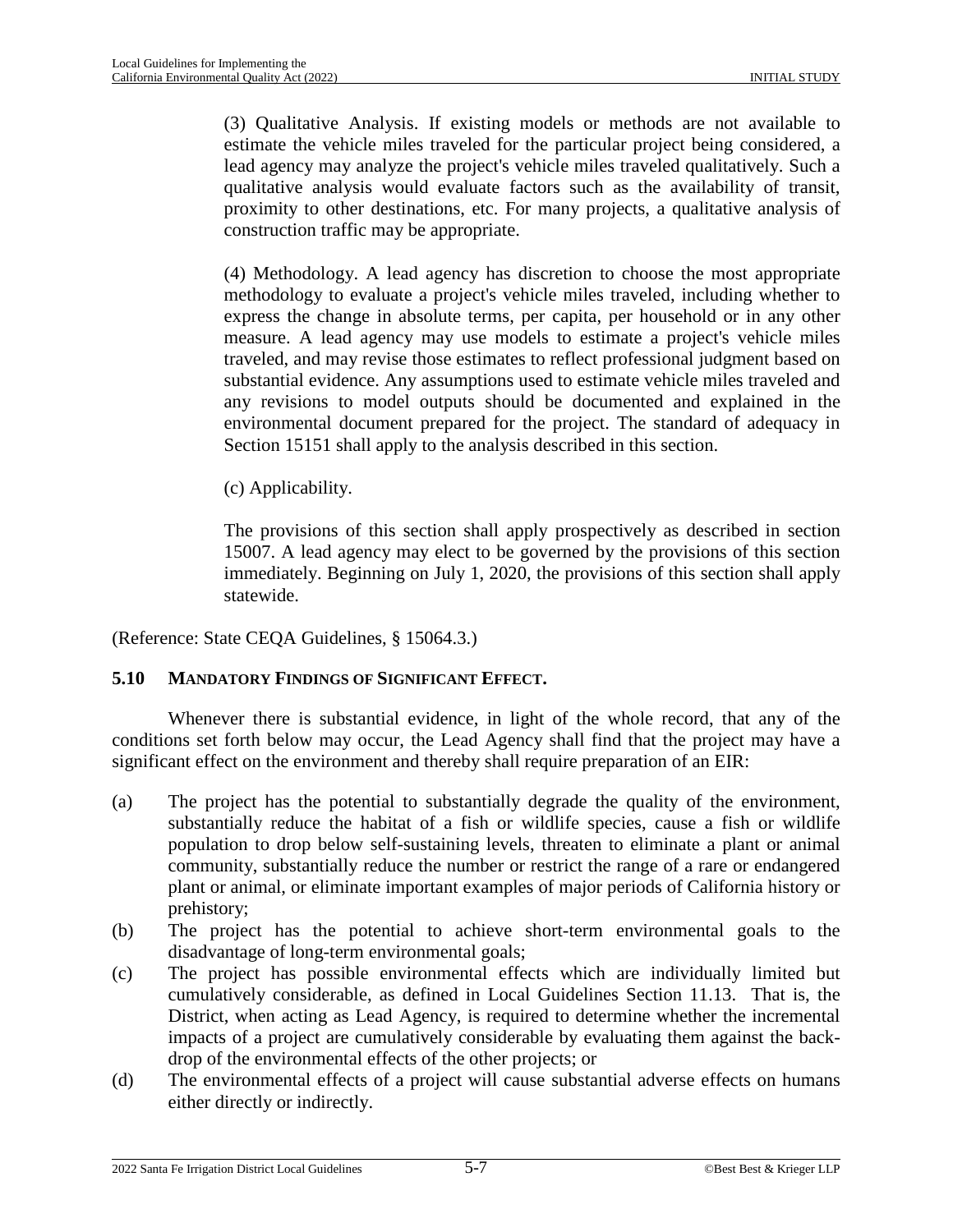If, before the release of the CEQA document for public review, the potential for triggering one of the mandatory findings of significance is avoided or mitigation measures or project modifications reduce the potentially significant impacts to a point where clearly the mandatory finding of significance is not triggered, preparation of an EIR is not mandated. If the project's potential for triggering one of the mandatory findings of significance cannot be avoided or mitigated to a point where the criterion is clearly not triggered, an EIR shall be prepared, and the relevant mandatory findings of significance shall be used:

- (1) as thresholds of significance for purposes of preparing the EIR's impact analysis;
- (2) in making findings on the feasibility of alternatives or mitigation measures;
- (3) when found to be feasible, in making changes in the project to lessen or avoid the adverse environmental impacts; and
- (4) when necessary, in adopting a statement of overriding considerations.

Although an EIR prepared for a project that triggers one of the mandatory findings of significance must use the relevant mandatory findings as thresholds of significance, the EIR need not conclude that the impact itself is significant. Rather, the District, as Lead Agency, must exercise its discretion and determine, on a case-by-case basis after evaluating all of the relevant evidence, whether the project's environmental impacts are avoided or mitigated below a level of significance or whether a statement of overriding considerations is required.

With regard to a project that has the potential to substantially reduce the number or restrict the range of a protected species, the District, as Lead Agency, does not have to prepare an EIR solely due to that impact, provided the project meets the following three criteria:

- (a) The project proponent must be bound to implement mitigation requirements relating to such species and habitat pursuant to an approved habitat conservation plan and/or natural communities conservation plan;
- (b) The state or federal agency must have approved the habitat conservation plan and/or natural community conservation plan in reliance on an EIR and/or EIS; and
- (c) The mitigation requirements must either avoid any net loss of habitat and net reduction in number of the affected species, or preserve, restore, or enhance sufficient habitat to mitigate the reduction in habitat and number of the affected species below a level of significance.

(Reference: State CEQA Guidelines, § 15065.)

# **5.11 MANDATORY PREPARATION OF AN EIR FOR WASTE-BURNING PROJECTS.**

Lead Agencies shall prepare or cause to be prepared and certify the completion of an EIR, or, if appropriate, an Addendum, Supplemental EIR, or Subsequent EIR, for any project involving the burning of municipal wastes, hazardous waste or refuse-derived fuel, including, but not limited to, tires, if the project consists of any of the following:

(a) The construction of a new facility;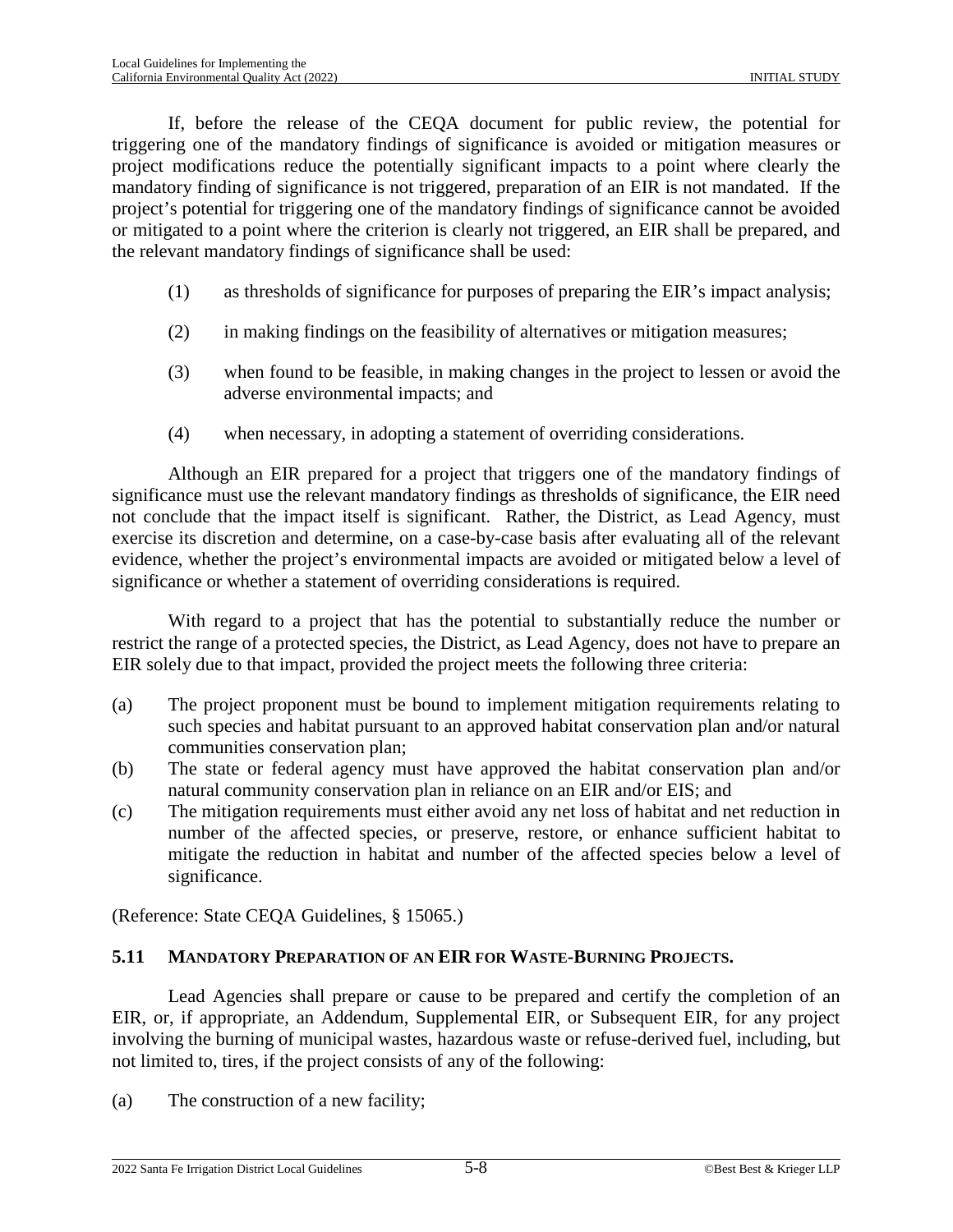- (b) The expansion of an existing hazardous waste burning facility which would increase its permitted capacity by more than 10%;
- (c) The issuance of a hazardous waste facilities permit to a land disposal facility, as defined in Local Guidelines Section [11.32;](#page-181-0) or
- (d) The issuance of a hazardous waste facilities permit to an offsite large treatment facility, as defined in Local Guidelines Sections [11.33](#page-181-1) and [11.53.](#page-184-0)

This section does not apply to projects listed in subsections (c) and (d), immediately above, if the facility only manages hazardous waste that is identified or listed pursuant to Health and Safety Code section 25140 or 25141 or only conducts activities which are regulated pursuant to Health and Safety Code sections 25100, et seq.

The Lead Agency shall calculate the percentage of expansion for an existing facility by comparing the proposed facility's capacity with either of the following, as applicable:

- (a) The facility capacity authorized in the facility's hazardous waste facilities permit pursuant to Health and Safety Code section 25200, or its grant of interim status pursuant to Health and Safety Code section 25200.5, or the facility capacity authorized in any state or local agency permit allowing the construction or operation of the facility for the burning of hazardous waste granted before January 1, 1990; or
- (b) The facility capacity authorized in the facility's original hazardous facilities permit, grant of interim status, or any state or local agency permit allowing the construction or operation of a facility for the burning of hazardous waste, granted on or after January 1, 1990.

This section does not apply to any project over which the State Energy Resources Conservation and Development Commission has assumed jurisdiction per Health and Safety Code sections 25500 et seq.

The EIR requirement is also subject to a number of exceptions for specific types of waste-burning projects. (Public Resources Code section 21151.1 and State CEQA Guidelines Section 15081.5.) Even if preparation of an EIR is not mandatory for a particular type of wasteburning project, those projects are not exempt from the other requirements of CEQA, the State CEQA Guidelines, or these Local Guidelines. In addition, waste-burning projects are subject to special notice requirements under Public Resources Code section 21092. Specifically, in addition to the standard public notices required by CEQA, notice must be provided to all owners and occupants of property located within one-fourth mile of any parcel or parcels on which the waste-burning project will be located. (Public Resources Code section 21092(c); see Local Guidelines Sections [6.12](#page-86-0) and [7.27](#page-122-0).)

# **5.12 DEVELOPMENT PURSUANT TO AN EXISTING COMMUNITY PLAN AND EIR.**

Before preparing a CEQA document, Staff should determine whether the proposed project involves development consistent with an earlier zoning or community plan to accommodate a particular density for which an EIR has been certified. If an earlier EIR for the zoning or planning action has been certified, and if the proposed project concerns the approval of a subdivision map or development, CEQA applies only to the extent the project raises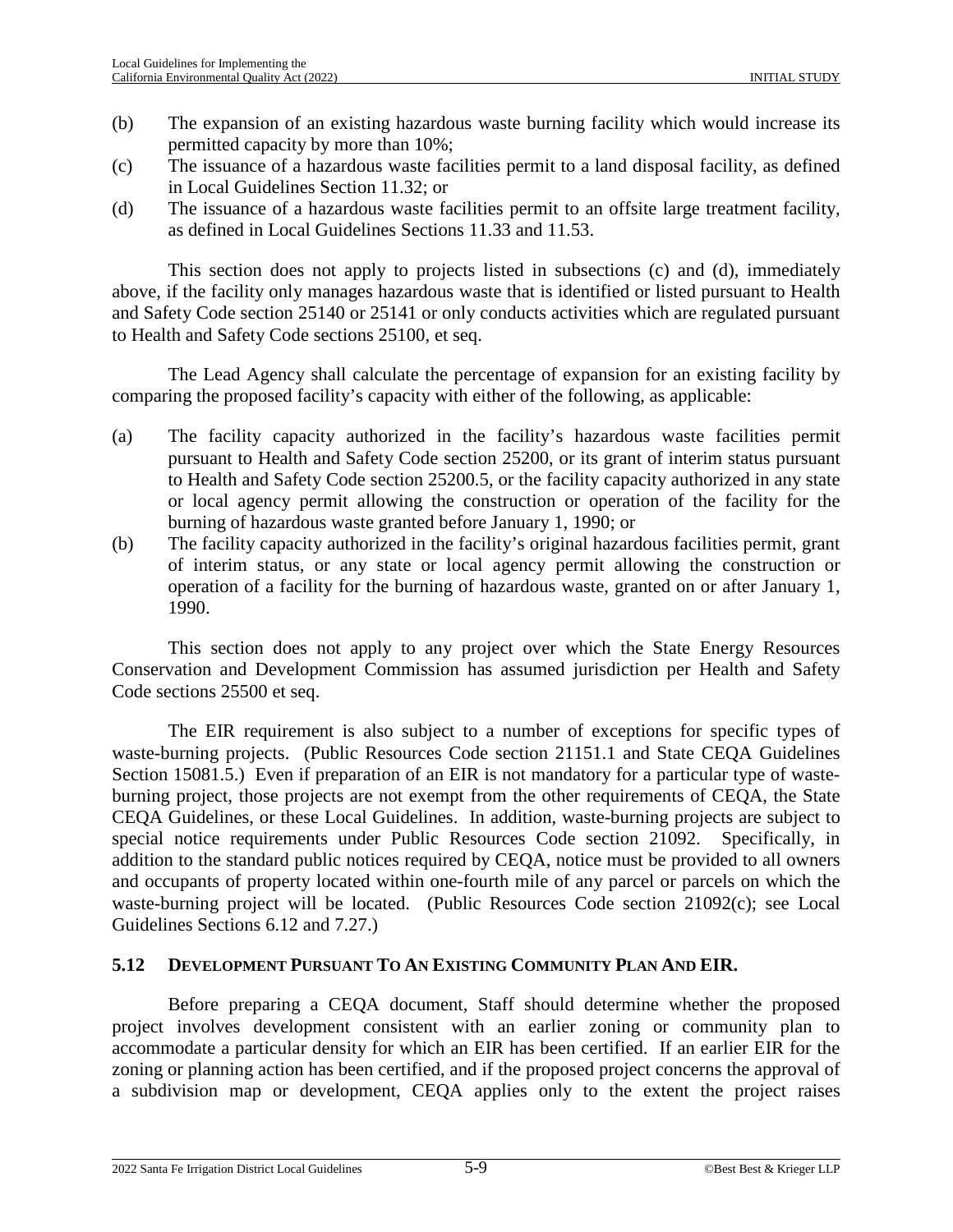environmental effects peculiar to the parcel which were not addressed in the earlier EIR. Off-site and cumulative effects not discussed in the general plan EIR must still be considered. Mitigation measures set out in the earlier EIR should be implemented at this stage.

Environmental effects shall not be considered peculiar to the parcel if uniformly applied development policies or standards have been previously adopted by a city or county with a finding based on substantial evidence that the policy or standard will substantially mitigate the environmental effect when applied to future projects. Examples of uniformly applied development policies or standards include, but are not limited to: parking ordinances; public access requirements; grading ordinances; hillside development ordinances; flood plain ordinances; habitat protection or conservation ordinances; view protection ordinances; and requirements for reducing greenhouse gas emissions as set forth in adopted land use plans, policies or regulations. Any rezoning action consistent with the Community Plan shall be subject to exemption from CEQA in accordance with this section. "Community Plan" means part of a city's general plan which: (1) applies to a defined geographic portion of the total area included in the general plan; (2) complies with Article 5 (commencing with Section 65300) of Chapter 3 of Division 1 of Title 7 of the Government Code by referencing each of the mandatory elements specified in Government Code section 65302; and (3) contains specific development policies adopted for the area in the Community Plan and identifies measures to implement those policies, so that the policies which will apply to each parcel can be determined.

(Reference: State CEQA Guidelines, § 15183.)

# **5.13 LAND USE POLICIES.**

When a project will amend a general plan or another land use policy, the Initial Study must address how the change in policy and its expected direct and indirect effects will affect the environment. When the amendments constitute substantial changes in policies that result in a significant impact on the environment, an EIR may be required.

# **5.14 EVALUATING IMPACTS ON HISTORICAL RESOURCES.**

Projects that may cause a substantial adverse change in the significance of a historical resource, as defined in Local Guidelines Section [11.28](#page-179-0) are projects that may have a significant effect on the environment, thus requiring consideration under CEQA. Particular attention and care should be given when considering such projects, especially projects involving the demolition of a historical resource, since such demolitions have been determined to cause a significant effect on the environment.

Substantial adverse change in the significance of a historical resource means physical demolition, destruction, relocation or alteration of the resource or its immediate surroundings, such that the significance of a historical resource would be materially impaired.

The significance of a historical resource is materially impaired when a project:

(a) Demolishes or materially alters in an adverse manner those physical characteristics of a historical resource that convey its historical significance and that justify its inclusion in, or eligibility for inclusion in, the California Register of Historical Resources;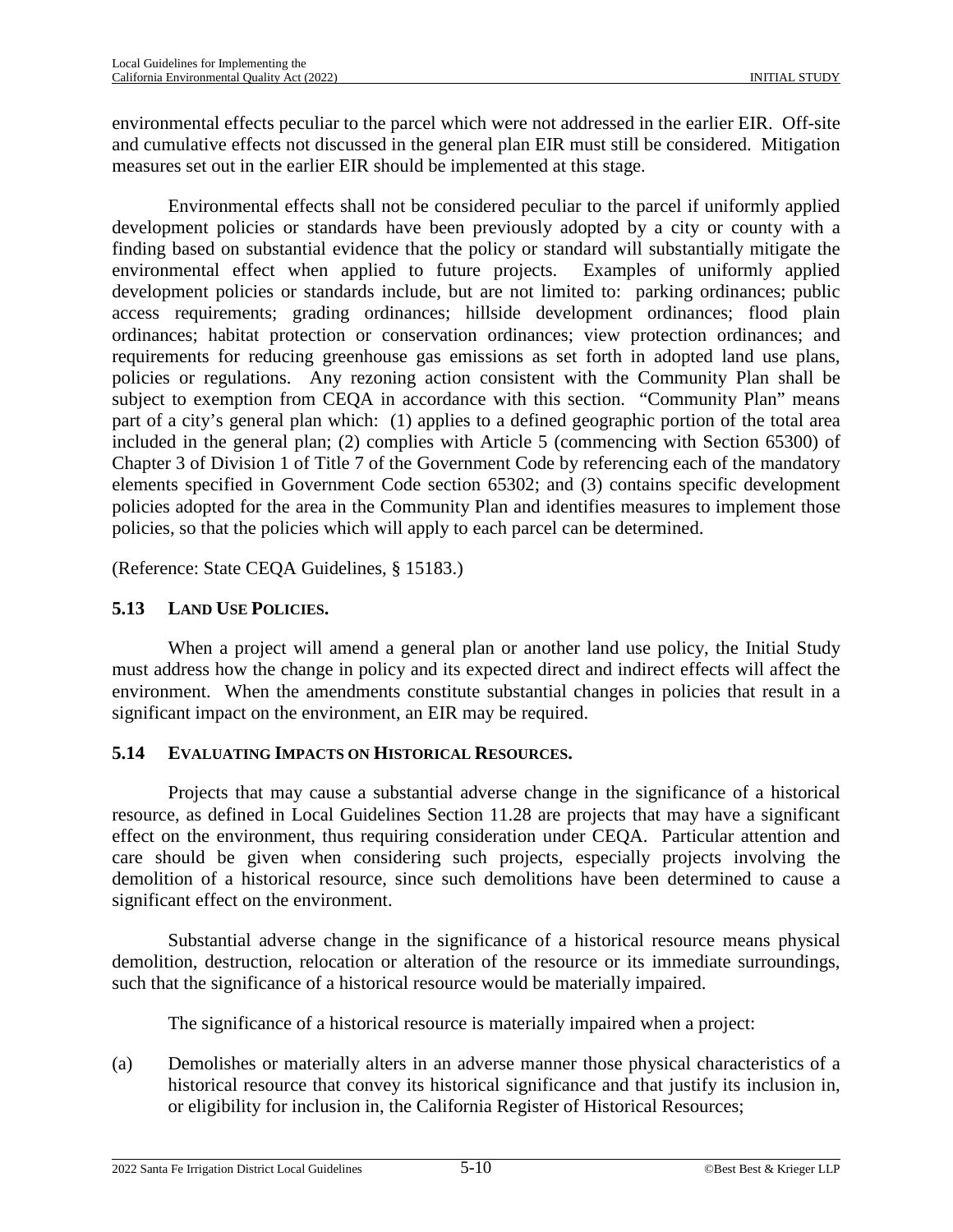- (b) Demolishes or materially alters in an adverse manner those physical characteristics that account for its inclusion in a local register of historical resources or its identification in a historical resources survey, unless the Lead Agency establishes by a preponderance of evidence that the resource is not historically or culturally significant; or
- (c) Demolishes or materially alters in an adverse manner those physical characteristics of a historical resource that convey its historical significance and that justify its eligibility for inclusion in the California Register of Historical Resources as determined by the Lead Agency for purposes of CEQA.

Generally, a project that follows either one of the following sets of standards and guidelines will be considered mitigated to a level of less than significant: (a) the Secretary of the Interior's Standards for the Treatment of Historic Properties with Guidelines for Preserving, Rehabilitating, Restoring and Reconstructing Historic Buildings; or (b) the Secretary of the Interior's Standards for Rehabilitation and Guidelines for Rehabilitating Historic Buildings (1995), Weeks and Grimmer.

In the event of an accidental discovery of a possible historical resource during construction of the project, the District may provide for the evaluation of the find by a qualified archaeologist or other professional. If the find is determined to be a historical resource, the District should take appropriate steps to implement appropriate avoidance or mitigation measures. Work on non-affected portions of the project, as determined by the District, may continue during the process. Curation may be an appropriate mitigation measure for an artifact that must be removed during project excavation or testing.

(Reference: State CEQA Guidelines, § 15064.5.)

#### **5.15 EVALUATING IMPACTS ON ARCHAEOLOGICAL SITES.**

When a project will impact an archaeological site, the District shall first determine whether the site is a historical resource, as defined in Local Guidelines Section [11.28](#page-179-0) If the archaeological site is a historical resource, it shall be treated and evaluated as such, and not as an archaeological resource. If the archaeological site does not meet the definition of a historical resource, but does meet the definition of a unique archaeological resource set forth in Public Resources Code section 21083.2, the site shall be treated in accordance with said provisions of the Public Resources Code. The time and cost limitations described in Section 21083.2(c-f) do not apply to surveys and site evaluation activities intended to determine whether the project site contains unique archaeological resources.

If the archaeological resource is neither a unique archaeological resource nor a historical resource, the effects of the project on those resources shall not be considered a significant effect on the environment. It shall be sufficient that both the resource and the effect on it are noted in the Initial Study or EIR, if one is prepared to address impacts on other resources, but they need not be considered further in the CEQA process.

In the event of an accidental discovery of a possible unique archaeological resource during construction of the project, the District may provide for the evaluation of the find by a qualified archaeologist. If the find is determined to be a unique archaeological resource, the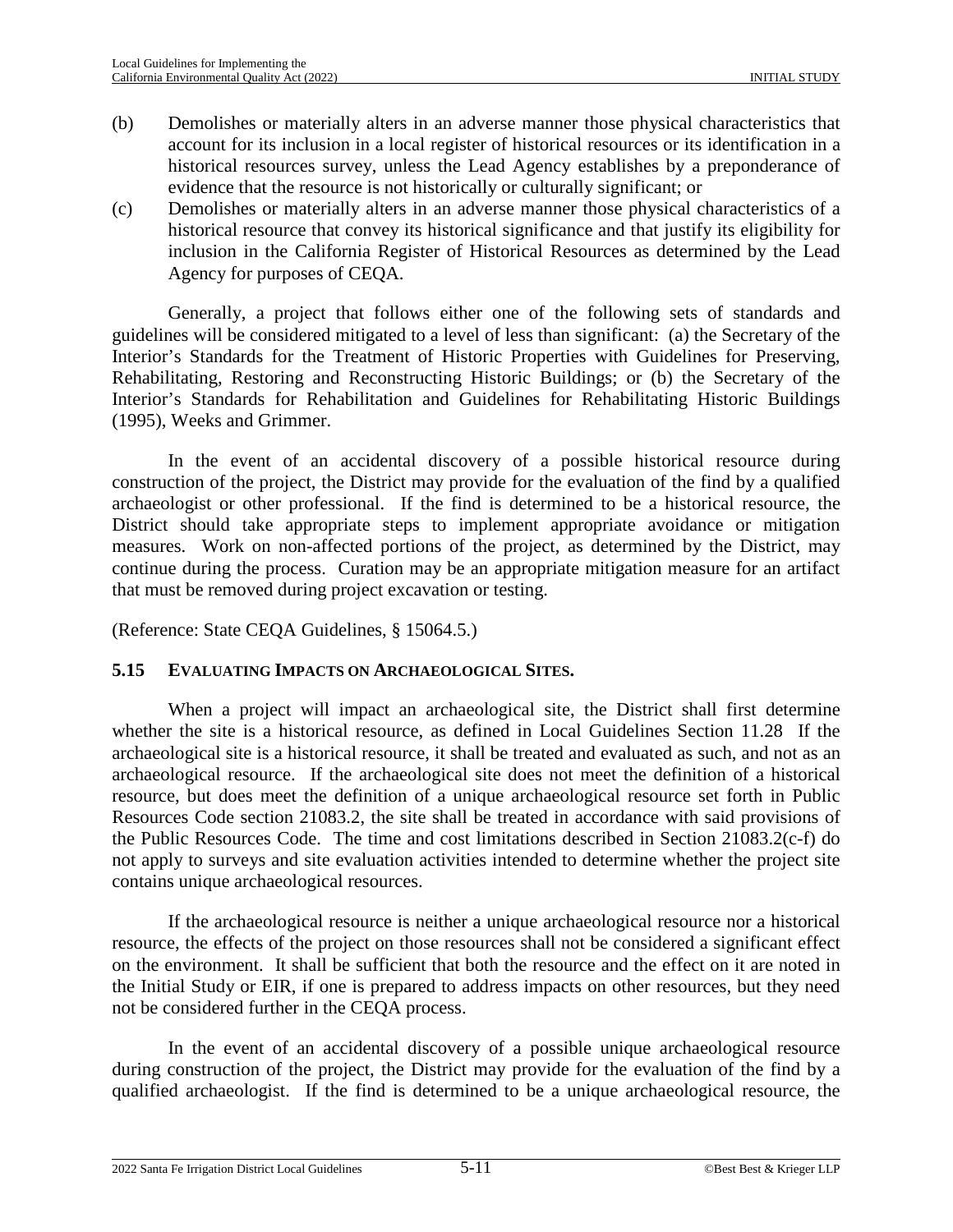District should take appropriate steps to implement appropriate avoidance or mitigation measures. Work on non-affected portions of the project, as determined by the District, may continue during the process. Curation may be an appropriate mitigation measure for an artifact that must be removed during project excavation or testing.

When an Initial Study identifies the existence of, or the probable likelihood of, Native American human remains within the Project, the District shall comply with the provisions of State CEQA Guidelines Section 15064.5(d). In the event of an accidental discovery or recognition of any human remains in any location other than a dedicated cemetery, the District shall comply with the provisions of State CEQA Guidelines Section 15064.5(e).

(Reference: State CEQA Guidelines, § 15064.5(c).)

# **5.16 CONSULTATION WITH WATER AGENCIES REGARDING LARGE DEVELOPMENT PROJECTS.**

(a) Projects Subject to Consultation Requirements.

For certain development projects, cities and counties must consult with water agencies. If the District is a municipal water provider, the city or county may request that the District prepare a water supply assessment to be included in the relevant environmental documentation for the project. The District may refer to this section when preparing such an assessment or when reviewing projects in its role as a Responsible Agency. This section applies only to water demand projects as defined by Local Guidelines Section 11.83. Program level environmental review may not need to be as extensive as project level environmental review. (See Local Guidelines Sections [8.03](#page-136-0) and [8.08](#page-139-0).)

(b) Water Supply Assessment.

When a city or county as Lead Agency determines the type of environmental document that will be prepared for a water demand project or any project that includes a water demand project, the city or county must identify any public water system (as defined in Local Guidelines Sections [11.59](#page-185-0) and [11.83\)](#page-190-0) that may supply water for the project. The city or county must also request that the public water system determine whether the projected demand associated with the project was included in the most recently adopted Urban Water Management Plan. The city or county must also request that the public water system prepare a specified water supply assessment for approval at a regular or special meeting of the public water system governing body. A sample request for a water supply assessment is provided as Form "N" of these Local CEQA Guidelines.

If no public water system is identified that may supply water for the water demand project, the city or county shall prepare the water supply assessment. The city or county shall consult with any entity serving domestic water supplies whose service area includes the site of the water demand project, the local agency formation commission, and the governing body of any public water system adjacent to the site of the water demand project. The city council or county board of supervisors must approve the water assessment prepared pursuant to this paragraph at a regular or special meeting.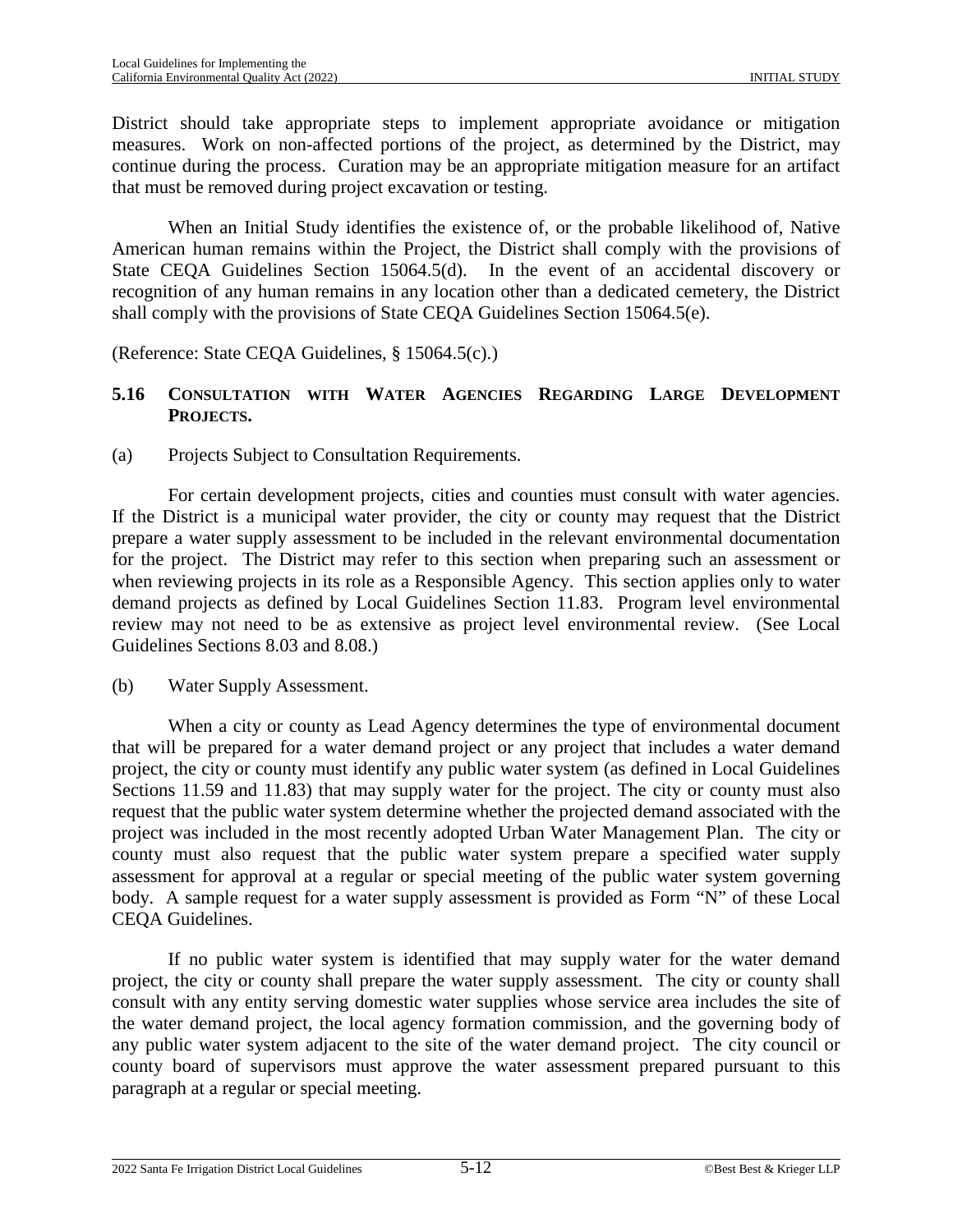As per Water Code section 10910, the water assessment must include identification of existing water supply entitlements, water rights, or water service contracts relevant to the water supply for the proposed project and water received in prior years pursuant to those entitlements, rights, and contracts, and further information is required if water supplies include groundwater. The water assessment must determine the ability of the public water system to meet existing and future demands along with the demands of the proposed water demand project in light of existing and future water supplies. This supply demand analysis is to be conducted via a twenty-year projection, and must assess water supply sufficiency during normal year, single dry year, and multiple dry year hydrology scenarios. If the public water agency concludes that the water supply is, or will be, insufficient, it must submit plans for acquiring additional water supplies.

The city or county may grant the public water agency a thirty (30) day extension of time to prepare the assessment if the public water agency requests an extension within ninety (90) days of being asked to prepare the assessment. If the governing body of the public water system fails to request and receive an extension of time, or fails to submit the water assessment notwithstanding the thirty (30) day extension, the city or county may seek a writ of mandamus to compel the governing body of the public water system to comply.

If a water-demand project has been the subject of a water assessment, no additional water assessment shall be required for subsequent water-demand projects that were included in the larger water-demand project if all of the following criteria are met:

- (1) The entity completing the water assessment concluded that its water supplies are sufficient to meet the projected water demand associated with the larger waterdemand project, in addition to the existing and planned future uses, including, but not limited to, agricultural and industrial uses; and
- (2) None of the following changes has occurred since the completion of the water assessment for the larger water-demand project:
	- (A) Changes in the larger water-demand project that result in a substantial increase in water demand for the water-demand project;
	- (B) Changes in the circumstances or conditions substantially affecting the ability of the public water system identified in the water assessment to provide a sufficient supply of water for the water demand project; and
	- (C) Significant new information becomes available which was not known and could not have been known at the time when the entity had reached its assessment conclusions.

(3) The city or county shall include the water assessment, and any water acquisition plan in the EIR, negative declaration, or mitigated negative declaration, or any supplement thereto, prepared for the project, and may include an evaluation of the water assessment and water acquisition plan information within such environmental document. A discussion of water supply availability should be included in the main text of the environmental document. Normally, this discussion should be based on the data and information included in the water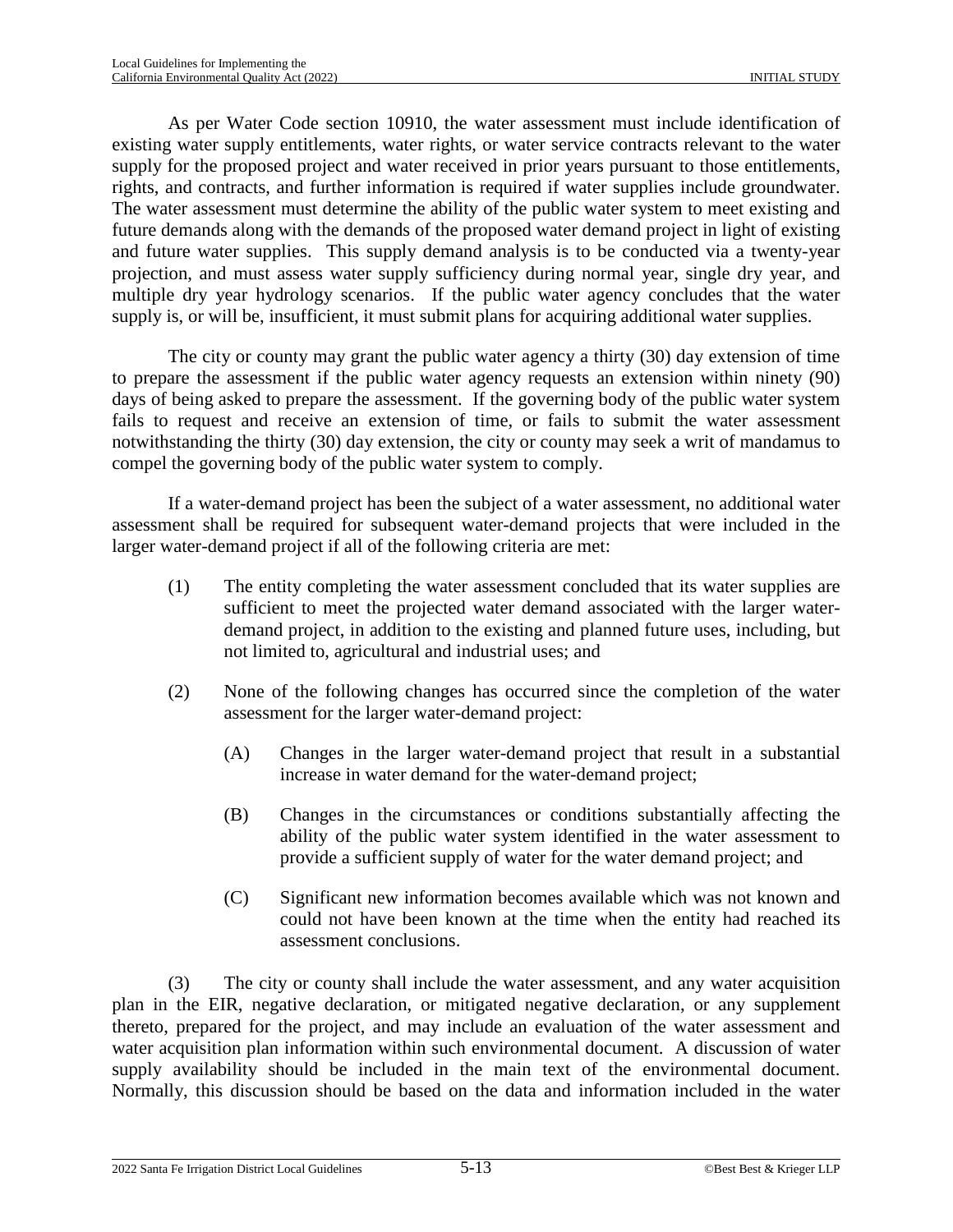supply assessment. In making its required findings under CEQA, the city or county shall determine, based on the entire record, whether projected water supplies will be sufficient to satisfy the demands of the project, in addition to existing and planned future uses. If a city or county determines that water supplies will not be sufficient, the city or county shall include that determination in its findings for the project.

The degree of certainty regarding the availability of water supplies will vary depending on the stage of project approval. A Lead Agency should have greater confidence in the availability of water supplies for a specific project than might be required for a conceptual plan (i.e. general plan, specific plan). An analysis of water supply in an environmental document may incorporate by reference information in a water supply assessment, urban water management plan, or other publicly available sources. The analysis shall include the following:

(1) Sufficient information regarding the project's proposed water demand and proposed water supplies to permit the Lead Agency to evaluate the pros and cons of supplying the amount of water that the project will need.

(2) An analysis of the reasonably foreseeable environmental impacts of supplying water throughout all phases of the project.

(3) An analysis of circumstances affecting the likelihood of the water's availability, as well as the degree of uncertainty involved. Relevant factors may include but are not limited to, drought, salt-water intrusion, regulatory or contractual curtailments, and other reasonably foreseeable demands on the water supply.

(4) If the Lead Agency cannot determine that a particular water supply will be available, it shall conduct an analysis of alternative sources, including at least in general terms the environmental consequences of using those alternative sources, or alternatives to the project that could be served with available water.

For complete information on these requirements, consult Water Code section 10910, et seq. For other CEQA provisions applicable to these types of projects, see Local Guidelines Sections [7.03](#page-96-0) and [7.25.](#page-118-0)

# **5.17 SUBDIVISIONS WITH MORE THAN 500 DWELLING UNITS.**

Cities and counties must obtain written verification (see Form "O" for a sample) from the applicable public water system(s) that a sufficient water supply is available before approving certain residential development projects. If the District is a municipal water provider for a project, the city or county may request such a verification from the District. The District should also be aware of these requirements when reviewing projects in its role as a Responsible Agency.

Cities and counties are prohibited from approving a tentative map, parcel map for which a tentative map was not required, or a development agreement for a subdivision of property of more than 500 dwellings units, unless: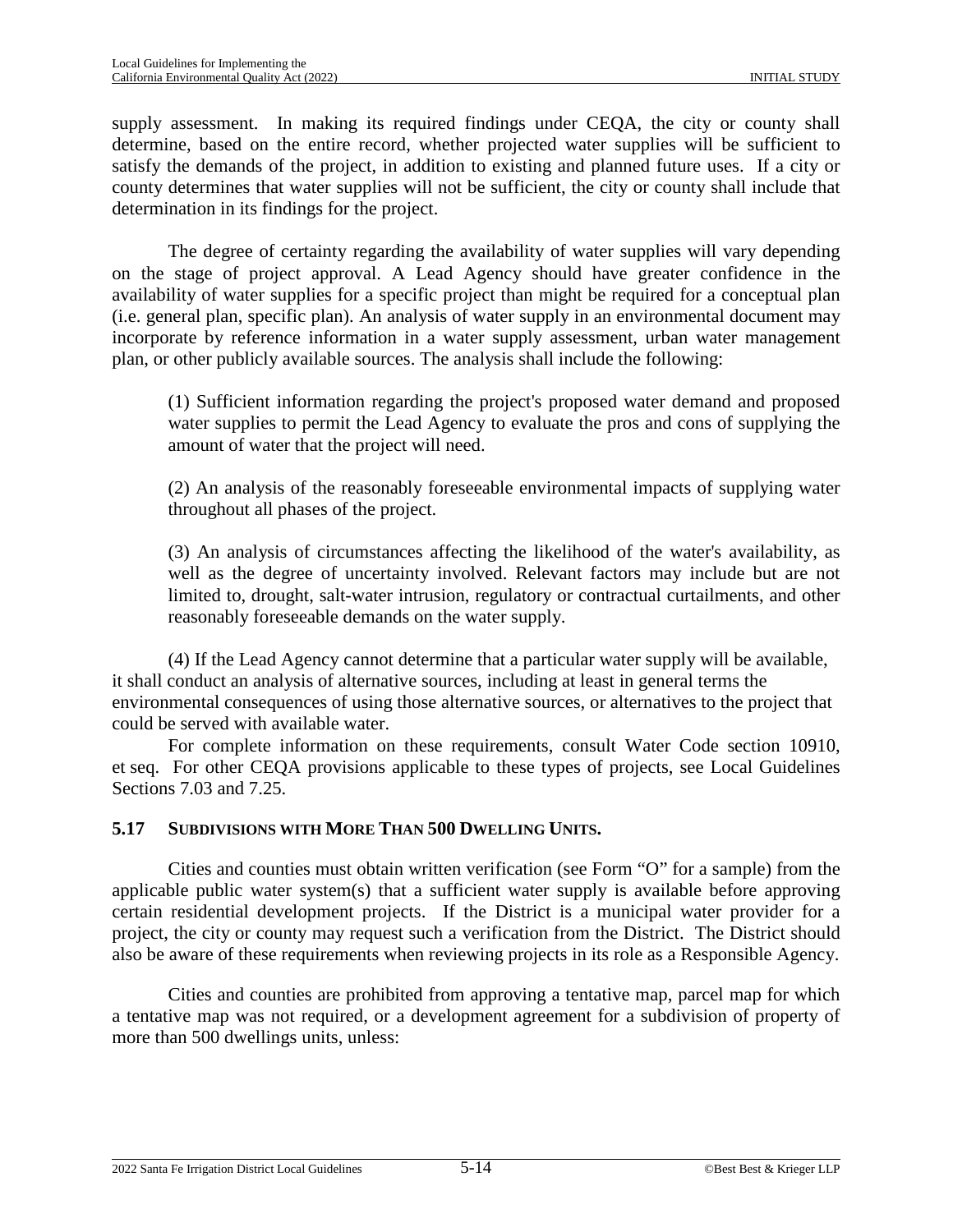- (1) The City Council, Board of Supervisors, or the advisory agency receives written verification from the applicable public water system that a sufficient water supply is available; or
- (2) Under certain circumstances, the City Council, Board of Supervisors or the advisory agency makes a specified finding that sufficient water supplies are, or will be, available prior to completion of the project.

For complete information on these requirements, consult Government Code section 66473.7.

# **5.18 IMPACTS TO OAK WOODLANDS.**

When a county prepares an Initial Study to determine what type of environmental document will be prepared for a project within its jurisdiction, the county must determine whether the project may result in a conversion of oak woodlands that will have a significant effect on the environment. Normally, this rule will not apply to projects undertaken by the District. However, if the District is a Responsible Agency on such a project, the District should endeavor to ensure that the county, as Lead Agency, analyzes these impacts in accordance with CEQA.

(Reference: State CEQA Guidelines, § 21083.4.)

### **5.19 CLIMATE CHANGE AND GREENHOUSE GAS EMISSIONS.**

### **A. Estimating or Calculating the Magnitude of the Project's Greenhouse Gas Emissions.**

The District shall analyze the greenhouse gas emissions of its projects as required by State CEQA Guidelines section 15064.4. For projects subject to CEQA, the District shall make a good-faith effort, based to the extent possible on scientific and factual data, to describe, calculate or estimate the amount of greenhouse gas emissions resulting from a project.

In performing analysis of greenhouse gas emissions, the District, as Lead Agency, shall have discretion to determine, in the context of a particular project, whether to:

- (1) Quantify greenhouse gas emissions resulting from a project; and/ or
- (2) Rely on a qualitative analysis or performance-based standards.

# **B. Factors in Determining Significance.**

In determining the significance of a project's greenhouse gas emissions, the District, when acting as Lead Agency, should focus its analysis on the reasonably foreseeable incremental contribution of the project's emissions to the effects of climate change. A project's incremental contribution may be cumulatively considerable even if it appears relatively small compared to statewide, national, or global emissions. The District's analysis should consider a timeframe that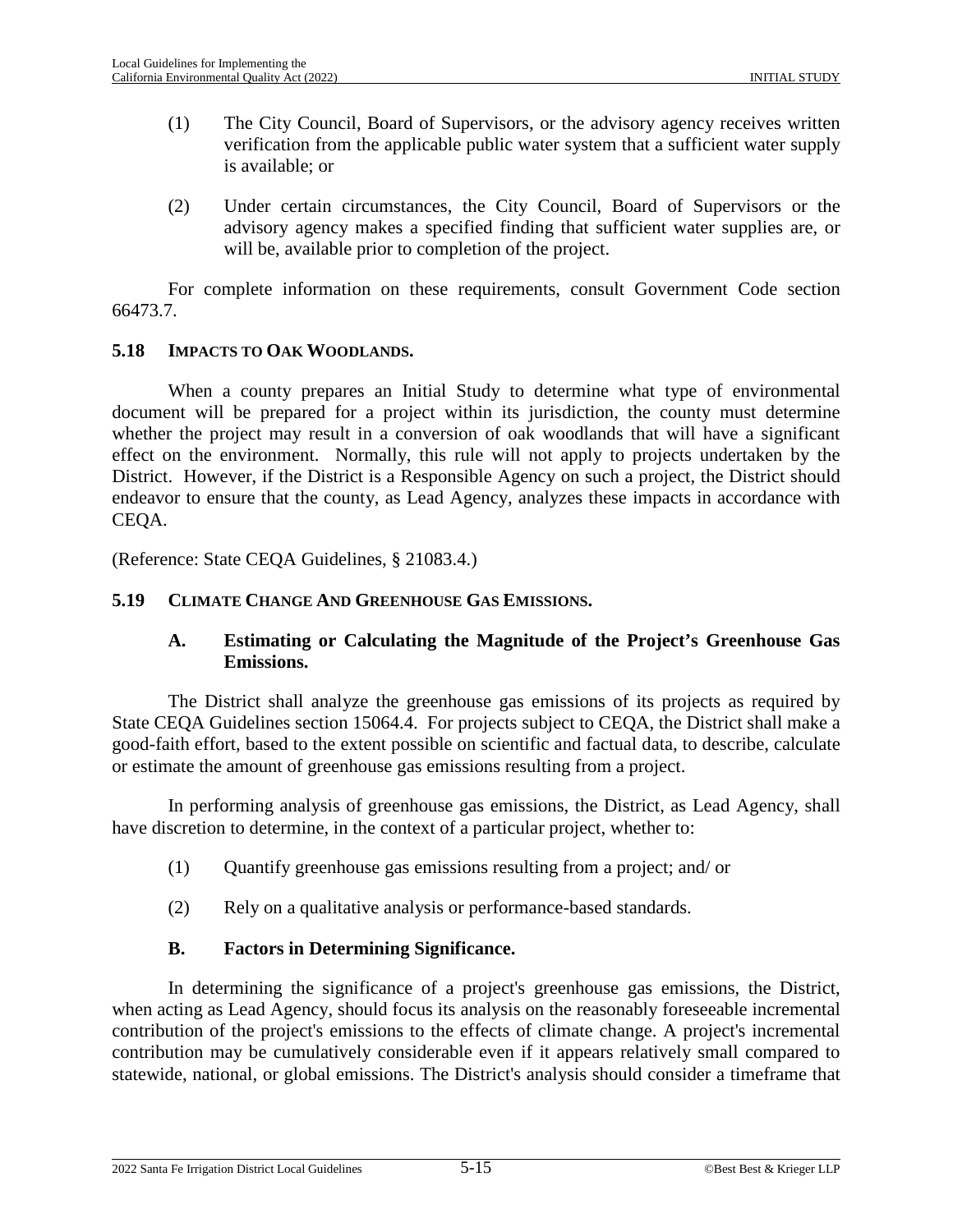is appropriate for the project. The District's analysis also must reasonably reflect evolving scientific knowledge and state regulatory schemes.

Once the amount of a project's greenhouse gas emissions have been described, estimated, or calculated, the District should consider the following factors, among others, to determine whether those emissions are significant:

- (1) The extent to which the project may increase or reduce greenhouse gas emissions as compared to the existing environmental setting. Physical environmental conditions in the vicinity of the project, as they exist at the time the Notice of Preparation is published or the time when the environmental analysis is commenced, will normally constitute the baseline. All project phases, including construction and operation, should be considered in determining whether a project will cause emissions to increase or decrease as compared to the baseline;
- (2) Whether the project emissions exceed a threshold of significance that the Lead Agency determines applies to the project. The Lead Agency may rely on thresholds of significance developed by experts or other agencies, provided that application of the threshold and the significance conclusion is supported with substantial evidence. When relying on thresholds developed by other agencies, the Lead Agency should ensure that the threshold is appropriate for the project and the project's location; and
- (3) The extent to which the project complies with regulations or requirements adopted to implement a statewide, regional, or local plan for the reduction or mitigation of greenhouse gas emissions (see, e.g., State CEQA Guidelines Section 15183.5(b)). Such requirements must be adopted by the relevant public agency through a public review process and must reduce or mitigate the project's incremental contribution of greenhouse gas emissions. If there is substantial evidence that the possible effects of a particular project are still cumulatively considerable notwithstanding compliance with the adopted regulations or requirements, an EIR must be prepared for the project. In determining the significance of impacts, the Lead Agency may consider a project's consistency with the State's long-term climate goals or strategies, provided that substantial evidence supports the agency's analysis of how those goals or strategies address the project's incremental contribution to climate change and its conclusion that the project's incremental contribution is not cumulatively considerable.

The Lead Agency may use a model or methodology to estimate greenhouse gas emissions resulting from a project. The Lead Agency has discretion to select the model or methodology it considers most appropriate to enable decision makers to intelligently take into account the project's incremental contribution to climate change. The Lead Agency must support its selection of a model or methodology with substantial evidence. The Lead Agency should explain the limitations of the particular model or methodology selected for use.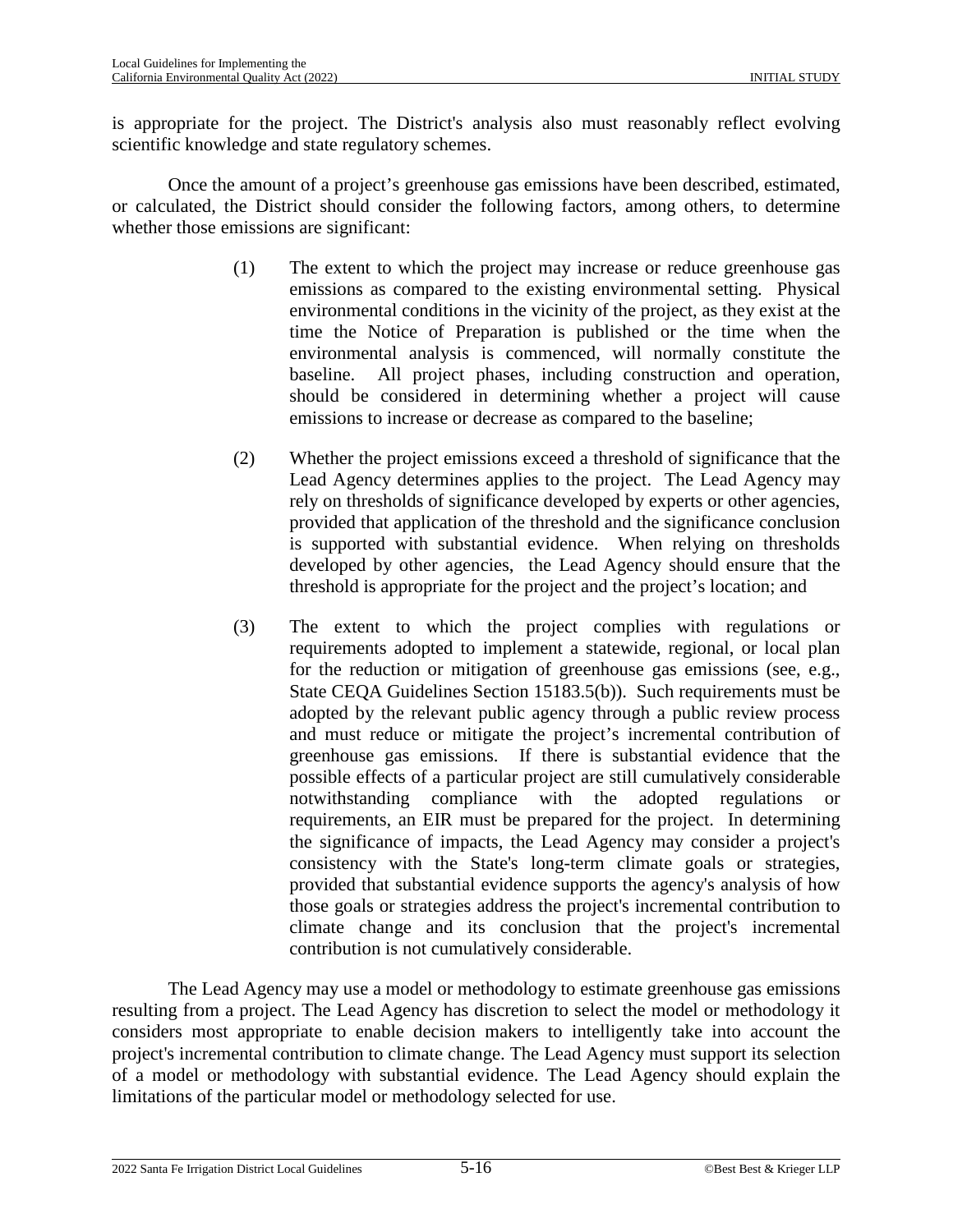### **C. Consistency with Applicable Plans.**

When an EIR is prepared, it must discuss any inconsistencies between the proposed project and any applicable general plan, specific plans, and regional plans. This includes, but is not limited to, any applicable air quality attainment plans, regional blueprint plans, or plans for the reduction of greenhouse gas emissions.

# **D. Mitigation Measures Related to Greenhouse Gas Emissions.**

Lead Agencies must consider feasible means of mitigating the significant effects of greenhouse gas emissions. Any such mitigation measure must be supported by substantial evidence and be subject to monitoring or reporting. Potential mitigation will depend on the particular circumstances of the project, but may include the following, among others:

- (1) Measures in an existing plan or mitigation program for the reduction of emissions that are required as part of the Lead Agency's decision;
- (2) Reductions in emissions resulting from a project through implementation of project features, project design, or other measures, such as those described in State CEQA Guidelines Appendix F;
- (3) Off-site measures, including offsets that are not otherwise required, to mitigate a project's emissions;
- (4) Measures that sequester greenhouse gases; and
- (5) In the case of the adoption of a plan, such as a general plan, long range development plan, or plan for the reduction of greenhouse gas emissions, mitigation may include the identification of specific measures that may be implemented on a project-by-project basis. Mitigation may also include the incorporation of specific measures or policies found in an adopted ordinance or regulation that reduces the cumulative effect of emissions.

# **E. Streamlined Analysis of Greenhouse Gas Emissions.**

Under certain limited circumstances, the legislature has specifically declared that the analysis of greenhouse gas emissions or climate change impacts may be limited. Public Resources Code sections 21155, 21155.2, and 21159.28 provide that if certain residential, mixed use and transit priority projects meet specified ratios and densities, then the lead agencies for those projects may conduct a limited review of greenhouse gas emissions or may be exempted from analyzing global warming impacts that result from cars and light duty trucks, if a detailed list of requirements is met. However, unless the project is exempt from CEQA, the Lead Agency must consider whether such projects will result in greenhouse gas emissions from other sources, including, but not limited to, energy use, water use, and solid waste disposal.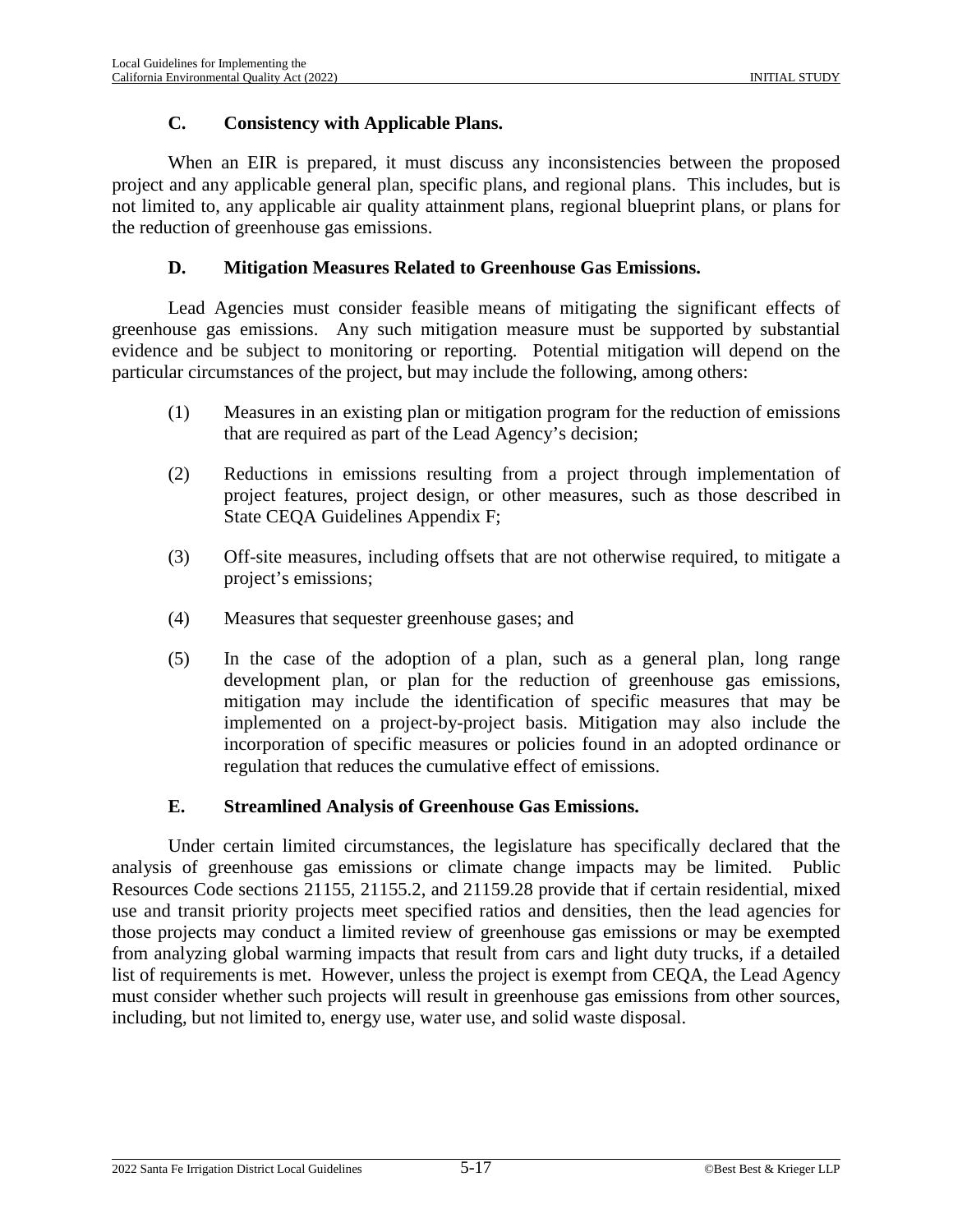# **F. Tiering.**

The District may analyze and mitigate the significant effects of greenhouse gas emissions at a programmatic level. Later project-specific environmental documents may then tier from and/or incorporate by reference that existing programmatic review.

## **G. Plans for the Reduction of Greenhouse Gas Emissions.**

Public agencies may choose to analyze and mitigate greenhouse gas emissions in a plan for the reduction of greenhouse gas emissions or in a similar document. A plan for the reduction of greenhouse gas emissions should:

- (1) Quantify greenhouse gas emissions, both existing and projected over a specified time period, resulting from activities within a defined geographic area;
- (2) Establish a level, based on substantial evidence, below which the contribution to greenhouse gas emissions from activities covered by the plan would not be cumulatively considerable;
- (3) Identify and analyze the greenhouse gas emissions resulting from specific actions or categories of actions anticipated within the geographic area;
- (4) Specify measures or a group of measures, including performance standards, that substantial evidence demonstrates, if implemented on a project-by-project basis, would collectively achieve the specified emissions level;
- (5) Establish a mechanism to monitor the plan's progress toward achieving the level and to require amendment if the plan is not achieving specified levels; and
- (6) Be adopted in a public process following environmental review.

A plan for the reduction of greenhouse gas emissions, once adopted following certification of an EIR, or adoption of another environmental document, may be used in the cumulative impacts analysis of later projects. An environmental document that relies on a plan for the reduction of greenhouse gas emissions for a cumulative impacts analysis must identify those requirements specified in the plan that apply to the project, and, if those requirements are not otherwise binding and enforceable, incorporate those requirements as mitigation measures applicable to the project. If there is substantial evidence that the effects of a particular project may be cumulatively considerable notwithstanding the project's compliance with the specified requirements in the plan for reduction of greenhouse gas emissions, an EIR must be prepared for the project.

# **H. Analyzing the Effects of Climate Change on the Project.**

Where an EIR is prepared for a project, the EIR shall analyze any significant environmental effects the project might cause by bringing development and people into the project area that may be affected by climate change. In particular, the EIR should evaluate any potentially significant impacts of locating development in areas susceptible to hazardous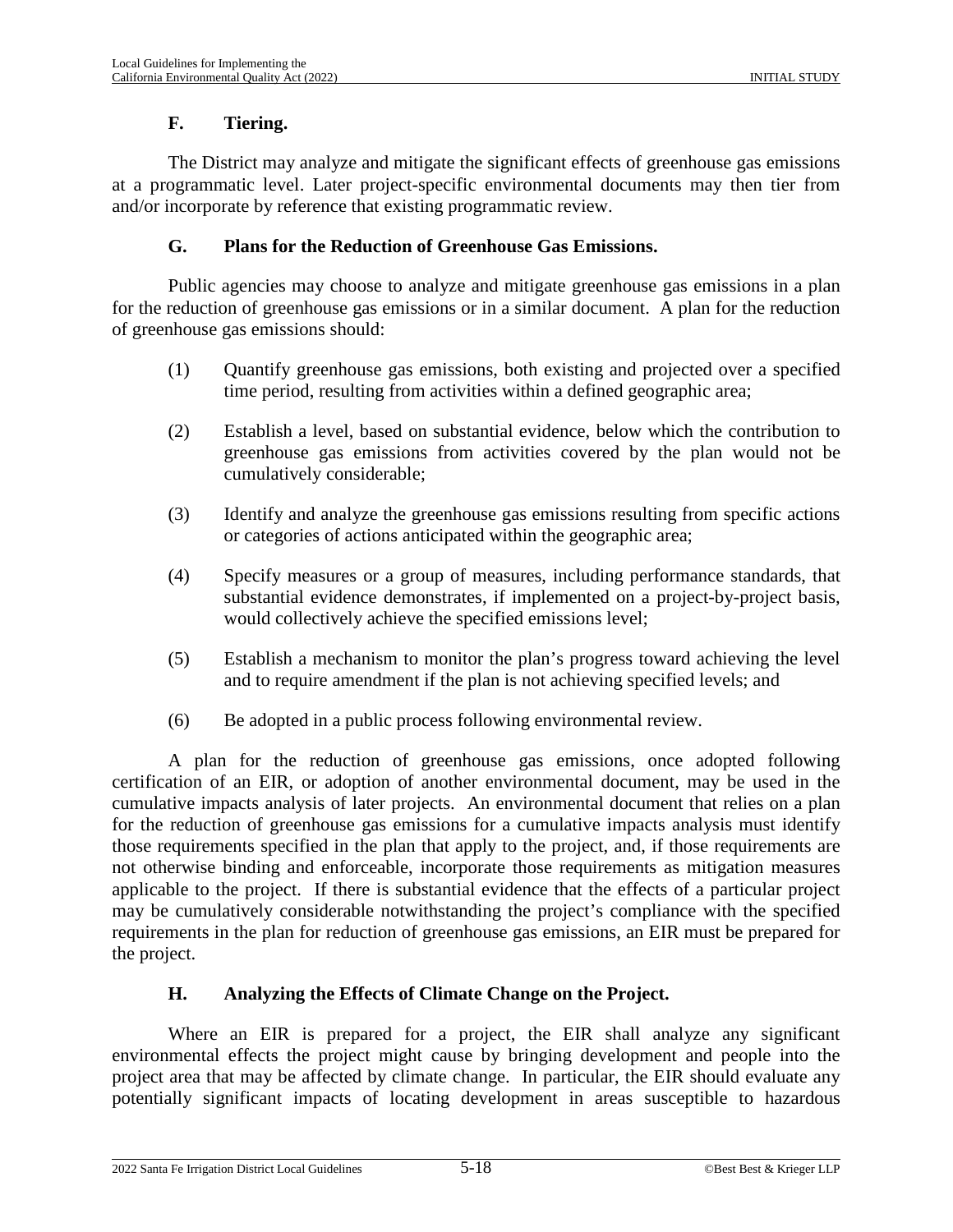conditions (e.g., floodplains, coastlines, wildfire risk areas) as identified in authoritative hazard maps, risk assessments or in land use plans addressing such hazards areas. The analysis may be limited to the potentially significant effects of locating the project in a potentially hazardous location. Further, this analysis may be limited by the project's life in relation to the potential of such effects to occur and the availability of existing information related to potential future effects of climate change. Further, the EIR need not include speculation regarding such future effects.

#### **5.20 ENERGY CONSERVATION.**

Potentially significant energy implications of a project must be considered in an EIR to the extent relevant and applicable to the project. Therefore, the project description should identify the following as applicable or relevant to the particular project:

- (1) Energy consuming equipment and processes which will be used during construction, operation and/or removal of the project. If appropriate, this discussion should consider the energy intensiveness of materials and equipment required for the project;
- (2) Total energy requirements of the project by fuel type and end use;
- (3) Energy conservation equipment and design features;
- (4) Identification of energy supplies that would serve the project; and
- (5) Total estimated daily vehicle trips to be generated by the project and the additional energy consumed per trip by mode.

As described in Local Guidelines Section [5.06](#page-58-0), above, an initial study must include a description of the environmental setting. The discussion of the environmental setting may include existing energy supplies and energy use patterns in the region and locality. The District may also consider the extent to which energy supplies have been adequately considered in other environmental documents. Environmental impacts may include:

- (1) The project's energy requirements and its energy use efficiencies by amount and fuel type for each stage of the project including construction, operation, maintenance and/or removal. If appropriate, the energy intensiveness of materials may be discussed;
- (2) The effects of the project on local and regional energy supplies and on requirements for additional capacity;
- (3) The effects of the project on peak and base period demands for electricity and other forms of energy;
- (4) The degree to which the project complies with existing energy standards;
- (5) The effects of the project on energy resources; and/or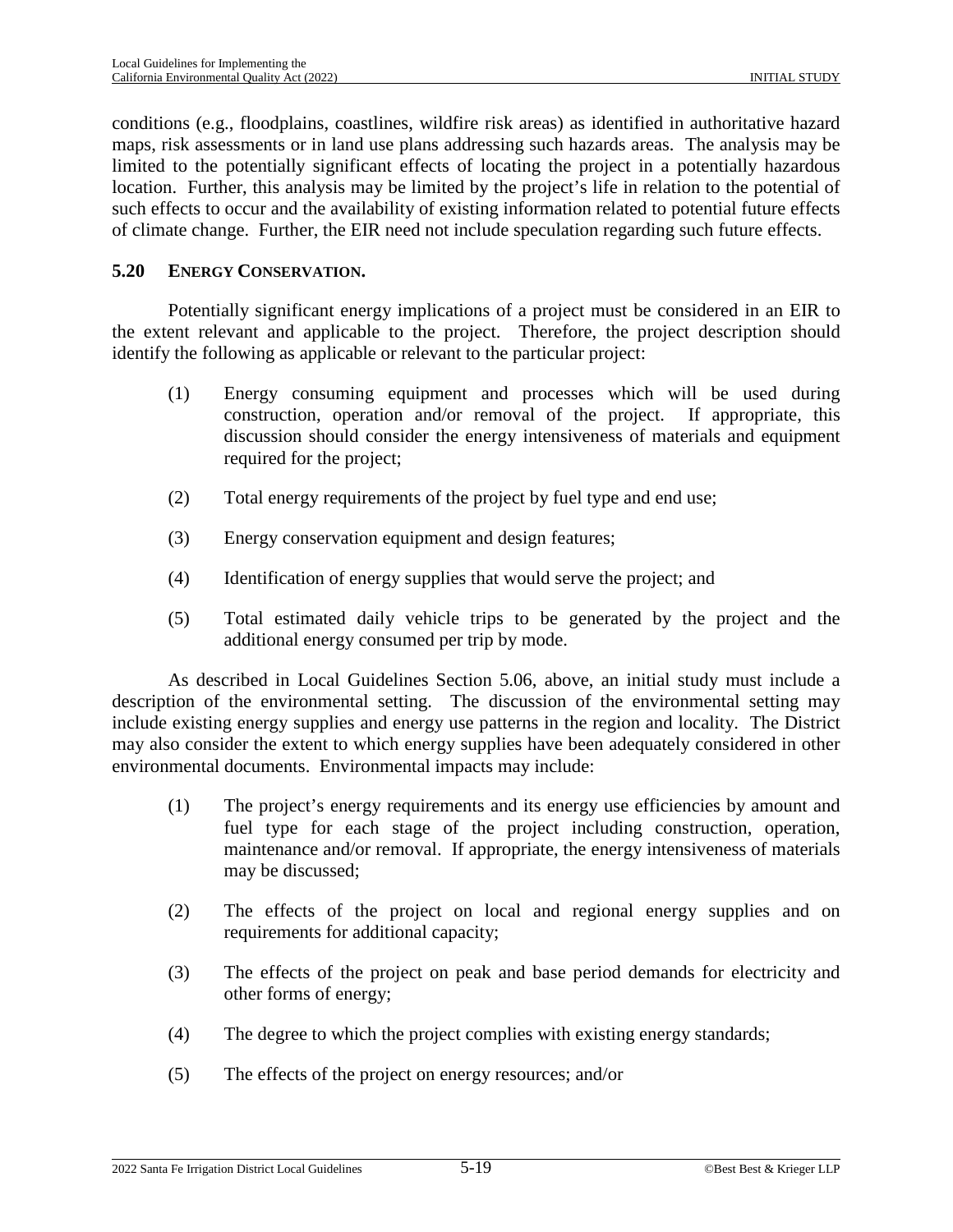(6) The project's projected transportation energy use requirements and its overall use of efficient transportation alternatives.

As discussed above in Section [5.06](#page-58-0), the Initial Study must identify the potential environmental effects of the proposed activity. That discussion must include the unavoidable adverse effects. Unavoidable adverse effects may include wasteful, inefficient and unnecessary consumption of energy during the project construction, operation, maintenance and/or removal that cannot be feasibly mitigated.

When discussing energy conservation, alternatives should be compared in terms of overall energy consumption and in terms of reducing wasteful, inefficient and unnecessary consumption of energy.

#### **5.21 ENVIRONMENTAL IMPACT ASSESSMENT.**

The Initial Study identifies which environmental impacts may be significant. Based upon the Initial Study, Staff shall determine whether a proposed project may or will have a significant effect on the environment. Such determination shall be made in writing on the Environmental Impact Assessment Form (Form "C"). If Staff finds that a project will not have a significant effect on the environment, it shall recommend that a Negative Declaration be prepared and adopted by the decision-making body. If Staff finds that a project may have a significant effect on the environment, but the effects can be mitigated to a level of insignificance, it shall recommend that a Mitigated Negative Declaration be prepared and adopted by the decisionmaking body. If Staff finds that a project may have a significant effect on the environment, it shall recommend that an EIR be prepared and certified by the decision-making body.

#### **5.22 FINAL DETERMINATION.**

The Board of Directors shall have the final responsibility for determining whether an EIR, Negative Declaration or Mitigated Negative Declaration shall be required for any project. The Board of Directors' determination shall be final and conclusive on all persons, including Responsible Agencies and Trustee Agencies, except as provided in Section 15050(c) of the State CEQA Guidelines. Additionally, in the event the Board of Directors has delegated authority to a subsidiary board or official to approve a project, the Board of Directors also hereby delegates to that subsidiary board or official the authority to make all necessary CEQA determinations, including whether an EIR, Negative Declaration, Mitigated Negative Declaration or exemption shall be required for any project. A subsidiary board or official's CEQA determination shall be subject to appeal consistent with the District's established procedures for appeals.

(Reference: Pub. Resources Code, § 21151.)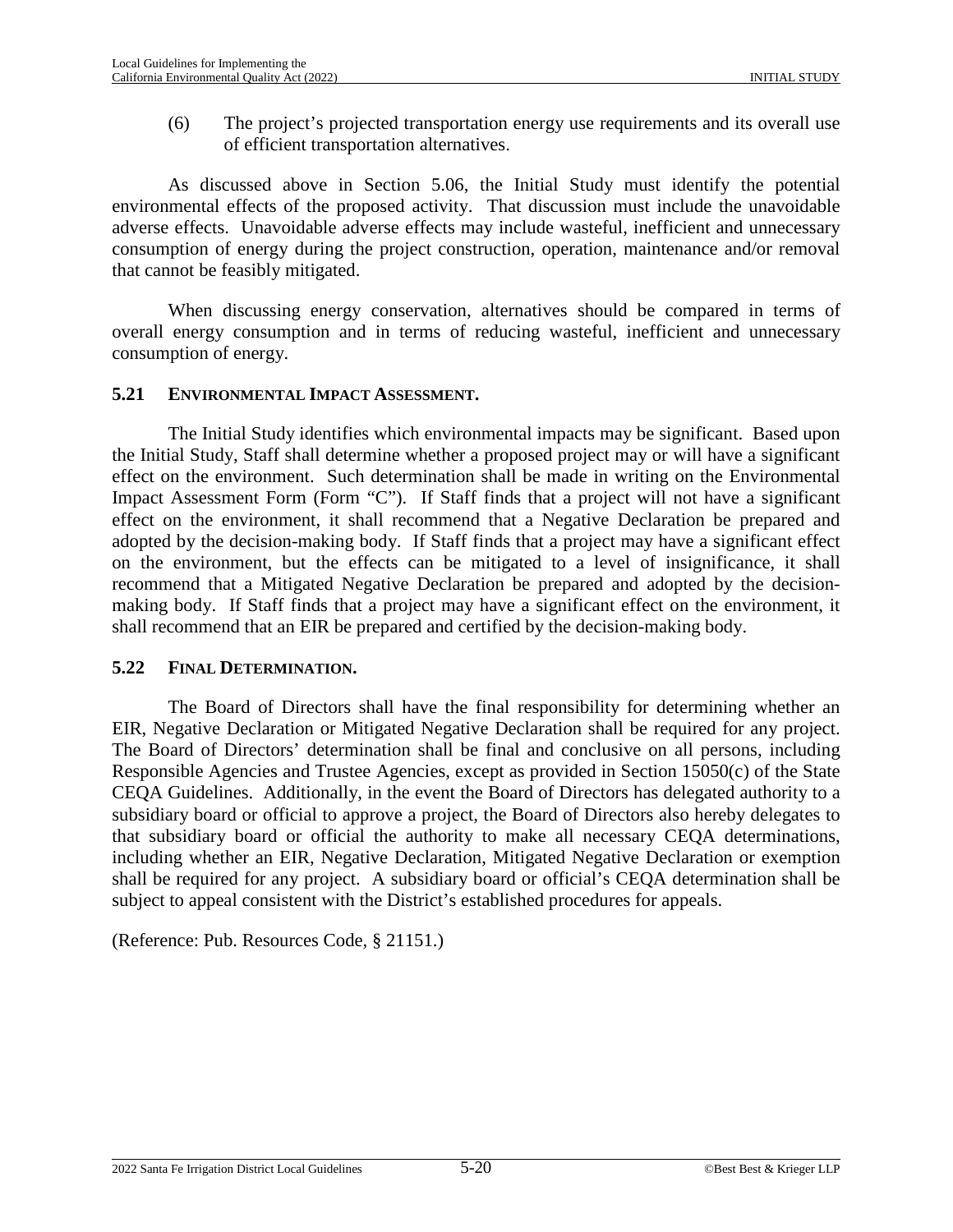# **6. NEGATIVE DECLARATION**

#### **6.01 DECISION TO PREPARE A NEGATIVE DECLARATION.**

A Negative Declaration (Form "E") shall be prepared for a project subject to CEQA when the Initial Study shows that there is no substantial evidence in light of the whole record that the project may have a significant or potentially significant adverse effect on the environment. (See Local Guidelines Sections [11.65](#page-186-0) and [11.71](#page-187-0).)

(Reference: State CEQA Guidelines, § 15070(a).)

#### **6.02 DECISION TO PREPARE A MITIGATED NEGATIVE DECLARATION.**

A Mitigated Negative Declaration (Form "E") shall be prepared for a project subject to CEQA when the Initial Study identifies potentially significant effects on the environment, but:

- (a) The project applicant has agreed to revise the project or the District can revise the project to avoid these significant effects or to mitigate the effects to a point where it is clear that no significant effects would occur; or
- (b) There is no substantial evidence in light of the whole record before the District that the revised project may have a significant effect.

It is insufficient to require an applicant to adopt mitigation measures after final adoption of the Mitigated Negative Declaration or to state that mitigation measures will be recommended on the basis of a future study. The District must know the measures at the time the Mitigated Negative Declaration is adopted in order for them to be evaluated and accepted as adequate mitigation. Evidence of agreement by the applicant to such mitigation should be in the record prior to public review. Except where noted, the procedural requirements for the preparation and approval of a Negative Declaration and Mitigated Negative Declaration are the same.

(Reference: State CEQA Guidelines, § 15070(b).)

## **6.03 CONTRACTING FOR PREPARATION OF NEGATIVE DECLARATION OR MITIGATED NEGATIVE DECLARATION.**

The District, when acting as Lead Agency, is responsible for preparing all documents required pursuant to CEQA. The documents may be prepared by Staff or by private consultants pursuant to a contract with the District, but they must be the District's product and reflect the independent judgment of the District.

## <span id="page-75-0"></span>**6.04 NOTICE OF INTENT TO ADOPT A NEGATIVE DECLARATION OR MITIGATED NEGATIVE DECLARATION.**

When, based upon the Initial Study, it is recommended to the decision-making body that a Negative Declaration or Mitigated Negative Declaration be adopted, a Notice of Intent to Adopt a Negative Declaration or Mitigated Negative Declaration (Form "D") shall be prepared. In addition to being provided to the public through the means set forth in Local Guidelines Section [6.07](#page-79-0), this Notice shall also be provided to: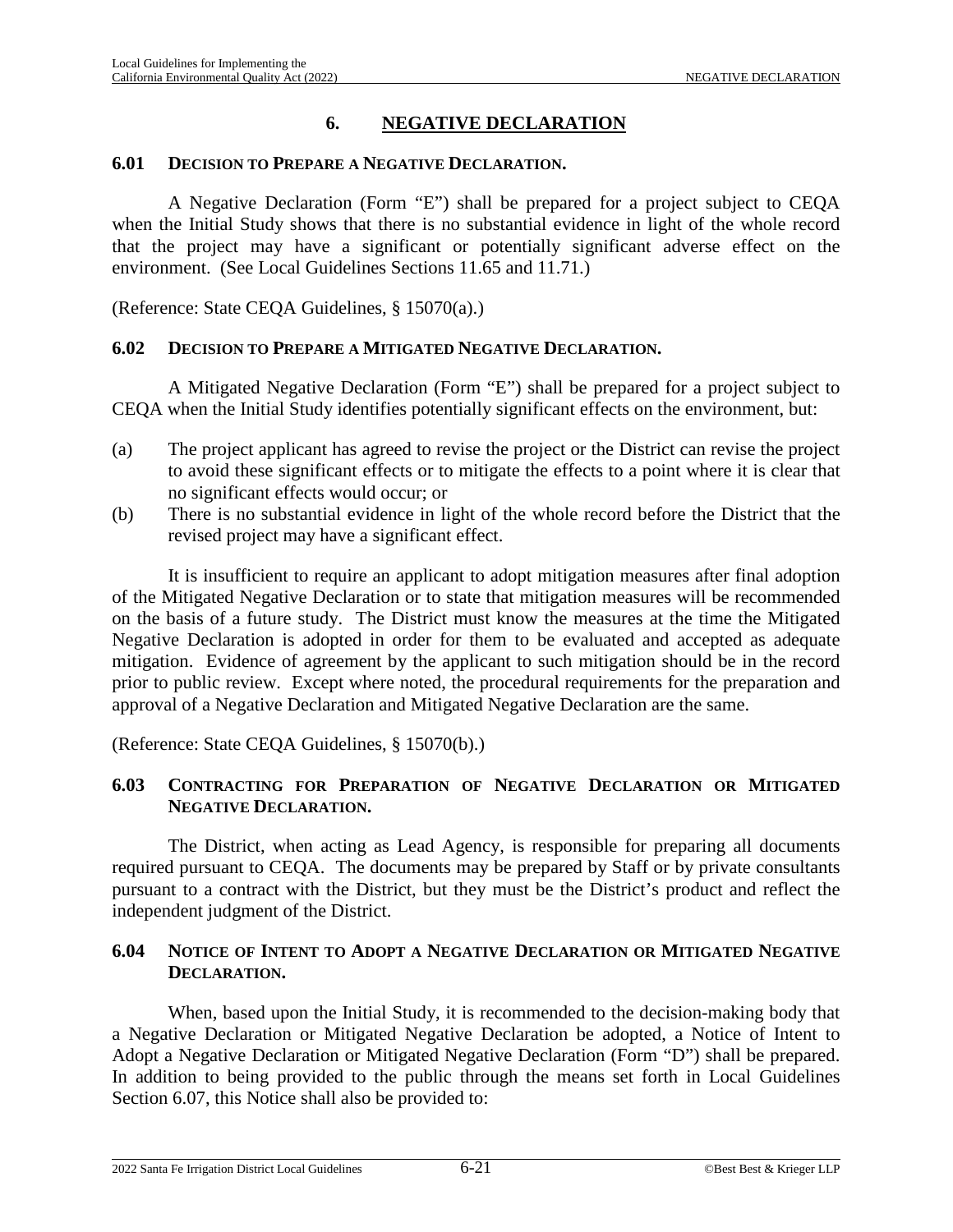- (a) Each Responsible and Trustee Agency;
- (b) Any other federal, state, or local agency that has jurisdiction by law or exercises authority over resources affected by the project, including:
	- (1) Any water supply agency consulted under Local Guidelines Section [5.16;](#page-66-0)
	- (2) Any city or county bordering on the project area;
	- (3) For a project of statewide, regional, or area-wide significance, to any transportation agencies or public agencies which have major local arterials or public transit facilities within five (5) miles of the project site or freeways, highways, or rail transit service within ten (10) miles of the project site which could be affected by the project; and
	- (4) For a subdivision project located within one mile of a facility of the State Water Resources Development System, to the California Department of Water Resources;
- (c) The last known name and address of all organizations and individuals who have previously filed a written request with the District to receive these Notices;
- (d) For certain projects that may impact a low-level flight path, military impact zone, or special use airspace and that meet the other criteria of Local Guidelines Section [6.05,](#page-78-0) to the specified military services contact;
- (e) For certain projects that involve the construction or alteration of a facility anticipated to include hazardous air emissions or handle hazardous substances within one-quarter mile of a school and that meet the other requirements of Local Guidelines Section [6.06,](#page-78-1) to any potentially affected school district;
- (f) For certain waste-burning projects that meet the requirements of Local Guidelines Section [5.11](#page-62-0) (regarding mandatory preparation of EIR) (see also Local Guidelines Section [7.27\)](#page-122-0), to the owners and occupants of property within one-fourth mile of any parcel on which the project will be located; and
- (g) For a project that establishes or amends a redevelopment plan that contains land in agricultural use, notice shall be provided to the agricultural and farm agencies and organizations specified in Health and Safety Code section 33333.3.

The Notice of Intent must also be posted to the Lead Agency's website, if any. (Pub. Resources Code, § 21092.2(d).) Additionally, for a project of statewide, regional, or area-wide significance, the Lead Agency should also consult with public transit agencies with facilities within one-half mile of the proposed project.

A copy of the proposed Negative Declaration or Mitigated Negative Declaration and the Initial Study shall be attached to the Notice of Intent to Adopt that is sent to every Responsible Agency and Trustee Agency concerned with the project and every other public agency with jurisdiction by law over resources affected by the project.

The public review period for a Negative Declaration or Mitigated Negative Declaration shall not be less than twenty (20) days; the public review period shall be at least thirty (30) days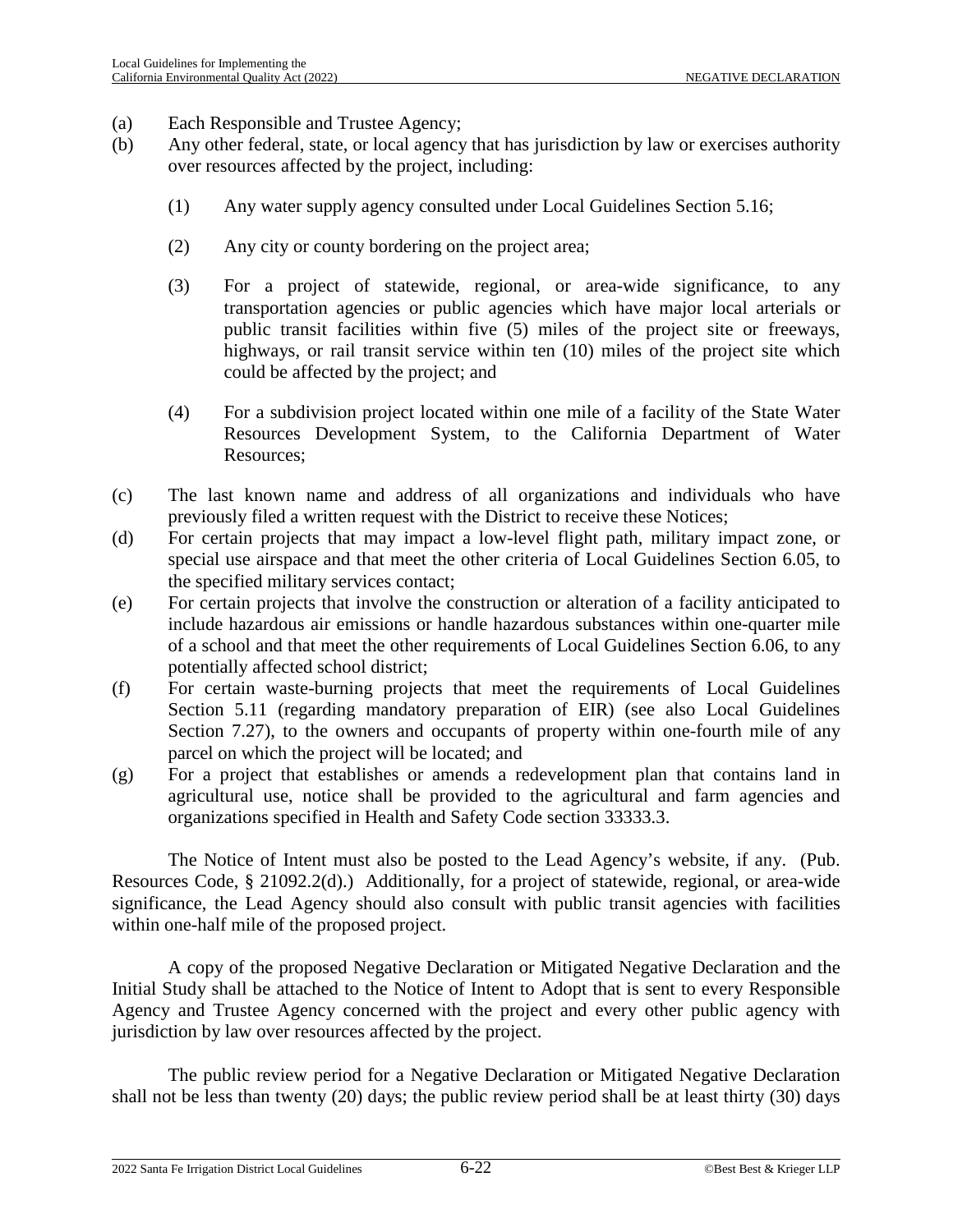where the Negative Declaration or Mitigated Negative Declaration is for a proposed project where (1) a state agency is the lead agency, a responsible agency, or a trustee agency; (2) a state agency otherwise has jurisdiction by law with respect to the project; or (3) the proposed project is of sufficient statewide, regional, or area-wide significance as determined pursuant to State CEQA Guidelines section 15206. The Lead Agency shall give notice of the public review period by filing and posting a Notice of Intent to Adopt a Negative Declaration (Form "D") with the County Clerk before commencement of the public review period; where a public review period of at least 30 days is required, the Lead Agency shall also electronically submit the Notice of Intent to the State Clearinghouse. (Pub. Resources Code, § 21091.)

For purposes of calculating the length of the public review period, the last day of the public review period cannot fall on a weekend, a legal holiday, or other day on which the lead agency'soffices are closed.<sup>1</sup> (Reference: *Rominger v. County of Colusa* (2014) 229 Cal.App.4th 690, 708.)

The District requires requests for notices to be in writing and to be renewed annually. If the District is not otherwise required by CEQA or another regulation to provide notice, the District may charge a fee for providing notices to individuals or organizations that have submitted written requests to receive such notices, unless the request is made by another public agency.

If the Negative Declaration or Mitigated Negative Declaration has been submitted to the State Clearinghouse for review by state agencies, the public review period shall be at least as long as the period of review and comment by state agencies. (See Local Guidelines Section [6.10](#page-83-0).) Day one of the state agency review period shall be the date that the State Clearinghouse distributes the Negative Declaration or Mitigated Negative Declaration to state agencies.

The Notice of Intent to Adopt a Negative Declaration or Mitigated Negative Declaration shall contain the following information:

- (a) The period during which comments shall be received;
- (b) The date, time and place of any public meetings or hearings on the proposed project;
- (c) A brief description of the proposed project and its location;
- (d) The address where copies of the proposed Negative Declaration or Mitigated Negative Declaration and all documents incorporated by reference in the proposed Negative Declaration or Mitigated Negative Declaration are available for review;
- (e) A description of how the proposed Negative Declaration or Mitigated Negative Declaration can be obtained in electronic format;
- (f) The Environmental Protection Agency ("EPA") list on which the proposed project site is located, if applicable, and the corresponding information from the applicant's statement (see Local Guidelines Section [2.04\)](#page-18-0); and

<span id="page-77-0"></span><sup>&</sup>lt;sup>1</sup> A public agency's "offices are closed" for purposes of this section on days in which the agency is formally closed for business (for example, due to a weekend, a legal holiday, or a formal furlough affecting the entire office). A public agency's office is not considered closed for purposes of this section where the agency's office may be physically closed, but the agency is nonetheless open for business and is operating remotely or virtually (for example, in response to the Covid-19 pandemic).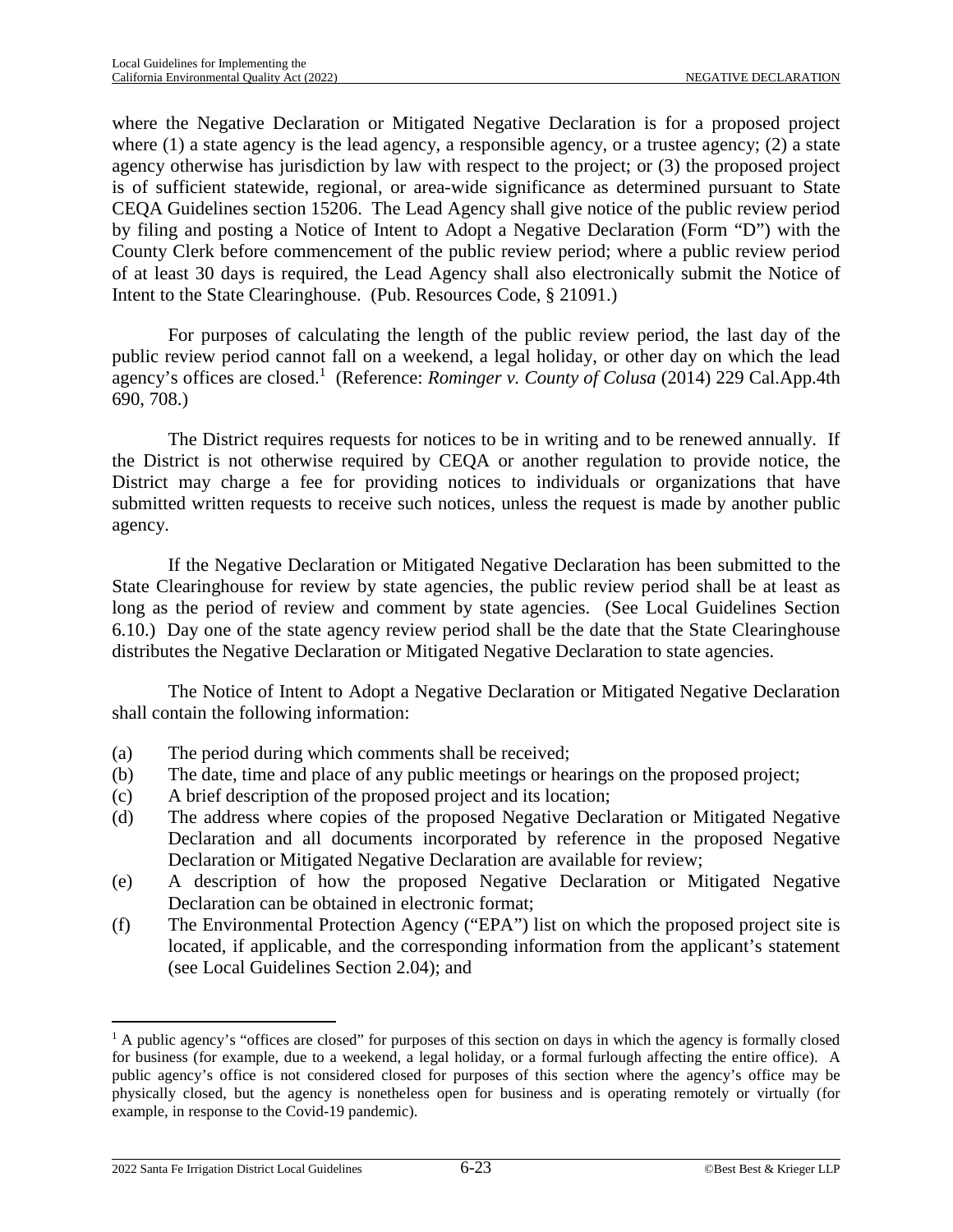(g) The significant effects on the environment, if any, anticipated as a result of the proposed project.

(Reference: Pub. Resources Code, §§ 21082.1, 21091, 21161; State CEQA Guidelines, §§ 15072, 15105, 15205.)

# <span id="page-78-0"></span>**6.05 PROJECTS AFFECTING MILITARY SERVICES; DEPARTMENT OF DEFENSE NOTIFICATION.**

CEQA imposes additional requirements to provide notice to potentially affected military agencies when:

- (a) The project meets one of the following three criteria:
	- (1) The project includes a general plan amendment;
	- (2) The project is of statewide, regional, or area-wide significance; or
	- (3) The project relates to a public use airport or certain lands surrounding a public use airport; and
- (b) A "military service" (defined in Section [11.42](#page-182-0) of these Local Guidelines) has provided its contact office and address and notified the Lead Agency of the specific boundaries of a "low-level flight path" (defined in Section [11.37](#page-181-0) of these Local Guidelines), "military impact zone" (defined in Section [11.41](#page-182-1) of these Local Guidelines), or "special use airspace" (defined in Section [11.67](#page-186-1) of these Local Guidelines).

When a project meets these requirements, the District must provide the military service's designated contact with a copy of the Notice of Intent to Adopt a Negative Declaration or Mitigated Negative Declaration that has been prepared for the project, unless the project involves the remediation of lands contaminated with hazardous wastes and meets certain other requirements. (Reference: Pub. Resources Code, §§21080.4 and 21092; Health & Safety Code, §§ 25300, et seq., 25396, and 25187.)

The District must provide the military service with sufficient notice of its intent to adopt a Negative Declaration or Mitigated Negative Declaration to ensure that the military service has no fewer than twenty (20) days to review the documents before they are approved, provided that the military service shall have a minimum of thirty (30) days to review the environmental documents if the documents have been submitted to the State Clearinghouse.

(Reference: State CEQA Guidelines, §§ 15105(b), 15190.5(c).)

## <span id="page-78-1"></span>**6.06 SPECIAL FINDINGS REQUIRED FOR FACILITIES THAT MAY EMIT HAZARDOUS AIR EMISSIONS NEAR SCHOOLS.**

Special procedural rules apply to projects involving the construction or alteration of a facility within one-quarter mile of a school/schools when: (1) the facility might reasonably be anticipated to emit hazardous air emissions or to handle an extremely hazardous substance or a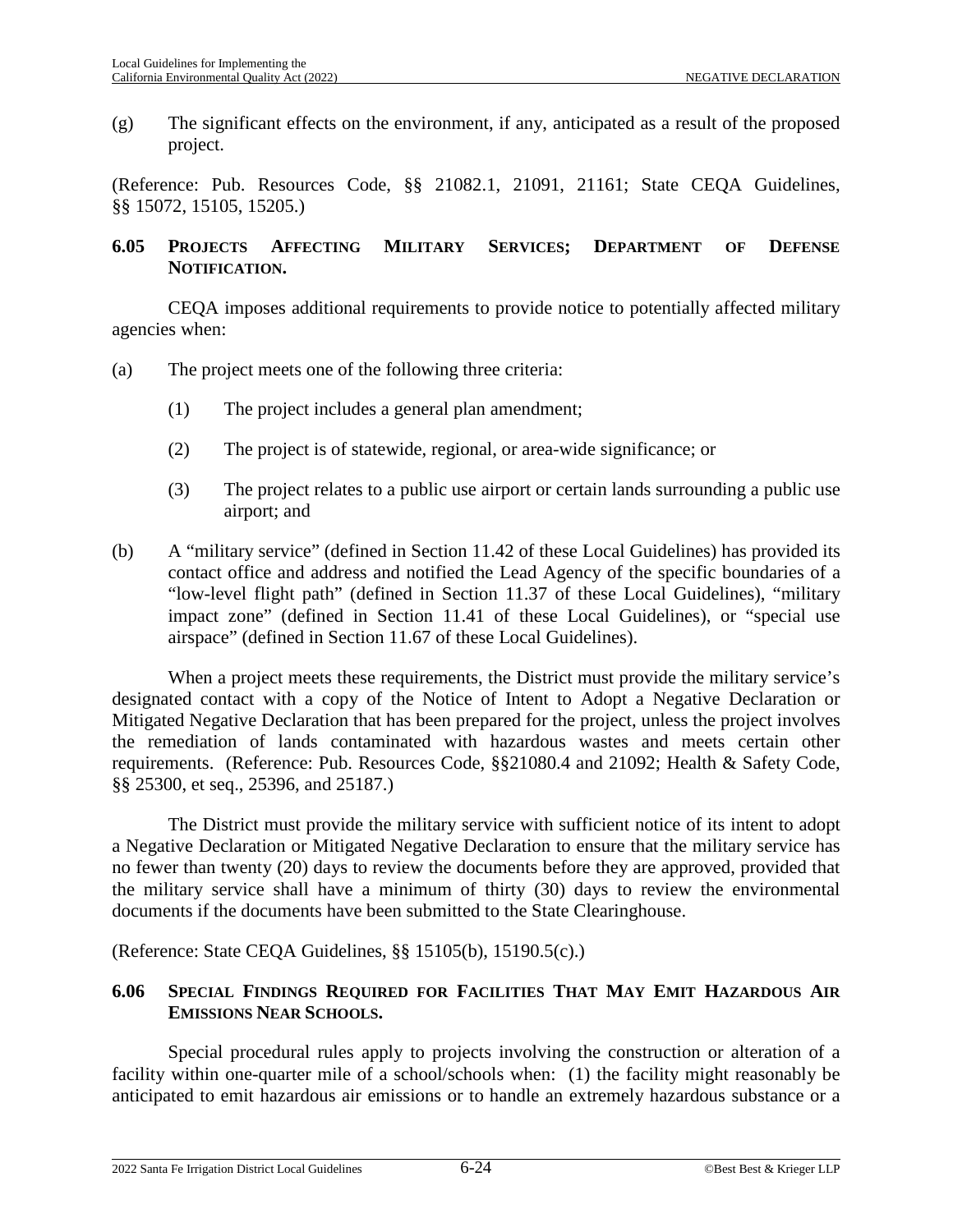mixture containing extremely hazardous substances in a quantity equal to or greater than the threshold specified in Health and Safety Code section 25532(j), and (2) the emissions or substances may pose a health or safety hazard to persons who would attend or would be employed at the school. If the project meets both of those criteria, a Lead Agency may not approve a Negative Declaration or a Mitigated Negative Declaration unless both of the following have occurred:

- (a) The Lead Agency consulted with the affected school district or districts having jurisdiction over the school regarding the potential impact of the project on the school; and
- (b) The school district(s) was given written notification of the project not less than thirty (30) days prior to the proposed approval of the Negative Declaration.

When the District is considering the adoption of a Negative Declaration or Mitigated Negative Declaration for a project that meets these criteria, it can satisfy this requirement by providing the Notice of Intent to Adopt a Negative Declaration or Mitigated Negative Declaration, the proposed Negative Declaration or Mitigated Negative Declaration, and the Initial Study to the potentially affected school district at least thirty (30) days before the decision-making body will consider the adoption of the Negative Declaration or Mitigated Negative Declaration. See also Local Guidelines Section [6.04](#page-75-0).

Implementation of this Guideline shall be consistent with the definitions and terms utilized in State CEQA Guidelines Section 15186.

#### <span id="page-79-0"></span>**6.07 CONSULTATION WITH CALIFORNIA NATIVE AMERICAN TRIBES.**

Prior to the release of a Notice of Intent to Adopt a Negative Declaration or Mitigated Negative Declaration for a project, the Lead Agency shall begin consultation with a California Native American tribe that is traditionally and culturally affiliated with the geographic area of the proposed project if:

- (a) The California Native American tribe requested to the Lead Agency, in writing, to be informed by the Lead Agency through formal notification of proposed projects in the geographic area that is traditionally and culturally affiliated with the tribe; and
- (b) The California Native American tribe responds, in writing, within 30 days of receipt of the formal notification, and requests the consultation. The California Native American tribe shall designate a lead contact person when responding to the Lead Agency. If a lead contact is not designated by the California Native American tribe, or it designates multiple lead contact people, the Lead Agency shall defer to the individuals listed on the contact list maintained by the Native American Heritage Commission. Consultation is defined in Local Guidelines Section [11.11](#page-177-0).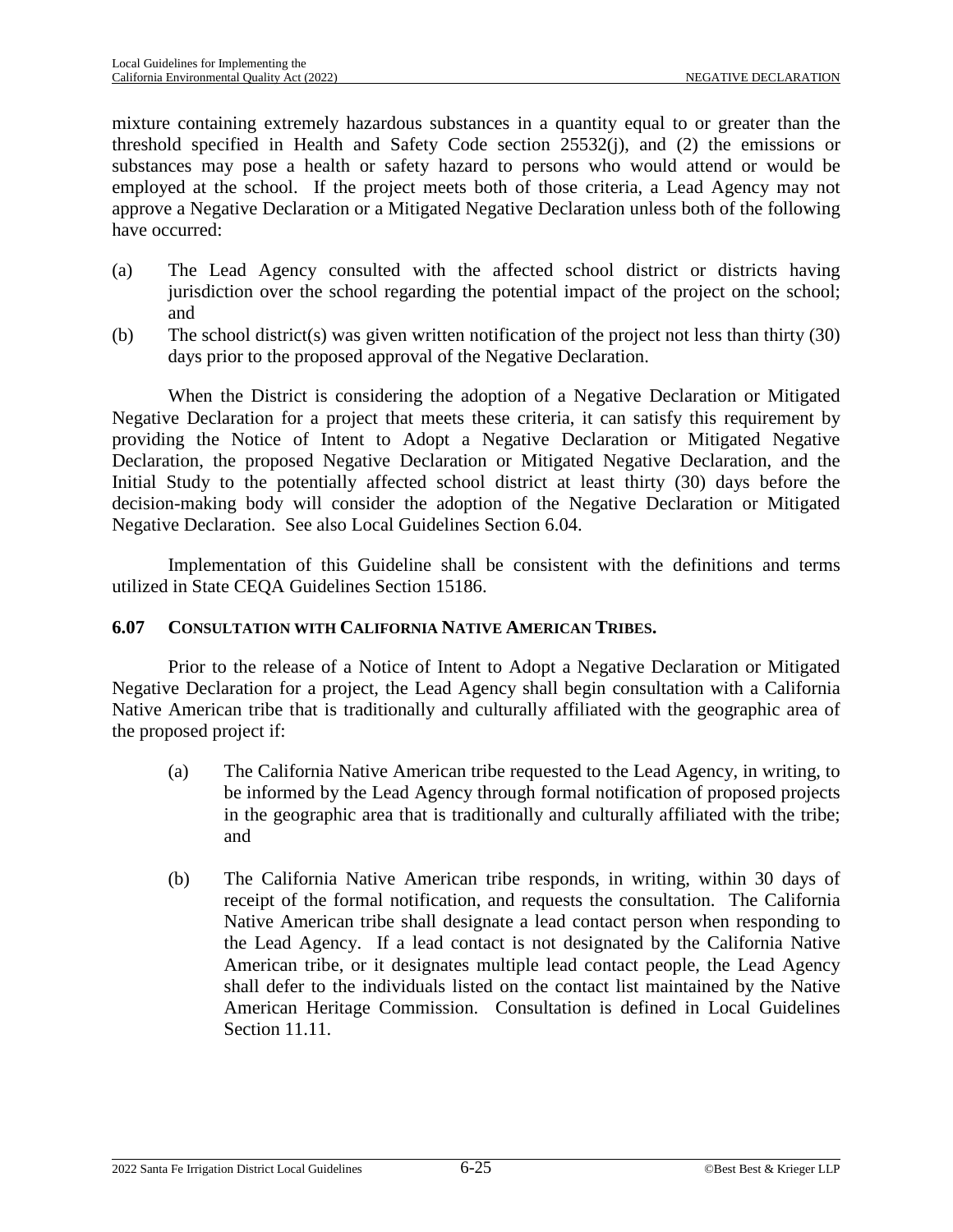To expedite the requirements of this section, the Native American Heritage Commission shall assist the Lead Agency in identifying the California American Native tribes that are traditionally and culturally affiliated with the project area.

Within 14 days of determining that an application for a project is complete or a decision by a public agency to undertake a project, the Lead Agency shall provide formal notification to the designated contact of, or a trial representative of, traditionally and culturally affiliated California Native America tribes that have requested notice, which shall be accomplished by at least one written notification that includes a brief description of the proposed project and its location, the Lead Agency contact information, and a notification that the California Native American tribe has 30 days to request consultation. Where the application for a housing development project is deemed to be complete on or after March 4, 2020 and before December 31, 2021, the California Native American tribe shall have 60 days to respond to the Lead Agency and request consultation. (Reference: Gov. Code, § 65583(i).)

The Lead Agency shall begin the consultation process within 30 days of receiving a California Native American tribe's request for consultation.

If consultation is requested, the parties may propose mitigation measures, including those set forth in Public Resources Code section 21084.3, capable of avoiding or substantially lessening potential significant impacts to a tribal cultural resource or alternatives that would avoid significant impacts to a tribal cultural resource. The consultation may include discussion concerning the type of environmental review necessary, the significance of tribal cultural resources, the significance of the project's impacts on the tribal cultural resources, and, if necessary, project alternatives or the appropriate measures for preservation or mitigation that the California Native American tribe may recommend to the Lead Agency.

The consultation shall be considered concluded when either of the following occurs:

- (1) The parties agree to measures to mitigate or avoid a significant effect, if a significant effect exists, on a tribal cultural resource.
- (2) A party, acting in good faith and after reasonable effort, concludes that mutual agreement cannot be reached.

The California Native American tribe is not limited in its ability to submit information to the lead agency regarding the significance of the tribal cultural resources, the significance of the project's impact on tribal cultural resources, or any appropriate measures to mitigate the impacts. Additionally, the lead agency or project proponent is not limited in its ability to incorporate changes and additions to the project as a result of the consultation, even if not legally required.

(Reference: Pub. Resources Code, §§ 21080.3.1, 21080.3.2.)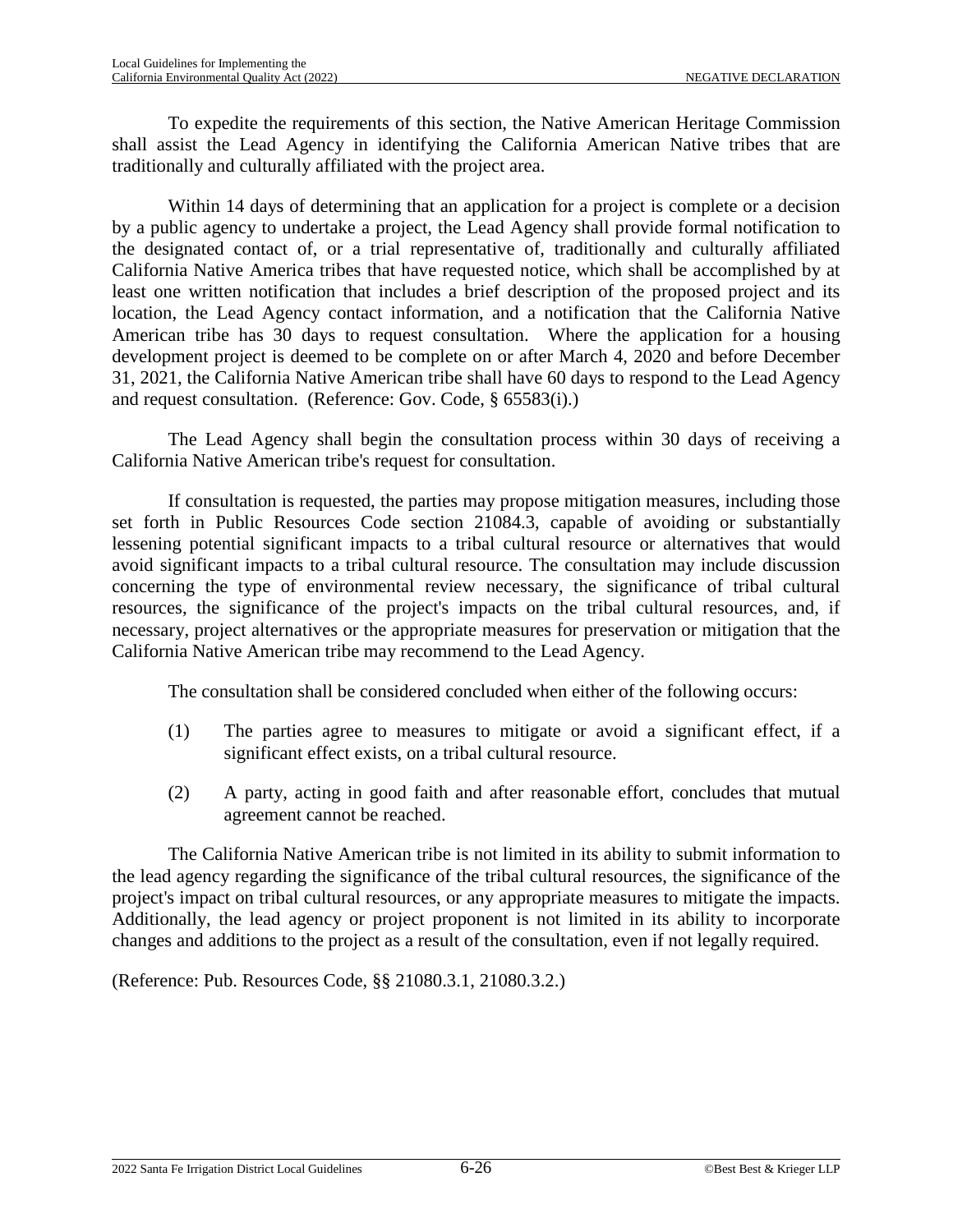## **6.08 IDENTIFICATION OF TRIBAL CULTURAL RESOURCES AND PROCESSING OF INFORMATION AFTER CONSULTATION WITH THE CALIFORNIA NATIVE AMERICAN TRIBE**

After consultation with the California Native American tribe listed above in Local Guidelines Section [6.07](#page-79-0), any mitigation measures agreed upon in the consultation conducted pursuant to Public Resources Code section 21080.3.2 shall be recommended for inclusion in the Mitigated Negative Declaration and in an adopted mitigation monitoring and reporting program, if the mitigation measures are determined to avoid or lessen the proposed project's impacts on tribal cultural resources, and if the mitigation measures are enforceable.

If a project may have a significant impact on a tribal cultural resource, the Lead Agency's Mitigated Negative Declaration shall discuss both of the following:

- (a) Whether the proposed project has a significant impact on an identified tribal cultural resource;
- (b) Whether feasible alternatives or mitigation measures, including those measures that may be agreed to during the consultation, avoid or substantially lessen the impact on the identified tribal cultural resource.

Any information provided regarding the location, description and use of the tribal cultural resource that is submitted by a California Native American tribe during the environmental review process shall not be included in the Negative Declaration or Mitigated Negative Declaration or otherwise disclosed by the Lead Agency or any other public agency to the public, consistent with Governmental Code sections 6254(r) and 6254.10, and State CEQA Guidelines 15120(d), without the prior consent of the tribe that provided the information. If the Lead Agency publishes any information submitted by a California Native American tribe during the consultation or environmental review process, that information shall be published in a confidential appendix to the Negative Declaration or Mitigated Negative Declaration unless the tribe provides consent, in writing, to the disclosure of some or all of the information to the public. This does not prohibit the confidential exchange of the submitted information between public agencies that have lawful jurisdiction over the preparation of the Negative Declaration or the Mitigated Negative Declaration.

The exchange of confidential information regarding tribal cultural resources submitted by a California Native American tribe during the consultation or environmental review process among the Lead Agency, the California Native American tribe, the project applicant, or the project applicant's agent is not prohibited by Public Resources Code section 21082.3. The project applicant and the project applicant's legal advisers must use a reasonable degree of care and maintain the confidentiality of the information exchanged for the purposes of preventing looting, vandalism, or damage to tribal cultural resources and shall not disclose to a third party confidential information regarding the cultural resource unless the California Native American tribe providing the information consents in writing to the public disclosure of such information.

Public Resources Code section 21082.3 does not prevent a Lead Agency or other public agency from describing the information in general terms in the Negative Declaration or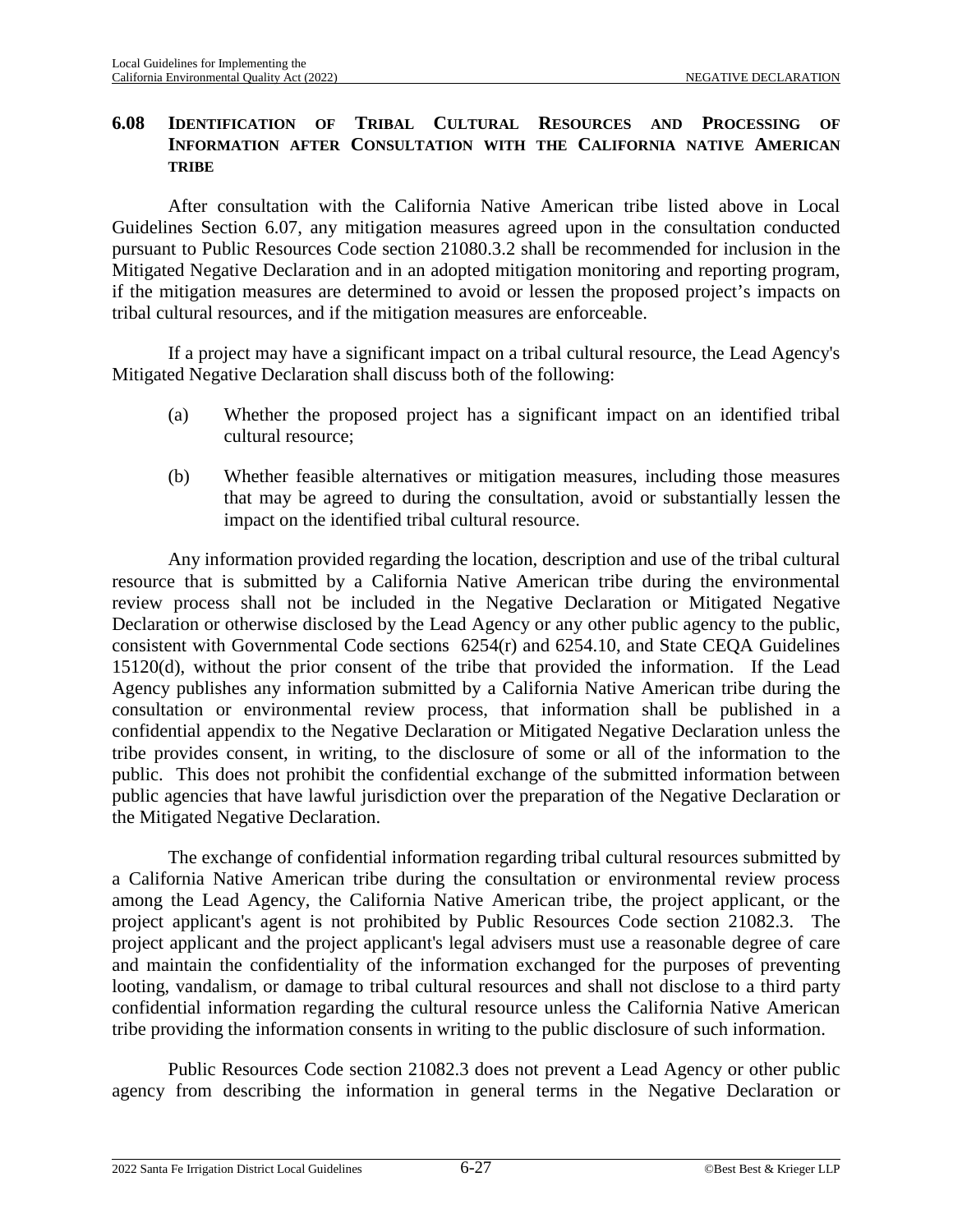Mitigated Negative Declaration so as to inform the public of the basis of the Lead Agency's or other public agency's decision without breaching the confidentiality required. In addition, a Lead Agency may adopt a Mitigated Negative Declaration for a project with a significant impact on an identified tribal cultural resource only if one of the following occurs:

- (a) The consultation process between the California Native American tribe and the Lead Agency has occurred as provided in Public Resources Code sections 21080.3.1 and 21080.3.2 and concluded pursuant to subdivision (b) of Section 21080.3.2.
- (b) The California Native American tribe has requested consultation pursuant to Public Resources Code section 21080.3.1 and has failed to provide comments to the Lead agency, or otherwise failed to engage, in the consultation process.
- (c) The Lead Agency has complied with subdivision (d) of Section 21080.3.1 of the Public Resources Code and the California Native American tribe has failed to request consultation within 30 days.

If substantial evidence demonstrates that a project will cause a significant effect to a tribal cultural resource but the decision-makers do not include the mitigation measures recommended by the staff in the Mitigated Negative Declaration, or if there are no agreed upon mitigation measures at the conclusion of the consultation; or if no consultation has occurred, the Lead Agency must still consider the adoption of feasible mitigation.

(Reference: Pub. Resources Code, § 21082.3.)

#### **6.09 SIGNIFICANT ADVERSE IMPACTS TO TRIBAL CULTURAL RESOURCES**

Public agencies shall, when feasible, avoid damaging effects to any tribal cultural resource. If the Lead Agency determines that a project may cause a substantial adverse change to a tribal cultural resource, and measures are not otherwise identified in the consultation process provided in Public Resources Code section 21080.3.2 and as set forth in Local Guidelines Section [6.07](#page-79-0), the following examples of mitigation measures, if feasible, may be considered to avoid or minimize the significant adverse impacts:

- (a) Avoidance and preservation of the resources in place, including, but not limited to, planning and construction to avoid the resources and protect the cultural and natural context, or planning greenspace, parks, or other open space, to incorporate the resources with culturally appropriate protection and management criteria.
- (b) Treating the resource with culturally appropriate dignity taking into account the tribal cultural values and meaning of the resource, including, but not limited to, the following:
	- (1) Protecting the cultural character and integrity of the resource.
	- (2) Protecting the traditional use of the resource.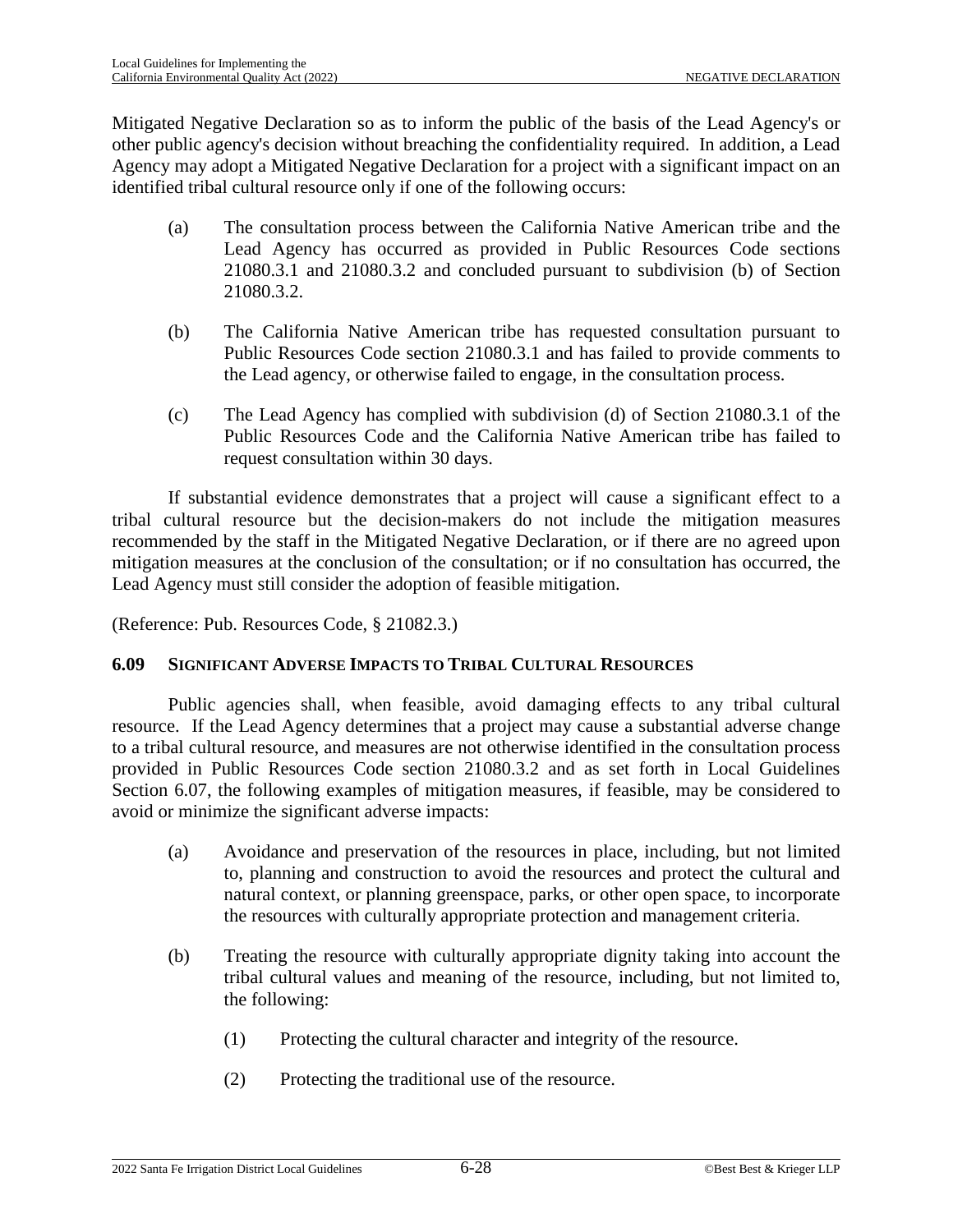- (3) Protecting the confidentiality of the resource.
- (c) Permanent conservation easements or other interests in real property, with culturally appropriate management criteria for the purposes of preserving or utilizing the resources or places.
- (d) Protecting the resource.

(Reference: Pub. Resources Code, § 21084.3.)

#### <span id="page-83-0"></span>**6.10 POSTING AND PUBLICATION OF NEGATIVE DECLARATION OR MITIGATED NEGATIVE DECLARATION.**

The District shall have a copy of the Notice of Intent to Adopt, the Negative Declaration or Mitigated Negative Declaration, and the Initial Study posted at the District's offices and on the District's website, if any, and shall make these documents available for public inspection. The Notice must be provided either twenty (20) or thirty (30) days prior to final adoption of the Negative Declaration or Mitigated Negative Declaration. The public review period for a Negative Declaration or Mitigated Negative Declaration prepared for a project subject to state agency review, as set forth in Local Guidelines Section [6.11](#page-84-0), must be circulated for at least as long as the review period established by the State Clearinghouse, usually no less than thirty (30) days. Under certain circumstances, a shortened review period of at least twenty (20) days may be approved by the State Clearinghouse as provided for in State CEQA Guidelines section 15105. See the Shortened Review Request Form "P." The state review period will commence on the date the State Clearinghouse distributes the document to state agencies. The State Clearinghouse will distribute the document within three (3) days of receipt if the Negative Declaration or Mitigated Negative Declaration is deemed complete.

The Notice must also be posted in the office of the Clerk in each county in which the project is located and must remain posted throughout the public review period. The County Clerk is required to post the Notice within twenty-four (24) hours of receiving it.

Notice shall be provided as stated in Local Guidelines Section [6.04.](#page-75-0) In addition, Notice of the Intent to Adopt shall be given to the last known name and address of all organizations and individuals who have previously requested notice; by posting the notice on the website of the lead agency; and by at least one of the following procedures:

- (a) Publication at least once in a newspaper of general circulation in the area affected by the proposed project. If more than one area will be affected, the notice shall be published in the newspaper of largest circulation from among the newspapers of general circulation in those areas;
- (b) Posting of notice on and off site in the area where the project is to be located; or
- (c) Direct mailing to owners and occupants of property contiguous to the project, as shown on the latest equalized assessment roll.

The District, when acting as Lead Agency, shall consider all comments received during the public review period for the Negative Declaration or Mitigated Negative Declaration. For a Negative Declaration or Mitigated Negative Declaration, the District is not required to respond in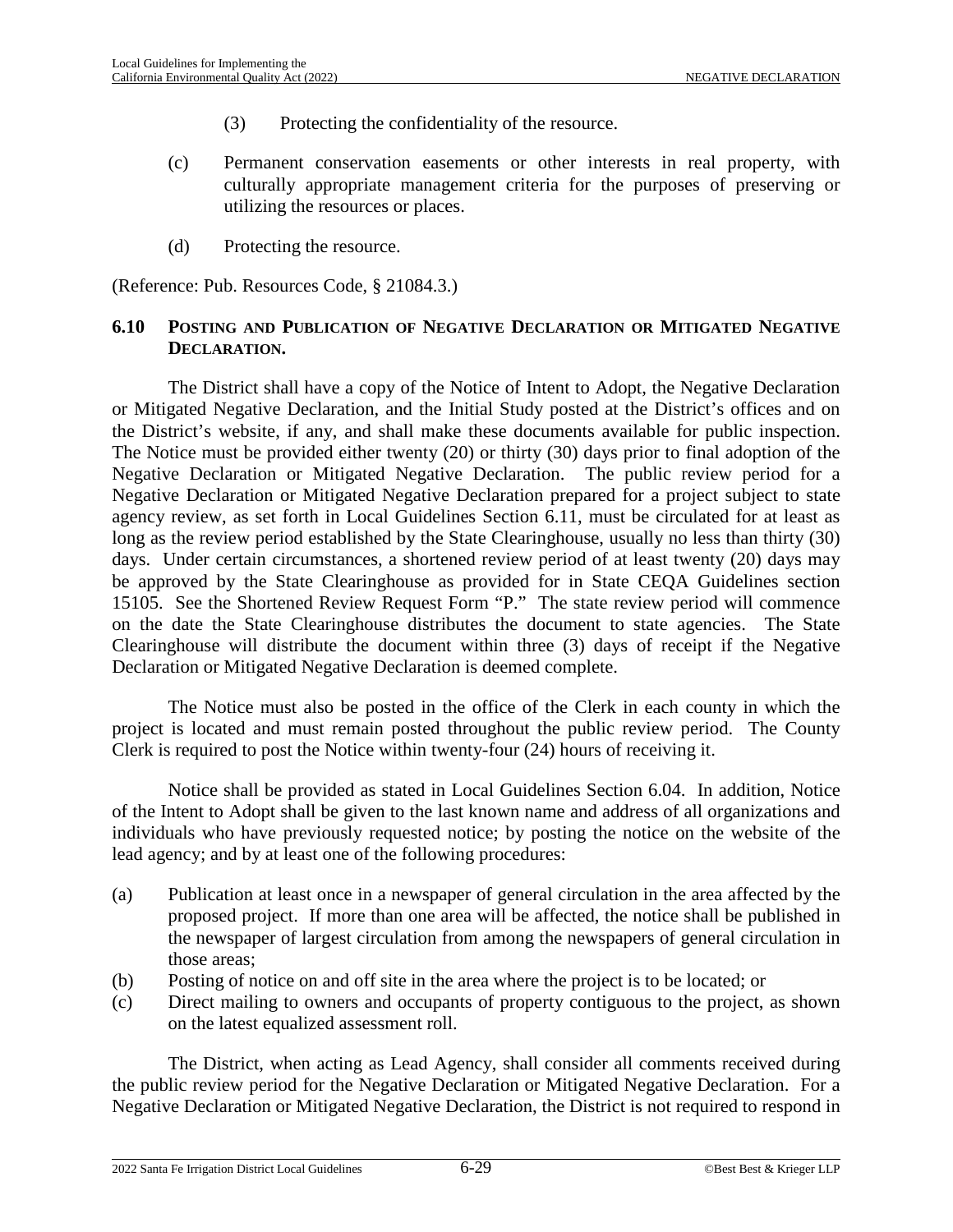writing to comments it receives either during or after the public review period. However, the District may provide a written response to all comments if it will not delay action on the Negative Declaration or Mitigated Negative Declaration, since any comment received prior to final action on the Negative Declaration or Mitigated Negative Declaration can form the basis of a legal challenge. A written response that refutes the comment or adequately explains the District's action in light of the comment will assist the District in defending against a legal challenge. The District shall notify any public agency that comments on a Negative Declaration or Mitigated Negative Declaration of the public hearing or hearings, if any, on the project for which the Negative Declaration or Mitigated Negative Declaration was prepared.

(Reference: Pub. Resources Code, § 21092; State CEQA Guidelines, §§ 15072-15073.)

## <span id="page-84-0"></span>**6.11 SUBMISSION OF NEGATIVE DECLARATION OR MITIGATED NEGATIVE DECLARATION TO STATE CLEARINGHOUSE.**

A Negative Declaration or Mitigated Negative Declaration must be submitted to the State Clearinghouse, in an electronic form as required by the Office of Planning and Research, regardless of whether the document must be circulated for review and comment by state agencies under State CEQA Guidelines section 15205 and 15206. The Negative Declaration or Mitigated Negative Declaration must be submitted via the Office of Planning and Research's CEQA Submit website [\(https://ceqasubmit.opr.ca.gov/Security/LogOn?ReturnUrl=%2f\)](https://ceqasubmit.opr.ca.gov/Security/LogOn?ReturnUrl=%2f). The CEQA Submit website differentiates between environmental documents that do require review and comment by state agencies and those that do not. In particular, the website provides a "Local Review Period" tab for submitting documents that do not require review and comment by state agencies, and a "State Review Period" tab for submitting documents that do require review and comment by state agencies.

A Negative Declaration or Mitigated Negative Declaration must be submitted to the State Clearinghouse for review and comment by state agencies (i.e., a Negative Declaration or Mitigated Negative Declaration must be submitted through the CEQA Submit website under the "State Review Period" tab) in the following situations:

- (a) The Negative Declaration or Mitigated Negative Declaration is prepared by a Lead Agency that is a state agency;
- (b) The Negative Declaration or Mitigated Negative Declaration is prepared by a public agency where a state agency is a Responsible Agency, Trustee Agency, or otherwise has jurisdiction by law with respect to the project; or
- (c) The Negative Declaration or Mitigated Negative Declaration is for a project identified in State CEQA Guidelines Section 15206 as being of statewide, regional, or area-wide significance.

State CEQA Guidelines Section 15206 identifies the following types of projects as being examples of projects of statewide, regional, or area-wide significance that require submission to the State Clearinghouse for circulation:

(1) Projects that have the potential to cause significant environmental effects beyond the city or county where the project would be located, such as: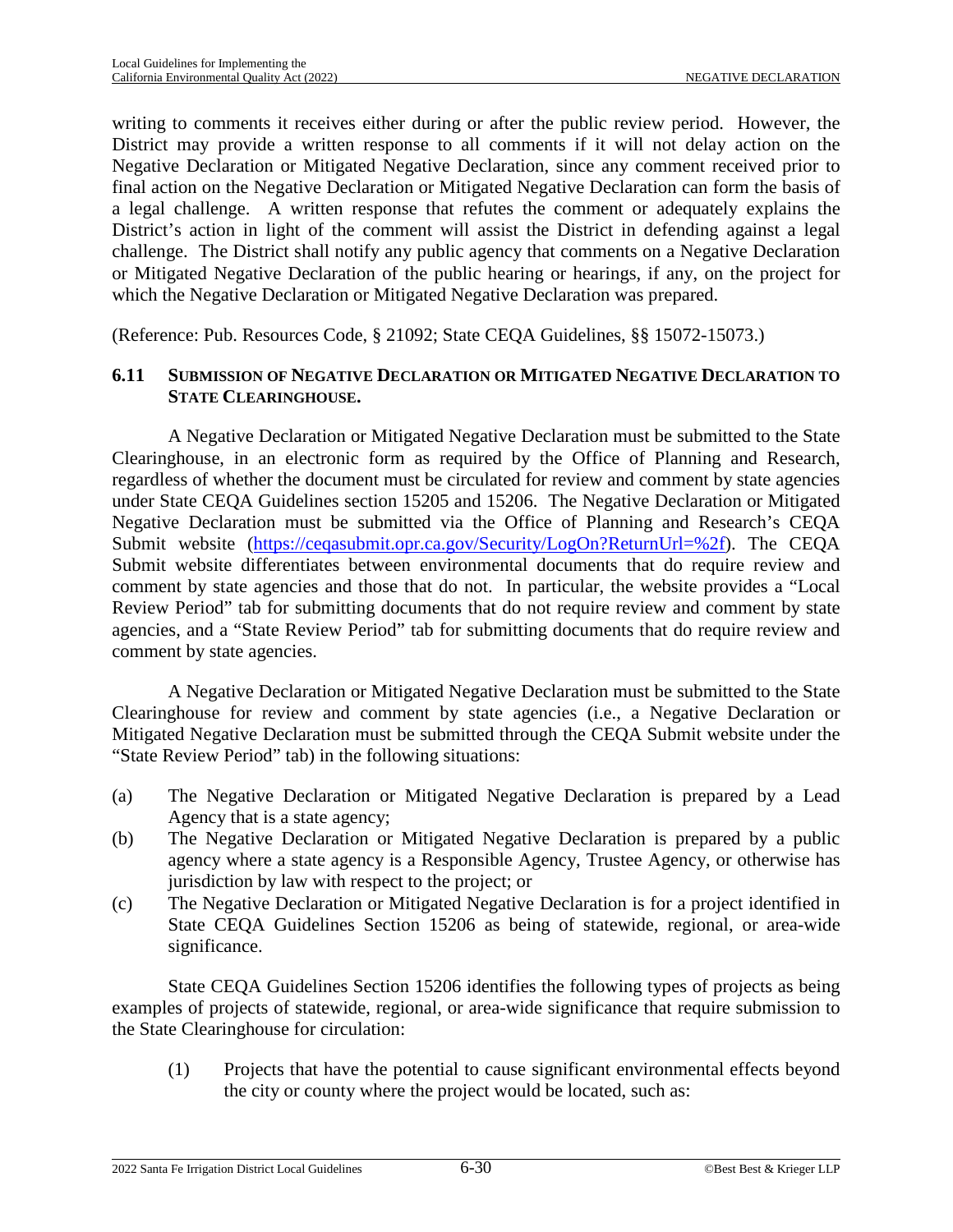- (a) Residential development of more than 500 units;
- (b) Commercial projects employing more than 1,000 persons or covering more than 500,000 square feet of floor space;
- (c) Office building projects employing more than 1,000 persons or covering more than 250,000 square feet of floor space;
- (d) Hotel or motel development of more than 500 rooms; or
- (e) Industrial projects housing more than 1,000 persons, occupying more than 40 acres of land, or covering more than 650,000 square feet of floor area;
- (2) Projects for the cancellation of a Williamson Act contract covering 100 or more acres;
- (3) Projects in one of the following Environmentally Sensitive Areas:
	- (a) Lake Tahoe Basin;
	- (b) Santa Monica Mountains Zone;
	- (c) Sacramento-San Joaquin River Delta;
	- (d) Suisun Marsh;
	- (e) Coastal Zone, as defined by the California Coastal Act;
	- (f) Areas within one-quarter mile of a river designated as wild and scenic; or
	- (g) Areas within the jurisdiction of the San Francisco Bay Conservation and Development Commission;
- (4) Projects that would affect sensitive wildlife habitats or the habitats of any rare, threatened, or endangered species;
- (5) Projects that would interfere with water quality standards; and
- (6) Projects that would provide housing, jobs, or occupancy for 500 or more people within 10 miles of a nuclear power plant.

A Negative Declaration or Mitigated Negative Declaration may also be submitted to the State Clearinghouse for circulation if a state agency has special expertise with regard to the environmental impacts involved.

The public review period for a Negative Declaration or a Mitigated Negative Declaration shall not be less than twenty (20) days. The review period, however, shall be at least thirty (30) days if the Negative Declaration or Mitigated Negative Declaration is for a proposed project where a state agency is the lead agency, a responsible agency, or a trustee agency; a state agency otherwise has jurisdiction by law with respect to the project; or the proposed project is of sufficient statewide, regional, or areawide significance as determined pursuant to the guidelines certified and adopted pursuant to State CEQA Guidelines section 15206. When the Negative Declaration or Mitigated Negative Declaration is submitted to the State Clearinghouse for state agency review, the review period begins (day one) on the date that the State Clearinghouse distributes the Negative Declaration or Mitigated Negative Declaration to state agencies. The State Clearinghouse is required to distribute the Negative Declaration or Mitigated Negative Declaration to state agencies within three (3) working days from the date the State Clearinghouse receives the document, as long as the Negative Declaration or Mitigated Negative Declaration is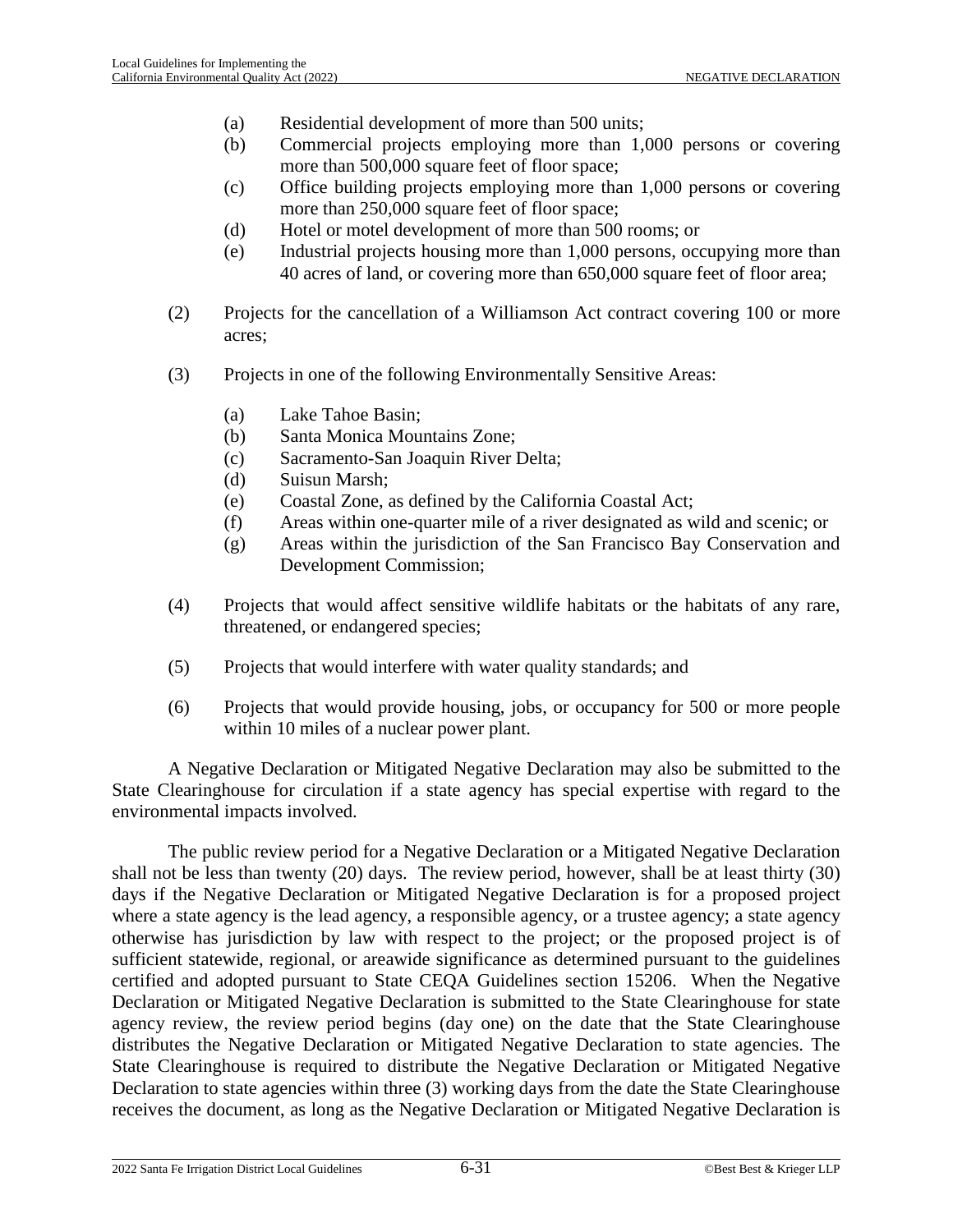complete when submitted to the State Clearinghouse. If the document submitted to the State Clearinghouse is not complete, the State Clearinghouse must notify the Lead Agency. The review period for the public and all other agencies may run concurrently with the state agency review period established by the State Clearinghouse, but the public review period cannot conclude before the state agency review period does. The review period for the public shall be at least as long as the review period established by the State Clearinghouse.

A shorter review period by the State Clearinghouse for a Negative Declaration or Mitigated Negative Declaration can be requested by the decision-making body. The shortened review period shall not be less than twenty (20) days. Such a request must be made in writing by the Lead Agency to the Office of Planning and Research. The decision-making body may designate by resolution or ordinance an individual authorized to request a shorter review period. (See Form "P"). Any approval of a shortened review period must be given prior to, and reflected in, the public notice. However, a shortened review period shall not be approved by the Office of Planning and Research for any proposed project of statewide, regional or area-wide environmental significance, as defined by State CEQA Guidelines Section 15206.

When the Lead Agency completes its Negative Declaration or Mitigated Negative Declaration for a proposed project, the Lead Agency must also cause a Notice of Completion (Form "H") to be filed with the Office of Planning and Research via the Office of Planning and Research's CEQA Submit website. The Notice of Completion should briefly identify the project, indicate that an environmental document has been prepared for the project, and identify the project location by latitude and longitude.

The Lead Agency must post the Notice of Intent, Notice of Completion, and Negative Declaration or Mitigated Negative Declaration on its website, if any.

(Reference: Pub. Resources Code, §§ 21082.1, 21161; State CEQA Guidelines, §§ 15205, 15206.)

## **6.12 SPECIAL NOTICE REQUIREMENTS FOR WASTE- AND FUEL-BURNING PROJECTS.**

For any project that involves the burning of municipal waste, hazardous waste, or refusederived fuel (such as tires) and that does not require an EIR, as defined in Local Guidelines Section [5.11,](#page-62-0) a Notice of Intent to Adopt a Negative Declaration or Mitigated Negative Declaration shall be given to all organizations and individuals who have previously requested it and shall also be given by all three of the procedures listed in Local Guidelines Section [6.07](#page-79-0). In addition, Notice shall be given by direct mailing to the owners and occupants of property within one-quarter mile of any parcel or parcels on which such a project is located.

These notice requirements apply only to those projects described in Local Guidelines Section [5.11.](#page-62-0) These notice requirements do not preclude the District from providing additional notice by other means if desired.

(Reference: Pub. Resources Code, § 21092(c).)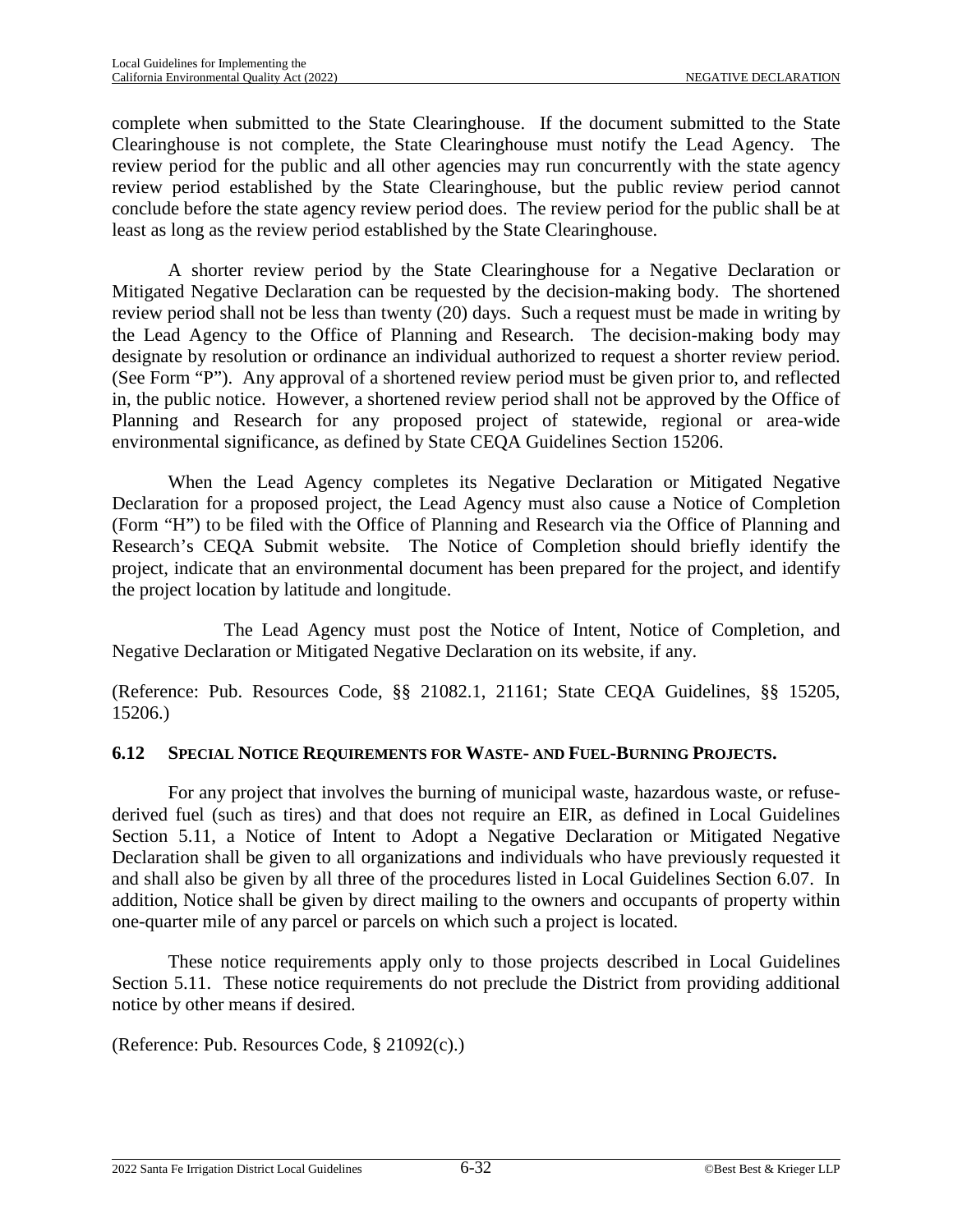## **6.13 CONSULTATION WITH WATER AGENCIES REGARDING LARGE DEVELOPMENT PROJECTS.**

Under specific circumstances a city or county acting as Lead Agency must consult with the public water system that will supply the project to determine whether the public water system can adequately supply the water needed for the project. As a Responsible Agency, the District should be aware of these requirements. See Local Guidelines Section [5.16](#page-66-0) for more information on these requirements.

(Reference: State CEQA Guidelines, § 15155.)

## **6.14 CONTENT OF NEGATIVE DECLARATION OR MITIGATED NEGATIVE DECLARATION.**

A Negative Declaration must be prepared directly by or under contract to the District and should generally resemble Form "E." It shall contain the following information:

- (a) A brief description of the project proposed, including any commonly used name for the project;
- (b) The location of the project and the name of the project proponent;
- (c) A finding that the project as proposed will not have a significant effect on the environment; and
- (d) An attached copy of the Initial Study documenting reasons to support the finding.

For a Mitigated Negative Declaration, feasible mitigation measures included in the project to substantially lessen or avoid potentially significant effects must be fully enforceable through permit conditions, agreements, or other measures. Such permit conditions, agreements, and measures must be consistent with applicable constitutional requirements such as the "nexus" and "rough proportionality" standards established by case law.

The proposed Negative Declaration or Mitigated Negative Declaration must reflect the independent judgment of the District.

(Reference: State CEQA Guidelines, § 15071.)

#### **6.15 TYPES OF MITIGATION.**

The following is a non-exhaustive list of potential types of mitigation the District may consider:

- (a) Avoidance;
- (b) Preservation;
- (c) Rehabilitation or replacement. Replacement may be on-site or off-site depending on the particular circumstances; and/or
- (d) Participation in a fee program.

(Reference: State CEQA Guidelines, § 15370.)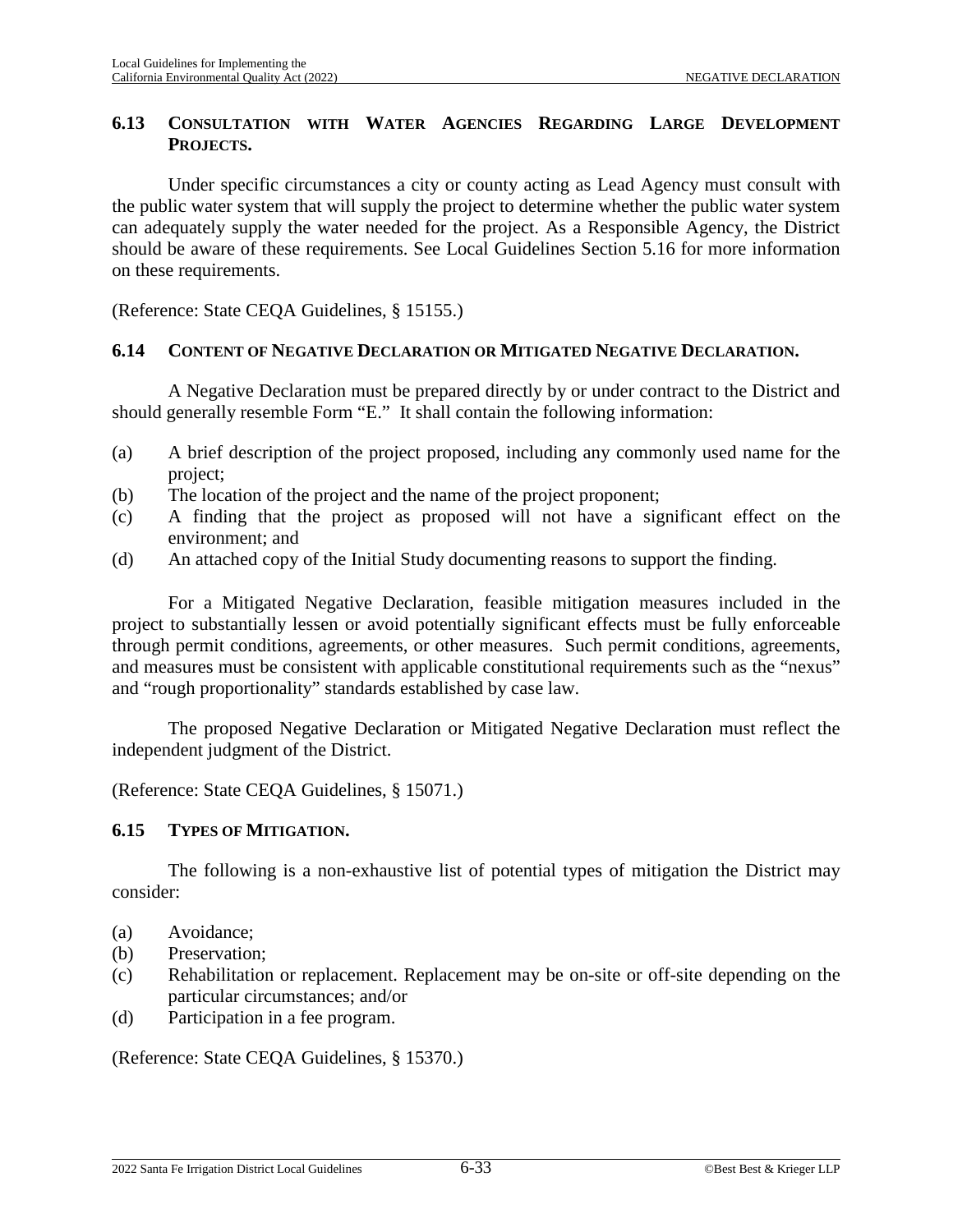#### **6.16 ADOPTION OF NEGATIVE DECLARATION OR MITIGATED NEGATIVE DECLARATION.**

Following the publication, posting or mailing of the Notice of Intent to Adopt a Negative Declaration or Mitigated Negative Declaration, but not before the expiration of the applicable twenty (20) or thirty (30) day public review period, the Negative Declaration or Mitigated Negative Declaration may be presented to the decision-making body at a regular or special meeting. Prior to adoption, the District shall independently review and analyze the Negative Declaration or Mitigated Negative Declaration and find that the Negative Declaration or Mitigated Negative Declaration reflects the independent judgment of the District.

If new information is added to the Negative Declaration or Mitigated Negative Declaration after public review, the District should determine whether recirculation is warranted. (See Local Guidelines Section [6.19\)](#page-90-0). If the decision-making body finds that the project will not have a significant effect on the environment, it shall adopt the Negative Declaration or Mitigated Negative Declaration. If the decision-making body finds that the proposed project may have a significant effect on the environment that cannot be mitigated or avoided, it shall order the preparation of a Draft EIR and the filing of a Notice of Preparation of a Draft EIR.

When adopting a Negative Declaration or Mitigated Negative Declaration, the District shall specify the location and custodian of the documents or other material that constitute the record of proceedings upon which it based its decision. If adopting a Negative Declaration for a project that may emit hazardous air emissions within one-quarter mile of a school and that meets the other requirements of Local Guidelines Section [6.06,](#page-78-1) the decision-making body must also make the findings required by Local Guidelines Section [6.06](#page-78-1).

As Lead Agency, the District may charge a non-elected official or body with the responsibility of independently reviewing the adequacy of and adopting a Negative Declaration or a Mitigated Negative Declaration. Any final CEQA determination made by a non-elected decisionmaker, however, is appealable to the District's Board of Directors within either (a) the time period set forth in the District's established process to appeal the non-elected decisionmaker's CEQA determination; or, if no such process exists, (2) ten (10) days of the nonelected decisionmaker's determination. If the non-elected decisionmaker's CEQA determination is not timely appealed as set forth herein, the non-elected decisionmaker's determination shall be final.

(Reference: State CEQA Guidelines, § 15074.)

# **6.17 MITIGATION REPORTING OR MONITORING PROGRAM FOR MITIGATED NEGATIVE DECLARATION.**

When adopting a Mitigated Negative Declaration pursuant to Local Guidelines Section 6.13, the District shall adopt a reporting or monitoring program to assure that mitigation measures, which are required to mitigate or avoid significant effects on the environment, will be fully enforceable through permit conditions, agreements, or other measures and implemented by the project proponent or other responsible party in a timely manner, in accordance with conditions of project approval. The District shall also specify the location and the custodian of the documents that constitute the record of proceedings upon which it based its decision. There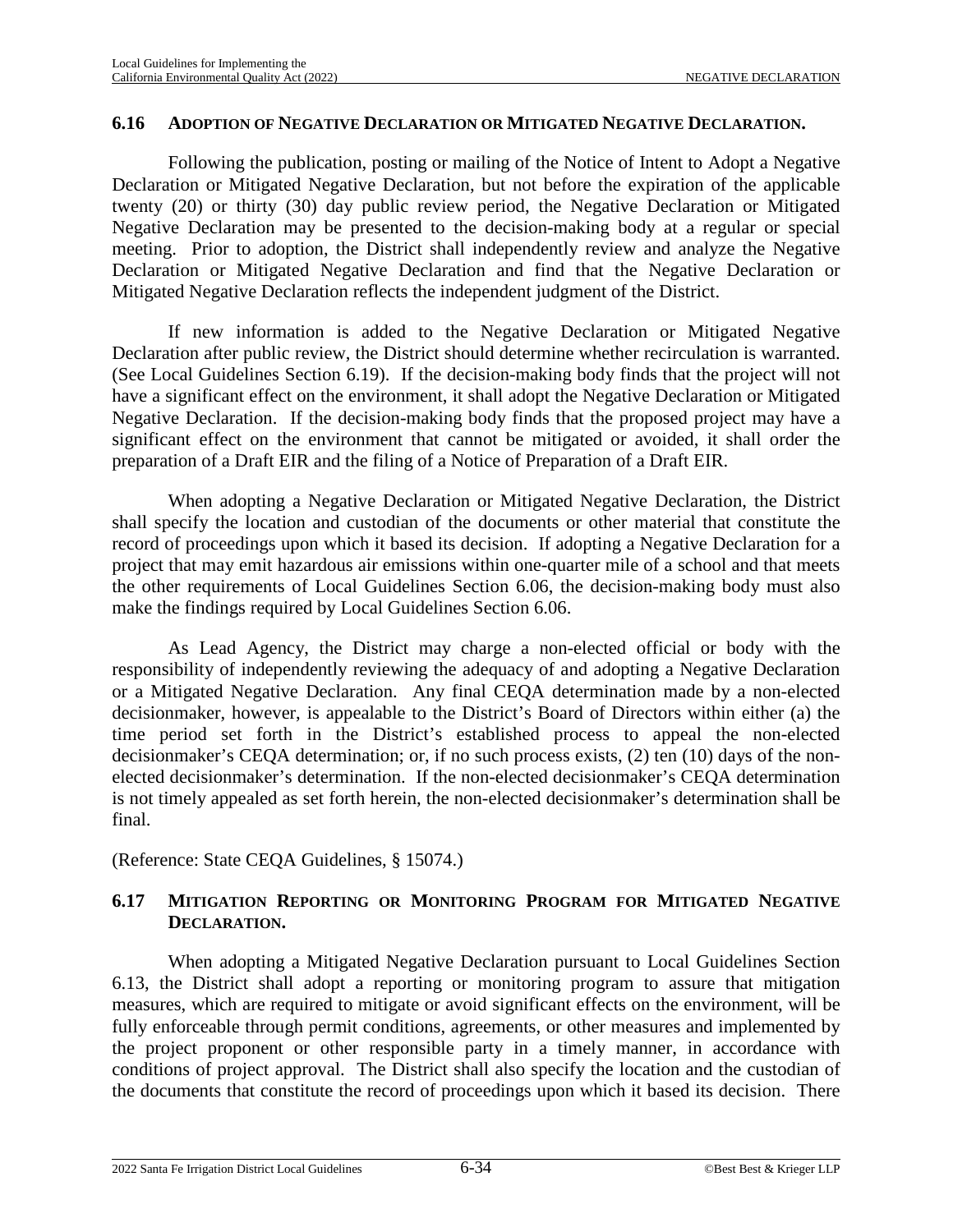is no requirement that the reporting or monitoring program be circulated for public review; however, the District may choose to circulate it for public comments along with the Mitigated Negative Declaration. The mitigation measures required to mitigate or avoid significant effects on the environment must be adopted as conditions of project approval.

This reporting or monitoring program shall be designed to assure compliance during the implementation or construction of a project and shall otherwise comply with the requirements described in Local Guidelines Section [7.38.](#page-130-0) If a Responsible Agency or Trustee Agency has required that certain conditions be incorporated into the project, the District may request that agency to prepare and submit a proposed reporting or monitoring program. The District shall also require that, prior to the close of the public review period for a Mitigated Negative Declaration (see Local Guidelines Section [6.04\)](#page-75-0), the Responsible or Trustee Agency submit detailed performance objectives for mitigation measures, or refer the District to appropriate, readily available guidelines or reference documents. Any mitigation measures submitted to the District by a Responsible or Trustee Agency shall be limited to measures that mitigate impacts to resources that are within the Responsible or Trustee Agency's authority.

Local agencies have the authority to levy fees sufficient to pay for this program. Therefore, the District can charge the project proponent a fee to cover actual costs of program processing and implementation.

Transportation information resulting from the reporting or monitoring program required to be adopted by the District shall be submitted to the regional transportation planning agency where the project is located and to the Department of Transportation for a project of statewide, regional or area-wide significance according to State CEQA Guidelines Section 15206. The transportation planning agency and the Department of Transportation are required by law to adopt guidelines for the submittal of these reporting or monitoring programs, so the District may wish to tailor its submittal to such guidelines.

(Reference: State CEQA Guidelines, §§ 15074, 15097.)

## **6.18 APPROVAL OR DISAPPROVAL OF PROJECT.**

At the time of adoption of a Negative Declaration or Mitigated Negative Declaration, the decision-making body may consider the project for purposes of approval or disapproval. Prior to approving the project, the decision-making body shall consider the Negative Declaration or Mitigated Negative Declaration, together with any written comments received and considered during the public review period, and shall approve or disapprove the Negative Declaration or Mitigated Negative Declaration. In making a finding as to whether there is any substantial evidence that the project will have a significant effect on the environment, the factors listed in Local Guidelines Section [5.08](#page-59-0) should be considered. (See Local Guidelines Section [6.06](#page-78-1) for approval requirements for facilities that may emit hazardous pollutants or that may handle extremely hazardous substances within one-quarter mile of a school site.)

(Reference: State CEQA Guidelines, § 15092.)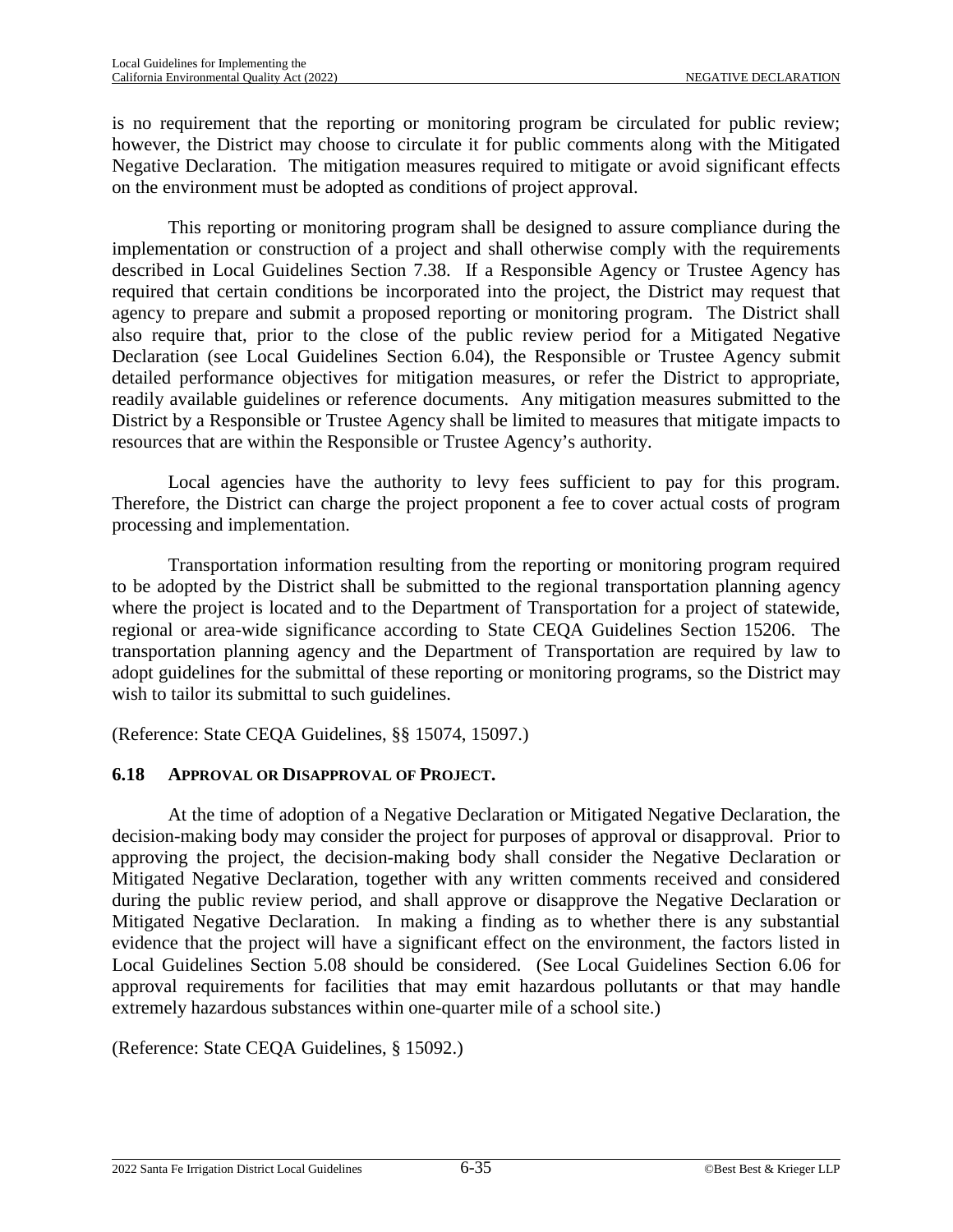## <span id="page-90-0"></span>**6.19 RECIRCULATION OF A NEGATIVE DECLARATION OR MITIGATED NEGATIVE DECLARATION.**

A Negative Declaration or Mitigated Negative Declaration must be recirculated when the document must be substantially revised after the public review period but prior to its adoption. A "substantial revision" occurs when the District has identified a new and avoidable significant effect for which mitigation measures or project revisions must be added in order to reduce the effect to a level of insignificance, or when the District determines that the proposed mitigation measures or project revisions will not reduce the potential effects to less than significant and new measures or revisions must be required.

Recirculation is not required under the following circumstances:

- (a) Mitigation measures are replaced with equal or more effective measures, and the District makes a finding to that effect;
- (b) New project revisions are added after circulation of the Negative Declaration or Mitigated Negative Declaration or in response to written or oral comments on the project's effects, but the revisions do not create new significant environmental effects and are not necessary to mitigate an avoidable significant effect;
- (c) Measures or conditions of project approval are added after circulation of the Negative Declaration or Mitigated Negative Declaration, but the measures or conditions are not required by CEQA, do not create new significant environmental effects, and are not necessary to mitigate an avoidable significant effect; or
- (d) New information is added to the Negative Declaration or Mitigated Declaration which merely clarifies, amplifies, or makes insignificant modifications to the Negative Declaration or Mitigated Negative Declaration.

If, after preparation of a Negative Declaration or Mitigated Negative Declaration, the District determines that the project requires an EIR, it shall prepare and circulate the Draft EIR for consultation and review and advise reviewers in writing that a proposed Negative Declaration or Mitigated Declaration had previously been circulated for the project.

(Reference: State CEQA Guidelines, § 15073.5.)

## **6.20 NOTICE OF DETERMINATION ON A PROJECT FOR WHICH A PROPOSED NEGATIVE OR MITIGATED NEGATIVE DECLARATION HAS BEEN APPROVED.**

After final approval of a project for which a Negative Declaration or Mitigated Negative Declaration has been prepared, Staff shall cause to be prepared, filed, and posted a Notice of Determination (Form "F"). The Notice of Determination shall contain the following information:

- (a) An identification of the project, including the project title as identified on the proposed Negative Declaration or Mitigated Negative Declaration, location, and the State Clearinghouse identification number for the proposed Negative Declaration or Mitigated Negative Declaration if the Notice of Determination is filed with the State Clearinghouse;
- (b) For private projects, identification of the person undertaking a project that is supported, in whole or in part, through contracts, grants, subsidies, loans, or other forms of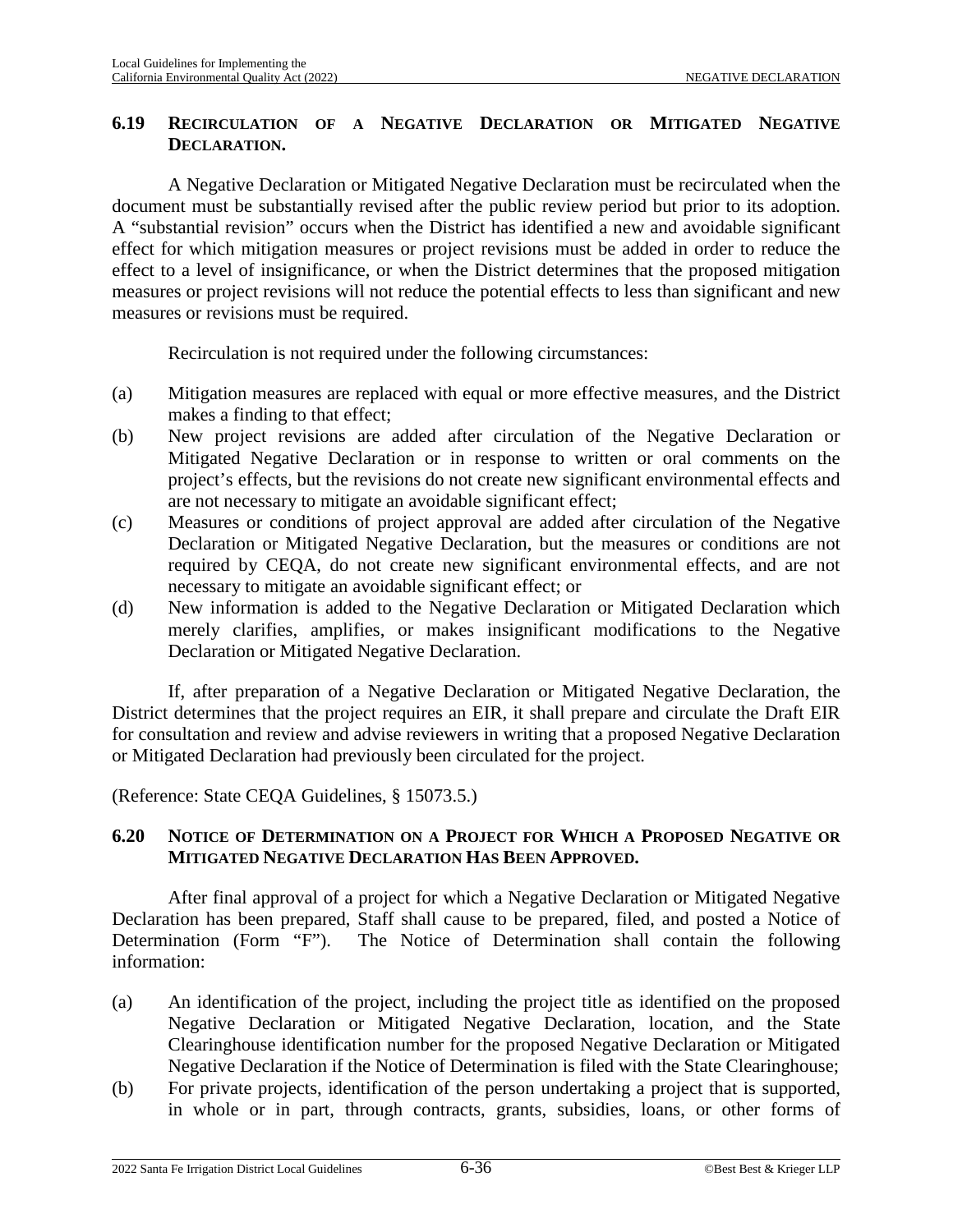assistance from one or more public agencies or the identity of the person receiving a lease, permit, license, certificate, or other entitlement for use from one or more public agencies;

- (c) A brief description of the project;
- (d) The name of the District and the date on which the District approved the project;
- (e) The determination of the District that the project will not have a significant effect on the environment;
- (f) A statement that a Negative Declaration or Mitigated Negative Declaration was adopted pursuant to the provisions of CEQA;
- (g) A statement indicating whether mitigation measures were made a condition of the approval of the project, and whether a mitigation monitoring plan/program was adopted; and
- (h) The address where a copy of the Negative Declaration or Mitigated Negative Declaration may be examined.

The Notice of Determination shall be filed with the Clerk of each county in which the project will be located within five (5) working days of project approval.

The District must also post the Notice of Determination on its website. Such electronic notice is in addition to the posting requirements of the State CEQA Guidelines and the Public Resources Code. The Clerk must post the Notice of Determination within twenty-four (24) hours of receipt. The Notice must be posted in the office of the Clerk for a minimum of thirty (30) days. Thereafter, the Clerk shall return the notice to the District with a notation of the period it was posted. The District shall retain the notice for not less than twelve (12) months. If the project requires discretionary approval from any State agency, the Notice of Determination shall also be filed with OPR within five (5) working days of project approval along with proof of payment of the DFW fee or a no effect determination form from the DFW (see Local Guidelines Section [6.24\)](#page-93-0). Simultaneously with the filing of the Notice of Determination with the Clerk, Staff shall cause a copy of the Notice of Determination to be posted at District Offices.

If a written request has been made for a copy of the Notice of Determination prior to the date on which the District adopts the Negative Declaration or Mitigated Negative Declaration, the copy must be mailed, first class postage prepaid, within five (5) days of the District's determination. If such a request is made following the District's determination, then the copy should be mailed in the same manner as soon as possible. The recipients of such documents may be charged a fee reasonably related to the cost of providing the service.

For projects with more than one phase, Staff shall file a Notice of Determination for each phase requiring a discretionary approval.

The filing and posting of the Notice of Determination with the County Clerk, and, if necessary, with OPR, usually starts a thirty (30) day statute of limitations on court challenges to the approval under CEQA. When separate notices are filed for successive phases of the same overall project, the thirty (30) day statute of limitations to challenge the subsequent phase begins to run when the second notice is filed. Failure to file the Notice may result in a one hundred eighty (180) day statute of limitations.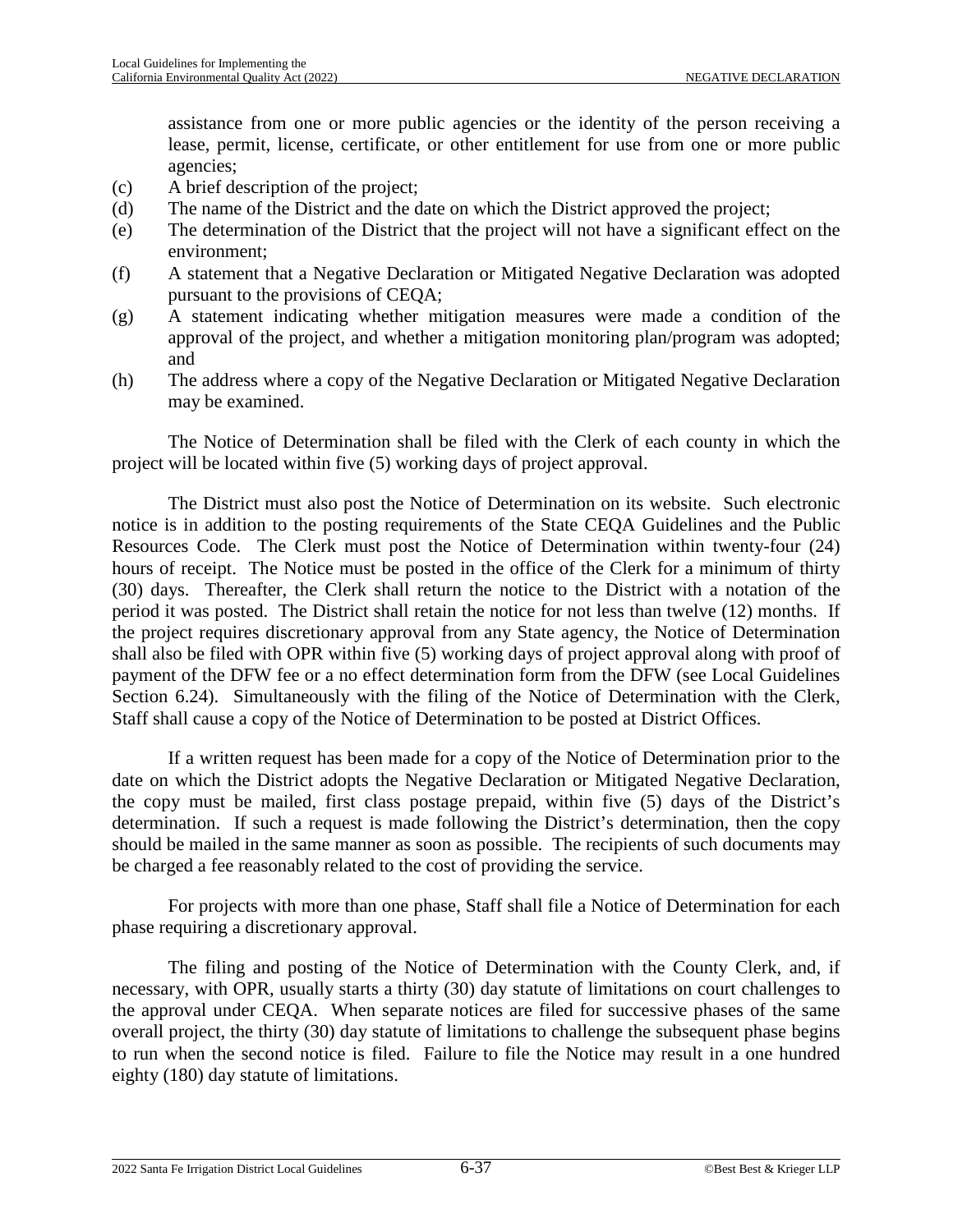(Reference: State CEQA Guidelines, § 15075.)

#### **6.21 ADDENDUM TO NEGATIVE DECLARATION OR MITIGATED NEGATIVE DECLARATION.**

The District may prepare an addendum to an adopted Negative Declaration or Mitigated Negative Declaration if only minor technical changes or additions are necessary. The District may also prepare an addendum to an adopted Negative Declaration or Mitigated Negative Declaration when none of the conditions calling for a subsequent Negative Declaration or Mitigated Negative Declaration have occurred. (See Local Guidelines Section [6.22](#page-92-0) below.) An addendum need not be circulated for public review but can be attached to the adopted Negative Declaration or Mitigated Negative Declaration. The District shall consider the addendum with the adopted Negative Declaration or Mitigated Negative Declaration prior to project approval.

(Reference: State CEQA Guidelines, § 15164.)

#### <span id="page-92-0"></span>**6.22 SUBSEQUENT NEGATIVE DECLARATION OR MITIGATED NEGATIVE DECLARATION.**

When a Negative Declaration or Mitigated Negative Declaration has been adopted for a project, or when an EIR has been certified, no subsequent Negative Declaration, Mitigated Negative Declaration, or EIR shall be prepared for that project unless the Lead Agency determines, on the basis of substantial evidence in the light of the whole record, one or more of the following:

- (a) Substantial changes are proposed in the project which will require major revisions of the previous EIR, Negative Declaration, or Mitigated Negative Declaration due to the involvement of new significant environmental effects or a substantial increase in the severity of previously identified significant effects; or
- (b) Substantial changes occur with respect to the circumstances under which the project is undertaken which will require major revisions of the previous EIR, Negative Declaration, or Mitigated Negative Declaration due to the involvement of new significant environmental effects or a substantial increase in the severity of previously identified significant effects; or
- (c) New information of substantial importance which was not known and could not have been known with the exercise of reasonable diligence at the time the previous EIR was certified or the Negative Declaration was adopted which shows any of the following:
	- (1) The project will have one or more significant effects not discussed in the previous EIR or Negative Declaration;
	- (2) Significant effects previously examined will be substantially more severe than shown in the previous EIR;
	- (3) Mitigation measure(s) or alternative(s) previously found not to be feasible would in fact be feasible and would substantially reduce one or more significant effects of the project, but the project proponents declined to adopt the mitigation measure(s) or alternative(s); or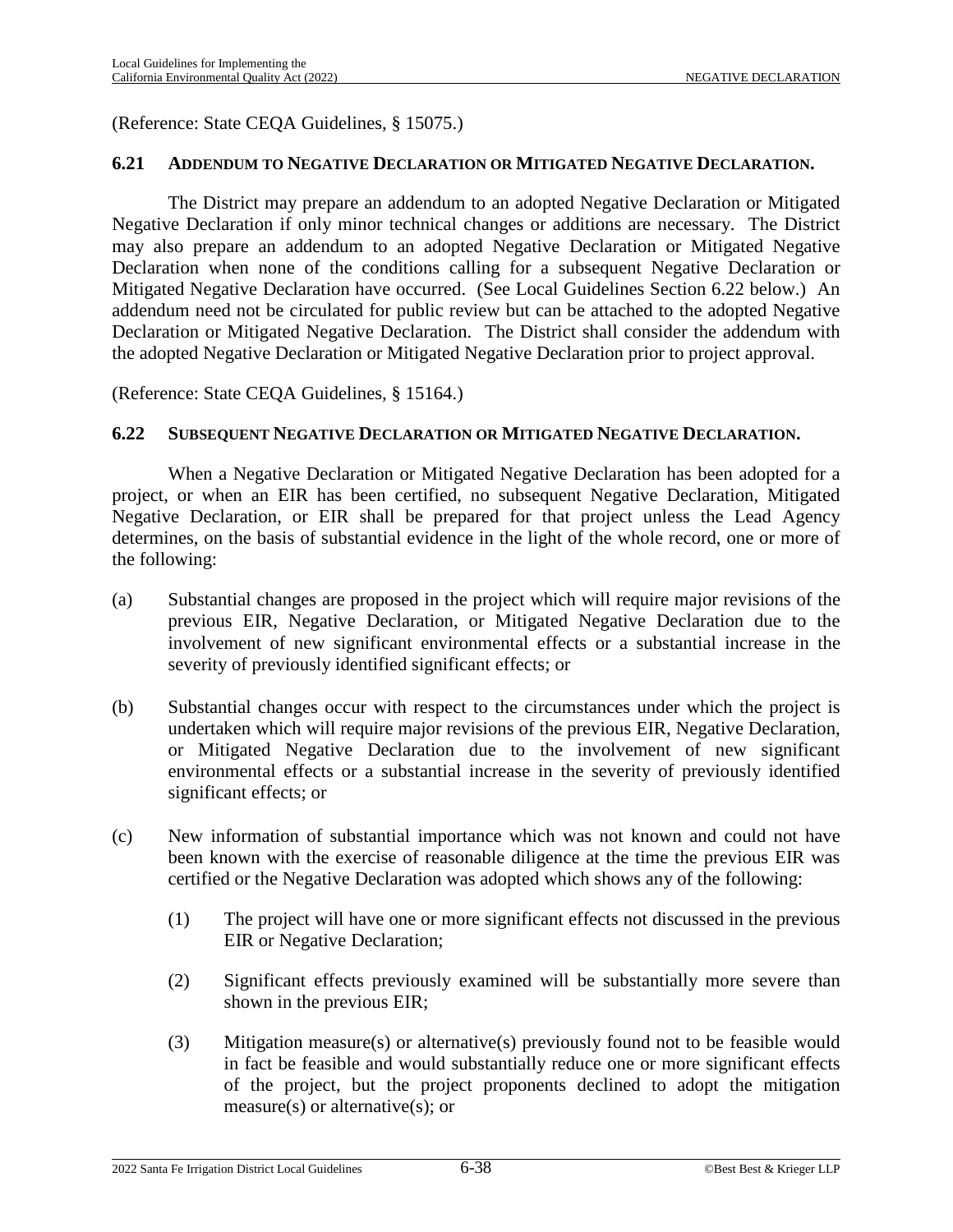(4) Mitigation measure(s) or alternative(s) which are considerably different from those analyzed in the previous EIR would substantially reduce one or more significant effects on the environment, but the project proponents decline to adopt the mitigation measure(s) or alternative(s).

The District, as Lead Agency, would then determine whether a Subsequent EIR, Supplemental EIR, Subsequent Negative Declaration, Subsequent Mitigated Negative Declaration, or Addendum would be applicable. Subsequent Negative Declarations and Mitigated Negative Declarations must be given the same notice and public review period as other Negative Declarations. The Subsequent Negative Declaration shall state where the previous document is available and can be reviewed.

(Reference: State CEQA Guidelines, § 15162.)

## **6.23 PRIVATE PROJECT COSTS.**

For private projects, the person or entity proposing to carry out the project shall bear all costs incurred by the District in preparing the Initial Study and in preparing and filing the Negative Declaration or Mitigated Negative Declaration and Notice of Determination.

## <span id="page-93-0"></span>**6.24 FILING FEES FOR PROJECTS THAT AFFECT WILDLIFE RESOURCES.**

At the time a Notice of Determination for a Negative Declaration or Mitigated Negative Declaration is filed with the County or Counties in which the project is located, a fee of \$2,548.00, or the then applicable fee, shall be paid to the Clerk for projects that will adversely affect fish or wildlife resources. These fees are collected by the Clerk on behalf of DFW pursuant to Fish and Game Code section 711.4.

Only one filing fee is required for each project unless the project is tiered or phased and separate environmental documents are prepared. (Fish & Game Code section 711.4(g).) For projects where Responsible Agencies file separate Notices of Determination, only the Lead Agency is required to pay the fee.

Note: County Clerks are authorized to charge a documentary handling fee for each project in addition to the Fish and Game Code fees specified above. Refer to the Index in the Staff Summary to help determine the correct total amount of fees applicable to the project.

For private projects, the District may pass these costs on to the project applicant.

Fish and Game Code fees may be waived for projects with "no effect" on fish or wildlife resources or for certain projects undertaken by the DFW and implemented through a contract with a non-profit entity or local government agency; however, the Lead Agency must obtain a form showing that the DFW has determined that the project will have "no effect" on fish and wildlife. (Fish and Game Code section 711.4(c)(2)(A)). Projects that are statutorily or categorically exempt from CEQA are also not subject to the filing fee, and do not require a no effect determination. (State CEQA Guidelines Sections 15260 through 15333; Fish and Game Code section 711.4(d)(1)). The applicable DFW Regional Office's environmental review and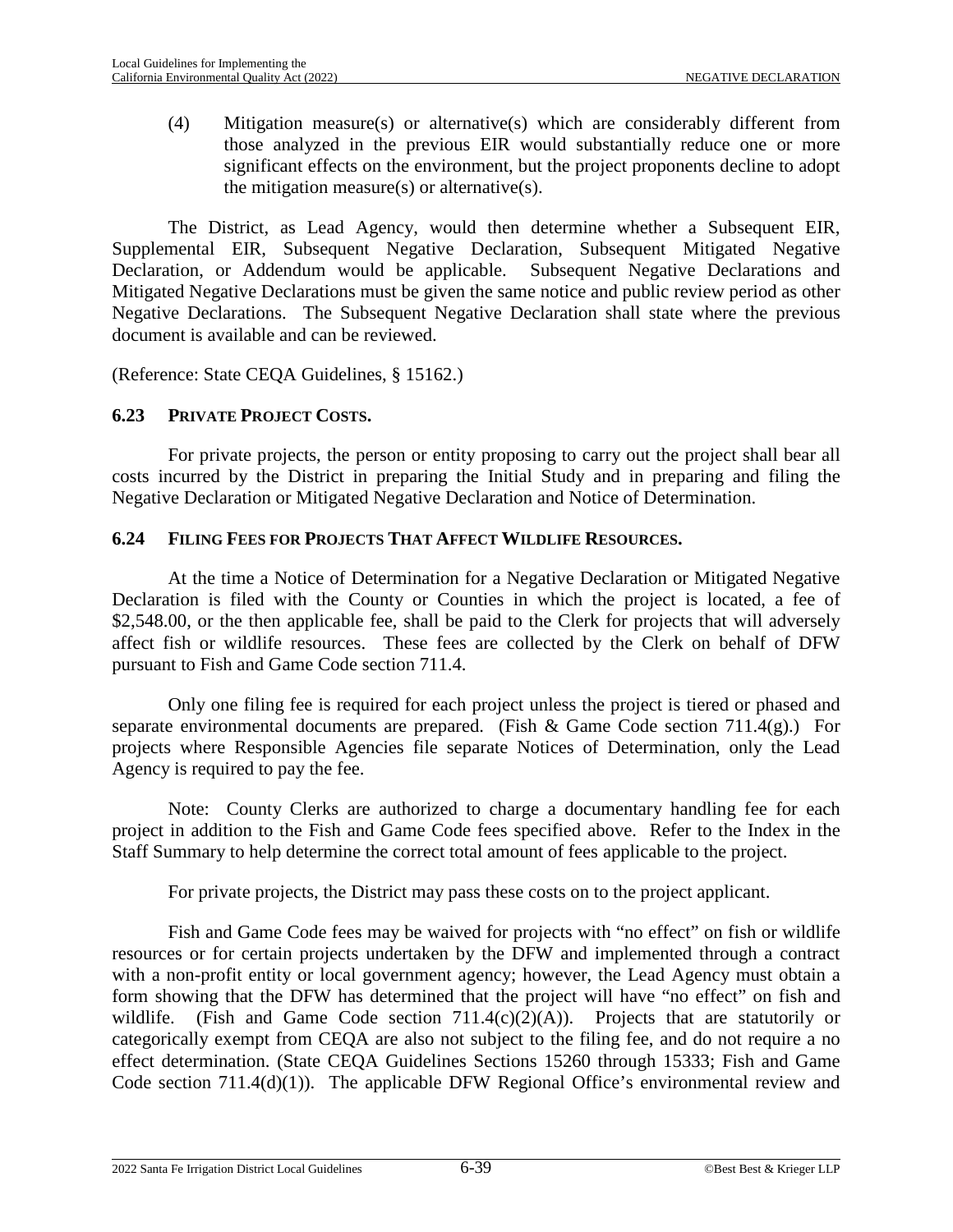permitting staff are responsible for determining whether a project within their region will qualify for a no effect determination and if the CEQA filing fee will be waived.

The request should be submitted when the CEQA document is released for public review, or as early as possible in the public comment period. Documents submitted in digital format are preferred (e.g. compact disk). If insufficient documentation is submitted to DFW for the proposed project, a no effect determination will not be issued.

If the District believes that a project for which it is Lead Agency will have "no effect" on fish or wildlife resources, it should contact the appropriate DFW Regional Office. The project's CEQA document may need to be provided to the appropriate DFW Regional Office along with a written request. Documentation submitted to the appropriate DFW Regional Office should set forth facts in support of the fee exemption. Previous examples of projects that have qualified for a fee exemption include: minor zoning changes that did not lead to or allow new construction, grading, or other physical alterations to the environment; and minor modifications to existing structures, including addition of a second story to single or multi-family residences.

The fee exemption requirement that the project have "no" impact on fish or wildlife resources is more stringent than the former requirement that a project have only "de minimis" effects on fish or wildlife resources. DFW may determine that a project would have no effect on fish and wildlife if all of the following conditions apply:

The project would not result in or have the potential to result in harm, harassment, or take of any fish and/or wildlife species.

The project would not result in or have the potential to result in direct or indirect destruction, ground disturbance, or other modification of any habitat that may support fish and/or wildlife species.

The project would not result in or have the potential to result in the removal of vegetation with potential to support wildlife.

The project would not result in or have the potential to result in noise, vibration, dust, light, pollution, or an alteration in water quality that may affect fish and/or wildlife directly or from a distance.

The project would not result in or have the potential to result in any interference with the movement of any fish and/or wildlife species.

Any request for a fee exemption should include the following information:

- (1) the name and address of the project proponent and applicant contact information;
- (2) a brief description of the project and its location;
- (3) site description and aerial and/or topographic map of the project site;
- (4) State Clearinghouse number or county filing number;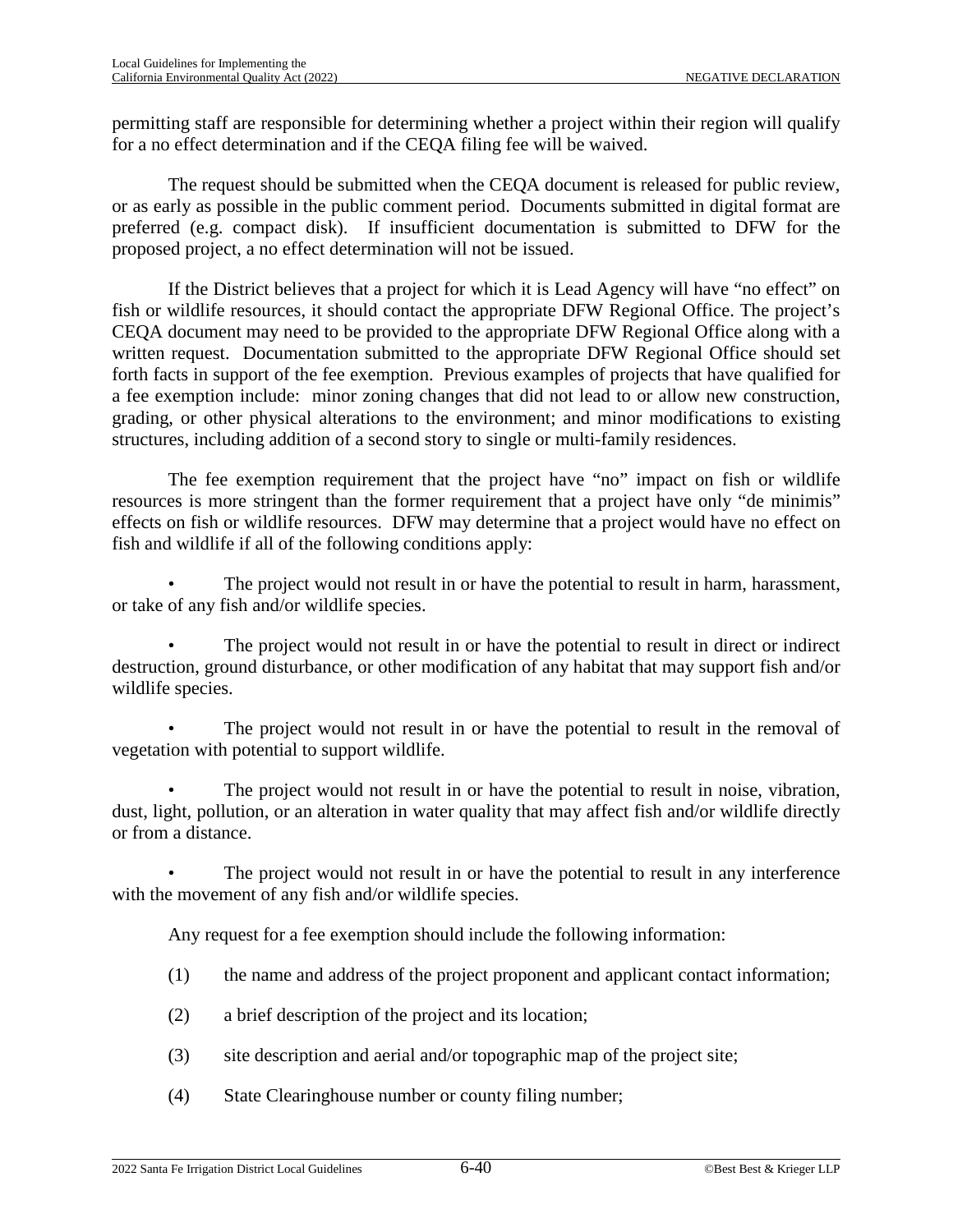- (5) a statement that an Initial Study has been prepared by the District to evaluate the project's effects on fish and wildlife resources, if any; and
- (6) a declaration that, based on the District's evaluation of potential adverse effects on fish and wildlife resources, the District believes the project will have no effect on fish or wildlife.

If insufficient documentation is submitted to DFW for the proposed project, a no effect determination will not be issued. (A sample Request for Fee Exemption is attached as Form "L".) DFW will review the District's finding, and if DFW agrees with the District's conclusions, DFW will provide the District with written confirmation. Retain DFW's determination as part of the administrative record; the District is required to file a copy of this determination with the County after project approval and at the time of filing of the Notice of Determination.

The Lead Agency must have written confirmation of DFW's finding of "no impact" at the time the Lead Agency files its Notice of Determination with the County. The County cannot accept the Notice of Determination unless it is accompanied by the appropriate fee or a written no effect determination from DFW.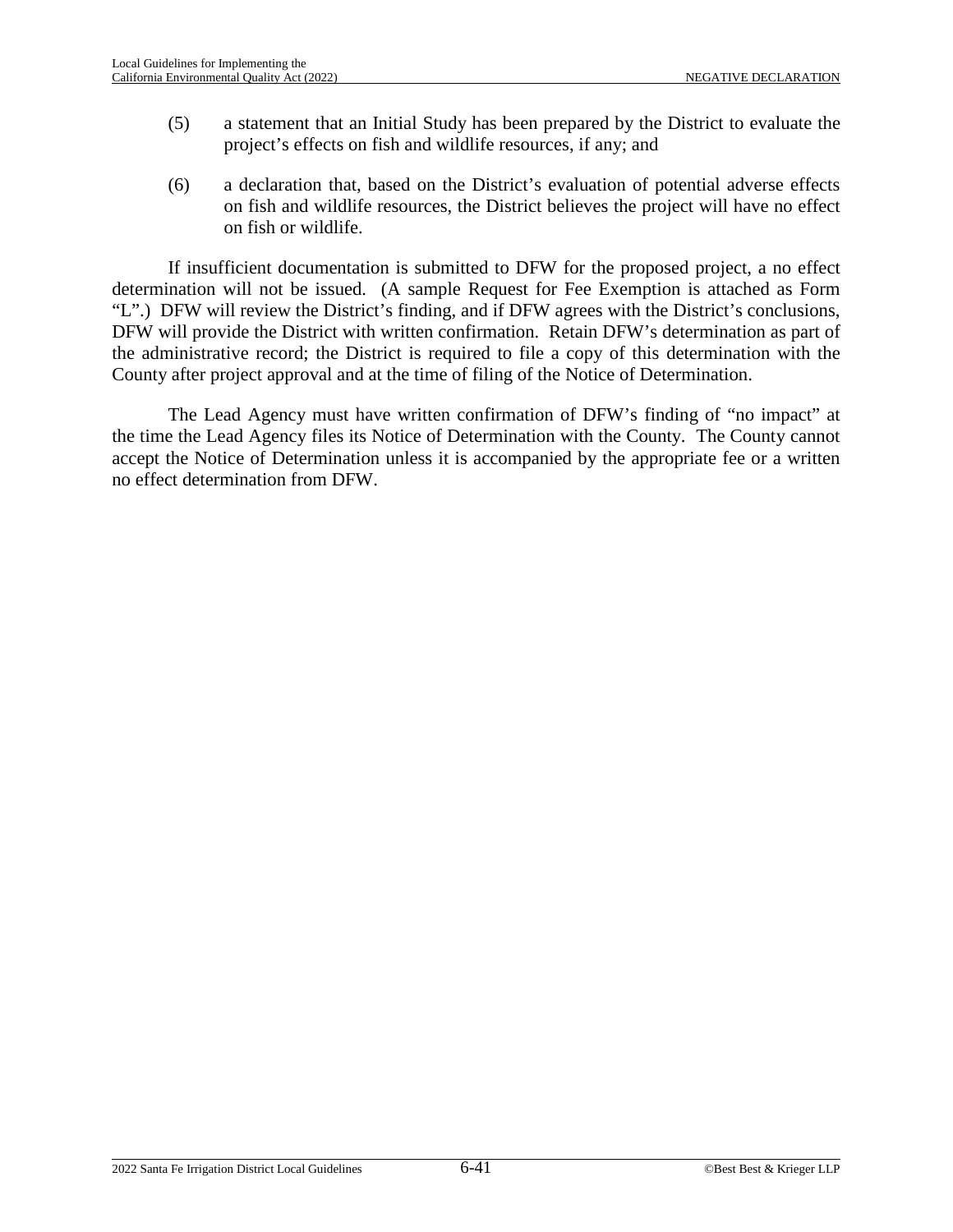# **7. ENVIRONMENTAL IMPACT REPORT**

## **7.01 DECISION TO PREPARE AN EIR.**

An EIR shall be prepared whenever there is substantial evidence in light of the whole record which supports a fair argument that the project may have a significant effect on the environment. (See Local Guidelines Sections [11.65](#page-186-0) and [11.71](#page-187-0).) The record may include the Initial Study or other documents or studies prepared to assess the project's environmental impacts.

(Reference: Pub. Resources Code, § 21151.)

## **7.02 CONTRACTING FOR PREPARATION OF EIRS.**

If an EIR is prepared under a contract with the District, the contract must be executed within forty-five (45) days from the date on which the District sends a Notice of Preparation. The District may take longer to execute the contract if the project applicant and the District mutually agree to an extension of the 45-day time limit. (Reference: Pub. Resources Code, § 21151.5.)

The EIR prepared under contract must be the District's product. Staff, together with such consultant help as may be required, shall independently review and analyze the EIR to verify its accuracy, objectivity and completeness prior to presenting it to the decision-making body. The EIR made available for public review must reflect the independent judgment of the District. Staff may require such information and data from the person or entity proposing to carry out the project as Staff deems necessary for completion of the EIR.

(Reference: State CEQA Guidelines, §§ 15084, 15090.)

## <span id="page-96-0"></span>**7.03 NOTICE OF PREPARATION OF DRAFT EIR.**

After determining that an EIR will be required for a proposed project, the Lead Agency shall prepare and submit a Notice of Preparation (Form "G") to the Office of Planning and Research through its CEQA Submit website and to each of the following:

- (a) Each Responsible Agency and Trustee Agency involved with the project;
- (b) Any other federal, state, or local agency which has jurisdiction by law or exercises authority over resources affected by the project, including:
	- (1) Any water supply agency consulted under Local Guidelines Section [5.16;](#page-66-0)
	- (2) Any city or county bordering on the project area;
	- (3) For a project of statewide, regional, or area-wide significance, to any transportation agencies or public agencies which have major local arterials or public transit facilities within five (5) miles of the project site or freeways, highways, or rail transit service within ten (10) miles of the project site which could be affected by the project; and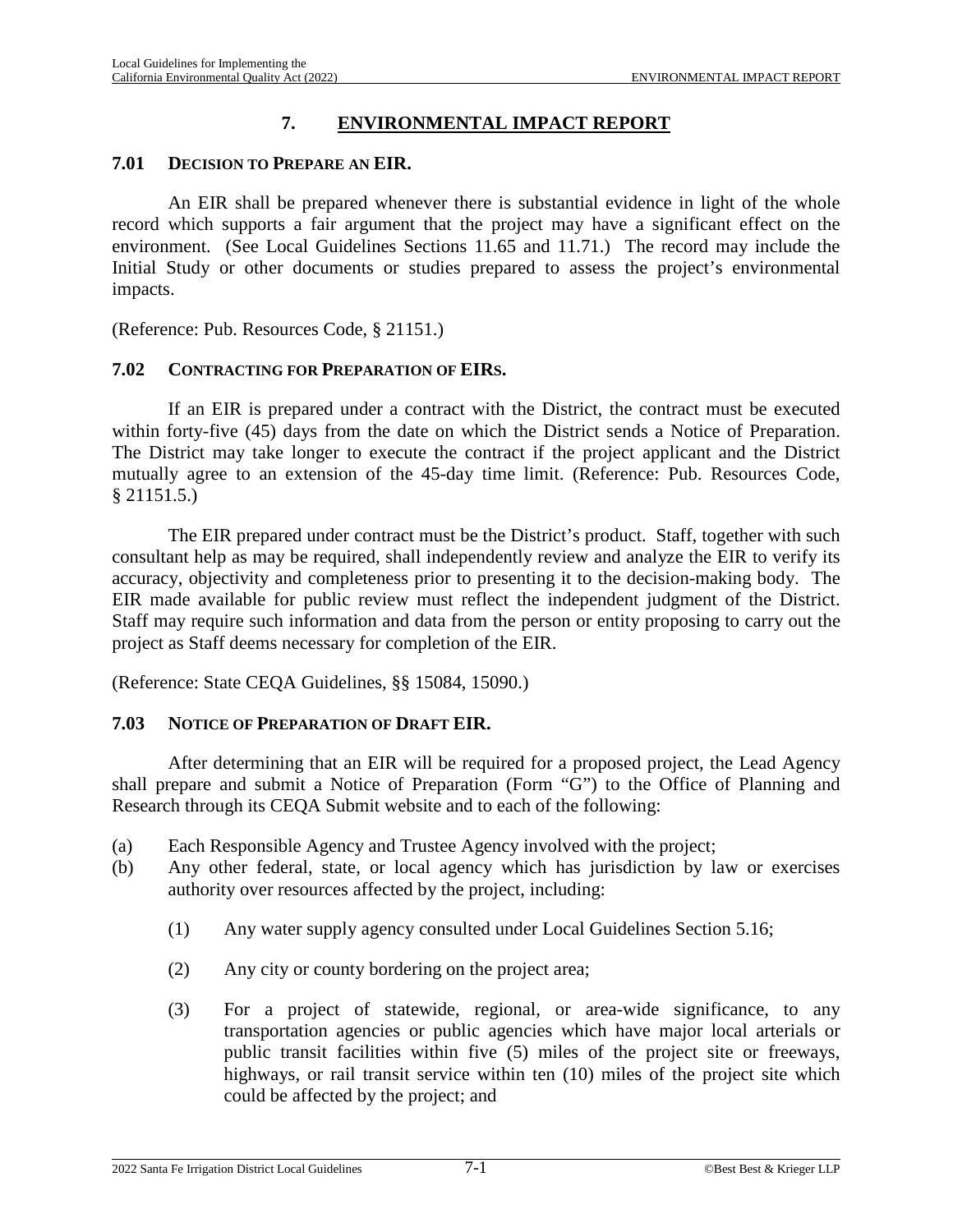- (4) For a subdivision project located within one mile of a facility of the State Water Resources Development System, the California Department of Water Resources;
- (c) The last known name and address of all organizations and individuals who have previously filed a written request with the District to receive these Notices;
- (d) For certain projects that may impact a low-level flight path, military impact zone, or special use airspace and that meet the other criteria in Local Guidelines Section [7.04](#page-98-0), the specified military services contact;
- (e) For certain projects that involve the construction or alteration of a facility anticipated to emit hazardous air emissions or handle hazardous substances within one-quarter mile of a school and that meet the other requirements of Local Guidelines Section [7.36,](#page-128-0) any potentially affected school district;
- (f) For certain waste-burning projects that meet the requirements of Local Guidelines Section [5.11](#page-62-0) (See also Local Guidelines Section [7.27\)](#page-122-0), the owners and occupants of property within one-fourth mile of any parcel on which the project will be located; and
- (g) For a project that establishes or amends a redevelopment plan that contains land in agricultural use, the agricultural and farm agencies and organizations specified in Health and Safety Code section 33333.3.

Additionally, for a project of statewide, regional, or area-wide significance, the Lead Agency should also consult with public transit agencies with facilities within one-half mile of the proposed project.

The Notice of Preparation must also be filed and posted in the office of the Clerk in each county in which the project is located for thirty (30) days. The County Clerk must post the Notice within twenty-four (24) hours of receipt.

When submitting the Notice of Preparation to OPR, a Notice of Completion (Form "H") should be used as a cover sheet. Responsible and Trustee Agencies, the State Clearinghouse, and the state agencies contacted by the State Clearinghouse have thirty (30) days to respond to the Notice of Preparation in writing via certified mail, email, or an equivalent procedure. Agencies that do not respond within thirty (30) days shall be deemed not to have any comments on the Notice of Preparation.

At a minimum, the Notice of Preparation shall include:

- (a) A description of the project;
- (b) The location of the project indicated either on an attached map (preferably a copy of the USGS 15' or 7½' topographical map identified by quadrangle name) or by a street address and cross street in an urbanized area;
- (c) The probable environmental effects of the project;
- (d) The name and address of the consulting firm retained to prepare the Draft EIR, if applicable; and
- (e) The Environmental Protection Agency ("EPA") list on which the proposed site is located, if applicable, and the corresponding information from the applicant's statement. (See Local Guidelines Section [2.04](#page-18-0).)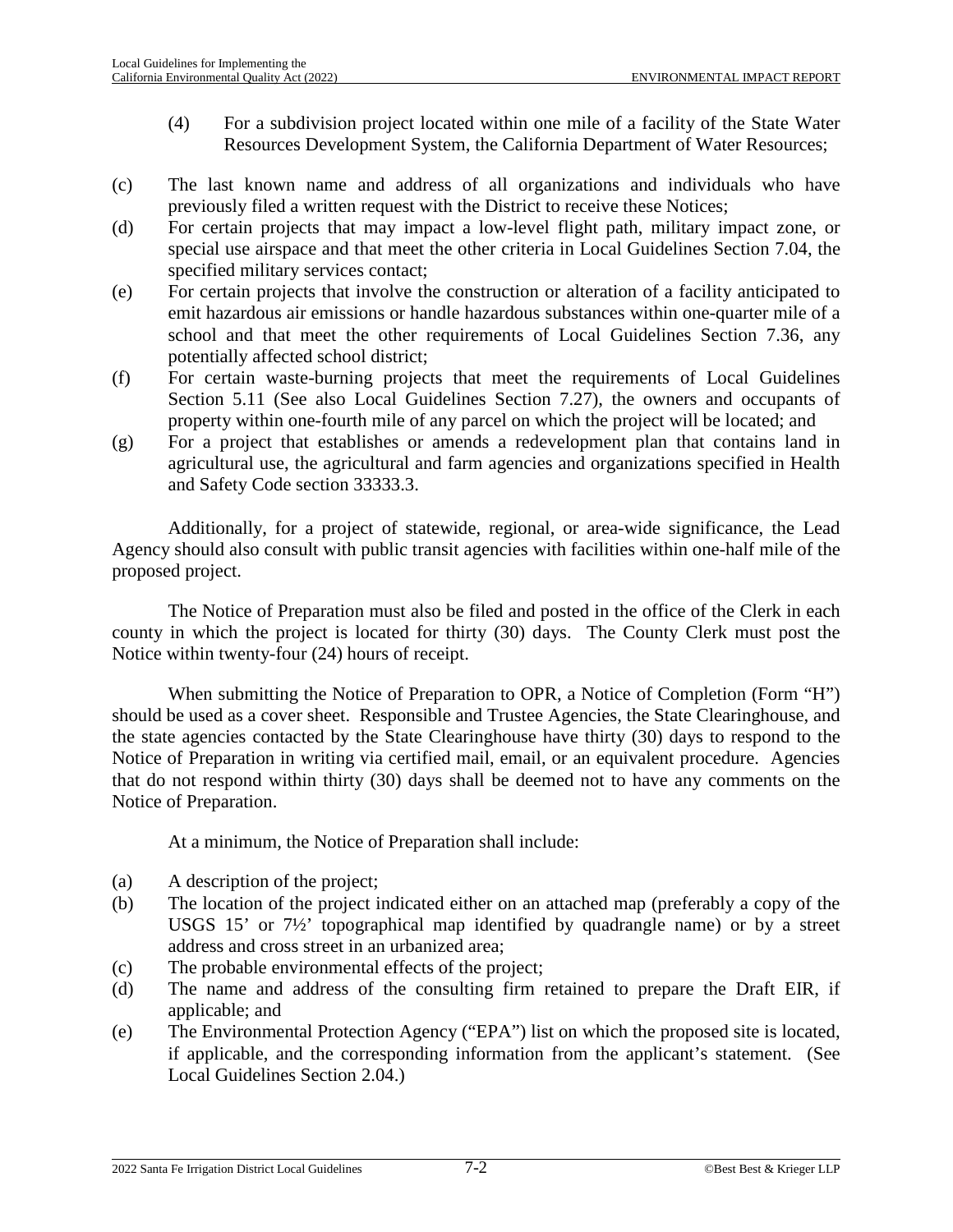(Reference: Pub. Resources Code, § 21080.4; State CEQA Guidelines, § 15082.)

#### <span id="page-98-0"></span>**7.04 SPECIAL NOTICE REQUIREMENTS FOR AFFECTED MILITARY AGENCIES**

CEQA imposes additional requirements to provide notice to potentially affected military agencies when:

- (a) A "military service" (defined in Section [11.42](#page-182-0) of these Local Guidelines) has provided the District with its contact office and address and notified the District of the specific boundaries of a "low-level flight path" (defined in Section [11.37](#page-181-0) of these Local Guidelines), "military impact zone" (defined in Section [11.41](#page-182-1) of these Local Guidelines), or "special use airspace" (defined in Section [11.67](#page-186-1) of these Local Guidelines); and
- (b) The project meets one of the following criteria:
	- (1) The project is within the boundaries specified pursuant to subsection (a) of this guideline;
	- (2) The project includes a general plan amendment;
	- (3) The project is of statewide, regional, or area-wide significance; or
	- (4) The project relates to a public use airport or certain lands surrounding a public use airport.

When a project meets these requirements, the District must provide the military service's designated contact with any Notice of Preparation, and/or Notice of Availability of Draft EIRs that have been prepared for a project, unless the project involves the remediation of lands contaminated with hazardous wastes and meets certain other requirements.

The District must provide the military service with sufficient notice of its intent to certify an EIR to ensure that the military service has no fewer than thirty (30) days to review the document; or forty-five (45) days to review the environmental documents before they are approved if the documents have been submitted to the State Clearinghouse.

It should be noted that the effect, or potential effect, a project may have on military activities does not itself constitute an adverse effect on the environment pursuant to CEQA.

(Reference: Pub. Resources Code, §§ 21080.4, 21092; Health & Safety Code, §§ 25300, et seq., 25396, 25187; State CEQA Guidelines, § 15082(a).)

#### **7.05 ENVIRONMENTAL LEADERSHIP DEVELOPMENT PROJECT.**

Under certain circumstances, a project applicant may choose to apply to the Governor of the State of California to have the project certified as an Environmental Leadership Development Project. A project may qualify as an Environmental Leadership Development Project if it is one of the following: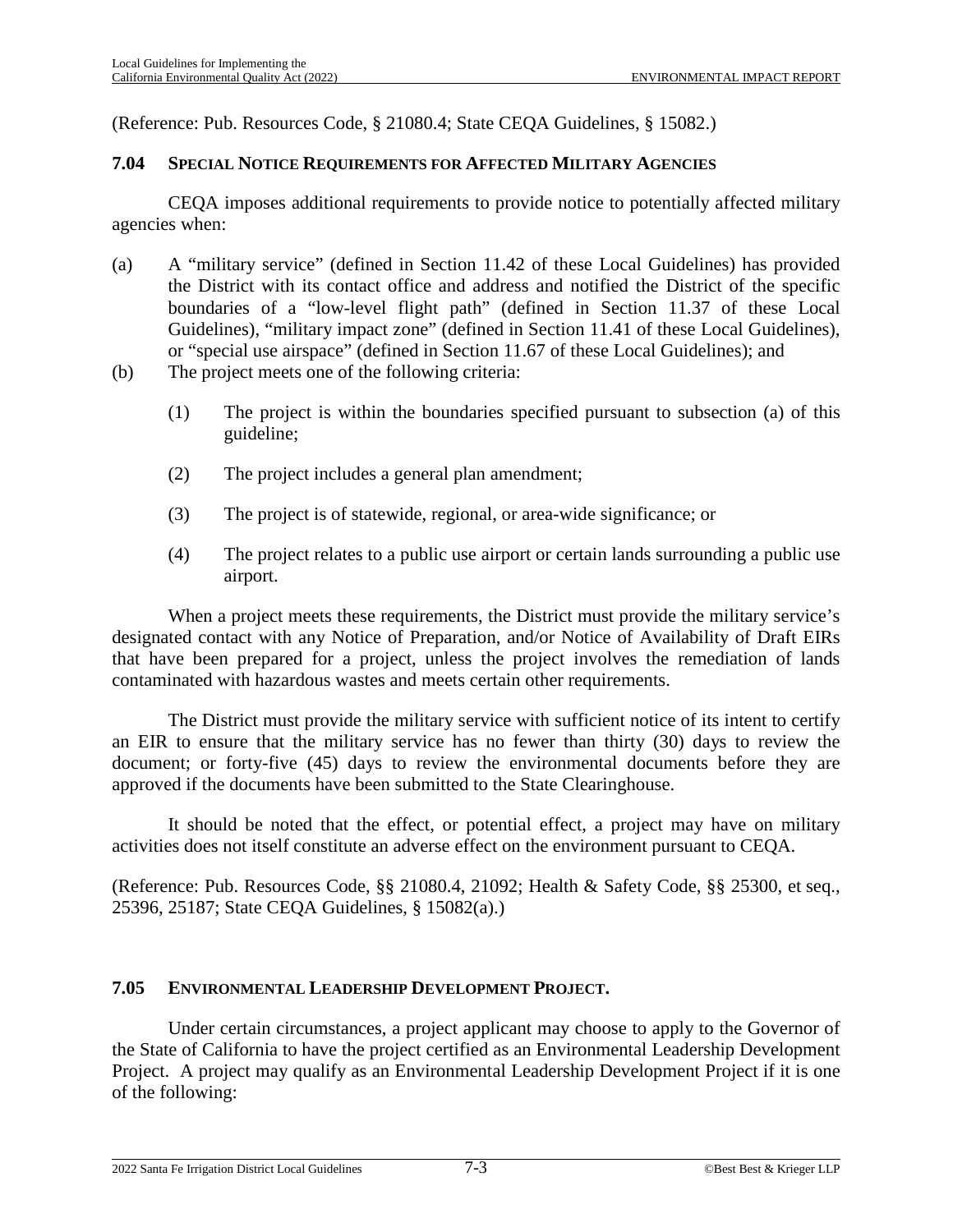- (1) A residential, retail, commercial, sports, cultural, entertainment, or recreational use project that meets the following standards:
	- The project is certified as Leadership in Energy and Environmental Design (LEED) gold or better by the United States Green Building Council; and
	- The project, where applicable, achieves a 15 percent greater standard for transportation efficiency than comparable projects; and
	- The project is located on an infill site; and
	- For a project that is within a metropolitan planning organization for which a sustainable communities strategy or alternative planning strategy is in effect, the infill project shall be consistent with the general use designation, density, building intensity, and applicable policies specified for the project area in either a sustainable communities strategy or an alternative planning strategy, for which the State Air Resources Board has accepted a metropolitan planning organization's determination, under subparagraph (H) of paragraph (2) of subdivision (b) of Section 65080 of the Government Code, that the sustainable communities strategy or the alternative planning strategy would, if implemented, achieve the greenhouse gas emission reduction targets.
- (2) A clean renewable energy project that generates electricity exclusively through wind or solar, but not including waste incineration or conversion.
- (3) A clean energy manufacturing project that manufactures products, equipment, or components used for renewable energy generation, energy efficiency, or for the production of clean alternative fuel vehicles.
- (4) A housing development project—i.e., a project that entails either residential units only; mixed-use developments consisting of residential and nonresidential uses with at least two-thirds of the square footage designated for residential use; or transitional housing or supportive housing—that meets all of the following conditions:
	- The housing development project is located on an infill site.
	- For a housing development project that is located within a metropolitan planning organization for which a sustainable communities strategy or alternative planning strategy is in effect, the project is consistent with the general use designation, density, building intensity, and applicable policies specified for the project area in either a sustainable communities strategy or an alternative planning strategy, for which the State Air Resources Board has accepted a metropolitan planning organization's determination, under subparagraph (H) of paragraph (2) of subdivision (b) of Section 65080 of the Government Code, that the sustainable communities strategy or the alternative planning strategy would, if implemented, achieve the greenhouse gas emission reduction targets.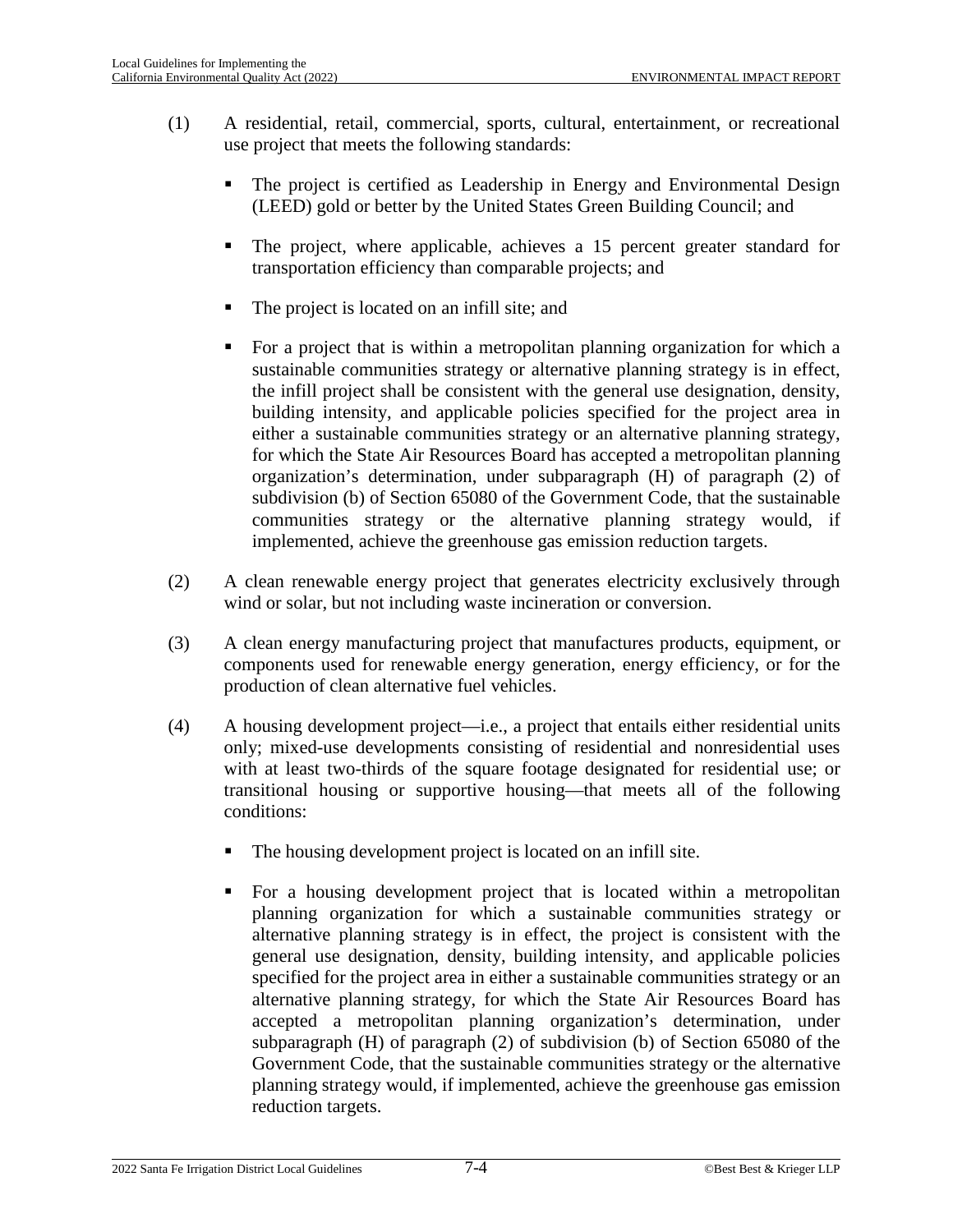- Notwithstanding paragraph (1) of subdivision (a) of Section 21183, the housing development project will result in a minimum investment of fifteen million dollars (\$15,000,000), but less than one hundred million dollars (\$100,000,000), in California upon completion of construction.
- At least 15 percent of the housing development project is dedicated as housing that is affordable to lower income households, as defined in Section 50079.5 of the Health and Safety Code. Upon completion of a housing development project that is qualified under this paragraph and is certified by the Governor, the lead agency or applicant of the project shall notify the Office of Planning and Research of the number of housing units and affordable housing units established by the project. Notwithstanding the foregoing, if a local agency has adopted an inclusionary zoning ordinance that establishes a minimum percentage for affordable housing within the jurisdiction in which the housing development project is located that is higher than 15 percent, the percentage specified in the inclusionary zoning ordinance shall be the threshold for affordable housing.
- Except for use as a residential hotel, as defined in Section 50519 of the Health and Safety Code, no part of the housing development project shall be used for a rental unit for a term shorter than 30 days, or designated for hotel, motel, bed and breakfast inn, or other transient lodging use. Moreover, no part of the housing development project shall be used for manufacturing or industrial uses.

The Governor may certify a leadership project for streamlining before the lead agency certifies an EIR for the project if various conditions set forth in Public Resources Code section 21182 are met. The conditions include but are not limited to the following: (1) except as set forth above, the project will result in a minimum investment of one hundred million dollars (\$100,000,000) in California upon completion of construction; (2) the project creates high-wage, highly skilled jobs that pay prevailing wages and living wages, provide construction jobs and permanent jobs for Californians, helps reduce unemployment, and promotes apprenticeship training; and (3) the project will not result in any net additional emission of greenhouse gases, including greenhouse gas emissions from employee transportation.

If the Governor certifies a project as an Environmental Leadership Development Project, any lawsuit challenging the project—including any potential appeals to the court of appeal or the California Supreme Court—must be resolved, to the extent feasible, within 270 days of the filing of the certified record of proceedings with the trial court.

This section shall remain in effect until January 1, 2026. This section does not comprehensively set forth the rules governing Environmental Leadership Development projects. For more information, please see Chapter 6.5 of the Public Resources Code, starting with Public Resources Code section 21178.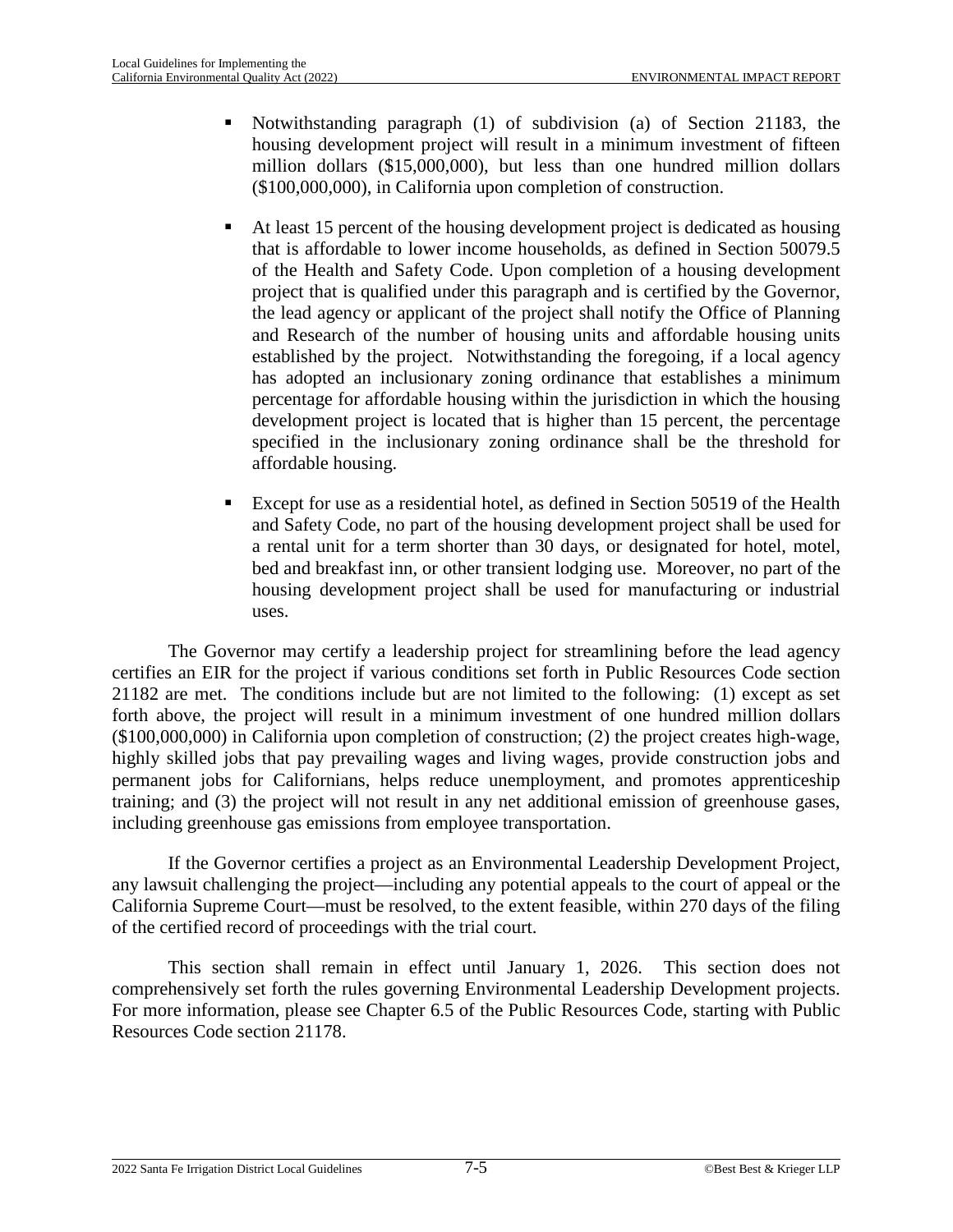#### **7.06 PREPARATION OF DRAFT EIR.**

The Lead Agency is responsible for preparing a Draft EIR. The Lead Agency may begin preparation of the Draft EIR without awaiting responses to the Notice of Preparation. However, information communicated to the Lead Agency not later than thirty (30) days after receipt of the Notice of Preparation shall be included in the Draft EIR.

(Reference: State CEQA Guidelines, § 15084.)

## <span id="page-101-0"></span>**7.07 CONSULTATION WITH CALIFORNIA NATIVE AMERICAN TRIBES.**

Prior to the release of a Draft EIR for a project, the Lead Agency shall begin consultation with a California Native American tribe that is traditionally and culturally affiliated with the geographic area of the proposed project if:

- (a) The California Native American tribe requested to the Lead Agency, in writing, to be informed by the Lead Agency through formal notification of proposed projects in the geographic area that is traditionally and culturally affiliated with the tribe; and
- (b) The California Native American tribe responds, in writing, within 30 days of receipt of the formal notification, and requests the consultation. The California Native American tribe shall designate a lead contact person when responding to the Lead Agency. If a lead contact is not designated by the California Native American tribe, or if it designates multiple lead contact people, the Lead Agency shall defer to the individuals listed on the contact list maintained by the Native American Heritage Commission. Consultation is defined in Local Guidelines Section [11.11](#page-177-0).

To expedite the requirements of this section, the Native American Heritage Commission shall assist the Lead Agency in identifying the California American Native tribes that are traditionally and culturally affiliated with the project area.

Within 14 days of determining that an application for a project is complete or a decision by a public agency to undertake a project, the Lead Agency shall provide formal notification to the designated contact of, or a trial representative of, traditionally and culturally affiliated California Native America tribes that have requested notice, which shall be accomplished by at least one written notification that includes a brief description of the proposed project and its location, the Lead Agency contact information, and a notification that the California Native American tribe has 30 days to request consultation.

The Lead Agency shall begin the consultation process within 30 days of receiving a California Native American tribe's request for consultation.

If consultation is requested, the parties may propose mitigation measures, including those set forth in Public Resources Code section 21084.3, capable of avoiding or substantially lessening potential significant impacts to a tribal cultural resource or alternatives that would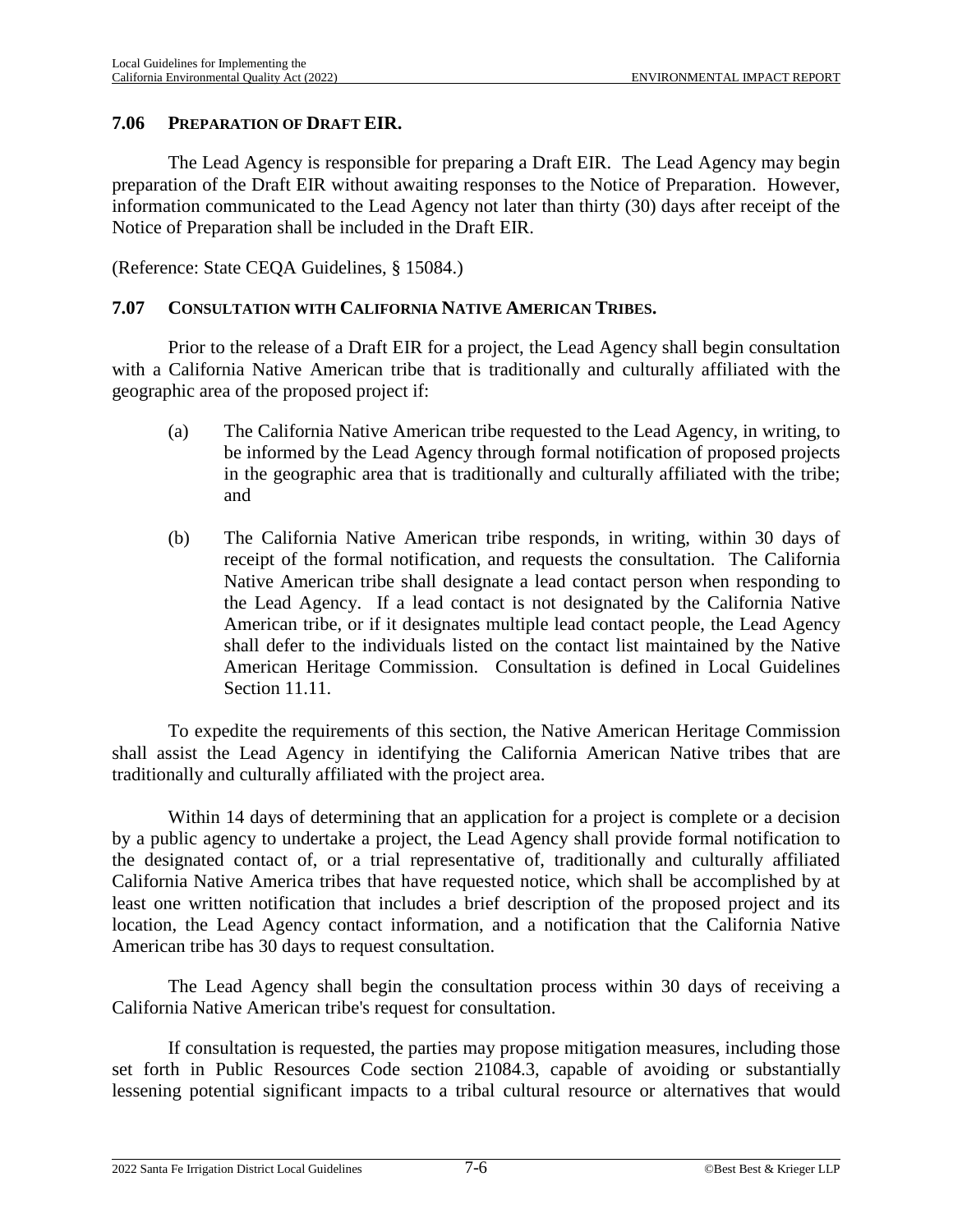avoid significant impacts to a tribal cultural resource. The consultation may include discussion concerning the type of environmental review necessary, the significance of tribal cultural resources, the significance of the project's impacts on the tribal cultural resources, and, if necessary, project alternatives or the appropriate measures for preservation or mitigation that the California Native American tribe may recommend to the lead agency.

The consultation shall be considered concluded when either of the following occurs:

- (1) The parties agree to measures to mitigate or avoid a significant effect, if a significant effect exists, on a tribal cultural resource.
- (2) A party, acting in good faith and after reasonable effort, concludes that mutual agreement cannot be reached.

The California Native American tribe is not limited in its ability to submit information to the Lead Agency regarding the significance of the tribal cultural resources, the significance of the project's impact on tribal cultural resources, or any appropriate measures to mitigate the impacts. Additionally, the Lead Agency or project proponent is not limited in its ability to incorporate changes and additions to the project as a result of the consultation, even if not legally required.

(Reference: Public Resources Code, §§ 21080.3.1, 21080.3.2.)

## **7.08 IDENTIFICATION OF TRIBAL CULTURAL RESOURCES AND PROCESSING OF INFORMATION AFTER CONSULTATION WITH THE CALIFORNIA NATIVE AMERICAN TRIBE**

After consultation with the California Native American tribe listed above in Local Guidelines Section [7.07](#page-101-0), any mitigation measures agreed upon in the consultation conducted pursuant to Public Resources Code section 21080.3.2 shall be recommended for inclusion in the EIR and in an adopted mitigation monitoring and reporting program, if the mitigation measures are determined to avoid or lessen the proposed project's impacts on tribal cultural resources, and if the mitigation measures are enforceable.

If a project may have a significant impact on a tribal cultural resource, the Lead Agency's EIR shall discuss both of the following:

- (a) Whether the proposed project has a significant impact on an identified tribal cultural resource;
- (b) Whether feasible alternatives or mitigation measures, including those measures that may be agreed to during the consultation, avoid or substantially lessen the impact on the identified tribal cultural resource.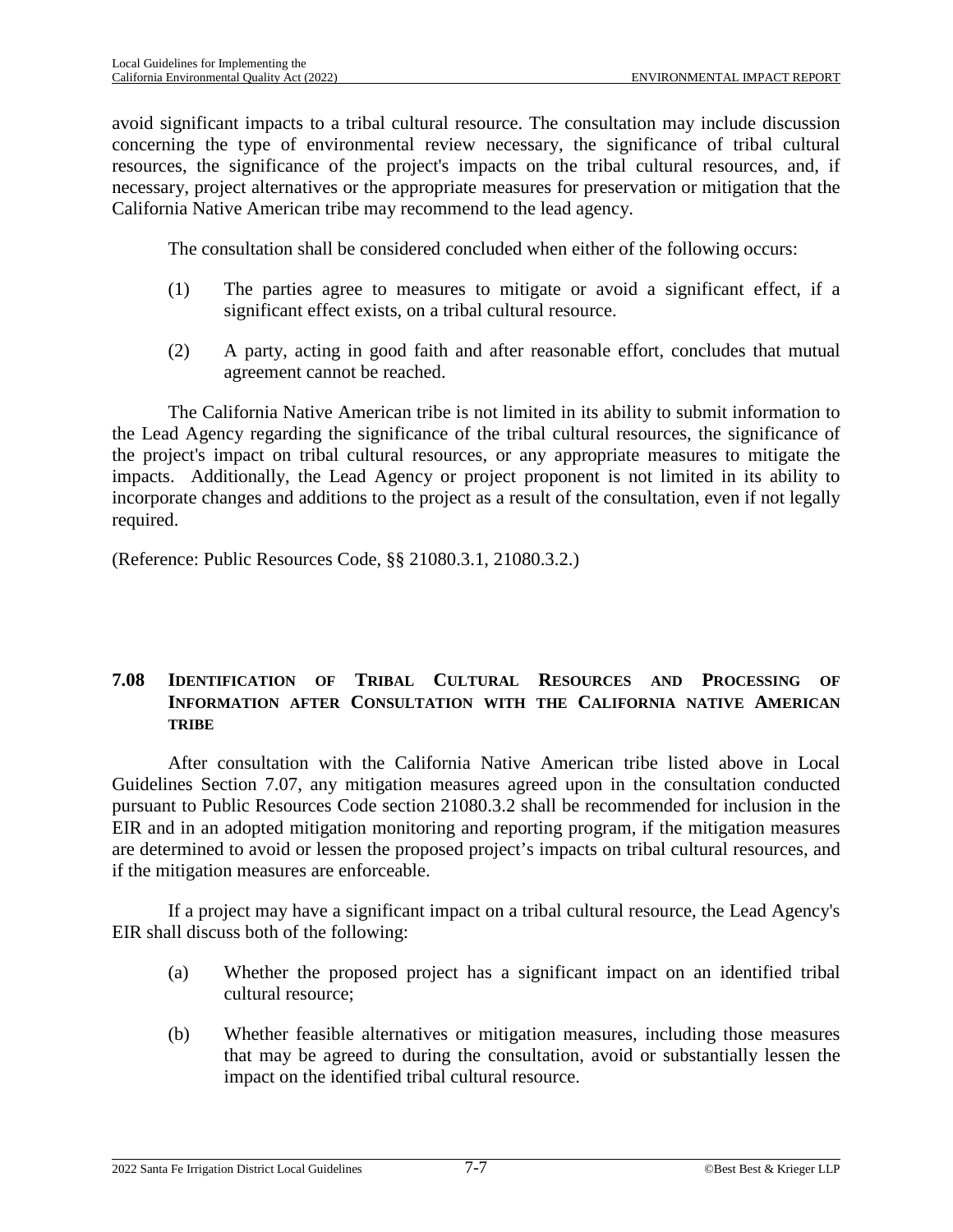Any information provided regarding the location, description and use of the tribal cultural resource that is submitted by a California Native American tribe during the environmental review process shall not be included in the EIR or otherwise disclosed by the lead agency or any other public agency to the public, consistent with Governmental Code sections 6254(r) and 6254.10, and State CEQA Guidelines 15120(d), without the prior consent of the tribe that provided the information. If the Lead Agency publishes any information submitted by a California Native American tribe during the consultation or environmental review process, that information shall be published in a confidential appendix to the EIR unless the tribe provides consent, in writing, to the disclosure of some or all of the information to the public. This does not prohibit the confidential exchange of the submitted information between public agencies that have lawful jurisdiction over the preparation of the EIR.

The exchange of confidential information regarding tribal cultural resources submitted by a California Native American tribe during the consultation or environmental review process among the Lead Agency, the California Native American tribe, the project applicant, or the project applicant's agent is not prohibited by Public Resources Code section 21082.3. The project applicant and the project applicant's legal advisers must use a reasonable degree of care and maintain the confidentiality of the information exchanged for the purposes of preventing looting, vandalism, or damage to tribal cultural resources and shall not disclose to a third party confidential information regarding the cultural resource unless the California Native American tribe providing the information consents in writing to the public disclosure of such information.

Public Resources Code section 21082.3 does not prevent a Lead Agency or other public agency from describing the information in general terms in the EIR so as to inform the public of the basis of the Lead Agency's or other public agency's decision without breaching the confidentiality required. In addition, a Lead Agency may certify an EIR for a project with a significant impact on an identified tribal cultural resource only if one of the following occurs:

- (a) The consultation process between the California Native American tribe and the Lead Agency has occurred as provided in Public Resources Code sections 21080.3.1 and 21080.3.2 and concluded pursuant to subdivision (b) of Section 21080.3.2.
- (b) The California Native American tribe has requested consultation pursuant to Public Resources Code section 21080.3.1 and has failed to provide comments to the Lead Agency, or otherwise failed to engage, in the consultation process.
- (c) The Lead Agency has complied with subdivision (d) of Section 21080.3.1 of the Public Resources Code and the California Native American tribe has failed to request consultation within 30 days.

If substantial evidence demonstrates that a project will cause a significant effect to a tribal cultural resource but the decision-makers do not include the mitigation measures recommended by the staff in the Draft EIR, or if there are no agreed upon mitigation measures at the conclusion of the consultation, or if no consultation has occurred, the Lead Agency must still consider the adoption of feasible mitigation.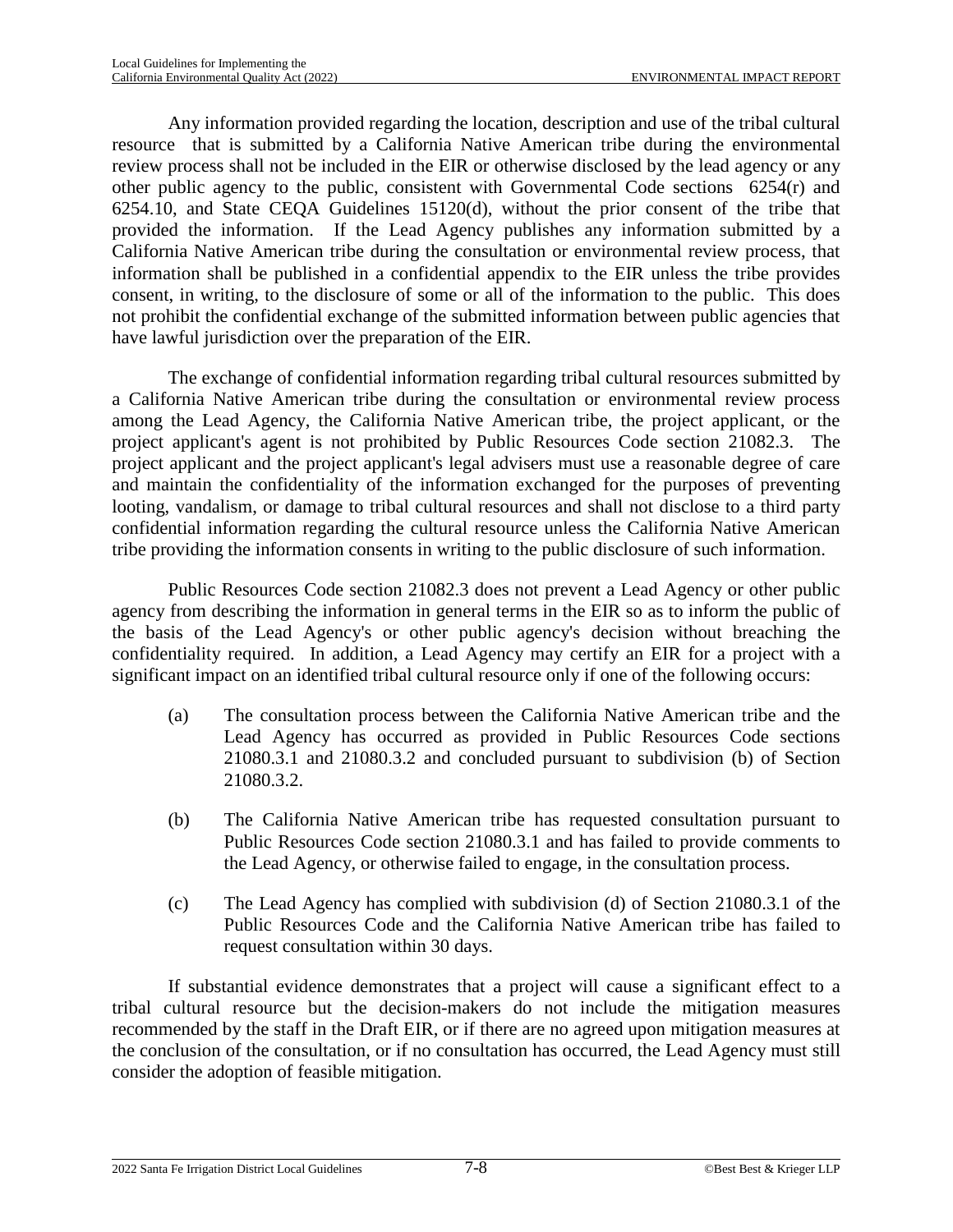(Reference: Pub. Resources Code, § 21082.3.)

#### **7.09 SIGNIFICANT ADVERSE IMPACTS TO TRIBAL CULTURAL RESOURCES**

Public agencies shall, when feasible, avoid damaging effects to any tribal cultural resource. If the Lead Agency determines that a project may cause a substantial adverse change to a tribal cultural resource, and measures are not otherwise identified in the consultation process provided in Public Resources Code section 21080.3.2 as set forth in Local Guidelines Section [7.07](#page-101-0), the following examples of mitigation measures, if feasible, may be considered to avoid or minimize the significant adverse impacts:

- (a) Avoidance and preservation of the resources in place, including, but not limited to, planning and construction to avoid the resources and protect the cultural and natural context, or planning greenspace, parks, or other open space, to incorporate the resources with culturally appropriate protection and management criteria.
- (b) Treating the resource with culturally appropriate dignity taking into account the tribal cultural values and meaning of the resource, including, but not limited to the following:
	- (1) Protecting the cultural character and integrity of the resource.
	- (2) Protecting the traditional use of the resource.
	- (3) Protecting the confidentiality of the resource.
- (c) Permanent conservation easements or other interests in real property, with culturally appropriate management criteria for the purposes of preserving or utilizing the resources or places.
- (d) Protecting the resource.

(Reference: Pub. Resources Code, § 21084.3.)

#### **7.10 CONSULTATION WITH OTHER AGENCIES AND PERSONS.**

To expedite consultation in response to the Notice of Preparation, the Lead Agency, a Responsible Agency, or a project applicant may request a meeting among the agencies involved to assist in determining the scope and content of the environmental information that the involved agencies may require. For any project that may affect highways or other facilities under the jurisdiction of the State Department of Transportation, the Department of Transportation can request a scoping meeting. When acting as Lead Agency, the District must convene the meeting as soon as possible but no later than thirty (30) days after a request is made. When acting as a Responsible Agency, the District should make any requests for consultation as soon as possible after receiving a Notice of Preparation.

Prior to completion of the Draft EIR, the Lead Agency shall consult with each Responsible Agency and any public agency that has jurisdiction by law over the project.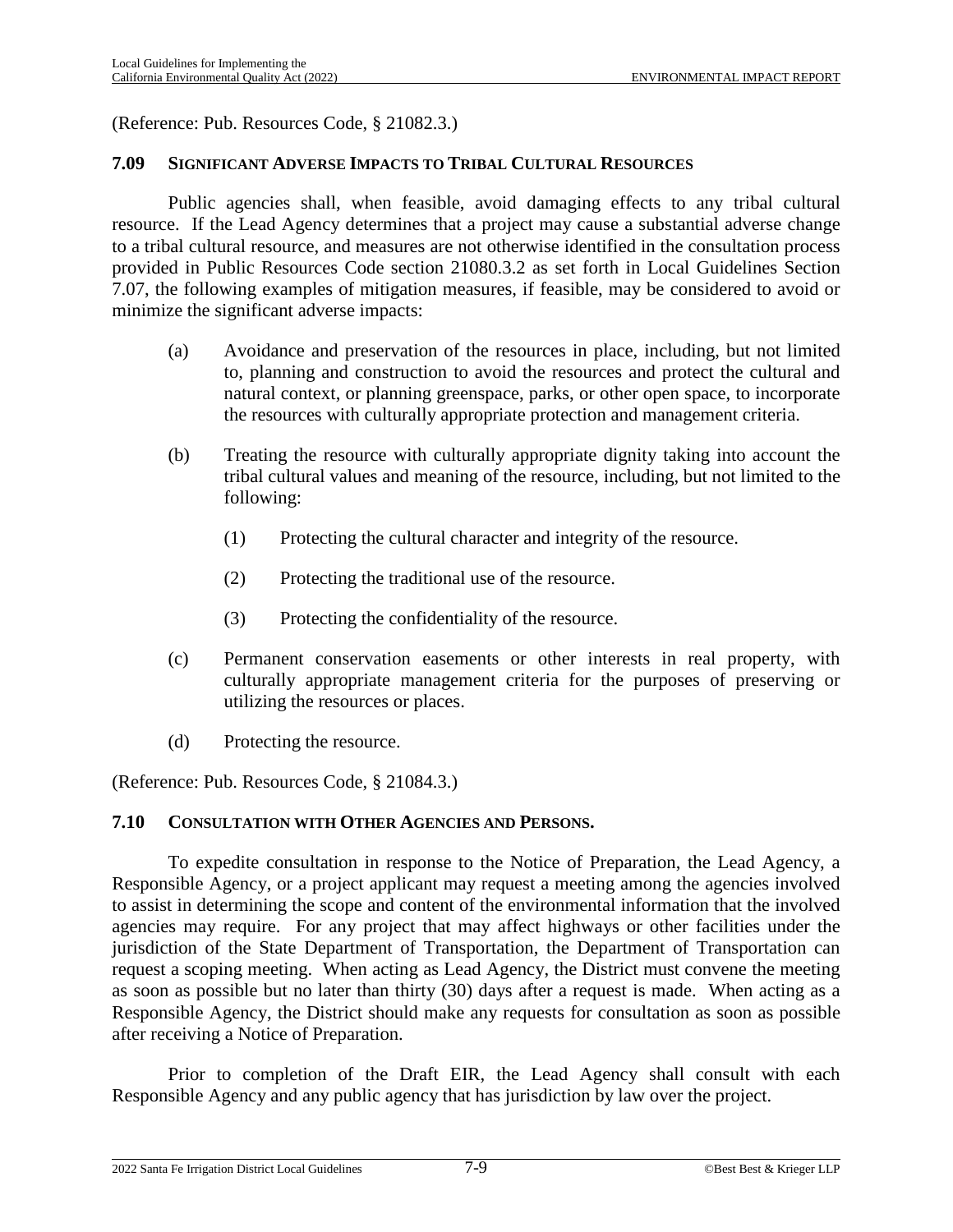When acting as a Lead Agency, the District may fulfill this obligation by distributing the Notice of Preparation in compliance with Local Guidelines Section [7.03](#page-96-0) and soliciting the comments of Responsible Agencies, Trustee Agencies, and other affected agencies. The District may also consult with any individual who has special expertise with respect to any environmental impacts involved with a project. The District may also consult directly with any person or organization it believes will be concerned with the environmental effects of the project, including any interested individuals and organizations of which the District is reasonably aware. The purpose of this consultation is to "scope" the EIR's range of analysis. When a Negative Declaration or Mitigated Negative Declaration will be prepared for a project, no scoping meeting need be held, although the District may hold one if it so chooses. For private projects, the District as Lead Agency may charge and collect from the applicant a fee not to exceed the actual cost of the consultations.

In addition to soliciting comments on the Notice of Preparation, the Lead Agency may be required to conduct a scoping meeting to gather additional input regarding the impacts to be analyzed in the EIR. The Lead Agency is required to conduct a scoping meeting when:

- (a) The meeting is requested by a Responsible Agency, a Trustee Agency, OPR, or a project applicant;
- (b) The project is one of "statewide, regional or area wide significance" as defined in State CEQA Guidelines Section 15206; or
- (c) The project may affect highways or other facilities under the jurisdiction of the State Department of Transportation, and the Department of Transportation has requested a scoping meeting.

When acting as Lead Agency, the District shall provide notice of the scoping meeting to all of the following:

- (a) Any county or city that borders on a county or city within which the project is located, unless the District has a specific agreement to the contrary with that county or city;
- (b) Any Responsible Agency;
- (c) Any public agency that has jurisdiction by law over the project;
- (d) A transportation planning agency, or any public agency that has transportation facilities within its jurisdiction, that could be affected by the project; and
- (e) Any organization or individual who has filed a written request for the notice.

The requirement for providing notice of a scoping meeting may be met by including the notice of the public scoping meeting in the public meeting notice.

Government Code section 65352 requires that before a legislative body may adopt or substantially amend a general plan, the planning agency must refer the proposed action to any city or county, within or abutting the area covered by the proposal, and any special district that may be significantly affected by the proposed action. CEQA allows that referral procedure to be conducted concurrently with the scoping meeting required pursuant to this section of the Local CEQA Guidelines.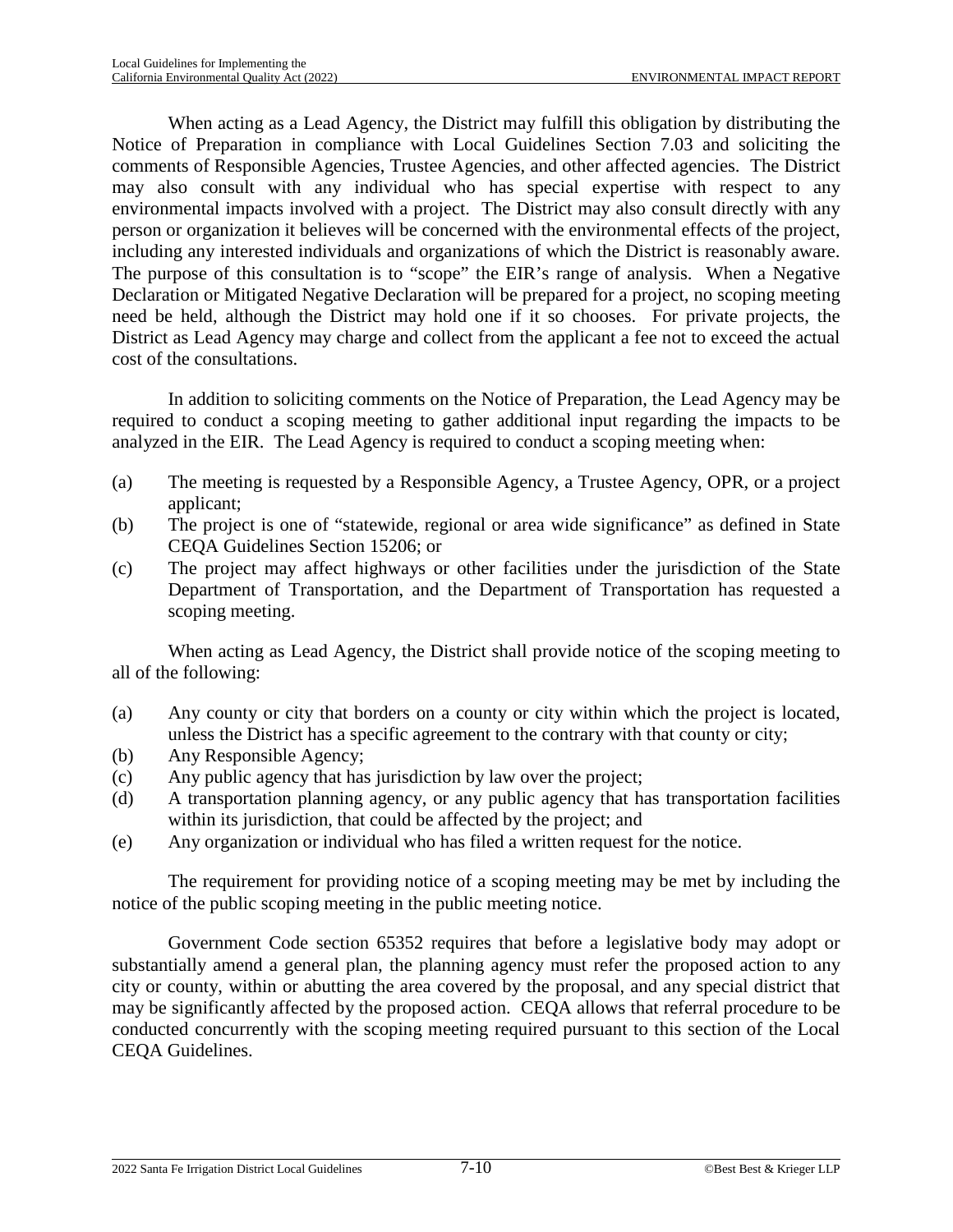For projects that are also subject to NEPA, a scoping meeting held pursuant to NEPA satisfies the CEQA scoping requirement as long as notice is provided to the agencies and individuals listed above, and in accordance with these Local Guidelines. (See Local Guideline [5.04](#page-56-0) for a discussion of NEPA.)

The District shall call the scoping meeting as soon as possible but not later than 30 days after the meeting was requested. If the scoping meeting is being conducted concurrently with the procedure in Government Code section 65352 for the consideration of adoption or amendment of general plans, each entity receiving a proposed general plan or amendment of a general plan should have 45 days from the date the referring agency mails it or delivers it in which to comment unless a longer period is specified. The commenting entity may submit its comments at the scoping meeting.

A Responsible Agency or other public agency shall only make comments regarding those activities that are within its area of expertise or that are required to be carried out or approved by the Responsible Agency. These comments must be supported by specific documentation. Any mitigation measures submitted to the District by a Responsible or Trustee Agency shall be limited to measures that mitigate impacts to resources that are within the Responsible or Trustee Agency's authority.

For projects of statewide, area-wide, or regional significance, consultation with transportation planning agencies or with public agencies that have transportation facilities within their jurisdictions shall be for the purpose of obtaining information concerning the project's effect on major local arterials, public transit, freeways, highways, overpasses, on-ramps, offramps, and rail transit services. Moreover, the Lead Agency should also consult with public transit agencies with facilities within one-half mile of the proposed project. Any transportation planning agency or public agency that provides information to the Lead Agency must be notified of, and provided with, copies of any environmental documents relating to the project.

(Reference: State CEQA Guidelines, §§ 15082, 15083.)

# **7.11 EARLY CONSULTATION ON PROJECTS INVOLVING PERMIT ISSUANCE.**

When the project involves the issuance of a lease, permit, license, certificate, or other entitlement for use by one or more public agencies, the District, upon request of the applicant, shall meet with the applicant regarding the range of actions, potential alternatives, mitigation measures and significant effects to be analyzed in depth in the EIR. The District may also consult with concerned persons identified by the applicant and persons who have made written requests to be consulted. Such requests for early consultation must be made not later than thirty (30) days after the District's decision to prepare an EIR.

## **7.12 CONSULTATION WITH WATER AGENCIES REGARDING LARGE DEVELOPMENT PROJECTS.**

For certain development projects, cities and counties must consult with water agencies. If the District is a water provider for the project, the city or county may request consultation with the District. (See Local Guidelines Sections [5.16](#page-66-0) and [5.17](#page-68-0) for more information on these requirements.)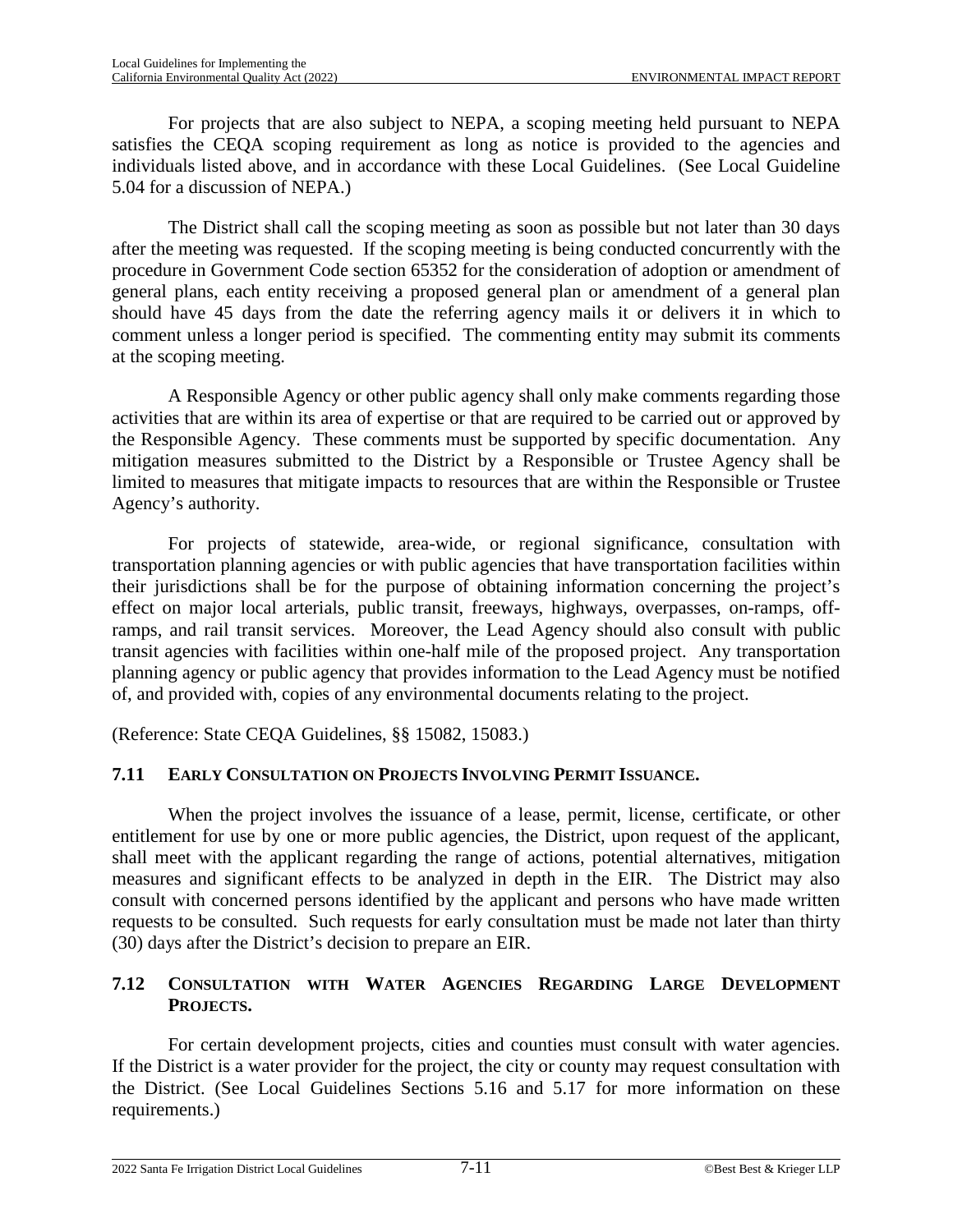(Reference: State CEQA Guidelines, § 15155.)

## **7.13 AIRPORT LAND USE PLAN.**

When the District prepares an EIR for a project within the boundaries of a comprehensive airport land use plan, or, if such a plan has not been adopted, for a project within two (2) nautical miles of a public airport or public use airport, the District shall utilize the Airport Land Use Planning Handbook published by Caltrans' Division of Aeronautics to assist in the preparation of the EIR relative to potential airport or related safety hazards and noise problems.

(Reference: State CEQA Guidelines, § 15154.)

## **7.14 GENERAL ASPECTS OF AN EIR.**

Both a Draft and Final EIR must contain the information outlined in Local Guidelines Sections [7.17](#page-108-0) and [7.18](#page-109-0). Each element must be covered, and when elements are not separated into distinct sections, the document must state where in the document each element is covered.

The body of the EIR shall include summarized technical data, maps, diagrams and similar relevant information. Highly technical and specialized analyses and data should be included in appendices. Appendices may be prepared in separate volumes, but must be equally available to the public for examination. All documents used in preparation of the EIR must be referenced. An EIR shall not include "trade secrets," locations of archaeological sites and sacred lands, or any other information subject to the disclosure restrictions of the Public Records Act (Government Code section 6250, et seq.).

The EIR should discuss environmental effects in proportion to their severity and probability of occurrence. Effects dismissed in the Initial Study as clearly insignificant and unlikely to occur need not be discussed.

The Initial Study should be used to focus the EIR so that the EIR identifies and discusses only the specific environmental problems or aspects of the project that have been identified as potentially significant or important. A copy of the Initial Study should be attached to the EIR or included in the administrative record to provide a basis for limiting the impacts discussed.

The EIR shall contain a statement briefly indicating the reason for determining that various effects of a project that could possibly be considered significant were not found to be significant and consequently were not discussed in detail in the EIR. The District should also note any conclusion by it that a particular impact is too speculative for evaluation.

The EIR should omit unnecessary descriptions of projects and emphasize feasible mitigation measures and alternatives to projects.

#### **7.15 USE OF REGISTERED CONSULTANTS IN PREPARING EIRS.**

An EIR is not a technical document that can be prepared only by a registered consultant or professional. However, state statutes may provide that only registered professionals can prepare certain technical studies that will be used in an EIR, or that will control the detailed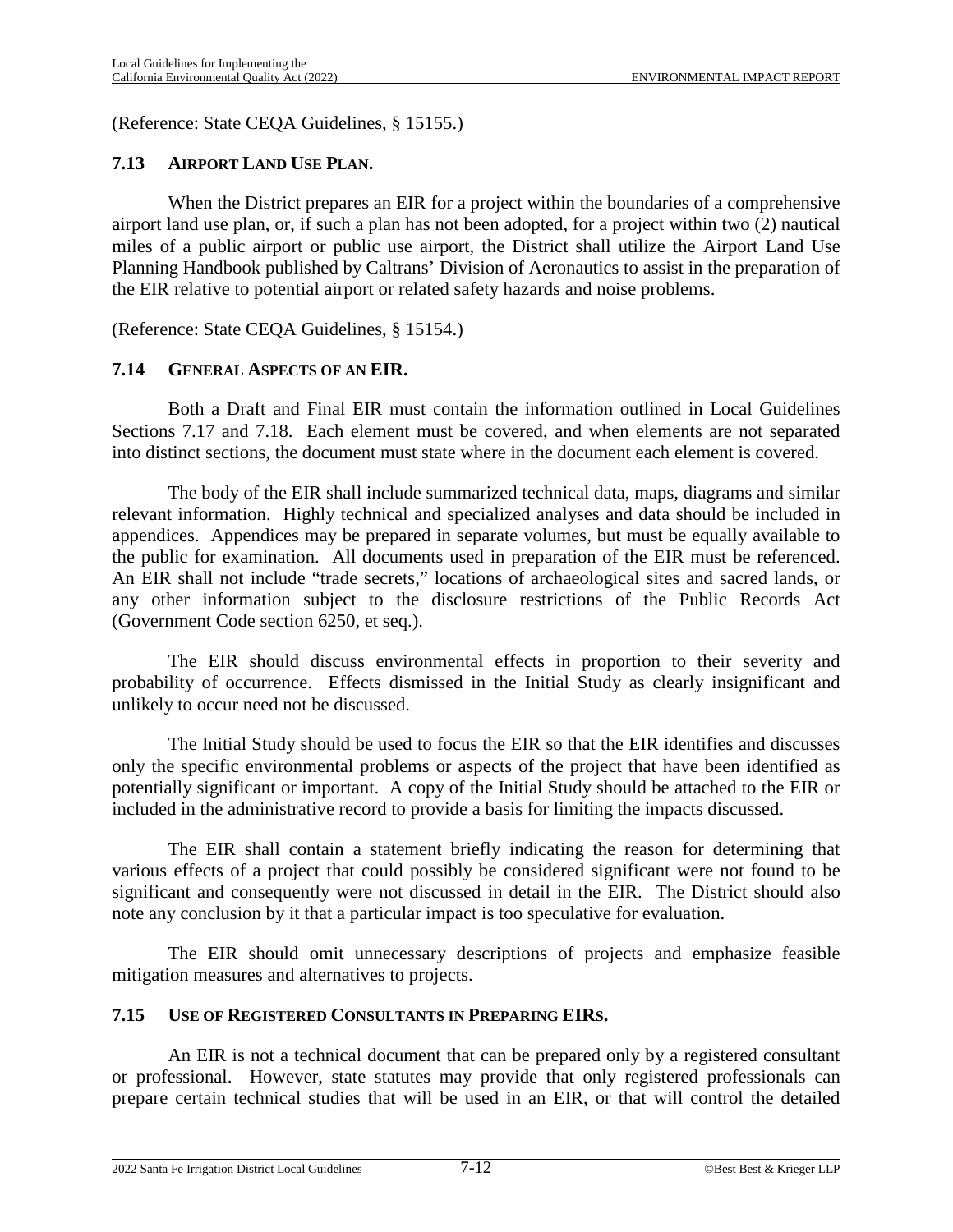design, construction, or operation of the proposed project and that will be prepared in support of an EIR.

(Reference: State CEQA Guidelines, § 15149.)

#### **7.16 INCORPORATION BY REFERENCE.**

An EIR, Negative Declaration, or Mitigated Negative Declaration may incorporate by reference all or portions of another document that is a matter of public record or is generally available to the public. Any incorporated document shall be considered to be set forth in full as part of the text of the environmental document. When all or part of another document is incorporated by reference, that document shall be made available to the public for inspection at the District's offices. The environmental document shall state where incorporated documents will be available for inspection.

When incorporation by reference is used, the incorporated part of the referenced document shall be briefly summarized, if possible, or briefly described if the data or information cannot be summarized. The relationship between the incorporated document and the EIR, Negative Declaration, or Mitigated Negative Declaration shall be described. When information from an environmental document that has previously been reviewed through the state review system ("State Clearinghouse") is incorporated by the District, the state identification number of the incorporated document should be included in the summary or text of the EIR.

(Reference: State CEQA Guidelines, § 15150.)

#### **7.17 STANDARDS FOR ADEQUACY OF AN EIR.**

An EIR should be prepared with a sufficient degree of analysis to provide decisionmakers with information that enables them to make a decision that takes into account the environmental consequences of the project. The evaluation of environmental effects need not be exhaustive, but must be within the scope of what is reasonably feasible. The EIR should be written and presented in such a way that it can be understood by governmental decision-makers and members of the public. A good faith effort at completeness is necessary. The adequacy of an EIR is assessed in terms of what is reasonable in light of factors such as the magnitude of the project at issue, the severity of its likely environmental impacts, and the geographic scope of the project. CEQA does not require a Lead Agency to conduct every test or perform all research, study, and experimentation recommended or demanded by commenters, but CEQA does require the Lead Agency to make a good faith, reasoned response to timely comments raising significant environmental issues.

There is no need to unreasonably delay adoption of an EIR in order to include results of studies in progress, even if those studies will shed some additional light on subjects related to the project.

(Reference: State CEQA Guidelines, § 15151.)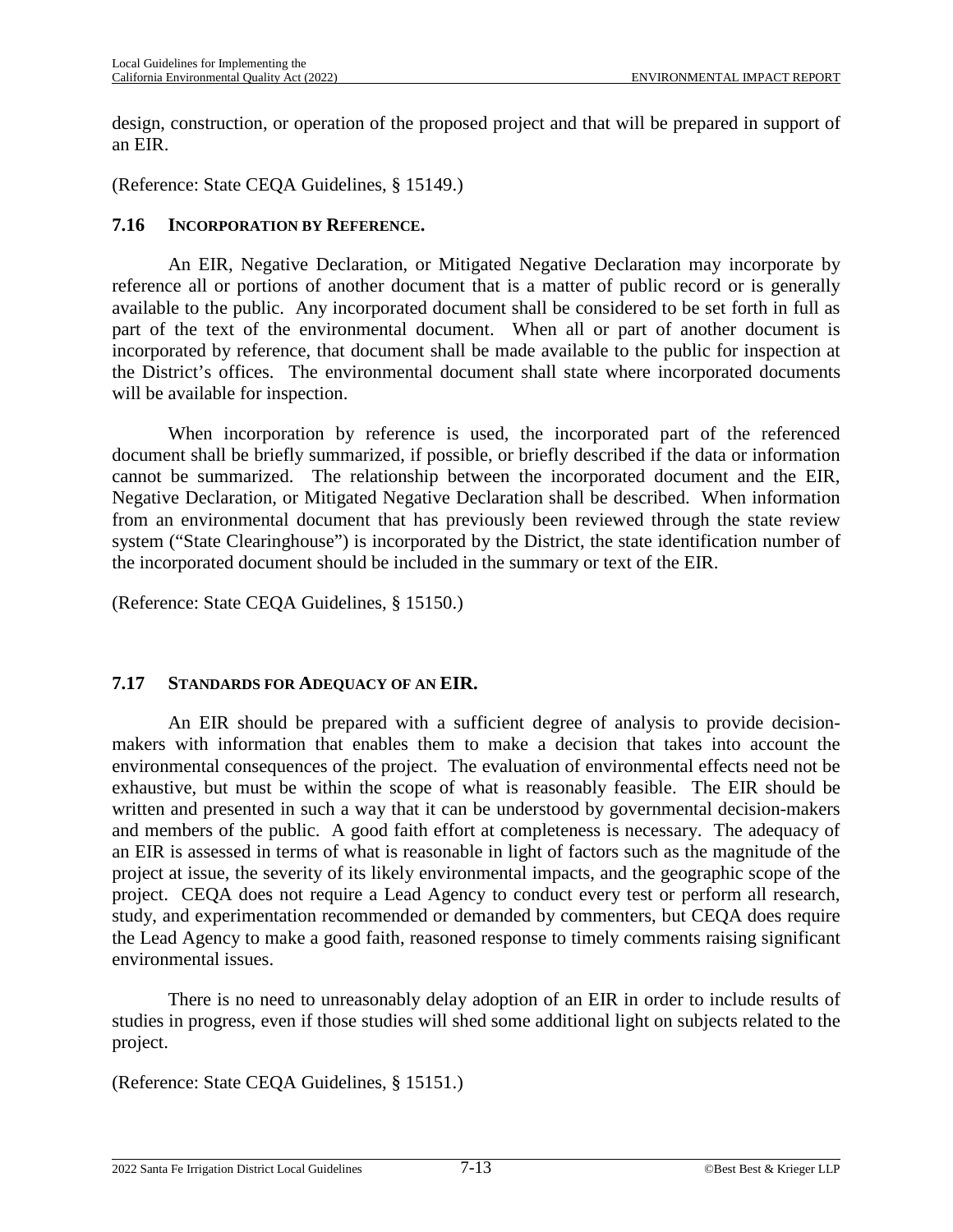### <span id="page-109-0"></span>**7.18 FORM AND CONTENT OF EIR.**

The text of the EIR should normally be less than 150 pages. For proposals of unusual scope or complexity, the EIR may be longer than 150 pages but should normally be less than 300 pages. The required contents of an EIR are set forth in Sections 15122 through 15132 of the State CEQA Guidelines. In brief, the EIR must contain:

- (a) A table of contents or an index;
- (b) A brief summary of the proposed project, including each significant effect with proposed mitigation measures and alternatives, areas of known controversy and issues to be resolved including the choice among alternatives, how to mitigate the significant effects and whether there are any significant and unavoidable impacts (generally, the summary should be less than fifteen (15) pages);
- (c) A description of the proposed project, including its underlying purpose and a list of permit and other approvals required to implement the project (see Local Guidelines Section [7.24](#page-118-0) regarding analysis of future project expansion);
- (d) A description of the environmental setting, which includes the project's physical environmental conditions from both a local and regional perspective at the time the Notice of Preparation is published, or if no Notice of Preparation is published, at the time environmental analysis begins. (State CEQA Guidelines Section 15125.) This environmental setting will normally constitute the baseline physical conditions by which the Lead Agency determines whether an impact is significant. However, the District, when acting as Lead Agency, may choose any baseline that is appropriate as long as the District's choice of baseline is supported by substantial evidence;
- (e) A discussion of any inconsistencies between the proposed project and applicable general, specific and regional plans. Such plans include, but are not limited to, the applicable air quality attainment or maintenance plan or State Implementation Plan, area-wide waste treatment and water quality control plans, regional transportation plans, regional housing allocation, regional blueprint plans, plans for the reduction of greenhouse gas emissions, habitat conservation plans, natural community conservation plans and regional land use plans;
- (f) A description of the direct and indirect significant environmental impacts of the proposed project explaining which, if any, can be avoided or mitigated to a level of insignificance, indicating reasons that various possible significant effects were determined not to be significant and denoting any significant effects that are unavoidable or could not be mitigated to a level of insignificance. Direct and indirect significant effects shall be clearly identified and described, giving due consideration to both short-term and longterm effects;
- (g) Potentially significant energy implications of a project must be considered to the extent relevant and applicable to the project (see Local Guidelines Section [5.20](#page-73-0));
- (h) An analysis of a range of alternatives to the proposed project that could feasibly attain the project's objectives as discussed in Local Guidelines Section [7.23](#page-116-0);
- (i) A description of any significant irreversible environmental changes that would be involved in the proposed action should it be implemented if, and only if, the EIR is being prepared in connection with: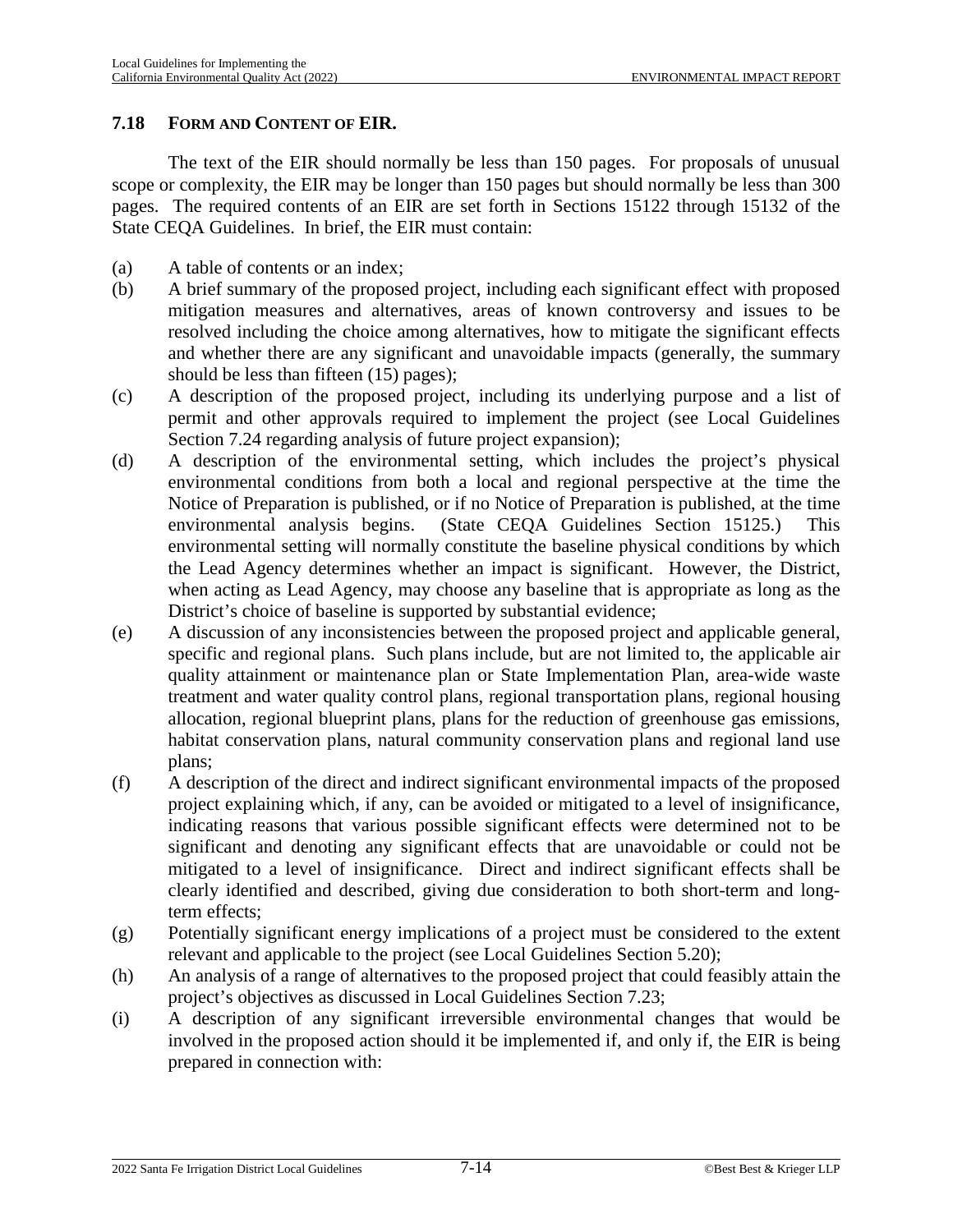- (1) The adoption, amendment, or enactment of a plan, policy, or ordinance of a public agency;
- (2) The adoption by a Local Agency Formation Commission of a resolution making determinations; or
- (3) A project that will be subject to the requirement for preparing an Environmental Impact Statement pursuant to NEPA;
- (j) An analysis of the growth-inducing impacts of the proposed action. The discussion should include ways in which the project could foster economic or population growth, or the construction of additional housing, either directly or indirectly, in the surrounding environment. Growth-inducing impacts may include the estimated energy consumption of growth induced by the project;
- (k) A discussion of any significant, reasonably anticipated future developments and the cumulative effects of all proposed and anticipated action as discussed in Local Guidelines Section [7.24](#page-118-0);
- (l) In certain situations, a regional analysis should be completed for certain impacts, such as air quality;
- (m) A discussion of any economic or social effects, to the extent that they cause, or may be used to determine, significant environmental impacts;
- (n) A statement briefly indicating the reasons that various possible significant effects of a project were determined not to be significant and, therefore, were not discussed in the EIR;
- (o) The identity of all federal, state or local agencies or other organizations and private individuals consulted in preparing the EIR, and the identity of the persons, firm or agency preparing the EIR, by contract or other authorization. To the fullest extent possible, the District should integrate CEQA review with these related environmental review and consultation requirements;
- (p) A discussion of those potential effects of the proposed project on the environment that the District has determined are or may be significant. The discussion on other effects may be limited to a brief explanation as to why those effects are not potentially significant; and
- (q) A description of feasible measures, as set forth in Local Guidelines Section [7.22,](#page-114-0) which could minimize significant adverse impacts.

(Reference: State CEQA Guidelines, §§ 15120-15148.)

## **7.19 CONSIDERATION AND DISCUSSION OF SIGNIFICANT ENVIRONMENTAL IMPACTS.**

An EIR must identify and focus on the significant effects of the proposed project on the environment. In assessing the proposed project's potential impacts on the environment, the District should normally limit its examination to comparing changes that would result from the project as compared to the existing physical conditions in the affected area as they exist when the Notice of Preparation is published. If a Notice of Preparation is not published for the project, the District should compare the proposed project's potential impacts to the physical conditions that exist at the time environmental review begins. Direct and indirect significant effects of the project on the environment must be clearly identified and described, considering both the short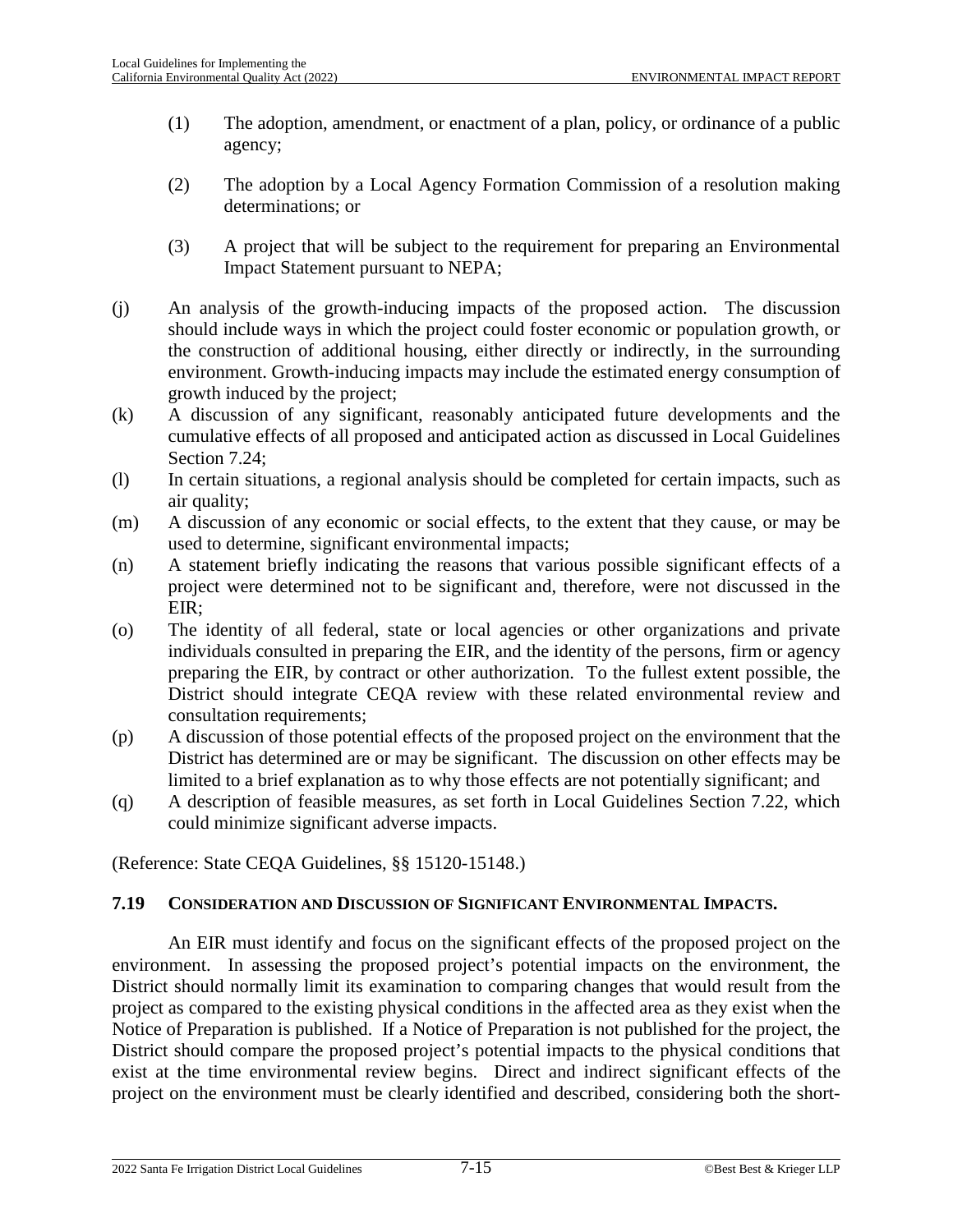term and long-term effects. The discussion should include relevant specifics of the area, the resources involved, physical changes, alterations to ecological systems, and changes induced in population distribution, population concentration, the human use of the land (including commercial and residential development), health and safety problems caused by the physical changes, and other aspects of the project that may impact resources in the project area, such as water, historical resources, scenic quality, and public services. The EIR must also analyze any significant environmental effects the project might cause or risk exacerbating by bringing development and people into the area. If applicable, an EIR should also evaluate any potentially significant direct, indirect, or cumulative environmental impacts of locating development in areas susceptible to hazardous conditions (e.g., floodplains, coastlines, wildfire risk areas), including both short-term and long-term conditions, as identified on authoritative hazard maps, risk assessments or in land use plans addressing such hazards areas.

If analysis of the project's energy use reveals that the project may result in significant environmental effects due to wasteful, inefficient, or unnecessary use of energy, or wasteful use of energy resources, the EIR shall mitigate that energy use. This analysis should include the project's energy use for all project phases and components, including transportation-related energy, during construction and operation. In addition to building code compliance, other relevant considerations may include, among others, the project's size, location, orientation, equipment use and any renewable energy features that could be incorporated into the project. This analysis is subject to the rule of reason and shall focus on energy use that is caused by the project. This analysis may be included in related analyses of air quality, greenhouse gas emissions, transportation or utilities in the discretion of the Lead Agency.

The EIR must describe all significant impacts, including those that can be mitigated but not reduced to a level of insignificance. Where there are impacts that cannot be alleviated without imposing an alternative design, their implications and the reasons why the project is being proposed, notwithstanding their effect, should be described.

The EIR must also discuss any significant irreversible environmental changes that would be caused by the project. For example, use of nonrenewable resources during the initial and continued phases of a project may be irreversible if a large commitment of such resources makes removal or nonuse thereafter unlikely. Additionally, irreversible commitment of resources may include a discussion of how the project preempts future energy development or future energy conservation. Irretrievable commitments of resources to the proposed project should be evaluated to assure that such current consumption is justified.

(Reference: Pub. Resources Code, § 21100.)

# **7.20 ENVIRONMENTAL SETTING**

An EIR must include a description of the physical environmental conditions in the vicinity of the project. This environmental setting will normally constitute the baseline physical conditions by which the Lead Agency determines whether an impact is significant. The description of the environmental setting shall be no longer than is necessary to provide an understanding of the significant effects of the proposed project and its alternatives. The purpose of this requirement is to give the public and decision makers the most accurate and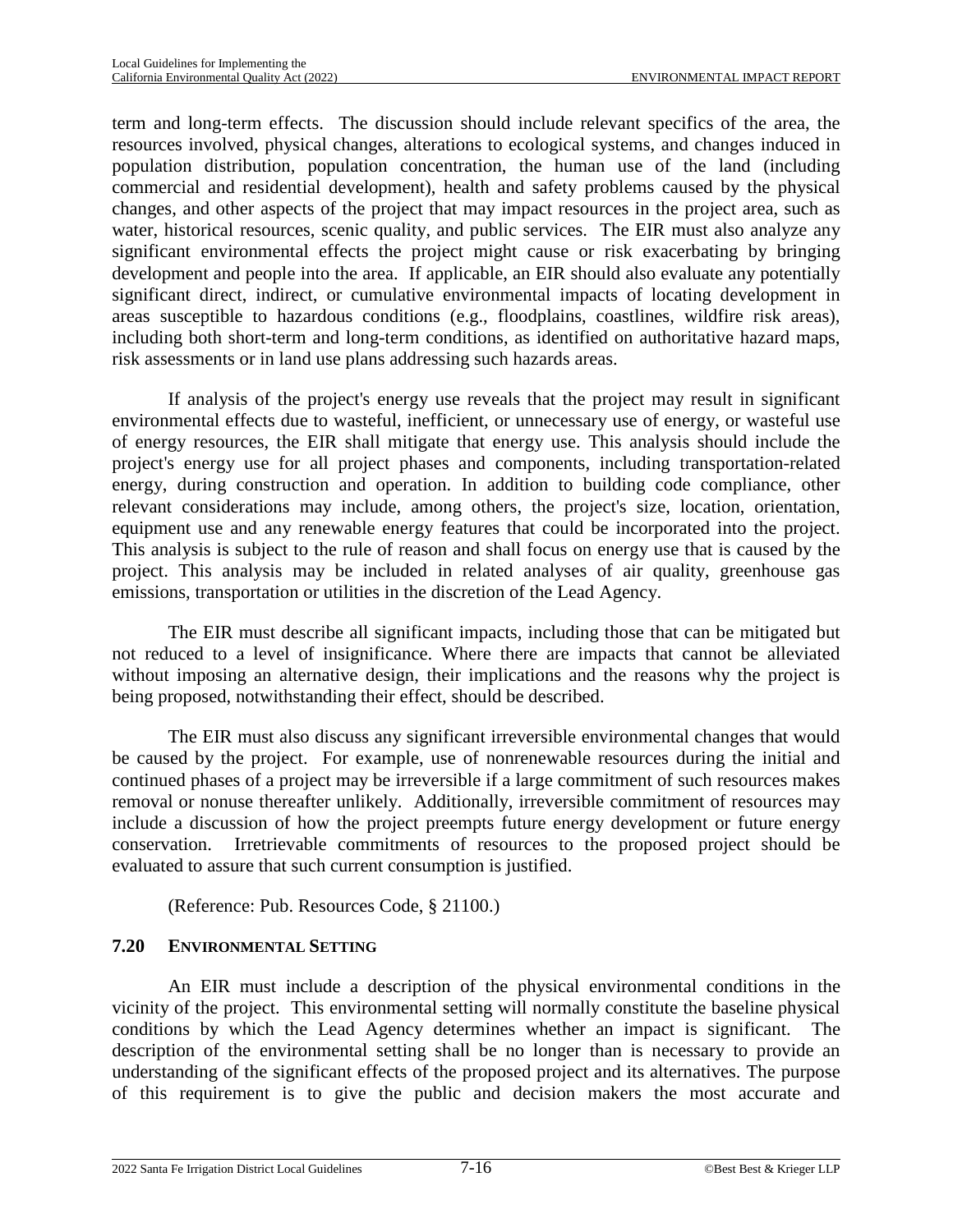understandable picture practically possible of the project's likely near-term and long-term impacts.

(1) Generally, the Lead Agency should describe physical environmental conditions as they exist at the time the Notice of Preparation is published, or if no Notice of Preparation is published, at the time environmental analysis is commenced, from both a local and regional perspective. Where existing conditions change or fluctuate over time, and where necessary to provide the most accurate picture practically possible of the project's impacts, the Lead Agency may define existing conditions by referencing historic conditions, or conditions expected when the project becomes operational, or both, that are supported with substantial evidence. In addition, the Lead Agency may also use baselines consisting of both existing conditions and projected future conditions that are supported by reliable projections based on substantial evidence in the record.

(2) The Lead Agency may use projected future conditions (beyond the date of project operations) as the sole baseline for analysis only if it demonstrates with substantial evidence that use of existing conditions would be either misleading or without informative value to decisionmakers and the public. Use of projected future conditions as the only baseline must be supported by reliable projections based on substantial evidence in the record.

(3) An existing conditions baseline shall not include hypothetical conditions—such as those that might be allowed, but have never actually occurred, under existing permits or plans as the baseline.

(State CEQA Guidelines, § 15125.)

### **7.21 ANALYSIS OF CUMULATIVE IMPACTS.**

An EIR must discuss cumulative impacts when the project's incremental effect is "cumulatively considerable" as defined in Local Guidelines Section [11.13.](#page-177-0) When the District is examining a project with an incremental effect that is not "cumulatively considerable," it need not consider that effect significant, but must briefly describe the basis for this conclusion. A project's contribution may be less than cumulatively considerable if the project is required to implement or fund its fair share of a mitigation measure designed to alleviate the cumulative impact. When relying on a fee program or mitigation measure(s), the District must identify facts and analysis supporting its conclusion that the cumulative impact is less than significant.

The District may determine that a project's incremental contribution to a cumulative effect is not cumulatively considerable if the project will comply with the requirements in a previously approved plan or mitigation program that provides specific requirements that will avoid or substantially lessen the cumulative problem in the geographic area in which the project is located. Such plans and programs may include, but are not limited to:

- (1) Water quality control plans;
- (2) Air quality attainment or maintenance plans;
- (3) Integrated waste management plans;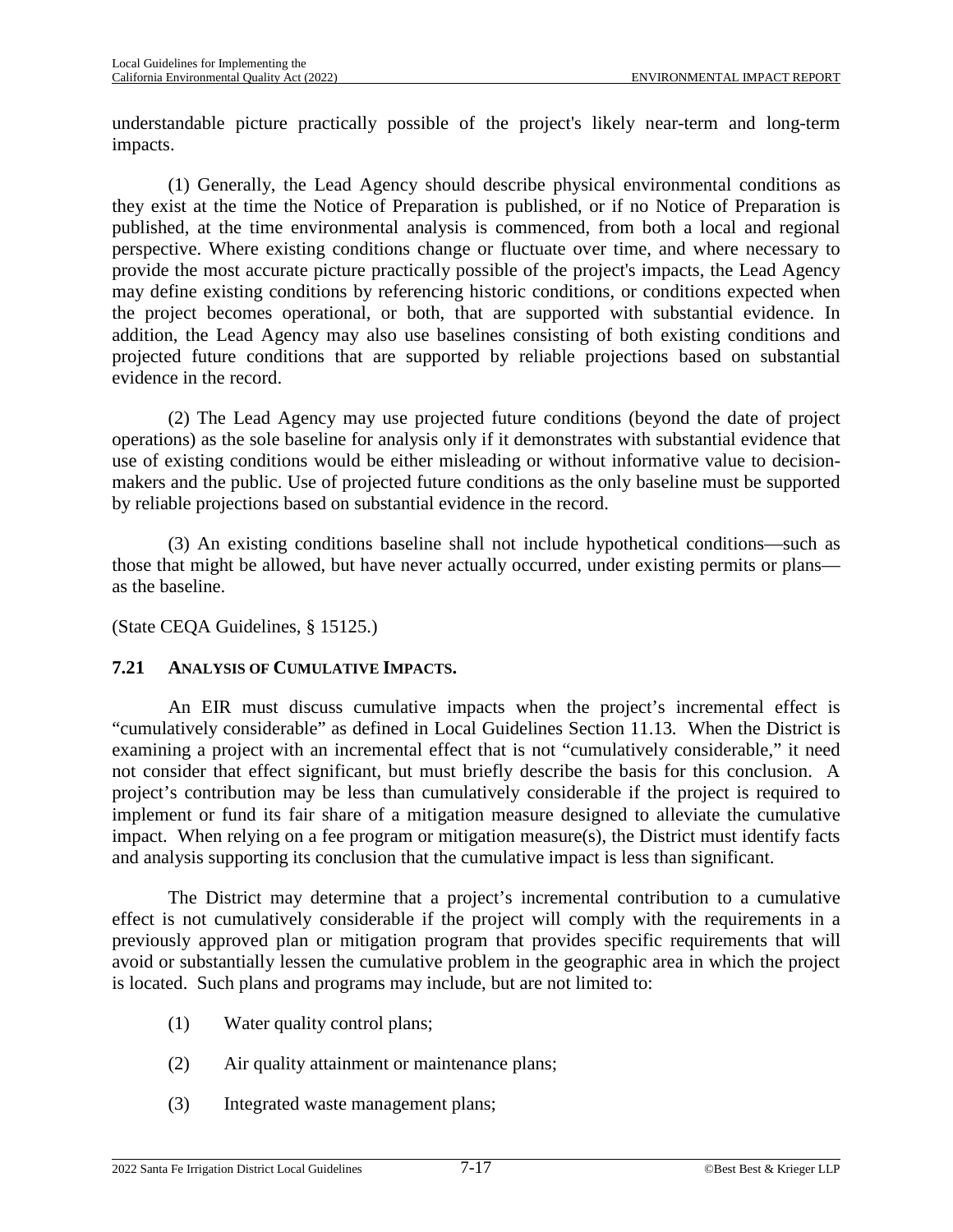- (4) Habitat conservation plans;
- (5) Natural community conservation plans; and/or
- (6) Plans or regulations for the reduction of greenhouse gas emissions.

When relying on such a regulation, plan, or program, the District should explain how implementing the particular requirements of the plan, regulation or program will ensure that the project's incremental contribution to the cumulative effect is not cumulatively considerable.

A cumulative impact consists of an impact that is created as a result of the combination of the project evaluated in the EIR together with other projects causing related impacts. An EIR should not discuss impacts that do not result in part from the project evaluated in the EIR.

The discussion of cumulative impacts in an EIR must focus on the cumulative impacts to which the identified other projects contribute, rather than on the attributes of other projects that do not contribute to the cumulative impact. The discussion of significant cumulative impacts must include either of the following:

- (1) A list of past, present, and probable future projects causing related or cumulative impacts including, if necessary, those projects outside the control of the District; or
- (2) A summary of projections contained in an adopted local, regional or statewide plan, or related planning document, that describes or evaluates conditions contributing to the cumulative effect. Such plans may include: a general plan, regional transportation plan, or a plan for the reduction of greenhouse gas emissions. A summary of projections may also be contained in an adopted or certified prior environmental document for such a plan. Such projections may be supplemented with additional information such as a regional modeling program. Documents used in creating a summary of projections must be referenced and made available to the public.

When utilizing a list, as suggested above, factors to consider when determining whether to include a related project should include the nature of each environmental resource being examined and the location and type of project. Location may be important, for example, when water quality impacts are involved since projects outside the watershed would probably not contribute to a cumulative effect. Project type may be important, for example, when the impact is specialized, such as a particular air pollutant or mode of traffic.

Public Resources Code section 21094 also states that if a Lead Agency determines that a cumulative effect has been adequately addressed in an earlier EIR, it need not be examined in a later EIR if the later project's incremental contribution to the cumulative effect is not cumulatively considerable. A cumulative effect has been adequately addressed in the prior EIR if:

(1) it has been mitigated or avoided as a result of the prior EIR; or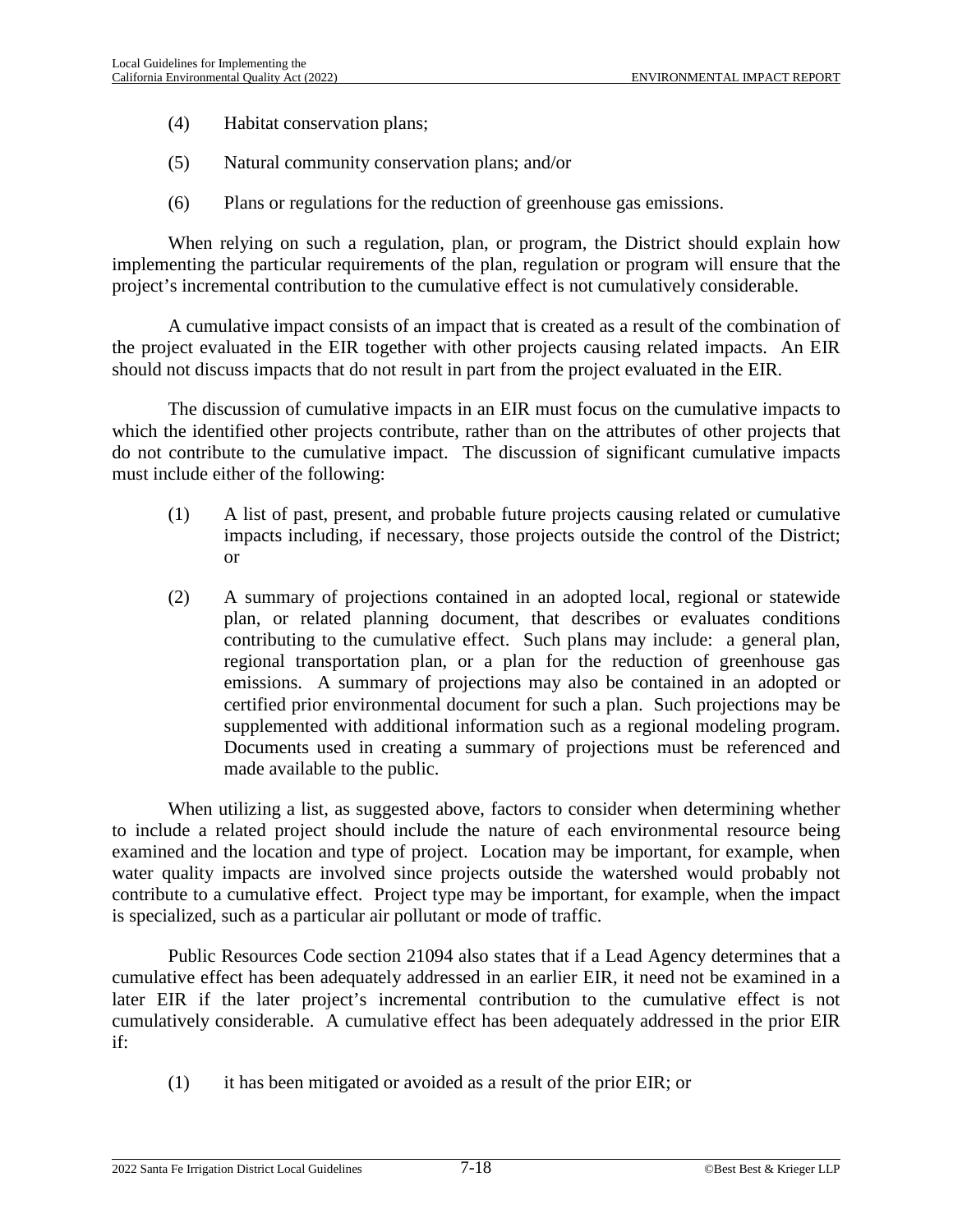(2) the cumulative effect has been examined in a sufficient level of detail to enable the effect to be mitigated or avoided by site-specific revisions, the imposition of conditions, or other means in connection with the approval of the later project.

Public Resources Code section 21094 only applies to earlier projects that (1) are consistent with the program, plan, policy, or ordinance for which an environmental impact report has been prepared and certified, (2) are consistent with applicable local land use plans and zoning of the city, county, or city and county in which the later project would be located and (3) are not subject to Public Resources Code section 21166.

If the Lead Agency determines that the cumulative effect has been adequately addressed in a prior EIR, the Lead Agency should clearly explain the basis for its determination in the current environmental documentation for the project.

The District should define the geographic scope of the area affected by the cumulative effect and provide a reasonable explanation for the geographic limitation used.

(Reference: State CEQA Guidelines, § 15130.)

#### <span id="page-114-0"></span>**7.22 ANALYSIS OF MITIGATION MEASURES.**

The discussion of mitigation measures in an EIR must distinguish between measures proposed by project proponents and other measures proposed by Lead, Responsible or Trustee Agencies. This discussion shall identify mitigation measures for each significant environmental effect identified in the EIR.

Where several measures are available to mitigate an impact, each should be disclosed and the basis for selecting a particular measure should be identified. Formulation of mitigation measures shall not be deferred until some future time The specific details of a mitigation measure, however, may be developed after project approval when it is impractical or infeasible to include those details during the project's environmental review provided that the Lead Agency (1) commits itself to the mitigation, (2) adopts specific performance standards the mitigation will achieve, and (3) identifies the type(s) of potential action(s) that can feasibly achieve that performance standard and that will be considered, analyzed, and potentially incorporated in the mitigation measure. Compliance with a regulatory permit or other similar process may be identified as mitigation if compliance would result in implementation of measures that would be reasonably expected, based on substantial evidence in the record, to reduce the significant impact to the specified performance standards.

If a mitigation measure would cause one or more significant effects in addition to those that would be caused by the project as proposed, the effects of the mitigation measure shall be disclosed but in less detail than the significant effects of the project itself.

If a project includes a housing development, the District may not reduce the project's proposed number of housing units as a mitigation measure or project alternative if the District determines that there is another feasible specific mitigation measure or project alternative that would provide a comparable level of mitigation without reducing the number of housing units.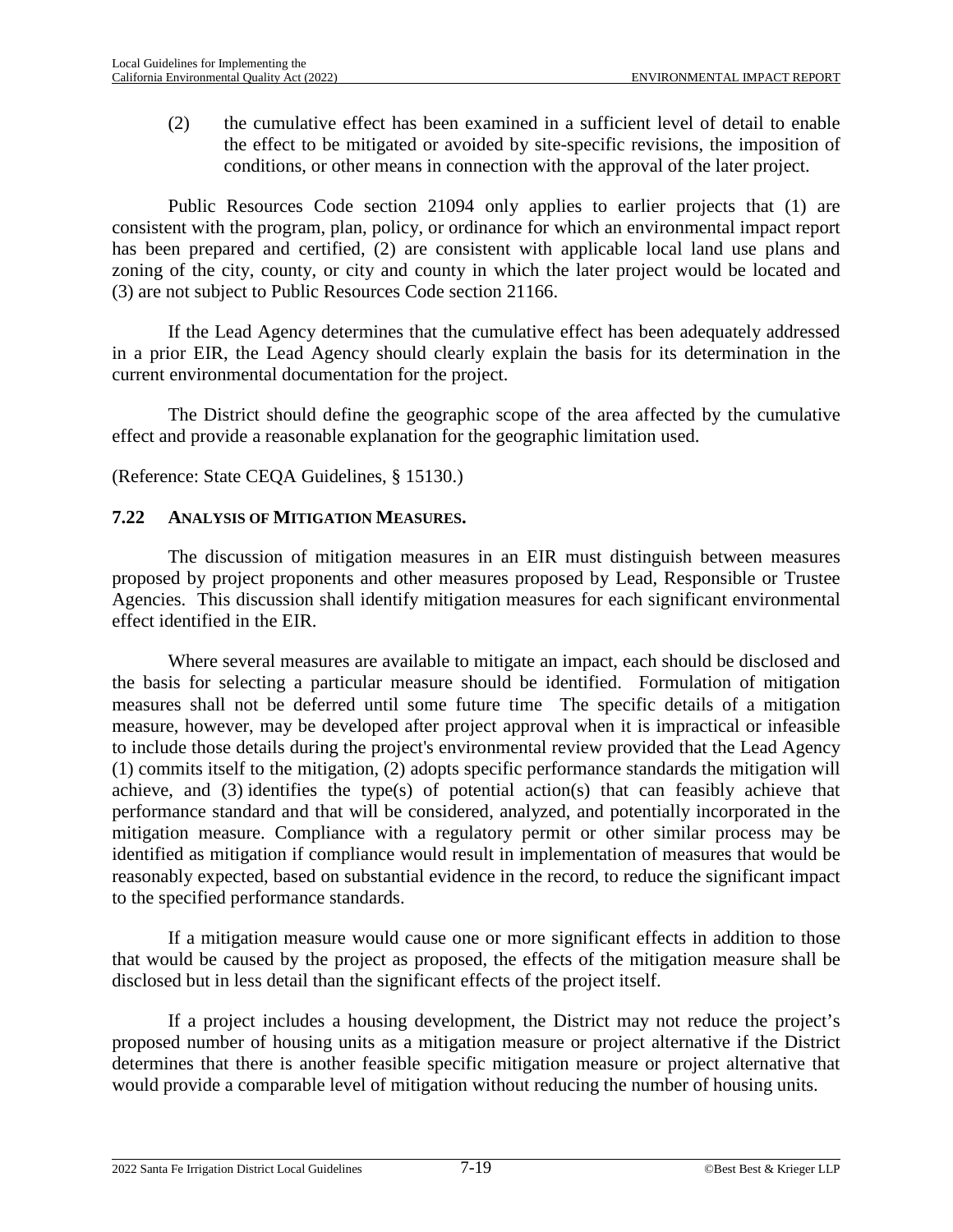Mitigation measures must be fully enforceable through permit conditions, agreements, or other legally binding instruments. In the case of the adoption of a plan, policy, regulation, or other public project, mitigation measures can be incorporated into the plan, policy, regulation, or project design. Mitigation measures must also be consistent with all applicable constitutional requirements such as the "nexus" and "rough proportionality" standards—i.e., there must be an essential nexus between the mitigation measure and a legitimate governmental interest, and the mitigation measure must be "roughly proportional" to the impacts of the project.

Where maintenance, repair, stabilization, rehabilitation, restoration, preservation, conservation or reconstruction of a historical resource will be conducted in a manner consistent with the Secretary of the Interior's "Standards for the Treatment of Historic Properties with Guidelines for Preserving, Rehabilitating, Restoring and Reconstructing Historic Buildings" (1995), Weeks and Grimmer, the project's impact on the historical resource shall generally be considered mitigated below a level of significance and thus not significant.

The District should, whenever feasible, seek to avoid damaging effects on any historical resource of an archaeological nature. The following must be considered and discussed in an EIR for a project involving an archaeological site:

- (a) Preservation in place is the preferred manner of mitigating impacts to archaeological sites; and
- (b) Preservation in place may be accomplished by, but is not limited to, the following:
	- (1) Planning construction to avoid archaeological sites;
	- (2) Incorporation of sites within parks, green space, or other open spaces;
	- (3) Covering the archaeological sites with a layer of chemically stable soil before building tennis courts, parking lots, or similar facilities on the site; and/or
	- (4) Deeding the site into a permanent conservation easement.

When data recovery through excavation is the only feasible mitigation, a data recovery plan, which makes provision for adequately recovering the scientifically consequential information from and about the historical resource, shall be prepared and adopted prior to excavation. Such studies must be deposited with the California Historical Resources Regional Information Center.

Data recovery shall not be required for a historical resource if the District determines that existing testing or studies have adequately recovered the scientifically consequential information from and about the archaeological or historical resource, provided that the determination is documented in the EIR and that the studies are deposited with the California Historical Resources Regional Information Center.

(Reference: State CEQA Guidelines, § 15126.4.)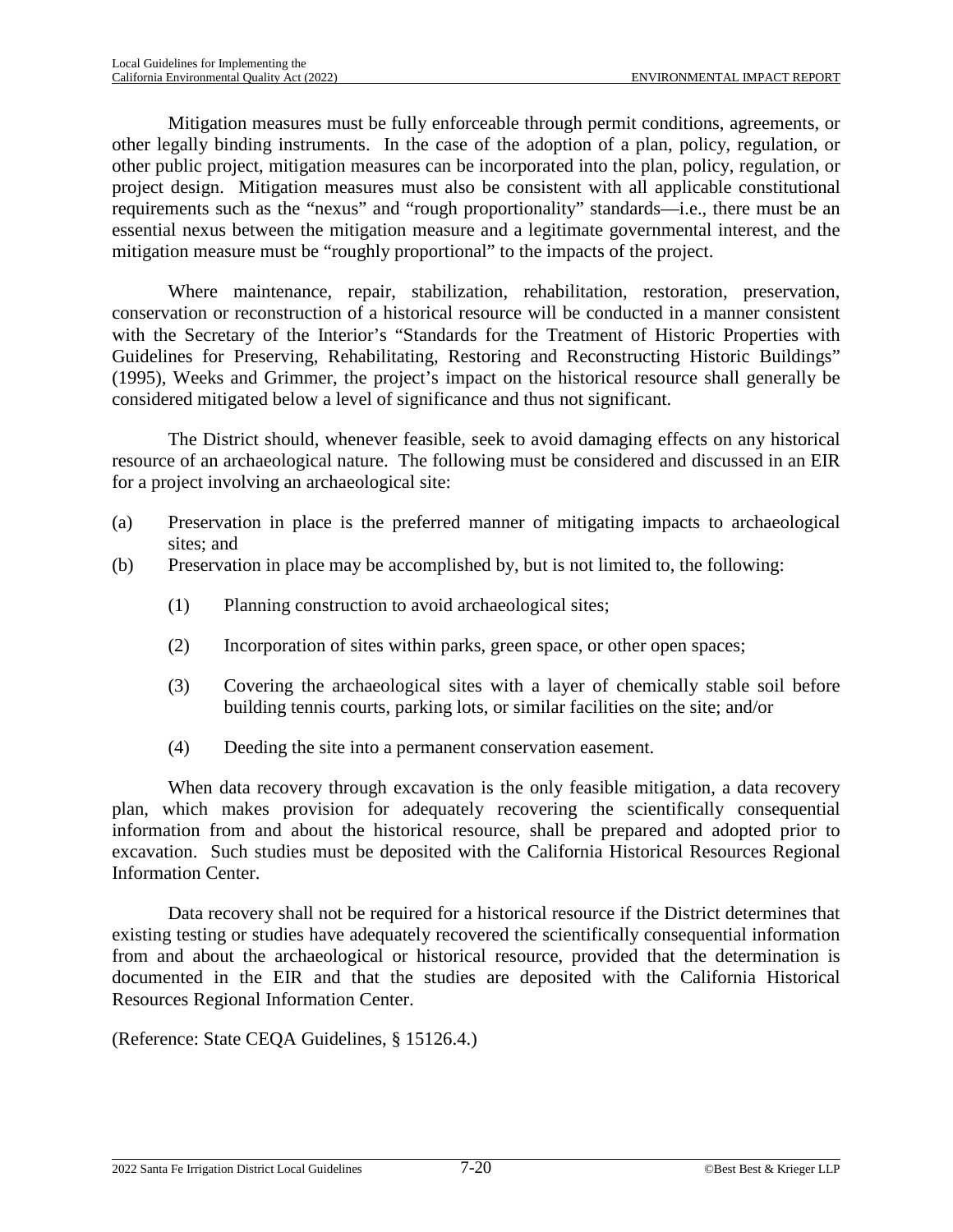### <span id="page-116-0"></span>**7.23 ANALYSIS OF ALTERNATIVES IN AN EIR.**

The alternatives analysis must describe and evaluate the comparative merits of a range of reasonable alternatives to the project or to the location of the project which would feasibly attain most of the basic objectives of the project, but which would avoid or substantially lessen any of the significant effects of the project. An EIR need not consider every conceivable alternative to a project, and it need not consider alternatives that are infeasible. Rather, an EIR must consider a reasonable range of potentially feasible alternatives that will foster informed decision-making and public participation.

**Purpose of the Alternatives Analysis:** An EIR must identify ways to mitigate or avoid the significant effects that a project may have on the environment. For this reason, a discussion of alternatives must focus on alternatives to the project or its location that are capable of avoiding or substantially lessening any significant effect of the project, even if these alternatives would impede to some degree the attainment of the project objectives or would be more costly.

**Selection of a Range of Reasonable Alternatives:** The range of potential alternatives to the proposed project shall include those that could feasibly accomplish most of the basic purposes of the project and could avoid or substantially lessen one or more of the significant effects, even if those alternatives would be more costly or would impede to some degree the attainment of the project's objectives. The EIR should briefly describe the rationale for selecting the alternatives to be discussed. The EIR should also identify any alternatives that were considered by the Lead Agency and rejected as infeasible during the scoping process, and it should briefly explain the reasons for rejecting those alternatives. Additional information explaining the choice of alternatives should be included in the administrative record. Among the factors that may be used to eliminate alternatives from detailed consideration in an EIR are: (a) failure to meet most of the basic project objectives; (b) infeasibility; or (c) inability to avoid significant environmental impacts.

**Evaluation of Alternatives:** The EIR shall include sufficient information about each alternative to allow meaningful evaluation, analysis and comparison with the proposed project. A matrix displaying the major characteristics and significant environmental effects of each alternative may be used to summarize the comparison. The matrix may also identify and compare the extent to which each alternative meets project objectives. If an alternative would cause one or more significant effects in addition to those that would be caused by the project as proposed, the significant effects of the alternative shall be discussed but in less detail than the significant effects of the project as proposed.

**The Rule of Reason:** The range of alternatives required in an EIR is governed by a "rule" of reason" which courts have held means that an alternatives discussion must be reasonable in scope and content. Therefore, the EIR must set forth only those alternatives necessary to permit public participation, informed decision-making, and a reasoned choice. The alternatives shall be limited to ones that would avoid or substantially lessen any of the significant effects of the project. Of those alternatives, the EIR need examine in detail only the ones the District determines could feasibly attain most of the basic objectives of the project. An EIR need not consider an alternative whose effect cannot be reasonably ascertained and whose implementation is remote and speculative.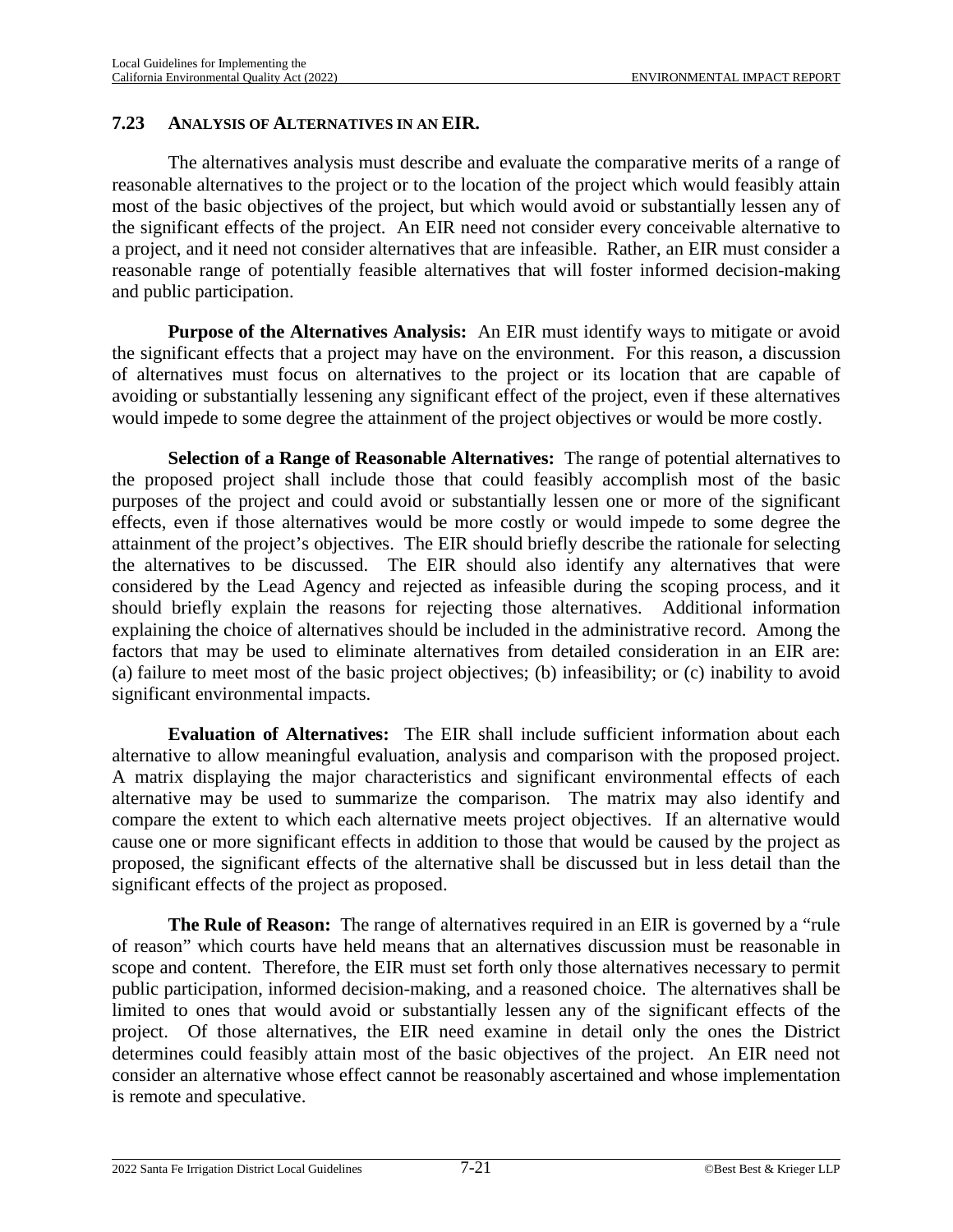**Feasibility of Alternatives:** The factors that may be taken into account when addressing the feasibility of alternatives include: site suitability; economic viability; availability of infrastructure; general plan consistency; other plans or regulatory limitations; jurisdictional boundaries (projects with a regionally significant impact should consider the regional context); and whether the proponent already owns the alternative site or can reasonably acquire, control or otherwise have access to the site. No one factor establishes a fixed limit on the scope of reasonable alternatives.

**Alternative Locations:** The first step in the alternative location analysis is to determine whether any of the significant effects of the project could be avoided or substantially lessened by putting the project in another location. This is the key question in this analysis. Only locations that would avoid or substantially lessen any of the significant effects of the project need be considered for inclusion in the EIR.

The second step in this analysis is to determine whether any of the alternative locations are feasible. If the District concludes that no feasible alternative locations exist, it must disclose its reasons, and it should include them in the EIR. When a previous document has sufficiently analyzed a range of reasonable alternative locations and environmental impacts for a project with the same basic purpose, the District should review the previous document and incorporate the previous document by reference. To the extent the circumstances have remained substantially the same with respect to an alternative, the EIR may rely on the previous document to help it assess the feasibility of the potential project alternative.

**The "No Project" Alternative:** The specific alternative of "no project" must be evaluated along with its impacts. The purpose of describing and analyzing the no project alternative is to allow decision-makers to compare the impacts of approving the proposed project with the impacts of not approving the proposed project. The no project alternative may be different from the baseline environmental conditions. The no project alternative will be the same as the baseline only if it is identical to the existing environmental setting and the Lead Agency has chosen the existing environmental setting as the baseline.

A discussion of the "no project" alternative should proceed along one of two lines:

- (a) When the project is the revision of an existing land use or regulatory plan, policy or ongoing operation, the "no project" alternative will be the continuation of the existing plan, policy or operation into the future. Typically, this is a situation where other projects initiated under the existing plan will continue while the new plan is developed. Thus, the projected impacts of the proposed plan or alternative plans would be compared to the impacts that would occur under the existing plan; or
- (b) If the project is other than a land use or regulatory plan, for example a development project on identifiable property, the "no project" alternative is the circumstance under which the project does not proceed. This discussion would compare the environmental effects of the property remaining in its existing state against environmental effects that would occur if the project is approved. If disapproval of the project would result in predictable actions by others, such as the proposal of some other project, this "no project" consequence should be discussed.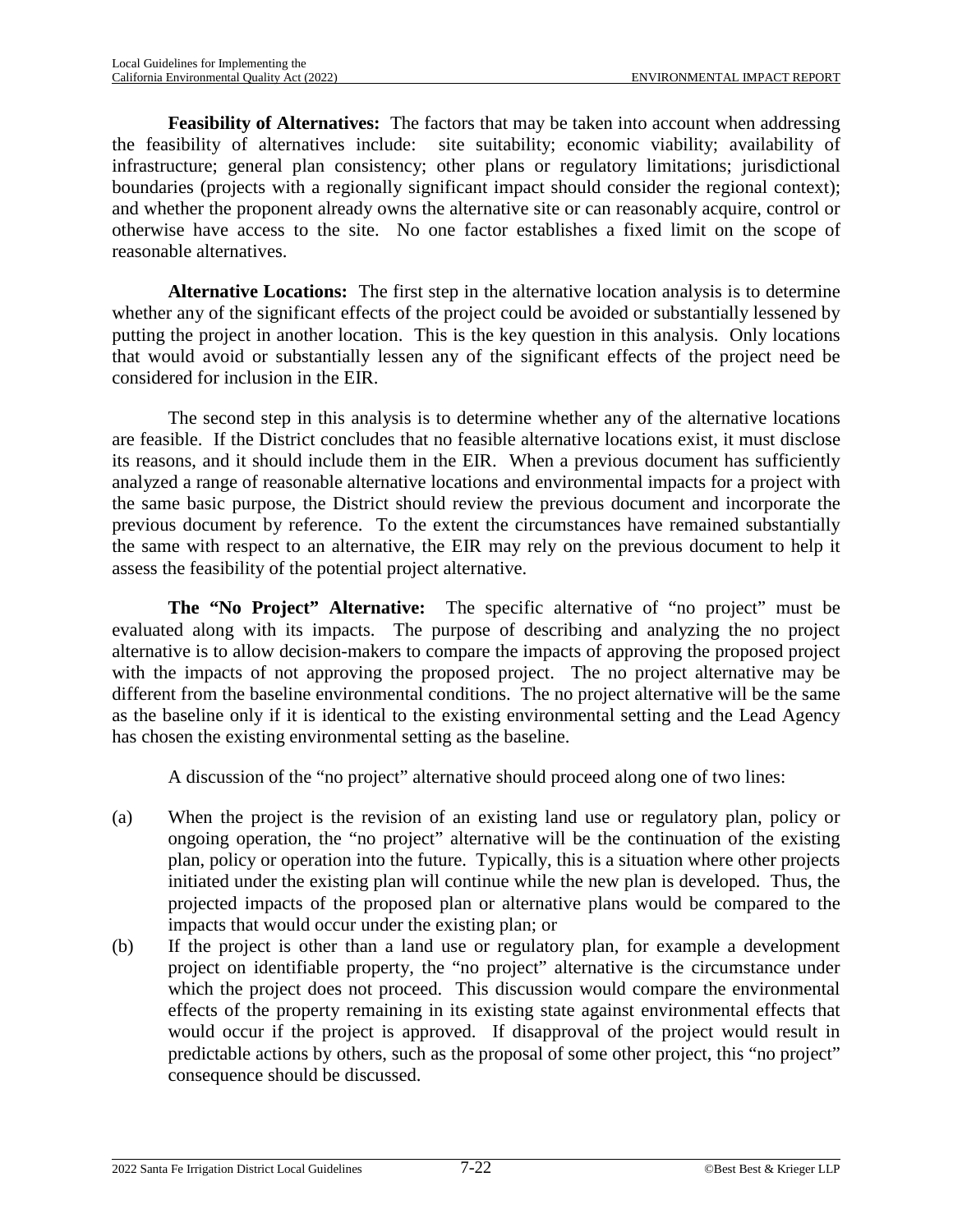After defining the "no project" alternative, the District should proceed to analyze the impacts of the "no project" alternative by projecting what would reasonably be expected to occur in the foreseeable future if the project were not approved, based on current plans and consistent with available infrastructure and community services. If the "no project" alternative is the environmentally superior alternative, the EIR must also identify another environmentally superior alternative among the remaining alternatives.

**Remote or Speculative Alternatives:** An EIR need not consider an alternative whose effect cannot be reasonably ascertained and whose implementation is remote and speculative.

(Reference: State CEQA Guidelines, § 15126.6.)

### <span id="page-118-0"></span>**7.24 ANALYSIS OF FUTURE EXPANSION.**

An EIR must include an analysis of the environmental effects of future expansion (or other similar future modifications) if there is credible and substantial evidence that:

- (a) The future expansion or action is a reasonably foreseeable consequence of the initial project; and
- (b) The future expansion or action is likely to change the scope or nature of the initial project or its environmental effects.

Absent these two circumstances, future expansion of a project need not be discussed. CEQA does not require speculative discussion of future development that is unspecific or uncertain. However, if future action is not considered now, it must be considered and environmentally evaluated before it is actually implemented.

(Reference: *Laurel Heights Improvement Ass'n v. Regents of University of California* (1988) 47 Cal.3d 376, 396.)

## <span id="page-118-1"></span>**7.25 NOTICE OF COMPLETION OF DRAFT EIR; NOTICE OF AVAILABILITY OF DRAFT EIR.**

**Notice of Completion.** When the Draft EIR is completed, a Notice of Completion (Form "H") must be filed with the Office of Planning and Research in an electronic form via the Office of Planning and Research's CEQA Submit website, which is located at the following web address: [https://ceqasubmit.opr.ca.gov/Security/LogOn?ReturnUrl=%2f.](https://ceqasubmit.opr.ca.gov/Security/LogOn?ReturnUrl=%2f) The Notice of Completion shall contain:

- (a) A brief description of the proposed project;
- (b) The location of the proposed project including the proposed project's latitude and longitude;
- (c) An address where copies of the Draft EIR are available and a description of how the Draft EIR can be provided in an electronic format; and
- (d) The review period during which comments will be received on the Draft EIR.

The Office of Planning and Research has developed a model form Notice of Completion. Form H follows OPR's model. To ensure that the documents are accepted by OPR staff, this form should be used when documents are transmitted to OPR.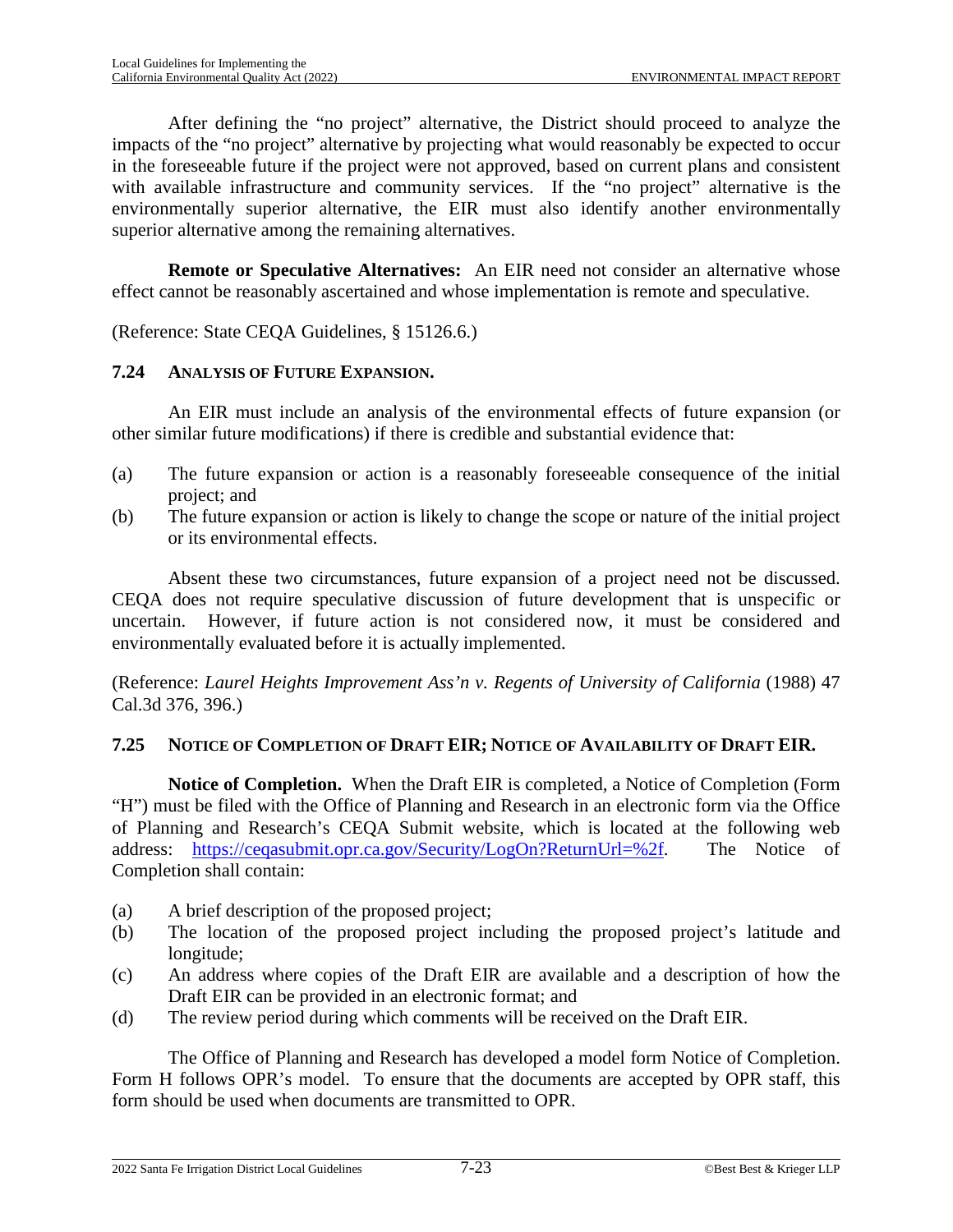**Notice of Availability.** At the same time it sends a Notice of Completion to the Office of Planning and Research, the District shall provide public notice of the availability of the Draft EIR by distributing a Notice of Availability of Draft EIR (Form "K"). The Notice of Availability shall include at least the following information:

- (a) A brief description of the proposed project and its location;
- (b) The starting and ending dates for the review period during which the District will receive comments, the manner in which the District will receive those comments, and whether the review period has been shortened;
- (c) The date, time, and place of any scheduled public meetings or hearings to be held by the District on the proposed project, if the District knows this information when it prepares the Notice;
- (d) A list of the significant environmental effects anticipated as a result of the project;
- (e) The address where copies of the EIR and all documents incorporated by reference in the EIR will be available for public review, and a description of how the Draft EIR can be obtained in electronic format. This location shall be readily accessible to the public during the District's normal working hours; and
- (f) A statement indicating whether the project site is included on any list of hazardous waste facilities, land designated as hazardous waste property, or hazardous waste disposal site, and, if so, the information required in the Hazardous Waste and Substances Statement pursuant to Government Code section 65962.5.

The Notice of Availability shall be provided to:

- (a) Each Responsible and Trustee Agency;
- (b) Any other federal, state, or local agency that has jurisdiction by law or exercises authority over resources affected by the project, including:
	- (1) Any water supply agency consulted under Local Guidelines Section [5.16;](#page-66-0)
	- (2) Any city or county bordering on the project area;
	- (3) For a project of statewide, regional, or area-wide significance, any transportation agencies or public agencies that have major local arterials or public transit facilities within five (5) miles of the project site; or freeways, highways, or rail transit service within ten (10) miles of the project site that could be affected by the project;
	- (4) For a subdivision project located within one mile of a facility of the State Water Resources Development System, the California Department of Water Resources; and
	- (5) For a general plan amendment, a project of statewide, regional, or area-wide significance, or a project th[at rela](#page-182-0)tes to a public use airport, to any "military service" (defined in Section 11.42 of these Local Guidelines) that has provided the District with its contact office and address and notified the [Distric](#page-181-0)t of the specific boundaries of a "low-level flight path" (defined in Section 11.37 of these Local Guidelines), "military impact zone" (defined in Section [11.41](#page-182-1) of these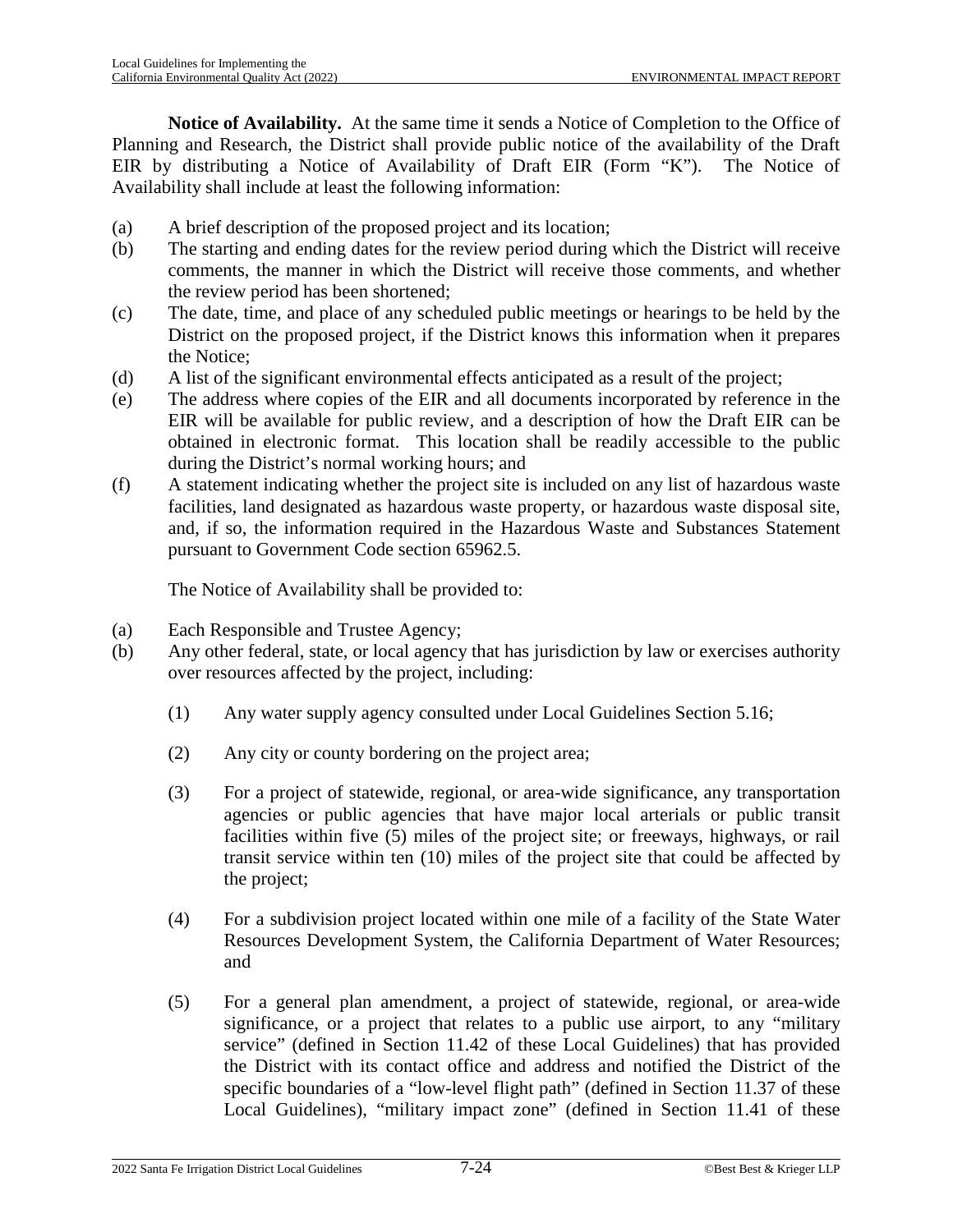Local Guidelines), or "special use airspace" (defined in Section 11.67 of these Local Guidelines;

- (c) The last known name and address of all organizations and individuals who have previously filed a written request with the District to receive these Notices;
- (d) For certain projects that may impact a low-level flight path, military impact zone, or special use airspace and that meet the other criteria of Local Guidelines Section [7.04,](#page-98-0) the specified military services contact;
- (e) For certain projects that involve the construction or alteration of a facility anticipated to emit hazardous air emissions or handle hazardous substances within one-quarter mile of a school and that meet the other requirements of Local Guidelines Section [7.36,](#page-128-0) any potentially affected school district;
- (f) For certain waste-burning projects that meet the requirements of Local Guidelines Section [5.11](#page-62-0) (see also Local Guidelines Section [7.27\)](#page-122-0), the owners and occupants of property within one-fourth mile of any parcel on which the project will be located; and
- (g) For a project that establishes or amends a redevelopment plan that contains land in agricultural use, notice and a copy of the Draft EIR shall be provided to the agricultural and farm agencies and organizations specified in Health and Safety Code section 33333.3.

The District requires requests for copies of these Notices to be in writing and to be renewed annually; moreover, the District may charge a fee for the reasonable cost of providing these Notices. A project will not be invalidated due to a failure to send a requested Notice provided there has been substantial compliance with these notice provisions.

Staff may also consult with and obtain comments from any person known to have special expertise or any other person or organization whose comments relative to the Draft EIR would be desirable.

In addition, notice shall be given to the public by at least one of the following procedures:

- (a) Publication of the Notice of Completion and/or the Notice of Availability at least once in a newspaper of general circulation in the area affected by the proposed project. If more than one area will be affected, the notice shall be published in the newspaper of largest circulation from among the newspapers of general circulation in those areas;
- (b) Posting of the Notice of Completion and/or the Notice of Availability on and off site in the area where the project is to be located; or
- (c) Direct mailing of the Notice of Completion and/or the Notice of Availability to owners and occupants of property contiguous to the project, as identified on the latest equalized assessment roll.

The Notice of Completion and Notice of Availability shall be posted in the office of the Clerk in each county in which the project is located for at least thirty (30) days. If the public review period for the Draft EIR is longer than thirty (30) days, the District may wish to leave the Notice posted until the public review period for the Draft EIR has expired.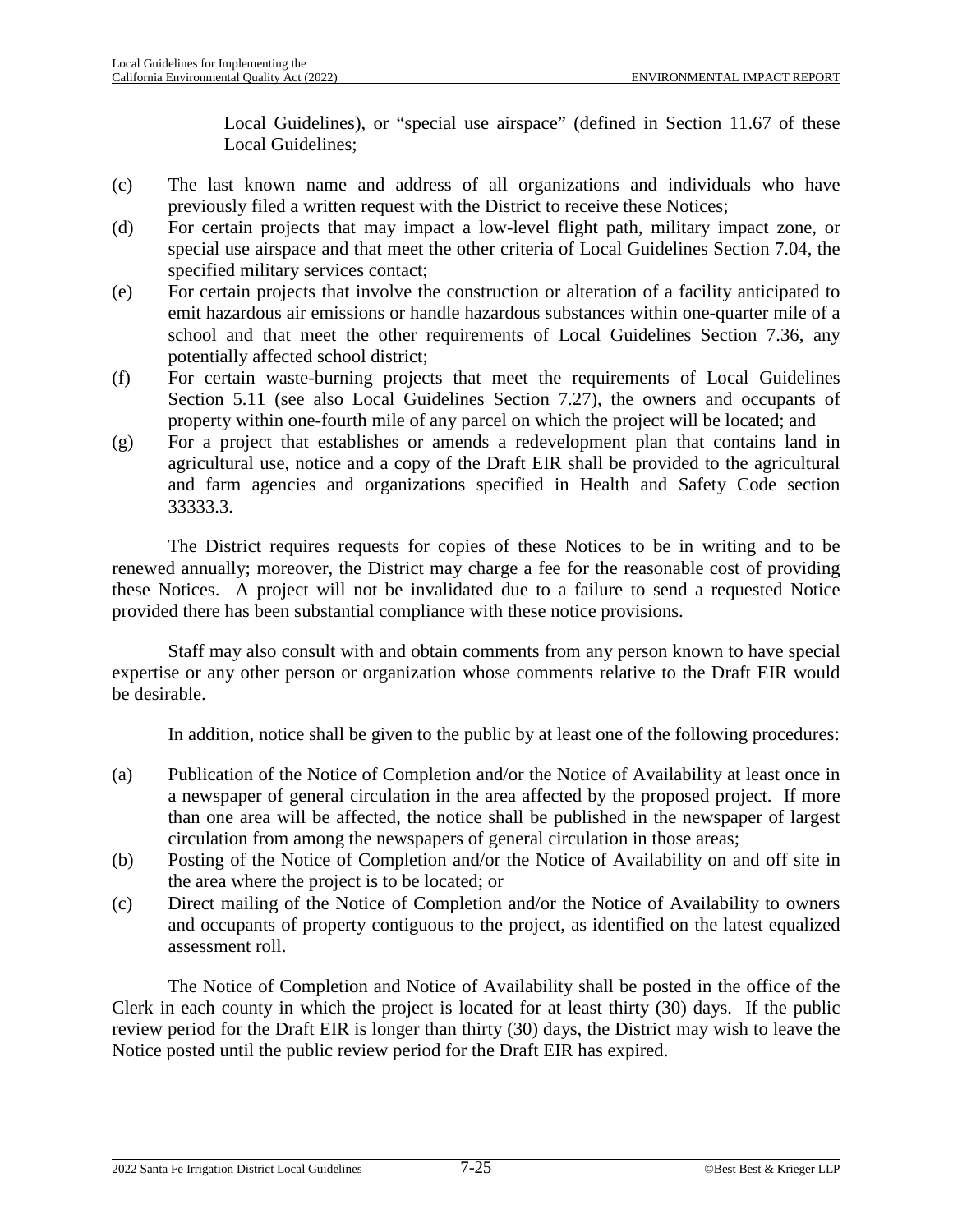Copies of the Draft EIR shall also be made available at the District office for review by members of the general public. The District may require any person obtaining a copy of the Draft EIR to reimburse the District for the actual cost of its reproduction. Copies of the Draft EIR should also be furnished to appropriate public library systems.

The District shall also post an electronic copy of the Notice of Completion, Notice of Availability, and Draft EIR on its website, if any.

(Reference: Pub. Resources Code, § 21082.1; State CEQA Guidelines, §§ 15085, 15087.)

### <span id="page-121-0"></span>**7.26 SUBMISSION OF DRAFT EIR TO STATE CLEARINGHOUSE.**

A Draft EIR must be submitted to the State Clearinghouse, at the same time as the Notice of Completion, in an electronic form as required by the Office of Planning and Research, regardless of whether the document must be circulated for review and comment by state agencies under State CEQA Guidelines section 15205 and 15206. The Draft EIR must be submitted via the Office of Planning and Research's CEQA Submit website ([https://ceqasubmit.opr.ca.gov/Security/LogOn?ReturnUrl=%2f\)](https://ceqasubmit.opr.ca.gov/Security/LogOn?ReturnUrl=%2f). The CEQA Submit website differentiates between environmental documents that do require review and comment by state agencies and those that do not. In particular, the website provides a "Local Review Period" tab for submitting documents that do not require review and comment by state agencies, and a "State Review Period" tab for submitting documents that do require review and comment by state agencies.

A Draft EIR must be submitted to the State Clearinghouse for review and comment by state agencies (i.e., the Draft EIR must be submitted through the CEQA Submit website under the "State Review Period" tab) in the following situations:

- (a) A state agency is the Lead Agency for the Draft EIR;
- (b) A state agency is a Responsible Agency, Trustee Agency, or otherwise has jurisdiction by law over resources potentially affected by the project; or
- (c) The Draft EIR is for a project identified in State CEQA Guidelines Section 15206 as being a project of statewide, regional, or area-wide significance.

State CEQA Guidelines Section 15206 identifies the following types of projects as being examples of projects of statewide, regional, or area-wide significance that require submission to the State Clearinghouse for circulation:

- (1) General plans, elements, or amendments for which an EIR was prepared;
- (2) Projects that have the potential for causing significant environmental effects beyond the city or county where the project would be located, such as:
	- (a) Residential development of more than 500 units;
	- (b) Commercial projects employing more than 1,000 persons or covering more than 500,000 square feet of floor space;
	- (c) Office building projects employing more than 1,000 persons or covering more than 250,000 square feet of floor space;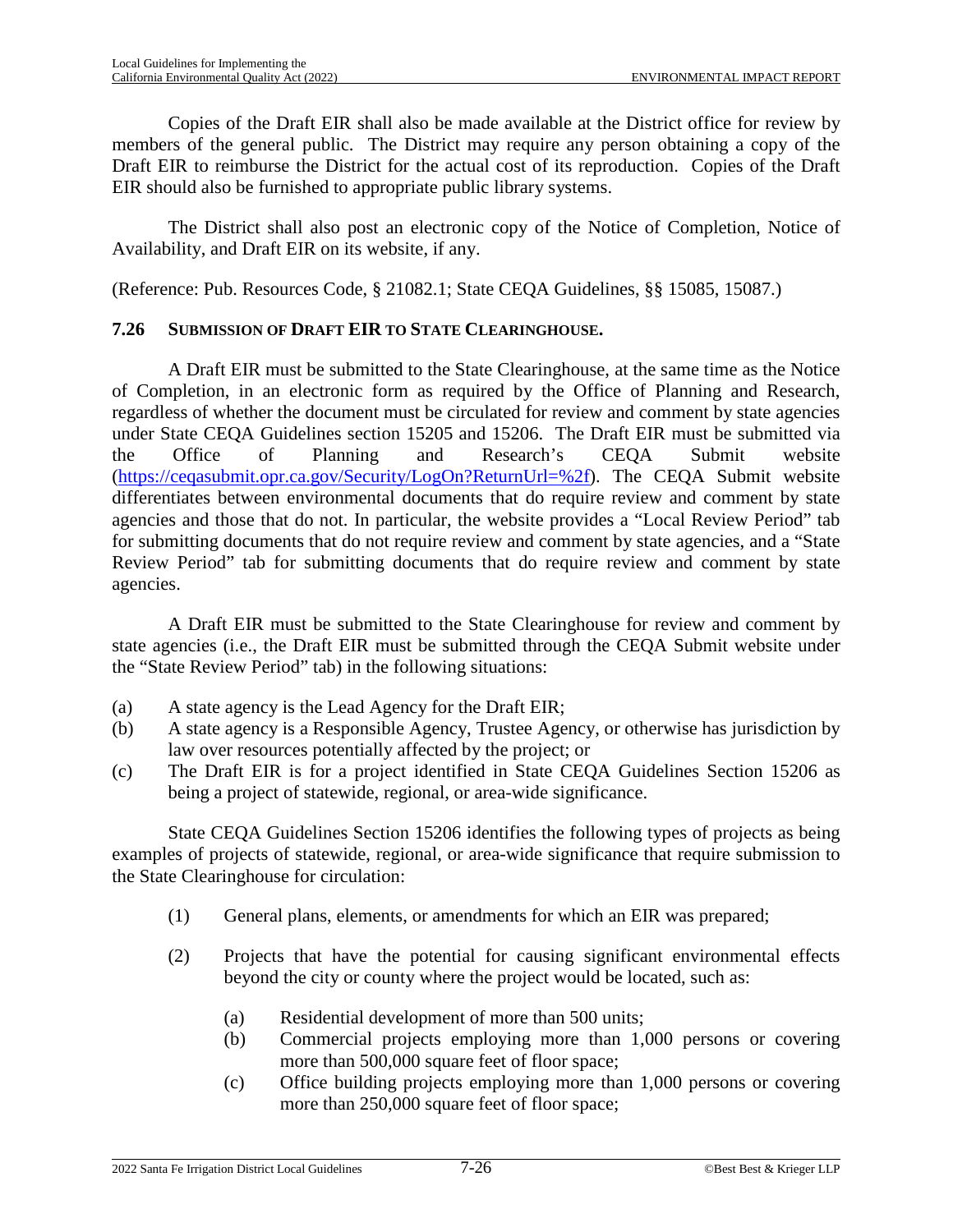- (d) Hotel or motel development of more than 500 rooms; and
- (e) Industrial projects housing more than 1,000 persons, occupying more than 40 acres of land, or covering more than 650,000 square feet of floor area;
- (3) Projects for the cancellation of a Williamson Act contract covering more than 100 acres;
- (4) Projects in one of the following Environmentally Sensitive Areas:
	- (a) Lake Tahoe Basin;
	- (b) Santa Monica Mountains Zone;
	- (c) Sacramento-San Joaquin River Delta;
	- (d) Suisun Marsh;
	- (e) Coastal Zone, as defined by the California Coastal Act;
	- (f) Areas within one-quarter mile of a river designated as wild and scenic; or
	- (g) Areas within the jurisdiction of the San Francisco Bay Conservation and Development Commission;
- (5) Projects that would affect sensitive wildlife habitats or the habitats of any rare, threatened, or endangered species;
- (6) Projects that would interfere with water quality standards; and
- (7) Projects that would provide housing, jobs, or occupancy for 500 or more people within 10 miles of a nuclear power plant.

A Draft EIR may also be submitted to the State Clearinghouse for review and comment by state agencies when a state agency has special expertise with regard to the environmental impacts involved.

Submission of the Draft EIR to the State Clearinghouse affects the timing of the public review period as set forth in Local Guidelines Section 7.28.

(Reference: Pub. Resources Code, § 21091; State CEQA Guidelines, §§ 15205, 15206.)

#### <span id="page-122-0"></span>**7.27 SPECIAL NOTICE REQUIREMENTS FOR WASTE- AND FUEL-BURNING PROJECTS.**

For any waste-burning project, as defined in Local Guidelines Section [5.11,](#page-62-0) in addition to the notice requirements specified in Local Guidelines Sections [7.25](#page-118-1) and [7.26](#page-121-0), Notice of Availability of the Draft EIR shall be given by direct mailing or any other method calculated to provide delivery of the notice to the owners and occupants of property within one-fourth mile of any parcel or parcels on which the project is located.

(Reference: Pub. Resources Code, § 21092(c).)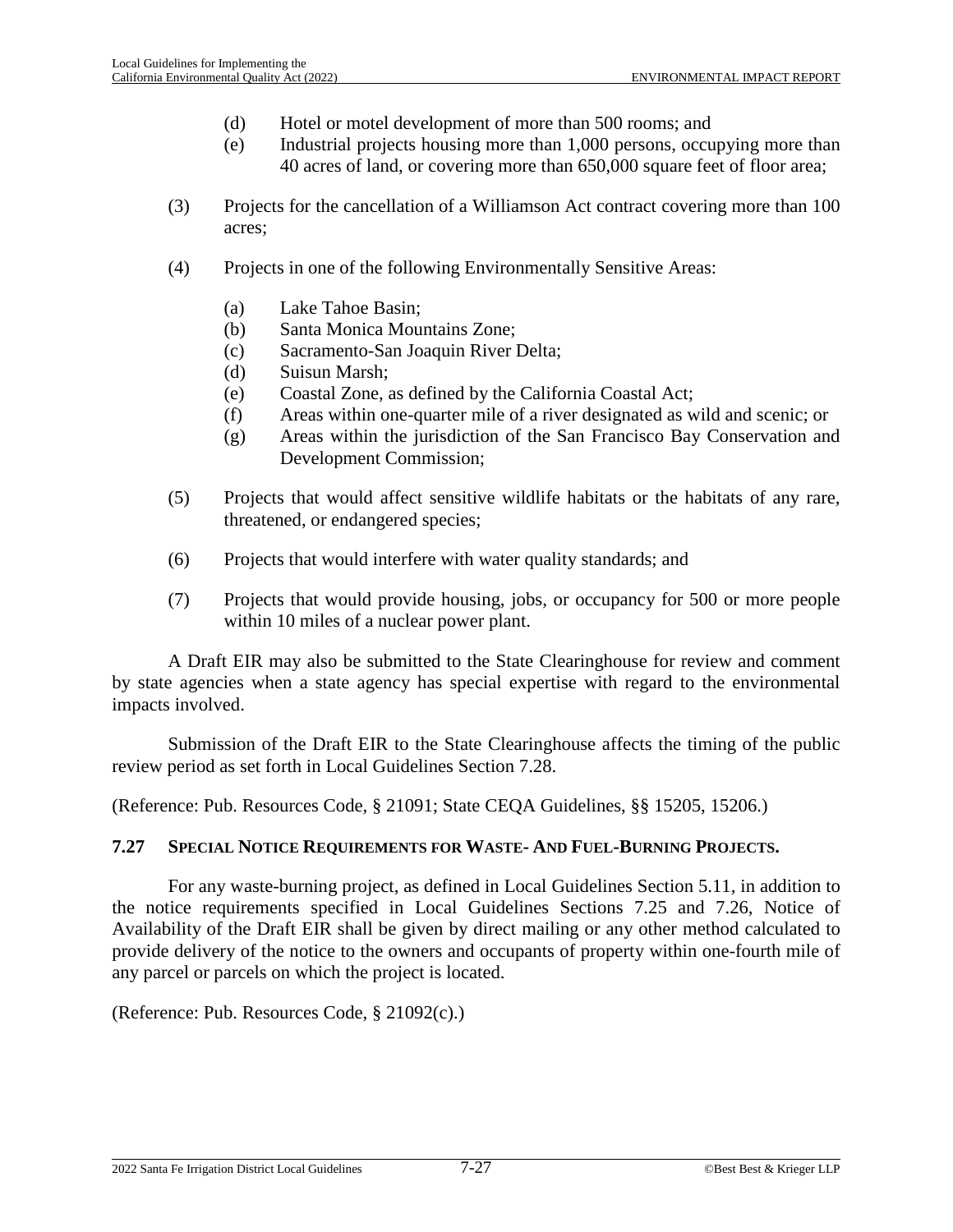#### **7.28 TIME FOR REVIEW OF DRAFT EIR; FAILURE TO COMMENT.**

A period of between thirty (30) and sixty (60) days from the filing of the Notice of Completion of the Draft EIR shall be allowed for review of and comment on the Draft EIR, except in unusual situations. When a Draft EIR is submitted to the State Clearinghouse for review by state agencies, the public review period shall be at least forty-five (45) days, unless a shorter period is approved by the State Clearinghouse as discussed below.

If the Draft EIR is for a proposed project where a state agency is the lead agency, a responsible agency, or a trustee agency; a state agency otherwise has jurisdiction by law with respect to the project; or the proposed project is of sufficient statewide, regional, or area-wide significance as determined pursuant to State CEQA Guidelines section 15206, the review period shall be at least forty-five (45) days (unless a shorter period is approved as set forth below), and the lead agency shall provide the document in an electronic form, as required by the Office of Planning and Research, to the State Clearinghouse for review and comment by state agencies.

For purposes of calculating the length of the public review period, the last day of the public review period cannot fall on a weekend, a legal holiday, or other day on which the lead agency'soffices are closed.<sup>2</sup> (Reference: *Rominger v. County of Colusa* (2014) 229 Cal.App.4th 690, 708.)

If a state agency is a Responsible Agency, or if the Draft EIR is submitted to the State Clearinghouse for review and comment by state agencies, the public review period shall be at least as long as the review period established by the State Clearinghouse. The public review period and the state agency review period may, but are not required to, begin and end at the same time. The state agency review period begins (day one) on the date that the State Clearinghouse distributes the Draft EIR to state agencies. The State Clearinghouse is required to distribute the Draft EIR to state agencies within three (3) working days from the date the State Clearinghouse receives the document, as long as the Draft EIR is complete when submitted to the State Clearinghouse. If the document submitted to the State Clearinghouse is not complete, the State Clearinghouse must notify the Lead Agency. The review period for the public and all other agencies may run concurrently with the state agency review period established by the State Clearinghouse.

Under certain circumstances, a shorter review period of the Draft EIR by the State Clearinghouse can be requested by the District; however, a shortened review period shall not be less than thirty (30) days for a Draft EIR. Any request for a shortened review period must be made in writing by the District to OPR. The District may designate a person to make these requests. The District must contact all Responsible and Trustee agencies and obtain their agreement prior to obtaining a shortened review period. (See the Shortened Review Request Form "P.")

<span id="page-123-0"></span><sup>&</sup>lt;sup>2</sup> A public agency's "offices are closed" for purposes of this section on days in which the agency is formally closed for business (for example, due to a weekend, a legal holiday, or a formal furlough affecting the entire office). A public agency's office is not considered closed for purposes of this section where the agency's office may be physically closed, but the agency is nonetheless open for business and is operating remotely or virtually (for example, in response to the Covid-19 pandemic).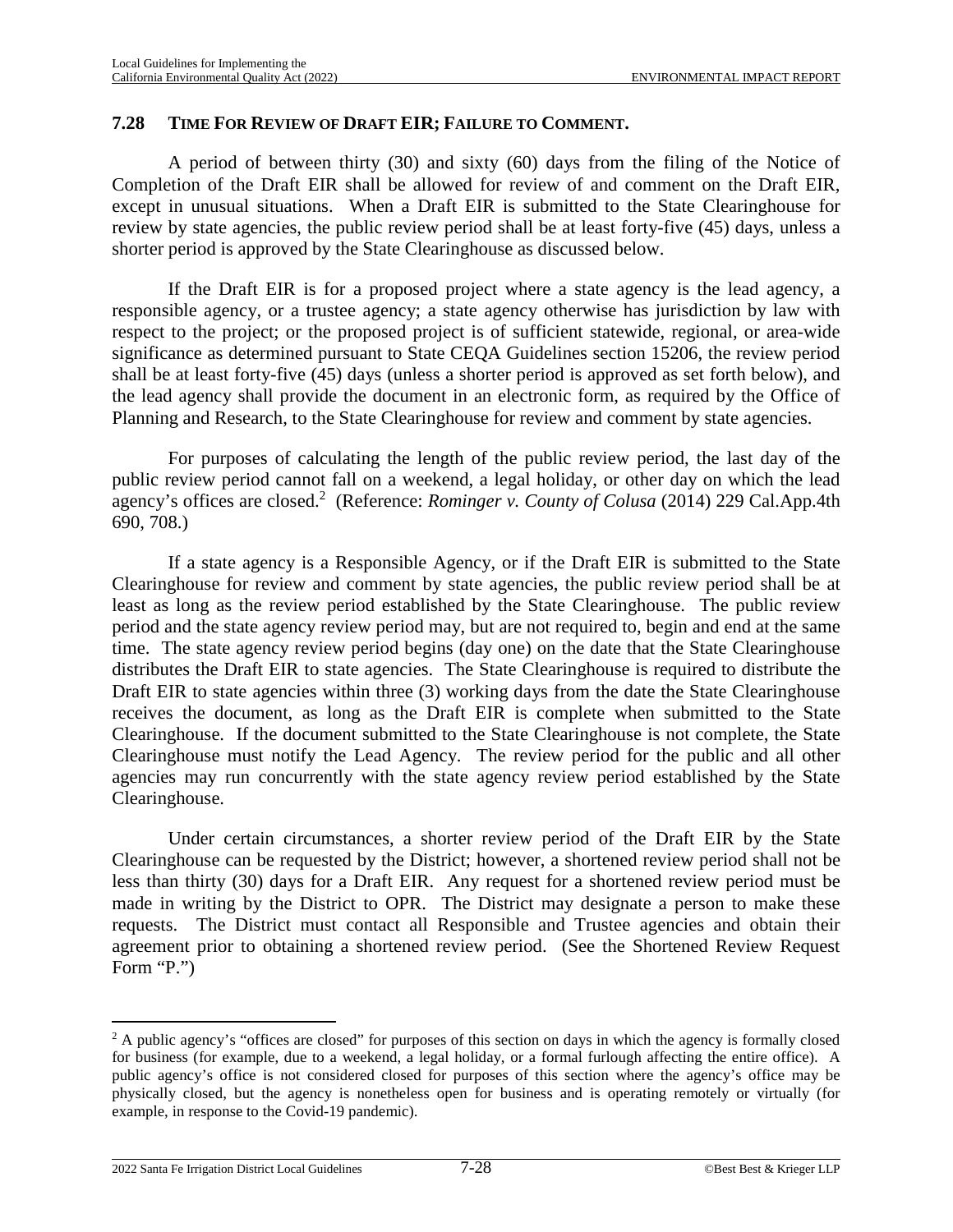A shortened review period is not available for any proposed project of statewide, regional or area-wide environmental significance as determined pursuant to State CEQA Guidelines Section 15206. Any approval of a shortened review period shall be given prior to, and reflected in, the public notices.

In the event a public agency, group, or person whose comments on a Draft EIR are solicited fails to comment within the required time period, it shall be presumed that such agency, group, or person has no comment to make, unless the Lead Agency has received a written request for a specific extension of time for review and comment and a statement of reasons for the request.

Continued planning activities concerning the proposed project, short of formal approval, may continue during the period set aside for review and comment on the Draft EIR.

(Reference: Pub. Resources Code, § 21091; State CEQA Guidelines, §§ 15203, 15205(d).)

### **7.29 PUBLIC HEARING ON DRAFT EIR.**

CEQA does not require formal public hearings for certification of an EIR; public comments may be restricted to written communications. (However, a hearing is required to utilize the limited exemption for Transit Priority Projects as explained in Local Guidelines Section 3.15; to adopt a bicycle transportation plan as explained in Local Guidelines Section 3.18; and for certain other actions involving the replacement or deletion of mitigation measures under State CEQA Guidelines Section 15074.1.) However, if the District provides a public hearing on its consideration of a project, the District should include the project's environmental review documents as one of the subjects of the hearing. Notice of the time and place of the hearing shall be given in a timely manner in accordance with any legal requirements applicable to the proposed project. Generally, the requirements of the Ralph M. Brown Act will provide the minimum requirements for the inclusion of CEQA matters on agendas and at hearings. (Gov. Code, § 54950 et seq.) At a minimum, agendas for meetings and hearings before commissions, boards, councils, and other agencies must be posted in a location that is freely accessible to members of the public at least seventy-two (72) hours prior to a regular meeting. The agenda must contain a brief general description of each item to be discussed and the time and location of the meeting. (Gov. Code, § 54954.2.) Additionally, any legislative body or its presiding officer must post an agenda for each regular or special meeting on the local agency's Internet Web site, if the local agency has one.

(Reference: State CEQA Guidelines, § 15202.)

## **7.30 RESPONSE TO COMMENTS ON DRAFT EIR.**

The Lead Agency shall evaluate any comments on environmental issues received during the public review period for the Draft EIR and shall prepare a written response to those comments that raise significant environmental issues.

As stated below, the District, as Lead Agency, should also consider evaluating and responding to any comments received after the public review period. The written responses shall describe the disposition of any significant environmental issues that are raised in the comments.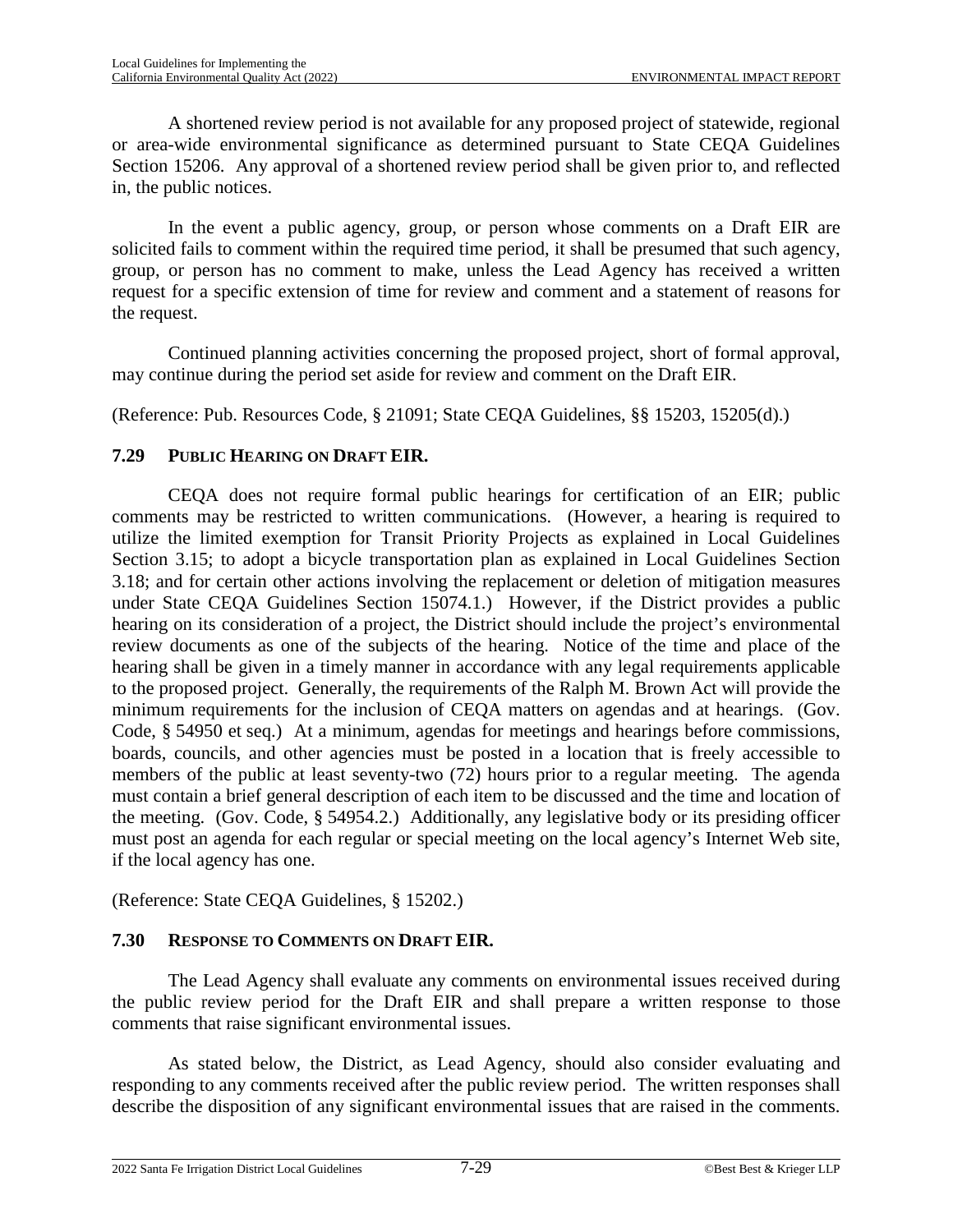The responses may take the form of a revision of the Draft EIR, an attachment to the Draft EIR, or some other oral or written response that is adequate under the circumstances. If the District's position is at variance with specific recommendations or suggestions raised in the comment, the District's response must detail the reasons why such recommendations or suggestions were not accepted. The level of detail contained in the response, however, may correspond to the level of detail provided in the comment (i.e., responses to general comments may be general). A general response may be appropriate when a comment does not contain or specifically refer to readily available information, or does not explain the relevance of evidence submitted with the comment.

Moreover, the District shall respond to any specific suggestions for project alternatives or mitigation measures for significant impacts, unless such alternatives or mitigation measures are facially infeasible. The response shall contain recommendations, when appropriate, to alter the project as described in the Draft EIR as a result of an analysis of the comments received.

At least ten (10) days prior to certifying a Final EIR, the Lead Agency shall provide its proposed written response, either in printed copy or in an electronic format, to any public agency that has made comments on the Draft EIR during the public review period. The District, as Lead Agency, is not required to respond to comments received after the public review period. However, the District, as Lead Agency, should consider responding to all comments if it will not delay action on the Final EIR, since any comment received before final action on the EIR can form the basis of a legal challenge. A written response that addresses the comment or adequately explains the District's action in light of the comment may assist in defending against a legal challenge.

(Reference: State CEQA Guidelines, § 15088.)

## **7.31 PREPARATION AND CONTENTS OF FINAL EIR.**

Following the receipt of any comments on the Draft EIR as required herein, such comments shall be evaluated by Staff and a Final EIR shall be prepared.

The Final EIR shall meet all requirements of Local Guidelines Section [7.18](#page-109-0) and shall consist of the Draft EIR or a revision of the Draft, a section containing either verbatim or in summary the comments and recommendations received through the review and consultation process, a list of persons, organizations and public agencies commenting on the Draft, and a section containing the responses of the District to the significant environmental points raised in the review and consultation process.

(Reference: State CEQA Guidelines, §§ 15089, 15132.)

## **7.32 RECIRCULATION WHEN NEW INFORMATION IS ADDED TO EIR.**

When significant new information is added to the EIR after notice and consultation but before certification, the Lead Agency must recirculate the Draft EIR for another public review period. The term "information" can include changes in the project or environmental setting as well as additional data or other information.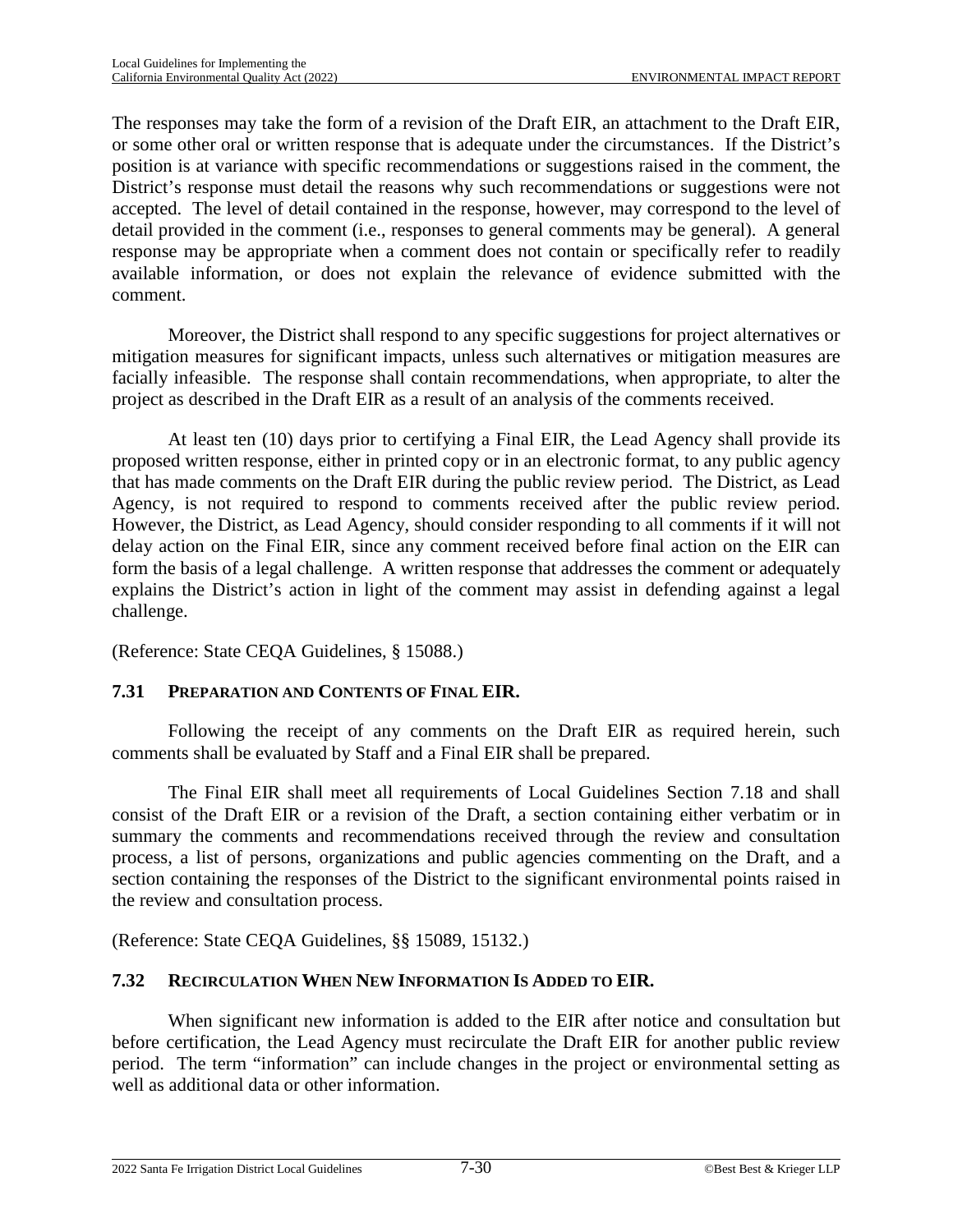New information is significant only when the EIR is changed in a way that would deprive the public of a meaningful opportunity to comment upon a substantial adverse environmental effect of a project or a feasible way to mitigate or avoid such an effect, including a feasible project alternative, that the project proponents decline to implement. Recirculation is required, for example, when:

- (1) New information added to an EIR discloses:
	- (a) A new significant environmental impact resulting from the project or from a new mitigation measure proposed to be implemented; or
	- (b) A significant increase in the severity of an environmental impact (unless mitigation measures are also adopted that reduce the impact to a level of insignificance); or
	- (c) A feasible project alternative or mitigation measure that clearly would lessen the significant environmental impacts of the project, but which the project proponents decline to adopt; or
- (2) The Draft EIR is so fundamentally and basically inadequate and conclusory in nature that meaningful public review and comment were precluded.

Recirculation is not required when the new information added to the EIR merely clarifies or amplifies or makes insignificant modifications in an adequate EIR. If the revision is limited to a few chapters or portions of the EIR, the District as Lead Agency need only recirculate the chapters or portions that have been modified. A decision to not recirculate an EIR must be supported by substantial evidence in the record.

When the District determines to recirculate a Draft EIR, it shall give Notice of Recirculation (Form "M") to every agency, person, or organization that commented on the prior Draft EIR. The Notice of Recirculation must indicate whether new comments must be submitted and whether the District has exercised its discretion to require reviewers to limit their comments to the revised chapters or portions of the recirculated EIR. The District shall also consult again with those persons contacted pursuant to Local Guidelines Section [7.25](#page-118-1) before certifying the EIR. When the EIR is substantially revised and the entire EIR is recirculated, the District may require that reviewers submit new comments and need not respond to those comments received during the earlier circulation period. In those cases, the District should advise reviewers that, although their previous comments remain part of the administrative record, the final EIR will not provide a written response to those comments, and new comments on the revised EIR must be submitted. The District need only respond to those comments submitted in response to the revised EIR.

When the EIR is revised only in part and the District is recirculating only the revised chapters or portions of the EIR, the District may request that reviewers limit their comments to the revised chapters or portions. The District need only respond to: (1) comments received during the initial circulation period that relate to chapters or portions of the document that were not revised and recirculated, and (2) comments received during the recirculation period that relate to the chapters or portions of the earlier EIR that were revised and recirculated.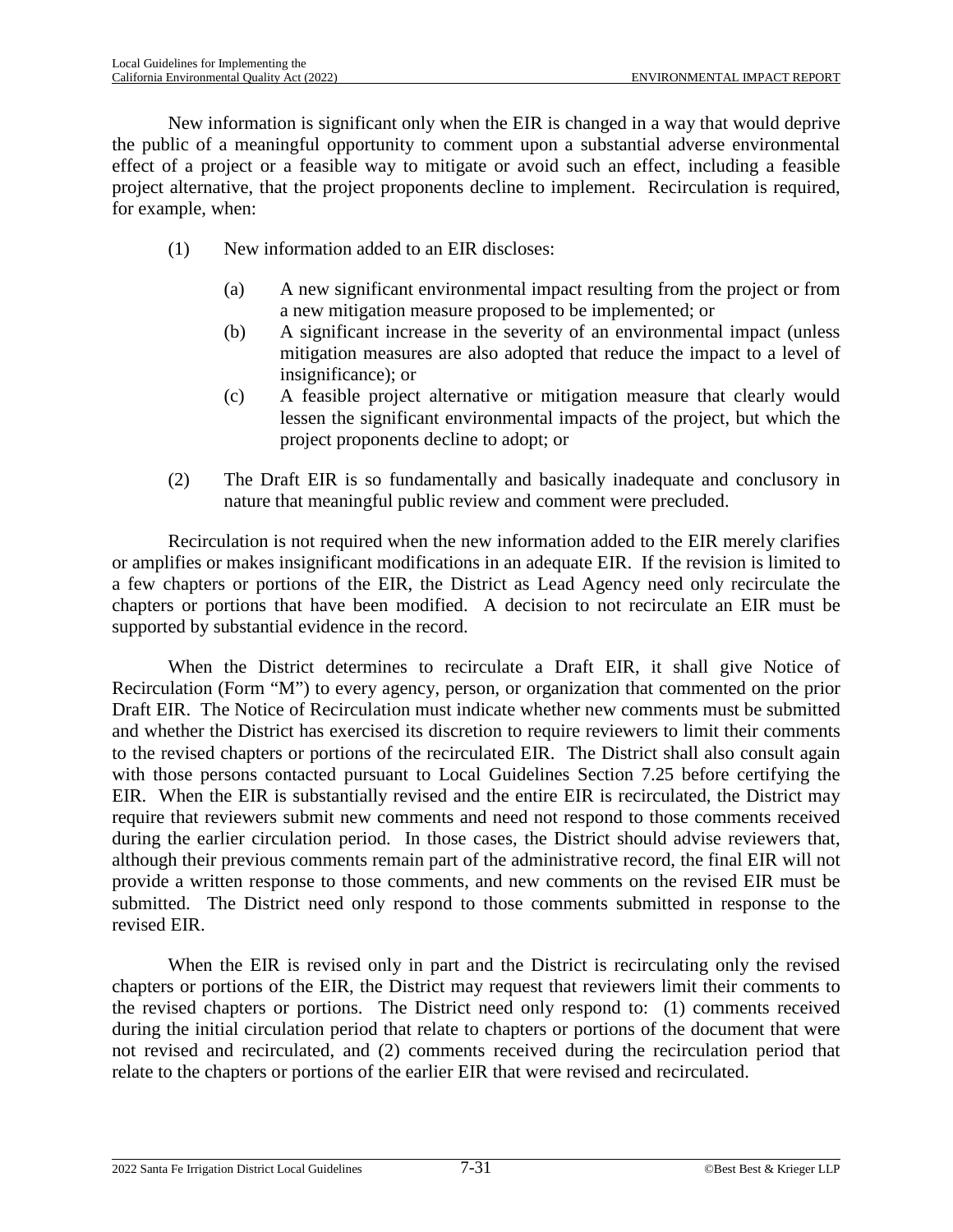When recirculating a revised EIR, either in whole or in part, the District must, in the revised EIR or by an attachment to the revised EIR, summarize the revisions made to the previously circulated draft EIR.

(Reference: State CEQA Guidelines, § 15088.5.)

### **7.33 CERTIFICATION OF FINAL EIR.**

Following the preparation of the Final EIR, Staff shall review the Final EIR and make a recommendation to the decision-making body regarding whether the Final EIR has been completed in compliance with CEQA, the State CEQA Guidelines and the District's Local Guidelines. The Final EIR and Staff recommendation shall then be presented to the decisionmaking body. The decision-making body shall independently review and consider the information contained in the Final EIR and determine whether the Final EIR reflects its independent judgment. Before it approves the project, the decision-making body must certify and find that: (1) the Final EIR has been completed in compliance with CEQA, the State CEQA Guidelines and the District's Local Guidelines; (2) the Final EIR was presented to the decisionmaking body and the decision-making body reviewed and considered the information contained in the Final EIR before approving the project; and (3) the Final EIR reflects the District's independent judgment and analysis.

Except in those cases in which the Board of Directors is the final decision-making body for the project, any interested person may appeal the certification or denial of certification of a Final EIR to the Board of Directors. Appeals must follow the procedures prescribed by the District.

(Reference: State CEQA Guidelines, § 15090.)

#### **7.34 CONSIDERATION OF EIR BEFORE APPROVAL OR DISAPPROVAL OF PROJECT.**

Once the decision-making body has certified the EIR, it may then proceed to consider the proposed project for purposes of approval or disapproval.

(Reference: State CEQA Guidelines, § 15092.)

#### **7.35 FINDINGS.**

The decision-making body shall not approve or carry out a project if a completed EIR identifies one or more significant environmental effects of the project unless it makes one or more of the following written findings for each such significant effect, accompanied by a brief explanation of the rationale supporting each finding. For impacts that have been identified as potentially significant, the possible findings are:

(a) Changes or alterations have been required in, or incorporated into, the project which mitigate or avoid the significant effects on the environment as identified in the Final EIR, such that the impact has been reduced to a less-than-significant level;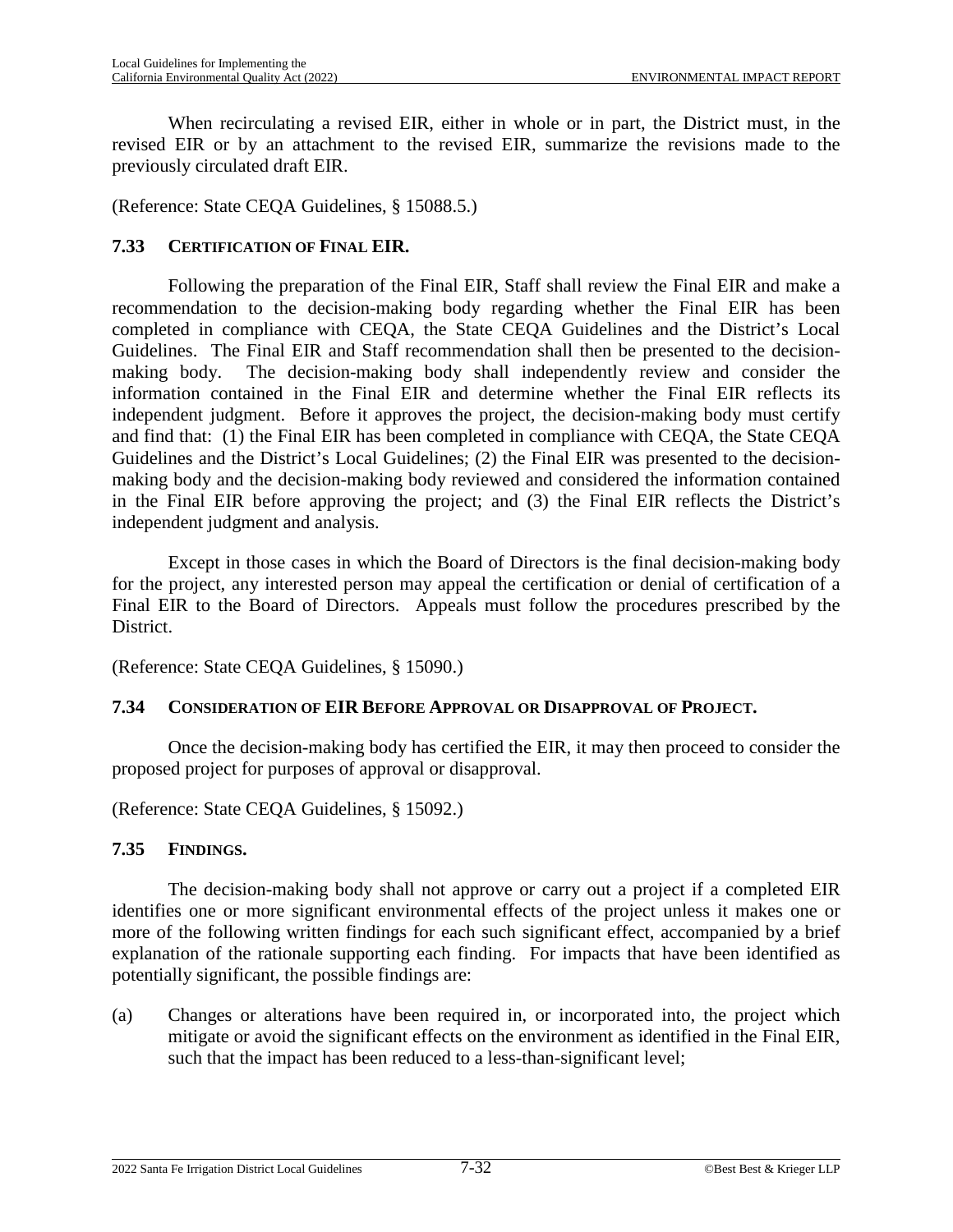- (b) Such changes or alterations are within the responsibility and jurisdiction of another public agency and not the District. Such changes have been, or can and should be, adopted by that other agency; or
- (c) Specific economic, legal, social, technological or other considerations, including considerations for the provision of employment opportunities for highly trained workers, make infeasible the mitigation measures or alternatives identified in the Final EIR. The decision-making body must make specific written findings stating why it has rejected an alternative to the project as infeasible.

The findings required by this Section shall be supported by substantial evidence in the record. Measures identified and relied on to mitigate environmental impacts identified in the EIR to below a level of significance should be expressly adopted or rejected in the findings. The findings should include a description of the specific reasons for rejecting any mitigation measures or project alternatives identified in the EIR that would reduce the significant impacts of the project. Any mitigation measures that are adopted must be fully enforceable through permit conditions, agreements, or other measures.

If any of the proposed alternatives could avoid or lessen an adverse impact for which no mitigation measures are proposed, the District shall analyze the feasibility of such alternative(s). If the project is to be approved without including such alternative(s), the District shall find that specific economic, legal, social, technological or other considerations, including considerations for the provision of employment opportunities for highly trained workers, make infeasible the alternatives identified in the Final EIR and shall list such considerations before such approval.

The decision-making body shall not approve or carry out a project as proposed unless: (1) the project as approved will not have a significant effect on the environment; or (2) the project's significant environmental effects have been eliminated or substantially lessened (as determined through one or more of the findings indicated above), and any remaining unavoidable significant effects have been found acceptable because of facts and circumstances described in a Statement of Overriding Considerations (see Local Guidelines Section [7.37](#page-129-0)). Statements in the Draft EIR or comments on the Draft EIR are not determinative of whether the project will have significant effects.

When making the findings required by this Section, the District as Lead Agency shall specify the location and custodian of the documents or other material which constitute the record of proceedings upon which it based its decision.

(Reference: State CEQA Guidelines, § 15091.)

### <span id="page-128-0"></span>**7.36 SPECIAL FINDINGS REQUIRED FOR FACILITIES THAT MAY EMIT HAZARDOUS AIR EMISSIONS NEAR SCHOOLS.**

Special procedural rules apply to projects involving the construction or alteration of a facility within one-quarter mile of a school when: (1) the facility might reasonably be anticipated to emit hazardous air emissions or to handle an extremely hazardous substance or a mixture containing extremely hazardous substances in a quantity equal to or greater than the threshold specified in Health and Safety Code section 25532(j); and (2) the emissions or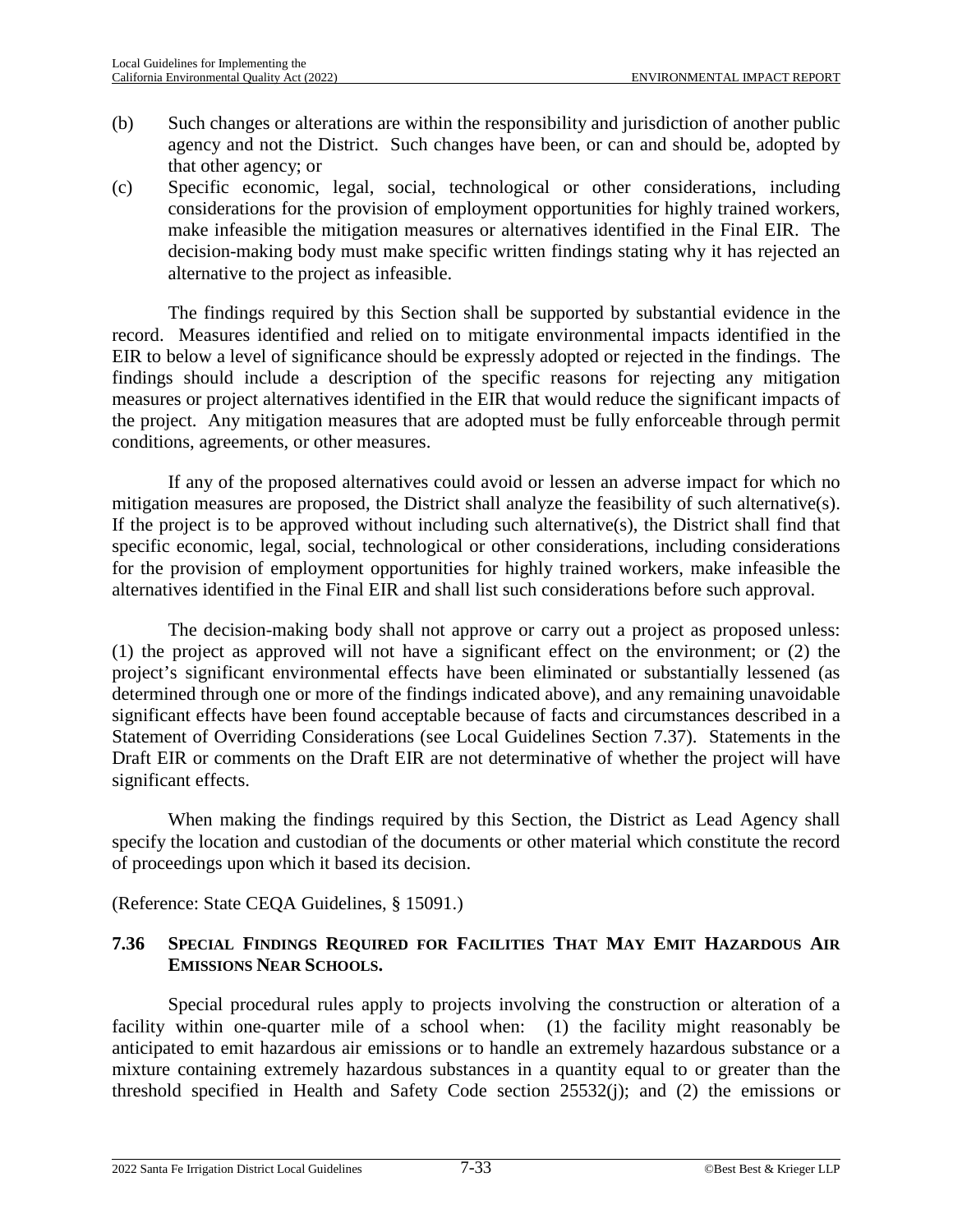substances may pose a health or safety hazard to persons who would attend or would be employed at the school. If the project meets both of those criteria, the Lead Agency may not certify an EIR or approve a Negative Declaration or Mitigated Negative Declaration unless it makes a finding that:

- (a) The Lead Agency consulted with the affected school district or districts having jurisdiction over the school regarding the potential impact of the project on the school; and
- (b) The school district was given written notification of the project not less than thirty (30) days prior to the proposed certification of the EIR or approval of the Negative Declaration or Mitigated Negative Declaration.

Implementation of this Local Guideline shall be consistent with the definitions and terms utilized in State CEQA Guidelines section 15186.

Additionally, in its role as a Responsible Agency, the District should be aware that for projects involving the acquisition of a school site or the construction of a secondary or elementary school by a school district, the Negative Declaration, Mitigated Negative Declaration, or EIR prepared for the project may not be adopted or certified unless there is sufficient information in the entire record to determine whether any boundary of the school site is within 500 feet of the edge of the closest traffic lane of a freeway or other busy traffic corridor.

If it is determined that the project involves the acquisition of a school site that is within 500 feet of the edge of the closest traffic lane of a freeway, or other busy traffic corridor, the Negative Declaration, Mitigated Negative Declaration, or EIR may not be adopted or certified unless the school board determines, through a health risk assessment pursuant to Section 44360(b)(2) of the Health and Safety Code and after considering any potential mitigation measures, that the air quality at the proposed project site does not present a significant health risk to pupils.

(Reference: State CEQA Guidelines, § 15186.)

## <span id="page-129-0"></span>**7.37 STATEMENT OF OVERRIDING CONSIDERATIONS.**

Before a project that has unmitigated significant adverse environmental effects can be approved, the decision-making body must adopt a Statement of Overriding Considerations. If the decision-making body finds in the Statement of Overriding Considerations that specific benefits of a proposed project outweigh the unavoidable adverse environmental effects, the adverse environmental effects may be considered "acceptable."

Accordingly, the Statement of Overriding Considerations allows the decision-making body to approve a project despite one or more unmitigated significant environmental impacts identified in the Final EIR. A Statement of Overriding Considerations can be made only if feasible project alternatives or mitigation measures do not exist to reduce the environmental impact(s) to a level of insignificance and the benefits of the project outweigh the adverse environmental effect(s). The feasibility of project alternatives or mitigation measures is determined by whether the project alternative or mitigation measure can be accomplished within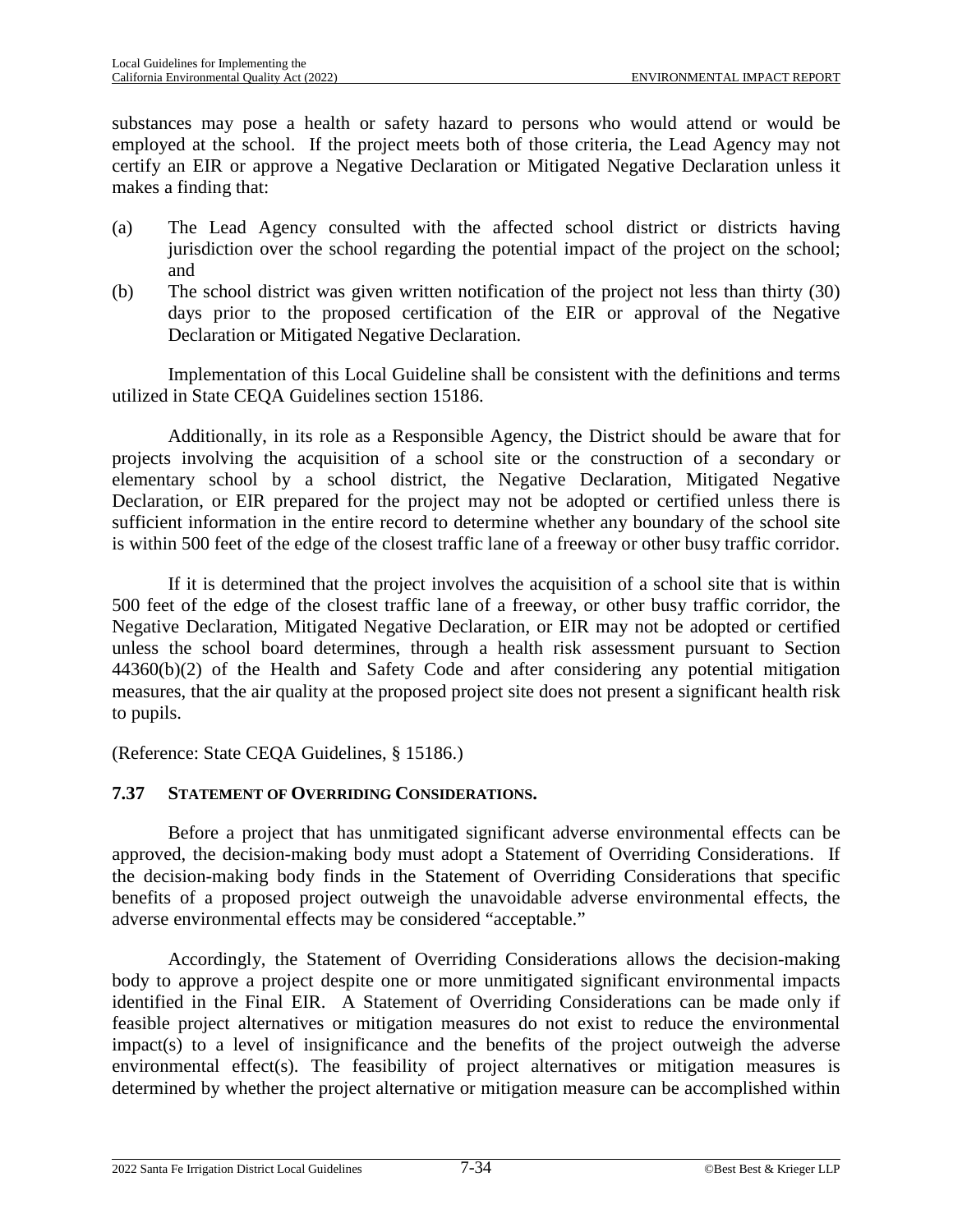a reasonable period of time, taking into account economic, environmental, social, legal and technological factors.

Project benefits that are appropriate to consider in the Statement of Overriding Considerations include the economic, legal, environmental, technological and social value of the project. The District may also consider region-wide or statewide environmental benefits.

Substantial evidence in the entire record must justify the decision-making body's findings and its use of the Statement of Overriding Considerations. If the decision-making body makes a Statement of Overriding Considerations, the Statement must be included in the record of the project approval and it should be referenced in the Notice of Determination.

(Reference: State CEQA Guidelines, § 15093.)

#### **7.38 MITIGATION MONITORING OR REPORTING PROGRAM FOR EIR.**

When making findings regarding an EIR, the District must do all of the following:

- (a) Adopt a reporting or monitoring program to assure that mitigation measures that are required to mitigate or avoid significant effects on the environment will be implemented by the project proponent or other responsible party in a timely manner, in accordance with conditions of project approval;
- (b) Make sure all conditions and mitigation measures are feasible and fully enforceable through permit conditions, agreements, or other measures. Such permit conditions, agreements, and measures must be consistent with applicable constitutional requirements such as the "nexus" and "rough proportionality" standards established by case law; and
- (c) Specify the location and the custodian of the documents which constitute the record of proceedings upon which the District based its decision in the resolution certifying the EIR.

There is no requirement that the reporting or monitoring program be circulated for public review; however, the District may choose to circulate it for public comments along with the Draft EIR. Any mitigation measures required to mitigate or avoid significant effects on the environment shall be adopted and made fully enforceable, such as by being imposed as conditions of project approval.

The adequacy of a mitigation monitoring program is determined by the "rule of reason." This means that a mitigation monitoring program does not need to provide every imaginable measure. It needs only to provide measures that are reasonably feasible and that are necessary to avoid significant impacts or to reduce the severity of impacts to a less-than-significant level.

The mitigation monitoring or reporting program shall be designed to assure compliance with the mitigation measures during the implementation and construction of the project. If a Responsible Agency or Trustee Agency has required that certain conditions be incorporated into the project, the District may request that agency to prepare and submit a proposed reporting or monitoring program. The District shall also require that, prior to the close of the public review period for a Draft EIR, the Responsible or Trustee Agency submit detailed performance objectives for mitigation measures, or refer the District to appropriate, readily available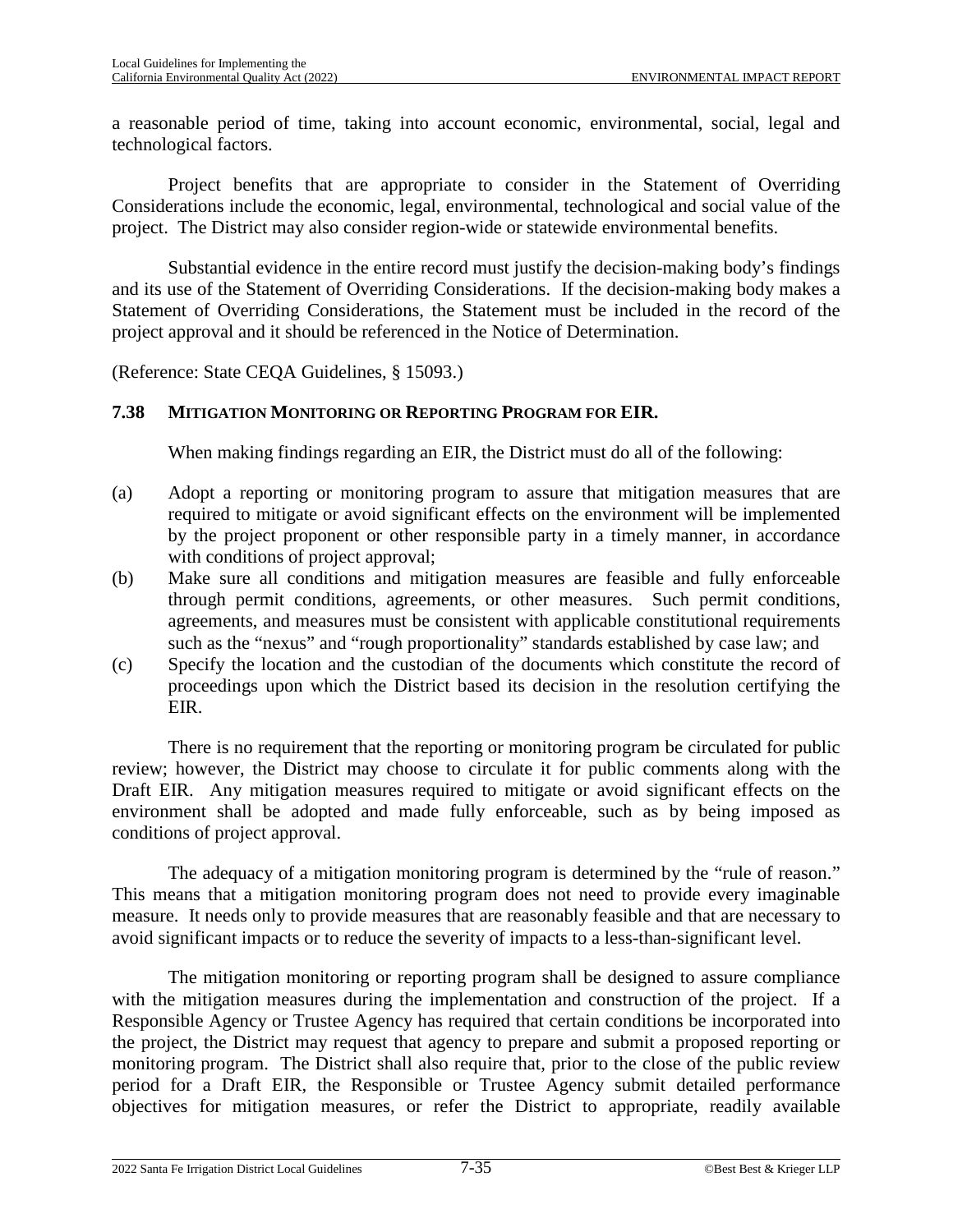guidelines or reference documents. Any mitigation measures submitted to the District by a Responsible or Trustee Agency shall be limited to measures that mitigate impacts to resources that are within the Responsible or Trustee Agency's authority.

When a project is of statewide, regional, or area-wide significance, any transportation information resulting from the reporting or monitoring program required to be adopted by the District shall be submitted to the regional transportation planning agency where the project is located and to the Department of Transportation. The transportation planning agency and the Department of Transportation are required by law to adopt guidelines for the submittal of these reporting or monitoring programs, so the District may wish to tailor its submittal to such guidelines.

Local agencies have the authority to levy fees sufficient to pay for this program. Therefore, the District may impose a program to charge project proponents fees to cover actual costs of program processing and implementation.

The District may delegate reporting or monitoring responsibilities to an agency or to a private entity that accepts the delegation; however, until mitigation measures have been completed, the District remains responsible for ensuring that implementation of the mitigation measures occurs in accordance with the program.

The District may choose whether its program will monitor mitigation, report on mitigation, or both. "Reporting" is defined as a written compliance review that is presented to the Board or an authorized staff person. A report may be required at various stages during project implementation or upon completion of the mitigation measure. Reporting is suited to projects that have readily measurable or quantitative mitigation measures or that already involve regular review. "Monitoring" is generally an ongoing or periodic process of project oversight. Monitoring is suited to projects with complex mitigation measures that may exceed the expertise of the District to oversee, are expected to be implemented over a period of time, or require careful implementation to assure compliance.

At its discretion, the District may adopt standardized policies and requirements to guide individually adopted programs.

Standardized policies or requirements for monitoring and reporting may describe, but are not limited to:

- (a) The relative responsibilities of various departments within the District for various aspects of the program;
- (b) The responsibilities of the project proponent;
- (c) Guidelines adopted by the District to govern preparation of programs;
- (d) General standards for determining project compliance with the mitigation measures and related conditions of approval;
- (e) Enforcement procedures for noncompliance, including provisions for administrative appeal; and/or
- (f) A process for informing the Board and staff of the relative success of mitigation measures and using those results to improve future mitigation measures.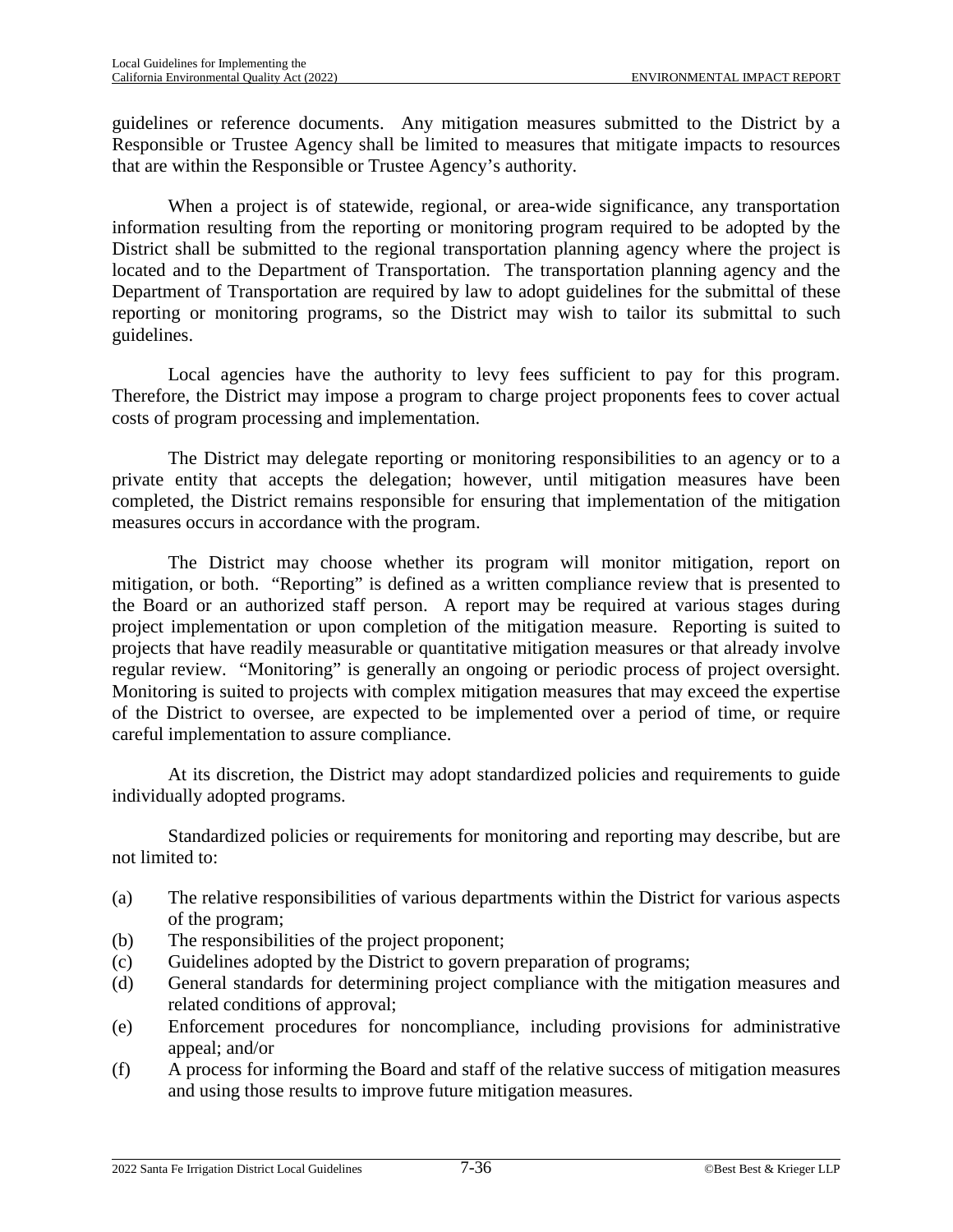When a project is of statewide, regional, or area-wide importance, any transportation information generated by a mitigation monitoring or reporting program must be submitted to the transportation planning agency in the region where the project is located, as well as to the Department of Transportation.

(Reference: State CEQA Guidelines, § 15097.)

### **7.39 NOTICE OF DETERMINATION.**

After approval of a project for which the District is the Lead Agency, Staff shall cause a Notice of Determination (Form "F") to be prepared, filed, and posted. The Notice of Determination shall include the following information:

- (a) An identification of the project, including its common name, where possible, and its location. If the notice of determination is filed with the State Clearinghouse, the State Clearinghouse identification number for the draft EIR shall be provided.
- (b) A brief description of the project;
- (c) The District's name and the applicant's name (if any). If different from the applicant, the Notice of Determination shall further provide, if applicable, the identity of the person undertaking the project that is supported, in whole or in part, through contracts, grants, subsidies, loans, or other forms of assistance from one or more public agencies, or the identity of the person receiving a lease, permit, license, certificate, or other entitlement for use from one or more public agencies.
- (d) The date when the District approved the project;
- (e) Whether the project in its approved form with mitigation will have a significant effect on the environment;
- (f) A statement that an EIR was prepared and certified pursuant to the provisions of CEQA;
- (g) Whether mitigation measures were made a condition of the approval of the project, and whether a mitigation monitoring plan/program was adopted;
- (h) Whether findings were made and/or whether a Statement of Overriding Considerations was adopted for the project; and
- (i) The address where a copy of the EIR (with comments and responses) and the record of project approval may be examined by the general public.

The Notice of Determination shall be filed with the Clerk of each county in which the project will be located within five (5) working days of project approval. (To determine the fees that must be paid with the filing of the Notice of Determination, see Local Guidelines Section [7.42](#page-133-0) and the Staff Summary of the CEQA Process.) The County Clerk is required to post the Notice of Determination within twenty-four (24) hours of receipt. The Notice must be posted in the office of the Clerk for a minimum of thirty (30) days. Thereafter, the Clerk shall return the notice to the District with a notation of the period it was posted. The District shall retain the notice for not less than twelve (12) months.

Simultaneously with the filing of the Notice of Determination with the Clerk, Staff shall cause a copy of such Notice to be posted at District Offices. If the project requires discretionary approval from a state agency, the Notice of Determination shall also be filed electronically with the Office of Planning and Research within five (5) working days of project approval, along with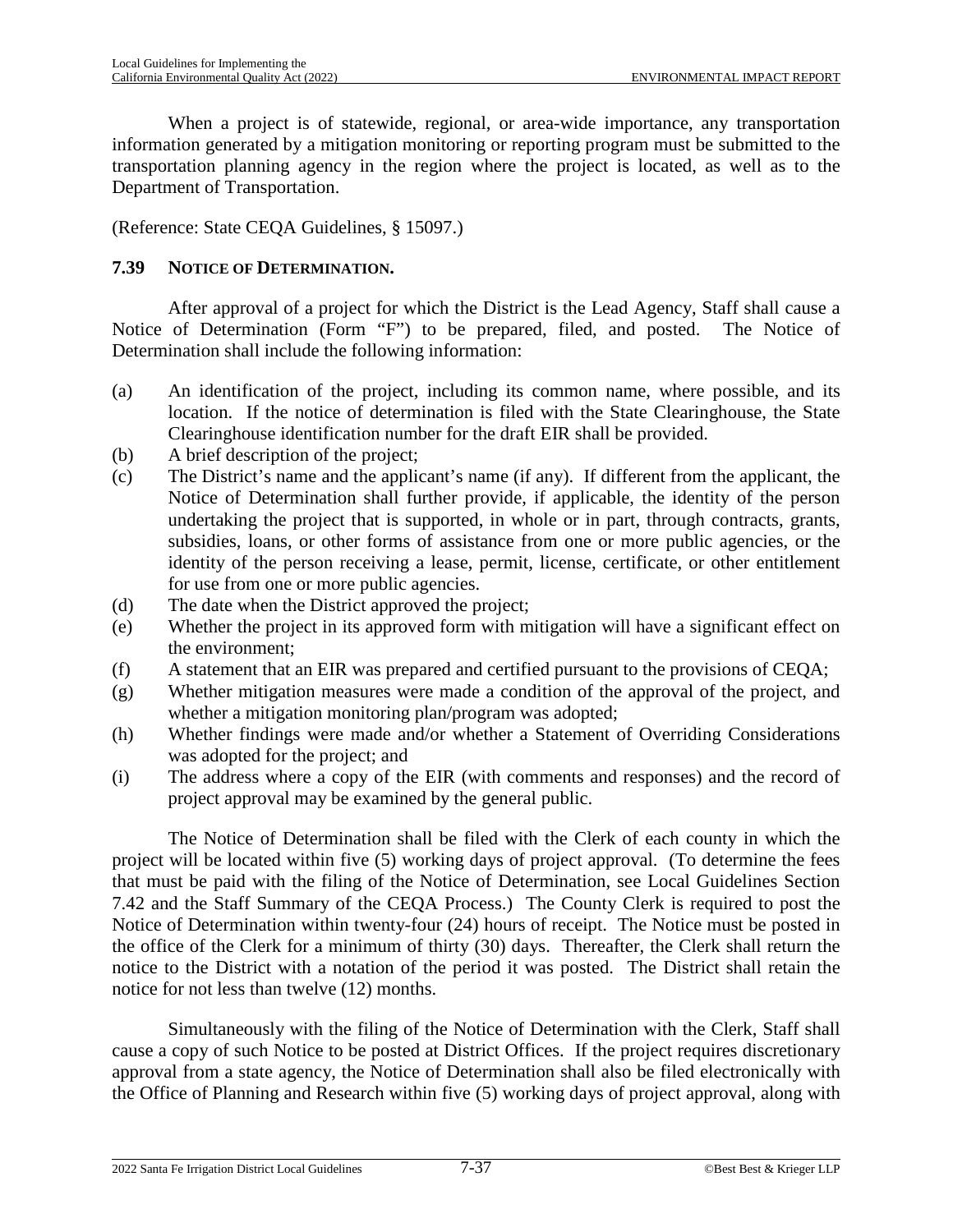proof that the District has paid the County Clerk the DFW fee or a completed form from DFW documenting DFW's determination that the project will have no effect on fish and wildlife. (If the District submits the Notice of Determination in person, the District may bring an extra copy to be date stamped by OPR.)

When a request is made for a copy of the Notice of Determination prior to the date on which the District approves the project, the copy must be mailed, first class postage prepaid, within five (5) days of the District's approval. If such a request is made following the District's approval of the project, then the copy should be mailed in the same manner as soon as possible. The recipients of such documents may be charged a fee reasonably related to the cost of providing the service.

The District, when acting as lead agency, must post its Notice of Determination for a project on its website, if any.

For projects with more than one phase, Staff shall file a Notice of Determination for each phase requiring a discretionary approval. The filing and posting of a Notice of Determination with the Clerk, and, if necessary, with OPR, usually starts a thirty (30) day statute of limitations on court challenges to the approval under CEQA. When separate notices are filed for successive phases of the same overall project, the thirty (30) day statute of limitation to challenge the subsequent phase begins to run when the second notice is filed. Failure to file the Notice may result in a one hundred eighty (180) day statute of limitations.

(Reference: Pub. Resources Code, §§ 21092.2, 21108; State CEQA Guidelines, § 15094.)

## **7.40 DISPOSITION OF A FINAL EIR.**

The District shall file a copy of the Final EIR with the appropriate planning agency of any city or county where significant effects on the environment may occur. The District shall also retain one or more copies of the Final EIR as a public record for a reasonable period of time. Finally, for private projects, the District may require that the project applicant provide a copy of the certified Final EIR to each Responsible Agency.

(Reference: State CEQA Guidelines, § 15095.)

## **7.41 PRIVATE PROJECT COSTS.**

For private projects, the person or entity proposing to carry out the project shall be charged a reasonable fee to recover the estimated costs incurred by the District in preparing, circulating, and filing the Draft and Final EIRs, as well as all publication costs incident thereto.

## <span id="page-133-0"></span>**7.42 FILING FEES FOR PROJECTS THAT AFFECT WILDLIFE RESOURCES.**

At the time a Notice of Determination for an EIR is filed with the County or Counties in which the project is located, a fee of \$3,539.25, or the then applicable fee, shall be paid to the Clerk for projects that will adversely affect fish or wildlife resources. These fees are collected by the Clerk on behalf of DFW.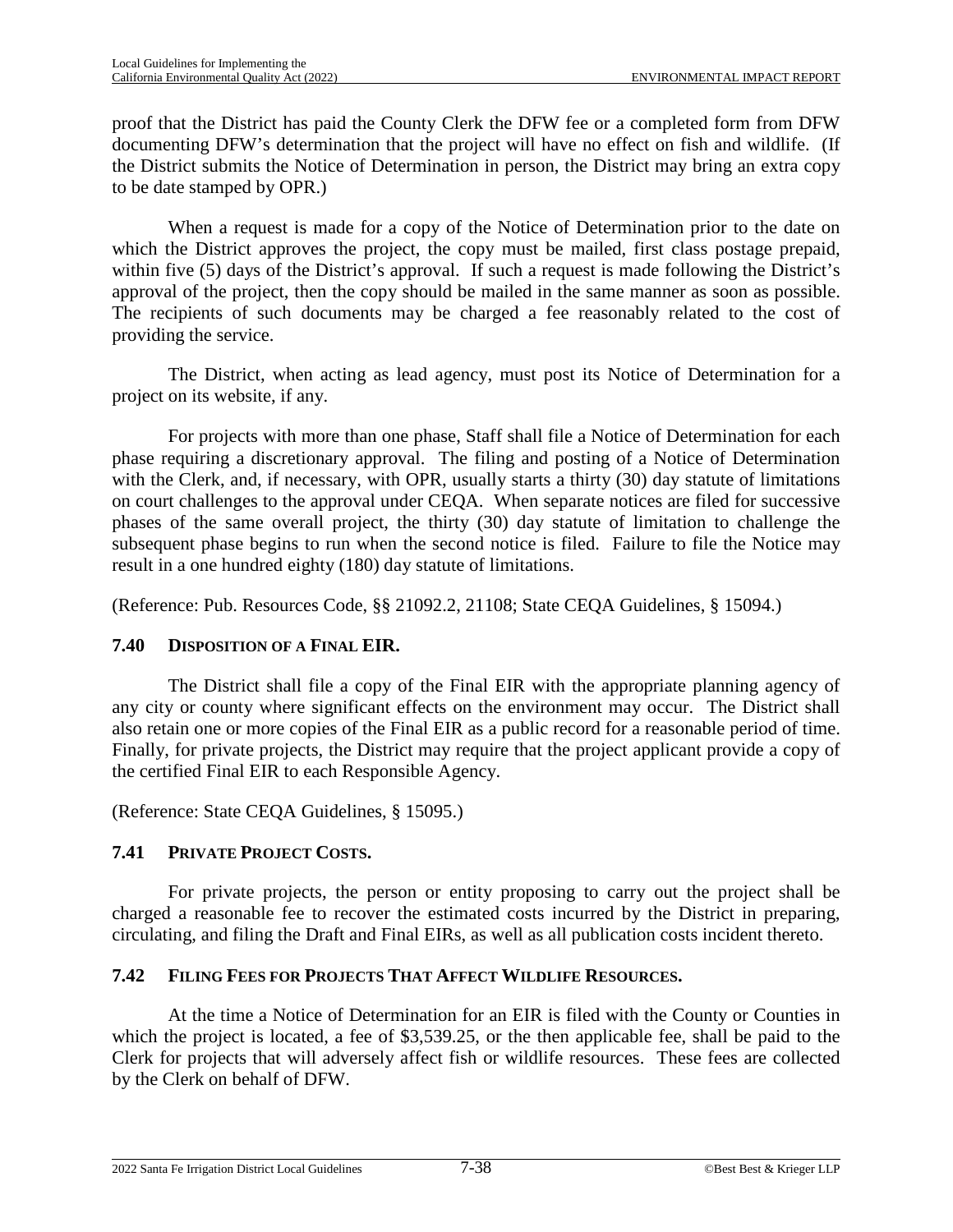Only one filing fee is required for each project unless the project is tiered or phased and separate environmental documents are prepared. For projects where Responsible Agencies file separate Notices of Determination, only the Lead Agency is required to pay the fee.

Note: County Clerks are authorized to charge a documentary handling fee for each project in addition to the Fish and Wildlife fees specified above. Refer to the Index in the Staff Summary to help determine the correct total amount of fees applicable to the project.

For private projects, the District should pass these costs on to the project applicant.

No fees are required for projects with "no effect" on fish or wildlife resources or for certain projects undertaken by the DFW and implemented through a contract with a non-profit entity or local government agency. (See Local Guidelines Section [6.24](#page-93-0) for more information regarding a "no effect" determination.)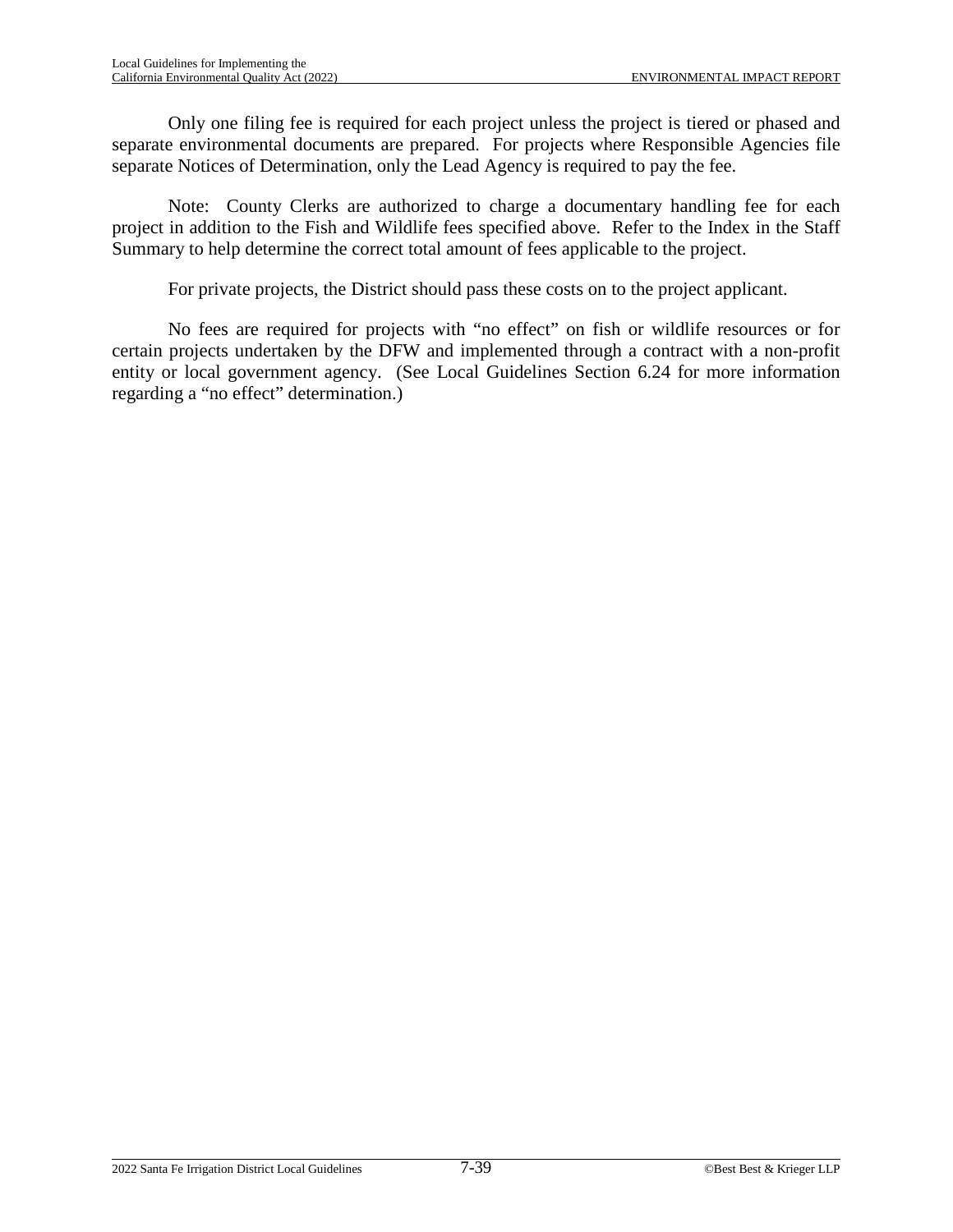### **8. TYPES OF EIRS**

#### **8.01 EIRS GENERALLY.**

This chapter describes a number of examples of various EIRs tailored to different situations. All of these types of EIRs must meet the applicable requirements of Chapter 7 of these Local Guidelines.

#### <span id="page-135-0"></span>**8.02 TIERING.**

(a) Tiering Generally.

"Tiering" refers to using the analysis of general matters contained in a previously certified broader EIR in later EIRs, Negative Declarations, or Mitigated Negative Declarations prepared for narrower projects. The later EIR, Negative Declaration, or Mitigated Negative Declaration may incorporate by reference the general discussions from the broader EIR and may concentrate solely on the issues specific to the later project.

An Initial Study shall be prepared for the later project and used to determine whether a previously certified EIR may be used and whether new significant effects should be examined. Tiering does not excuse the District from adequately analyzing reasonably foreseeable significant environmental effects of a project, nor does it justify deferring analysis to a later tier EIR, Negative Declaration, or Mitigated Negative Declaration. However, the level of detail contained in a first-tier EIR need not be greater than that of the program, plan, policy, or ordinance being analyzed. When the District is using the tiering process in connection with an EIR for a large-scale planning approval, such as a general plan or component thereof (e.g., an area plan, specific plan or community plan), the development of detailed, site-specific information may not be feasible. Such site-specific information can be deferred, in many instances, until such time as the Lead Agency prepares a future environmental document in connection with a project of a more limited geographical scale, as long as deferral does not prevent adequate identification of significant effects of the planning approval at hand.

(b) Identifying New Significant Impacts.

When assessing whether there is a new significant cumulative effect for purposes of a subsequent tier environmental document, the Lead Agency shall consider whether the incremental effects of the project would be considerable when viewed in the context of past, present, and probable future projects.

A Lead Agency may use only a valid CEQA document as a first-tier document. Accordingly, the District, in its role as Lead Agency, should carefully review the first-tier environmental document to determine whether or not the statute of limitations for challenging the document has run. If the statute of limitations has not expired, the District should use the first-tier document with caution and pay careful attention to the legal status of the document. If the first-tier document is subsequently invalidated, any later environmental document may also be defective.

(c) Infill Projects and Tiering.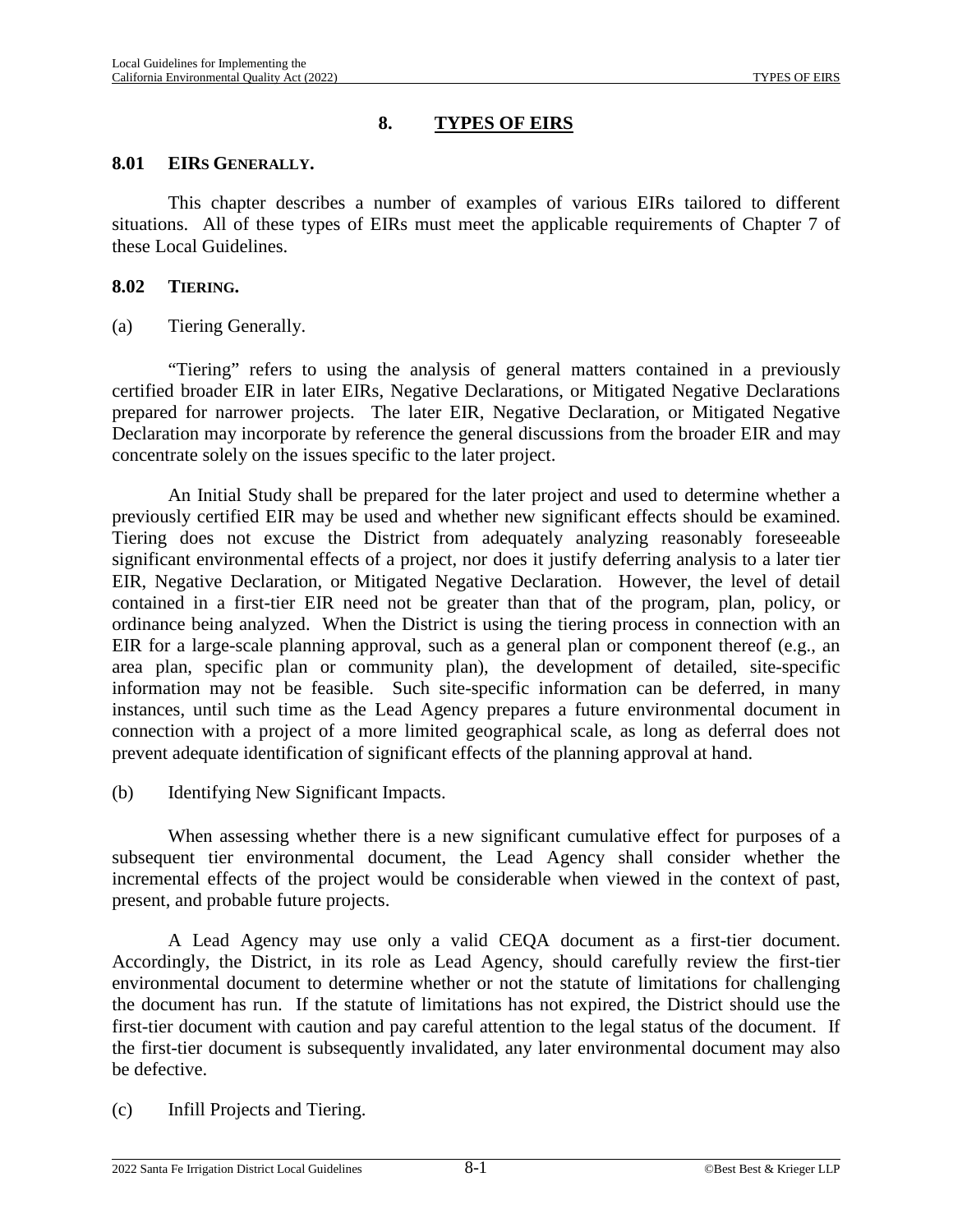Certain "infill" projects may tier off of a previously certified EIR. An "infill" project is defined as a project with residential, retail, and/or commercial uses, a transit station, a school, or a public office building. It must be located in an urban area on a previously developed site or on an undeveloped site that is surrounded by developed uses. The project must be either consistent with land use planning strategies that achieve greenhouse gas ("GHG") emission reduction targets, feature a small walkable community project, or where a sustainable communities or alternative planning strategy has not yet been adopted for the area, include a residential density of at least 20 units per acre or a floor area ratio of at least 0.75. The project must also meet a number of standards related to energy efficiency that are not yet defined but which SB 226 directs the Office of Planning and Research to prepare.

If an EIR was certified for a planning level decision by a city or county (such as a General Plan or Specific Plan), the scope of the CEQA review for a later "infill" project can be limited to those effects on the environment that: 1) are specific to the project or to the project site and were not addressed as significant effects in the prior EIR; or 2) substantial new information shows will be more significant than described in the prior EIR.

When a project meets the definition of "infill" and either of the above conditions exist but a Mitigated Negative Declaration cannot be adopted, then the subsequent EIR for such a project need not consider alternative locations, densities, and building intensities or growth-inducing impacts.

(d) Statement of Overriding Considerations.

A Lead Agency may also tier off of a previously prepared Statement of Overriding Considerations if certain conditions are met. (See Local Guidelines Section [7.37](#page-129-0).)

(Reference: State CEQA Guidelines, § 15152.)

## **8.03 PROJECT EIR.**

The most common type of EIR examines the environmental impacts of a specific development project and focuses primarily on the changes in the environment that would result from the development project. This type of EIR must examine all phases of the project, including planning, construction, and operation.

If the EIR for a redevelopment plan is a Project EIR, all public and private activities or undertakings pursuant to or in furtherance of the Redevelopment Plan shall constitute a single project, which shall be deemed approved at the time of the adoption of the Redevelopment Plan. Although the District will probably not act as a Lead Agency for a Redevelopment Plan, the District may act as a Responsible Agency.

(Reference: State CEQA Guidelines, §§ 15161, 15180.)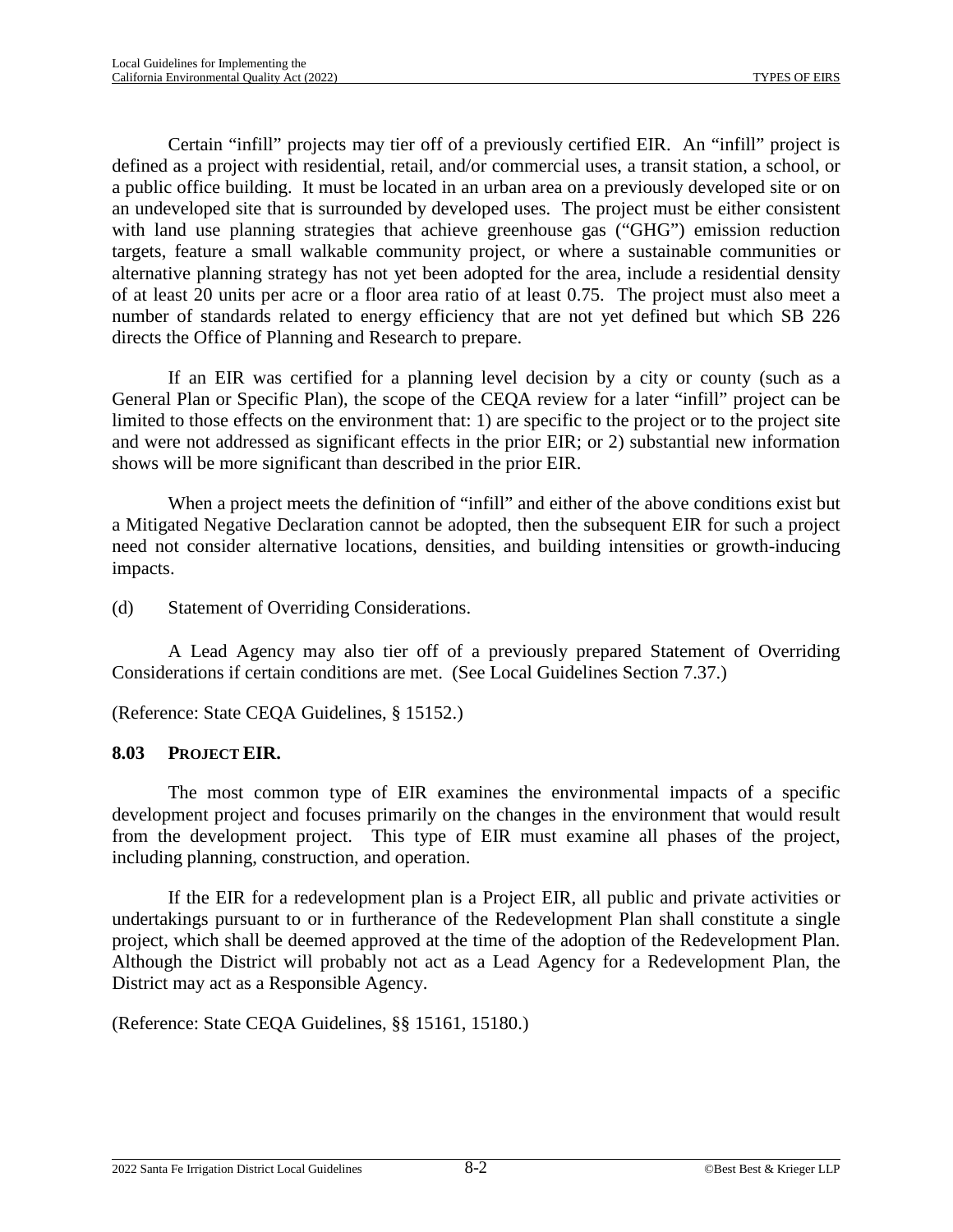#### <span id="page-137-0"></span>**8.04 SUBSEQUENT EIR.**

A Subsequent EIR is required when a previous EIR has been prepared and certified, or a Negative Declaration or Mitigated Negative Declaration has been adopted, for a project and at least one of the three following situations occur:

- (a) Substantial changes are proposed in the project which will require major revisions of a previous EIR due to the identification of new significant environmental effects or a substantial increase in the severity of previously identified significant effects;
- (b) Substantial changes occur with respect to the circumstances under which the project is to be undertaken which will require major revisions of a previous EIR due to the identification of new significant environmental effects or a substantial increase in the severity of previously identified significant effects; or
- (c) New information, which was not known and could not have been known with the exercise of reasonable diligence at the time the previous EIR was certified as complete or the Negative Declaration/Mitigated Negative Declaration was adopted, becomes available and shows any of the following:
	- (1) the project will have one or more significant effects not discussed in a previous EIR, Negative Declaration, or Mitigated Negative Declaration;
	- (2) significant effects previously examined will be substantially more severe than shown in a previous EIR;
	- (3) mitigation measures or alternatives previously found not to be feasible are in fact feasible and would substantially reduce one or more significant effects, but the project proponent declines to adopt the mitigation measures or alternatives; or
	- (4) mitigation measures or alternatives which were not considered in a previous EIR would substantially lessen one or more significant effects on the environment, but the project proponent declines to adopt the mitigation measures or alternatives.

A Subsequent EIR must receive the same circulation and review as the previous EIR received. As a potential tool to determine whether a Subsequent EIR is required, see Form J-1 of these Local Guidelines.

In instances where the District is evaluating a modification or revision to an existing use permit, the District may consider only those environmental impacts related to the changes between what was allowed under the old permit and what is requested under the new permit. Only if these differential impacts fall within the categories described above may the District require additional environmental review.

When the District is considering approval of a development project that is consistent with a general plan for which an EIR was completed, another EIR is required only if the project causes environmental effects peculiar to the parcel which were not addressed in the prior EIR or substantial new information shows the effects peculiar to the parcel will be more significant than described in the prior EIR. (Reference: State CEQA Guidelines, § 15162.)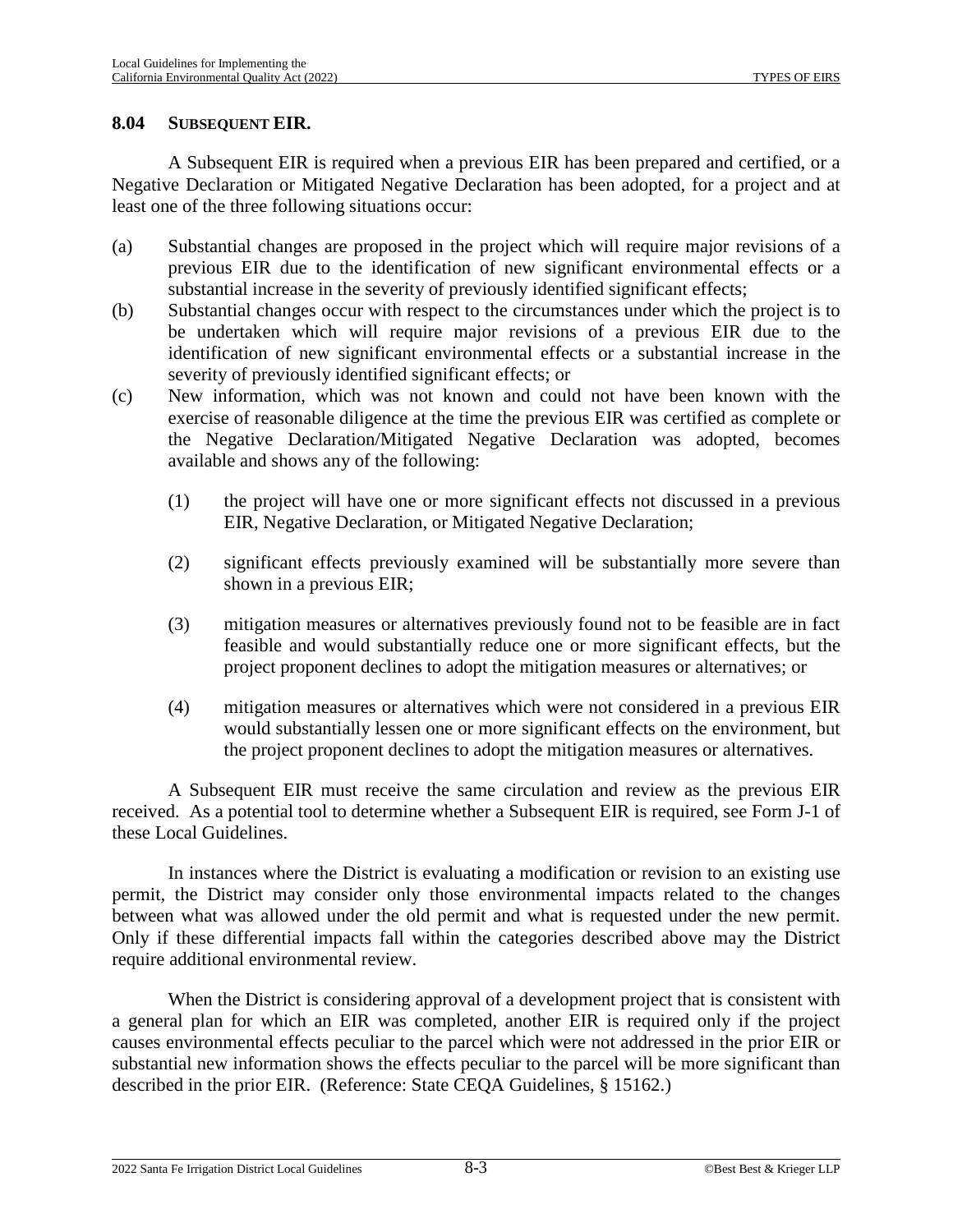#### <span id="page-138-0"></span>**8.05 SUPPLEMENTAL EIR.**

The District may choose to prepare a Supplemental EIR, rather than a Subsequent EIR, if any of the conditions described in Local Guidelines Section [8.04](#page-137-0) have occurred but only minor additions or changes would be necessary to make the previous EIR adequately apply to the project in the changed situation. To assist the District in making this determination, the decisionmaking body should request an Initial Study and/or a recommendation by Staff. Supplemental EIR need contain only the information necessary to make the previous EIR adequate for the project as revised.

A Supplemental EIR shall be given the same kind of notice and public review as is given to a Draft EIR but may be circulated by itself without recirculating the previous EIR.

When the decision-making body decides whether to approve the project, it shall consider the previous EIR as revised by the Supplemental EIR. Findings shall be made for each significant effect identified in the Supplemental EIR.

(Reference: State CEQA Guidelines, § 15163.)

#### **8.06 ADDENDUM TO AN EIR.**

The District shall prepare an Addendum to a previously certified EIR, rather than a Subsequent or Supplemental EIR, only if changes or additions to the EIR are necessary, but none of the conditions described in Local Guidelines Section [8.04](#page-137-0) or [8.05](#page-138-0) calling for preparation of a Subsequent or Supplemental EIR have occurred. Since significant effects on the environment were addressed by findings in the original EIR, no new findings are required in the Addendum.

An Addendum to an EIR need not be circulated for public review but should be included in or attached to the Final EIR. The decision-making body shall consider the Addendum with the Final EIR prior to making a decision on a project. A brief explanation of the decision not to prepare a Subsequent EIR or a Supplemental EIR should be included in the Addendum, the Lead Agency's findings on the project, or elsewhere in the record. This explanation must be supported by substantial evidence.

(Reference: State CEQA Guidelines, § 15164.)

## **8.07 STAGED EIR.**

When a large capital project will require a number of discretionary approvals from governmental agencies and one of the approvals will occur more than two years before construction will begin, a Staged EIR may be prepared. The Staged EIR covers the entire project in a general form or manner. A Staged EIR should evaluate a proposal in light of current and contemplated plans and produce an informed estimate of the environmental consequences of an entire project. The particular aspect of the project before the District for approval shall be discussed with a greater degree of specificity.

When a Staged EIR has been prepared, a Supplemental EIR shall be prepared when a later approval is required for the project and the information available at the time of the later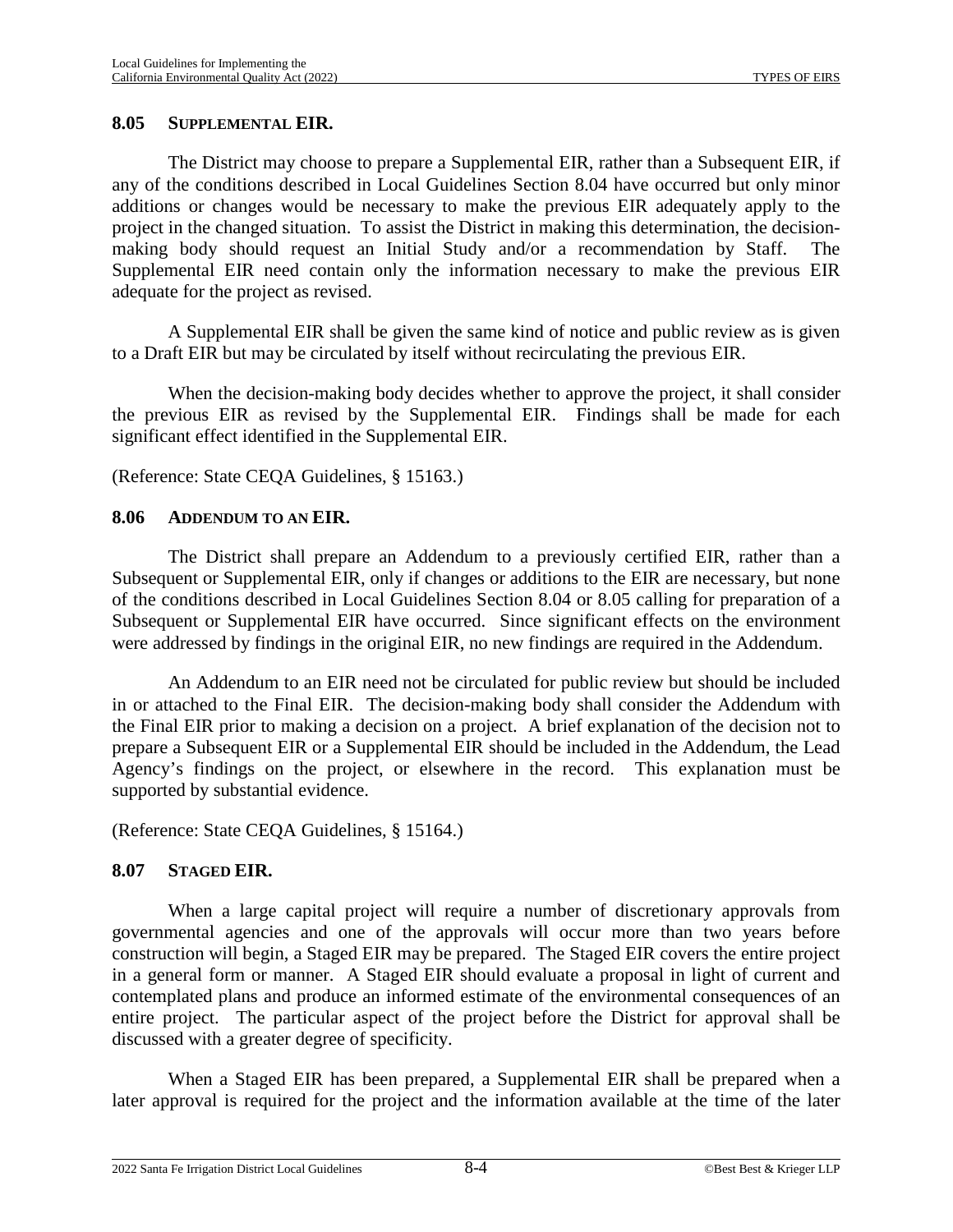approval would permit consideration of additional environmental impacts, mitigation measures, or reasonable alternatives to the project.

(Reference: State CEQA Guidelines, § 15167.)

#### **8.08 PROGRAM EIR.**

A Program EIR is an EIR that may be prepared on an integrated series of actions that are related either:

- (a) Geographically;
- (b) As logical parts in a chain of contemplated actions;
- (c) In connection with the issuance of rules, regulations, plans or other general criteria to govern the conduct of a continuing program; or
- (d) As individual projects carried out under the same authorizing statutory or regulatory authority and having generally similar environmental effects that can be mitigated in similar ways.

An advantage of using a Program EIR is that it can "[a]llow the Lead Agency to consider broad policy alternatives and program wide mitigation measures at an early time when the agency has greater flexibility to deal with basic problems or cumulative impacts." (State CEQA Guidelines Section 15168(b)(4).) A Program EIR is distinct from a Project EIR, as a Project EIR is prepared for a specific project and must examine in detail site-specific considerations. Program EIRs are commonly used in conjunction with the process of tiering.

Tiering is the coverage of general matters in broader EIRs (such as on general plans or policy statements) with subsequent narrower EIRs. (State CEQA Guidelines Section 15385; see also Local Guidelines Sections [8.02](#page-135-0) and [11.73](#page-187-0).) Tiering is proper "when it helps a public agency to focus upon the issues ripe for decision at each level of environmental review and in order to exclude duplicative analysis of environmental effects examined in previous environmental impact reports." (Pub. Res. Code, § 21093(a).) For example, the California Supreme Court has ruled that "CEQA does not mandate that a first-tier program EIR identify with certainty particular sources of water for second-tier projects that will be further analyzed before implementation during later stages of the program. Rather, identification of specific sources is required only at the second-tier stage when specific projects are considered." (*In re Bay-Delta etc*. (2008) 43 Cal. 4th 1143.)

Subsequent activities in the program must be examined in light of the Program EIR to determine whether additional environmental documents must be prepared. Additional environmental review documents must be prepared if the proposed later project may arguably cause significant adverse effects on the environment.

(Reference: State CEQA Guidelines, § 15168.)

#### **8.09 USE OF A PROGRAM EIR WITH SUBSEQUENT EIRS AND NEGATIVE DECLARATIONS.**

A Program EIR can be used to simplify the task of preparing environmental documents on later activities in the program. The Program EIR can: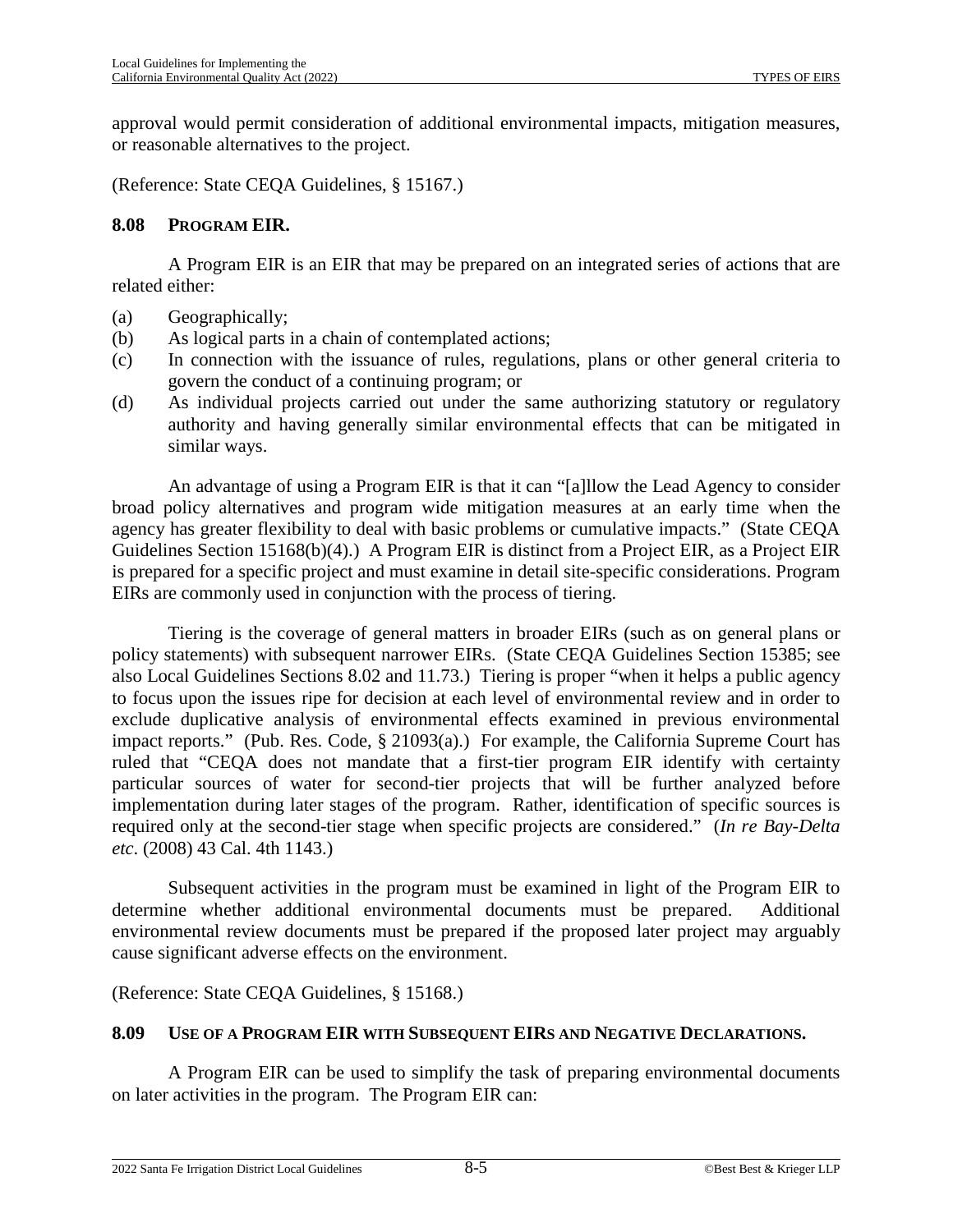- (a) Provide the basis for an Initial Study to determine whether the later activity may have any significant effects;
- (b) Be incorporated by reference to deal with regional influences, secondary effects, cumulative impacts, broad alternatives and other factors that apply to the program as a whole; or
- (c) Focus an EIR on a later activity to permit discussion solely of new effects which had not been considered before.

If a Program EIR is prepared for a redevelopment plan, subsequent activities in the redevelopment program will be subject to review if they would have effects that were not examined in the Program EIR. Where the later activities involve site-specific operations, the District should use a written checklist or similar device to document the evaluation of the site and the proposed activity to determine whether the environmental effects of the operation were within the scope of the Program EIR. If a later activity would have effects that were not examined in the Program EIR, a new Initial Study would need to be prepared leading to an EIR, Negative Declaration, or Mitigated Negative Declaration. That later analysis may tier from the Program EIR as provided in State CEQA Guidelines Section 15152.

If the District finds that no Subsequent EIR would be required, the District can approve the activity as being within the scope of the project covered by the Program EIR, and no new environmental document is required. (See Local Guidelines Section [8.04](#page-137-0).) Whether a later activity is within the scope of a Program EIR is a factual question that the Lead Agency determines based on substantial evidence in the record. Factors that the Lead Agency may consider in making that determination include, but are not limited to, consistency of the later activity with the type of allowable land use, overall planned density and building intensity, geographic area analyzed for environmental impacts, and covered infrastructure, as described in the Program EIR.

(Reference: State CEQA Guidelines, § 15168.)

#### **8.10 USE OF AN EIR FROM AN EARLIER PROJECT.**

A single EIR may be used to describe more than one project when the projects involve substantially identical environmental impacts. Any environmental impacts peculiar to one of the projects must be separately set forth and explained.

(Reference: State CEQA Guidelines, § 15165.)

#### **8.11 MASTER EIR.**

A Master EIR is an EIR which may be prepared for:

- (a) A general plan (including elements and amendments);
- (b) A specific plan;
- (c) A project consisting of smaller individual projects to be phased;
- (d) A regulation to be implemented by subsequent projects;
- (e) A project to be carried out pursuant to a development agreement;
- (f) A project pursuant to or furthering a redevelopment plan;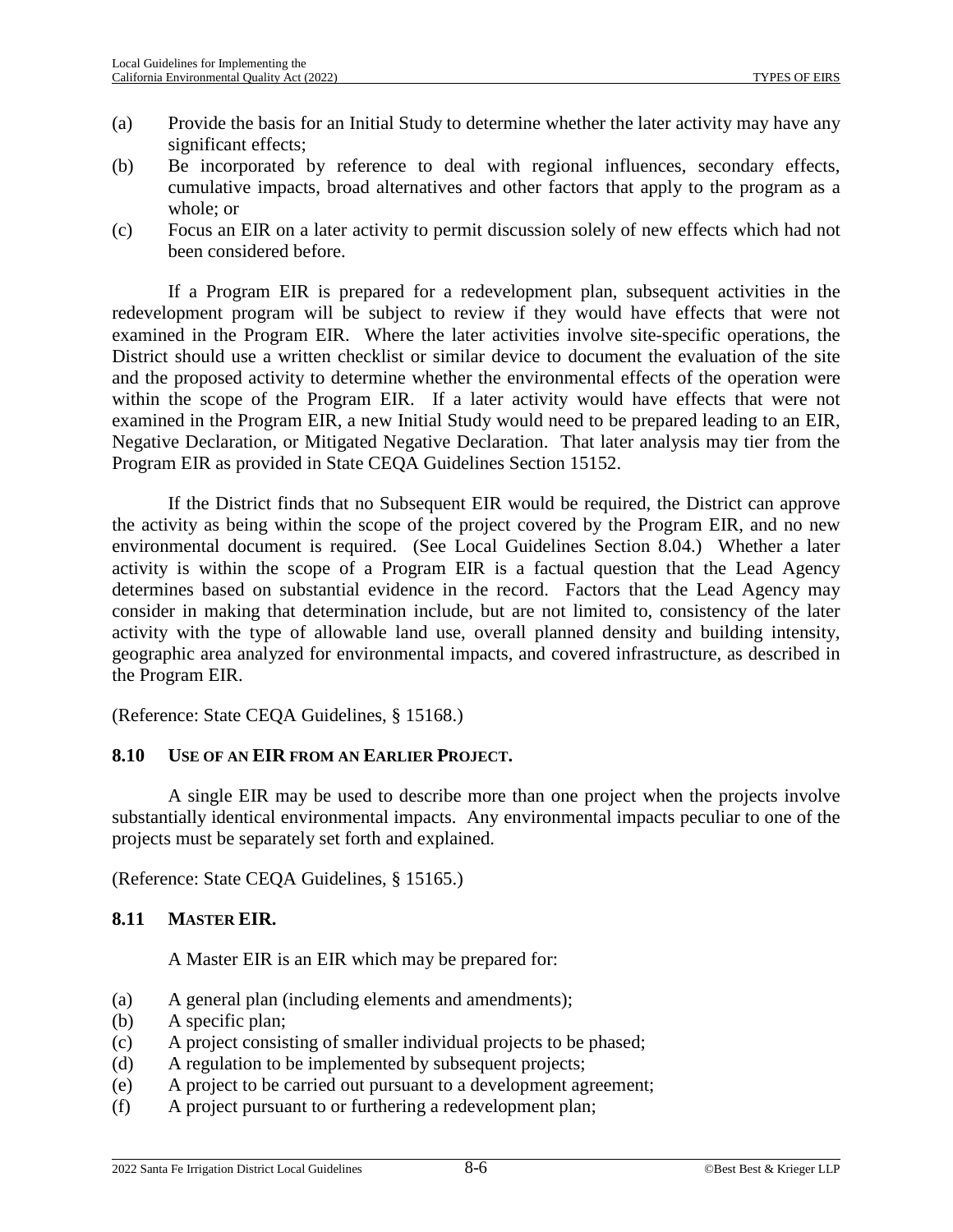- (g) A state highway or mass transit project subject to multiple reviews or approvals; or
- (h) A regional transportation plan or congestion management plan.

A Master EIR must do both of the following:

- (a) Describe and present sufficient information about anticipated subsequent projects within its scope, including their size, location, intensity, and scheduling; and
- (b) Preliminarily describe potential impacts of anticipated subsequent projects for which insufficient information is available to support a full impact assessment.

The District and Responsible Agencies identified in the Master EIR may use the Master EIR to limit environmental review of subsequent projects. However, the Lead Agency for the subsequent project must prepare an Initial Study to determine whether the subsequent project and its significant environmental effects were included in the Master EIR. If the Lead Agency for the subsequent project finds that the subsequent project will have no additional significant environmental effect and that no new mitigation measures or alternatives may be required, it may prepare written findings to that effect without preparing a new environmental document. When the Lead Agency makes this finding, it must provide public notice of the availability of its proposed finding for public review and comment in the same manner as if it were providing public notice of the availability of a draft EIR. (See Sections 15177(d) and 15087 of the State CEQA Guidelines and Section [7.25](#page-118-1) of these Local Guidelines.)

A previously certified Master EIR cannot be relied upon to limit review of a subsequent project if:

- (a) A project not identified in the certified Master EIR has been approved and that project may affect the adequacy of the Master EIR for the subsequent project now under consideration; or
- (b) The Master EIR was certified more than five (5) years before the filing of an application for the subsequent project, unless the District reviews the adequacy of the Master EIR and:
	- (1) Finds that, since the Master EIR was certified, no substantial changes have occurred that would cause the subsequent project to have significant environmental impacts, and there is no new information that the subsequent project would have significant environmental impacts; or
	- (2) Prepares an Initial Study and either certifies a Subsequent or Supplemental EIR or adopts a Mitigated Negative Declaration that addresses any substantial changes or new information that would cause the subsequent project to have potentially significant environmental impacts. The certified subsequent or supplemental EIR must either be incorporated into the previously certified Master EIR or the District must identify any deletions, additions or other modifications to the previously certified Master EIR in the new document. The District may include a section in the subsequent or supplemental EIR that identifies these changes to the previously certified Master EIR.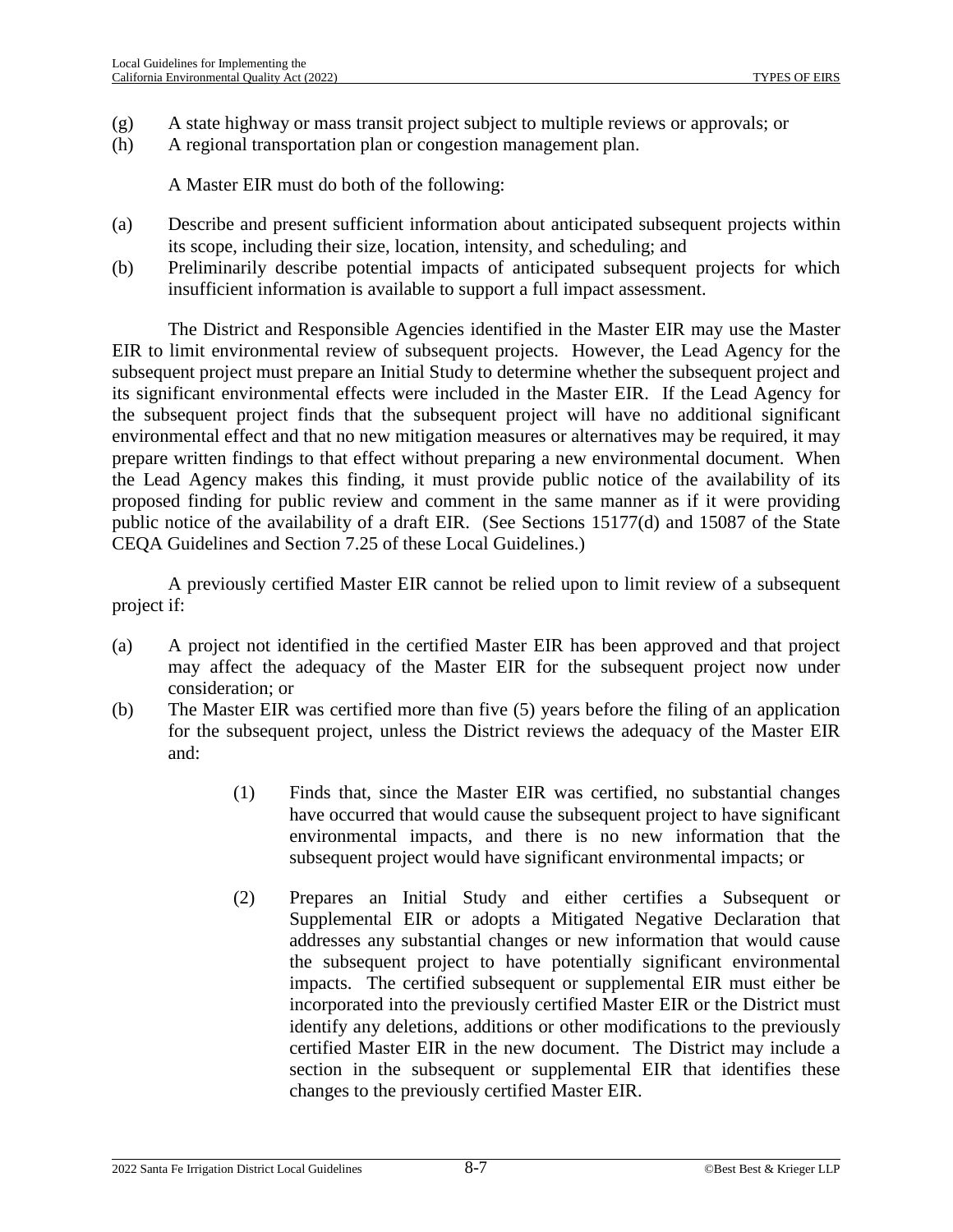When the Lead Agency cannot find that the subsequent project will have no additional significant environmental effect and no new mitigation measures or alternatives will be required, it must prepare either a Mitigated Negative Declaration or an EIR for the subsequent project.

(Reference: State CEQA Guidelines, § 15175.)

### **8.12 FOCUSED EIR.**

A Focused EIR is an EIR for a subsequent project identified in a Master EIR. It may be used only if the District finds that the Master EIR's analysis of cumulative, growth-inducing, and irreversible significant environmental effects is adequate for the subsequent project. The Focused EIR must incorporate by reference the Master EIR.

The Focused EIR must analyze additional significant environmental effects not addressed in the Master EIR and any new mitigation measures or alternatives not included in the Master EIR. "Additional significant effects on the environment" means those project-specific effects on the environment that were not addressed as significant effects on the environment in the Master EIR.

The Focused EIR must also examine the following:

- (a) Significant effects discussed in the Master EIR for which substantial new information exists that shows those effects may be more significant than described in the Master EIR;
- (b) Those mitigation measures found to be infeasible in the Master EIR for which substantial new information exists that shows the effects may be more significant than described in the Master EIR; and
- (c) Those mitigation measures found to be infeasible in the Master EIR for which substantial new information exists that shows those measures may now be feasible.

The Focused EIR need not examine the following effects:

- (a) Those that were mitigated through Master EIR mitigation measures; or
- (b) Those that were examined in the Master EIR in sufficient detail to allow project-specific mitigation or for which mitigation was found to be the responsibility of another agency.

A Focused EIR may be prepared for a multifamily residential project not exceeding 100 units or a mixed use residential project not exceeding 100,000 square feet even though the project was not identified in a Master EIR, if the following conditions are met:

- (a) The project is consistent with a general plan, specific plan, community plan, or zoning ordinance for which an EIR was prepared within five (5) years of the Focused EIR's certification;
- (b) The project does not require the preparation of a Subsequent or Supplemental EIR; and
- (c) The parcel is surrounded by immediately contiguous urban development, was previously developed with urban uses, or is within one-half mile of a rail transit station.

A Focused EIR for these projects should be limited to potentially significant effects that are project-specific and/or which substantial new information shows will be more significant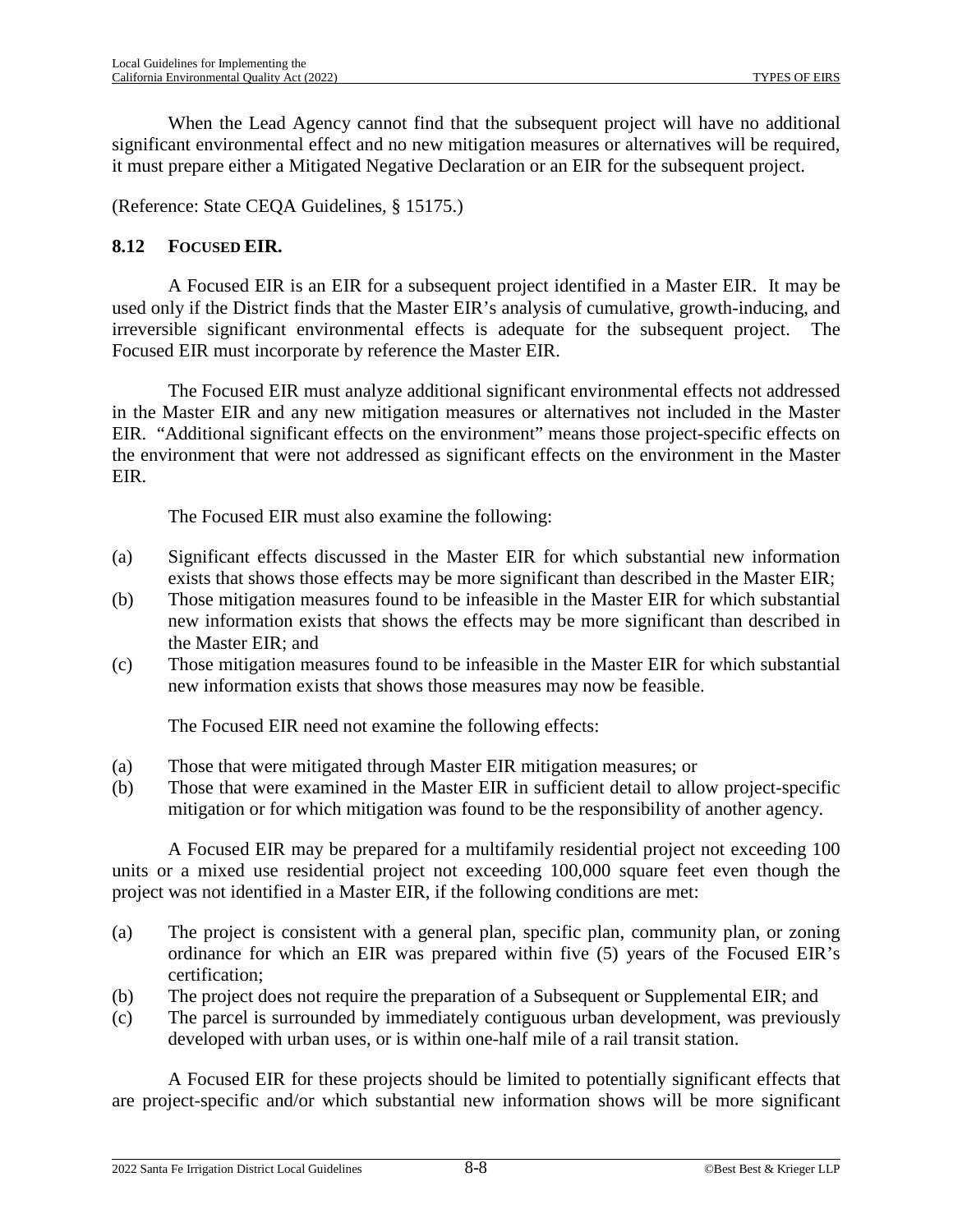than described in the Master EIR. No discussion shall be required of alternatives to the project, cumulative impacts of the project, or the growth-inducing impacts of the project.

(Reference: State CEQA Guidelines, § 15179.5.)

#### **8.13 SPECIAL REQUIREMENTS FOR REDEVELOPMENT PROJECTS.**

An EIR for a redevelopment plan may be a Master EIR, Program EIR or Project EIR. An EIR for a redevelopment plan must specify whether it is a Master EIR, a Program EIR or a Project EIR. Normally, the District will not be a Lead Agency for a redevelopment plan. However, if the District is a Responsible Agency on such a project, the District should endeavor to ensure that the county and/or applicable city as the case may be, as Lead Agency, analyzes these impacts in accordance with CEQA.

If a Program EIR is prepared for a redevelopment plan, subsequent activities in the redevelopment program will be subject to review if they would have effects that were not examined in the Program EIR. The Lead Agency should use a written checklist or similar device to document the evaluation of the site and the proposed activity to determine whether the environmental effects of the operation were indeed covered in the Program EIR. If the Lead Agency finds that no new effects could occur, no new mitigation measures would be required or that State CEQA Guidelines Sections 15162 and 15163 do not otherwise apply, the Lead Agency can approve the activity as being within the scope of the project covered by the Program EIR, and no new environmental document is required.

If the EIR for a redevelopment plan is a Project EIR, all public and private activities or undertakings pursuant to or in furtherance of the Redevelopment Plan shall constitute a single project, which shall be deemed approved at the time of the adoption of the Redevelopment Plan. Once certified, no subsequent EIRs will be needed unless required by State CEQA Guidelines sections 15162 or 15163. If a Master EIR is prepared for a redevelopment plan, subsequent projects will be subject to review if they would have effects that were not examined in the Master EIR. If no new effects could occur or no new mitigation measures would be required, the Lead Agency can approve the activity as being within the scope of the project covered by the Master EIR, and no new environmental document is required.

(Reference: State CEQA Guidelines, § 15180.)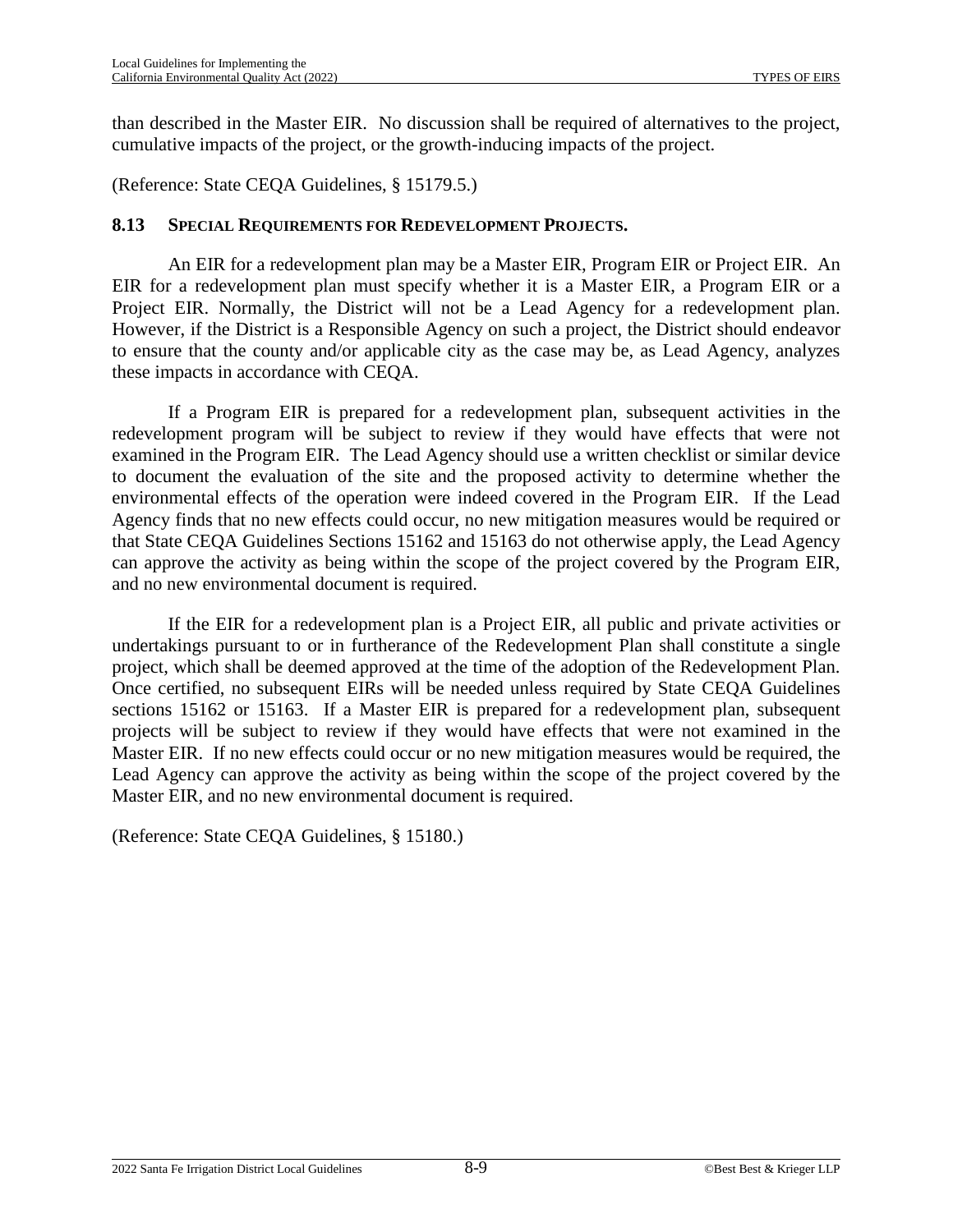#### **9. AFFORDABLE HOUSING**

#### **9.01 STREAMLINED, MINISTERIAL APPROVAL PROCESS FOR AFFORDABLE HOUSING PROJECTS**

The legislature has provided reforms and incentives to facilitate and expedite the approval and construction of affordable housing.

(a) An applicant may submit an application for a development that is subject to the streamlined, ministerial approval process and is not subject to a conditional use permit if the development satisfies all of the following objective planning standards:

(i) The development is a multifamily housing development that contains two or more residential units.

(ii) The development is located on a site that satisfies the following:

(A) A site that is a legal parcel or parcels located in a city if, and only if, the city boundaries include some portion of either an urbanized area or urban cluster, as designated by the United States Census Bureau, or, for unincorporated areas, a legal parcel or parcels wholly within the boundaries of an urbanized area or urban cluster, as designated by the United States Census Bureau.

(B) A site in which at least 75 percent of the perimeter of the site adjoins parcels that are developed with urban uses. For the purposes of this section, parcels that are only separated by a street or highway shall be considered to be adjoined.

(C) A site that is zoned for residential use or residential mixed-use development, or has a general plan designation that allows residential use or a mix of residential and nonresidential uses, with at least two-thirds of the square footage of the development designated for residential use. Additional density, floor area, and units, and any other concession, incentive, or waiver of development standards granted pursuant to the Density Bonus Law in Government Code section 65915 shall be included in the square footage calculation. The square footage of the development shall not include underground space, such as basements or underground parking garages.

(iii) If the development contains units that are subsidized, the development proponent already has recorded, or is required by law to record, a land use restriction or covenant providing that any lower or moderate income housing units required pursuant to subparagraph B of Paragraph (iv) of this Subsection shall remain available at affordable housing costs or rent to persons and families of lower or moderate income for the following applicable minimum durations:

(A) Fifty-five years for units that are rented.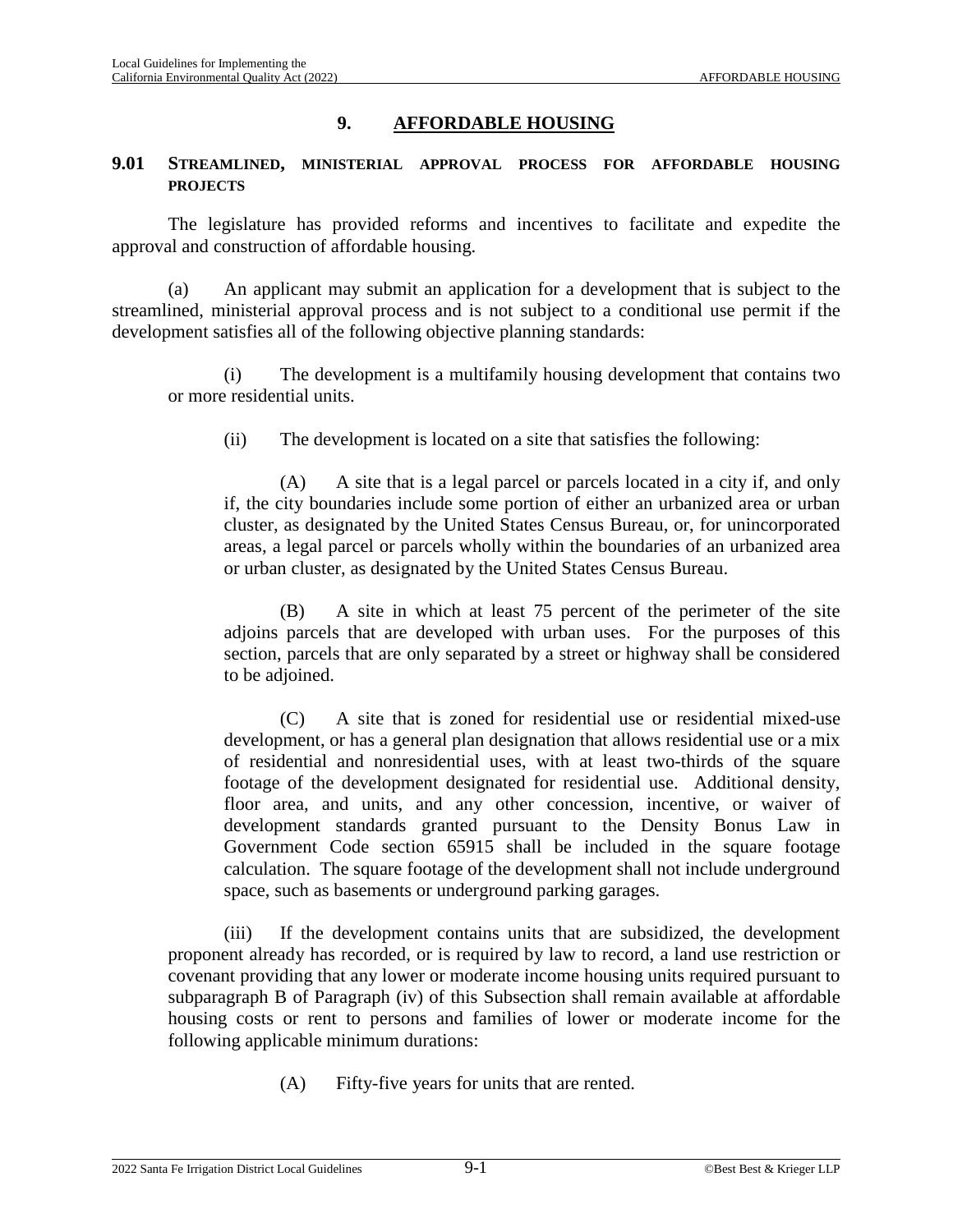- (B) Forty-five years for units that are owned.
- (iv) The development satisfies subparagraphs (A) and (B) below:

(A) The development is located in a locality that the department has determined is subject to this subparagraph on the basis that the number of units that have been issued building permits, as shown on the most recent production report received by the department, is less than the locality's share of the regional housing needs, by income category, for that reporting period. A locality shall remain eligible under this subparagraph until the department's determination for the next reporting period. A locality shall be subject to this subparagraph if it has not submitted an annual housing element report to the department pursuant to paragraph (2) of subdivision (a) of Section 65400 for at least two consecutive years before the development submitted an application for approval under this section.

(B) The development is subject to a requirement mandating a minimum percentage of below market rate housing based on one of the following:

(1) The locality did not submit its latest production report to the department by the time period required by Government Code section 65400, or that production report reflects that there were fewer units of above moderate-income housing approved than were required for the regional housing needs assessment cycle for that reporting period. In addition, if the project contains more than 10 units of housing, the project does either of the following:

- A. The project dedicates a minimum of 10 percent of the total number of units to housing affordable to households making at or below 80 percent of the area median income. However, if the locality has adopted a local ordinance that requires that greater than 10 percent of the units be dedicated to housing affordable to households making below 80 percent of the area median income, that local ordinance applies.
- B. If the project is located within the San Francisco Bay area, the project, in lieu of complying with subclause (A), dedicates 20 percent of the total number of units to housing affordable to households making below 120 percent of the area median income with the average income of the units at or below 100 percent of the area median income. However, a local ordinance adopted by the locality applies if it requires greater than 20 percent of the units be dedicated to housing affordable to households making at or below 120 percent of the area median income, or requires that any of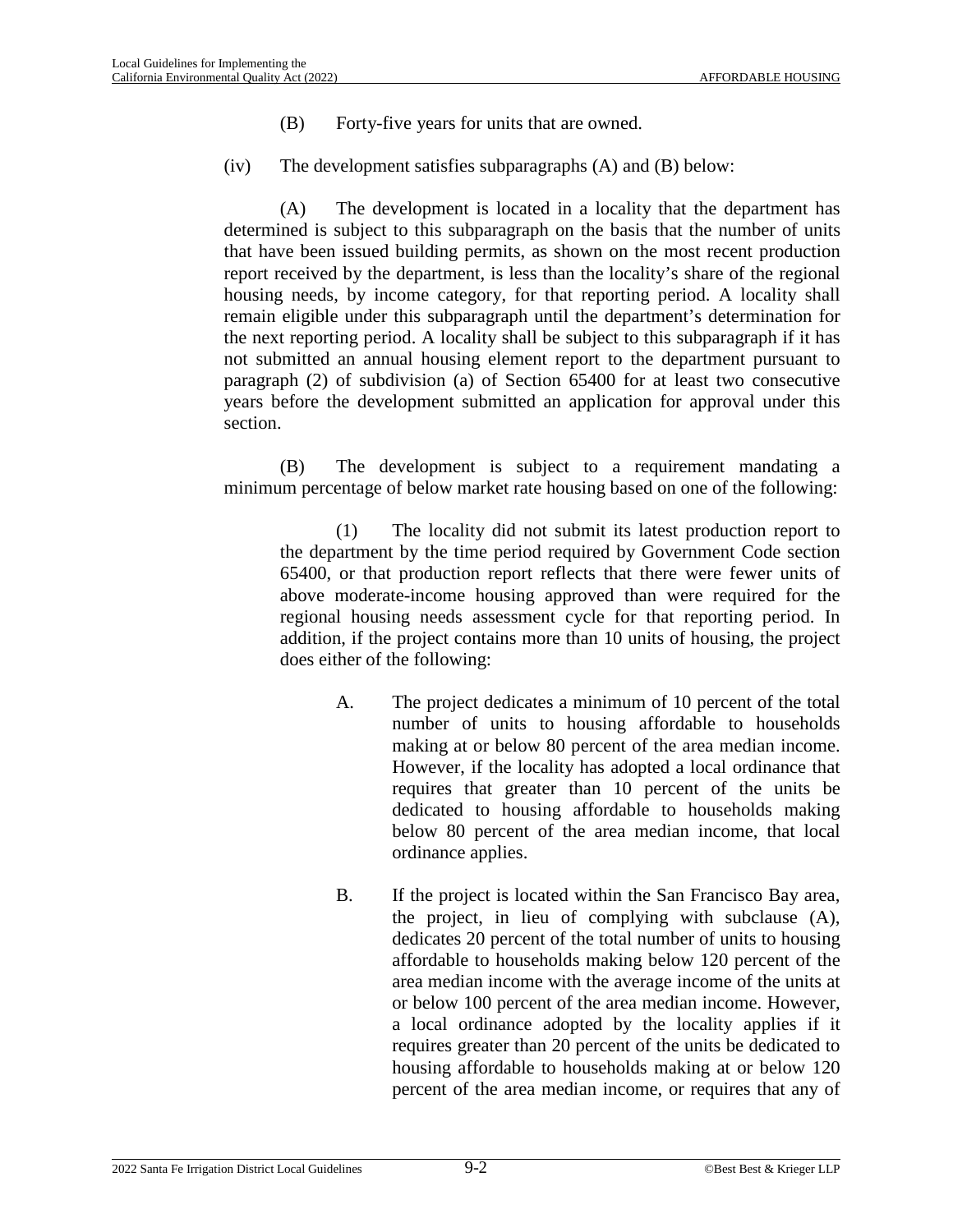the units be dedicated at a level deeper than 120 percent. In order to comply with this subclause, the rent or sale price charged for units that are dedicated to housing affordable to households between 80 percent and 120 percent of the area median income shall not exceed 30 percent of the gross income of the household. For purposes of this subclause, "San Francisco Bay area" means the entire area within the territorial boundaries of the Counties of Alameda, Contra Costa, Marin, Napa, San Mateo, Santa Clara, Solano, and Sonoma, and the City and County of San Francisco.

(2) The locality did not submit its latest production report to the department by the time period required by Government Code section 65400, or that production report reflects that there were fewer units of housing affordable to households making at or below 80 percent of the area median income that were issued building permits than were required for the regional housing needs assessment cycle for that reporting period, and the project seeking approval dedicates 50 percent of the total number of units to housing affordable to households making at or below 80 percent of the area median income. However, if the locality has adopted a local ordinance that requires that greater than 50 percent of the units be dedicated to housing affordable to households making at or below 80 percent of the area median income, that ordinance applies.

(3) The locality did not submit its latest production report to the department by the time period required by Government Code section 65400, or if the production report reflects that there were fewer units of housing affordable to any income level described in clause (i) or (ii) that were issued building permits than were required for the regional housing needs assessment cycle for that reporting period, the project seeking approval may choose between utilizing clause (i) or (ii).

(C)(i) A development proponent that uses a unit of affordable housing to satisfy the requirements of subparagraph (B) may also satisfy any other local or state requirement for affordable housing, including local ordinances or the Density Bonus Law in Government Code section 65915, provided that the development proponent complies with the applicable requirements in the state or local law.

(C)(ii) A development proponent that uses a unit of affordable housing to satisfy any other state or local affordability requirement may also satisfy the requirements of subparagraph (B), provided that the development proponent complies with applicable requirements of subparagraph (B).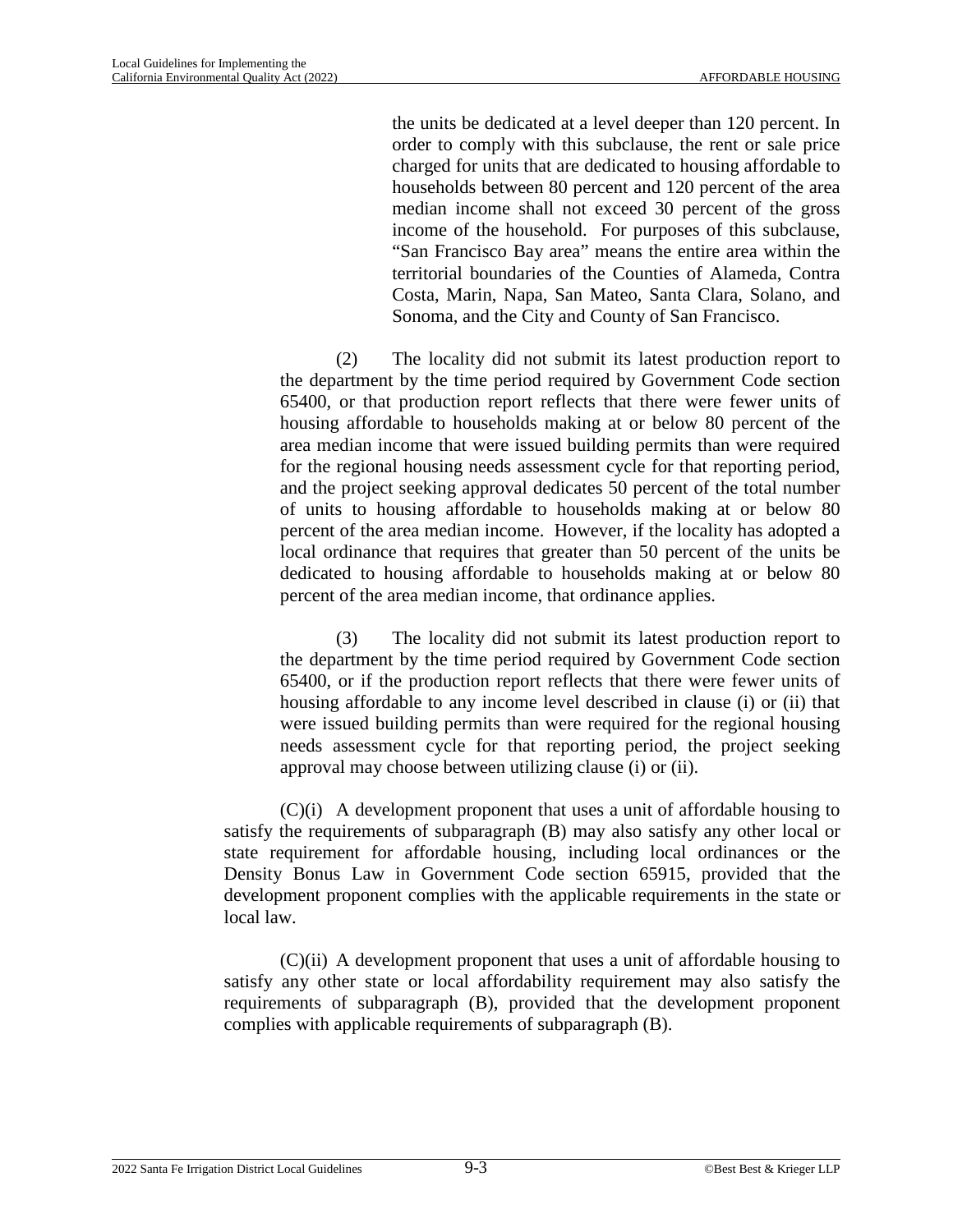(C)(iii) A development proponent may satisfy the affordability requirements of subparagraph (B) with a unit that is restricted to households with incomes lower than the applicable income limits required in subparagraph (B).

(v) The development, excluding any additional density or any other concessions, incentives, or waivers of development standards granted pursuant to the Density Bonus Law in Government Code section 65915, is consistent with objective zoning standards and objective design review standards in effect at the time that the development is submitted to the local government pursuant to this section. For purposes of this paragraph, "objective zoning standards" and "objective design review standards" mean standards that involve no personal or subjective judgment by a public official and are uniformly verifiable by reference to an external and uniform benchmark or criterion available and knowable by both the development applicant or proponent and the public official prior to submittal. These standards may be embodied in alternative objective land use specifications adopted by a city or county, and may include, but are not limited to, housing overlay zones, specific plans, inclusionary zoning ordinances, and density bonus ordinances, subject to the following:

(A) A development shall be deemed consistent with the objective zoning standards related to housing density, as applicable, if the density proposed is compliant with the maximum density allowed within that land use designation, notwithstanding any specified maximum unit allocation that may result in fewer units of housing being permitted.

(B) In the event that objective zoning, general plan, or design review standards are mutually inconsistent, a development shall be deemed consistent with the objective zoning standards pursuant to this section if the development is consistent with the standards set forth in the general plan.

(vi) The development is not located on a site that is any of the following:

(A) A coastal zone, as defined in Division 20 (commencing with Section 30000) of the Public Resources Code.

(B) Either prime farmland or farmland of statewide importance, as defined pursuant to United States Department of Agriculture land inventory and monitoring criteria, as modified for California, and designated on the maps prepared by the Farmland Mapping and Monitoring Program of the Department of Conservation, or land zoned or designated for agricultural protection or preservation by a local ballot measure that was approved by the voters of that jurisdiction.

(C) Wetlands, as defined in the United States Fish and Wildlife Service Manual.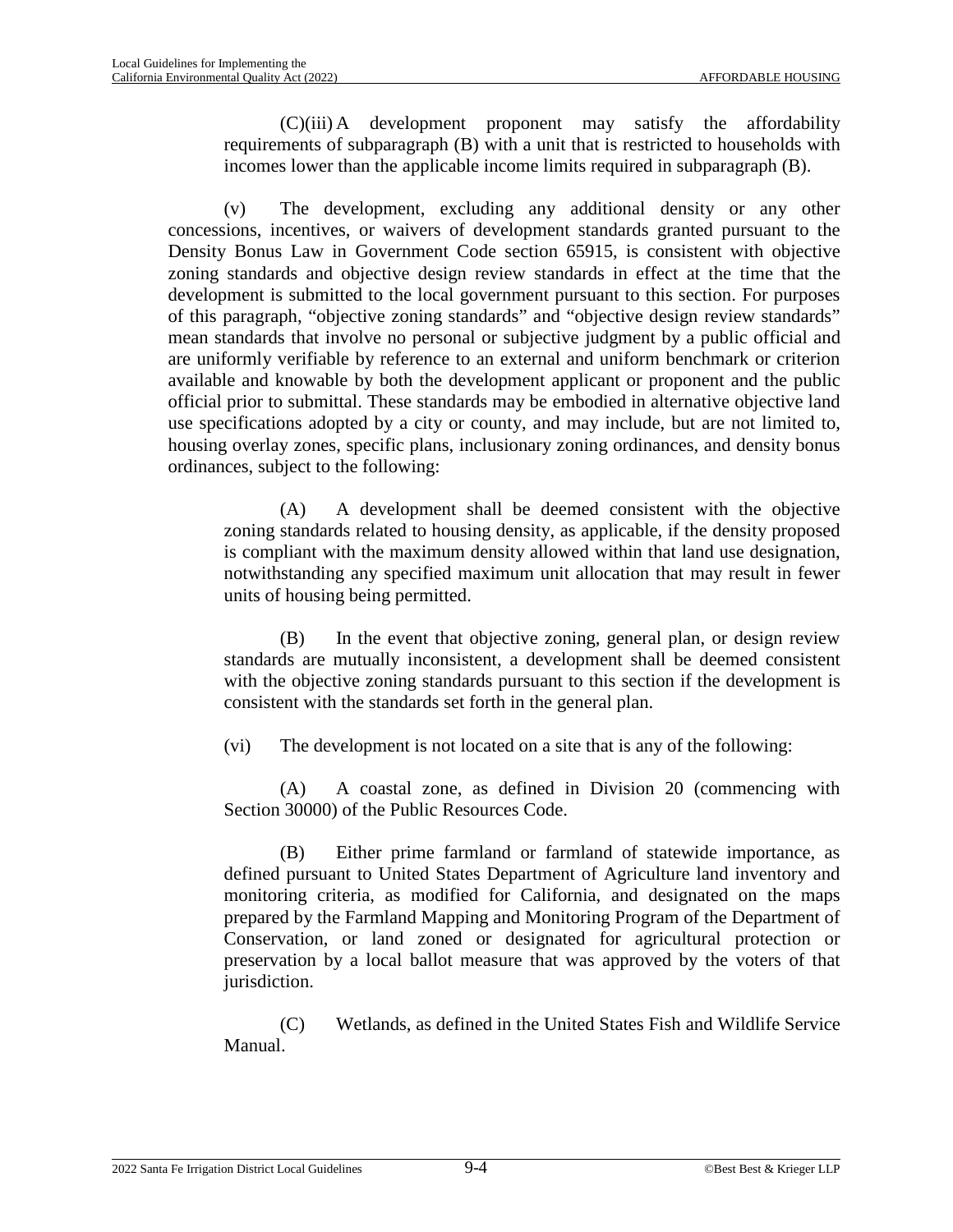(D) Within a very high fire hazard severity zone, as determined by the Department of Forestry and Fire Protection pursuant to Section 51178, or within a high or very high fire hazard severity zone as indicated on maps adopted by the Department of Forestry and Fire Protection pursuant to Section 4202 of the Public Resources Code. This subparagraph does not apply to sites excluded from the specified hazard zones by a local agency, pursuant to subdivision (b) of Government Code section 51179, or sites that have adopted fire hazard mitigation measures pursuant to existing building standards or state fire mitigation measures applicable to the development.

(E) A hazardous waste site that is listed pursuant to Government Code section 65962.5 or a hazardous waste site designated by the Department of Toxic Substances Control pursuant to Section 25356 of the Health and Safety Code, unless the Department of Toxic Substances Control has cleared the site for residential use or residential mixed uses.

(F) Within a delineated earthquake fault zone as determined by the State Geologist in any official maps published by the State Geologist, unless the development complies with applicable seismic protection building code standards adopted by the California Building Standards Commission under the California Building Standards Law, Health and Safety Code section 18901, and by any local building department under Chapter 12.2 (commencing with Section 8875) of Division 1 of Title 2 of the Government Code.

(G) Within a flood plain as determined by maps promulgated by the Federal Emergency Management Agency, unless the development has been issued a flood plain development permit pursuant to Code of Federal Regulations section 59.1.

(H) Within a floodway as determined by maps promulgated by the Federal Emergency Management Agency, unless the development has received a no-rise certification in accordance with Code of Federal Regulations section  $60.3(d)(3)$ .

(I) Lands identified for conservation in an adopted natural community conservation plan pursuant to the Natural Community Conservation Planning Act, Fish and Game Code section 2800, habitat conservation plan pursuant to the federal Endangered Species Act of 1973 (16 U.S.C. Sec. 1531 et seq.), or other adopted natural resource protection plan.

(J) Habitat for protected species identified as candidate, sensitive, or species of special status by state or federal agencies, fully protected species, or species protected by the federal Endangered Species Act of 1973 (16 U.S.C. Sec. 1531 et seq.), the California Endangered Species Act, Fish and Game Code section 2050, or the Native Plant Protection Act, Fish and Game Code section 1900.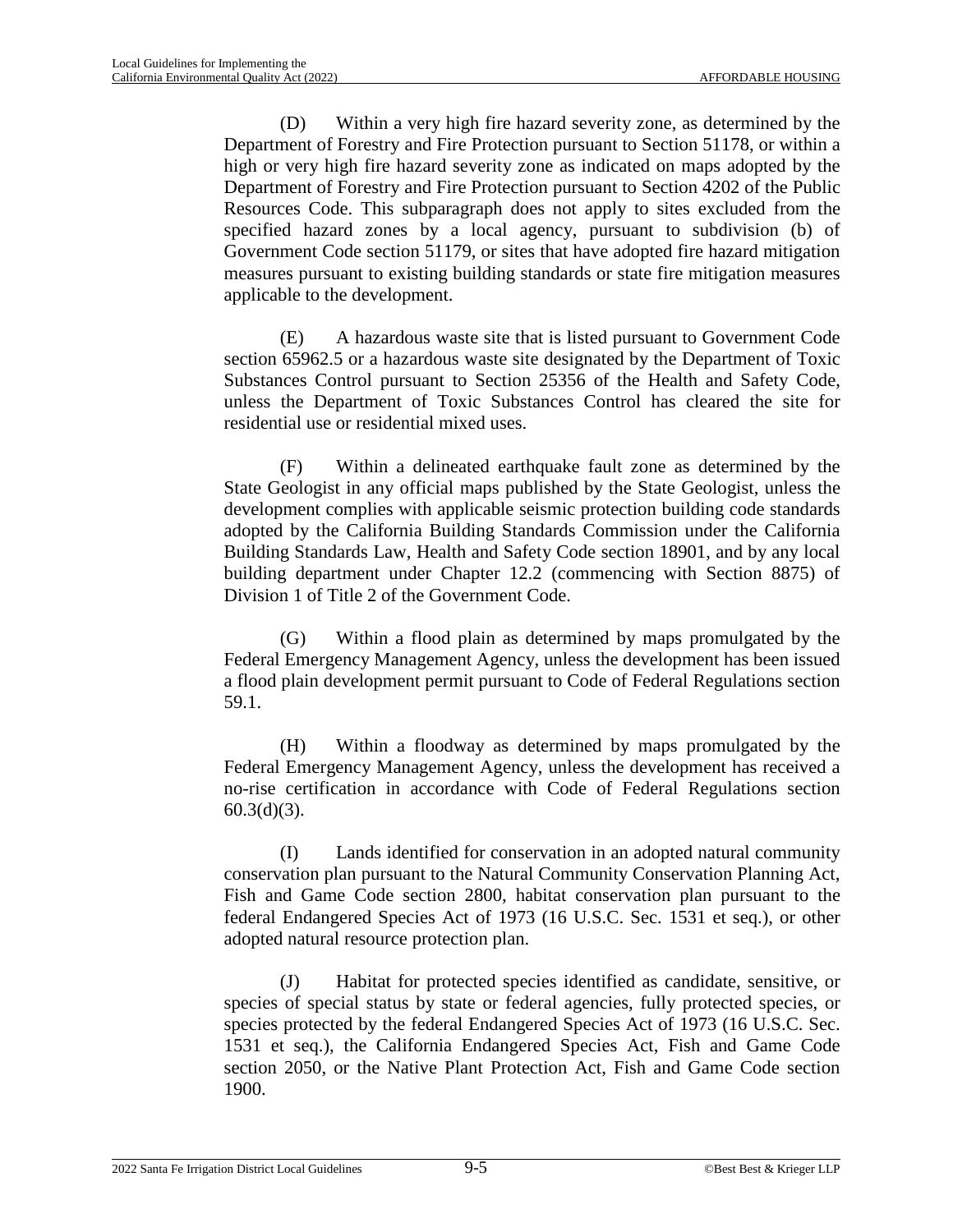(K) Lands under conservation easement.

(vii) The development is not located on a site where any of the following apply:

(A) The development would require the demolition of the following types of housing:

(1) Housing that is subject to a recorded covenant, ordinance, or law that restricts rents to levels affordable to persons and families of moderate, low, or very low income.

(2) Housing that is subject to any form of rent or price control through a public entity's valid exercise of its police power.

(3) Housing that has been occupied by tenants within the past 10 years.

(B) The site was previously used for housing that was occupied by tenants that was demolished within 10 years before the development proponent submits an application under this section.

(C) The development would require the demolition of a historic structure that was placed on a national, state, or local historic register.

(D) The property contains housing units that are occupied by tenants, and units at the property are, or were, subsequently offered for sale to the general public by the subdivider or subsequent owner of the property.

(viii) The applicant has done both of the following, as applicable:

(A) Certified to the locality that either of the following is true, as applicable:

(1) The entirety of the development is a public work for purposes of Labor Code section 1720.

(2) If the development is not in its entirety a public work, that all construction workers employed in the execution of the development will be paid at least the general prevailing rate of per diem wages for the type of work and geographic area, as determined by the Director of Industrial Relations pursuant to Labor Code sections 1773 and 1773.9, except that apprentices registered in programs approved by the Chief of the Division of Apprenticeship Standards may be paid at least the applicable apprentice prevailing rate. If the development is subject to this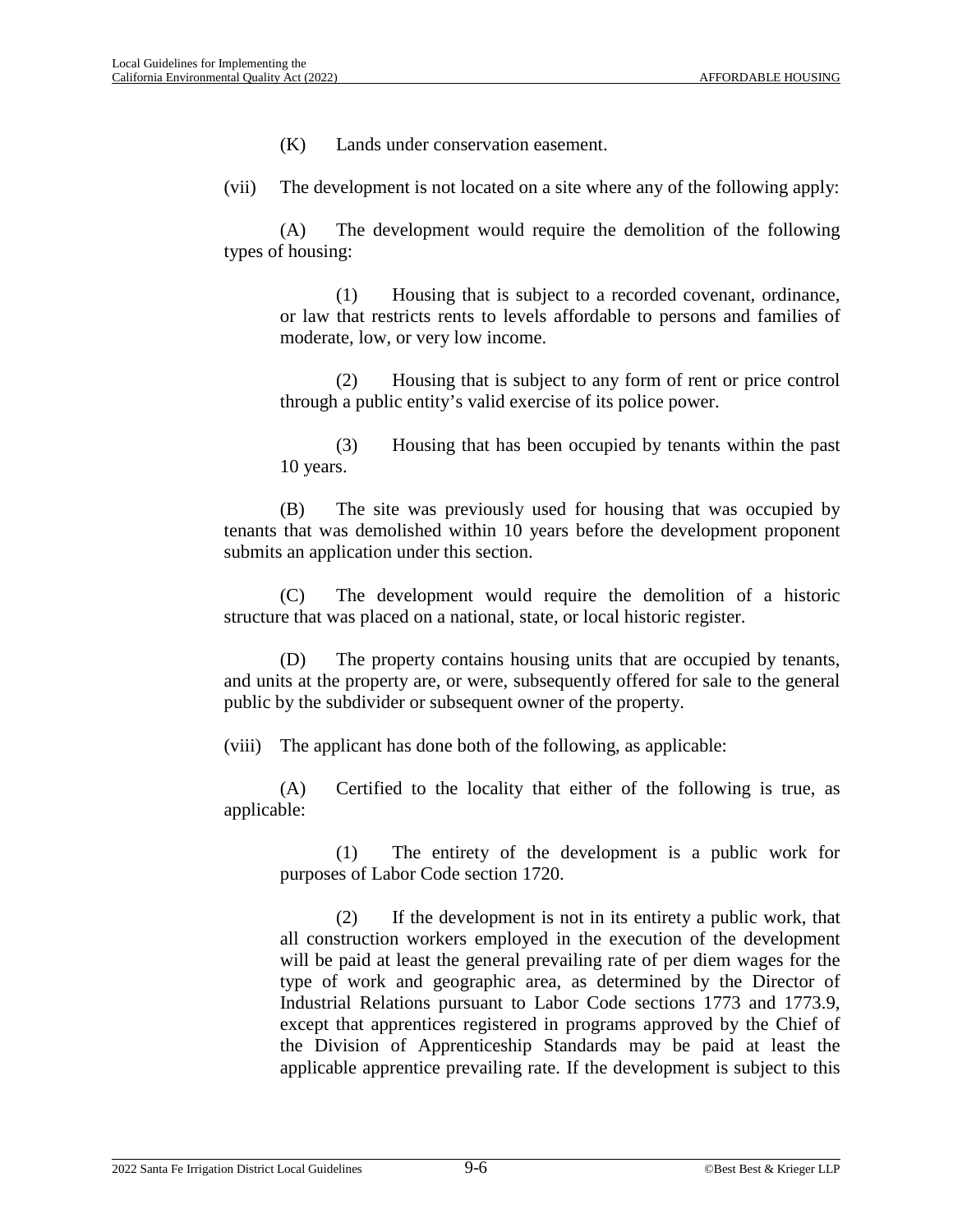subparagraph, then for those portions of the development that are not a public work all of the following shall apply:

(I) The development proponent shall ensure that the prevailing wage requirement is included in all contracts for the performance of the work.

(II) All contractors and subcontractors shall pay to all construction workers employed in the execution of the work at least the general prevailing rate of per diem wages, except that apprentices registered in programs approved by the Chief of the Division of Apprenticeship Standards may be paid at least the applicable apprentice prevailing rate.

(III) Except as provided in subsection (V), all contractors and subcontractors shall maintain and verify payroll records pursuant to Labor Code section 1776 and make those records available for inspection and copying as provided in therein.

(IV) Except as provided in subsection (V), the obligation of the contractors and subcontractors to pay prevailing wages may be enforced by the Labor Commissioner through the issuance of a civil wage and penalty assessment pursuant to Labor Code section 1741, which may be reviewed pursuant to Labor Code section 1742, within 18 months after the completion of the development, by an underpaid worker through an administrative complaint or civil action, or by a joint labor-management committee through a civil action under Labor Code section 1771.2. If a civil wage and penalty assessment is issued, the contractor, subcontractor, and surety on a bond or bonds issued to secure the payment of wages covered by the assessment shall be liable for liquidated damages pursuant to Labor Code section 1742.1.

(V) Subsections (III) and (IV) shall not apply if all contractors and subcontractors performing work on the development are subject to a project labor agreement that requires the payment of prevailing wages to all construction workers employed in the execution of the development and provides for enforcement of that obligation through an arbitration procedure. For purposes of this clause, "project labor agreement" has the same meaning as set forth in Public Contract Code section 2500(b)(1).

(VI) Notwithstanding Labor Code section 1773.1, subdivision (c), the requirement that employer payments not reduce the obligation to pay the hourly straight time or overtime wages found to be prevailing shall not apply if otherwise provided in a bona fide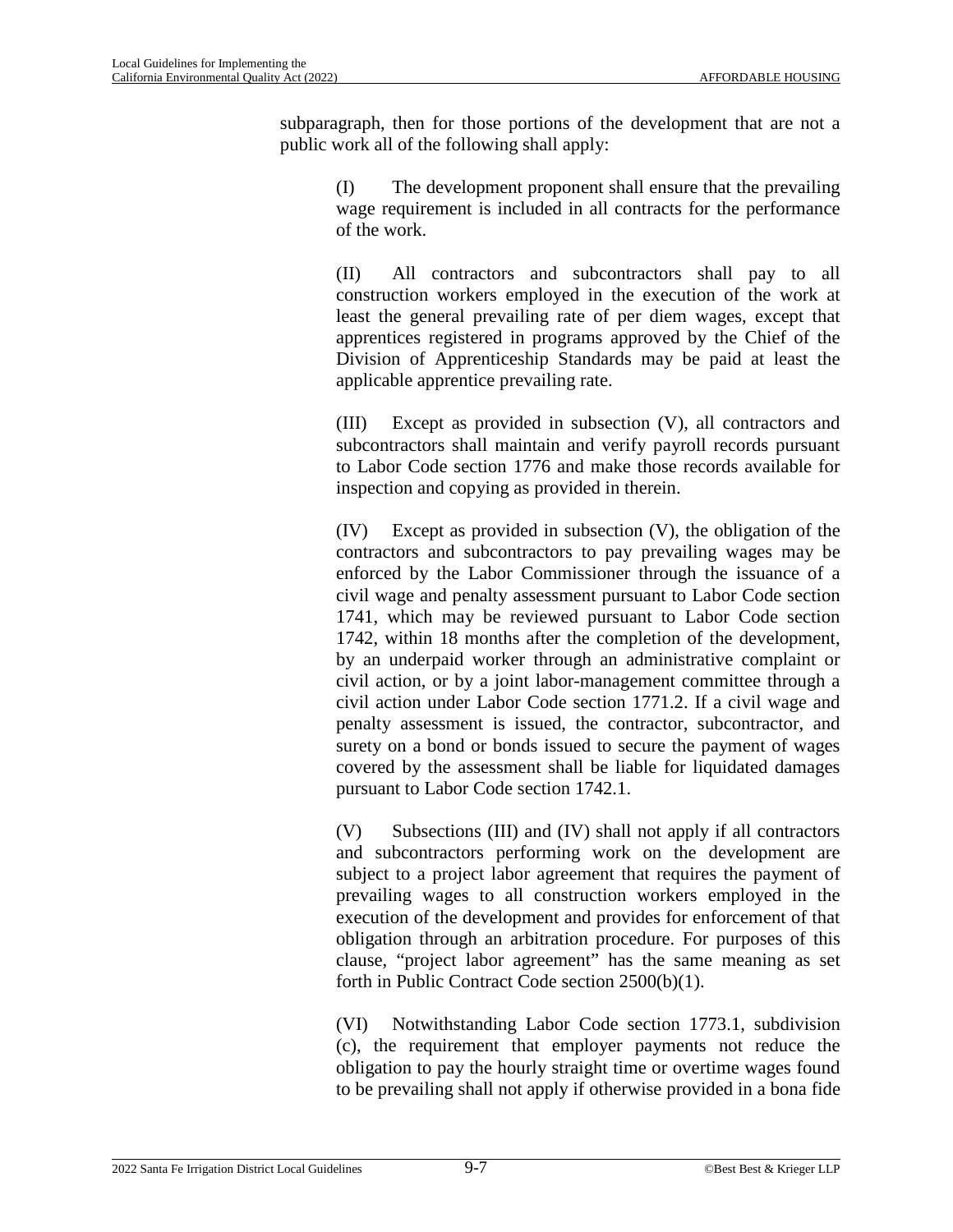collective bargaining agreement covering the worker. The requirement to pay at least the general prevailing rate of per diem wages does not preclude use of an alternative workweek schedule adopted pursuant to Labor Code section 511 or 514.

(B)(1) For developments for which any of the following conditions apply, certified that a skilled and trained workforce shall be used to complete the development if the application is approved:

(I) On and after January 1, 2018, until December 31, 2021, the development consists of 75 or more units that are not 100 percent subsidized affordable housing and will be located within a jurisdiction located in a coastal or bay county with a population of 225,000 or more.

(II) On and after January 1, 2022, until December 31, 2025, the development consists of 50 or more units that are not 100 percent subsidized affordable housing and will be located within a jurisdiction located in a coastal or bay county with a population of 225,000 or more.

(III) On and after January 1, 2018, until December 31, 2019, the development consists of 75 or more units that are not 100 percent subsidized affordable housing and will be located within a jurisdiction with a population of fewer than 550,000 and that is not located in a coastal or bay county.

(IV) On and after January 1, 2020, until December 31, 2021, the development consists of more than 50 units and will be located within a jurisdiction with a population of fewer than 550,000 and that is not located in a coastal or bay county.

(V) On and after January 1, 2022, until December 31, 2025, the development consists of more than 25 units and will be located within a jurisdiction with a population of fewer than 550,000 and that is not located in a coastal bay county.

(2) For purposes of this section, "skilled and trained workforce" has the same meaning as provided in the Public Contract Code section 2600.

(3) If the development proponent has certified that a skilled and trained workforce will be used to complete the development and the application is approved, the following shall apply:

(I) The applicant shall require in all contracts for the performance of work that every contractor and subcontractor at every tier will individually use a skilled and trained workforce to complete the development.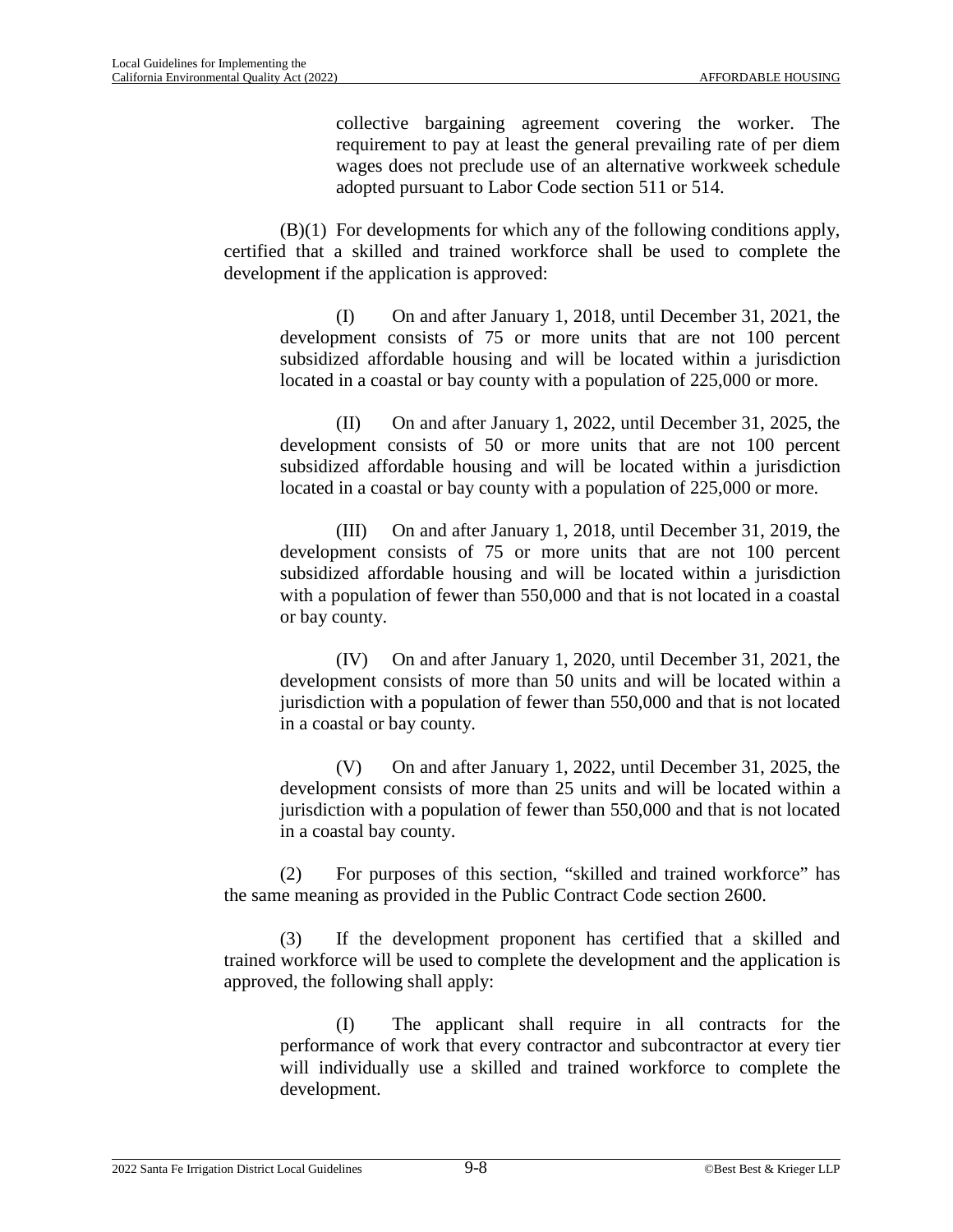(II) Every contractor and subcontractor shall use a skilled and trained workforce to complete the development.

(III) Except as provided in subdivision (IV), the applicant shall provide to the locality, on a monthly basis while the development or contract is being performed, a report demonstrating compliance with Public Contract Code section 2600. A monthly report provided to the locality pursuant to this subclause shall be a public record under the California Public Records Act, Government Code section 6250 and shall be open to public inspection. An applicant that fails to provide a monthly report demonstrating compliance with Public Contract Code section 2600 shall be subject to a civil penalty of ten thousand dollars (\$10,000) per month for each month for which the report has not been provided. Any contractor or subcontractor that fails to use a skilled and trained workforce shall be subject to a civil penalty of two hundred dollars (\$200) per day for each worker employed in contravention of the skilled and trained workforce requirement. Penalties may be assessed by the Labor Commissioner within 18 months of completion of the development using the same procedures for issuance of civil wage and penalty assessments pursuant to Labor Code section 1741, and may be reviewed pursuant to the same procedures in Labor Code section 1742. Penalties shall be paid to the State Public Works Enforcement Fund.

(IV) Subdivision (III) shall not apply if all contractors and subcontractors performing work on the development are subject to a project labor agreement that requires compliance with the skilled and trained workforce requirement and provides for enforcement of that obligation through an arbitration procedure. For purposes of this subparagraph, "project labor agreement" has the same meaning as set forth in Public Contract Code section 2500(b)(1).

(C) Notwithstanding subparagraphs (A) and (B) above, a development that is subject to approval pursuant to this section is exempt from any requirement to pay prevailing wages or use a skilled and trained workforce if it meets both of the following:

(1) The project includes 10 or fewer units.

(2) The project is not a public work for purposes of Labor Code section 1720.

(ix) The development did not or does not involve a subdivision of a parcel that is, or, notwithstanding this section, would otherwise be, subject to the Subdivision Map Act (Government Code section 66410, et seq.) or any other applicable law authorizing the subdivision of land, unless either of the following apply: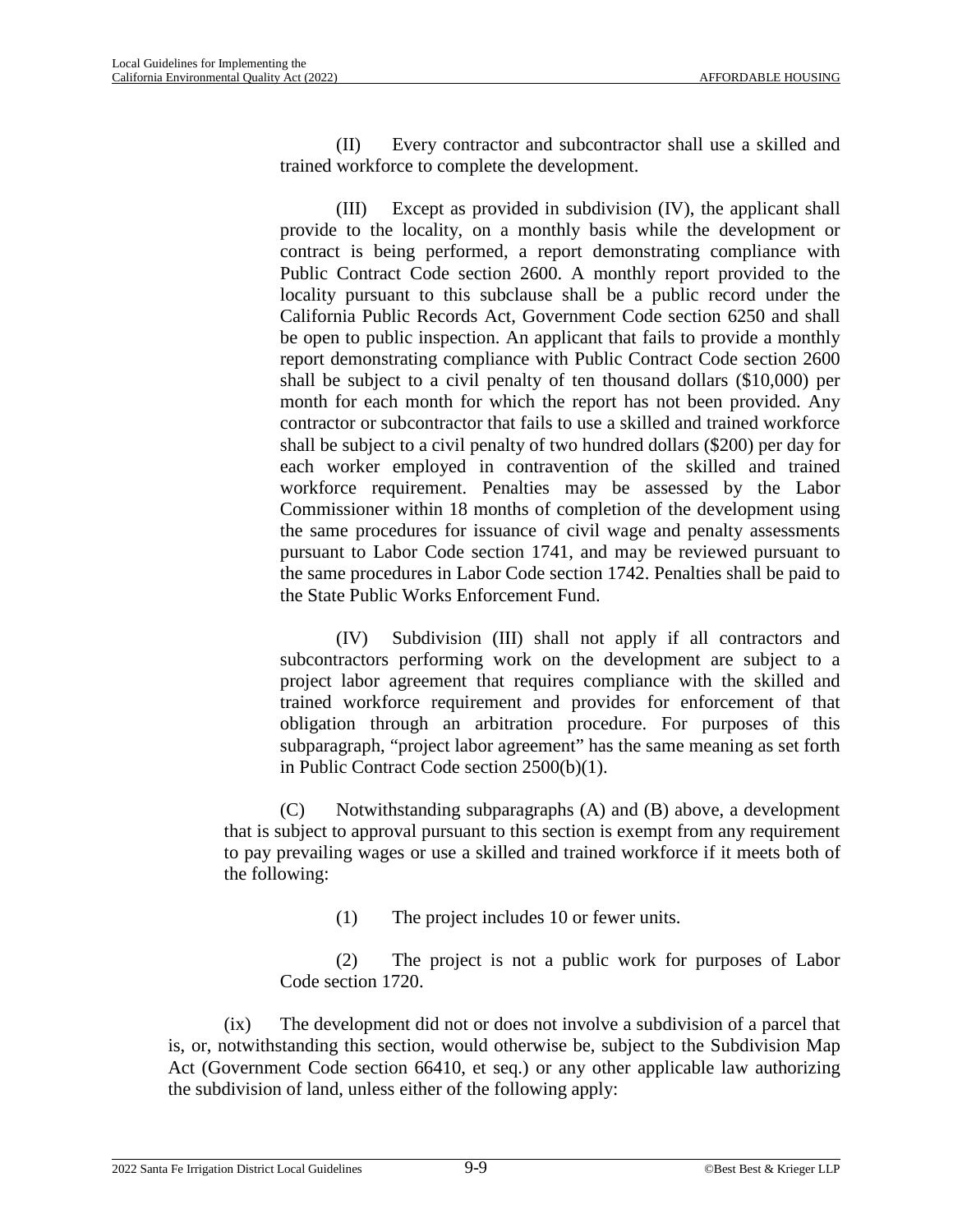(A) The development has received or will receive financing or funding by means of a low-income housing tax credit and is subject to the requirement that prevailing wages be paid pursuant to subparagraph (A) of paragraph (viii).

(B) The development is subject to the requirement that prevailing wages be paid, and a skilled and trained workforce used, pursuant to paragraph (h).

(x) The development shall not be upon an existing parcel of land or site that is governed under the Mobilehome Residency Law, Civil Code section 798, the Recreational Vehicle Park Occupancy Law, Civil Code section 799.20, the Mobilehome Parks Act, Health and Safety Code section 18200, or the Special Occupancy Parks Act, Health and Safety Code section 18860.

- (b)  $(i)(A)(1)$  Before submitting an application for a development subject to the streamlined, ministerial approval process described in this section, the development proponent shall submit to the local government a notice of its intent to submit an application. The notice of intent shall be in the form of a preliminary application that includes all of the information described in Section 65941.1 of the Government Code, as that section read on January 1, 2020.
	- (2) Upon receipt of a notice of intent to submit an application, the local government shall engage in a scoping consultation regarding the proposed development with any California Native American tribe that is traditionally and culturally affiliated with the geographic area, as described in Section 21080.3.1 of the Public Resources Code, of the proposed development. In order to expedite compliance with this subdivision, the local government shall contact the Native American Heritage Commission for assistance in identifying any California Native American tribe that is traditionally and culturally affiliated with the geographic area of the proposed development.
	- (3) The timeline for noticing and commencing a scoping consultation in accordance with this subdivision shall be as follows:
		- A. The local government shall provide a formal notice of a development proponent's notice of intent to submit an application to each California Native American tribe that is traditionally and culturally affiliated with the geographic area of the proposed development within 30 days of receiving that notice of intent. The formal notice provided pursuant to this subclause shall include all of the following:
			- 1. A description of the proposed development.
			- 2. The location of the proposed development.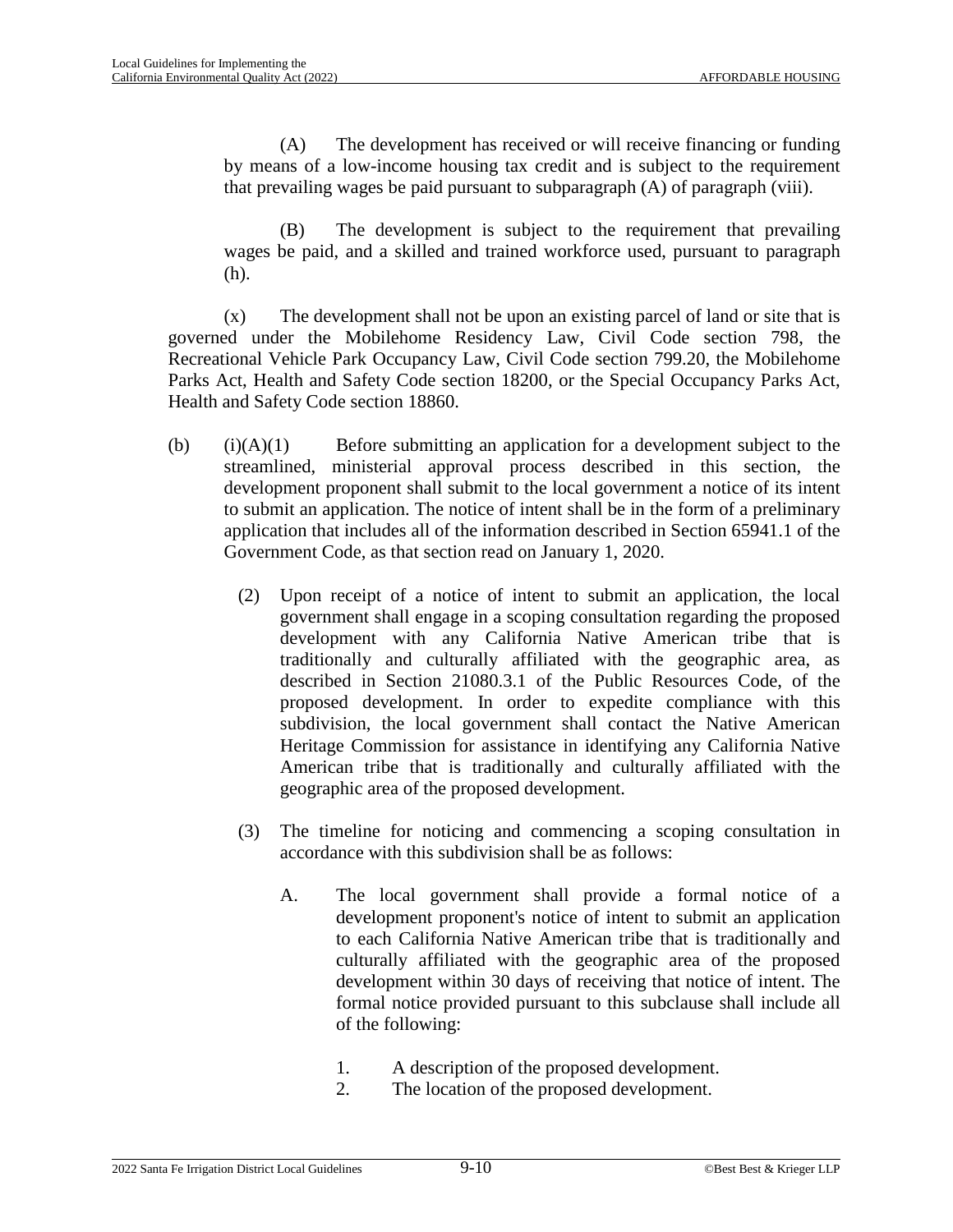- 3. An invitation to engage in a scoping consultation in accordance with this subdivision.
- B. Each California Native American tribe that receives a formal notice pursuant to this clause shall have 30 days from the receipt of that notice to accept the invitation to engage in a scoping consultation.
- C. If the local government receives a response accepting an invitation to engage in a scoping consultation pursuant to this subdivision, the local government shall commence the scoping consultation within 30 days of receiving that response.

(B) The scoping consultation shall recognize that California Native American tribes traditionally and culturally affiliated with a geographic area have knowledge and expertise concerning the resources at issue and shall take into account the cultural significance of the resource to the culturally affiliated California Native American tribe.

(C) The parties to a scoping consultation conducted pursuant to this subdivision shall be the local government and any California Native American tribe traditionally and culturally affiliated with the geographic area of the proposed development. More than one California Native American tribe traditionally and culturally affiliated with the geographic area of the proposed development may participate in the scoping consultation. However, the local government, upon the request of any California Native American tribe traditionally and culturally affiliated with the geographic area of the proposed development, shall engage in a separate scoping consultation with that California Native American tribe. The development proponent and its consultants may participate in a scoping consultation process conducted pursuant to this subdivision if all of the following conditions are met:

- (1) The development proponent and its consultants agree to respect the principles set forth in this subdivision.
- (2) The development proponent and its consultants engage in the scoping consultation in good faith.
- (3) The California Native American tribe participating in the scoping consultation approves the participation of the development proponent and its consultants. The California Native American tribe may rescind its approval at any time during the scoping consultation, either for the duration of the scoping consultation or with respect to any particular meeting or discussion held as part of the scoping consultation.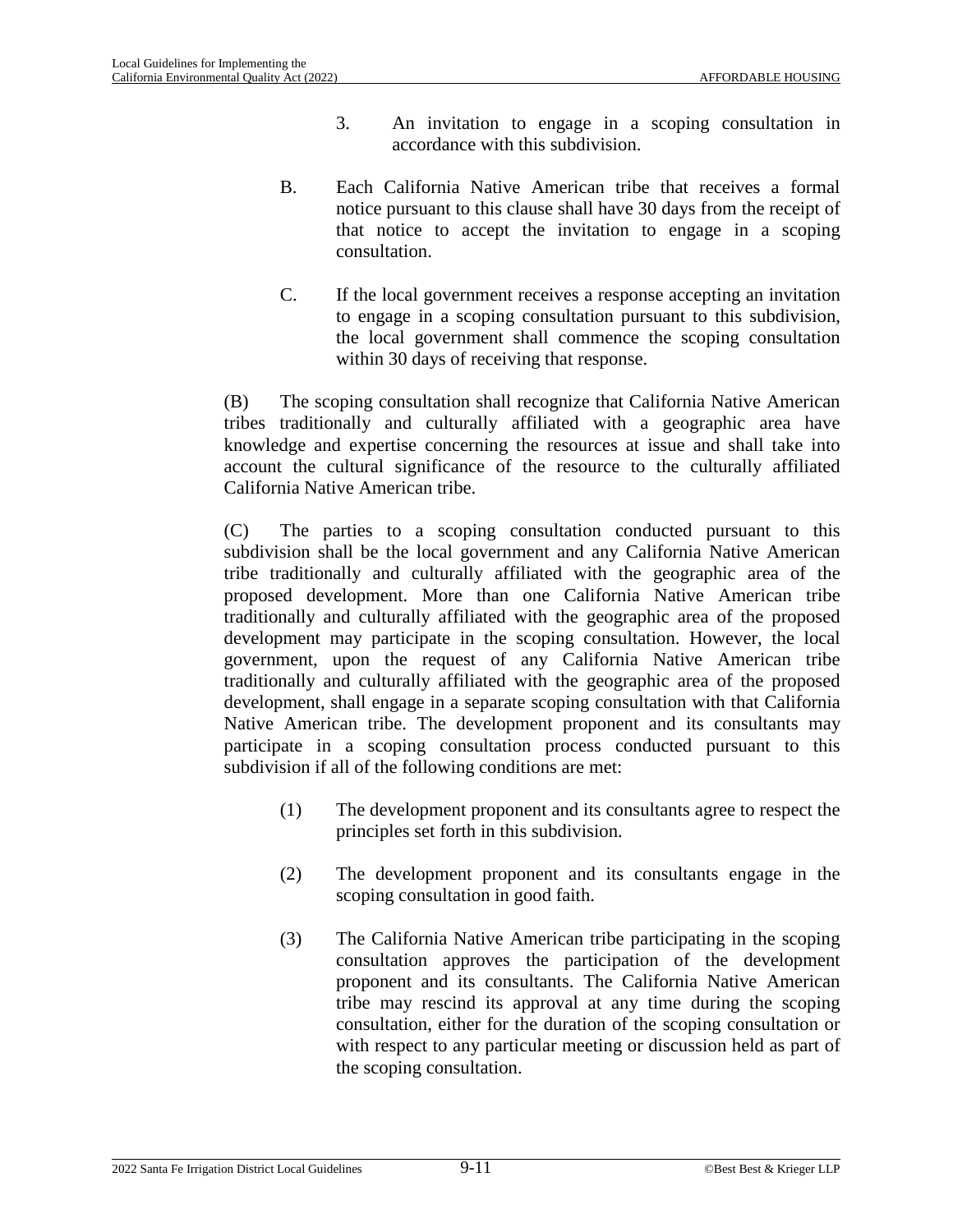.

- (D) The participants to a scoping consultation pursuant to this subdivision shall comply with all of the following confidentiality requirements: (1) Government Code section 6254, subdivision (r); Government Code section 6254.10; Public Resources Code section 21083.3, subdivision (c); (4) State CEQA Guidelines section 15120, subdivision (d); and any additional confidentiality standards adopted by the California Native American tribe participating in the scoping consultation.
- (E) CEQA does not apply to the scoping consultation conducted pursuant to this subdivision.
- (b) (ii)(A) If, after concluding the scoping consultation, the parties find that no potential tribal cultural resource would be affected by the proposed development, the development proponent may submit an application for the proposed development that is subject to the streamlined, ministerial approval process described in this section
	- (B) If, after concluding the scoping consultation, the parties find that a potential tribal cultural resource could be affected by the proposed development and an enforceable agreement is documented between the California Native American tribe and the local government on methods, measures, and conditions for tribal cultural resource treatment, the development proponent may submit the application for a development subject to the streamlined, ministerial approval process described in this section. The local government shall ensure that the enforceable agreement is included in the requirements and conditions for the proposed development.
	- (C) If, after concluding the scoping consultation, the parties find that a potential tribal cultural resource could be affected by the proposed development and an enforceable agreement is not documented between the California Native American tribe and the local government regarding methods, measures, and conditions for tribal cultural resource treatment, the development shall not be eligible for the streamlined, ministerial approval process described in this section.
	- (D) For purposes of this paragraph, a scoping consultation shall be deemed to be concluded if either of the following occur:
		- (1) The parties to the scoping consultation document an enforceable agreement concerning methods, measures, and conditions to avoid or address potential impacts to tribal cultural resources that are or may be present.
		- (2) One or more parties to the scoping consultation, acting in good faith and after reasonable effort, conclude that a mutual agreement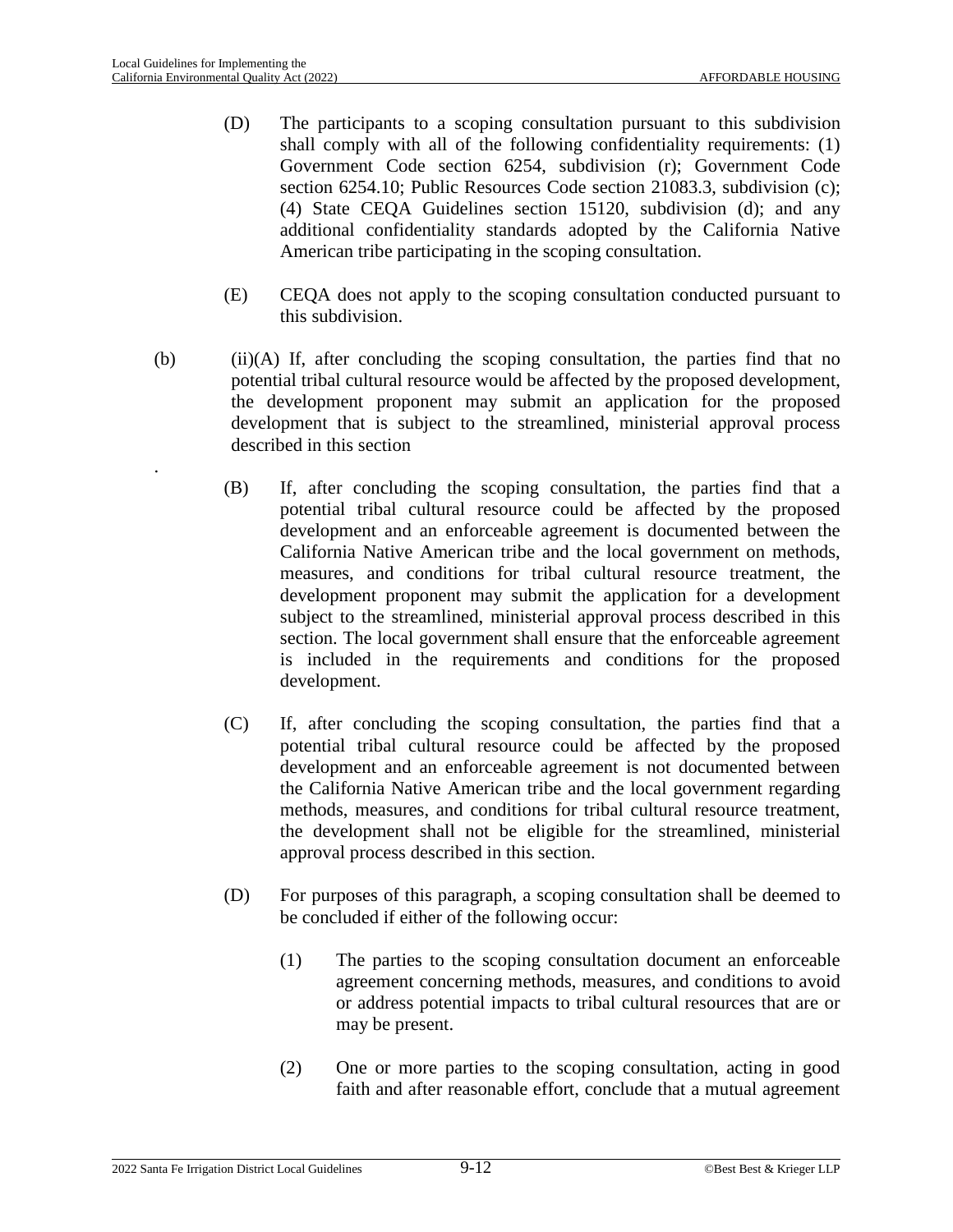on methods, measures, and conditions to avoid or address impacts to tribal cultural resources that are or may be present cannot be reached.

- (E) If the development or environmental setting substantially changes after the completion of the scoping consultation, the local government shall notify the California Native American tribe of the changes and engage in a subsequent scoping consultation if requested by the California Native American tribe.
- (b) (iii) A local government may only accept an application for streamlined, ministerial approval pursuant to this section if one of the following applies:
	- (A) A California Native American tribe that received a formal notice of the development proponent's notice of intent to submit an application pursuant to this section did not accept the invitation to engage in a scoping consultation.
	- (B) The California Native American tribe accepted an invitation to engage in a scoping consultation pursuant to this section but substantially failed to engage in the scoping consultation after repeated documented attempts by the local government to engage the California Native American tribe.
	- (C) The parties to a scoping consultation pursuant to this subdivision find that no potential tribal cultural resource will be affected by the proposed development.
	- (D) A scoping consultation between a California Native American tribe and the local government has occurred and resulted in an agreement.
	- (b) (iv) A project shall not be eligible for the streamlined, ministerial process described in this section if any of the following apply:
		- (A) There is a tribal cultural resource that is on a national, state, tribal, or local historic register list located on the site of the project.
		- (B) There is a potential tribal cultural resource that could be affected by the proposed development and the parties to a scoping consultation conducted pursuant to this subdivision do not document an enforceable agreement on methods, measures, and conditions for tribal cultural resource treatment, as described in this section.
		- (C) The parties to a scoping consultation conducted pursuant to this subdivision do not agree as to whether a potential tribal cultural resource will be affected by the proposed development.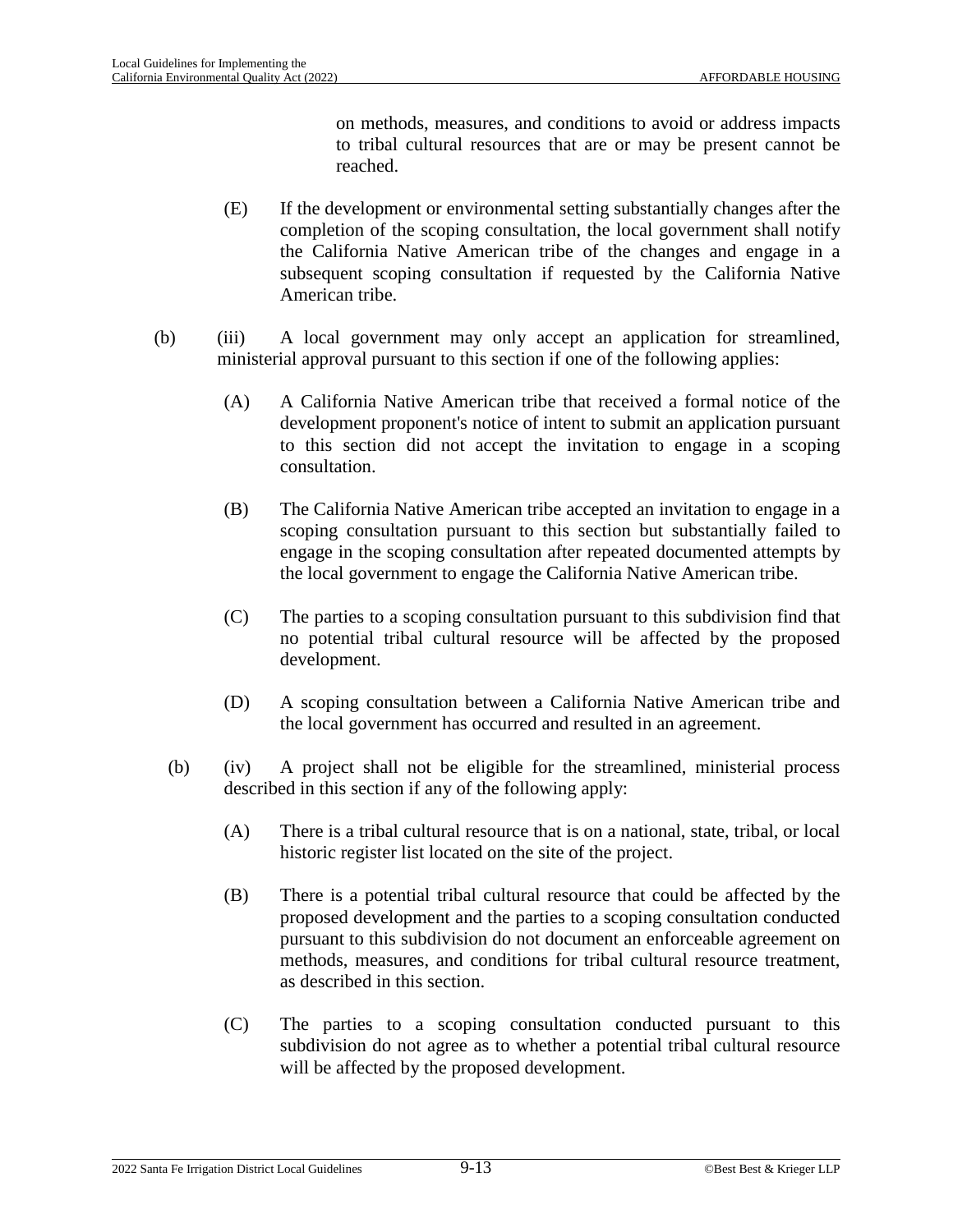- (b) (v)(A) If, after a scoping consultation conducted pursuant to this subdivision, a project is not eligible for the streamlined, ministerial process described in this section for any or all of the following reasons, the local government shall provide written documentation of that fact, and an explanation of the reason for which the project is not eligible, to the development proponent and to any California Native American tribe that is a party to that scoping consultation:
	- (1) There is a tribal cultural resource that is on a national, state, tribal, or local historic register list located on the site of the project.
	- (2) The parties to the scoping consultation have not documented an enforceable agreement on methods, measures, and conditions for tribal cultural resource treatment.
	- (3) The parties to the scoping consultation do not agree as to whether a potential tribal cultural resource will be affected by the proposed development.
- (b)  $(v)(B)$  The written documentation provided to a development proponent pursuant to this paragraph shall include information on how the development proponent may seek a conditional use permit or other discretionary approval of the development from the local government.
- (b) (vi) This section is not intended, and shall not be construed, to limit consultation and discussion between a local government and a California Native American tribe pursuant to other applicable law, confidentiality provisions under other applicable law, the protection of religious exercise to the fullest extent permitted under state and federal law, or the ability of a California Native American tribe to submit information to the local government or participate in any process of the local government.
- (b) (vii) For purposes of this subdivision:
	- (A) "Consultation" means the meaningful and timely process of seeking, discussing, and considering carefully the views of others, in a manner that is cognizant of all parties' cultural values and, where feasible, seeking agreement. Consultation between local governments and Native American tribes shall be conducted in a way that is mutually respectful of each party's sovereignty. Consultation shall also recognize the tribes' potential needs for confidentiality with respect to places that have traditional tribal cultural importance. A lead agency shall consult the tribal consultation best practices described in the "State of California Tribal Consultation Guidelines: Supplement to the General Plan Guidelines" prepared by the Office of Planning and Research.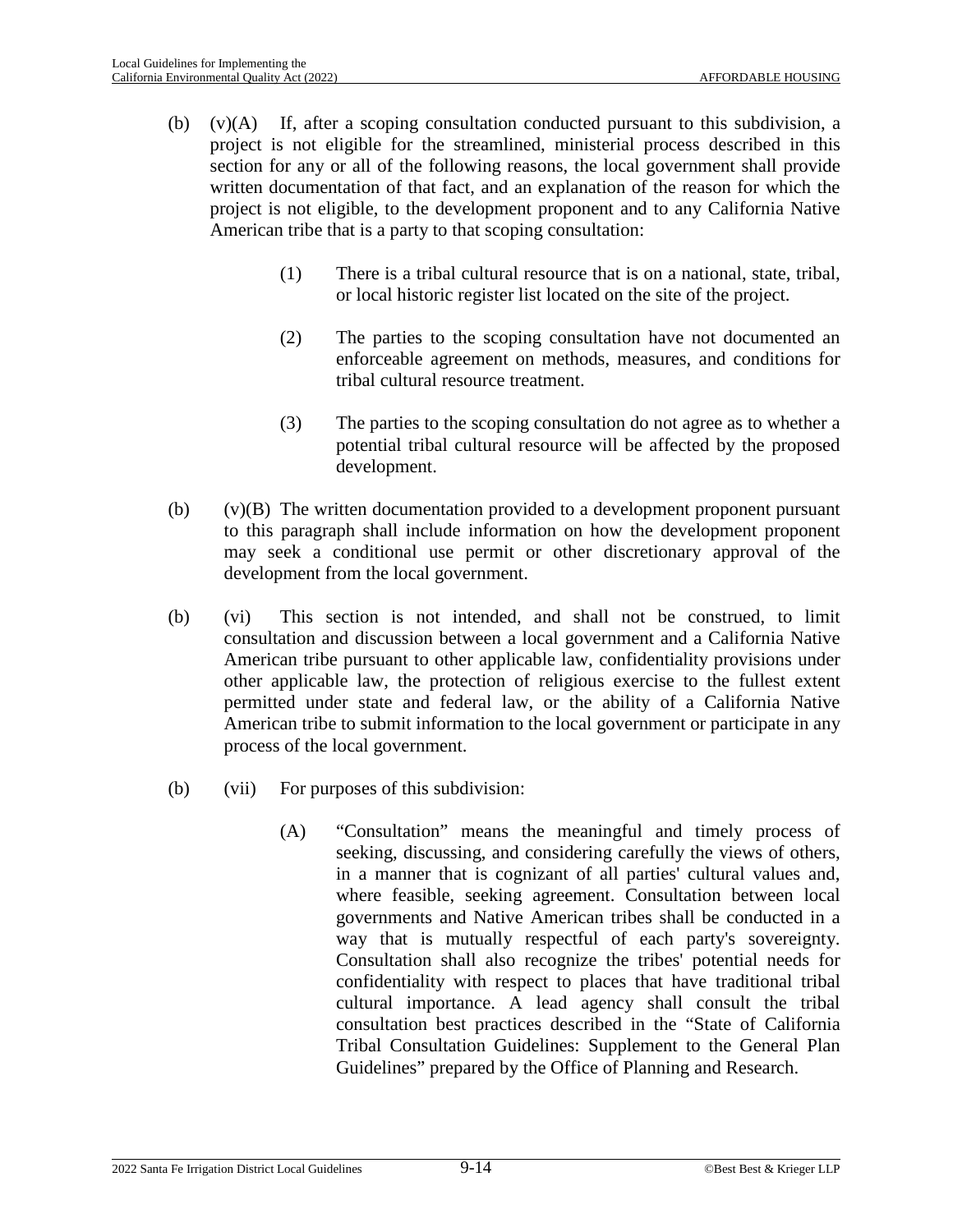(B) "Scoping" means the act of participating in early discussions or investigations between the local government and California Native American tribe, and the development proponent if authorized by the California Native American tribe, regarding the potential effects a proposed development could have on a potential tribal cultural resource, as defined in Section 21074 of the Public Resources Code, or California Native American tribe, as defined in Section 21073 of the Public Resources Code.

(b) (viii) This subdivision (b) shall not apply to any project that has been approved under the streamlined, ministerial approval process provided under this section before September 25, 2020.

(c) (i) If a local government determines that a development submitted pursuant to this section is in conflict with any of the objective planning standards specified in subdivision (a), it shall provide the development proponent written documentation of which standard or standards the development conflicts with, and an explanation for the reason or reasons the development conflicts with that standard or standards, as follows:

> (A) Within 60 days of submittal of the development to the local government pursuant to this section if the development contains 150 or fewer housing units.

> (B) Within 90 days of submittal of the development to the local government pursuant to this section if the development contains more than 150 housing units.

(ii) If the local government fails to provide the required documentation pursuant to paragraph (1), the development shall be deemed to satisfy the objective planning standards specified in subdivision (a).

(iii) For purposes of this section, a development is consistent with the objective planning standards specified in subdivision (a) if there is substantial evidence that would allow a reasonable person to conclude that the development is consistent with the objective planning standards.

(d) Any design review or public oversight of the development may be conducted by the local government's planning commission or any equivalent board or commission responsible for review and approval of development projects, or the city council or board of supervisors, as appropriate. That design review or public oversight shall be objective and be strictly focused on assessing compliance with criteria required for streamlined projects, as well as any reasonable objective design standards published and adopted by ordinance or resolution by a local jurisdiction before submission of a development application, and shall be broadly applicable to development within the jurisdiction. That design review or public oversight shall be completed as follows and shall not in any way inhibit, chill, or preclude the ministerial approval provided by this section or its effect, as applicable: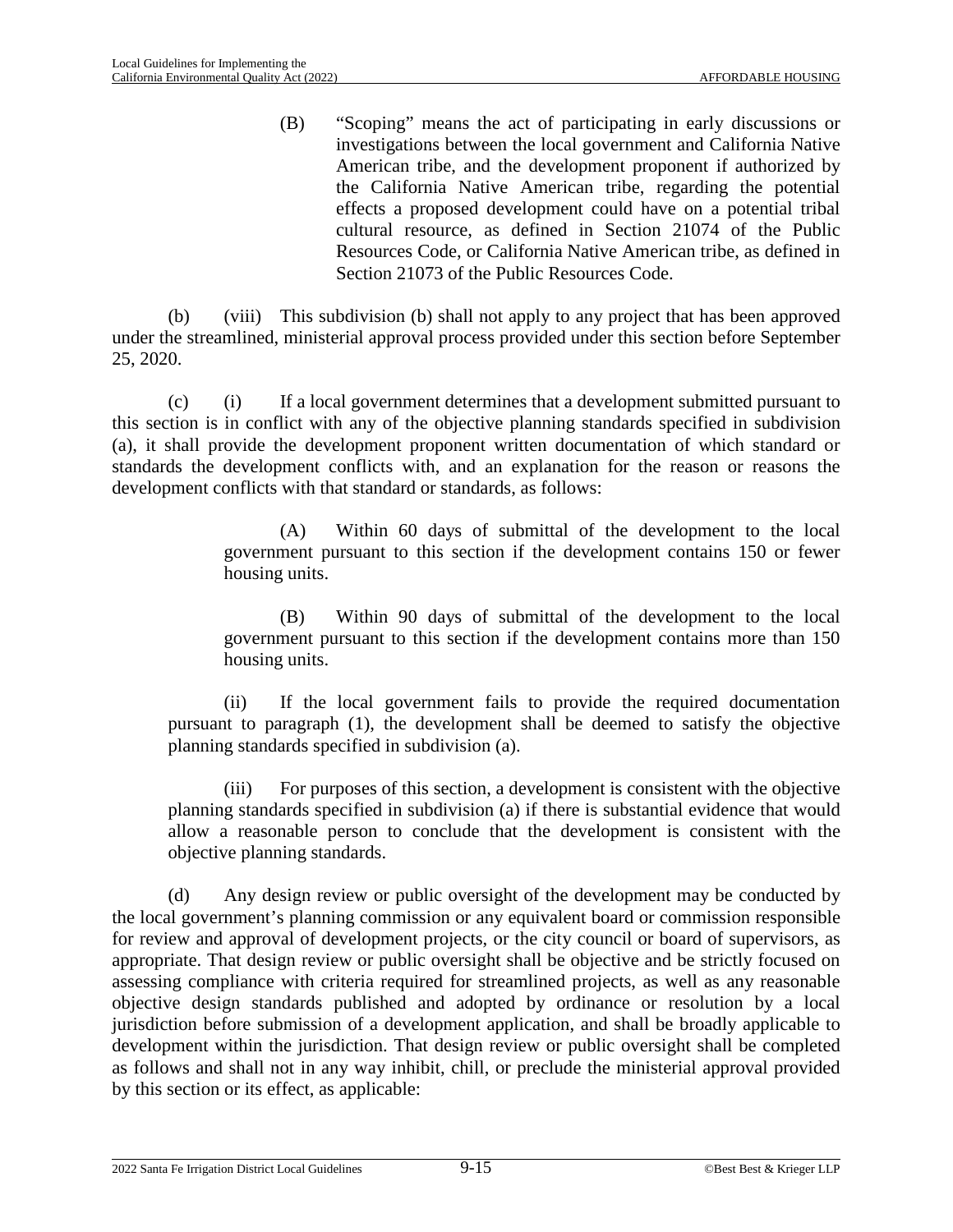(i) Within 90 days of submittal of the development to the local government pursuant to this section if the development contains 150 or fewer housing units.

(ii) Within 180 days of submittal of the development to the local government pursuant to this section if the development contains more than 150 housing units.

(e) (i) Notwithstanding any other law, a local government, whether or not it has adopted an ordinance governing parking requirements in multifamily developments, shall not impose parking standards for a streamlined development that was approved pursuant to this section in any of the following instances:

(A) The development is located within one-half mile of public transit.

(B) The development is located within an architecturally and historically significant historic district.

(C) When on-street parking permits are required but not offered to the occupants of the development.

(D) When there is a car share vehicle located within one block of the development.

(ii) If the development does not fall within any of the categories described in paragraph (1), the local government shall not impose parking requirements for streamlined developments approved pursuant to this section that exceed one parking space per unit.

(f) (i) If a local government approves a development pursuant to this section, then, notwithstanding any other law, that approval shall not expire if the project satisfies both of the following requirements:

- (A) The project includes public investment in housing affordability, beyond tax credits.
- (B) At least 50 percent of the units are affordable to households making at or below 80 percent of the area median income.

(ii) If a local government approves a development pursuant to this section, and the project does not satisfy the requirements of subparagraphs (A) and (B) of paragraph (f)(i), that approval shall remain valid for three years from the date of the final action establishing that approval, or if litigation is filed challenging that approval, from the date of the final judgment upholding that approval. Approval shall remain valid for a project provided construction activity, including demolition and grading activity, on the development site has begun pursuant to a permit issued by the local jurisdiction and is in progress. For purposes of this subdivision, "in progress" means one of the following: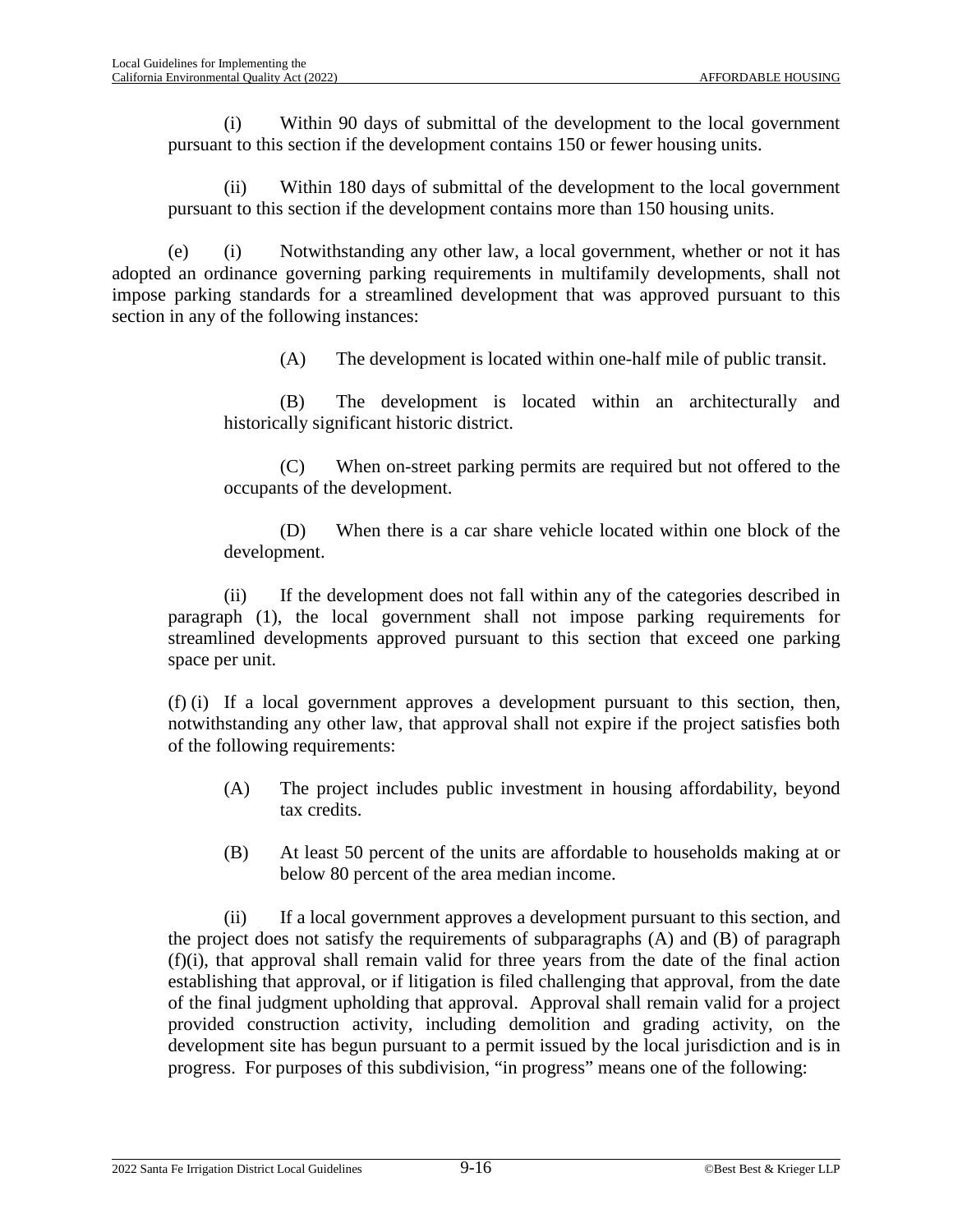- (A) The construction has begun and has not ceased for more than 180 days.
- (B) If the development requires multiple building permits, an initial phase has been completed, and the project proponent has applied for and is diligently pursuing a building permit for a subsequent phase, provided that once it has been issued, the building permit for the subsequent phase does not lapse.
- (C) Notwithstanding subparagraph (ii), a local government may grant a project a one-time, one-year extension if the project proponent can provide documentation that there has been significant progress toward getting the development construction ready, such as filing a building permit application.

(iii) If the development proponent requests a modification pursuant to subdivision (g), then the time during which the approvalshall remain valid shall be extended for the number of days between the submittal of a modification request and the date of its final approval, plus an additional 180 days to allow time to obtain a building permit. If litigation is filed relating to the modification request, the time shall be further extended during the pendency of the litigation. The extension required by this paragraph shall only apply to the first request for a modification submitted by the development proponent.

(g) (i)(A) A development proponent may request a modification to a development that has been approved under the streamlined, ministerial approval process provided in subdivision (b) if that request is submitted to the local government before the issuance of the final building permit required for construction of the development.

 $(i)(B)$  Except as provided in paragraph  $(g)(iii)$ , the local government shall approve a modification if it determines that the modification is consistent with the objective planning standards specified in subdivision (a) that were in effect when the original development application was first submitted.

(i)(C) The local government shall evaluate any modifications requested pursuant to this subdivision for consistency with the objective planning standards using the same assumptions and analytical methodology that the local government originally used to assess consistency for the development that was approved for streamlined, ministerial approval pursuant to subdivision (b).

(i)(D) A guideline that is adopted or amended by the Department of Housing and Community Development after a development is approved through the streamlined, ministerial approval process described in subdivision (b) shall not be used as a basis to deny proposed modifications.

(ii) Upon receipt of the development proponent's application requesting a modification, the local government shall determine if the requested modification is consistent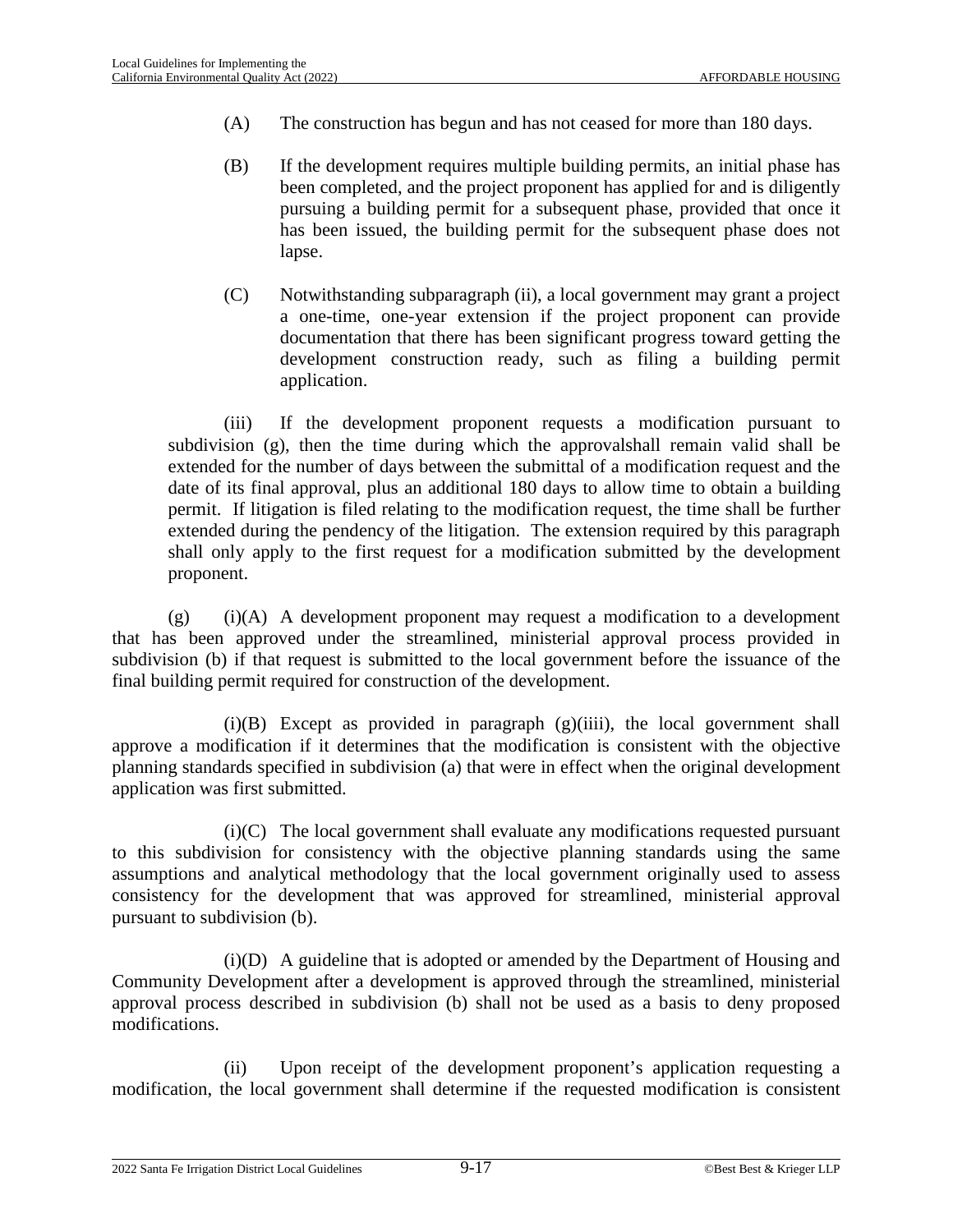with the objective planning standard and either approve or deny the modification request within 60 days after submission of the modification, or within 90 days if design review is required.

(iii) Notwithstanding paragraph (g)(i), the local government may apply objective planning standards adopted after the development application was first submitted to the requested modification in any of the following instances:

- (A) The development is revised such that the total number of residential units or total square footage of construction changes by 15 percent or more. The calculation of the square footage of construction changes shall not include underground space.
- (B) The development is revised such that the total number of residential units or total square footage of construction changes by 5 percent or more and it is necessary to subject the development to an objective standard beyond those in effect when the development application was submitted in order to mitigate or avoid a specific, adverse impact as that term is defined in subparagraph (A) of paragraph (1) of subdivision (j) of Government Code section 65589.5, upon the public health or safety and there is no feasible alternative method to satisfactorily mitigate or avoid the adverse impact. The calculation of the square footage of construction changes shall not include underground space.
- (C) Objective building standards contained in the California Building Standards Code (Title 24 of the California Code of Regulations), including, but not limited to, building plumbing, electrical fire, and grading codes, may be applied to all modification applications that are submitted prior to the first building permit application. Those standards may be applied to modification applications submitted after first building permit application if agreed to by the development proponent.
- (iv) The local government's review of a modification request pursuant to this subdivision shall be strictly limited to determining whether the modification, including any modification to previously approved density bonus concessions or waivers, modify the development's consistency with the objective planning standards and shall not reconsider prior determinations that are not affected by the modification.

(i) CEQA does not apply to actions taken by a state agency, local government, or the San Francisco Bay Area Rapid Transit District to:

(i) Lease, convey, or encumber land owned by the local government or the San Francisco Bay Area Rapid Transit District or to facilitate the lease, conveyance, or encumbrance of land owned by the local government, or for the lease of land owned by the San Francisco Bay Area Rapid Transit District in association with an eligible TOD project, as defined pursuant to Section 29010.1 of the Public Utilities Code, nor to any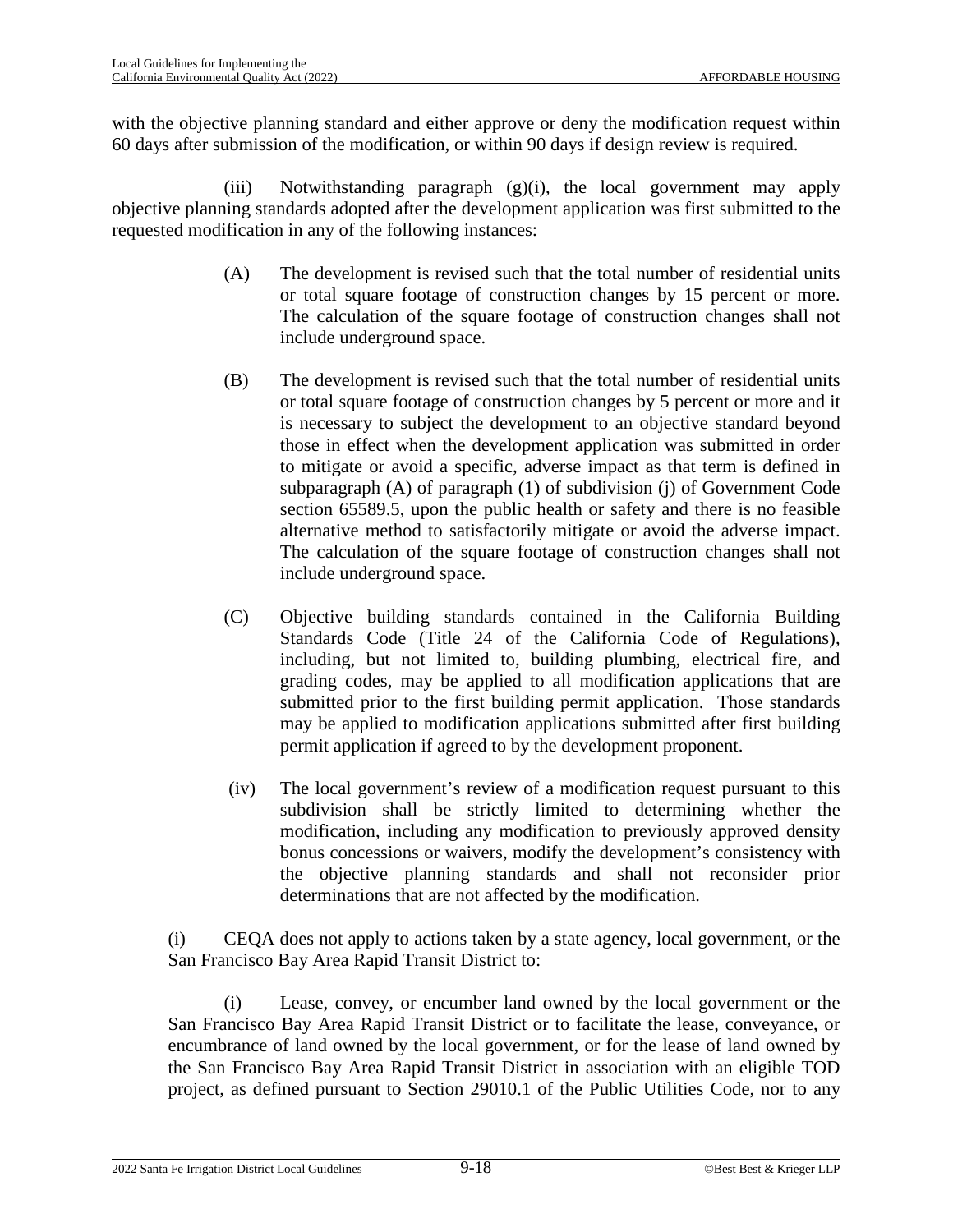decisions associated with that lease, or to provide financial assistance to a development that receives streamlined approval pursuant to this section that is to be used for housing for persons and families of very low, low, or moderate income, as defined in Section 50093 of the Health and Safety Code.

(ii) Approve improvements located on land owned by the local government or the San Francisco Bay Area Rapid Transit District that are necessary to implement a development that receives streamlined approval pursuant to this section that is to be used for housing for persons and families of very low, low, or moderate income, as defined in Section 50093 of the Health and Safety Code.

(j) For purposes of this section the following definitions shall apply:

(1) "Affordable housing cost" has the same meaning as set forth in section 50052.5 of the Health and Safety Code.

(2) (A) Subject to the qualification provided by subparagraph (B), "affordable rent" has the same meaning as set forth in Section 50063 of the Health and Safety Code.

(B) For a development for which an application pursuant to this section was submitted prior to January 1, 2019, that includes 500 units or more of housing, and that dedicates 50 percent of the total number of units to housing affordable to households making at, or below, 80 percent of the area median income, affordable rent for at least 30 percent of these units shall be set at an affordable rent as defined in subparagraph  $(k)(1)$ , and "affordable rent" for the remainder of these units shall mean a rent that is consistent with the maximum rent levels for a housing development that receives an allocation of state or federal low-income housing tax credits from the California Tax Credit Allocation Committee.

(3) "Department" means the Department of Housing and Community Development.

(4) "Development proponent" means the developer who submits an application for streamlined approval pursuant to this section.

(5) "Completed entitlements" means a housing development that has received all the required land use approvals or entitlements necessary for the issuance of a building permit.

(6) "Locality" or "local government" means a city, including a charter city, a county, including a charter county, or a city and county, including a charter city and county.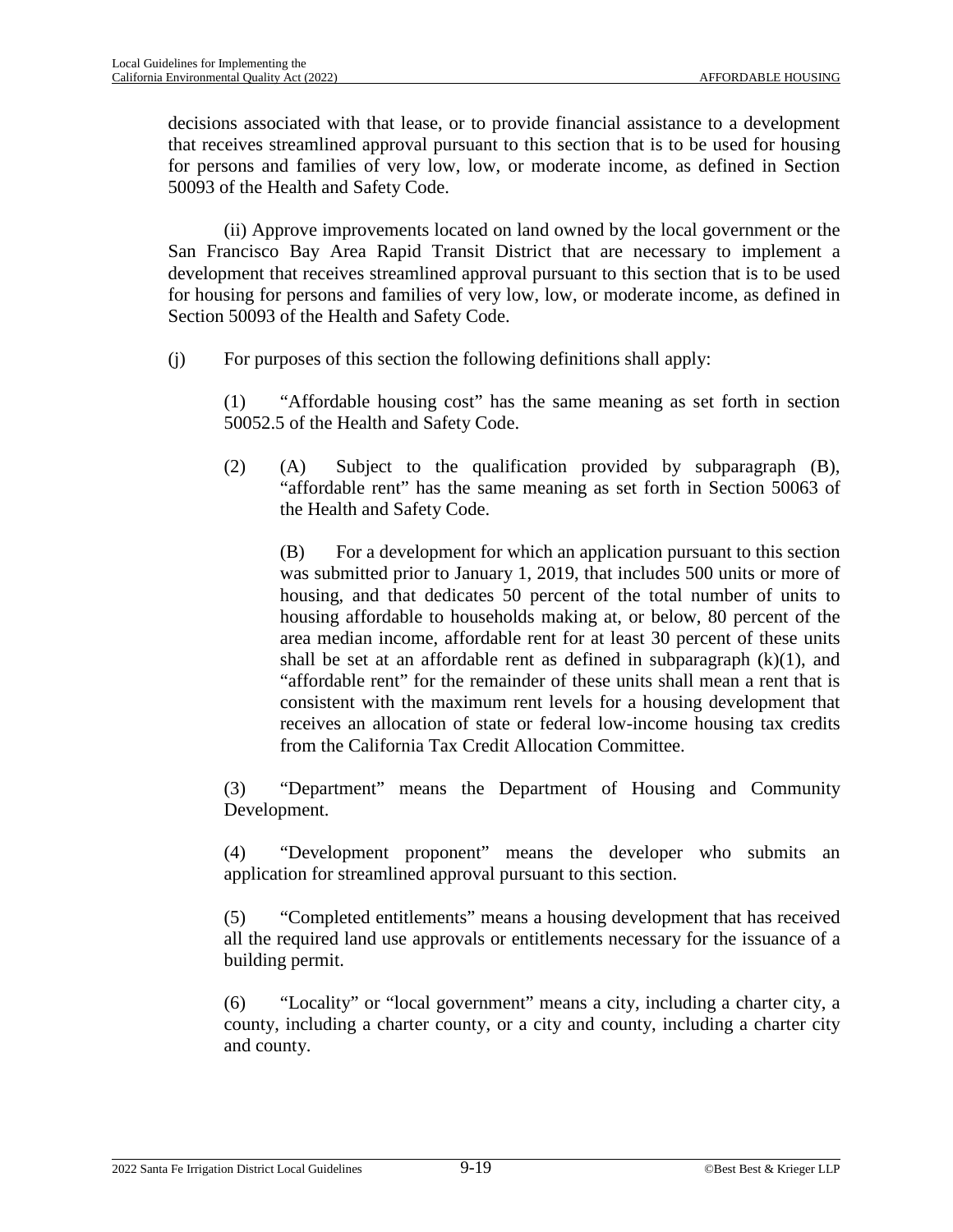(7) "Moderate income housing units" means housing units with an affordable housing cost or affordable rent for persons and families of moderate income, as that term is defined in Section 50093 of the Health and Safety Code.

(8) "Production report" means the information reported pursuant to subparagraph (D) of paragraph (2) of subdivision (a) of Government Code section 65400.

(9) "State agency" includes every state office, officer, department, division, bureau, board, and commission, but does not include the California State University or the University of California.

(10) "Subsidized" means units that are price or rent restricted such that the units are affordable to households meeting the definitions of very low and lower income, as defined in Sections 50079.5 and 50105 of the Health and Safety Code.

(11) "Reporting period" means either of the following:

- (A) The first half of the regional housing needs assessment cycle.
- (B) The last half of the regional housing needs assessment cycle.

(12) "Urban uses" means any current or former residential, commercial, public institutional, transit or transportation passenger facility, or retail use, or any combination of those uses.

(l) The determination of whether an application for a development is subject to the streamlined ministerial approval process provided by subdivision (b) is not a "project" under CEQA.

(m) This section shall remain in effect until January 1, 2026.

(Reference: Gov. Code, § 65913.4.)

## **9.02 MINISTERIAL APPROVAL PROCESS FOR URBAN LOT SPLITS AND HOUSING DEVELOPMENTS WITH NO MORE THAN TWO RESIDENTIAL UNITS WITHIN A SINGLE-FAMILY RESIDENTIAL ZONE (SB 9)**

(a) A proposed housing development containing no more than two residential units within a single-family residential zone shall be considered ministerially, without discretionary review or a hearing, and shall therefore not be subject to CEQA, if the proposed housing development meets all of the following requirements:

> (1) The parcel subject to the proposed housing development is located within a city, the boundaries of which include some portion of either an urbanized area or urban cluster, as designated by the United States Census Bureau, or for unincorporated areas, a legal parcel wholly within the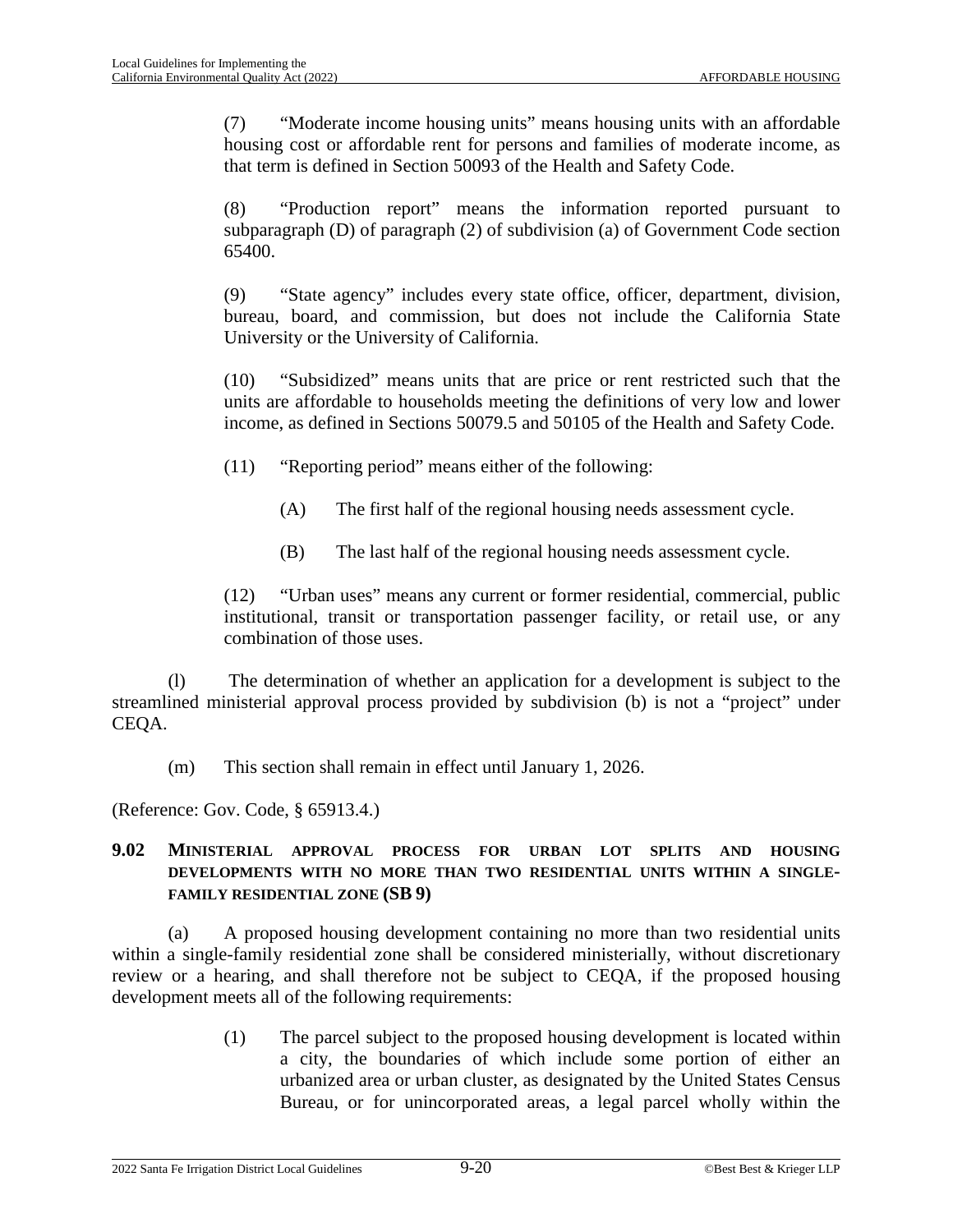boundaries of an urbanized area or urban cluster, as designated by the United States Census Bureau.

- (2) The parcel is not located on a site that is any of the following:
	- (A) Either prime farmland or farmland of statewide importance, as defined pursuant to United States Department of Agriculture land inventory and monitoring criteria, as modified for California, and designated on the maps prepared by the Farmland Mapping and Monitoring Program of the Department of Conservation, or land zoned or designated for agricultural protection or preservation by a local ballot measure that was approved by the voters of that jurisdiction;
	- (B) Wetlands, as defined in the United States Fish and Wildlife Service Manual, Part 660 FW 2 (June 21, 1993);
	- (C) Within a very high fire hazard severity zone, as determined by the Department of Forestry and Fire Protection pursuant to Government Code section 51178, or within a high or very high fire hazard severity zone as indicated on maps adopted by the Department of Forestry and Fire Protection pursuant to Section 4202 of the Public Resources Code—unless the parcel is a site excluded from the specified hazard zone by a local agency, or is a site that has adopted fire hazard mitigation measures pursuant to existing building standards or state fire mitigation measures applicable to the development;
	- (D) A hazardous waste site that is listed pursuant to Government Code section 65962.5 or a hazardous waste site designated by the Department of Toxic Substances Control pursuant to Section 25356 of the Health and Safety Code, unless the State Department of Public Health, State Water Resources Control Board, or Department of Toxic Substances Control has cleared the site for residential use or residential mixed uses;
	- (E) Within a delineated earthquake fault zone as determined by the State Geologist in any official maps published by the State Geologist, unless the development complies with applicable seismic protection building code standards adopted by the California Building Standards Commission under the California Building Standards Law, and by any local building department;
	- (F) Within a special flood hazard area subject to inundation by the 1 percent annual chance flood (100-year flood) as determined by the Federal Emergency Management Agency in any official maps published by the Federal Emergency Management Agency;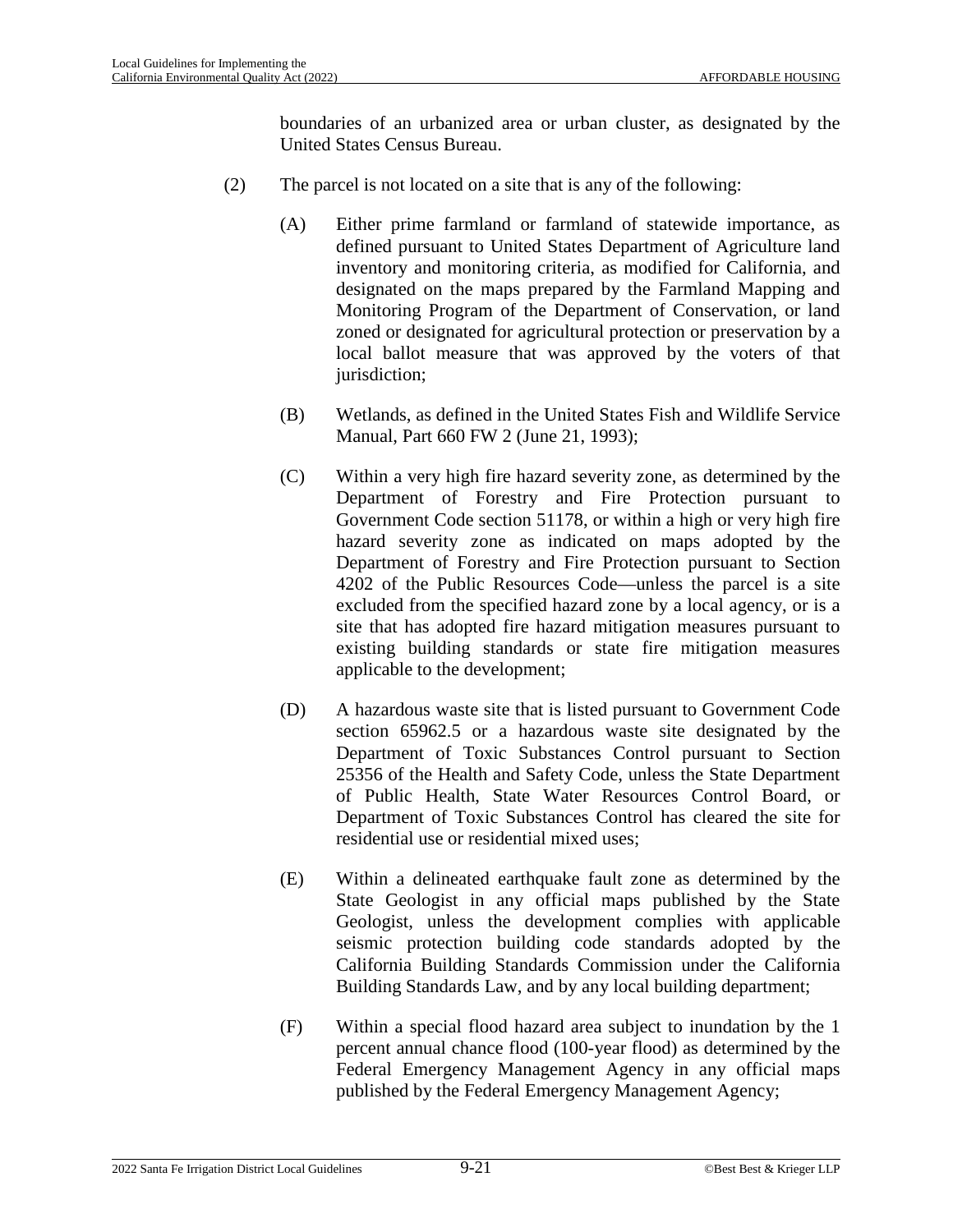- (G) Within a regulatory floodway as determined by the Federal Emergency Management Agency in any official maps published by the Federal Emergency Management Agency, unless the development has received a no-rise certification;
- (H) Lands identified for conservation in an adopted natural community conservation plan pursuant to the Natural Community Conservation Planning Act, habitat conservation plan pursuant to the federal Endangered Species Act of 1973, or other adopted natural resources protection plan;
- (I) Habitat for protected species identified as candidate, sensitive, or species of special status by state or federal agencies, fully protected species, or species protected by the federal Endangered Species Act of 1973, the California Endangered Species Act, or the Native Plant Protection Act; or lands under conservation easement; or
- (J) Lands under conservation easement.
- (3) Notwithstanding any provision of this section or any local law, the proposed housing development would not require demolition or alteration of any of the following types of housing:
	- (A) Housing that is subject to a recorded covenant, ordinance, or law that restricts rents to levels affordable to persons and families of moderate, low, or very low income;
	- (B) Housing that is subject to any form of rent or price control through a public entity's valid exercise of its police power;
	- (C) Housing that has been occupied by a tenant in the last three years.
- (4) The parcel subject to the proposed housing development is not a parcel on which an owner of residential real property has exercised the owner's rights to withdraw accommodations from rent or lease within 15 years before the date that the development proponent submits an application.
- (5) The proposed housing development does not allow the demolition of more than 25 percent of the existing exterior structural walls, unless the housing development meets at least one of the following conditions:
	- (A) If a local ordinance so allows; or
	- (B) The site has not been occupied by a tenant in the last three years
- (6) The development is not located within a historic district or property included on the State Historic Resources Inventory, as defined in Section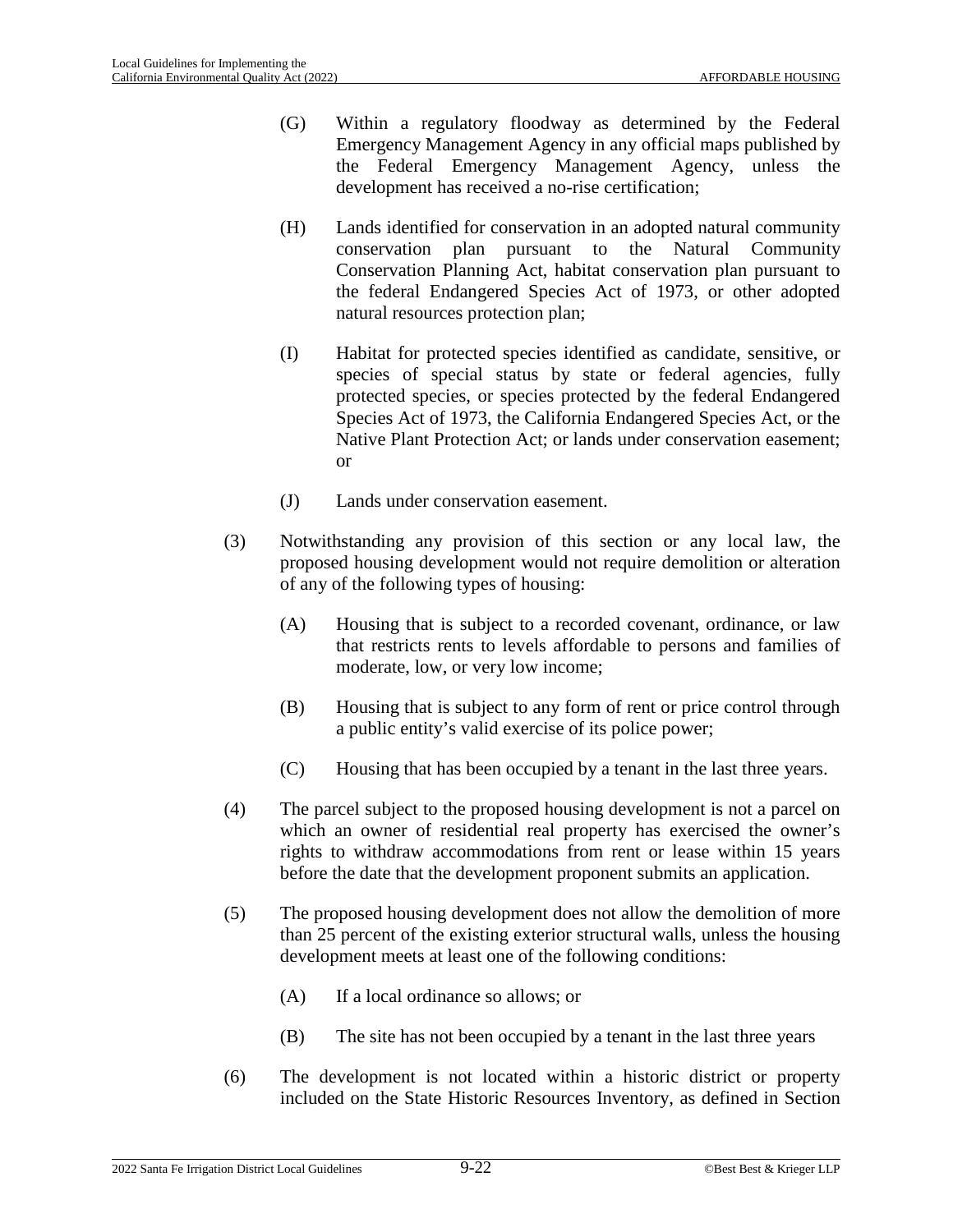5020.1 of the Public Resources Code, or within a site that is designated or listed as a city or county landmark or historic property or district pursuant to a city or county ordinance.

Other regulations governing the approval of a housing development under this section are set forth in Government Code section 65852.21(a).

(b) Notwithstanding any other provision of local law, a local agency shall ministerially approve, as set forth in this section, a parcel map for an urban lot split—and such urban lot split shall therefore not be subject to CEQA—only if the local agency determines that the parcel map for the urban lot split meets all of the following requirements:

- (1) The parcel map subdivides an existing parcel to create no more than two new parcels of approximately equal lot area provided that one parcel shall not be smaller than 40 percent of the lot area of the original parcel proposed for subdivision.
- (2) Both newly created parcels are no smaller than 1,200 square feet, except that a local agency may by ordinance adopt a smaller minimum lot size subject to ministerial approval.
- (3) The parcel being subdivided meets all of the following requirements:
	- (A) The parcel is located within a single-family residential zone.
	- (B) The parcel subject to the proposed urban lot split is located within a city, the boundaries of which include some portion of either an urbanized area or urban cluster, as designated by the United States Census Bureau, or, for unincorporated areas, a legal parcel wholly within the boundaries of an urbanized area or urban cluster, as designated by the United States Census Bureau.
	- (C) The parcel is not located on a site enumerated in Paragraph (a)(2) above.
	- (D) The proposed urban lot split would not require demolition or alteration of any of the following types of housing:
		- (i) Housing that is subject to a recorded covenant, ordinance, or law that restricts rents to levels affordable to persons and families of moderate, low, or very low income.
		- (ii) Housing that is subject to any form of rent or price control through a public entity's valid exercise of its police power.
		- (iii) A parcel or parcels on which an owner of residential real property has exercised the owner's rights to withdraw accommodations from rent or lease within 15 years before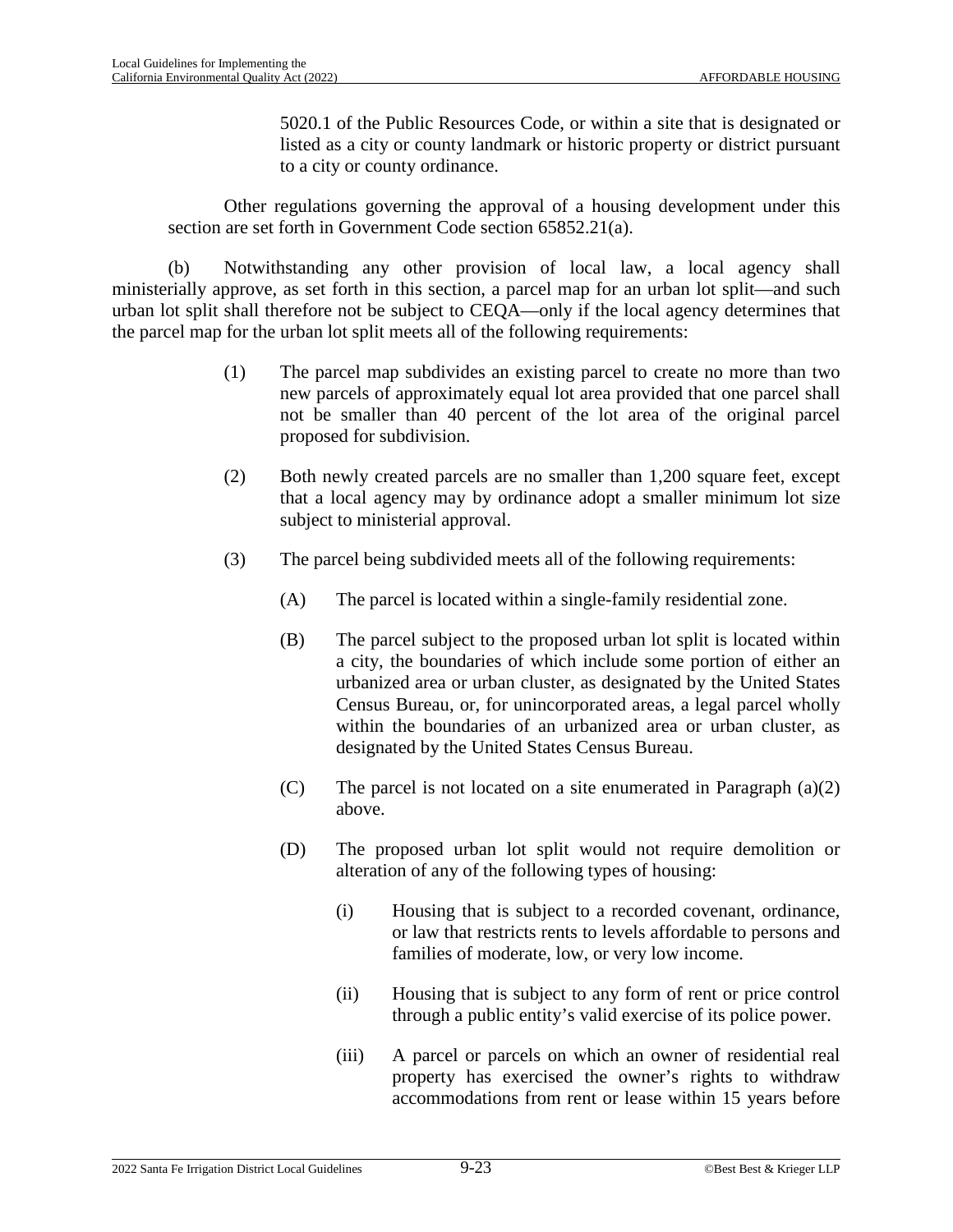the date that the development proponent submits an application.

- (iv) Housing that has been occupied by a tenant in the last three years.
- (E) The parcel is not located within a historic district or property included on the State Historic Resources Inventory, as defined in Section 5020.1 of the Public Resources Code, or within a site that is designated or listed as a city or county landmark or historic property or district pursuant to a city or county ordinance.
- (F) The parcel has not been established through prior exercise of an urban lot split as provided for in this section.
- (G) Neither the owner of the parcel being subdivided nor any person acting in concert with the owner has previously subdivided an adjacent parcel using an urban lot split as provided for in this section.

Other regulations governing the approval of an urban lot split under this section are set forth in Government Code section 65852.21(b).

#### **9.03 APPROVAL OF ORDINANCE TO ZONE ANY PARCEL FOR UP TO 10 UNITS OF RESIDENTIAL DENSITY PER PARCEL IN CERTAIN CIRCUMSTANCES (SB 10)**

(a) A local government may adopt an ordinance to zone a parcel for up to 10 units of residential density per parcel, at a height specified by the local government in the ordinance, if the parcel is located in a transit-rich area or an urban infill site. This subsection shall not apply to either of the following:

- (1) Parcels located within a very high fire hazard severity zone, as determined by the Department of Forestry and Fire Protection pursuant to Government Code section 51178, or within a high or very high fire hazard severity zone as indicated on maps adopted by the Department of Forestry and Fire Protection pursuant to Section 4202 of the Public Resources Code. This paragraph does not apply to sites that have adopted fire hazard mitigation measures pursuant to existing building standards or state fire mitigation measures applicable to the development.
- (2) Any local restriction enacted or approved by a local initiative that designates publicly owned land as open-space land, as defined in subdivision (h) of Section 65560, or for park or recreational purposes.

(b) An ordinance adopted in accordance with this section, and any resolution to amend the jurisdiction's General Plan, ordinance, or other local regulation adopted to be consistent with that zoning ordinance, shall not constitute a "project" under CEQA.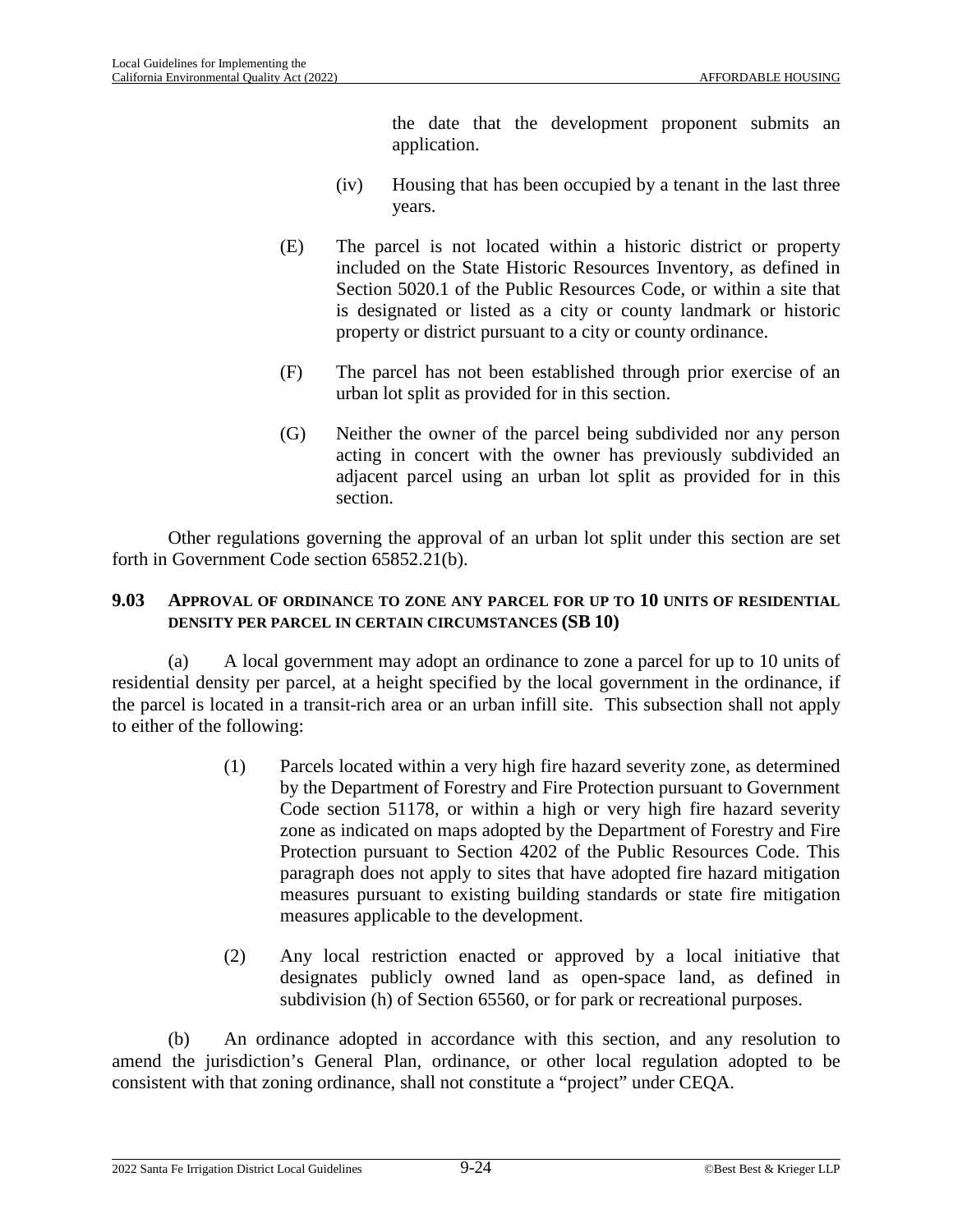(c) Notwithstanding any other law that allows ministerial or by right approval of a development project or that grants an exemption from CEQA, a residential or mixed-use residential project consisting of more than 10 new residential units on one or more parcels that are zoned pursuant to an ordinance adopted under this section shall not be approved ministerially or by right and shall not be exempt from CEQA. This subdivision, however, shall not apply to a project located on a parcel or parcels that are zoned pursuant to an ordinance adopted under this section, but subsequently rezoned without regard to this section. A subsequent ordinance adopted to rezone the parcel or parcels shall not be exempt from CEQA. Any environmental review conducted to adopt the subsequent ordinance shall consider the change in the zoning applicable to the parcel or parcels before they were zoned or rezoned pursuant to the ordinance adopted under this section.

Other regulations governing the approval of an ordinance under this section are set forth in Government Code section 65913.5.

## **9.04 HOUSING SUSTAINABILITY DISTRICTS.**

The Planning and Zoning Law requires a city or county to adopt a general plan for land use development within its boundaries. The general plan must contain seven mandatory elements, including a housing element. Existing law provides for various reforms and incentives intended to facilitate and expedite the construction of affordable housing. Senate Bill 73 authorizes a city, county, or city and county, including a charter agency, to establish by ordinance a housing sustainability district that meets specified requirements, including authorizing residential use within the district through the ministerial issuance of a permit. The agency is authorized to apply to the Department of Housing and Community Development for approval of a zoning incentive payment and requires the agency to provide specified information about the proposed housing sustainability district ordinance. The department is required to approve a zoning incentive payment if the ordinance meets the above-described requirements and the agency's housing element is in compliance with specified law.

A city, county, or city and county with a housing sustainability district would be entitled to a zoning incentive payment, subject to appropriation of funds for that purpose, and require that one-half of the amount be paid when the department approves the zone and one-half of the amount be paid when the department verifies that permits for the construction of the units have issued within the zone, provided that the city, county, or city and county has received a certificate of compliance for the applicable year. If the agency reduces the density of sites within the district from specified levels set forth in the Senate Bill 73, the agency would be required to return the full amount of zoning incentive payments it has received to the department. The bill also authorizes a developer to develop a project in a housing sustainability district in accordance with the already existing land use approval procedures that would otherwise apply to the parcel in the absence of the establishment of the housing sustainability district pursuant to its provisions, as provided.

As it relates specifically to CEQA, a Lead Agency designating a housing sustainability district is required to prepare an EIR pursuant to Government Code section 66201 to identify and mitigate, to the extent feasible, environmental impacts resulting from the designation. The EIR shall identify mitigation measures that may be undertaken by housing projects in the housing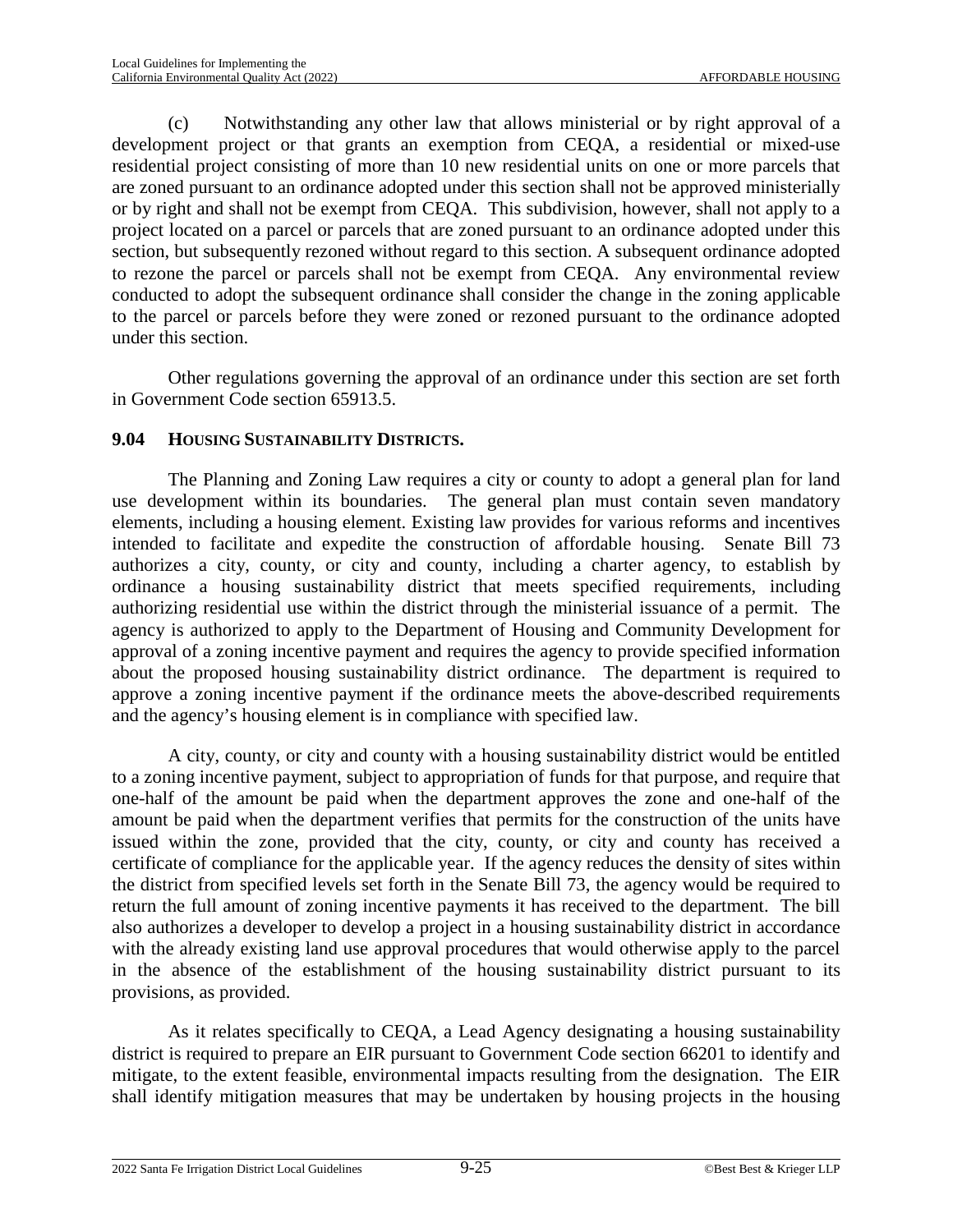sustainability district to mitigate the environmental impacts identified in the EIR. Housing projects undertaken in the housing sustainability districts that meet specified requirements, including if the project satisfies certain design review standards applicable to development projects within the district provided the project is "complementary to adjacent buildings and structures and is consistent with the [agency's] general plan," are exempt under CEQA.

(Reference: Pub. Resources Code, § 21155.10, 21155.11.)

## **9.05 INTERIM MOTEL HOUSING PROJECTS.**

"Interim motel housing projects" are statutorily exempt from CEQA. A project is exempt from CEQA as an "interim motel housing project" where the project consists of the conversion of a structure with a certificate of occupancy as a motel, hotel, residential hotel, or hostel to supportive or transitional housing and the conversion meets at least one of the following conditions: (1) the conversion does not result in the expansion of more than 10 percent of the floor area of any individual living unit in the structure; and (2) the conversion does not result in any significant effects relating to traffic, noise, air quality, or water quality.

If the District determines that a project is exempt from CEQA as an interim motel housing project, it must file a Notice of Exemption with the State Clearinghouse.

(Reference: Pub. Resources Code, § 21080.50 [in effect until January 1, 2025].)

## **9.06 SUPPORTIVE HOUSING AND "NO PLACE LIKE HOME" PROJECTS.**

A decision by the District to seek funding from, or the Department of Housing and Community Development's awarding of funds pursuant to, the "No Place Like Home Program" (set forth in Part 3.9 of Division 5 of the Welfare and Institutions Code, commencing with Section 5849.1) does not constitute a "project" under CEQA.

"Supportive housing" in areas where multifamily and mixed uses are permitted may be a "use by right" and thus exempt from CEQA if the supportive housing project meets certain criteria set forth in Government Code section 65651. A "supportive housing" project is a project that provides housing with no limit on length of stay, that is occupied by persons within the target population—i.e., persons with disabilities, families who are homeless, or homeless youth—and that is linked to onsite or offsite services that assist the supportive housing resident to retain housing, improve their health status, and maximize their ability to live and, when possible, work in the community. A policy by a city or county to approve as a use by right proposed housing developments with a limit higher than 50 units does not constitute a "project" under CEQA. To see the requirements of the exemptions relating to supportive housing, please see Government Code section 65651.

If a No Place Like Home project is not exempt from CEQA under Government Code section 65651, the development applicant may request, within 10 days after the District determines the type of environmental documentation required for the project under CEQA, that the District prepare and certify the record of proceeding for the environmental review of the No Place Like Home project in accordance with Public Resources Code section 21186.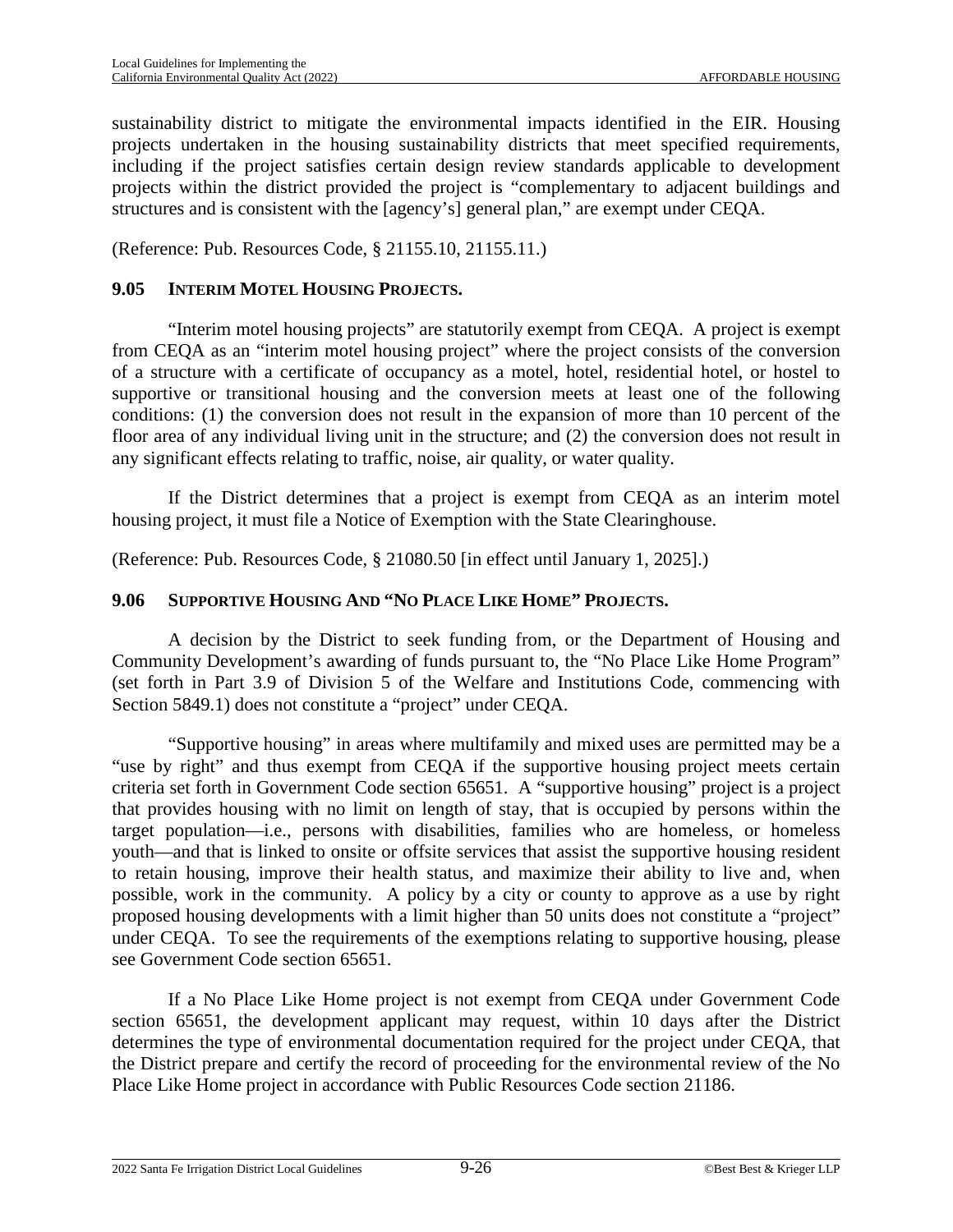If the District approves or determines to carry out a No Place Like Home project that is subject to CEQA, the District shall file a notice of that approval or determination in accordance with the requirements of Public Resources Code section 21151, subdivision (a), except that the Notice of Determination shall be filed within two working days after the approval or determination becomes final. Likewise, if the District approves or determines to carry out a No Place Like Home project that is not subject to CEQA, the District shall file a Notice of Exemption in accordance with the requirements of Public Resources Code section 21152, subdivision (b), except that the Notice of Exemption shall be filed within two working days after the approval or determination becomes final.

(Reference: Pub. Resources Code, § 21163, *et seq.*; Gov. Code, § 65651; Health & Safety Code,  $§ 50675.14.$ 

## **9.07 SHELTER CRISIS AND EMERGENCY HOUSING.**

An action taken by certain cities, counties, or state agencies to lease, convey, or encumber land owned by a city or county—or an action to facilitate the lease, conveyance, or encumbrance of land owned by the local government—for, or to provide financial assistance to, a homeless shelter constructed pursuant to the provisions of Government Code section 8698.4 is statutorily exempt from CEQA. This narrow exception applies to specified efforts to assist specified cities or counties that have declared a shelter crisis and seek to build a homeless shelter. To see all the requirements of this exemption, please see Government Code section 8698.4.

(Reference: Gov. Code, § 8698.4 [in effect until January 1, 2023].)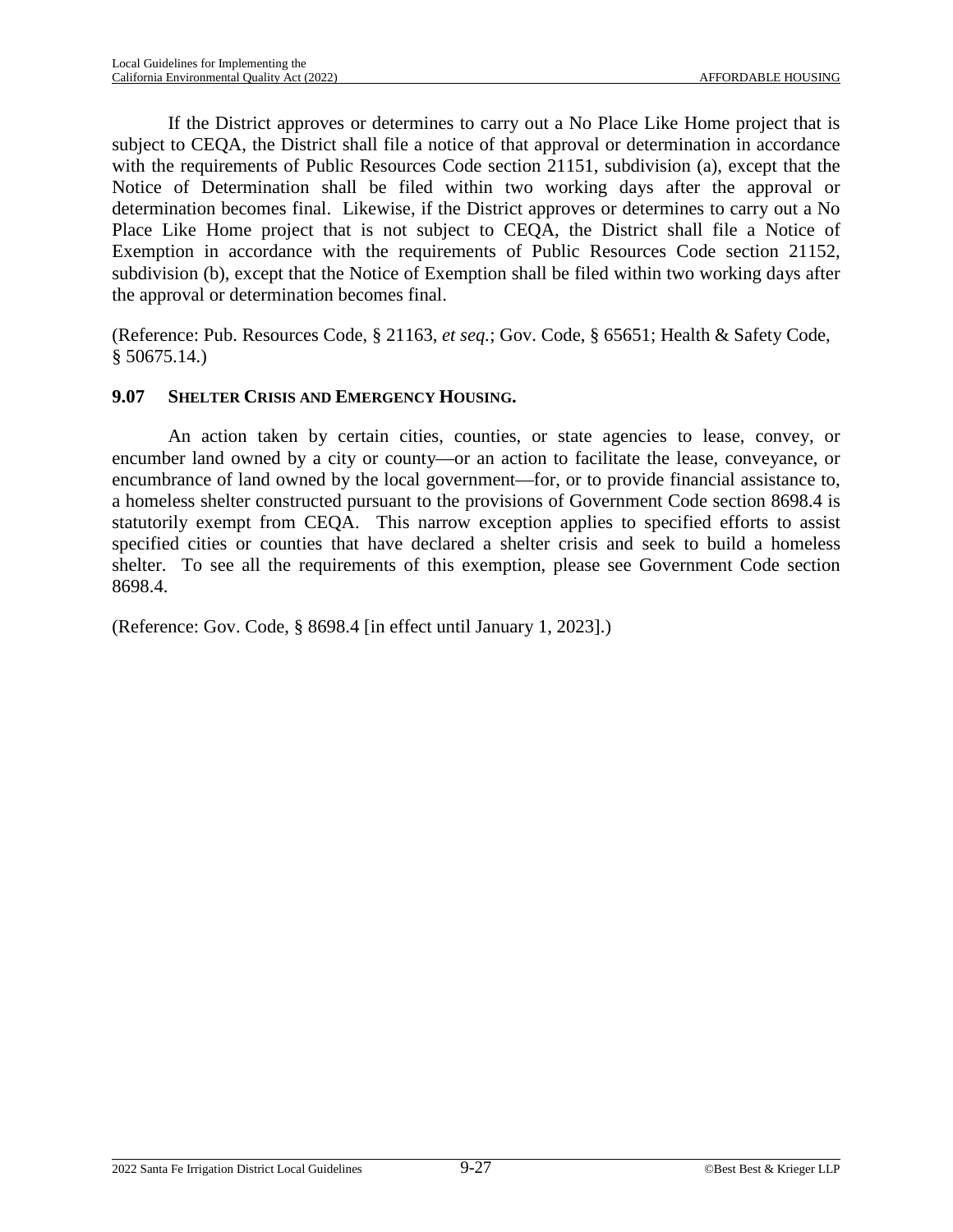## **10. CEQA LITIGATION**

## **10.01 TIMELINES.**

When a CEQA lawsuit is filed, there are numerous and complex time requirements that must be met. Pressing deadlines begin to run in the days immediately after a CEQA lawsuit has been filed with the Court. For example, within ten (10) business days of the public agency being served with a petition or complaint alleging a violation of CEQA, the District, if it was the Lead Agency, must provide the petitioner with a list of Responsible Agencies and public agencies with jurisdiction by law over any natural resource affected by the project at issue. There are a variety of other deadlines that apply in CEQA litigation.

If a CEQA lawsuit is filed, CEQA counsel should be contacted immediately in order to ensure that all the applicable deadlines are met.

#### **10.02 MEDIATION AND SETTLEMENT.**

**After Litigation Has Been Filed**. The parties in a CEQA lawsuit are required to meet and discuss settlement. Within twenty (20) days of being served with a CEQA legal challenge, the public agency named in the lawsuit must file a notice with the court setting forth the time and place for a settlement meeting. The meeting must be scheduled and held not later than forty-five (45) days from the date of service of the petition or complaint upon the public agency. Usually the main parties to the litigation (such as the Lead Agency, the developer of the project if there is one, and those challenging the project and their respective attorneys) meet to discuss settlement; there is no requirement to hire a professional mediator. The settlement meeting is usually subject to a confidentiality agreement.

If the parties in a CEQA lawsuit are in settlement or mediation, that attempt is intended to occur concurrently with the litigation. This means that the respondent public agency will be required to comply with all existing litigation timelines and requirements (for example, preparing and lodging the administrative record discussed below) while simultaneously conducting settlement or mediation, unless the parties enter into an alternate agreement to stay the litigation and that agreement is approved by the court.

#### **10.03 ADMINISTRATIVE RECORD.**

## **A. Contents of Administrative Record.**

When the Lead Agency's CEQA finding(s) and/or action is challenged in a lawsuit, the Lead Agency must certify the administrative record that formed the basis of the Lead Agency's decision. To the extent the documents listed below exist and are not subject to a privilege that exempts them from disclosure, the following items should be included in the administrative record:

(1) All project application materials;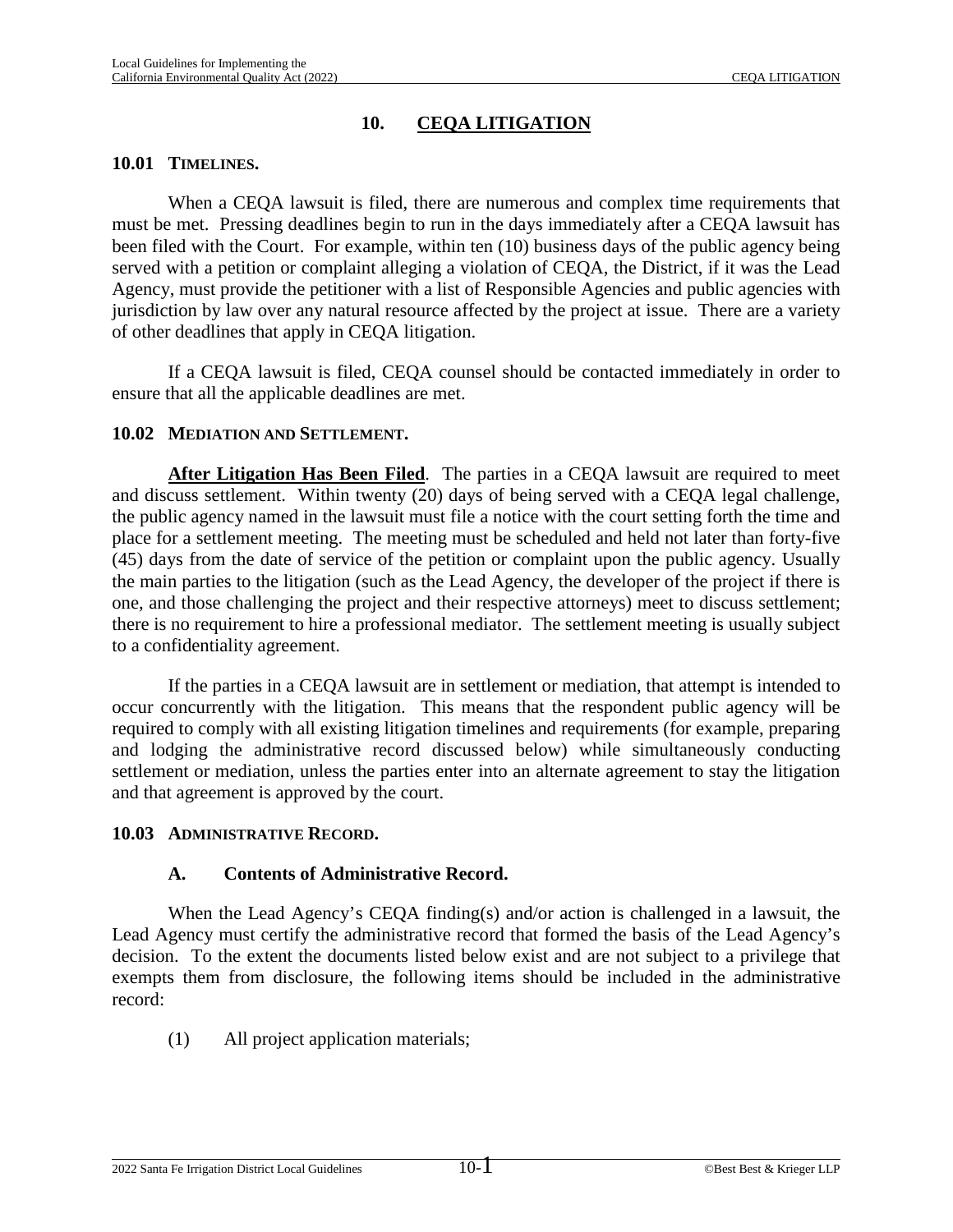- (2) All staff reports and related documents prepared by the public agency with respect to its compliance with the substantive and procedural requirements of CEQA and with respect to the action on the project;
- (3) All staff reports and related documents prepared by the public agency and written testimony or documents submitted by any person relevant to any findings or statement of overriding considerations adopted by the public agency pursuant to CEQA or these Local Guidelines;
- (4) Any transcript or minutes of the proceedings at which the decision-making body of the public agency heard testimony on or considered any environmental document on the project, and any transcript or minutes of proceedings before any advisory body to the respondent public agency that were presented to the decision-making body prior to action on the environmental documents or on the project;
- (5) All notices issued by the public agency to comply with CEQA or with any other law governing the processing and approval of the project;
- (6) All written comments received in response to, or in connection with, environmental documents prepared for the project, including responses to the notice of preparation;
- (7) All written evidence or correspondence submitted to, or transferred from, the public agency with respect to compliance with CEQA or with respect to the project;
- (8) Any proposed decisions or findings submitted to the decision-making body of the public agency by its staff or the project proponent, project opponents, or other persons, to the extent such documents are subject to public disclosure;
- (9) The documentation of the final public agency decision, including the final environmental impact report, mitigated negative declaration, or negative declaration, and all documents, in addition to those referenced in paragraph (3) above, cited or relied on in the findings or in a statement of overriding considerations adopted pursuant to CEQA;
- (10) Any other written materials relevant to the respondent public agency's compliance with CEQA or to its decision on the merits of the project, including the initial study; any drafts of any environmental document, or portions thereof, that were released for public review; copies of studies or other documents relied upon in any environmental document prepared for the project and either made available to the public during the public review period or included in the public agency's files on the project; and internal agency communications related to the project or to compliance with CEQA, to the extent such documents are subject to public disclosure; and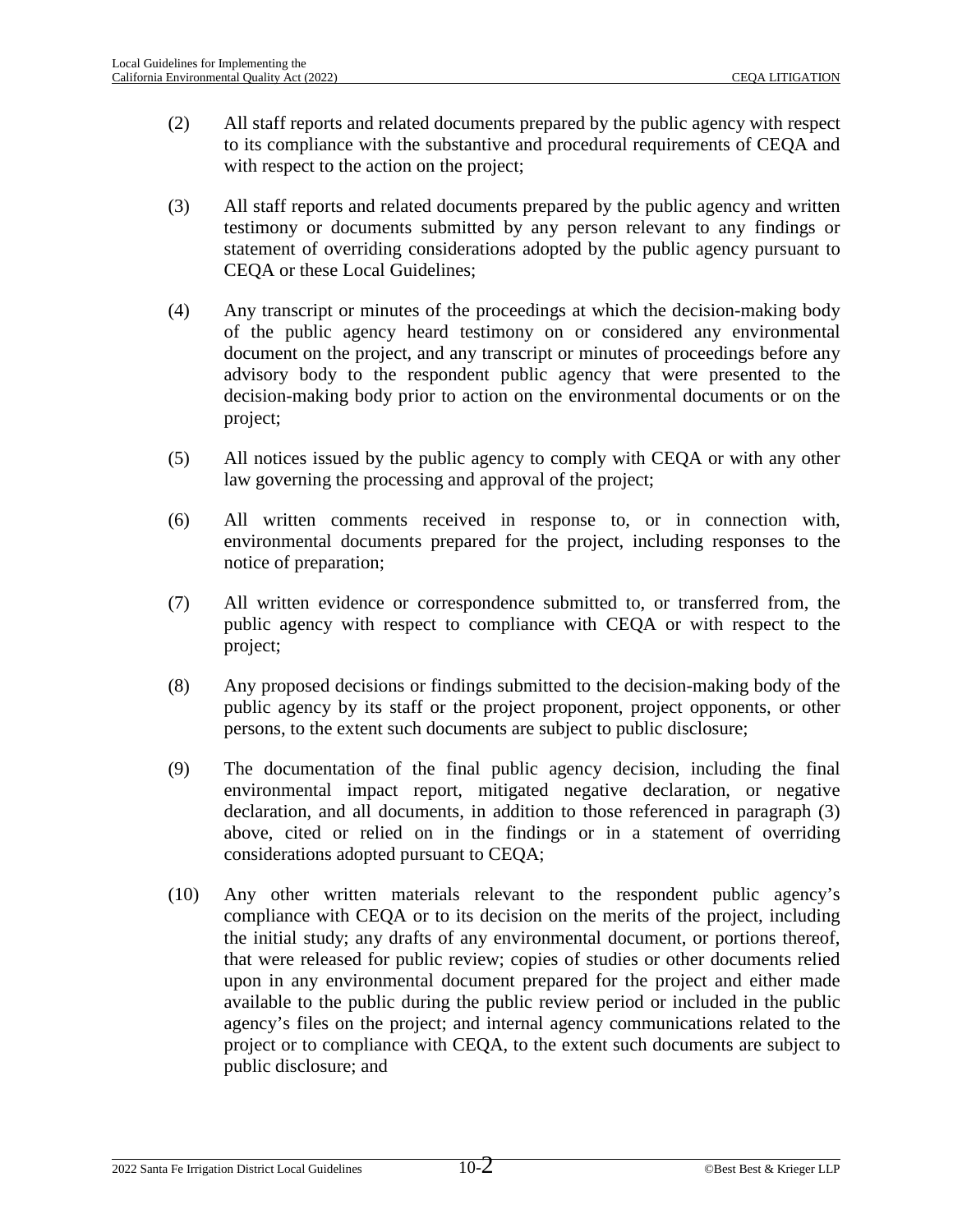(11) The full written record before any inferior administrative decision-making body whose decision was appealed prior to the filing of the lawsuit.

## **B. Organization of Administrative Record.**

The administrative record should be organized as follows:

- (1) Index. A detailed index must be included at the beginning of the administrative record listing each document in the order presented. Each entry must include the document's title, date, brief description, and the volume and page where the document begins;
- (2) The Notice of Determination;
- (3) The resolutions or ordinances adopted by the Lead Agency approving the project;
- (4) The findings required by Public Resources Code section 21081, including any statement of overriding considerations;
- (5) The Final EIR, including the Draft EIR or a revision of the draft, all other matters included in the Final EIR (such as traffic studies and air quality studies), or other types of environmental documents prepared under CEQA, such as a negative declaration, mitigated negative declaration, or addenda;
- (6) The initial study;
- (7) Staff reports prepared for the administrative bodies providing subordinate approvals or recommendations to the Lead Agency, in chronological order;
- (8) Transcripts and minutes of hearings, in chronological order; and
- (9) All other documents appropriate for inclusion in the administrative record, in chronological order.

Each section listed above must be separated by tabs or marked with electronic bookmarks. Oversized documents (such as building plans and maps) must be presented in a manner that allows them to be easily unfolded and viewed.

The court may issue an order allowing the documents to be organized in a different manner.

#### **C. Preparation of Administrative Record.**

The administrative record can be prepared: (1) by the petitioner, if the petitioner elects to do so, or (2) by the Lead Agency. The petitioner and the Lead Agency can also agree on any alternative method of preparing the record. However, when a third party such as the project applicant prepares or assists with the preparation of the administrative record, the Lead Agency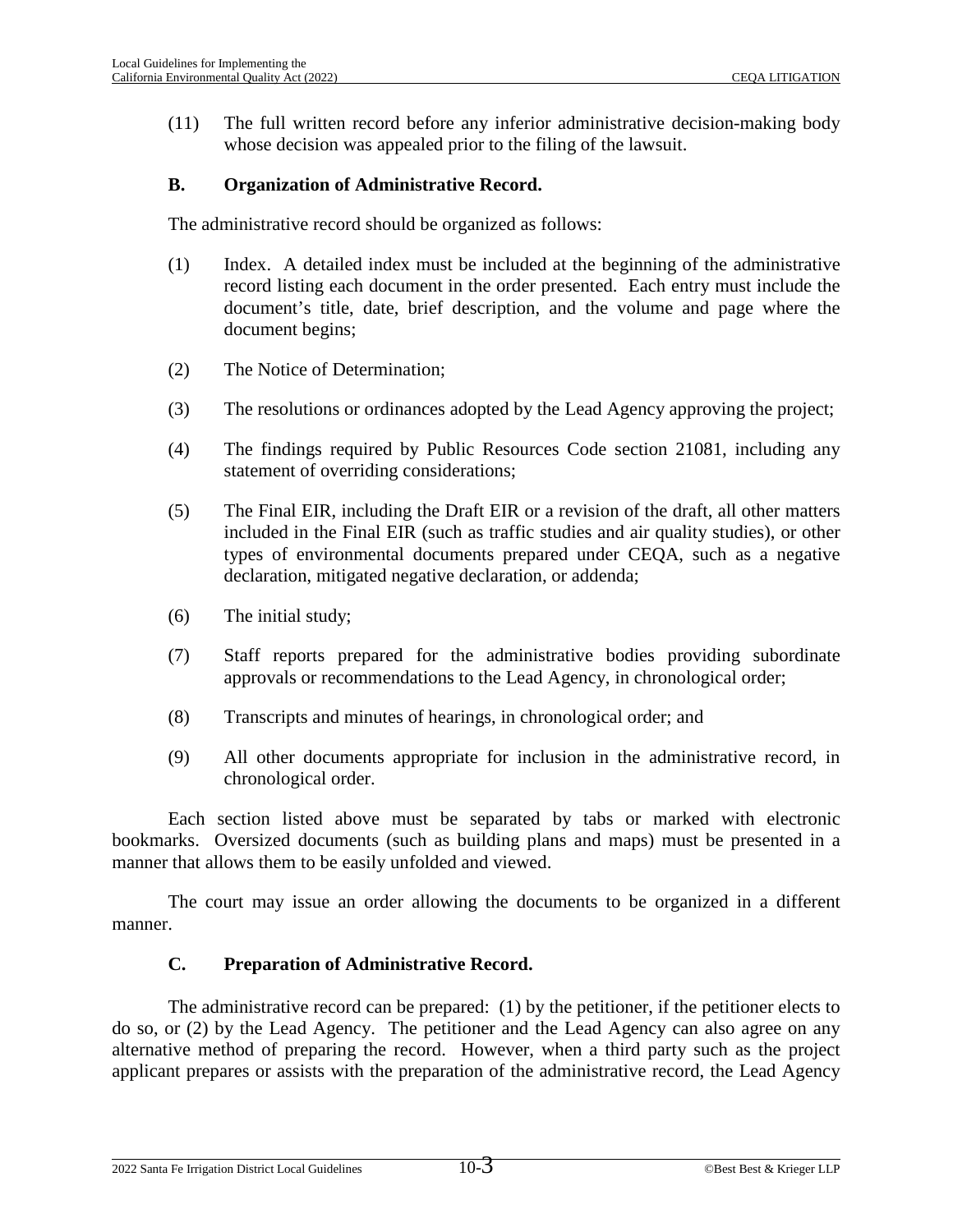may not be able to recover fees incurred by the third party unless petitioner has agreed to this method of preparation.

Notwithstanding the above, upon the written request of a project applicant received no later than 30 days after the date that the Lead Agency makes a determination pursuant to Public Resources Code section 21080.1, 21094.5, or Chapter 4.2 (commencing with Public Resources Code section 21155) and with the written consent of the Lead Agency sent within 10 business days from receipt of the written request, the Lead Agency may prepare the administrative record concurrently with the administrative process. Should the Lead Agency and the project applicant so desire to pursue concurrent record preparation, the parties must comply with the provisions of Public Resources Code section 21167.6.2.

# **D. Special Circumstances For Environmental Leadership Projects.**

Special timing considerations and requirements apply if the Project is certified by the Governor as an Environmental Leadership Project pursuant to the "Jobs and Economic Improvement Through Environmental Leadership Act of 2021." For example, the administrative record must be finished and certified within five (5) days of project approval. See Public Resources Code section 21186 for a complete discussion of the special requirements related to the preparation of an administrative record for an Environmental Leadership Project.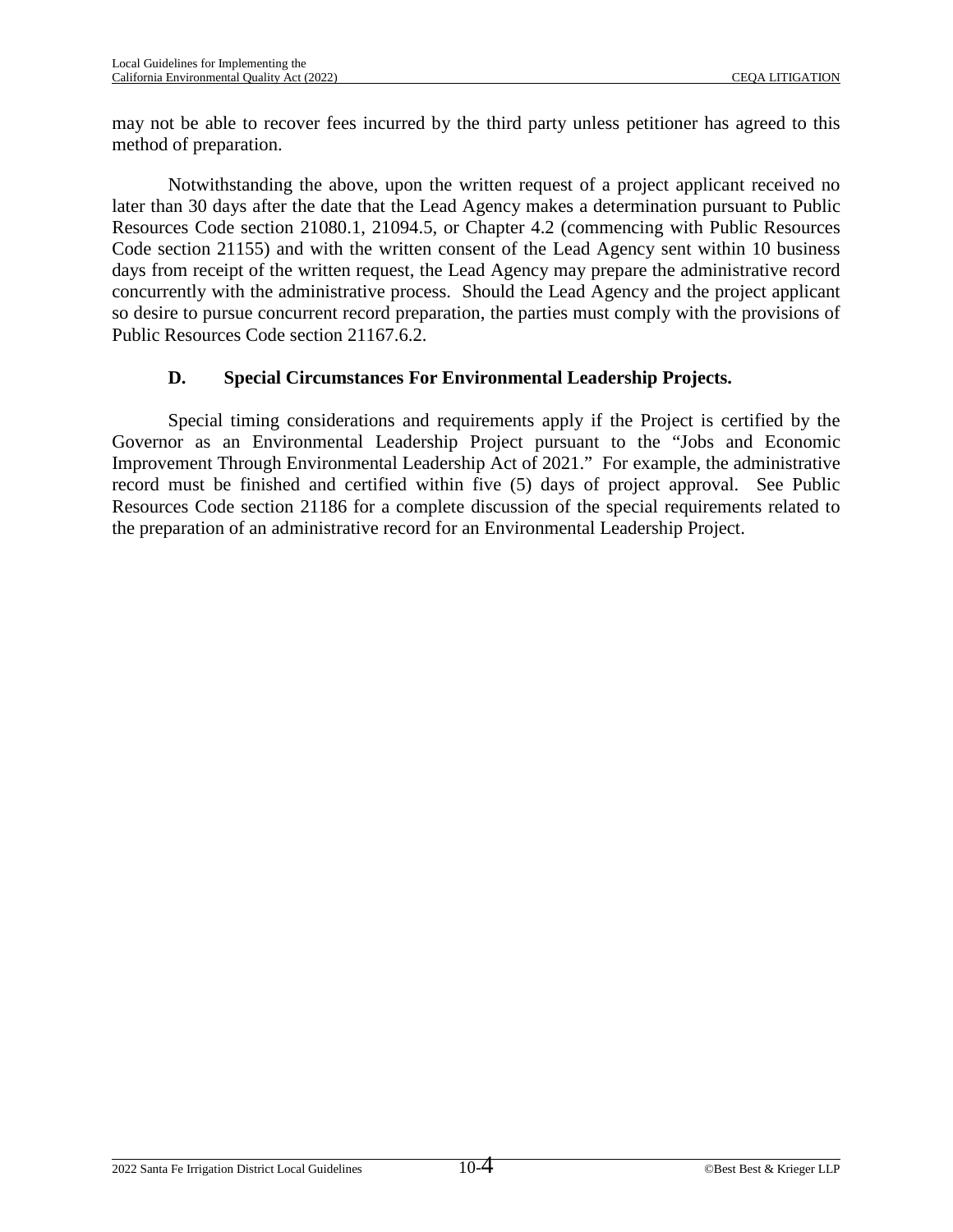#### **11. DEFINITIONS**

Whenever the following terms are used in these Local Guidelines, they shall have the following meaning unless otherwise expressly defined:

**11.01** "Agricultural Employee"means a person engaged in agriculture, which includes farming in all its branches, and, among other things, includes: (1) the cultivation and tillage of the soil, (2) dairying, (3) the production, cultivation, growing, and harvesting of any agricultural or horticultural commodities, (4) the raising of livestock, bees, furbearing animals, or poultry, and (5) any practices (including any forestry or lumbering operations) performed by a farmer or on a farm as an incident to or in conjunction with such farming operations, including preparation for market and delivery to storage or to market or to carriers for transportation to market.

> This definition does not include any person covered by the National Labor Relations Act as agricultural employees pursuant to Section 2(3) of the Labor Management Relations Act (Section 152(3), Title 29, United States Code) and Section 3(f) of the Fair Labor Standards Act (Section 203(f), Title 29, United States Code). This definition does not apply to employees who perform work to be done at the site of the construction, alteration, painting, or repair of a building, structure, or other work (as these terms have been construed under Section 8(e) of the Labor Management Relations Act, 29 United States Code Section 158(e)) or logging or timber-clearing operations in initial preparation of land for farming, or who does land leveling or only land surveying for any of the above. As used in this definition, "land leveling" shall include only major land moving operations changing the contour of the land, but shall not include annual or seasonal tillage or preparation of land for cultivation. (State CEQA Guidelines Section 15191(a).)

- **11.02** "Applicant"means a person who proposes to carry out a project that requires a lease, permit, license, certificate, or other entitlement for use, or requires financial aid from one or more public agencies when applying for governmental approval or assistance.
- **11.03** "Approval" means a decision by the decision-making body or other authorized body or officer of the District which commits the District to a definite course of action with regard to a particular project. With regard to any project to be undertaken directly by the District, approval shall be deemed to occur on the date when the decision-making body adopts a motion or resolution determining to proceed with the project, which in no event shall be later than the date of adoption of plans and specifications. As to private projects, approval shall be deemed to have occurred upon the earliest commitment to provide service or the issuance by the District of a discretionary contract, subsidy, or other form of financial assistance, lease, permit, license, certificate, or other entitlement for use of the project. The mere acquisition of land by the District shall not, in and of itself, be deemed to constitute approval of a project.

For purposes of these Local Guidelines, all environmental documents must be completed as of the time of project approval.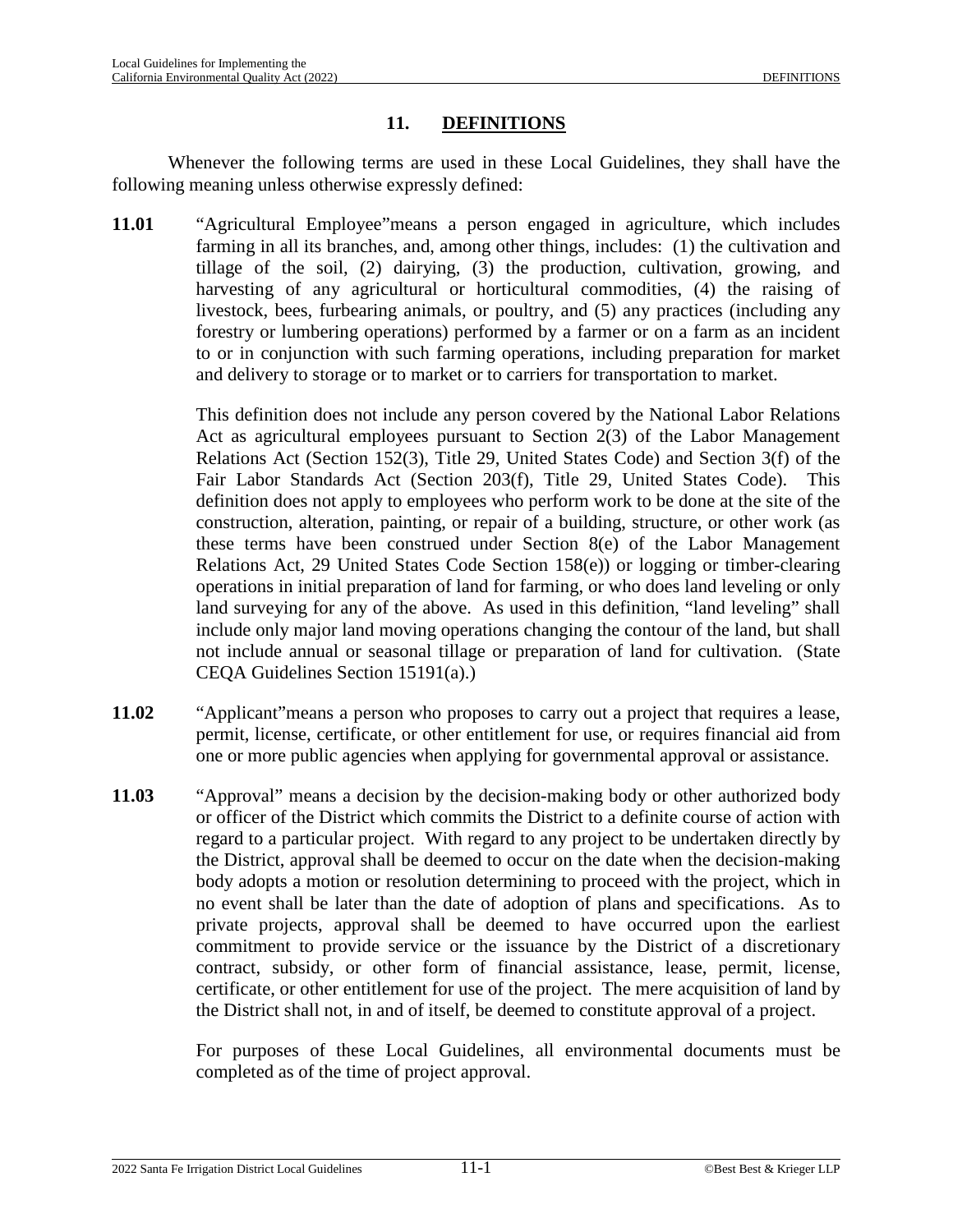- **11.04** "Baseline" refers to the pre-project environmental conditions. By comparing the project's potential impacts to the baseline, the Lead Agency determines whether the project's impacts are substantial enough to be significant under the relevant thresholds of significance. Generally, the baseline is the environmental conditions existing on the date the environmental analysis begins, such as the date the Notice of Preparation is published for an EIR or the date the Notice of Intent to Adopt a Negative Declaration is published. However, in certain circumstances, an earlier or later date may provide a more accurate environmental analysis. The District may establish any baseline that is appropriate, including an earlier or later date, as long as the choice of baseline can be supported by substantial evidence.
- **11.05** "California Native American Tribe" means a Native American tribe located in California that is on the contact list maintained by the Native American Heritage Commission for the purposes of Chapter 905 of the Statutes of 2004.
- **11.06** "Categorical Exemption" means an exemption from CEQA for a class of projects based on a finding by the Secretary of the Resources Agency that the class of projects does not have a significant effect on the environment.
- **11.07** "Census-Defined Place" means a specific unincorporated land area within boundaries determined by the United States Census Bureau in the most recent decennial census.
- **11.08** "CEQA" means the California Environmental Quality Act, codified at California Public Resources Code sections 21000, et seq.
- **11.09** "Clerk" means either the "Clerk of the Board" or the "County Clerk" depending upon the county. Please refer to the "Index to Environmental Filing by County" in the Staff Summary to determine which applies.
- **11.10** "Community-Level Environmental Review" means either (1) or (2) below:
	- (1) An EIR certified for any of the following:
		- (a) A general plan;
		- (b) A revision or update to the general plan that includes at least the land use and circulation elements;
		- (c) An applicable community plan;
		- (d) An applicable specific plan; or
		- (e) A housing element of the general plan, if the Environmental Impact Report analyzed the environmental effects of the density of the proposed project;
	- (2) A Negative Declaration or Mitigated Negative Declaration adopted as a subsequent environmental review document, following and based upon an EIR on a general plan, an applicable community plan or specific plan, provided that the subsequent environmental review document is allowed by CEQA following a Master EIR or a Program EIR or is required pursuant to Public Resource Section 21166.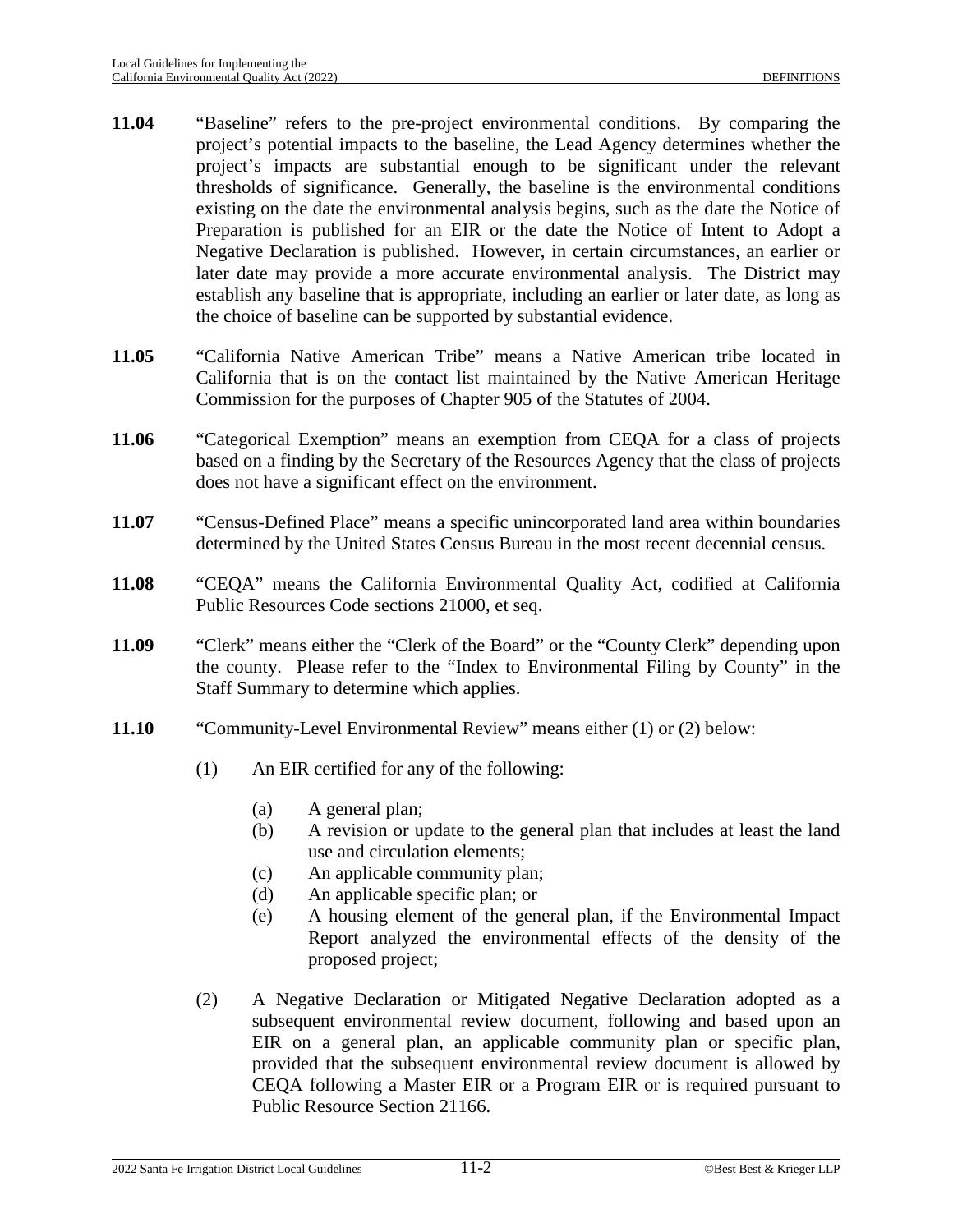- **11.11** "Consultation" means the meaningful and timely process of seeking, discussing, and considering carefully the views of others, in a manner that is cognizant of all parties' cultural values and, where feasible, seeking agreement. Consultation between government agencies and Native American tribes shall be conducted in a way that is mutually respectful of each party's sovereignty. Consultation shall also recognize the tribes' potential needs for confidentiality with respect to places that have traditional tribal cultural significance.
- **11.12** "Cumulative Impacts" means two or more individual effects which, when considered together, are considerable or which compound or increase other environmental impacts. The individual effects may be changes resulting from a single project or a number of separate projects, whether past, present or future.

The cumulative impact from several projects is the change in the environment which results from the incremental impact of the project when added to other closely related past, present and reasonably foreseeable future projects. Cumulative impacts can result from individually minor but collectively significant projects taking place over a period of time.

- **11.13** "Cumulatively Considerable" means that the incremental effects of an individual project are significant when viewed in connection with the effects of past projects, the effects of other current projects, and the effects of probable future projects.
- **11.14** "Decision-Making Body" means the body within the District, e.g. the Board of Directors, which has final approval authority over the particular project.
- **11.15** "Developed Open Space" means land that meets each of the following three criteria:
	- (1) Is publicly owned, or financed in whole or in part by public funds;
	- (2) Is generally open to, and available for use by, the public; and
	- (3) Is predominantly lacking in structural development other than structures associated with open spaces, including, but not limited to, playgrounds, swimming pools, ball fields, enclosed child play areas, and picnic facilities.

Developed Open Space may include land that has been designated for acquisition by a public agency for developed open space purposes, but does not include lands acquired by public funds dedicated to the acquisition of land for housing purposes.

- **11.16** "Development Project" means any project undertaken for the purpose of development, including any project involving the issuance of a permit for construction or reconstruction but not a permit to operate. It does not include any ministerial projects proposed to be carried out or approved by public agencies. (Government Code section 65928.)
- **11.17** "Discretionary Project" means a project for which approval requires the exercise of independent judgment, deliberation, or decision-making on the part of the District.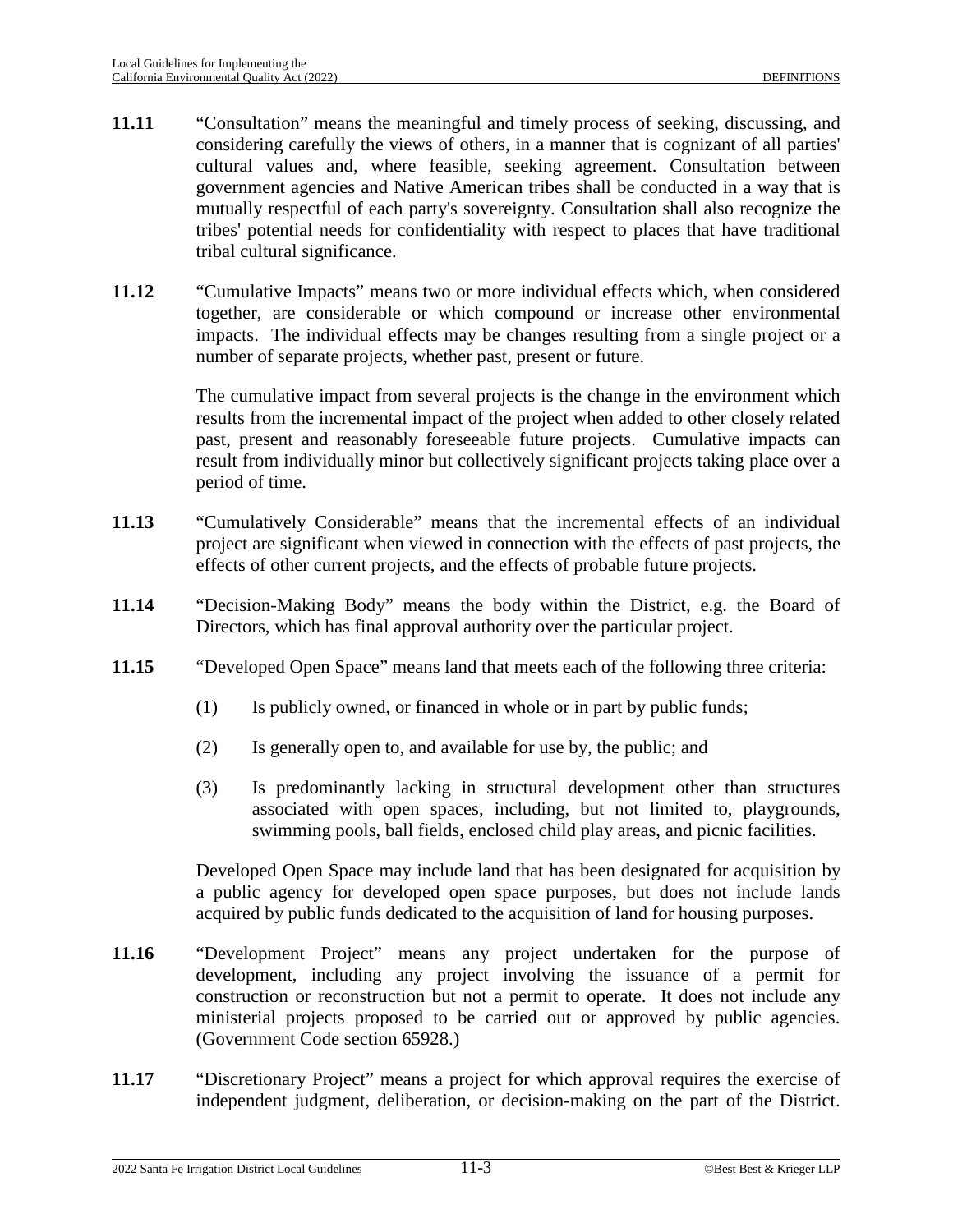To determine whether a project is discretionary, the key question is whether the public agency can use its subjective judgment to decide whether and how to carry out or approve a project.

- **11.18** "District" means the Santa Fe Irrigation District.
- **11.19** "EIR" means Environmental Impact Report, a detailed written statement setting forth the environmental effects and considerations pertaining to a project. EIR may mean a Draft or a Final version of an EIR, a Project EIR, a Subsequent EIR, a Supplemental EIR, a Tiered EIR, a Staged EIR, a Program EIR, a Redevelopment EIR, a Master EIR, or a Focused EIR.
- **11.20** "Emergency" means a sudden, unexpected occurrence, involving a clear and imminent danger, demanding immediate action to prevent or mitigate loss of, or damage to, life, health, property, or essential public services. Emergency includes such occurrences as fire, flood, earthquake, landslide or other natural disaster, as well as such occurrences as riot, war, terrorist incident, accident or sabotage.
- **11.21** "Endangered, Rare or Threatened Species" means certain species or subspecies of animals or plants. A species or subspecies of animal or plant is "Endangered" when its survival and reproduction in the wild are in immediate jeopardy from one or more causes, including loss of habitat, change in habitat, overexploitation, predation, competition, disease, or other factors. A species or subspecies of animal or plant is "Threatened" when it is listed as a threatened species pursuant to the California Endangered Species Act or the Federal Endangered Species Act. A species or subspecies of animal or plant is "Rare" when either:
	- (1) Although not presently threatened with extinction, the species is existing in such small numbers throughout all or a significant portion of its range that it may become endangered if its environment worsens; or
	- (2) The species is likely to become endangered within the foreseeable future throughout all or a significant portion of its range and many be considered "threatened" as that term is used in the Federal Endangered Species Act.

For purposes of analyzing impacts to biological resources, a species of animal or plant shall be presumed to be endangered, rare or threatened if it is listed under the California Endangered Species Act or the Federal Endangered Species Act.

This definition shall not include any species of the Class Insecta which is a pest whose protection under the provisions of CEQA would present an overwhelming and overriding risk to man as determined by the Director of Food and Agriculture (with regard to economic pests) or the Director of Health Services (with regard to health risks).

**11.22** "Environment" means the physical conditions which exist in the area which will be affected by a proposed project, including land, air, water, minerals, flora, fauna, ambient noise, and objects of historic or aesthetic significance. The area involved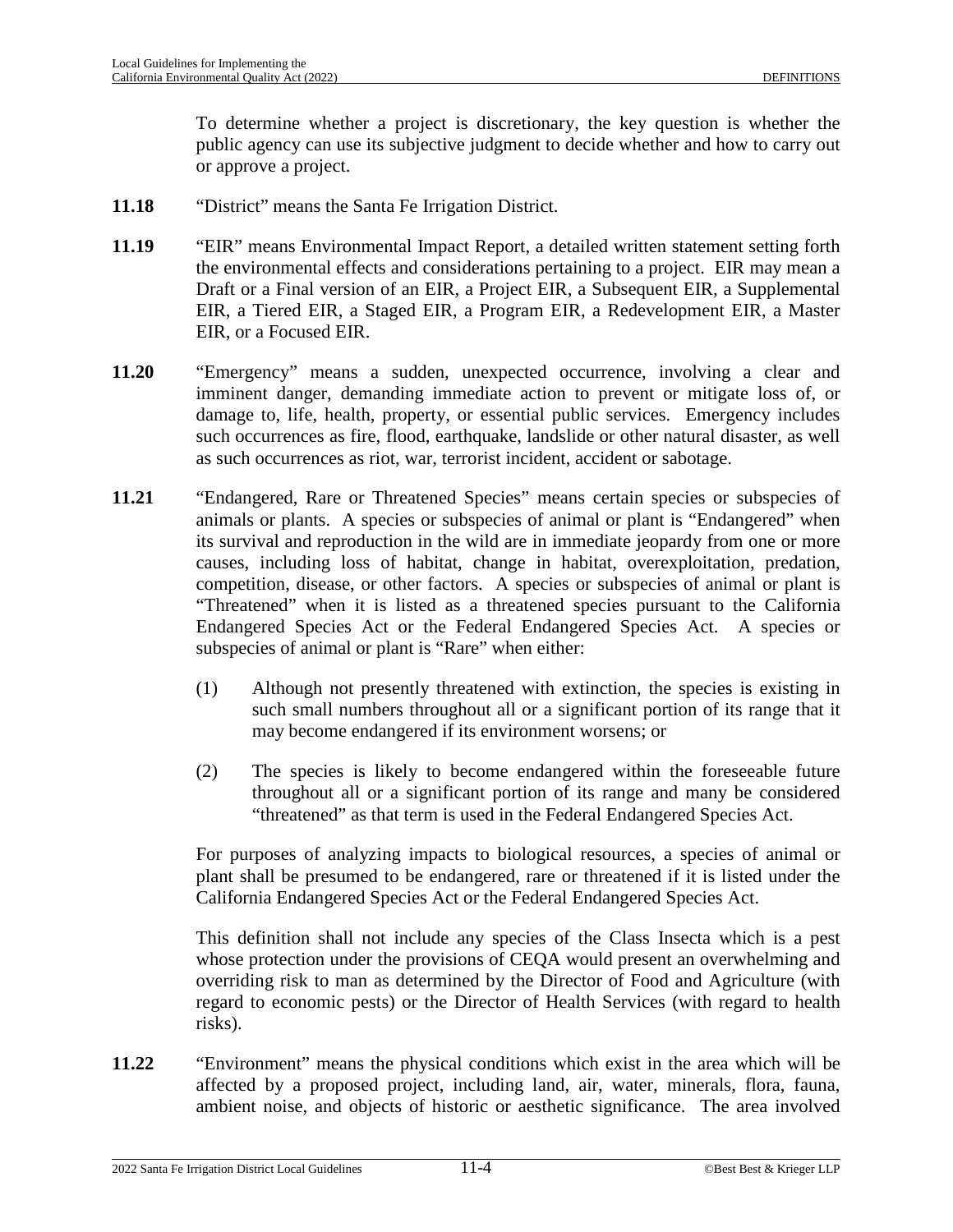shall be the area in which significant effects would occur either directly or indirectly as a result of the project. The "environment" includes both natural and man-made conditions.

- **11.23** "Feasible" means capable of being accomplished in a successful manner within a reasonable period of time, taking into account economic, environmental, social and technological factors.
- **11.24** "Final EIR" means an EIR containing the information contained in the Draft EIR, comments either verbatim or in summary received in the review process, a list of persons commenting, and the response of the District to the comments received.
- **11.25** "Greenhouse Gases" include, but are not limited to, carbon dioxide, methane, nitrous oxide, hydrofluorocarbons, perfluorocarbons, and sulfur hexafluoride.
- **11.26** "Guidelines" or "Local Guidelines" means the District's Local Guidelines for implementing the California Environmental Quality Act.
- **11.27** "Highway" shall have the same meaning as defined in Section 360 of the Vehicle Code.
- **11.28** "Historical Resources" include:

Resources listed in, or eligible for listing in, the California Register of Historical Resources shall be considered historical resources.

A resource may be listed in the California Register if it meets any of the following National Register of Historic Places criteria:

- (a) Is associated with events that have made a significant contribution to the broad patterns of California's history and cultural heritage;
- (b) Is associated with the lives of persons important in our past;
- (c) Embodies the distinctive characteristics of a type, period, region, or method of construction, or represents the work of an important creative individual, or possesses high artistic values; or
- (d) Has yielded, or may be likely to yield, information important in prehistory or history.

A resource may also be listed in the California Register if it is identified as significant in an historical resource survey that meets all of the following criteria:

- (a) The survey has been or will be included in the State Historic Resources Inventory;
- (b) The survey and the survey documentation were prepared in accordance with office procedures and requirements; and
- (c) The resource is evaluated and determined by the office to have a significance rating of Category 1 to 5 on DPR Form 523.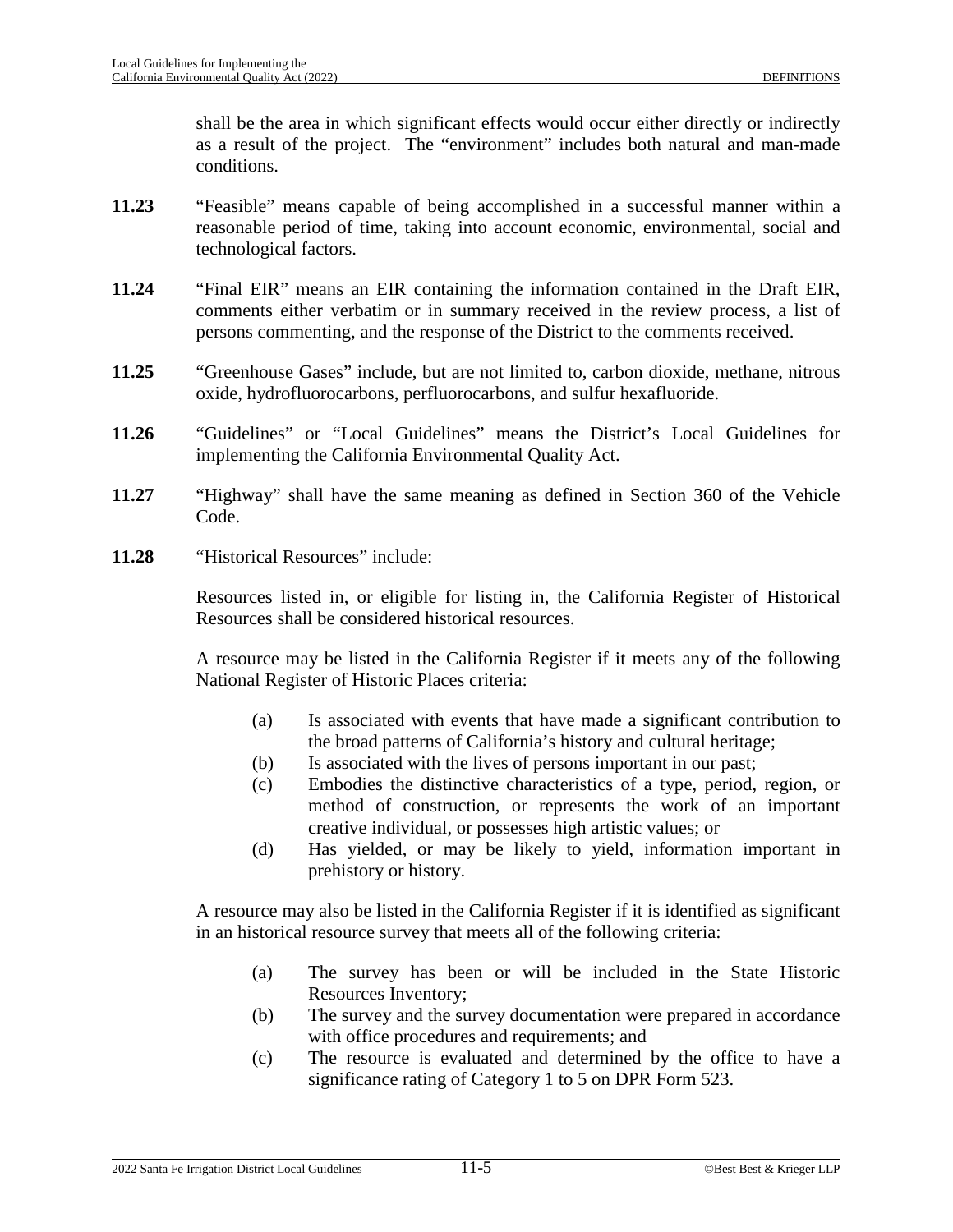Resources included on a list of properties officially designated or recognized as historically significant by a local government pursuant to a local ordinance or resolution, or identified as significant in a historical resource survey (as described above) are presumed to be historically or culturally significant, unless a preponderance of evidence demonstrates that they are not historically or culturally significant.

Any of the following may be considered historically significant: any object, building, structure, site, area, place, record or manuscript which a Lead Agency determines, based upon substantial evidence in light of the whole record, to be historically significant or significant in the architectural, engineering, scientific, economic, agricultural, educational, social, political, military or cultural annals of California.

The Lead Agency is not precluded from determining that a resource is a historical resource, as defined in Public Resources Code sections 5020.1(j) or 5024.1, even if it is: (a) not listed in, or is not determined to be eligible for listing in, the California Register of Historical Resources; (b) not included in a local register of historical resources; or (c) not identified in a historical resources survey.

- **11.29** "Infill Site" means a site in an urbanized area that meets either of the following criteria:
	- (1) The site has been previously developed for qualified urban uses; or
	- (2) The site has not been previously developed for qualified urban uses and both (a) and (b) are met:
		- (a) the site is immediately adjacent to parcels that are developed with qualified urban uses, or
			- 1. at least 75 percent of the perimeter of the site adjoins, or is separated only by an improved public right-of-way from, parcels that are developed with existing qualified urban uses at the time the Lead Agency receives an application for an approval; and
			- 2. the remaining 25 percent of the perimeter of the site adjoins parcels that had been previously developed for qualified urban uses;
		- (b) No parcel within the site has been created within the past 10 years unless the parcel was created as a result of the plan of a redevelopment agency.

(Public Resources Code section 21061.3.)

**11.30** "Initial Study" means a preliminary analysis conducted by the District to determine whether an EIR, a Negative Declaration, or a Mitigated Negative Declaration must be prepared or to identify the significant environmental effects to be analyzed in an EIR.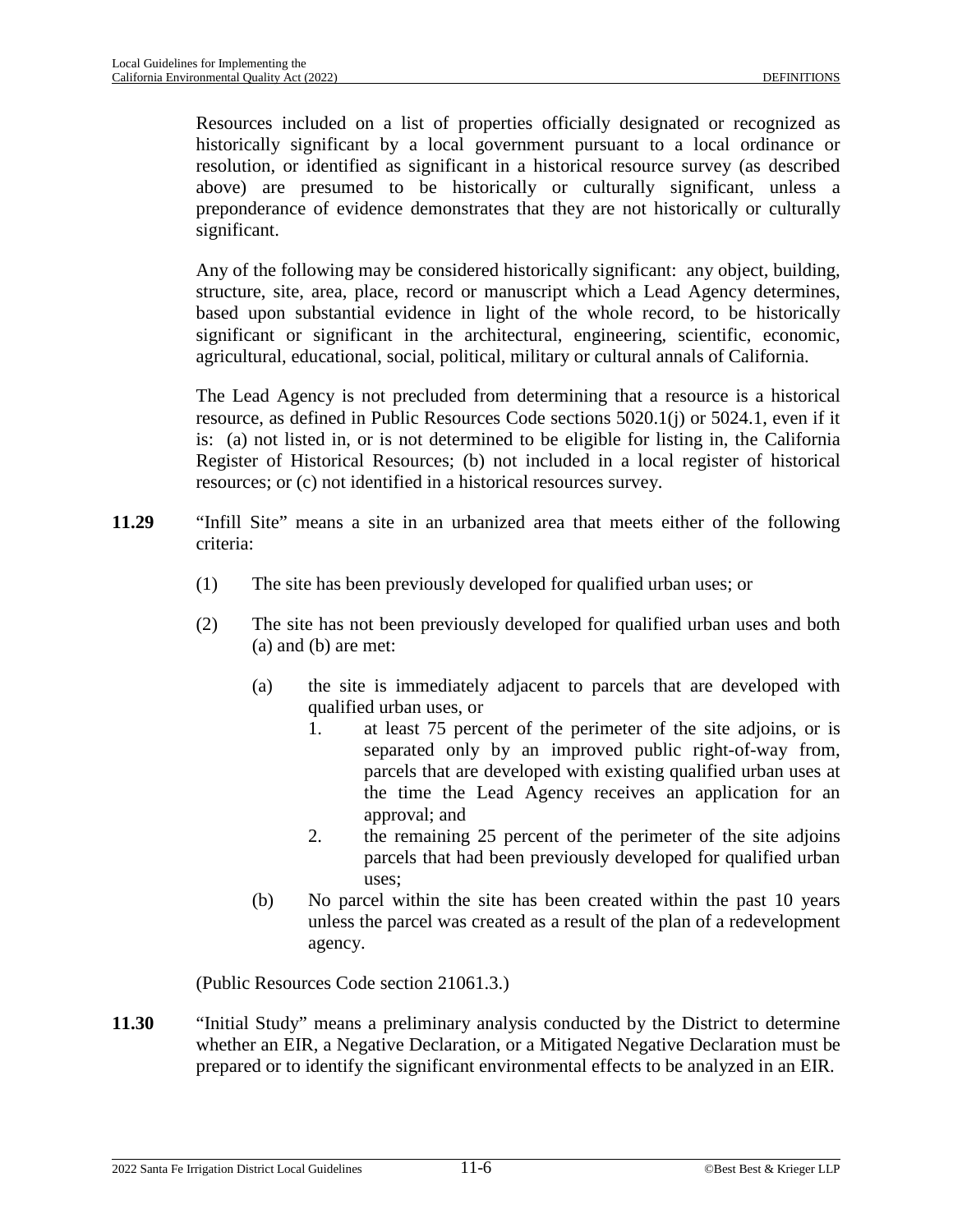**11.31** "Jurisdiction by Law" means the authority of any public agency to grant a permit or other entitlement for use, to provide funding for the project in question or to exercise authority over resources which may be affected by the project.

> The District will have jurisdiction by law over a project when the District has primary and exclusive jurisdiction over the site of the project, the area in which the major environmental effects will occur, or the area in which reside those citizens most directly concerned by any such environmental effects.

- **11.32** "Land Disposal Facility" means a hazardous waste facility where hazardous waste is disposed in, on, or under land. (Health and Safety Code section 25199.1(d).)
- **11.33** "Large Treatment Facility" means a treatment facility which treats or recycles one thousand (1,000) or more tons of hazardous waste during any one month of the current reporting period commencing on or after July 1, 1991. (Health and Safety Code section 25205.1(d).)
- **11.34** "Lead Agency" means the public agency which has the principal responsibility for preparing environmental documents and for carrying out or approving a project when more than one public agency is involved with the same underlying activity.
- **11.35** "Low- and Moderate-Income Households" means persons and families of low or moderate income as defined in Section 50093 of the Health and Safety Code—i.e., persons and families whose income does not exceed 120% of area median income, adjusted for family size by the Department of Housing and Community Development, in accordance with adjustment factors adopted and amended from time to time by the United States Department of Housing and Urban Development pursuant to Section 8 of the United States Housing Act of 1937. (Public Resources Code section 21159.20(d); State CEQA Guidelines Section 15191(f).)
- **11.36** "Low-Income Households" means households of persons and families of very low and low income. Low-income persons or families are those eligible for financial assistance from governmental agencies for occupants of state-funded housing. Very low income persons are those whose incomes do not exceed the qualifying limits for very low income families as established and amended pursuant to Section 8 of the United States Housing Act of 1937. Such limits are published and updated in the California Code of Regulations. (Public Resources Code section 21159.20(c); Health and Safety Code sections 50105 and 50106; State CEQA Guidelines Section  $15191(g)$ .)
- **11.37** "Low-Level Flight Path" means any flight path for any aircraft owned, maintained, or under the jurisdiction of the United States Department of Defense that flies lower than 1,500 feet above ground level, as indicated in the United States Department of Defense Flight Information Publication, "Area Planning Military Training Routes: North and South America (AP/1B)" published by the United States National Imagery and Mapping Agency or its successor.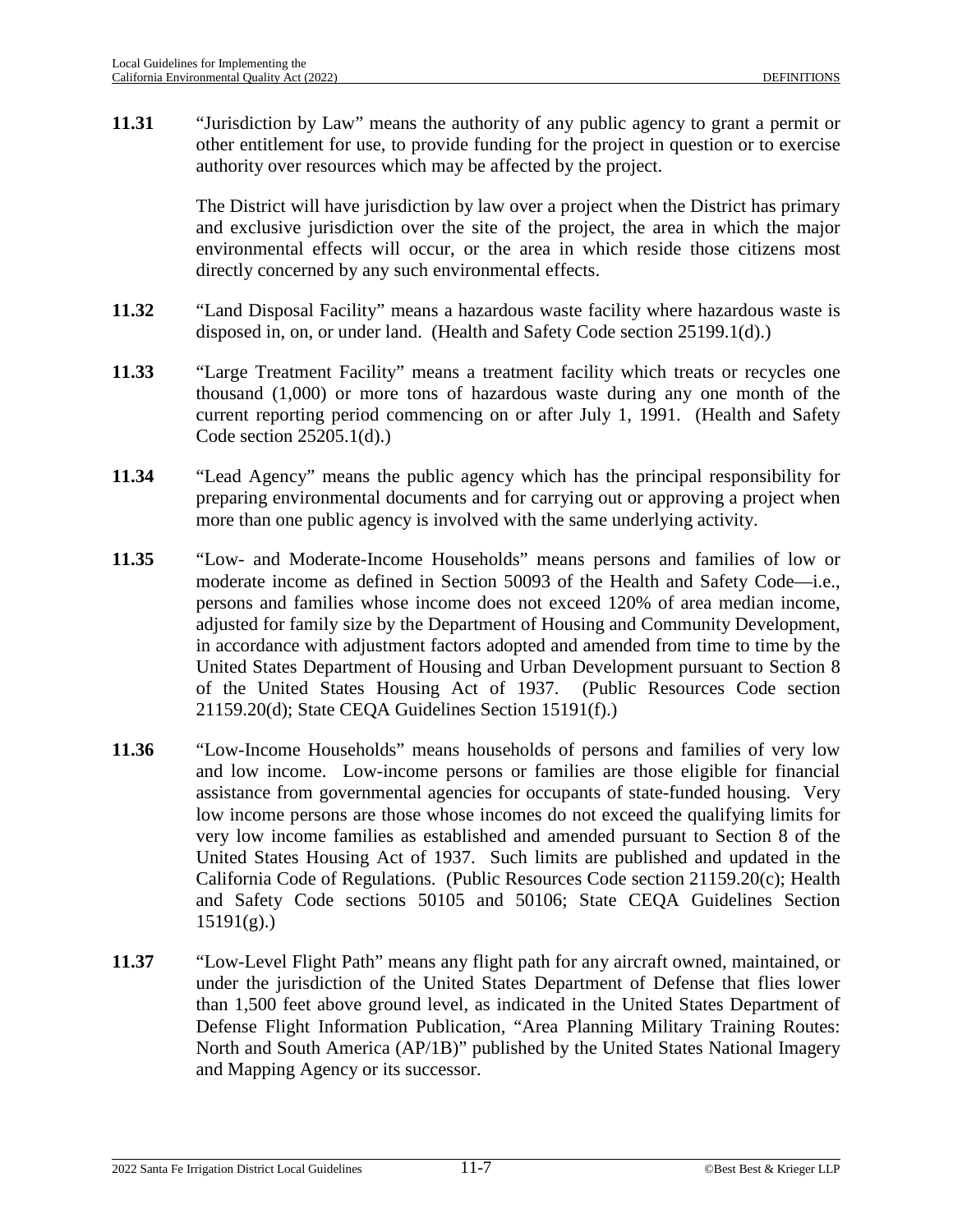- **11.38** "Lower Income Households" is defined in Health and Safety Code section 50079.5 to mean any of the following:
	- (1) "Lower income households" means persons and families whose income does not exceed the qualifying limits for lower income families as established and amended from time to time pursuant to Section 8 of the United States Housing Act of 1937;
	- (2) "Very low income households" means persons and families whose incomes do not exceed the qualifying limits for very low income families as defined in Health and Safety Code 50105; or
	- (3) "Extremely low income households" means persons and families whose incomes do not exceed the qualifying limits for extremely low income families as defined in Health and Safety Code section 50106.
- **11.39** "Major Transit Stop" means a site containing an existing rail or bus rapid transit station, a ferry terminal served by either a bus or rail transit service, or the intersection of two or more major bus routes with a frequency of service interval of fifteen (15) minutes or less during the morning and afternoon peak commute periods. (Pub. Resources Code, § 21064.3; see also Pub. Resources Code, § 21060.2; State CEQA Guidelines Section 15191(i).)
- <span id="page-182-0"></span>**11.40** "Metropolitan Planning Organization" or "MPO" means a federally-designated agency that provides transportation planning and programming in metropolitan areas. A MPO is designated for each urban area that has been defined in the most recent federal census as having a population of more than 50,000 people. There are 18 federally-designated MPOs in California. Non-urbanized (rural) areas do not have a designated MPO.
- **11.41** "Military Impact Zone" means any area, including airspace, that meets both of the following criteria:
	- (1) Is located within two miles of a military installation, including, but not limited to, any base, military airport, camp, post, station, yard, center, homeport facility for a ship, or any other military activity center that is under the jurisdiction of the United States Department of Defense; and
	- (2) Covers greater than 500 acres of unincorporated land, or greater than 100 acres of city incorporated land.
- **11.42** "Military Service" means the United States Department of Defense or any branch of the United States Armed Forces.
- **11.43** "Ministerial" describes a governmental decision involving little or no personal judgment by the public official as to the wisdom or manner of carrying out the project. The public official merely applies the law to the facts as presented but uses no special discretion or standards or objective measurements, and the public official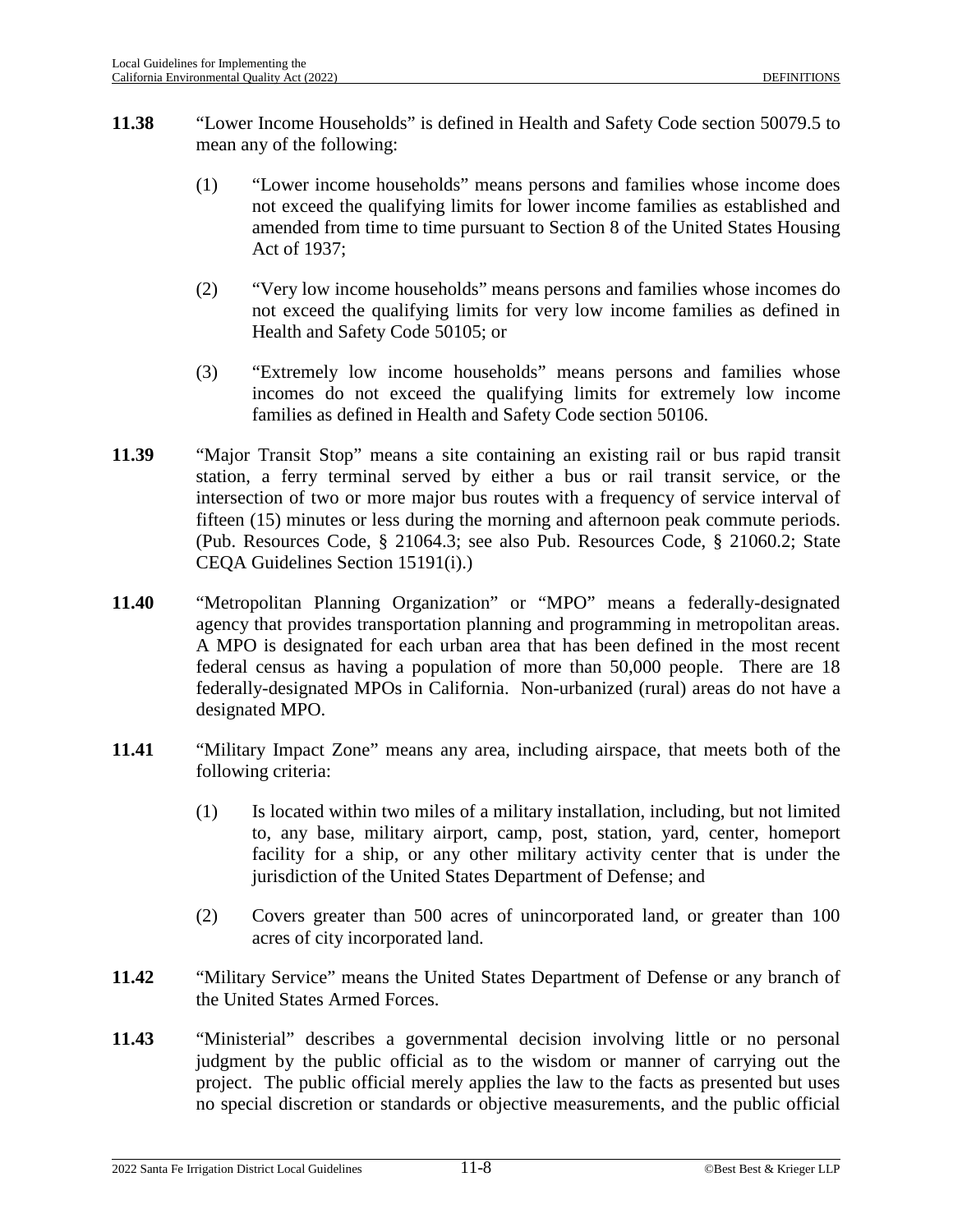cannot use personal, subjective judgment in deciding whether or how the project should be carried out. Common examples of ministerial permits include automobile registrations, dog licenses, and marriage licenses. A building permit is ministerial if the ordinance requiring the permit limits the public official to determining whether the zoning allows the structure to be built in the requested location, the structure would meet the strength requirements in the Uniform Building Code, and the applicant has paid his fee. (Public Resources Code section 21080(b)(1).)

- **11.44** "Mitigated Negative Declaration" or "MND" means a Negative Declaration prepared for a Project when the Initial Study has identified potentially significant effects on the environment, but: (1) revisions in the project plans or proposals made, or agreed to, by the applicant before the proposed Negative Declaration and Initial Study are released for public review would avoid the effects or mitigate the effects to a point where clearly no significant effect on the environment would occur, and (2) there is no substantial evidence in light of the whole record before the public agency that the project, as revised, may have a significant effect on the environment.
- **11.45** "Mitigation" includes avoiding the environmental impact altogether by not taking a certain action or parts of an action, minimizing impacts by limiting the degree or magnitude of the action and its implementation, rectifying the impact by repairing, rehabilitating or restoring the impacted environment, reducing or eliminating the impact over time by preservation and maintenance operations during the life of the action, or compensating for the impact by replacing or providing substitute resources or environments, including through permanent protection of such resources in the form of conservation easements.
- **11.46** "Negative Declaration" or "ND" means a written statement by the District briefly describing the reasons that a proposed project, not exempt from CEQA, will not have a significant effect on the environment and, therefore, does not require the preparation of an EIR.
- **11.47** "Notice of Completion" means a brief report filed with the Office of Planning and Research by the District when it is the Lead Agency as soon as it has completed a Draft EIR and is prepared to send out copies for review.
- **11.48** "Notice of Determination" means a brief notice to be filed by the District when it approves or determines to carry out a project which is subject to the requirements of CEQA.
- **11.49** "Notice of Exemption" means a brief notice which may be filed by the District when it has approved or determined to carry out a project, and it has determined that the project is exempt from the requirements of CEQA. Such a notice may also be filed by an applicant where such a determination has been made by a public agency which must approve the project.
- **11.50** "Notice of Preparation" means a brief notice sent by a Lead Agency to notify the Responsible Agencies, Trustee Agencies, the Office of Planning and Research, and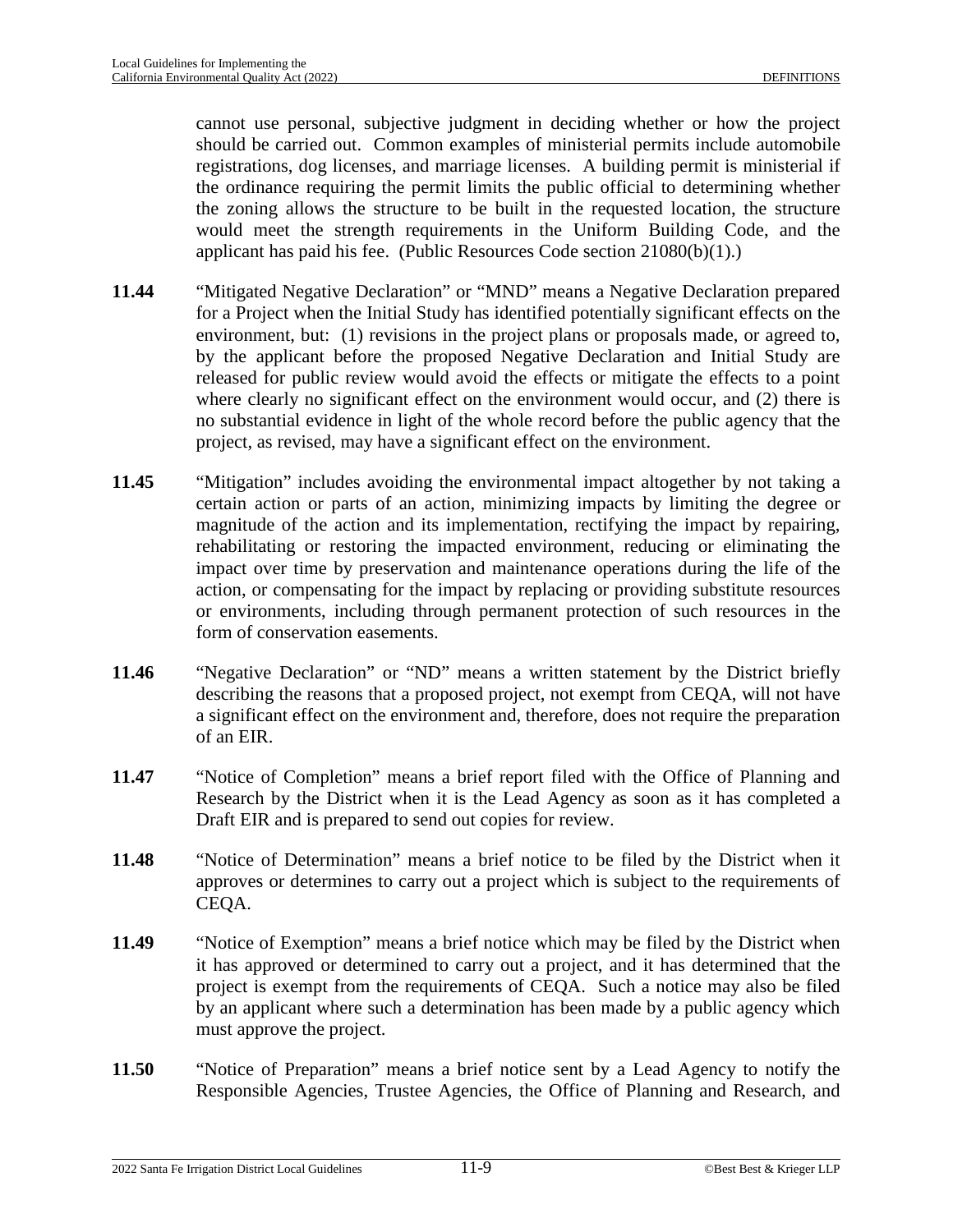involved federal agencies that the Lead Agency plans to prepare an EIR for a project. The purpose of this notice is to solicit guidance from those agencies as to the scope and content of the environmental information to be included in the EIR. Public agencies are free to develop their own formats for this notice.

- **11.51** "Oak" means a native tree species in the genus Quercus, not designated as Group A or Group B commercial species pursuant to regulations adopted by the State Board of Forestry and Fire Protection pursuant to Public Resources Code section 4526, and that is five (5) inches or more in diameter at breast height. (Public Resources Code section 21083.4(a).)
- **11.52** "Oak Woodlands" means an oak stand with a greater than 10 percent canopy cover or that may have historically supported greater than 10 percent canopy cover. (Fish  $\&$ Game Code section 1361(h).)
- **11.53** "Offsite Facility" means a facility that serves more than one generator of hazardous waste. (Public Resources Code section 21151.1(h).)
- **11.54** "Person" includes any person, firm, association, organization, partnership, business, trust, corporation, company, city, county, city and county, town, the state, and any of the agencies which may be political subdivisions of such entities, and, to the extent permitted by federal law, the United States, or any of its agencies or political subdivisions**.**
- **11.55** "Pipeline" as defined in these Local Guidelines depends on the context. Please see Local Guidelines Sections [3.10](#page-26-0) and [3.11](#page-26-1) for specific definitions.
- **11.56** "Private Project" means a project which will be carried out by a person other than a governmental agency, but which will need a discretionary approval from the District. Private projects will normally be those listed in subsections (2) and (3) of Local Guidelines Section [11.57.](#page-184-0)
- <span id="page-184-0"></span>**11.57** "Project" means the whole of an action or activity which may cause either a direct physical change in the environment, or a reasonably foreseeable indirect change in the environment, and is any of the following:
	- (1) A discretionary activity directly undertaken by the District including but not limited to public works construction and related activities, clearing or grading of land, or improvements to existing public structures;
	- (2) A discretionary activity which involves a public agency's issuance to a person of a lease, permit, license, certificate, or other entitlement for use, or which is supported, in whole or in part, through contracts, grants, subsidies, loans or other forms of assistance by the District; or
	- (3) A discretionary project proposed to be carried out or approved by public agencies, including but not limited to the enactment and amendment of local General Plans or elements thereof, the enactment of zoning ordinances, the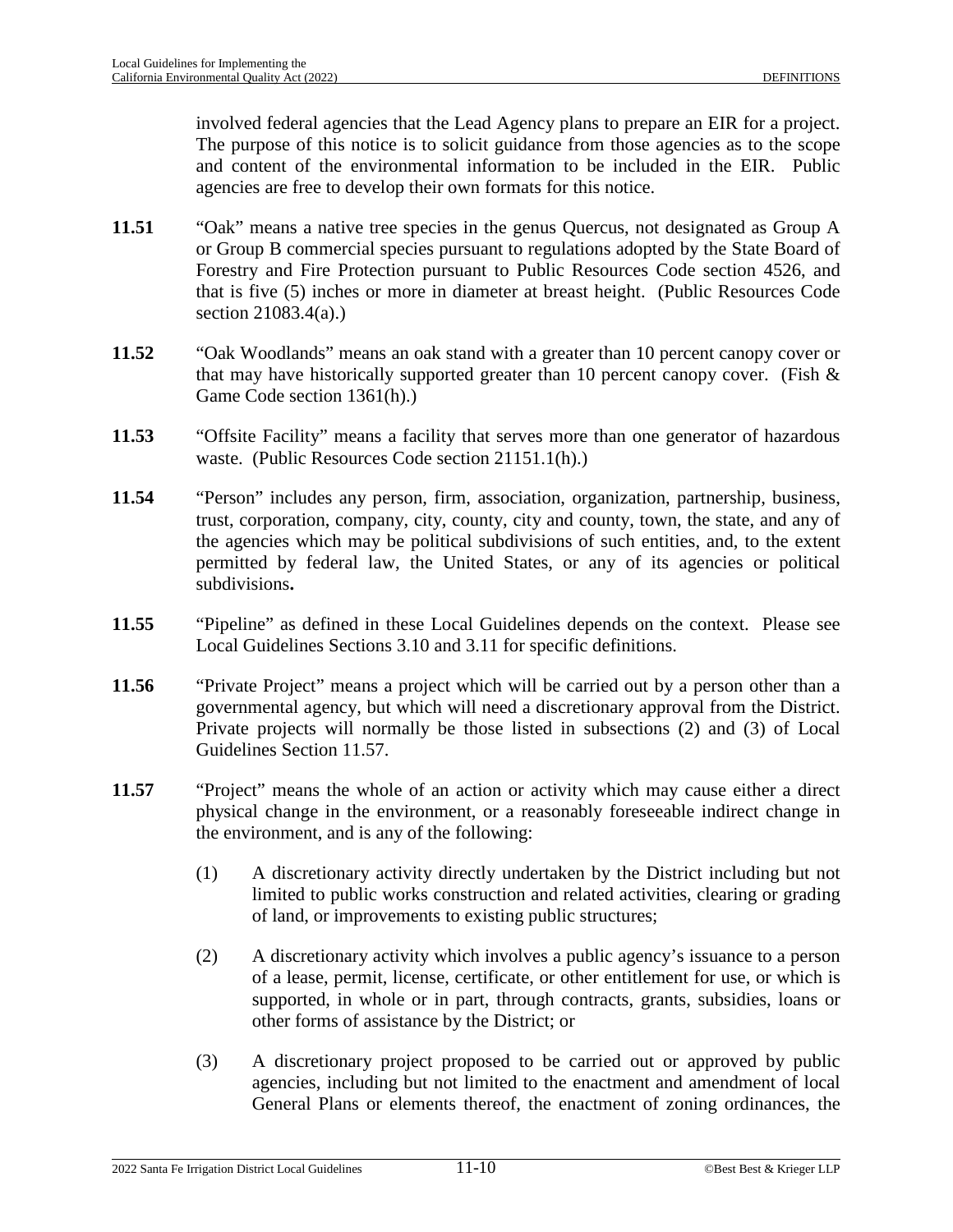issuance of zoning variances, the issuance of conditional use permits and the approval of tentative subdivision maps.

The presence of any real degree of control over the manner in which a project is completed makes it a discretionary project.

The term "project" refers to the activity which is being approved and which may be subject to several discretionary approvals by governmental agencies. The term "project" does not mean each separate governmental approval.

- **11.58** "Project-Specific Effects" means all the direct or indirect environmental effects of a project other than cumulative effects and growth-inducing effects. (Public Resources Code section 21065.3; State CEQA Guidelines Section 15191(j).)
- **11.59** "Public Water System" means a system for the provision of piped water to the public for human consumption that has 3,000 or more service connections. A public water system includes all of the following: (A) Any collection, treatment, storage, and distribution facility under control of the operator of the system which is used primarily in connection with the system; (B) Any collection or pretreatment storage facility not under the control of the operator that is used primarily in connection with the system; (C) Any person who treats water on behalf of one or more public water systems for the purpose of rendering it safe for human consumption. (State CEQA Guidelines Section 15155.)
- **11.60** "Qualified Urban Use" means any residential, commercial, public institutional, transit or transportation passenger facility, or retail use, or any combination of those uses. (Public Resources Code section 21072; State CEQA Guidelines Section 15191(k).)
- **11.61** "Residential" means a use consisting of either residential units only or residential units and primarily neighborhood-serving goods, services, or retail uses that do not exceed 15% of the total floor area of the project. (State CEQA Guidelines Section 15191(l).) Residential, pursuant to Public Resources Code section 21159.24, shall mean a use consisting of either of the following:
	- (1) Residential units only.
	- (2) Residential units and primarily neighborhood-serving goods, services, or retail uses that do not exceed 25 percent of the total building square footage of the project.
- **11.62** "Responsible Agency" means a public agency which proposes to carry out or approve a project for which a Lead Agency has prepared the environmental documents. For the purposes of CEQA, the term "Responsible Agency" includes all federal, state, regional and local public agencies other than the Lead Agency which have discretionary approval power over the project.
- **11.63** "Riparian areas" mean those areas transitional between terrestrial and aquatic ecosystems and that are distinguished by gradients in biophysical conditions,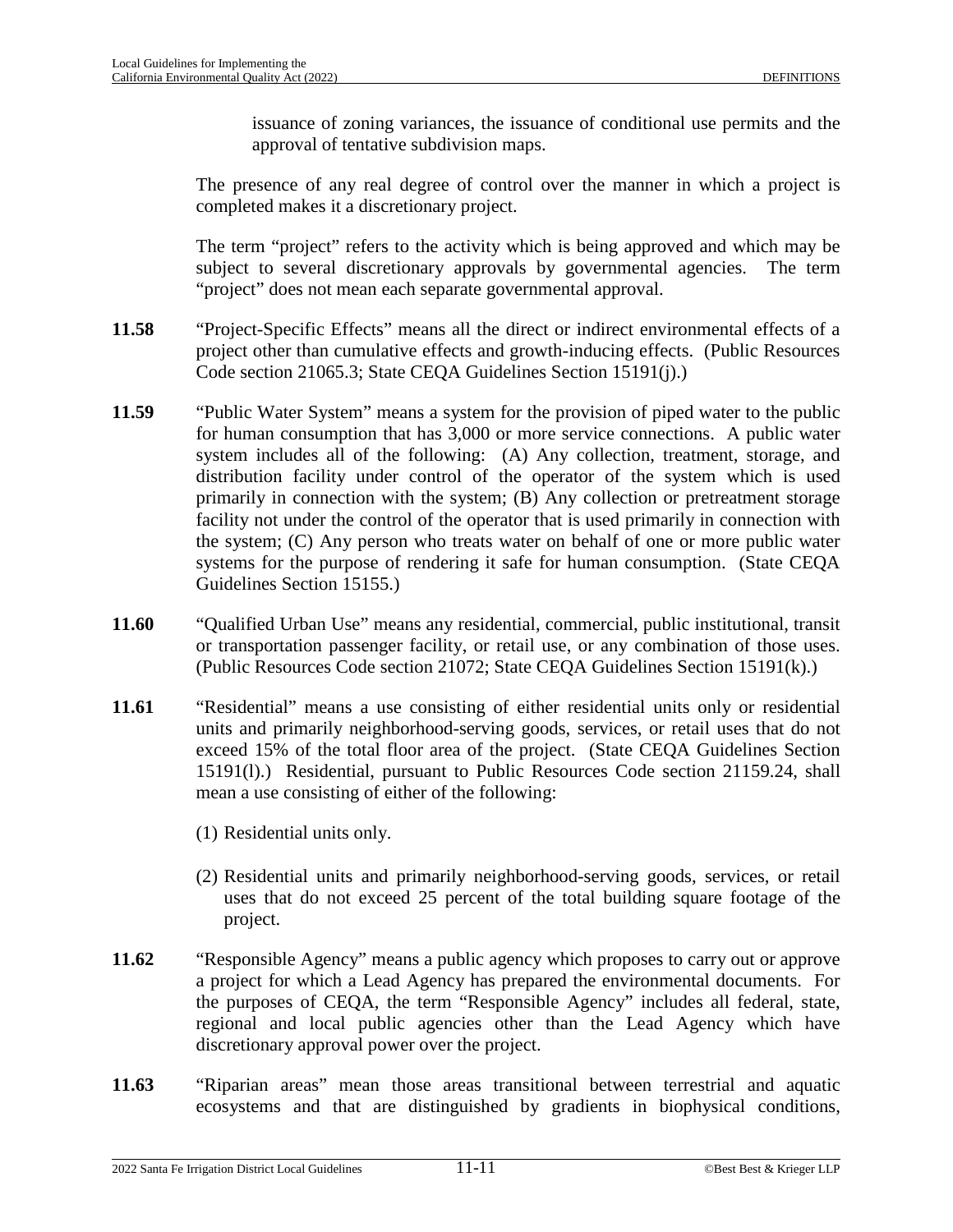ecological processes, and biota. A riparian area is an area through which surface and subsurface hydrology connect waterbodies with their adjacent uplands. A riparian area includes those portions of terrestrial ecosystems that significantly influence exchanges of energy and matter with aquatic ecosystems. A riparian area is adjacent to perennial, intermittent, and ephemeral streams, lakes, and estuarine-marine shorelines.

- **11.64** "Roadway" means a roadway as defined pursuant to Section 530 of the Vehicle Code and the previously graded and maintained shoulder that is within a roadway right-ofway of no more than five feet from the edge of the roadway.
- **11.65** "Significant Effect" means a substantial, or potentially substantial, adverse change in any of the physical conditions within the area affected by the activity including land, air, water, minerals, flora, fauna, ambient noise, and objects of historic or aesthetic significance. A social or economic change related to a physical change may be considered in determining whether the physical change is significant.
- **11.66** "Significant Value as a Wildlife Habitat" includes wildlife habitat of national, statewide, regional, or local importance; habitat for species protected by the federal Endangered Species Act of 1973 (16 U.S.C. Sec. 1531, et seq.), the California Endangered Species Act (Chapter 1.5 (commencing with Section 2050) of Division 3 of the Fish and Game Code), or the Native Plant Protection Act (Chapter 10 (commencing with Section 1900) of Division 2 of the Fish and Game Code); habitat identified as candidate, fully protected, sensitive, or species of special status by local, state, or federal agencies; or habitat essential to the movement of resident or migratory wildlife.
- **11.67** "Special Use Airspace" means the land area underlying the airspace that is designated for training, research, development, or evaluation for a military service, as that land area is established by the United States Department of Defense Flight Information Publication, "Area Planning: Special Use Airspace: North and South America (AP/1A)" published by the United States National Imagery and Mapping Agency or its successor.
- **11.68** "Staff" means the General Manager or his or her designee**.**
- **11.69** "Standard" means a standard of general application that is all of the following:
	- (1) A quantitative, qualitative or performance requirement found in a statute, ordinance, resolution, rule, regulation, order, or other standard of general application;
	- (2) Adopted for the purpose of environmental protection;
	- (3) Adopted by a public agency through a public review process;
	- (4) Governs the same environmental effect which the change in the environment is impacting; and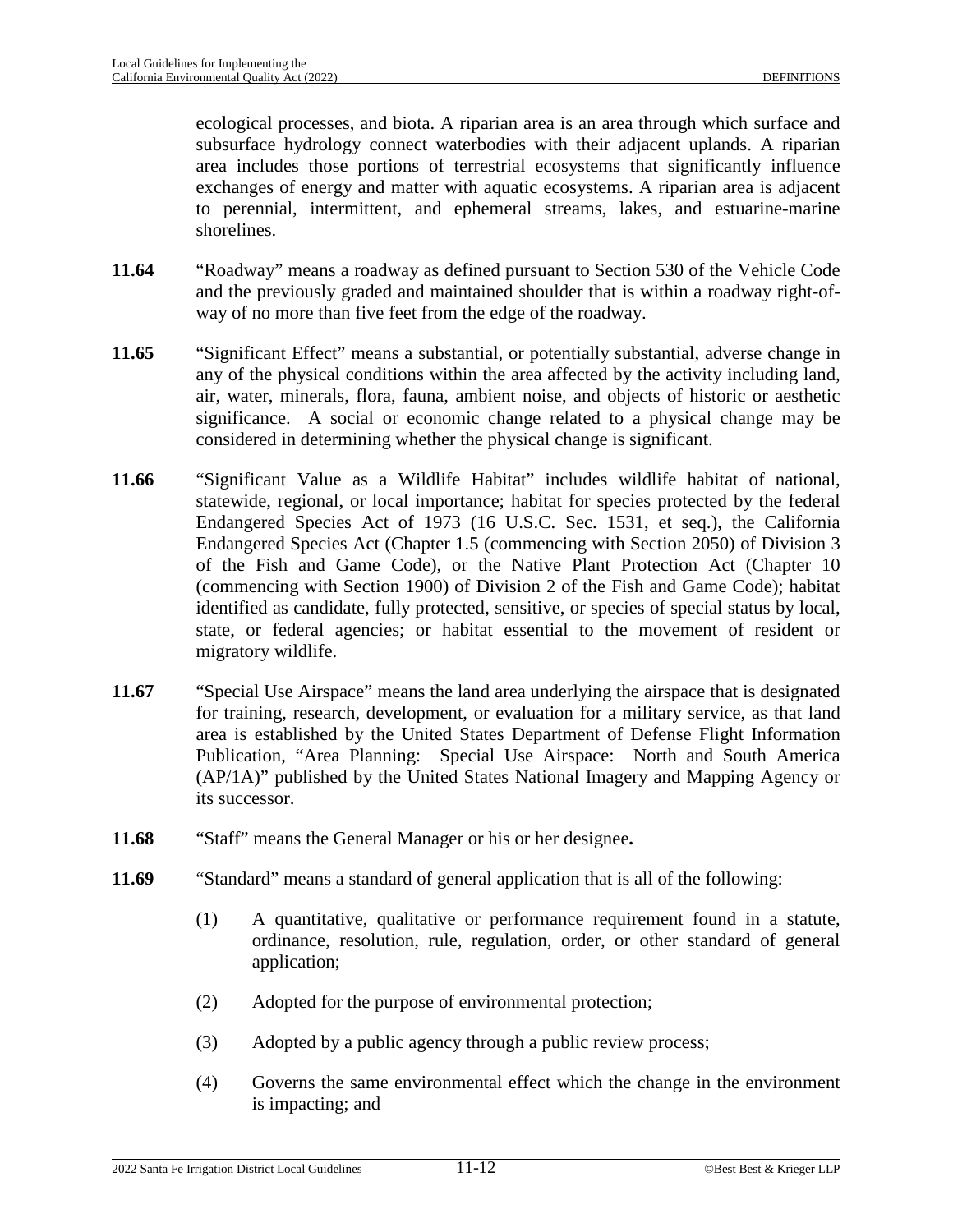(5) Governs the jurisdiction where the project is located.

The definition of "standard" includes any thresholds of significance adopted by the District which meet the requirements of this Section.

If there is a conflict between standards, the District shall determine which standard is appropriate based upon substantial evidence in light of the whole record.

- **11.70** "State CEQA Guidelines" means the Guidelines for Implementation of the California Environmental Quality Act as adopted by the Secretary of the California Natural Resources Agency as they now exist or hereafter may be amended. (California Administrative Code, Title 14, Sections 15000, et seq.)
- **11.71** "Substantial Evidence" means reliable information on which a fair argument can be based to support an inference or conclusion, even though another conclusion could be drawn from that information. "Substantial evidence" includes facts, reasonable assumptions predicated upon facts, and expert opinion supported by facts. "Substantial evidence" does not include argument, speculation, unsubstantiated opinion or narrative, evidence which is clearly inaccurate or erroneous, or evidence of social or economic impacts which do not contribute to, or are not caused by, physical impacts on the environment.
- **11.72** "Sustainable Communities Strategy" is an element of a Regional Transportation Plan, which must be adopted by th[e Metro](#page-182-0)politan Planning Organization for the region. (See Local Guidelines Section 11.40.) The Sustainable Communities Strategy is an integrated land use and transportation plan intended to reduce greenhouse gases. The Sustainable Communities Strategy includes various components such as: consideration of existing densities and uses within the region, identification of areas within the region that can accommodate an eight-year projection of the region's housing needs, development of projections for growth in the region, identification of existing transportation networks, and preparation of a forecast for development pattern for the region that can be integrated with transportation networks.
- **11.73** "Tiering" means the coverage of general matters in broader EIRs (such as on general plans or policy statements) with subsequent narrower EIRs or ultimately site-specific EIRs incorporating by reference the general discussions and concentrating solely on the issues specific to the EIR subsequently prepared. Tiering is appropriate when the sequence of EIRs is:
	- (a) From a general plan, policy, or Program EIR to a program, plan, or policy EIR of lesser scope or to a site-specific EIR; or
	- (b) From an EIR on a specific action at an early stage to a subsequent EIR or a supplement to an EIR at a later stage. Tiering in such cases is appropriate when it helps the Lead Agency to focus on the issues which are ripe for decision and exclude from consideration issues already decided or not yet ripe.

(Public Resources Code sections 21003, 21061 and 21100.)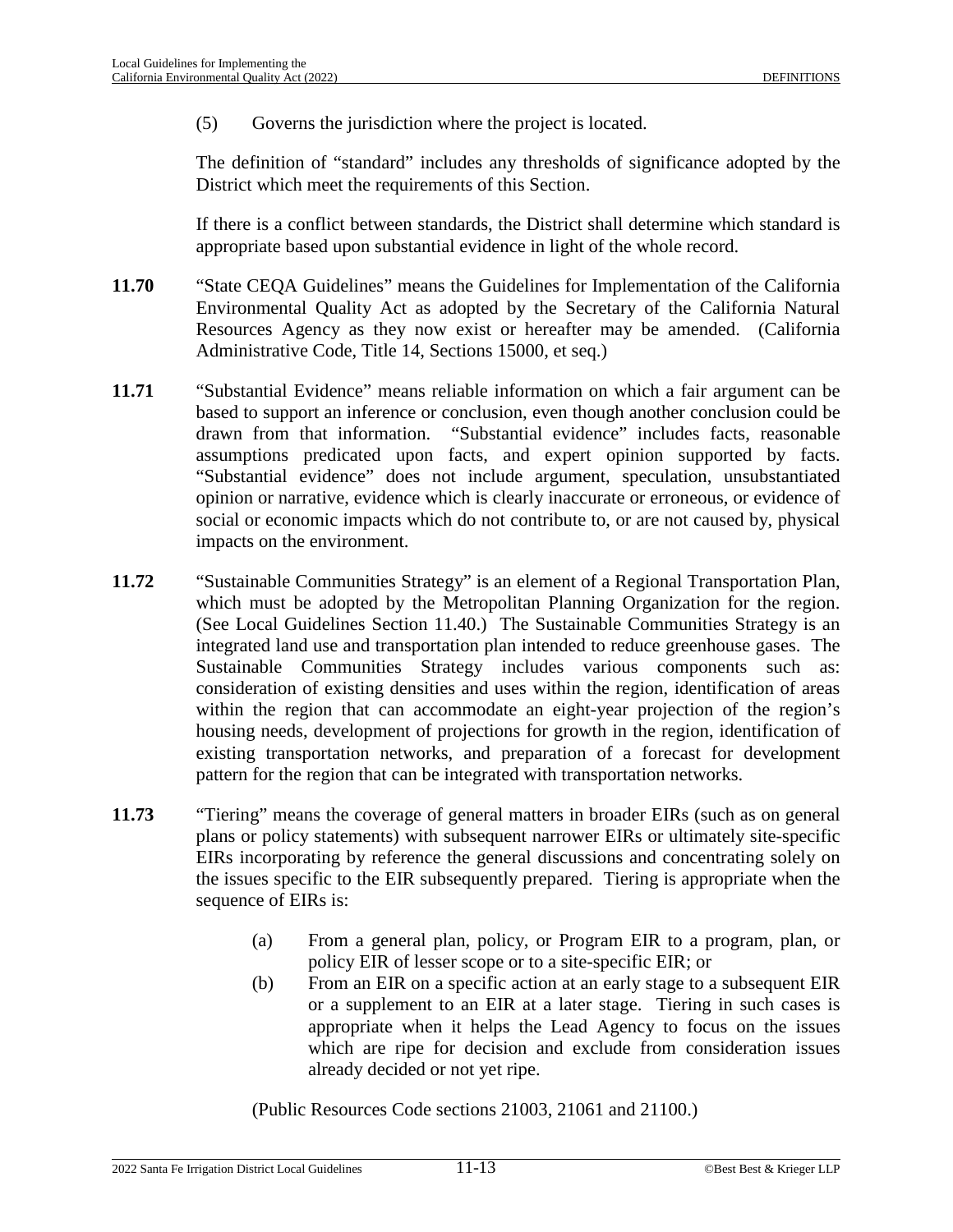- **11.74** "Transit Priority Area" means an area within one-half mile of a major transit stop that is existing or planned, if the planned stop is scheduled to be completed within the planning horizon included in a Transportation Improvement Program adopted pursuant to Section 450.216 or 450.322 of Title 23 of the Code of Federal Regulations.
- **11.75** "Transit Priority Project" means a mixed use project that is consistent with the general use designation, density, building intensity, and applicable policies specified for the project area in either a sustainable communities strategy or an alternative planning strategy for which the California Air Resources Board has accepted a Metropolitan Planning Organization's determination that the sustainable communities strategy or the alternative planning strategy would, if implemented, achieve the greenhouse gas emission reduction targets. Such a project may be exempt from CEQA if a detailed laundry list of requirements is met. To qualify for the exemption, the Transit Priority Project must:
	- (1) contain at least 50 percent residential use based on total building square footage;
	- (2) if the project contains between 26 percent and 50 percent non-residential uses, the floor-to-area ratio (FAR) must be at least 0.75;
	- (3) have a minimum net density of 20 dwelling units per acre;
	- (4) be located within a half mile of a major transit stop or high-quality transit corridor included in a regional transportation plan; and
	- (5) meet all the requirements of Public Resources Code section 21155.1.
- **11.76** "Transportation Facilities" includes major local arterials and public transit within five (5) miles of the project site, and freeways, highways, and rail transit service within ten (10) miles of the project site.
- **11.77** "Tribal Cultural Resources" are either of the following:
	- (1) Sites, features, places, cultural landscapes, sacred places, and objects with cultural value to a California Native American tribe that are either of the following:
		- (a) Included or determined to be eligible for inclusion in the California Register of Historical Resources.
		- (b) Included in a local register of historic resources as defined in subdivision (k) of Public Resources Code section 5020.1.
	- (2) A resource determined by the Lead Agency, in its discretion and supported by substantial evidence, to be significant pursuant to criteria set forth in subdivision (c) of Public Resources Code section 5024.1. In applying the criteria set forth in subdivision (c) of Section 5024.1 for the purposes of this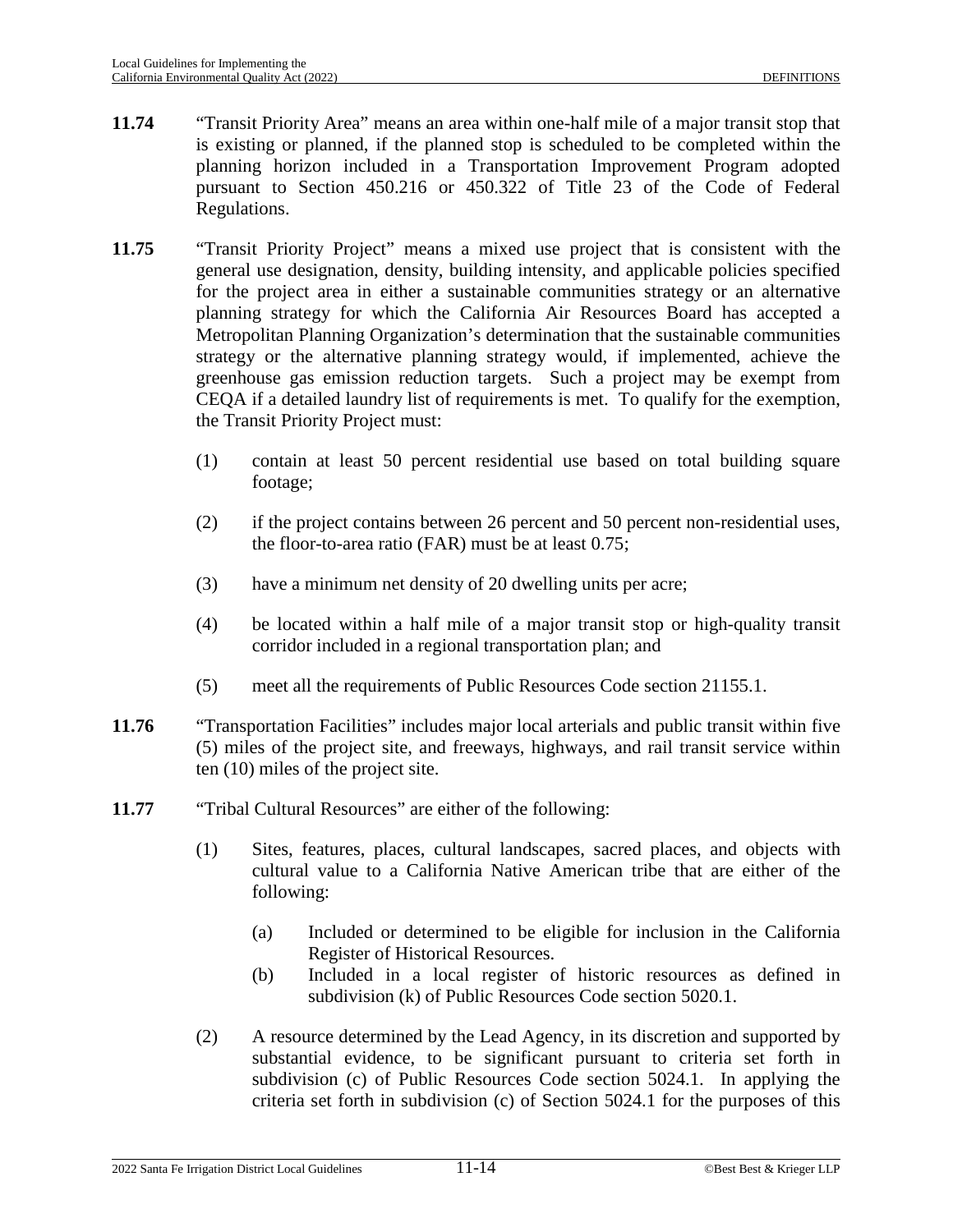definition, the Lead Agency shall consider the significance of the resource to a California Native American tribe.

A cultural landscape that meets the criteria set forth above is a tribal cultural resource to the extent that the landscape is geographically defined in terms of the size and scope of the landscape.

A historic resource described in Public Resources Code section 21084.1, a unique archaeological resource as defined in subdivision (g) of Public Resources Code section 21083.2, or a "nonunique archaeological resource" as defined in subdivision (h) of Public Resources Code section 21083.2 may also be a tribal cultural resource if it conforms with the criteria of Tribal cultural resources.

- **11.78** "Trustee Agency" means a State agency having jurisdiction by law over natural resources affected by a project which are held in trust for the people of the State of California. Trustee Agencies may include, but are not limited to, the following:
	- (a) The California Department of Fish and Wildlife ("DFW") with regard to the fish and wildlife of the state, designated rare or endangered native plants, and game refuges, ecological reserves, and other areas administered by DFW;
	- (b) The State Lands Commission with regard to state owned "sovereign" lands such as the beds of navigable waters and state school lands;
	- (c) The State Department of Parks and Recreation with regard to units of the State Park System;
	- (d) The University of California with regard to sites within the Natural Land and Water Reserve System; and/or
	- (e) The State Water Resources Control Board with respect to surface waters.
- **11.79** "Urban Growth Boundary" means a provision of a locally adopted general plan that allows urban uses on one side of the boundary and prohibits urban uses on the other side of the boundary.
- **11.80** "Urbanized Area" means either of the following:
	- (1) An incorporated city that either by itself or in combination with two contiguous incorporated cities has a population of at least one hundred thousand (100,000) persons;
	- (2) An unincorporated area that meets both of the following requirements:
		- (a) The unincorporated area is either:
			- (i) completely surrounded by one or more incorporated cities, has a population of at least 100,000 persons either by itself or in combination with the surrounding incorporated city or cities, and has a population density that at least equals the population density of the surrounding city or cities; or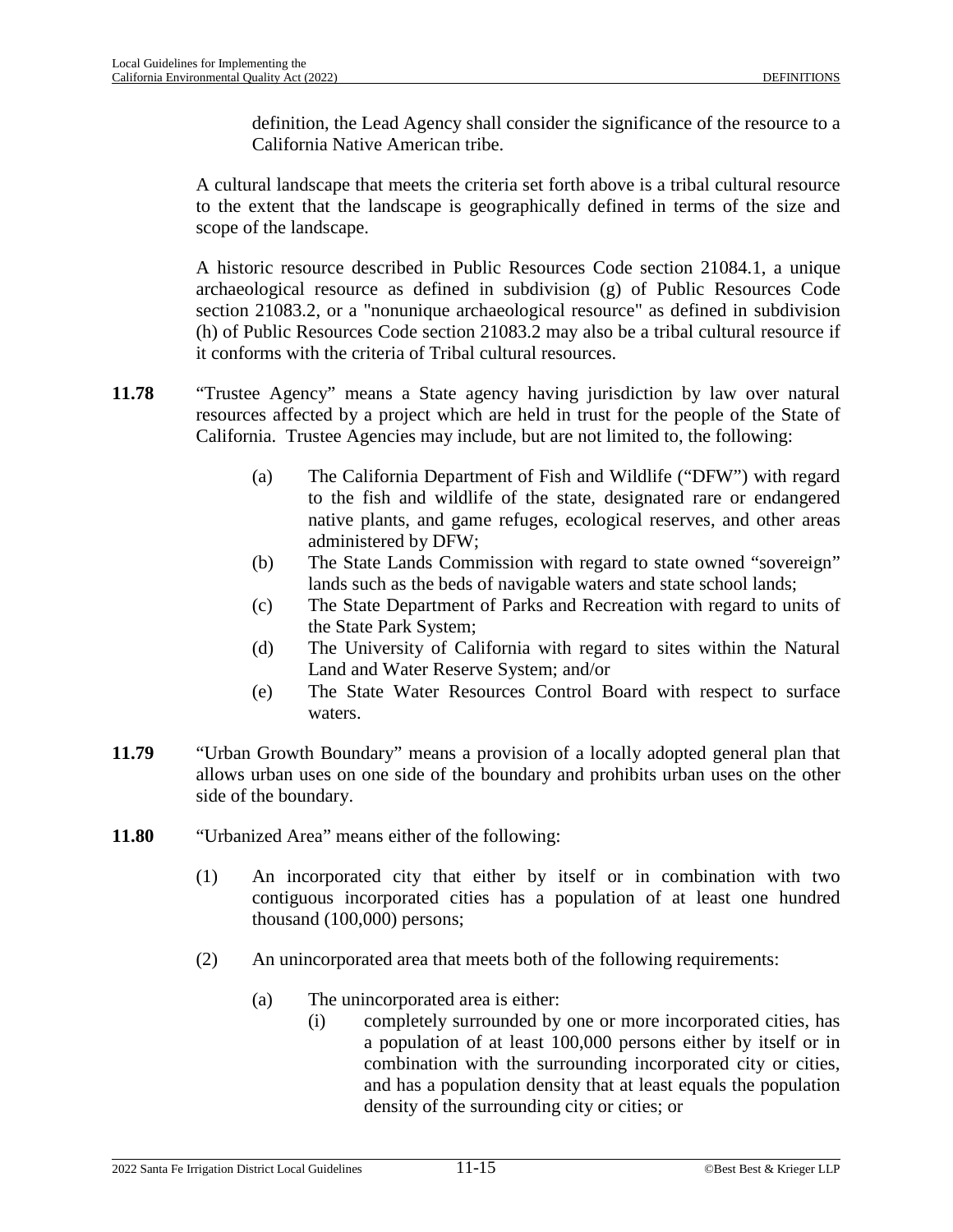- (ii) located within an urban growth boundary and has an existing residential population of at least five thousand (5,000) persons per square mile. An "urban growth boundary" means a provision of a locally adopted general plan that allows urban uses on one side of the boundary and prohibits urban uses on the other side.
- (b) The board of supervisors with jurisdiction over the unincorporated area has taken all three of the following steps:
	- 1. Prepared a draft document by which the board would find that the general plan, zoning ordinance, and related policies and programs applicable to the unincorporated area are consistent with principles that encourage compact development in a manner that promotes efficient transportation systems, economic growth, affordable housing, energy efficiency, and an appropriate balance of jobs and housing, and protects the environment, open space and agricultural areas;
	- 2. Submitted the draft document to the Office of Planning and Research and allowed OPR thirty (30) days to submit comments on the draft finding to the board; and
	- 3. At least thirty (30) days after submitting the draft document to OPR, the board has adopted a final finding in substantial conformity with the draft finding described in the draft document.

(Public Resources Code sections 21083, 21159.20-21159.24; State CEQA Guidelines Section 15191(m).)

- **11.81** "Water Acquisition Plans" means any plans for acquiring additional water supplies prepared by the public water system or a city or county Lead Agency pursuant to subdivision (a) of section 10911 of the Water Code.
- **11.82** "Water Assessment" or "Water Supply Assessment" means the water supply assessment that must be prepared by the governing body of a public water system, or a city or county, pursuant to and in compliance with sections 10910 to 10915 of the Water Code, and that includes, without limitation, the elements of the assessment required to comply with subdivisions (d), (e), (f), and (g) of section 10910 of the Water Code.
- **11.83** "Water Demand Project" means any one of the following:
	- (A) A residential development of more than 500 dwelling units;
	- (B) A shopping center or business establishment employing more than 1,000 persons or having more than 500,000 square feet of floor space;
	- (C) A commercial office building employing more than 1,000 persons or having more than 250,000 square feet of floor space;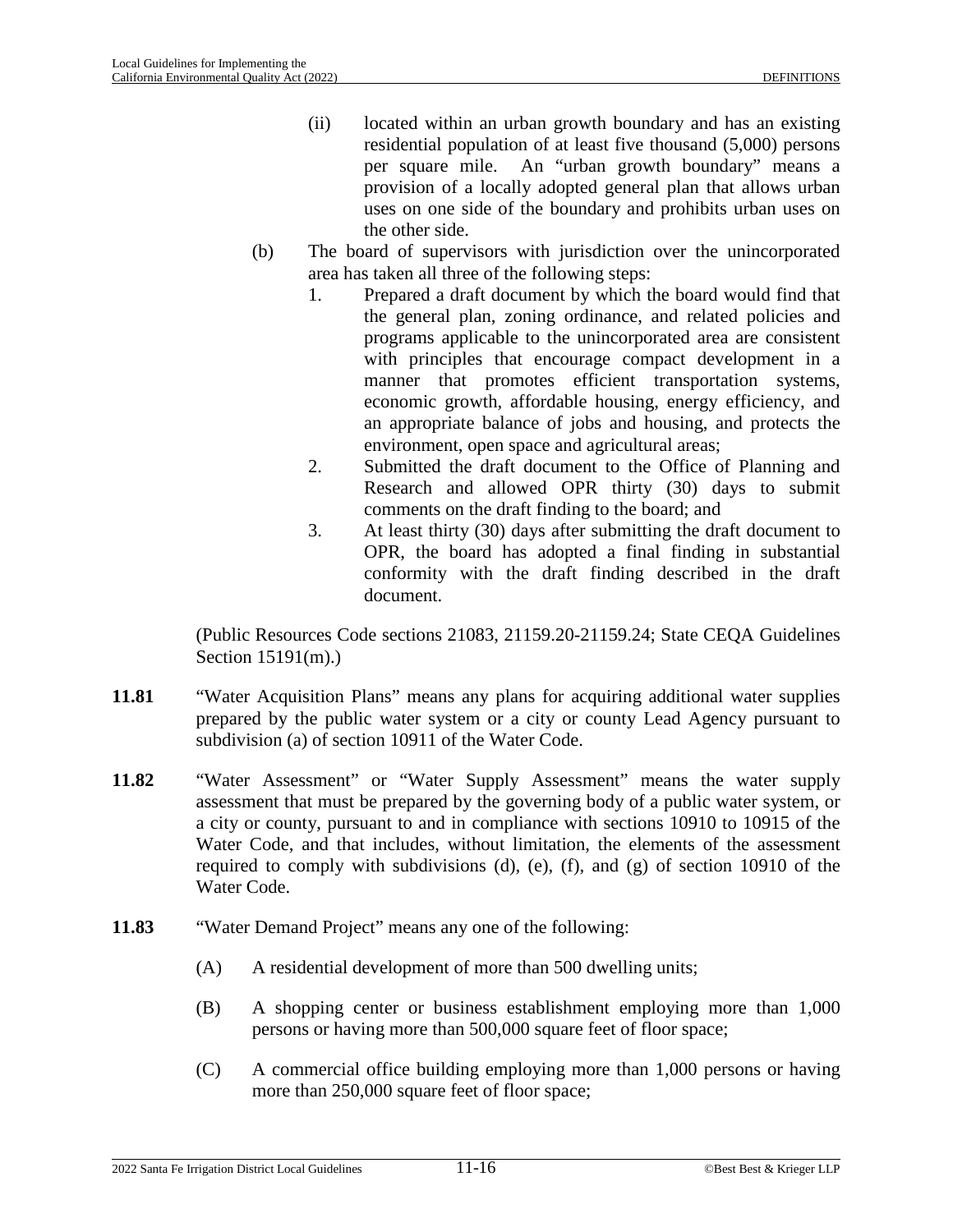- (D) A hotel or motel, or both, having more than 500 rooms;
- (E) An industrial, manufacturing, or processing plant, or industrial park planned to house more than 1,000 persons, occupying more than 40 acres of land, or having more than 650,000 square feet of floor area;

Except, a proposed photovoltaic or wind energy generation facility approved on or after October 8, 2011, is not a Water Demand Project if the facility would demand no more than 75 acre-feet of water annually.

- (F) A mixed-use project that includes one or more of the projects specified in subdivisions  $(A)$ ;  $(B)$ ,  $(C)$ ,  $(D)$ ,  $(E)$ , or  $(G)$  of this section;
- (G) A project that would demand an amount of water equivalent to, or greater than, the amount of water required by a 500 dwelling unit project; or
- (H) For public water systems with fewer than 5,000 service connections, a project that meets the following criteria:
	- (1) A proposed residential, business, commercial, hotel or motel, or industrial development that would account for an increase of 10 percent or more in the number of a public water system's existing service connections; or
	- (2) A mixed-use project that would demand an amount of water equivalent to, or greater than, the amount of water required by residential development that would represent an increase of 10 percent or more in the number of the public water system's existing service connections.

(State CEQA Guidelines Section 15155.)

- **11.84** "Waterway" means a bay, estuary, lake, pond, river, slough, or a perennial, intermittent, or ephemeral stream, lake, or estuarine-marine shoreline.
- **11.85** "Wetlands" has the same meaning as that term is construed in the regulations issued by the United States Army Corps of Engineers pursuant to the Clean Water Act. Thus, "wetlands" means areas that are inundated or saturated by surface or ground water at a frequency and duration sufficient to support, and that under normal circumstances do support, a prevalence of vegetation typically adapted for life in saturated soil conditions. Wetlands generally include swamps, marshes, bogs, and similar areas. (Public Resources Code section 21159.21(d), incorporating Title 33, Code of Federal Regulations, Section 328.3.)
- **11.86** "Wildlife Habitat" means the ecological communities upon which wild animals, birds, plants, fish, amphibians, and invertebrates depend for their conservation and protection. (Public Resources Code section 21159.21.)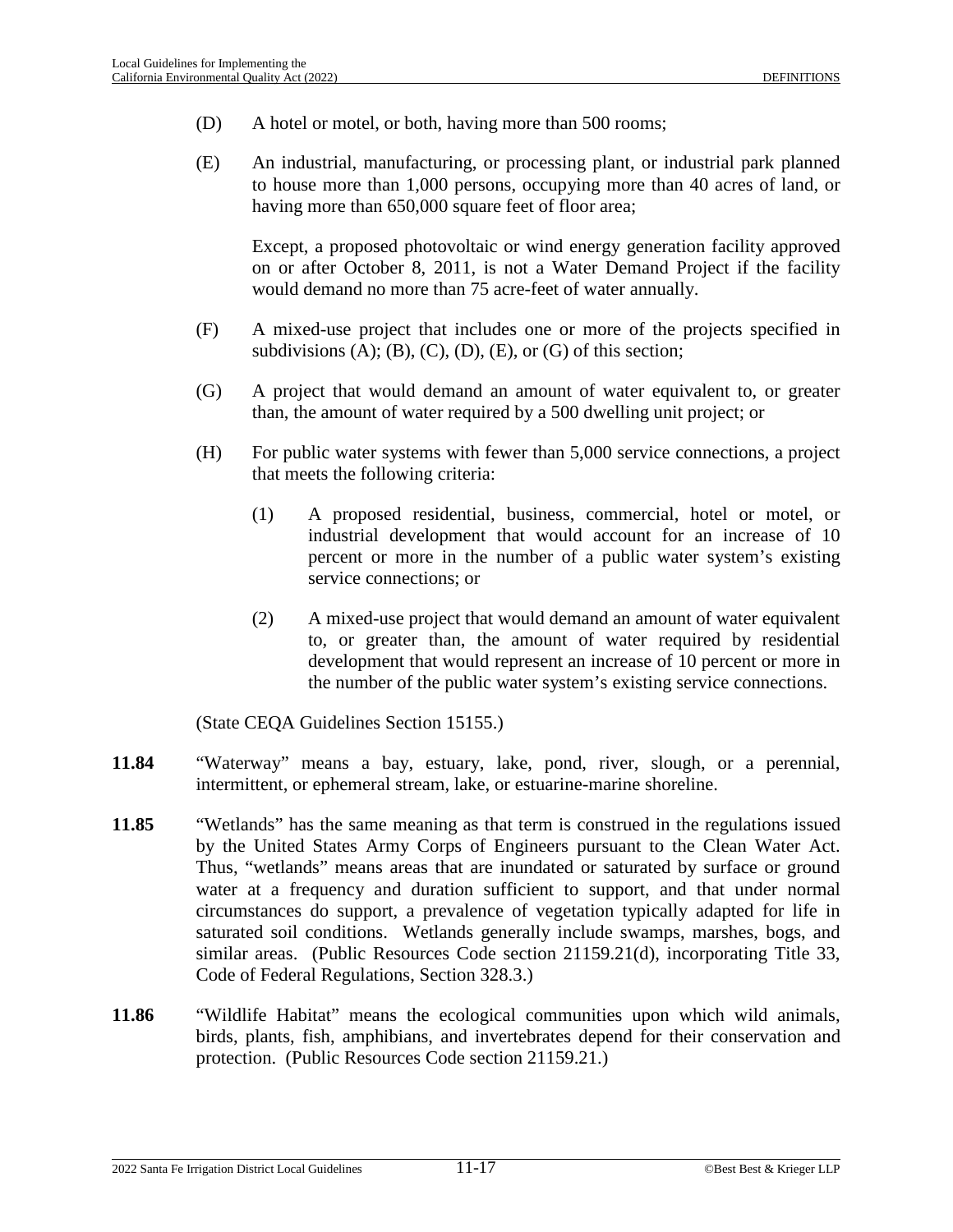**11.87** "Zoning Approval" means any enactment, amendment, or appeal of a zoning ordinance; granting of a conditional use permit or variance; or any other form of land use, subdivision, tract, or development approval required from the city or county having jurisdiction to permit the particular use of the property.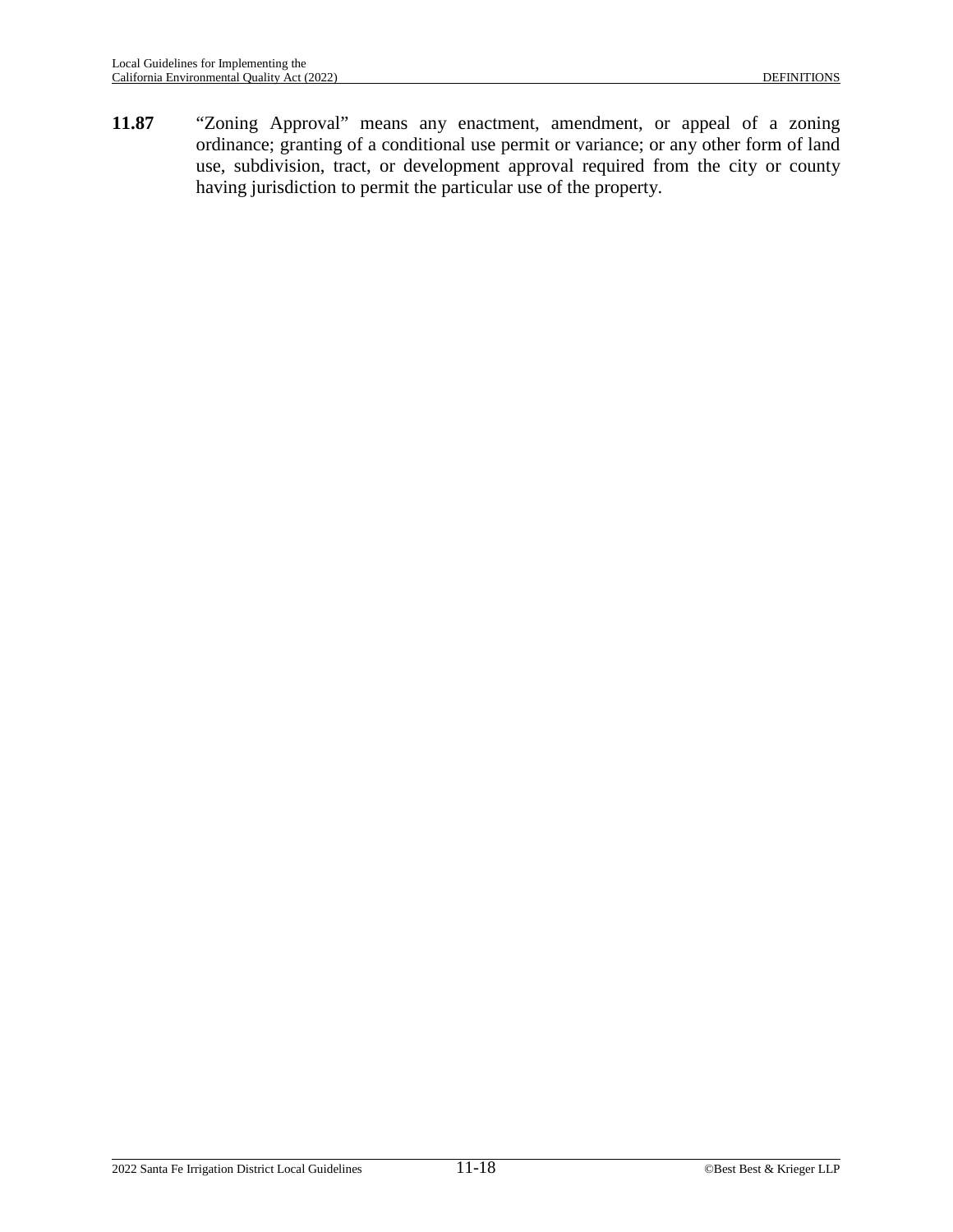## **12. FORMS**

See forms A – S which accompany these Guidelines.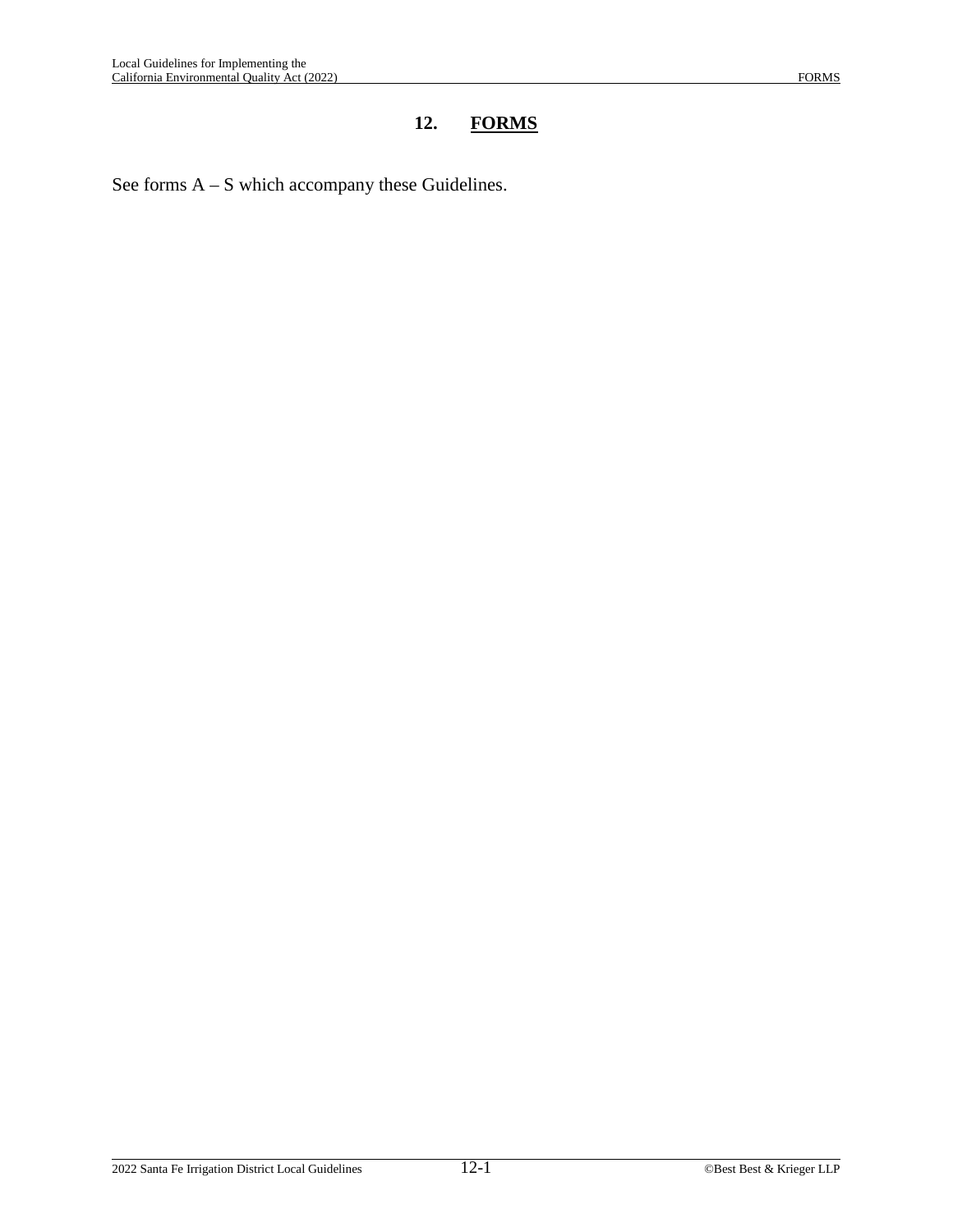## 13. **COMMON ACRONYMS**

| A.             |                                                                                         |
|----------------|-----------------------------------------------------------------------------------------|
|                | ADEIR – Administrative Draft Environmental Impact Report                                |
|                | <b>AQMD</b> – Air Quality Management District                                           |
|                | <b>AQMP</b> – Air Quality Management Plan                                               |
|                | AR – Administrative Record                                                              |
|                | ARB - Air Resources Board                                                               |
| <b>B.</b>      |                                                                                         |
|                | <b>BMP</b> – Best Management Practices                                                  |
|                | <b>BO</b> – Biological Opinion                                                          |
| $\mathbf{C}$ . |                                                                                         |
|                | Cal EPA – California Environmental Protection Agency                                    |
|                | CAP – Climate Action Plan                                                               |
|                | CCAA – California Clean Air Act                                                         |
|                | CCR – California Code of Regulations (Title 14 Sections 15000 et seq. are also known as |
|                | the State CEQA Guidelines.)                                                             |
|                | CE - Categorical Exclusion (NEPA)                                                       |
|                | CESA - California Endangered Species Act                                                |
|                | CEQA - California Environmental Quality Act                                             |
|                | CFR – Code of Federal Regulations                                                       |
|                | <b>CMP</b> – Congestion Management Plan                                                 |
|                | CRWQCB – California Regional Water Quality Control Board                                |
| D.             |                                                                                         |
|                | DEIR – Draft Environmental Impact Report                                                |
|                | DFW – Department of Fish and Wildlife                                                   |
| E.             |                                                                                         |
|                | EA – Environmental Assessment (NEPA term)                                               |
|                | EIR - Environmental Impact Report                                                       |
|                | EIS – Environmental Impact Statement (NEPA term)                                        |
|                | EPA – Environmental Protection Agency                                                   |
|                | ESA – Endangered Species Act; Environmental Site Assessment                             |
| F.             |                                                                                         |
|                | FCAA – Federal Clean Air Act                                                            |
|                | FEIR – Final Environmental Impact Report                                                |
|                | FOIA – Freedom of Information Act (Federal)                                             |
|                | FONSI – Finding of No Significant Impact (NEPA term)                                    |
|                | FWS - Fish and Wildlife Service                                                         |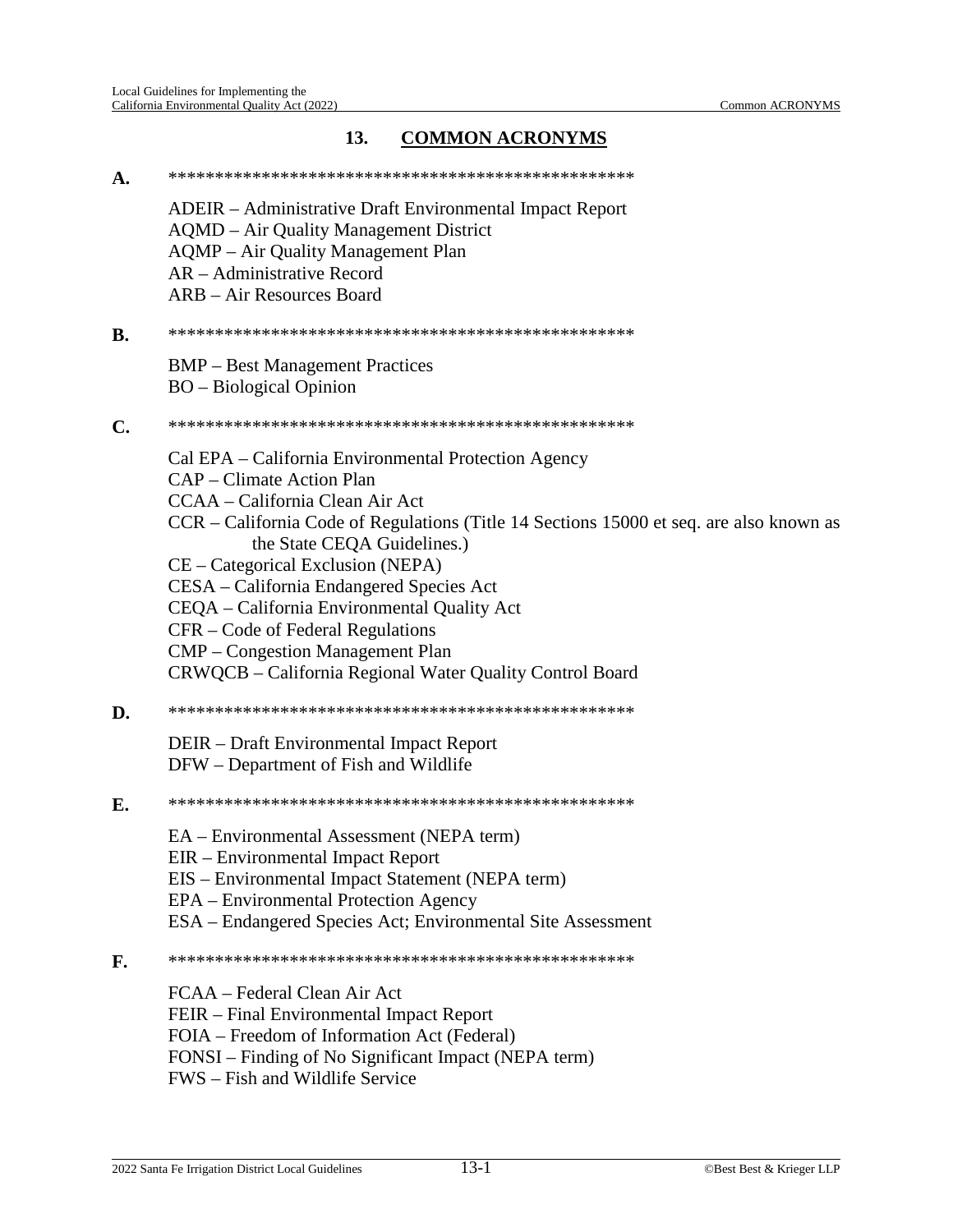| G.           |                                                                                                                                                                                                                                                                                             |
|--------------|---------------------------------------------------------------------------------------------------------------------------------------------------------------------------------------------------------------------------------------------------------------------------------------------|
|              | GHG – Greenhouse Gas<br>GW – Ground Water                                                                                                                                                                                                                                                   |
| H.           |                                                                                                                                                                                                                                                                                             |
|              | HH&E – Human Health and Environment<br><b>HRA</b> – Health Risk Assessment<br>HS - Hazardous Substance                                                                                                                                                                                      |
| Ι.           |                                                                                                                                                                                                                                                                                             |
|              | $IS$ – Initial Study                                                                                                                                                                                                                                                                        |
| J.           |                                                                                                                                                                                                                                                                                             |
| Κ.           |                                                                                                                                                                                                                                                                                             |
| $\mathbf{L}$ |                                                                                                                                                                                                                                                                                             |
|              | LADD – Lifetime Average Daily Dose; Lowest Acceptable Daily Dose<br>LEA – Local Enforcement Agency<br>LESA – Land Evaluation and Site Assessment<br>LUFT - Leaking Underground Fuel Tank<br>LUST – Leaking Underground Storage Tanks. Reference Part 213 of Public Act 451 of<br>1994.      |
| <b>M.</b>    |                                                                                                                                                                                                                                                                                             |
|              | MEIR – Master Environmental Impact Report<br>MMRP – Mitigation Monitoring and Reporting Plan<br>MPO – Metropolitan Planning Organization<br>MND – Mitigated Negative Declaration                                                                                                            |
| N.           |                                                                                                                                                                                                                                                                                             |
|              | $ND$ – Negative Declaration<br>NEPA - National Environmental Policy Act<br>NOA – Notice of Availability<br>NOC – Notice of Completion<br>NOD – Notice of Determination<br>$NOE - Notice of Exemption$<br>NOI – Notice of Intent<br>NOP - Notice of Preparation<br>NOV – Notice of Violation |
| O.           |                                                                                                                                                                                                                                                                                             |

OPR - Office of Planning and Research